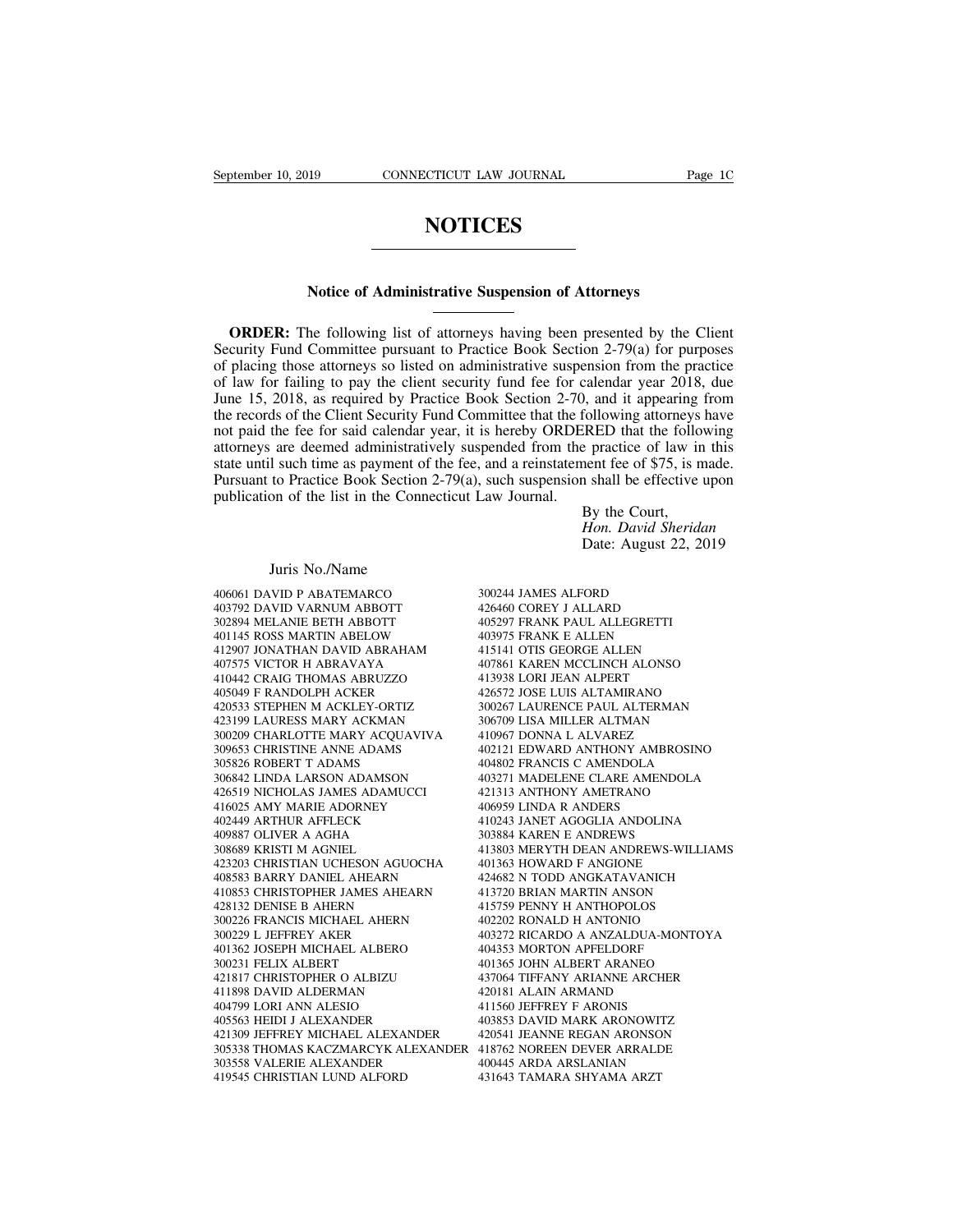Page 2C<br>
423219 RAYMOND L ASAY<br>
416863 LISA ASCHKENASY<br>
409455 JOHN LAWRENCE ASHELFORD Page 2C<br>
423219 RAYMOND L ASAY<br>
416863 LISA ASCHKENASY<br>
409455 JOHN LAWRENCE ASHELFORD<br>
407362 LAURA ANN ASINAS 409455 JOHN LAWRENCE ASHELFORD 423219 RAYMOND L ASAY<br>416863 LISA ASCHKENASY<br>416863 LISA ASCHKENASY<br>409455 JOHN LAWRENCE ASHELFORD<br>407362 LAURA ANN ASINAS<br>300344 GREGORY T ATKINSON<br>303153 LYNN ATKINSON 423219 RAYMOND L ASAY<br>416863 LISA ASCHKENASY<br>409455 JOHN LAWRENCE ASHELFORD<br>407362 LAURA ANN ASINAS<br>300344 GREGORY T ATKINSON<br>303153 LYNN ATKINSON<br>424687 MACKENS PHILIP AUDENA 423219 RAYMOND L ASAY<br>416863 LISA ASCHKENASY<br>409455 JOHN LAWRENCE ASHELFORD<br>407362 LAURA ANN ASINAS<br>303144 GREGORY T ATKINSON<br>303153 LYNN ATKINSON<br>424687 MACKENS PHILIP AUDENA<br>431233 FRANK AUTERI 423219 RAYMOND LASAY 41<br>
416863 LISA ASCHKENASY 41<br>
409455 JOHN LAWRENCE ASHELFORD 41<br>
407362 LAURA ANN ASINAS 41<br>
407362 LAURA ANN ASINAS<br>
303144 GREGORY TATKINSON 41<br>
424687 MACKENS PHILIP AUDENA 44<br>
424687 MACKENS PHILI 416863 LISA ASCHKENASY<br>409455 JOHN LAWRENCE ASHELF<br>407362 LAURA ANN ASINAS<br>300344 GREGORY T ATKINSON<br>303153 LYNN ATKINSON<br>424687 MACKENS PHILIP AUDENA<br>431233 FRANK AUTERI<br>415678 ANNALEI AVANCENA 409455 JOHN LAWRENCE ASHELFORD<br>407362 LAURA ANN ASINAS<br>300344 GREGORY T ATKINSON<br>303153 LYNN ATKINSON<br>424687 MACKENS PHILIP AUDENA<br>415173 FRANK AUTERI<br>415578 ANNALEI AVANCENA<br>415174 JENNIFER LINGNER AVENIA<br>307829 ARLENE FR 415174 JENNIFER LINGNER AVENIA 300344 GREGORY T ATKINSON<br>
303153 LYNN ATKINSON<br>
424687 MACKENS PHILIP AUDENA<br>
431233 FRANK AUTERI<br>
415678 ANNALEI AVANCENA<br>
415174 JENNIFER LINGNER AVENIA<br>
307829 ARLENE FRANCIS AVERY<br>
403068 NAT JOHN AZZNARA<br>
403068 NAT 303153 LYNN ATKINSON<br>424687 MACKENS PHILIP AUDENA<br>431233 FRANK AUTERI<br>415678 ANNALEI AVANCENA<br>415174 JENNIFER LINGNER AVENIA<br>307829 ARLENE FRANCIS AVERY<br>403068 NAT JOHN AZZNARA<br>305815 ERIC M BABAT<br>404328 LANCE B BABBIT 424687 MACKENS PHILIP AUDENA<br>431233 FRANK AUTERI<br>415678 ANNALEI AVANCENA<br>415174 JENNIFER LINGNER AVENI<br>307829 ARLENE FRANCIS AVERY<br>403068 NAT JOHN AZZNARA<br>305815 ERIC M BABAT<br>404328 LANCE B BABBIT<br>418375 EMILE JOACHIM BABI 431233 FRANK AUTERI<br>415678 ANNALEI AVANCENA<br>415174 JENNIFER LINGNER AVENIA<br>307829 ARLENE FRANCIS AVERY<br>403068 NAT JOHN AZZNARA<br>3036815 ERIC M BABAT<br>404328 LANCE B BABBIT<br>418575 EMILE JOACHIM BABIN III<br>433887 LOUIS W BACH 415678 ANNALEI AVANCENA<br>415174 JENNIFER LINGNER AVENIA<br>307829 ARLENE FRANCIS AVERY<br>403068 NAT JOHN AZZNARA<br>4036815 ERIC M BABAT<br>418438 LANCE B BABBIT<br>418575 EMILE JOACHIM BABIN III<br>433887 LOUIS W BACH<br>415023 RIK ANDREW BAC 415174 JENNIFER LINGNER AVENIA<br>307829 ARLENE FRANCIS AVERY<br>403068 NAT JOHN AZZNARA<br>305815 ERIC M BABAT<br>443388 LANCE B BABBIT<br>418575 EMILE JOACHIM BABIN III<br>433887 LOUIS W BACH<br>415023 RIK ANDREW BACHMAN<br>411023 RIK ANDREW BA 307829 ARLENE FRANCIS AVERY<br>403068 NAT JOHN AZZNARA<br>305815 ERIC M BABAT<br>404328 LANCE B BABBIT<br>418575 EMILE JOACHIM BABIN III<br>433887 LOUIS W BACH<br>415023 RIK ANDREW BACHMAN<br>411239 PATRICIA GAIL BADE<br>420548 DARREN D BAHAR 403068 NAT JOHN AZZNARA<br>305815 ERIC M BABAT<br>404328 LANCE B BABBIT<br>418575 EMILE JOACHIM BABIN III<br>433887 LOUIS W BACH<br>415023 RIK ANDREW BACHMAN<br>411239 PATRICIA GAIL BADE<br>420548 DARREN D BAHAR<br>421831 PAULA J BAILEY 305815 ERIC M BABAT<br>404328 LANCE B BABBIT<br>418575 EMILE JOACHIM BABIN III<br>433887 LOUIS W BACH<br>415023 RIK ANDREW BACHMAN<br>411239 PATRICIA GAIL BADE<br>420548 DARREN D BAHAR<br>421831 PAULA J BAILEY<br>402049 DENISE ANNE BAILEY-LAROUC 404328 LANCE B BABBIT<br>418575 EMILE JOACHIM BABIN III<br>433887 LOUIS W BACH<br>415023 RIK ANDREW BACHMAN<br>411239 PATRICIA GAIL BADE<br>420548 DARREN D BAHAR<br>421831 PAULA J BAILEY<br>402049 DENISE ANNE BAILEY-LAROU(<br>401152 MICHAEL BAIN 402049 DENISE ANNE BAILEY-LAROUCHE 433887 LOUIS W BACH<br>415023 RIK ANDREW BACHMAN<br>411239 PATRICIA GAIL BADE<br>420548 DARREN D BAHAR<br>421831 PAULA J BAILEY<br>402049 DENISE ANNE BAILEY-LARO!<br>401152 MICHAEL BAIN<br>427903 FARAMARZ BAJOGHLI<br>429651 DAVID EDWARD BAKER 415023 RIK ANDREW BACHMAN<br>411239 PATRICIA GAIL BADE<br>420548 DARREN D BAHAR<br>421831 PAULA J BAILEY<br>402049 DENISE ANNE BAILEY-LARO<br>401152 MICHAEL BAIN<br>427903 FARAMARZ BAJOGHLI<br>429651 DAVID EDWARD BAKER<br>4129631 DAVID EDWARD BAK 411239 PATRICIA GAIL BADE<br>420548 DARREN D BAHAR<br>421831 PAULA J BAILEY<br>402049 DENISE ANNE BAILEY-LAROUCHE<br>401152 MICHAEL BAIN<br>427903 FARAMARZ BAJOGHLI<br>429651 DAVID EDWARD BAKER<br>412920 DAVID MICHAEL BALABAN<br>401153 MARILYN BA 412920 DAVID MICHAEL BALABAN 421831 PAULA J BAILEY<br>402049 DENISE ANNE BAILEY-LAROUCHE<br>401152 MICHAEL BAIN<br>427903 FARAMARZ BAJOGHLI<br>429631 DAVID MICHAEL BALABAN<br>412920 DAVID MICHAEL BALABAN<br>401153 MARILYN BALCACER<br>420550 AIMEE-JOAN CAPARAS BALDILLO<br>408 420550 AIMEE-JOAN CAPARAS BALDILLO 401152 MICHAEL BAIN 42<br>
427903 FARAMARZ BAJOGHLI 42<br>
429651 DAVID EDWARD BAKER 41<br>
412920 DAVID MICHAEL BALABAN 31<br>
401153 MARILYN BALCACER 30<br>
408750 BRIAN MERRITT BALDWIN 44<br>
408750 BRIAN MERRITT BALDWIN 44<br>
408750 BRIAN 427903 FARAMARZ BAJOGHLI<br>429651 DAVID EDWARD BAKER<br>412920 DAVID MICHAEL BALABAN<br>401153 MARILYN BALCACER<br>420550 AIMEE-JOAN CAPARAS BALDILLO<br>408750 BRIAN MERRITT BALDWIN<br>416825 SHELLY LYNN BALDWIN<br>409713 DANIEL BALINT<br>405542 429651 DAVID EDWARD BAKER<br>412920 DAVID MICHAEL BALABAN<br>401153 MARILYN BALCACER<br>420550 AIMEE-JOAN CAPARAS BALL<br>408750 BRIAN MERRITT BALDWIN<br>416825 SHELLY LYNN BALDWIN<br>409713 DANIEL BALINT<br>405542 ANTHONY ALONZO BALL<br>308953 K 412920 DAVID MICHAEL BALABAN<br>401153 MARILYN BALCACER<br>420550 AIMEE-JOAN CAPARAS BALDILLO<br>408750 BRIAN MERRITT BALDWIN<br>416825 SHELLY LYNN BALDWIN<br>409713 DANIEL BALINT<br>405542 ANTHONY ALONZO BALL<br>308953 KEN E BALLANTYNE<br>309543 401153 MARILYN BALCACER<br>420550 AIMEE-JOAN CAPARAS BALDILL<br>408750 BRIAN MERRITT BALDWIN<br>416825 SHELLY LYNN BALDWIN<br>409713 DANIEL BALIANT<br>405542 ANTHONY ALONZO BALL<br>308953 KEN E BALLANTYNE<br>309543 ROGER SCOTT BALLENTINE<br>40530 420550 AIMEE-JOAN CAPARAS BALDILLO<br>408750 BRIAN MERRITT BALDWIN<br>416825 SHELLY LYNN BALDWIN<br>409713 DANIEL BALINT<br>409713 DANIEL BALINT<br>308953 KEN E BALLANTYNE<br>309543 ROGER SCOTT BALLENTINE<br>405302 EMILY LYNN BALLER<br>307329 RON 408750 BRIAN MERRITT BALDWIN<br>416825 SHELLY LYNN BALDWIN<br>409713 DANIEL BALINT<br>405542 ANTHONY ALONZO BALL<br>308953 KEN E BALLANTYNE<br>309543 ROGER SCOTT BALLENTINE<br>405302 EMILY LYNN BALLER<br>307329 RONALD A BALZANO<br>306655 ROBERT A 416825 SHELLY LYNN BALDWIN<br>409713 DANIEL BALINT<br>405542 ANTHONY ALONZO BALL<br>308953 KEN E BALLANTYNE<br>309543 ROGER SCOTT BALLENTINE<br>405302 EMILY LYNN BALLER<br>307329 RONALD A BALZANO<br>306655 ROBERT A BARAD<br>102373 MARY ELIZABETH 409713 DANIEL BALINT<br>405542 ANTHONY ALONZO BALL<br>308953 KEN E BALLANTYNE<br>309543 ROGER SCOTT BALLENTINE<br>405302 EMILY LYNN BALLER<br>307329 RONALD A BALZANO<br>306655 ROBERT A BARAD<br>102373 MARY ELIZABETH BARAN<br>303493 ROBERTA JILL B 405542 ANTHONY ALONZO BALL<br>
308953 KEN E BALLANTYNE<br>
309543 ROGER SCOTT BALLENTINE<br>
405302 EMILY LYNN BALLER<br>
403302 EMILY LYNN BALLER<br>
307329 ROBERT A BARAD<br>
102373 MARY ELIZABETH BARAN<br>
4033493 ROBERTA JILL BARBANEL<br>
419 308953 KEN E BALLANTYNE<br>309543 ROGER SCOTT BALLENTINE<br>405302 EMILY LYNN BALLER<br>307329 RONALD A BALZANO<br>306655 ROBERTA BARAD<br>102373 MARY ELIZABETH BARAN<br>303493 ROBERTA JILL BARBANEL<br>419083 GEORGE PAUL BARBARESI<br>410756 STEPH 309543 ROGER SCOTT BALLENTINE<br>405302 EMILY LYNN BALLER<br>307329 RONALD A BALZANO<br>306655 ROBERT A BARAD<br>102373 MARY ELIZABETH BARAN<br>303493 ROBERTA JILL BARBANEL<br>419083 GEORGE PAUL BARBARESI<br>40756 STEPHEN BARD<br>307101 JUDITH BA 405302 EMILY LYNN BALLER<br>307329 RONALD A BALZANO<br>306655 ROBERT A BARAD<br>102373 MARY ELIZABETH BARAN<br>403493 ROBERTA JILL BARBANEL<br>419083 GEORGE PAUL BARBARESI<br>40756 STEPHEN BARD<br>307101 JUDITH BARES<br>406915 AMY L BAREST 307329 RONALD A BALZANO<br>306655 ROBERT A BARAD<br>102373 MARY ELIZABETH BARAI<br>303493 ROBERTA JILL BARBANE<br>419083 GEORGE PAUL BARBARE<br>410756 STEPHEN BARD<br>307101 JUDITH BARES<br>406915 AMY L BAREST<br>414369 SPENCER ZANE BARETZ 306655 ROBERT A BARAD<br>102373 MARY ELIZABETH BARAN<br>303493 ROBERTA JILL BARBANEL<br>419083 GEORGE PAUL BARBARESI<br>410756 STEPHEN BARD<br>307101 JUDITH BARES<br>406915 AMY L BAREST<br>414369 SPENCER ZANE BARETZ<br>425897 COURTNEY LYNN BARGER 102373 MARY ELIZABETH BARAN<br>303493 ROBERTA JILL BARBANEL<br>419083 GEORGE PAUL BARBARESI<br>410756 STEPHEN BARD<br>307101 JUDITH BARES<br>406915 AMY L BAREST<br>414369 SPENCER ZANE BARETZ<br>425897 COURTNEY LYNN BARGER<br>434609 RACHEL LAUREN 303493 ROBERTA JILL BARBANEL<br>419083 GEORGE PAUL BARBARESI 4<br>410756 STEPHEN BARD 4<br>307101 JUDITH BARES 3<br>406915 AMY L BAREST 441436 SPENCER ZANE BARETZ 425897 COURTNEY LYNN BARGER 4<br>434609 RACHEL LAUREN BARMACK 424696 ANANY 419083 GEORGE PAUL BARBARESI 4013<br>
410756 STEPHEN BARD 406<br>
307101 JUDITH BARES 3013<br>
406915 AMY L BAREST 4213<br>
414369 RENCER ZANE BARETZ 406<br>
428897 COURTNEY LYNN BARGER 4053<br>
434609 RACHEL LAUREN BARMACK 0044<br>
424696 ANA 410756 STEPHEN BARD<br>307101 JUDITH BARES<br>406915 AMY L BAREST<br>414369 SPENCER ZANE BARETZ<br>425897 COURTNEY LYNN BARGER<br>434609 RACHEL LAUREN BARMACK<br>424696 ANANYA BARMAN<br>419557 JAMES STODDARD BARNES<br>300802 THOMAS JOSEPH BARNES 307101 JUDITH BARES<br>406915 AMY L BAREST<br>414369 SPENCER ZANE BARETZ<br>425897 COURTNEY LYNN BARGER<br>434609 RACHEL LAUREN BARMACK<br>414696 ANANYA BARMAN<br>419557 JAMES STODDARD BARNES<br>300802 THOMAS JOSEPH BARNES<br>30187 JOSEPH WILLIAM 406915 AMY L BAREST<br>414369 SPENCER ZANE BARETZ<br>425897 COURTNEY LYNN BARGER<br>434609 RACHEL LAUREN BARMACK<br>424696 ANANYA BARMAN<br>419557 JAMES STODDARD BARNES<br>300802 THOMAS JOSEPH BARNES<br>30187 JOSEPH WILLIAM BARNETT<br>413173 LISA 414369 SPENCER ZANE BARETZ<br>425897 COURTNEY LYNN BARGER<br>434609 RACHEL LAUREN BARMACK (424696 ANANYA BARMAN (424696 ANANYA BARMAN (4357 JAMES 300802 THOMAS JOSEPH BARNES<br>301187 JOSEPH WILLIAM BARNETT (413173 LISA MARIE BARNE 425897 COURTNEY LYNN BARGER<br>434609 RACHEL LAUREN BARMACK<br>424696 ANANYA BARMAN<br>419557 JAMES STODDARD BARNES<br>300802 THOMAS JOSEPH BARNET<br>300802 THOMAS JOSEPH WILLAM BARNETT<br>413173 LISA MARIE BARNETT<br>405062 BRADFORD JAY BARNE 434609 RACHEL LAUREN BARMACK<br>424696 ANANYA BARMAN<br>419557 JAMES STODDARD BARNES<br>300802 THOMAS JOSEPH BARNES<br>301187 JOSEPH WILLIAM BARNETT<br>413173 LISA MARIE BARNETT<br>405062 BRADFORD JAY BARNEYS<br>427573 ASHLEY BARON<br>428493 STEP 424696 ANANYA BARMAN<br>419557 JAMES STODDARD BARNES<br>300802 THOMAS JOSEPH BARNES<br>301187 JOSEPH WILLIAM BARNETT<br>413173 LISA MARIE BARNETT<br>405062 BRADFORD JAY BARNEYS<br>427573 ASHLEY BARON<br>428493 STEPHEN ROCCO BARRESE<br>301197 EDWA 419557 JAMES STODDARD BARNES<br>300802 THOMAS JOSEPH BARNES<br>301187 JOSEPH WILLIAM BARNETT<br>413173 LISA MARIE BARNETT<br>405062 BRADFORD JAY BARNEYS<br>427573 ASHLEY BARON<br>428493 STEPHEN ROCCO BARRESE<br>301197 EDWARD V BARRETT<br>433425 J 300802 THOMAS JOSEPH BARNES<br>301187 JOSEPH WILLIAM BARNETT<br>413173 LISA MARIE BARNETT<br>405062 BRADFORD JAY BARNEYS<br>427573 ASHLEY BARON<br>428493 STEPHEN ROCCO BARRESE<br>301197 EDWARD V BARRETT<br>433425 JAMES ARTHUR BARRETT<br>420182 ER 301187 JOSEPH WILLIAM BARNETT<br>413173 LISA MARIE BARNETT<br>405062 BRADFORD JAY BARNEYS<br>427573 ASHLEY BARON<br>428493 STEPHEN ROCCO BARRESE<br>301197 EDWARD V BARRETT<br>433425 JAMES ARTHUR BARRETT<br>420182 ERIKA M D BARRE<br>301201 AUDREY 413173 LISA MARIE BARNETT<br>405062 BRADFORD JAY BARNEYS<br>427573 ASHLEY BARON<br>428493 STEPHEN ROCCO BARRESE<br>301197 EDWARD V BARRETT<br>433425 JAMES ARTHUR BARRETT<br>40182 ERIKA M D BARRIE<br>301201 AUDREY BARRIS<br>002215 JOHN F BARRY JR 428493 STEPHEN ROCCO BARRESE<br>301197 EDWARD V BARRETT<br>433425 JAMES ARTHUR BARRETT<br>40182 ERIKA M D BARRIE<br>301201 AUDREY BARRIS<br>002215 JOHN F BARRY JR<br>401369 KEVIN MATTHEW BARRY 427573 ASHLEY BARON<br>428493 STEPHEN ROCCO BARRESE<br>301197 EDWARD V BARRETT<br>433425 JAMES ARTHUR BARRETT<br>420182 ERIKA M D BARRIE<br>301201 AUDREY BARRIS<br>002215 JOHN F BARRY JR<br>401369 KEVIN MATTHEW BARRY<br>419558 NATALIA MAUREIRA BA 428493 STEPHEN ROCCO BARRESE<br>
301197 EDWARD V BARRETT<br>
433425 JAMES ARTHUR BARRETT<br>
420182 ERIKA M D BARRIE<br>
420182 ERIKA M D BARRIE<br>
6002215 JOHN F BARRY JR<br>
401369 KEVIN MATTHEW BARRY (1419558 NATALIA MAUREIRA BARTELS 14 10197 EDWARD V BARRETT 101<br>
433425 JAMES ARTHUR BARRETT 420<br>
42182 ERIKA M D BARRIE 114<br>
41201201 AUDREY BARRIS 1002215<br>
602215 JOHN F BARRY 110<br>
401159 KEVIN MATTHEW BARRY 100<br>
419558 NATALIA MAUREIRA BARTELS 301<br>
401154 433425 JAMES ARTHUR BARRETT 420<br>
420182 ERIKA M D BARRIE 414<br>
301201 AUDREY BARRIS 421<br>
002215 JOHN F BARRY JR 6004<br>
401369 KEVIN MATTHEW BARRY 100<br>
419558 NATALIA MAUREIRA BARTELS 309<br>
401154 MICHAEL JOSEPH BARTLEY 309<br>
4 420182 ERIKA M D BARRIE<br>301201 AUDREY BARRIS<br>002215 JOHN F BARRY JR<br>401369 KEVIN MATTHEW BARRY<br>419558 NATALIA MAUREIRA BARTELS<br>401154 MICHAEL JOSEPH BARTLEY<br>419924 NICOLE BARTNER

LAW JOURNAL September 10, 201<br>418204 CRAIG ALAN BARTON<br>411780 JOHN MARSHALL BARTON III<br>416485 ANDREA BARTON REEVES LAW JOURNAL<br>418204 CRAIG ALAN BARTON<br>411780 JOHN MARSHALL BARTON III<br>416485 ANDREA BARTON REEVES<br>415900 JENNIFER R BASSETT LAW JOURNAL September 10, 2019<br>418204 CRAIG ALAN BARTON<br>411780 JOHN MARSHALL BARTON III<br>416485 ANDREA BARTON REEVES<br>415900 JENNIFER R BASSETT<br>414509 IVETTE BASTERRECHEA 418204 CRAIG ALAN BARTON<br>411780 JOHN MARSHALL BARTON III<br>416485 ANDREA BARTON REEVES<br>415900 JENNIFER R BASSETT<br>414509 IVETTE BASTERRECHEA<br>307936 ANITA D BASTIKS 418204 CRAIG ALAN BARTON<br>411780 JOHN MARSHALL BARTON III<br>416485 ANDREA BARTON REEVES<br>415900 IENNIFER R BASSETT<br>414509 IVETTE BASTERRECHEA<br>307936 ANITA D BASTIKS<br>400447 CHRISTINE A BASTONE 418204 CRAIG ALAN BARTON<br>411780 JOHN MARSHALL BARTON III<br>416485 ANDREA BARTON REEVES<br>415900 JENNIFER R BASSETT<br>414509 IVETTE BASTERRECHEA<br>307936 ANITA D BASTIKS<br>400447 CHRISTINE A BASTONE<br>424702 BRANDON JON BAYLEY 418204 CRAIG ALAN BARTON<br>411780 JOHN MARSHALL BARTON III<br>416485 ANDREA BARTON REEVES<br>415900 JENNIFER R BASSETT<br>414509 IVEITE BASTERRECHEA<br>307936 ANITA D BASTIKS<br>400447 CHRISTINE A BASTONE<br>424702 BRANDON JON BAYLEY<br>002570 B 411780 JOHN MARSHALL BARTON III<br>416485 ANDREA BARTON REEVES<br>415900 JENNIFER R BASSETT<br>414509 IVETTE BASTERRECHEA<br>307936 ANITA D BASTIKS<br>400447 CHRISTINE A BASTONE<br>424702 BRANDON JON BAYLEY<br>002570 BRIAN E BAYUS<br>413270 VIRGI 416485 ANDREA BARTON REEVES<br>415900 JENNIFER R BASSETT<br>414509 IVETTE BASTERRECHEA<br>307936 ANITA D BASTIKS<br>400447 CHRISTINE A BASTONE<br>424702 BRANDON JON BAYLEY<br>002570 BRIAN E BAYUS<br>413270 VIRGINIA L BEACH<br>427965 KATE ANN BEAR 415900 JENNIFER R BASSETT<br>414509 IVETTE BASTERRECHEA<br>307936 ANITA D BASTIKS<br>400447 CHRISTINE A BASTONE<br>424702 BRANDON JON BAYLEY<br>002570 BRIAN E BAYUS<br>413270 VIRGINIA L BEACH<br>427965 KATE ANN BEARDSLEY<br>414135 DANIEL H BEATY 414509 IVETTE BASTERRECHEA<br>307936 ANITA D BASTIKS<br>400447 CHRISTINE A BASTONE<br>424702 BRANDON JON BAYLEY<br>002570 BRIAN E BAYUS<br>413270 VIRGINIA L BEACH<br>427965 KATE ANN BEARDSLEY<br>414135 DANIEL H BEATY<br>407368 JAMES JOSEPH BEAUDR 307936 ANITA D BASTIKS<br>400447 CHRISTINE A BASTONE<br>424702 BRANDON JON BAYLEY<br>002570 BRIAN E BAYUS<br>413270 VIRGINIA L BEACH<br>427965 KATE ANN BEARDSLEY<br>414135 DANIEL H BEATY<br>407368 JAMES JOSEPH BEAUDREAU III<br>305376 MICHAEL F BE 400447 CHRISTINE A BASTONE<br>424702 BRANDON JON BAYLEY<br>002570 BRIAN E BAYUS<br>413270 VIRGINIA L BEACH<br>427965 KATE ANN BEARDSLEY<br>407368 JAMES JOSEPH BEAUDREAU III<br>305376 MICHAEL F BECHER<br>301256 CAROLYN ELIZABETH BECK 424702 BRANDON JON BAYLEY<br>002570 BRIAN E BAYUS<br>413270 VIRGINIA L BEACH<br>427965 KATE ANN BEARDSLEY<br>414135 DANIEL H BEATY<br>407368 JAMES JOSEPH BEAUDREAU III<br>305376 MICHAEL F BECHER<br>301256 CAROLYN ELIZABETH BECK<br>401155 DANIEL S 002570 BRIAN E BAYUS<br>413270 VIRGINIA L BEACH<br>427965 KATE ANN BEARDSLEY<br>414135 DANIEL H BEATY<br>407368 JAMES JOSEPH BEAUDREAU III<br>303576 MICHAEL F BECHER<br>301256 CAROLYN ELIZABETH BECK<br>401155 DANIEL SCOTT BECKER<br>303115 ANN S B 413270 VIRGINIA L BEACH<br>427965 KATE ANN BEARDSLEY<br>414135 DANIEL H BEATY<br>407368 JAMES JOSEPH BEAUDREAU III<br>305376 MICHAEL F BECHER<br>301256 CAROLYN ELIZABETH BECK<br>401155 DANIEL SCOTT BECKER<br>303115 ANN S BEDDINGFIELD<br>428061 AM 427965 KATE ANN BEARDSLEY<br>414135 DANIEL H BEATY<br>407368 JAMES JOSEPH BEAUDREAU III<br>305376 MICHAEL F BECHER<br>301256 CAROLYN ELIZABETH BECK<br>401155 DANIEL SCOTT BECKER<br>303115 ANN S BEDDINGFIELD<br>428061 AMY J BEECH<br>308343 HARVEY 414135 DANIEL H BEATY<br>407368 JAMES JOSEPH BEAUDREAU<br>305376 MICHAEL F BECHER<br>301256 CAROLYN ELIZABETH BECI<br>401155 DANIEL SCOTT BECKER<br>303115 ANN S BEDDINGFIELD<br>428061 AMY J BEECH<br>308343 HARVEY BELKIN<br>437895 ALESSIA TAMARA B 407368 JAMES JOSEPH BEAUDREAU II<br>305376 MICHAEL F BECHER<br>301256 CAROLYN ELIZABETH BECK<br>401155 DANIEL SCOTT BECKER<br>403115 ANN S BEDDINGFIELD<br>428061 AMY J BEECH<br>308343 HARVEY BELKIN<br>437895 ALESSIA TAMARA BELL<br>426520 ANGELA C 305376 MICHAEL F BECHER<br>301256 CAROLYN ELIZABETH BECK<br>401155 DANIEL SCOTT BECKER<br>303115 ANN S BEDDINGFIELD<br>428061 AMY J BEECH<br>308343 HARVEY BELKIN<br>437895 ALESSIA TAMARA BELL<br>426520 ANGELA CHRISTINE BELL<br>429807 BONITA LEWIS 301256 CAROLYN ELIZABETH BECK<br>401155 DANIEL SCOTT BECKER<br>303115 ANN S BEDDINGFIELD<br>428061 AMY J BEECH<br>308343 HARVEY BELKIN<br>437895 ALESSIA TAMARA BELL<br>426520 ANGELA CHRISTINE BELL<br>429807 BONITA LEWIS BELL<br>427972 GENEA ODESS 401155 DANIEL SCOTT BECKER<br>303115 ANN S BEDDINGFIELD<br>428061 AMY J BEECH<br>308343 HARVEY BELKIN<br>437895 ALESSIA TAMARA BELL<br>426520 ANGELA CHRISTINE BELL<br>4429807 BONITA LEWIS BELL<br>427972 GENEA ODESSA BELL<br>415684 KAREN J BELL 303115 ANN S BEDDINGFIELD<br>428061 AMY J BEECH<br>308343 HARVEY BELKIN<br>437895 ALESSIA TAMARA BELL<br>426520 ANGELA CHRISTINE BELL<br>429877 BONITA LEWIS BELL<br>417972 GENEA ODESSA BELL<br>415684 KAREN J BELL<br>310017 ROBERT VINCENT BELTRANI 428061 AMY J BEECH<br>308343 HARVEY BELKIN<br>437895 ALESSIA TAMARA BELL<br>426520 ANGELA CHRISTINE BELL<br>429807 BONITA LEWIS BELL<br>415684 KAREN J BELL<br>415684 KAREN J BELL<br>310017 ROBERT VINCENT BELTR/<br>301304 DANIEL P BEN-ZVI 308343 HARVEY BELKIN<br>437895 ALESSIA TAMARA BELL<br>426520 ANGELA CHRISTINE BELL<br>429807 BONITA LEWIS BELL<br>427972 GENEA ODESSA BELL<br>415684 KAREN J BELL<br>310017 ROBERT VINCENT BELTRANI<br>301304 DANIEL P BEN-ZVI<br>403492 MICHELLE DIAN 437895 ALESSIA TAMARA BELL<br>426520 ANGELA CHRISTINE BEL<br>429807 BONITA LEWIS BELL<br>427972 GENEA ODESSA BELL<br>415684 KAREN J BELL<br>310117 ROBERT VINCENT BELTR<br>301304 DANIEL P BEN-ZVI<br>403492 MICHELLE DIANE BENES<br>406966 THOMAS JAM 426520 ANGELA CHRISTINE BELL<br>429807 BONITA LEWIS BELL<br>427972 GENEA ODESSA BELL<br>415684 KAREN J BELL<br>310017 ROBERT VINCENT BELTRANI<br>301304 DANIEL P BEN-ZVI<br>403492 MICHELLE DIANE BENESKI<br>406966 THOMAS JAMES BENISON<br>408916 WIL 429807 BONITA LEWIS BELL<br>427972 GENEA ODESSA BELL<br>415684 KAREN J BELL<br>310017 ROBERT VINCENT BELTRANI<br>301304 DANIEL P BEN-ZVI<br>403492 MICHELLE DIANE BENESKI<br>406966 THOMAS JAMES BENISON<br>408916 WILFREDO BENITEZ<br>307938 JOEL B B 427972 GENEA ODESSA BELL<br>415684 KAREN J BELL<br>310017 ROBERT VINCENT BELTRANI<br>301304 DANIEL P BEN-ZVI<br>403492 MICHELLE DIANE BENESKI<br>408916 THOMAS JAMES BENISON<br>408916 WILFREDO BENITEZ<br>307938 JOEL B BENJAMIN<br>436795 FARAH LEIL 415684 KAREN J BELL<br>310017 ROBERT VINCENT BELTRANI<br>301304 DANIEL P BEN-ZVI<br>403492 MICHELLE DIANE BENESKI<br>40696 THOMAS JAMES BENISON<br>408916 WILFREDO BENITEZ<br>307938 JOEL B BENJAMIN<br>436795 FARAH LEILA BENSLIMANE<br>101171 DINA R 310017 ROBERT VINCENT BELTRANI<br>301304 DANIEL P BEN-ZVI<br>403492 MICHELLE DIANE BENESKI<br>406966 THOMAS JAMES BENISON<br>408916 WILFREDO BENITEZ<br>307938 JOEL B BENJAMIN<br>436795 FARAH LEILA BENSLIMANE<br>101171 DINA R BERGER<br>405746 KENN 301304 DANIEL P BEN-ZVI<br>403492 MICHELLE DIANE BENESKI<br>406966 THOMAS JAMES BENISON<br>408916 WILFREDO BENITEZ<br>307938 JOEL B BENJAMIN<br>436795 FARAH LEILA BENSLIMANE<br>101171 DINA R BERGER<br>405746 KENNETH ALAN BERGER<br>412808 JUDITH B 403492 MICHELLE DIANE BENESKI<br>406966 THOMAS JAMES BENISON<br>408916 WILFREDO BENITEZ<br>307938 JOEL B BENJAMIN<br>436795 FARAH LEILA BENSLIMANE<br>101171 DINA R BERGER<br>405746 KENNETH ALAN BERGER<br>412808 JUDITH BERGER-EFORO<br>428984 KAREN 406966 THOMAS JAMES BENISON<br>408916 WILFREDO BENITEZ<br>307938 JOEL B BENJAMIN<br>436795 FARAH LEILA BENSLIMANE<br>101171 DINA R BERGER<br>405746 KENNETH ALAN BERGER<br>412808 JUDITH BERGER-EFORO<br>428984 KAREN MICHELE BERGGREN<br>413724 MARNI 408916 WILFREDO BENITEZ<br>307938 JOEL B BENJAMIN<br>436795 FARAH LEILA BENSLIMANE<br>101171 DINA R BERGER<br>405746 KENNETH ALAN BERGER<br>412808 JUDITH BERGER-EFORO<br>428984 KAREN MICHELE BERGGREN<br>413724 MARNIE GILLA BERK<br>408819 JULES BE 307938 JOEL B BENJAMIN<br>436795 FARAH LEILA BENSLIMANE<br>101171 DINA R BERGER<br>405746 KENNETH ALAN BERGER<br>412808 JUDITH BERGER-EFORO<br>428984 KAREN MICHELE BERGGREN<br>413724 MARNIE GILLA BERK<br>408819 JULES BERKE<br>408819 JULES BERKE<br>4 436795 FARAH LEILA BENSLIMA<br>101171 DINA R BERGER<br>405746 KENNETH ALAN BERGER<br>412808 JUDITH BERGER-EFORO<br>42894 KARRIN MICHELE BERGG<br>413724 MARNIE GILLA BERK<br>40819 JULES BERKE<br>408109 ALISON BETH BERKLEY<br>401371 JEFFREY WARREN 101171 DINA R BERGER<br>405746 KENNETH ALAN BERGER<br>412808 JUDITH BERGER-EFORO<br>428984 KAREN MICHELE BERGGREN<br>413724 MARNIE GILLA BERK<br>40819 JULES BERKE<br>408109 ALISON BETH BERKLEY<br>401371 JEFFREY WARREN BERKMAN<br>406763 ROBERT JOS 405746 KENNETH ALAN BERGER<br>412808 JUDITH BERGER-EFORO<br>428984 KAREN MICHELE BERGGREN<br>413724 MARNIE GILLA BERK<br>408819 JULES BERKE<br>408109 ALISON BETH BERKLEY<br>401371 JEFFREY WARREN BERKMAN<br>406763 ROBERT JOSEPH BERKOWITZ<br>301318 412808 JUDITH BERGER-EFORO<br>428984 KAREN MICHELE BERGGREN<br>413724 MARNIE GILLA BERK<br>40819 JULES BERKE<br>408109 ALISON BETH BERKLEY<br>401371 JEFFREY WARREN BERKMAN<br>406763 ROBERT JOSEPH BERKOWITZ<br>301318 STEVEN H BERKOWITZ<br>421324 P 428984 KAREN MICHELE BERGGREN<br>413724 MARNIE GILLA BERK<br>408819 JULES BERKE<br>408109 ALISON BETH BERKLEY<br>401371 JEFFREY WARREN BERKOWITZ<br>401673 ROBERT JOSEPH BERKOWITZ<br>301318 STEVEN H BERKOWITZ<br>421324 PETER B BERNER JR<br>406093 413724 MARNIE GILLA BERK<br>408819 JULES BERKE<br>408109 ALISON BETH BERKLEY<br>401371 JEFFREY WARREN BERKMAN<br>406763 ROBERT JOSEPH BERKOWITZ<br>301318 STEVEN H BERKOWITZ<br>421324 PETER B BERNIER JR<br>406093 ANDREW HOWARD BERNSTEIN<br>405745 408819 JULES BERKE<br>408109 ALISON BETH BERKLEY<br>401371 JEFFREY WARREN BERKMAN<br>406763 ROBERT JOSEPH BERKOWITZ<br>301318 STEVEN H BERKOWITZ<br>421324 PETER B BERNER JR<br>406093 ANDREW HOWARD BERNSTEIN<br>405745 MARK R BERNSTEIN<br>004037 NO 408109 ALISON BETH BERKLEY<br>401371 JEFFREY WARREN BERKMAN<br>406763 ROBERT JOSEPH BERKOWITZ<br>301318 STEVEN H BERKOWITZ<br>421324 PETER B BERNER JR<br>406093 ANDREW HOWARD BERNSTEIN<br>405745 MARK R BERNSTEIN<br>004037 NORMAN J BERNSTEIN<br>30 401371 JEFFREY WARREN BERKMAN<br>406763 ROBERT JOSEPH BERKOWITZ<br>301318 STEVEN H BERKOWITZ<br>421324 PETER B BERNIER JR<br>406093 ANDREW HOWARD BERNSTEIN<br>004037 NORMAN J BERNSTEIN<br>305381 ADAM SAMUEL BERSIN<br>004037 NORMAN J BERNSTEIN<br> 406763 ROBERT JOSEPH BERKOWITZ<br>301318 STEVEN H BERKOWITZ<br>421324 PETER B BERNER JR<br>406093 ANDREW HOWARD BERNSTEIN<br>004037 NORMAN J BERNSTEIN<br>004137 NORMAN J BERNSTEIN<br>305381 ADAM SAMUEL BERSIN<br>004174 ROBERT J BERTA<br>411248 ED 301318 STEVEN H BERKOWITZ<br>421324 PETER B BERNIER JR<br>406093 ANDREW HOWARD BERNSTEIN<br>405745 MARK R BERNSTEIN<br>004037 NORMAN J BERNSTEIN<br>305381 ADAM SAMUEL BERSIN<br>004174 ROBERT J BERTA<br>411248 EDWARD JAMES BETCHER<br>430003 KAREN 421324 PETER B BERNIER JR<br>406093 ANDREW HOWARD BERNSTEIN<br>405745 MARK R BERNSTEIN<br>004037 NORMAN J BERNSTEIN<br>305381 ADAM SAMUEL BERSIN<br>004174 ROBERT J BERTA<br>411248 EDWARD JAMES BETCHER<br>430003 KAREN BEZNICKI<br>407111 ELLEN N BI 406093 ANDREW HOWARD BER<br>405745 MARK R BERNSTEIN<br>004037 NORMAN J BERNSTEIN<br>305381 ADAM SAMUEL BERSIN<br>004174 ROBERT J BERTA<br>411248 EDWARD JAMES BETCH<br>430003 KAREN BEZNICKI<br>407111 ELLEN N BIBEN<br>411433 G THOMAS BICKFORD 405745 MARK R BERNSTEIN<br>004037 NORMAN J BERNSTEIN<br>305381 ADAM SAMUEL BERSIN<br>004174 ROBERT J BERTA<br>411248 EDWARD JAMES BETCHER<br>4130003 KAREN BEZNICKI<br>407111 ELLEN N BIBEN<br>411433 G THOMAS BICKFORD<br>004387 JOHN P BIGDA 004037 NORMAN J BERNSTEIN<br>305381 ADAM SAMUEL BERSIN<br>004174 ROBERT J BERTA<br>411248 EDWARD JAMES BETCHER<br>430003 KAREN BEZNICKI<br>407111 ELLEN N BIBEN<br>411433 G THOMAS BICKFORD<br>004387 JOHN P BIGDA<br>406969 DANIEL BILDNER 305381 ADAM SAMUEL BERSIN<br>004174 ROBERT J BERTA<br>411248 EDWARD JAMES BETCHER<br>430003 KAREN BEZNICKI<br>407111 ELLEN N BIBEN<br>411433 G THOMAS BICKFORD<br>004387 JOHN P BIGDA<br>406969 DANIEL BILDNER<br>101938 WILLIAM A BINGHAM 004174 ROBERT J BERTA<br>411248 EDWARD JAMES BETCHER<br>430003 KAREN BEZNICKI<br>407111 ELLEN N BIBEN<br>411433 G THOMAS BICKFORD<br>004387 JOHN P BIGDA<br>406969 DANIEL BILDNER<br>101938 WILLIAM A BINGHAM<br>420568 WAYNE BINOWSKI 411248 EDWARD JAMES BETCHER<br>430003 KAREN BEZNICKI<br>407111 ELLEN N BIBEN<br>411433 G THOMAS BICKFORD<br>004387 JOHN P BIGDA<br>406969 DANIEL BILDNER<br>101938 WILLIAM A BINGHAM<br>420568 WAYNE BINOWSKI<br>414838 ROBIN M BISCHOF 430003 KAREN BEZNICKI<br>407111 ELLEN N BIBEN<br>411433 G THOMAS BICKFORD<br>004387 JOHN P BIGDA<br>406969 DANIEL BILDNER<br>101938 WILLIAM A BINGHAM<br>420568 WAYNE BINOWSKI<br>414838 ROBIN M BISCHOF<br>421849 AISHA BIVENS 407111 ELLEN N BIBEN<br>411433 G THOMAS BICKFORD<br>004387 JOHN P BIGDA<br>406969 DANIEL BILDNER<br>101938 WILLIAM A BINGHAM<br>419568 WAYNE BINOWSKI<br>414838 ROBIN M BISCHOF<br>421849 AISHA BIVENS<br>004699 BREWSTER BLACKALL 411433 G THOMAS BICKFORD<br>004387 JOHN P BIGDA<br>406969 DANIEL BILDNER<br>101938 WILLIAM A BINGHAM<br>420568 WAYNE BINOWSKI<br>414838 ROBIN M BISCHOF<br>421849 AISHA BIVENS<br>004699 BREWSTER BLACKALL<br>100290 HARRY BLACKBURN 004387 JOHN P BIGDA<br>406969 DANIEL BILDNER<br>101938 WILLIAM A BINGHAM<br>420568 WAYNE BINOWSKI<br>414838 ROBIN M BISCHOF<br>004699 BREWSTER BLACKALL<br>100290 HARRY BLACKBURN<br>301396 RUSSELL J BLAIR 406969 DANIEL BILDNER<br>101938 WILLIAM A BINGHAM<br>420568 WAYNE BINOWSKI<br>414838 ROBIN M BISCHOF<br>004699 BREWSTER BLACKALL<br>004699 BREWSTER BLACKBURN<br>301396 RUSSELL J BLAIR<br>309006 RICHARD BLAKE 101938 WILLIAM A BINGHAM<br>420568 WAYNE BINOWSKI<br>414838 ROBIN M BISCHOF<br>421849 AISHA BIVENS<br>004699 BREWSTER BLACKALL<br>100290 HARRY BLACKBURN<br>301396 RUSSELL J BLAIR<br>309006 RICHARD BLAKE<br>308036 RUSSELL J BLAKE<br>308039 H JAMES BL 420568 WAYNE BINOWSKI<br>414838 ROBIN M BISCHOF<br>421849 AISHA BIVENS<br>004699 BREWSTER BLACKALL<br>100290 HARRY BLACKBURN<br>301396 RUSSELL J BLAKE<br>309006 RICHARD BLAKE<br>309006 RICHARD BLAKE<br>308439 H JAMES BLAKESLEE 414838 ROBIN M BISCHOF<br>421849 AISHA BIVENS<br>004699 BREWSTER BLACKALL<br>100290 HARRY BLACKBURN<br>300396 RUSSELL J BLAKE<br>308439 H JAMES BLAKESLEE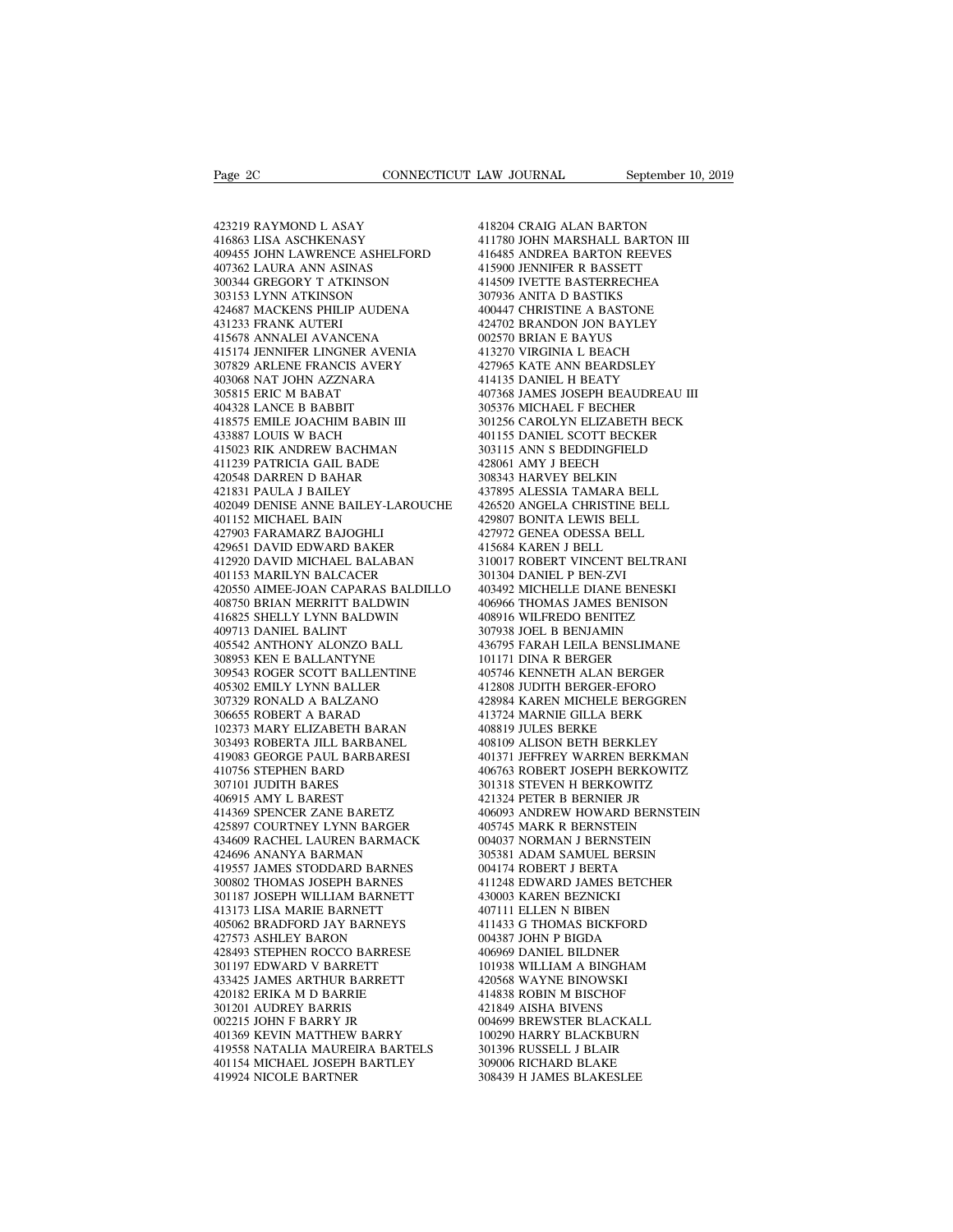September 10, 2019<br>305531 JAMES B BLANEY<br>307939 MAUREEN T BLANEY<br>403574 DAVID IAN BLEE September 10, 2019<br>
305531 JAMES B BLANEY<br>
307939 MAUREEN T BLANEY<br>
403574 DAVID IAN BLEE<br>
301410 STUART JAY BLENNER September 10, 2019<br>
305531 JAMES B BLANEY<br>
305531 JAMES B BLANEY<br>
307939 MAUREEN T BLANEY<br>
403574 DAVID IAN BLEE<br>
301410 STUART JAY BLENNER<br>
308378 PETER J BLESINGER 305531 JAMES B BLANEY<br>307939 MAUREEN T BLANEY<br>403574 DAVID IAN BLEE<br>301410 STUART JAY BLENNER<br>308378 PETER J BLESINGER<br>404823 SALLY BLINKEN 305531 JAMES B BLANEY<br>307939 MAUREEN T BLANEY<br>403574 DAVID IAN BLEE<br>301410 STUART JAY BLENNER<br>308378 PETER J BLESINGER<br>404823 SALLY BLINKEN<br>411250 DEVRA ANNE BLOCK 305531 JAMES B BLANEY<br>307939 MAUREEN T BLANEY<br>403574 DAVID IAN BLEE<br>301410 STUART JAY BLENNER<br>308378 PETER J BLESINGER<br>404823 SALLY BLINKEN<br>411250 DEVRA ANNE BLOCK<br>411435 NANCY J BLOCK 305531 JAMES B BLANEY<br>307939 MAUREEN T BLANEY<br>403574 DAVID IAN BLEE<br>301410 STUART JAY BLENNER<br>308378 PETER J BLESINGER<br>414823 SALLY BLINKEN<br>411250 DEVRA ANNE BLOCK<br>411435 NANCY J BLOCK<br>413553 MARK JOEL BLOOM 307939 MAUREEN T BLANEY<br>403574 DAVID IAN BLEE<br>301410 STUART JAY BLENNER<br>308378 PETER J BLESINGER<br>404823 SALLY BLINKEN<br>411250 DEVRA ANNE BLOCK<br>411435 NANCY J BLOCK<br>413553 MARK JOEL BLOOM<br>418159 IVAN K BLUMENTHAL 403574 DAVID IAN BLEE<br>301410 STUART JAY BLENNER<br>308378 PETER J BLESINGER<br>404823 SALLY BLINKEN<br>411250 DEVRA ANNE BLOCK<br>411435 NARK JOEL BLOOM<br>418159 IVAN K BLUMENTHAL<br>402847 JAMES BOAK 301410 STUART JAY BLENNER<br>308378 PETER J BLESINGER<br>404823 SALLY BLINKEN<br>411250 DEVRA ANNE BLOCK<br>411353 MARK JOEL BLOOM<br>418159 IVAN K BLUMENTHAL<br>402847 JAMES BOAK<br>100635 DAVID BODINE 308378 PETER J BLESINGER<br>404823 SALLY BLINKEN<br>411250 DEVRA ANNE BLOCK<br>411435 NANCY J BLOCK<br>413533 MARK JOEL BLOOM<br>418159 IVAN K BLUMENTHAL<br>402847 JAMES BOAK<br>100635 DAVID BODINE<br>421566 EMILIO G BOEHRINGER 404823 SALLY BLINKEN<br>411250 DEVRA ANNE BLOCK<br>411435 NANCY J BLOCK<br>413553 MARK JOEL BLOOM<br>418159 IVAN K BLUMENTHAL<br>402847 JAMES BOAK<br>100635 DAVID BODINE<br>421566 EMILIO G BOEHRINGER<br>420784 LAURA BOEHRINGER 411250 DEVRA ANNE BLOCK<br>411435 NANCY J BLOCK<br>413553 MARK JOEL BLOOM<br>418159 IVAN K BLUMENTHAL<br>402847 JAMES BOAK<br>100635 DAVID BODINE<br>421566 EMILIO G BOEHRINGER<br>420784 LAURA BOEHRINGER<br>301439 GLENN NED BOGDONOFF 411435 NANCY J BLOCK<br>413553 MARK JOEL BLOOM<br>418159 IVAN K BLUMENTHAL<br>402847 JAMES BOAK<br>100635 DAVID BODINE<br>421566 EMILIO G BOEHRINGER<br>420784 LAURA BOEHRINGER<br>301439 GLENN NED BOGDONOFF<br>415401 ANDREW FRED BONITO 413553 MARK JOEL BLOOM<br>418159 IVAN K BLUMENTHAL<br>402847 JAMES BOAK<br>100635 DAVID BODINE<br>421566 EMILIO G BOEHRINGER<br>420784 LAURA BOEHRINGER<br>301439 GLENN NED BOGDONOFF<br>415401 ANDREW FRED BONITO<br>409862 GAIL BONNER 418159 IVAN K BLUMENTHAL<br>402847 JAMES BOAK<br>100635 DAVID BODINE<br>421566 EMILIO G BOEHRINGER<br>420784 LAURA BOEHRINGER<br>301439 GLENN NED BOGDONOFF<br>415401 ANDREW FRED BONITO<br>409862 GAIL BONNER<br>420043 LAURA MARIE BOOKER 402847 JAMES BOAK<br>100635 DAVID BODINE<br>421566 EMILIO G BOEHRINGER<br>420784 LAURA BOEHRINGER<br>301439 GLENN NED BOGDONOFF<br>415401 ANDREW FRED BONITO<br>409862 GAIL BONNER<br>420043 LAURA MARIE BOOKER<br>005218 JOSEPH S BORKOWSKI 100635 DAVID BODINE<br>421566 EMILIO G BOEHRINGER<br>420784 LAURA BOEHRINGER<br>301439 GLENN NED BOGDONOFF<br>415401 ANDREW FRED BONITO<br>409862 GAIL BONNER<br>420043 LAURA MARIE BOOKER<br>005218 JOSEPH S BORKOWSKI<br>410010 MICHAEL THOMAS BORRU 421566 EMILIO G BOEHRINGER<br>420784 LAURA BOEHRINGER<br>301439 GLENN NED BOGDONOFF<br>415401 ANDREW FRED BONITO<br>409862 GAIL BONNER<br>420043 LAURA MARIE BOOKER<br>005218 JOSEPH S BORKOWSKI<br>410010 MICHAEL THOMAS BORRUSC<br>102472 JOHN K BOS 420784 LAURA BOEHRINGER<br>
301439 GLENN NED BOGDONOFF<br>
415401 ANDREW FRED BONITO 3016<br>
409862 GAIL BONNER 421043 LAURA MARIE BOOKER<br>
400218 JOSEPH S BORKOWSKI 4200431<br>
410010 MICHAEL THOMAS BORRUSO 3016<br>
102472 JOHN K BOSEE 301439 GLENN NED BOGDONOFF<br>415401 ANDREW FRED BONITO<br>409862 GAIL BONNER<br>420043 LAURA MARIE BOOKER<br>62043 LOSEPH S BORKOWSKI<br>410010 MICHAEL THOMAS BORRUSO<br>102472 JOHN K BOSEE<br>415905 RALPH GREG BOWEN<br>401157 THOMAS MICHAEL BOW 415401 ANDREW FRED BONITO<br>409862 GAIL BONNER<br>420043 LAURA MARIE BOOKER<br>005218 JOSEPH S BORKOWSKI<br>10010 MICHAEL THOMAS BORRUSO<br>102472 JOHN K BOSEE<br>415905 RALPH GREG BOWEN<br>401157 THOMAS MICHAEL BOWERS<br>101762 ALLEN P BOYARSKY 409862 GAIL BONNER<br>420043 LAURA MARIE BOOKER<br>005218 JOSEPH S BORKOWSKI<br>410010 MICHAEL THOMAS BORRUSO<br>102472 JOHN K BOSEE<br>4115905 RALPH GREG BOWEN<br>401157 THOMAS MICHAEL BOWERS<br>101762 ALLEN P BOYARSKY<br>102218 WILLIAM H BOYD 420043 LAURA MARIE BOOKER<br>005218 JOSEPH S BORKOWSKI<br>410010 MICHAEL THOMAS BORRUSO<br>102472 JOHN K BOSEE<br>415905 RALPH GREG BOWEN<br>401157 THOMAS MICHAEL BOWERS<br>101762 ALLEN P BOYARSKY<br>102218 WILLIAM H BOYD<br>423254 DANA REDWAY BO 005218 JOSEPH S BORKOWSKI<br>410010 MICHAEL THOMAS BORRUSO<br>102472 JOHN K BOSEE<br>415905 RALPH GREG BOWEN<br>401157 THOMAS MICHAEL BOWERS<br>101762 ALLEN P BOYARSKY<br>102218 WILLIAM H BOYD<br>423254 DANA REDWAY BOYLAN<br>422767 JAMES J BRACKE 410010 MICHAEL THOMAS BORRUSO<br>102472 JOHN K BOSEE<br>415905 RALPH GREG BOWEN<br>401157 THOMAS MICHAEL BOWERS<br>101762 ALLEN P BOYARSKY<br>102218 WILLIAM H BOYD<br>423254 DANA REDWAY BOYLAN<br>422767 JAMES J BRACKEN IV<br>005445 JAMES W BRACKA 102472 JOHN K BOSEE<br>415905 RALPH GREG BOWEN<br>401157 THOMAS MICHAEL BOWERS<br>101762 ALLEN P BOYARSKY<br>102218 WILLIAM H BOYD<br>422254 DANA REDWAY BOYLAN<br>422767 JAMES J BRACKEN IV<br>005445 JAMES W BRACNARO<br>429008 RYAN CHRISTOPHER BRA 415905 RALPH GREG BOWEN<br>401157 THOMAS MICHAEL BOWERS<br>101762 ALLEN P BOYARSKY<br>102218 WILLIAM H BOYD<br>422254 DANA REDWAY BOYLAN<br>422767 JAMES J BRACKEN IV<br>005445 JAMES W BRACNARO<br>429008 RYAN CHRISTOPHER BRADEL<br>427125 LYMAN SHE 401157 THOMAS MICHAEL BOWERS<br>
101762 ALLEN P BOYARSKY 301<br>
102218 WILLIAM H BOYD 418<br>
423254 DANA REDWAY BOYLAN 401<br>
422767 JAMES J BRACKEN IV 30005445 JAMES W BRACKARO 404<br>
429008 RYAN CHRISTOPHER BRADEL 416<br>
427125 LYMAN 101762 ALLEN P BOYARSKY 201616 AL<br>
102218 WILLIAM H BOYD 418770 CH<br>
423254 DANA REDWAY BOYLAN 401158 JOB<br>
422767 JAMES J BRACKEN IV 306306 CH<br>
429008 NYAN CHRISTOPHER BRADEL 404825 DA<br>
429008 NYAN CHRISTOPHER BRADEL 416865 102218 WILLIAM H BOYD<br>423254 DANA REDWAY BOYLAN<br>422767 JAMES J BRACKEN IV<br>005445 JAMES W BRACNARO<br>429008 RYAN CHRISTOPHER BRADEL<br>427125 LYMAN SHERWOOD BRADFORD<br>407145 LAURA L BRADLEY<br>416031 MARC WATERMAN BRAGIN<br>401381 PETE 423254 DANA REDWAY BOYLAN 422767 JAMES J BRACKEN IV 300<br>005445 JAMES W BRACNARO 404<br>429008 RYAN CHRISTOPHER BRADEL 416<br>427103 LYMAN SHERWOOD BRADFORD IV 405<br>407145 LAURA L BRADLEY 404<br>416031 MARC WATERMAN BRAGIN 406<br>401381 422767 JAMES J BRACKEN IV 30630<br>
005445 JAMES W BRACNARO 40482<br>
429008 RYAN CHRISTOPHER BRADEL 41686<br>
427125 LYMAN SHERWOOD BRADFORD IV 40923<br>
407145 LAURA L BRADLEY 43236<br>
4014031 MARC WATERMAN BRAGIN 40697<br>
401381 PETER 005445 JAMES W BRACNARO 429008 RYAN CHRISTOPHER BRADEL 416<br>427125 LYMAN SHERWOOD BRADFORD IV 409<br>407145 LAURA L BRADLEY 432<br>416031 MARC WATERMAN BRAGIN 4001381 PETER BEVIER BRANDOW<br>4201381 PETER BEVIER BRANDOW<br>420579 JEFFR 429008 RYAN CHRISTOPHER BRADEL<br>427125 LYMAN SHERWOOD BRADFORD IV<br>407145 LAURA L BRADLEY<br>416031 MARC WATERMAN BRAGIN<br>401381 PETER BEVIER BRANDOW<br>420579 JEFFREY LAWRENCE BRANDT<br>404539 LAURA MARIE BRANK<br>410255 MEREDITH NORMIN 410255 MEREDITH NORMINGTON BRASCA 407145 LAURA L BRADLEY 432366 RI<br>
416031 MARC WATERMAN BRAGIN 406976 LL<br>
401381 PETER BEVIER BRANDOW 429023 SA<br>
420579 JEFFREY LAWRENCE BRANDT 405973 RC<br>
404539 LAURA MARIE BRANK<br>
410255 MEREDITH NORMINGTON BRASCA 410788 T 416031 MARC WATERMAN BRAGIN<br>401381 PETER BEVIER BRANDOW<br>420579 JEFFREY LAWRENCE BRANDT<br>404539 LAURA MARIE BRANK<br>410255 MEREDITH NORMINGTON BRASCA<br>421330 ANNEMARIE LEONARDINI BRAUN<br>101597 ROBERTA E BRAUNSTEIN<br>413726 JON WIL 401381 PETER BEVIER BRANDOW 4200<br>
420579 JEFFREY LAWRENCE BRANDT 4059<br>
404539 LAURA MARIE BRANK 3051<br>
410255 MEREDITH NORMINGTON BRASCA 4107<br>
4113730 ANNEMARIE LEONARDINI BRAUN 4110<br>
4115726 JON WILDER BRAYSHAW 4176<br>
4021<br> 420579 JEFFREY LAWRENCE BRAN<br>404539 LAURA MARIE BRANK<br>410255 MEREDITH NORMINGTON E<br>421330 ANNEMARIE LEONARDINI 1<br>101597 ROBERTA E BRAVSHAW<br>413726 JON WILDER BRAYSHAW<br>307941 ANTONIO BRAZ<br>307942 PAUL JOHN BREDICE<br>301535 IRVI 404539 LAURA MARIE BRANK<br>410255 MEREDITH NORMINGTON BRASC<br>421330 ANNEMARIE LEONARDINI BRAU<br>101597 ROBERTA E BRAUNSTEIN<br>413726 JON WILDER BRAYSHAW<br>307941 ANTONIO BRAZ<br>307942 PAUL JOHN BREDICE<br>301535 IRVING AARON BREITOWITZ<br> 410255 MEREDITH NORMINGTON BRASCA<br>
421330 ANNEMARIE LEONARDINI BRAUN<br>
101597 ROBERTA E BRAUNSTEIN 14<br>
413726 JON WILDER BRAYSHAW 41<br>
413726 JON WILDER BRAYSHAW 41<br>
307942 PAUL JOHN BREDICE 44<br>
301535 IRVING AARON BREITOWIT 421330 ANNEMARIE LEONARDINI B<br>101597 ROBERTA E BRAUNSTEIN<br>413726 JON WILDER BRAYSHAW<br>307941 ANTONIO BRAZ<br>307942 PAUL JOHN BREDICE<br>301535 IRVING AARON BREITOWIT.<br>424188 LIORA BRENER<br>301575 DANIEL EDWARD BRENNAN<br>418718 LESLI 301575 DANIEL EDWARD BRENNAN 413726 JON WILDER BRAYSHAW<br>307941 ANTONIO BRAZ<br>307942 PAUL JOHN BREDICE<br>301535 IRVING AARON BREITOWITZ<br>424188 LIORA BRENRA<br>301575 DANIEL EDWARD BRENNAN<br>418718 LESLIE BRENNAN-SOMPS<br>401384 DAVID MARSHALL BRENSILBER<br>303159 SH 307941 ANTONIO BRAZ<br>
307942 PAUL JOHN BREDICE 403296<br>
301535 IRVING AARON BREITOWITZ 424188 LIORA BRENER 400988<br>
301575 DANIEL EDWARD BRENNAN 404831<br>
418718 LESLIE BRENNAN-SOMPS 411789<br>
401384 DAVID MARSHALL BRENSILBER 470 307942 PAUL JOHN BREDICE<br>301535 IRVING AARON BREITOWIT.<br>424188 LIORA BRENER<br>301575 DANIEL EDWARD BRENNAN<br>418718 LESLIE BRENNAN-SOMPS<br>401384 DAVID MARSHALL BRENSIL<br>303159 SHEILA J BRENT<br>309023 VINCENT PAUL BRESHNAH.<br>429014 301535 IRVING AARON BREITOWITZ 424188 LIORA BRENER 400988<br>
301575 DANIEL EDWARD BRENNAN 404831<br>
418718 LESLIE BRENNAN-SOMPS 411789<br>
40384 DAVID MARSHALL BRENSILBER 370548<br>
303159 SHEILA J BRENT 408039 SOMPS 303390<br>
309023 429014 ERIC ANDREW BRESLOW 408039 KEVIN MICHAEL BRESNAHAN 418718 LESLIE BRENNAN-SOMPS<br>401384 DAVID MARSHALL BRENSILBER<br>303159 SHEILA J BRENT<br>309023 VINCENT PAUL BRESHNAHAN JR<br>429014 ERIC ANDREW BRESLOW<br>408039 KEVIN MICHAEL BRESNAHAN<br>410014 CRISTY LYNN BRESSON<br>301551 BAYARD R BRIC 401384 DAVID MARSHALL BRENSILBEF<br>303159 SHEILA J BRENT<br>309023 VINCENT PAUL BRESHNAHAN J<br>429014 ERIC ANDREW BRESLOW<br>408039 KEVIN MICHAEL BRESNAHAN<br>410014 CRISTY LYNN BRESSON<br>301551 BAYARD R BRICK<br>406106 GEROW DAVID BRILL<br>41 303159 SHEILA J BRENT<br>309023 VINCENT PAUL BRESHNAHAN JR<br>429014 ERIC ANDREW BRESLOW<br>408039 KEVIN MICHAEL BRESNAHAN<br>410014 CRISTY LYNN BRESSON<br>301551 BAYARD R BRICK<br>406106 GEROW DAVID BRILL<br>418907 BRENDA BRINZ-VANDEWEGHE<br>413 429014 ERIC ANDREW BRESHNAHAN JR<br>429014 ERIC ANDREW BRESLOW a08039 KEVIN MICHAEL BRESNAHAN 4377<br>410014 CRISTY LYNN BRESSON 3058<br>301551 BAYARD R BRICK bRICK 00774<br>406106 GEROW DAVID BRILL 4012388 PATRICK STEPHEN BRISTOL 401 413388 PATRICK STEPHEN BRISTOL 408039 KEVIN MICHAEL BRESNAH/<br>410014 CRISTY LYNN BRESSON<br>301551 BAYARD R BRICK<br>406106 GEROW DAVID BRILL<br>413388 PATRICK STEPHEN BRISTOL<br>401385 JANEANN BRITT<br>405197 TRACY LOMBINO BRITTIS<br>306453 ISABELLE FARRELL BRITTO 410014 CRISTY LYNN BRESSON<br>301551 BAYARD R BRICK<br>406106 GEROW DAVID BRILL<br>418907 BRENDA BRINZ-VANDEWEGHE<br>413388 PATRICK STEPHEN BRISTOL<br>401385 JANEANN BRITT<br>405197 TRACY LOMBINO BRITTIS<br>306453 ISABELLE FARRELL BRITTON<br>4205 301551 BAYARD R BRICK 0074:<br>
406106 GEROW DAVID BRILL 1020<br>
418907 BRENDA BRINZ-VANDEWEGHE 4125<br>
413388 PATRICK STEPHEN BRISTOL 4013<br>
401385 JANEANN BRITTON 0775:<br>
405197 TRACY LOMBINO BRITTIS 306453 ISABELLE FARRELL BRITT 406106 GEROW DAVID BRILL<br>418907 BRENDA BRINZ-VANDEWEGHE<br>413388 PATRICK STEPHEN BRISTOL<br>401385 JANEANN BRITT<br>40517 TRACY LOMBINO BRITTIS<br>306453 ISABELLE FARRELL BRITTON<br>420524 CHARLSA D BROADUS<br>306873 JAMES P BROCHIN<br>433911 418907 BRENDA BRINZ-VANDEWEGHE<br>413388 PATRICK STEPHEN BRISTOL<br>401385 JANEANN BRITT<br>405197 TRACY LOMBINO BRITTIS<br>306453 ISABELLE FARRELL BRITTON<br>420524 CHARLSA D BROADUS<br>306873 JAMES P BROCHIN<br>433911 JULIE ANNE BRODER<br>30156 413388 PATRICK STEPHEN BRISTOL<br>401385 JANEANN BRITT<br>405197 TRACY LOMBINO BRITTIS<br>306453 ISABELLE FARRELL BRITTON<br>420524 CHARLSA D BROADUS<br>306873 JAMES P BROCHIN<br>433911 JULIE ANNE BRODER<br>301567 EDWARD MICHAEL BRODERICK II<br>3 401385 JANEANN BRITT<br>405197 TRACY LOMBINO BRITTIS 412<br>306453 ISABELLE FARRELL BRITTON 37047524 CHARLSA D BROADUS 420<br>403673 JAMES P BROCHIN 4133911 JULIE ANNE BRODER<br>301567 EDWARD MICHAEL BRODERICK III 400

EAW JOURNAL<br>400984 SUSAN W BRODKIN<br>402850 JANET ADELE BROECKEL<br>401387 JOHN GERARD BROETSKY 402850 JANET ADELE BROECKEL EXAW JOURNAL Page 3C<br>
400984 SUSAN W BRODKIN<br>
402850 JANET ADELE BROECKEL<br>
401387 JOHN GERARD BROETSKY<br>
305335 SHARON BRONTE<br>
403784 PATRICIA CYNTHIA BROOKE 400984 SUSAN W BRODKIN<br>402850 JANET ADELE BROECKEL<br>401387 JOHN GERARD BROETSKY<br>305335 SHARON BRONTE<br>403784 PATRICIA CYNTHIA BROOKE<br>410101 KARA L BROOKS 400984 SUSAN W BRODKIN<br>402850 JANET ADELE BROECKEL<br>401387 JOHN GERARD BROETSKY<br>305335 SHARON BRONTE<br>403784 PATRICIA CYNTHIA BROOKE<br>410101 KARA L BROOKS<br>006511 LYNN ALAN BROOKS 400984 SUSAN W BRODKIN<br>402850 JANET ADELE BROECKEL<br>401387 JOHN GERARD BROETSKY<br>3053353 SHARON BRONTE<br>410101 KARA L BROOKS<br>006511 LYNN ALAN BROOKS<br>404318 WAYNE NORRIS BROOKS 400984 SUSAN W BRODKIN<br>402850 JANET ADELE BROECKEL<br>401387 JOHN GERARD BROETSKY<br>305335 SHARON BRONTE<br>413784 PATRICIA CYNTHIA BROOKE<br>410101 KARA L BROOKS<br>006511 LYNN ALAN BROOKS<br>404318 WAYNE NORRIS BROOKS<br>302211 RICHARD DAVI 402850 JANET ADELE BROECKEL<br>401387 JOHN GERARD BROETSKY<br>305335 SHARON BRONTE<br>403784 PATRICIA CYNTHIA BROOKE<br>410101 KARA L BROOKS<br>006511 LYNN ALAN BROOKS<br>404318 WAYNE NORRIS BROOKS<br>302211 RICHARD DAVID BROOME<br>305854 SAMUEL 401387 JOHN GERARD BROETSKY<br>305335 SHARON BRONTE<br>403784 PATRICIA CYNTHIA BROOKE<br>410101 KARA L BROOKS<br>006511 LYNN ALAN BROOKS<br>404318 WAYNE NORRIS BROOKS<br>302211 RICHARD DAVID BROOME<br>305854 SAMUEL BROQUE<br>430164 ALICIA J SANGI 305335 SHARON BRONTE<br>403784 PATRICIA CYNTHIA BROOKE<br>410101 KARA L BROOKS<br>006511 LYNN ALAN BROOKS<br>404318 WAYNE NORRIS BROOKS<br>302211 RICHARD DAVID BROOME<br>305854 SAMUEL BROQUE<br>430164 ALICIA J SANGIORGIO BROTH<br>403536 CLAUDE MO 403784 PATRICIA CYNTHIA BROOKE<br>410101 KARA L BROOKS<br>006511 LYNN ALAN BROOKS<br>404318 WAYNE NORRIS BROOKS<br>302211 RICHARD DAVID BROOME<br>305854 SAMUEL BROQUE<br>430164 ALICIA J SANGIORGIO BROTHERS<br>403536 CLAUDE MOTT BROUILLARD<br>4032 410101 KARA L BROOKS<br>006511 LYNN ALAN BROOKS<br>404318 WAYNE NORRIS BROOKS<br>302211 RICHARD DAVID BROOME<br>305854 SAMUEL BROQUE<br>430164 ALICIA J SANGIORGIO BROTHERS<br>403536 CLAUDE MOTT BROUILLARD<br>403294 ARTHUR F BROWN III<br>402706 AV 006511 LYNN ALAN BROOKS<br>404318 WAYNE NORRIS BROOKS<br>302211 RICHARD DAVID BROOME<br>305854 SAMUEL BROQUE<br>430164 ALICIA J SANGIORGIO BROT<br>403336 CLAUDE MOTT BROUILLAR<br>403294 ARTHUR F BROWN III<br>402706 AVERY LOUIS BROWN<br>403326 CAR 404318 WAYNE NORRIS BROOKS<br>302211 RICHARD DAVID BROOME<br>305854 SAMUEL BROQUE<br>430164 ALICIA J SANGIORGIO BROTHERS<br>403536 CLAUDE MOTT BROWN III<br>403294 ARTHUR F BROWN III<br>402706 AVERY LOUIS BROWN<br>403326 CAROLYN DUNPHEY BROWN<br>3 302211 RICHARD DAVID BROOME<br>305854 SAMUEL BROQUE<br>430164 ALICIA J SANGIORGIO BROTHERS<br>403536 CLAUDE MOTT BROUILLARD<br>403294 ARTHUR F BROWN III<br>402706 AVERY LOUIS BROWN<br>403326 CAROLYN DUNPHEY BROWN<br>301600 CHRISTOPHER VANDYCK 305854 SAMUEL BROQUE<br>430164 ALICIA J SANGIORGIO BROTHERS<br>403536 CLAUDE MOTT BROUILLARD<br>403294 ARTHUR F BROWN III<br>402706 AVERY LOUIS BROWN<br>401336 CAROLYN DUNPHEY BROWN<br>301600 CHRISTOPHER VANDYCK BROWN<br>421868 KEITH M BROWN<br>1 430164 ALICIA J SANGIORGIO BROTHE<br>403536 CLAUDE MOTT BROUILLARD<br>403294 ARTHUR F BROWN III<br>402706 AVERY LOUIS BROWN<br>403326 CAROLYN DUNPHEY BROWN<br>301600 CHRISTOPHER VANDYCK BROV<br>421868 KEITH M BROWN<br>101586 LUCILLE E BROWN<br>42 403536 CLAUDE MOTT BROUILLARD<br>403294 ARTHUR F BROWN III<br>402706 AVERY LOUIS BROWN<br>403326 CAROLYN DUNPHEY BROWN<br>301600 CHRISTOPHER VANDYCK BROWI<br>421868 KEITH M BROWN<br>101586 LUCILLE E BROWN<br>427129 MELISSA JEAN BROWN<br>301607 MI 403294 ARTHUR F BROWN III<br>402706 AVERY LOUIS BROWN<br>403326 CAROLYN DUNPHEY BROWN<br>301600 CHRISTOPHER VANDYCK BROWN<br>421868 KEITH M BROWN<br>101586 LUCILLE E BROWN<br>407129 MELISSA JEAN BROWN<br>301607 MICHAEL K BROWN<br>405310 SAUL CRAI 402706 AVERY LOUIS BROWN<br>403326 CAROLYN DUNPHEY BROWN<br>301600 CHRISTOPHER VANDYCK BROWN<br>421868 KEITH M BROWN<br>101586 LUCILLE E BROWN<br>427129 MELISSA JEAN BROWN<br>301607 MICHAEL K BROWN<br>405310 SAUL CRAIG BROWN<br>429728 CHRISTOPHER 403326 CAROLYN DUNPHEY BROWN<br>301600 CHRISTOPHER VANDYCK BROWN<br>421868 KEITH M BROWN<br>101586 LUCILLE E BROWN<br>427129 MELISSA JEAN BROWN<br>301607 MICHAEL K BROWN<br>429728 CHRISTOPHER M BROWN<br>429728 CHRISTOPHER M BROWNE<br>401391 DAVID 301600 CHRISTOPHER VANDYCK BROWN<br>421868 KEITH M BROWN<br>101586 LUCILLE E BROWN<br>427129 MELISSA JEAN BROWN<br>405310 SAUL CRAIG BROWN<br>405310 SAUL CRAIG BROWN<br>429728 CHRISTOPHER M BROWNE<br>401391 DAVID B BRUCKMAN<br>301616 ALLEN DAVID 421868 KEITH M BROWN<br>101586 LUCILLE E BROWN<br>427129 MELISSA JEAN BROWN<br>301607 MICHAEL K BROWN<br>405310 SAUL CRAIG BROWN<br>429728 CHRISTOPHER M BROWNE<br>401391 DAVID B BRUCKMAN<br>301616 ALLEN DAVID BRUFSKY<br>418770 CHARLES BRIAN BRUND 101586 LUCILLE E BROWN<br>427129 MELISSA JEAN BROWN<br>301607 MICHAEL K BROWN<br>405310 SAUL CRAIG BROWN<br>429728 CHRISTOPHER M BROWNE<br>401391 DAVID B BRUCKMAN<br>301616 ALLEN DAVID BRUFSKY<br>418770 CHARLES BRIAN BRUNDAGE<br>401158 JOHN A BRU 427129 MELISSA JEAN BROWN<br>301607 MICHAEL K BROWN<br>405310 SAUL CRAIG BROWN<br>429728 CHRISTOPHER M BROWNE<br>401391 DAVID B BRUCKMAN<br>301616 ALLEN DAVID BRUFSKY<br>418770 CHARLES BRIAN BRUNDAGE<br>401158 JOHN A BRUNJES<br>306306 CHIRSTOPHER 301607 MICHAEL K BROWN<br>405310 SAUL CRAIG BROWN<br>429728 CHRISTOPHER M BROWNE<br>401391 DAVID B BRUCKMAN<br>401391 DAVID B BRUCKMAN<br>418770 CHARLES BRIAN BRUNDAG<br>401158 JOHN A BRUNJES<br>306306 CHIRSTOPHER J BRUNO<br>404825 DAWN CHRISTA B 405310 SAUL CRAIG BROWN<br>429728 CHRISTOPHER M BROWNE<br>401391 DAVID B BRUCKMAN<br>301616 ALLEN DAVID BRUFSKY<br>418770 CHARLES BRIAN BRUNDAGE<br>401158 JOHN A BRUNDES<br>306306 CHIRSTOPHER J BRUNO<br>404825 DAWN CHRISTA BRUNO<br>416865 EDWARD 429728 CHRISTOPHER M BROWNE<br>401391 DAVID B BRUCKMAN<br>301616 ALLEN DAVID BRUFSKY<br>418770 CHARLES BRIAN BRUNDAGE<br>401158 JOHN A BRUNDS<br>306306 CHIRSTOPHER J BRUNO<br>404825 DAWN CHRISTA BRUNO<br>416865 EDWARD C BRUNO<br>409237 PETER F BR 401391 DAVID B BRUCKMAN<br>301616 ALLEN DAVID BRUFSKY<br>418770 CHARLES BRIAN BRUNDAGE<br>401158 JOHN A BRUNJES<br>306306 CHIRSTOPHER J BRUNO<br>404825 DAWN CHRISTA BRUNO<br>416865 EDWARD C BRUNO<br>409237 PETER F BRUSH<br>432366 RICHARD BRYAN 301616 ALLEN DAVID BRUFSKY<br>418770 CHARLES BRIAN BRUNDAGE<br>401158 JOHN A BRUNJES<br>306306 CHIRSTOPHER J BRUNO<br>404825 DAWN CHRISTA BRUNO<br>416865 EDWARD C BRUNO<br>409237 PETER F BRUSH<br>432366 RICHARD BRYAN<br>406976 LISA LOUISA BRYANT 418770 CHARLES BRIAN BRUNDAGE<br>401158 JOHN A BRUNJES<br>306306 CHIRSTOPHER J BRUNO<br>404825 DAWN CHRISTA BRUNO<br>416865 EDWARD C BRUNO<br>409237 PETER F BRUSH<br>432366 RICHARD BRYAN<br>406976 LISA LOUISA BRYANT<br>429023 SANDRA LYNN BRYANT 401158 JOHN A BRUNJES<br>306306 CHIRSTOPHER J BRUNO<br>404825 DAWN CHRISTA BRUNO<br>416865 EDWARD C BRUNO<br>409237 PETER F BRUSH<br>432366 RICHARD BRYAN<br>406976 LISA LOUISA BRYANT<br>429023 SANDRA LYNN BRYANT<br>405973 ROBERT NICHOLAS BUA 306306 CHIRSTOPHER J BRUNO<br>404825 DAWN CHRISTA BRUNO<br>416865 EDWARD C BRUNO<br>409237 PETER F BRUSH<br>432366 RICHARD BRYAN<br>406976 LISA LOUISA BRYANT<br>405973 ROBERT NICHOLAS BUA<br>305113 ROBERT ALAN BUCCI 404825 DAWN CHRISTA BRUNO<br>416865 EDWARD C BRUNO<br>409237 PETER F BRUSH<br>432366 RICHARD BRYAN<br>40976 LISA LOUISA BRYANT<br>409023 SANDRA LYNN BRYANT<br>405973 ROBERT NICHOLAS BUA<br>305113 ROBERT ALAN BUCCI<br>410788 THOMAS W BUCCI JR 416865 EDWARD C BRUNO<br>409237 PETER F BRUSH<br>432366 RICHARD BRYAN<br>406976 LISA LOUISA BRYANT<br>429023 SANDRA LYNN BRYANT<br>405973 ROBERT NICHOLAS BUA<br>305113 ROBERT ALAN BUCCI<br>410788 THOMAS W BUCCI JR<br>411078 THOMAS W BUCCI JR<br>4110 409237 PETER F BRUSH<br>432366 RICHARD BRYAN<br>406976 LISA LOUISA BRYANT<br>429023 SANDRA LYNN BRYANT<br>405973 ROBERT NICHOLAS BUA<br>305113 ROBERT ALAN BUCCI<br>410788 THOMAS W BUCCI IR<br>411077 REGINA HILLMAN BUCKLEY<br>102257 PERRY C BUDDIN 432366 RICHARD BRYAN<br>406976 LISA LOUISA BRYANT<br>429023 SANDRA LYNN BRYANT<br>405973 ROBERT NICHOLAS BUA<br>305113 ROBERT ALAN BUCCI<br>410788 THOMAS W BUCCI JR<br>411077 REGINA HILLMAN BUCKLEY<br>102257 PERRY C BUDDINGTON<br>417659 BRYAN T B 406976 LISA LOUISA BRYANT<br>429023 SANDRA LYNN BRYANT<br>405973 ROBERT NICHOLAS BUA<br>305113 ROBERT ALAN BUCCI<br>410788 THOMAS W BUCCI IR<br>411077 REGINA HILLMAN BUCKLEY<br>102257 PERRY C BUDDINGTON<br>417659 BRYAN T BUDNIK<br>306549 GREGORY 429023 SANDRA LYNN BRYANT<br>405973 ROBERT NICHOLAS BUA<br>305113 ROBERT ALAN BUCCI<br>410788 THOMAS W BUCCI JR<br>411077 REGINA HILLMAN BUCKLEY<br>102257 PERRY C BUDDINGTON<br>417659 BRYAN T BUDNIK<br>306549 GREGORY P BUFTHITIS<br>403296 GLENN M 405973 ROBERT NICHOLAS BUA<br>305113 ROBERT ALAN BUCCI JR<br>410788 THOMAS W BUCCI JR<br>411077 REGINA HILLMAN BUCKLEY<br>102257 PERRY C BUDDINGTON<br>407659 BRYAN T BUDNIK<br>306549 GREGORY P BUFTHITIS<br>403296 GLENN MILLS BUGGY<br>307121 PAUL 305113 ROBERT ALAN BUCCI<br>410788 THOMAS W BUCCI JR<br>411077 REGINA HILLMAN BUCKLEY<br>102257 PERRY C BUDDINGTON<br>417659 BRYAN T BUDNIK<br>306549 GREGORY P BUFTHITIS<br>403296 GLENN MILLS BUGGY<br>307121 PAUL D BUHL<br>400988 ANDREA LOUISE BU 410788 THOMAS W BUCCI JR<br>411077 REGINA HILLMAN BUCKI<br>102257 PERRY C BUDDINGTON<br>417659 BRYAN T BUDNIK<br>306549 GREGORY P BUFTHITIS<br>403296 GLENN MILLS BUGGY<br>307121 PAUL D BUHL<br>400988 ANDREA LOUISE BULL<br>404831 ERIC BUONAMASSA 411077 REGINA HILLMAN BUCKLEY<br>102257 PERRY C BUDDINGTON<br>417659 BRYAN T BUDNIK<br>306549 GREGORY P BUFTHITIS<br>40326 GLENN MILLS BUGGY<br>307121 PAUL D BUHL<br>404831 ERIC BUONAMASSA<br>411789 CATHLEEN ELIZABETH BURGESS 102257 PERRY C BUDDINGTON<br>417659 BRYAN T BUDNIK<br>306549 GREGORY P BUFTHITIS<br>403296 GLENN MILLS BUGGY<br>40121 PAUL D BUHL<br>404831 ERIC BUONAMASSA<br>411789 CATHLEEN ELIZABETH BURGESS<br>370548 BRIAN F BURKE 417659 BRYAN T BUDNIK<br>306549 GREGORY P BUFTHITIS<br>403296 GLENN MILLS BUGGY<br>307121 PAUL D BUHL<br>400988 ANDREA LOUISE BULL<br>404831 ERIC BUONAMASSA<br>411789 CATHLEEN ELIZABETH BURGESS<br>370548 BRIAN F BURKE<br>303390 EILEEN BURKE 306549 GREGORY P BUFTHITIS<br>403296 GLENN MILLS BUGGY<br>307121 PAUL D BUHL<br>400988 ANDREA LOUISE BULL<br>404831 ERIC BUONAMASSA<br>411789 CATHLEEN ELIZABETH BUF<br>370548 BRIAN F BURKE<br>303390 EILEEN BURKE<br>370550 JOHN A BURKE 403296 GLENN MILLS BUGGY<br>307121 PAUL D BUHL<br>400988 ANDREA LOUISE BULL<br>404831 ERIC BUONAMASSA<br>411789 CATHLEEN ELIZABETH BU<br>370548 BRIAN F BURKE<br>370550 JOHN A BURKE<br>370550 JOHN A BURKE<br>304131 JUNE ANNE BURKE 307121 PAUL D BUHL<br>400988 ANDREA LOUISE BULL<br>404831 ERIC BUONAMASSA<br>411789 CATHLEEN ELIZABETH BU<br>370548 BRIAN F BURKE<br>303390 EILEN BURKE<br>370550 JOHN A BURKE<br>304131 JUNE ANNE BURKE<br>437732 MICHAEL JOSEPH BURKE 400988 ANDREA LOUISE BULL<br>404831 ERIC BUONAMASSA<br>411789 CATHLEEN ELIZABETH BURGE<br>370548 BRIAN F BURKE<br>303390 EILEEN BURKE<br>370550 JOHN A BURKE<br>304131 JUNE ANNE BURKE<br>437732 MICHAEL JOSEPH BURKE<br>305858 THOMAS ALBERT BURKE<br>30 404831 ERIC BUONAMASSA<br>411789 CATHLEEN ELIZABETH BURGESS<br>370548 BRIAN F BURKE<br>303390 EILEEN BURKE<br>303390 IOHN A BURKE<br>304131 JUNE ANNE BURKE<br>437732 MICHAEL JOSEPH BURKE<br>305858 THOMAS ALBERT BURKE<br>007495 STEPHEN BURLINGAME 411789 CATHLEEN ELIZABETH BURGESS<br>370548 BRIAN F BURKE<br>303390 EILEEN BURKE<br>370550 JOHN A BURKE<br>370550 JOHN A BURKE<br>4477132 MICHAEL JOSEPH BURKE<br>305858 THOMAS ALBERT BURKE<br>007495 STEPHEN BURLINGAME<br>102010 EILEEN P BURLISON 370548 BRIAN F BURKE<br>303390 EILEEN BURKE<br>370550 JOHN A BURKE<br>304131 JUNE ANNE BURKE<br>437732 MICHAEL JOSEPH BURKE<br>3075858 THOMAS ALBERT BURKE<br>007495 STEPHEN BURLINGAME<br>102010 EILEEN P BURLISON<br>412517 SUSAN ELIZABETH BROWN BU 303390 EILEEN BURKE<br>370550 JOHN A BURKE<br>304131 JUNE ANNE BURKE<br>437732 MICHAEL JOSEPH BURKE<br>305838 THOMAS ALBERT BURKE<br>007495 STEPHEN BURLISON<br>102010 EILEEN P BURLISON<br>412517 SUSAN ELIZABETH BROWN BURRI<br>401397 JAMES A BURRO 370550 JOHN A BURKE<br>304131 JUNE ANNE BURKE<br>437732 MICHAEL JOSEPH BURKE<br>305858 THOMAS ALBERT BURKE<br>007495 STEPHEN BURLINGAME<br>102010 ELLEEN P BURLISON<br>412517 SUSAN ELIZABETH BROWN BURRELL<br>401397 JAMES A BURROWS<br>007528 WALTER 304131 JUNE ANNE BURKE<br>437732 MICHAEL JOSEPH BURKE<br>305858 THOMAS ALBERT BURKE<br>007495 STEPHEN BURLINGAME<br>102010 EILEEN P BURLISON<br>412517 SUSAN ELIZABETH BROWN BU<br>401397 JAMES A BURROWS<br>007528 WALTER L BURROWS JR<br>412293 SMIT 437732 MICHAEL JOSEPH BURKE<br>305858 THOMAS ALBERT BURKE<br>007495 STEPHEN BURLINGAME<br>102010 EILEEN P BURLISON<br>412517 SUSAN ELIZABETH BROWN BURRELL<br>401397 JAMES A BURROWS<br>007528 WALTER L BURROWS JR<br>412293 SMITA G BUTALA<br>370589 305858 THOMAS ALBERT BURKE<br>007495 STEPHEN BURLINGAME<br>102010 EILEEN P BURLISON<br>412517 SUSAN ELIZABETH BROWN BUR<br>401397 JAMES A BURROWS<br>007528 WALTER L BURROWS JR<br>412293 SMITA G BUTALA<br>370589 NANCY L BUTTERFIELD-SCHON<br>420027 007495 STEPHEN BURLINGAME<br>102010 EILEEN P BURLISON<br>412517 SUSAN ELIZABETH BROWN BURRELL<br>401397 JAMES A BURROWS<br>007528 WALTER L BURROWS JR<br>412293 SMITA G BUTTALA<br>370589 NANCY L BUTTERFIELD-SCHONS<br>420027 CARI J BUXBAUM<br>41158 102010 EILEEN P BURLISON<br>412517 SUSAN ELIZABETH BROWN BURRE<br>401397 JAMES A BURROWS<br>007528 WALTER L BURROWS JR<br>412293 SMITA G BUTALA<br>370589 NANCY L BUTTERFIELD-SCHONS<br>420027 CARI J BUXBAUM<br>411581 JAMES I BYER JR<br>301003 STEP 412517 SUSAN ELIZABETH BROWN BU<br>401397 JAMES A BURROWS<br>007528 WALTER L BURROWS JR<br>412293 SMITA G BUTALA<br>370589 NANCY L BUTERFIELD-SCHC<br>420027 CARI J BUXBAUM<br>411581 JAMES I BYER JR<br>301003 STEPHANIE FOUNTAIN BYNU!<br>404251 CHR 401397 JAMES A BURROWS<br>007528 WALTER L BURROWS JR<br>412293 SMITA G BUTALA<br>370589 NANCY L BUTTERFIELD-SCHONS<br>420027 CARI J BUXBAUM<br>411581 JAMES I BYER JR<br>301003 STEPHANIE FOUNTAIN BYNUM<br>404251 CHRISTOPHER J BYRNE 007528 WALTER L BURROWS J<br>412293 SMITA G BUTALA<br>370589 NANCY L BUTTERFIELL<br>420027 CARI J BUXBAUM<br>411581 JAMES I BYER JR<br>301003 STEPHANIE FOUNTAIN<br>404251 CHRISTOPHER J BYRNE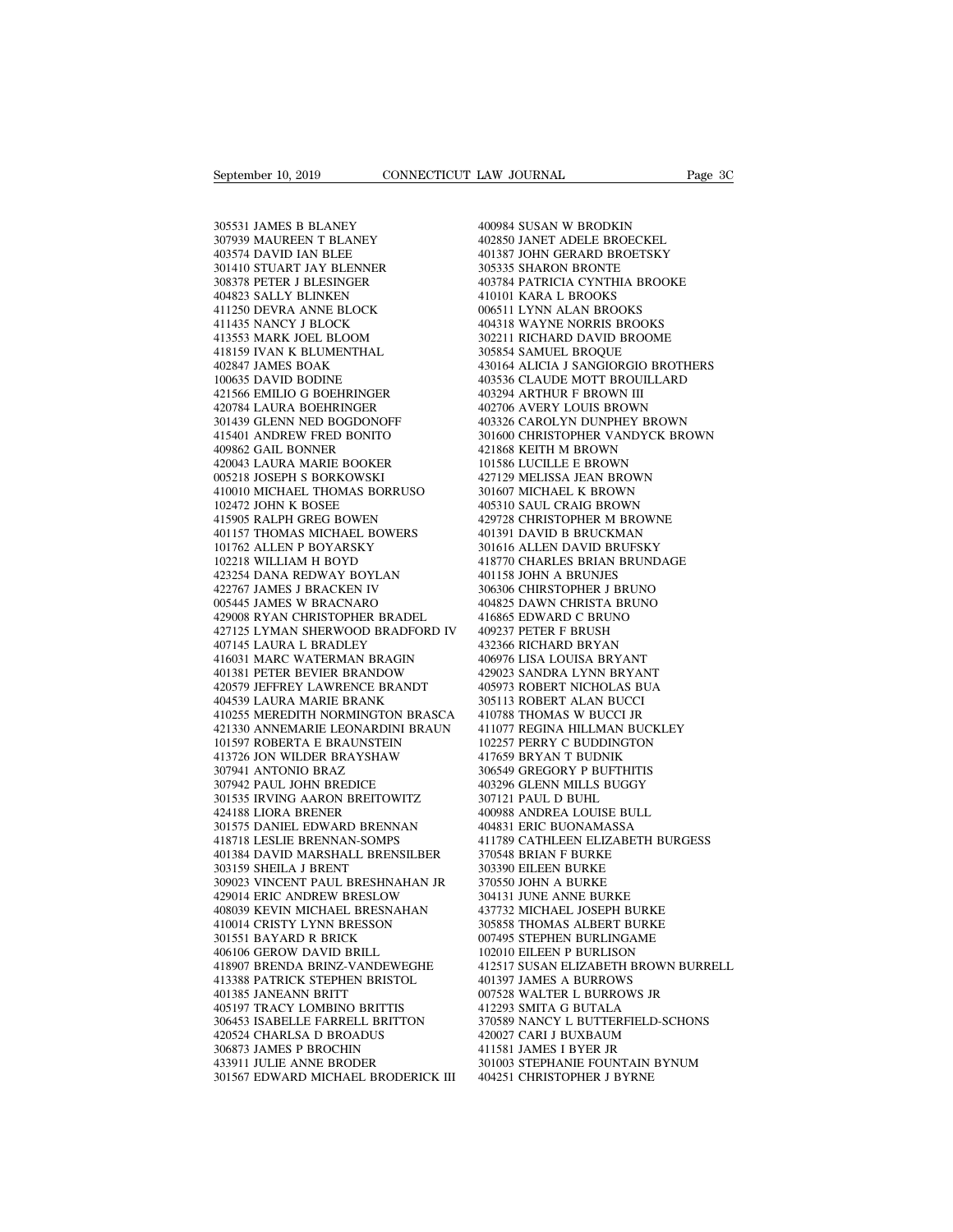Page 4C<br>408252 JAMES P BYRNE<br>417358 STEVEN BYRNE<br>422775 MEGAN A BYRNES Page 4C<br>408252 JAMES P BYRNE<br>417358 STEVEN BYRNE<br>422775 MEGAN A BYRNES<br>424191 ANTHONY R CACCAMO Page 4C<br>408252 JAMES P BYRNE<br>417358 STEVEN BYRNE<br>422775 MEGAN A BYRNES<br>424191 ANTHONY R CACCAMO<br>101742 JEFFREY P CADOUX 408252 JAMES P BYRNE<br>417358 STEVEN BYRNE<br>417358 STEVEN BYRNE<br>422775 MEGAN A BYRNES<br>424191 ANTHONY R CACCAMO<br>101742 JEFFREY P CADOUX<br>420143 SUSANNE MARIE CAHILL 408252 JAMES P BYRNE<br>417358 STEVEN BYRNE<br>422775 MEGAN A BYRNES<br>424191 ANTHONY R CACCAMO<br>101742 JEFFREY P CADOUX<br>420143 SUSANNE MARIE CAHILL<br>300465 DAVID M CAIN 408252 JAMES P BYRNE<br>417358 STEVEN BYRNE<br>422775 MEGAN A BYRNES<br>424191 ANTHONY R CACCAMO<br>101742 JEFFREY P CADOUX<br>420143 SUSANNE MARIE CAHILL<br>300465 DAVID M CAIN<br>407601 MARJORY CAJOUX 408252 JAMES P BYRNE<br>417358 STEVEN BYRNE<br>422775 MEGAN A BYRNES<br>424191 ANTHONY R CACCAMO<br>101742 JEFFREY P CADOUX<br>420143 SUSANNE MARIE CAHILL<br>300465 DAVID M CAIN<br>407601 MARIORY CAJOUX<br>422776 AMY MARIE CALABRESE 417358 STEVEN BYRNE<br>422775 MEGAN A BYRNES<br>424191 ANTHONY R CACCAMO<br>101742 JEFFREY P CADOUX<br>420143 SUSANNE MARIE CAHILL<br>300465 DAVID M CAIN<br>407601 MARJORY CAJOUX<br>422776 AMY MARIE CALABRESE<br>424751 PETER ANTHONY CALATOZZO 422775 MEGAN A BYRNES<br>424191 ANTHONY R CACCAMO<br>101742 JEFFREY P CADOUX<br>420143 SUSANNE MARIE CAHILL<br>300465 DAVID M CAIN<br>407601 MARJORY CAJOUX<br>422776 AMY MARIE CALABRESE<br>424751 PETER ANTHONY CALATOZZO<br>410461 JOHN DAVID CALDE 424751 PETER ANTHONY CALATOZZO 101742 JEFFREY P CADOUX<br>420143 SUSANNE MARIE CAHILL<br>300465 DAVID M CAIN<br>407601 MARJORY CAJOUX<br>422776 AMY MARIE CALABRESE<br>424751 PETER ANTHONY CALATOZZO<br>410461 JOHN DAVID CALDER<br>420597 ALFRED J CALI<br>415655 DAWN SEARS CALLAG 420143 SUSANNE MARIE CAHILL<br>300465 DAVID M CAIN<br>407601 MARJORY CAJOUX<br>422776 AMY MARIE CALABRESE<br>424751 PETER ANTHONY CALATOZZO<br>410461 JOHN DAVID CALDER<br>420597 ALFRED J CALI<br>415655 DAWN SEARS CALLAGHAN<br>423274 BRIAN ROBERT 407601 MARJORY CAJOUX 407601 MARJORY CAJOUX 40<br>422776 AMY MARIE CALABRESE 40<br>424751 PETER ANTHONY CALATOZZO 30<br>410461 JOHN DAVID CALDER 42<br>426597 ALFRED J CALI<br>415655 DAWN SEARS CALLAGHAN 40<br>423274 BRIAN ROBERT CALLAHAN 42 407601 MARJORY CAJOUX 400<br>422776 AMY MARIE CALABRESE 40<br>424751 PETER ANTHONY CALATOZZO 30:<br>410461 JOHN DAVID CALDER 42<br>423579 ALFRED J CALI<br>415655 DAWN SEARS CALLAGHAN 30:<br>423274 BRIAN ROBERT CALLAHAN 42<br>422124 NICOLE ANN 422776 AMY MARIE CALABRESE<br>424751 PETER ANTHONY CALATOZZO<br>410461 JOHN DAVID CALDER<br>420597 ALFRED J CALI<br>415655 DAWN SEARS CALLAGHAN<br>423274 BRIAN ROBERT CALLAHAN<br>422124 NICOLE ANN CALLAHAN<br>421881 TRAVIS WILLIAM CALLAHAN<br>403 424751 PETER ANTHONY CALATOZZO 3081<br>410461 JOHN DAVID CALDER 42789<br>420597 ALFRED J CALI 10029<br>415655 DAWN SEARS CALLAGHAN 30386<br>422124 NICOLE ANN CALLAHAN 421881 TRAVIS WILLIAM CALLAHAN 40989<br>421881 TRAVIS WILLIAM CALLAHAN 410461 JOHN DAVID CALDER<br>420597 ALFRED J CALI<br>415655 DAWN SEARS CALLAGHAN<br>423274 BRIAN ROBERT CALLAHAN<br>422124 NICOLE ANN CALLAHAN<br>421881 TRAVIS WILLIAM CALLAHAN<br>403584 ERIN MARIE CALLAN<br>100751 ROSALIE CALVE<br>422777 INDIRA J 422124 NICOLE ANN CALLAHAN<br>421881 TRAVIS WILLIAM CALLAHAN<br>403584 ERIN MARIE CALLAN<br>100751 ROSALIE CALVE<br>422777 INDIRA JOY CAMERON-BANKS<br>413898 DAVID RICHARD CAMPBELL 415655 DAWN SEARS CALLAGHAN 422<br>
423274 BRIAN ROBERT CALLAHAN 42<br>
422124 NICOLE ANN CALLAHAN 400<br>
421881 TRAVIS WILLIAM CALLAHAN 400<br>
403584 ERIN MARIE CALLAN 41<br>
40751 ROSALIE CALVE 43<br>
422777 INDIRA JOY CAMERON-BANKS 41<br> 423274 BRIAN ROBERT CALLAHAN 42124 NICOLE ANN CALLAHAN 421881 TRAVIS WILLIAM CALLAHAN 44<br>403584 ERIN MARIE CALLAN 44<br>403584 ERIN MARIE CALLAN 44<br>100751 ROSALIE CALVE<br>422777 INDIRA JOY CAMERON-BANKS 44<br>413898 DAVID RICHARD 421337 GOLDEN CAROLE CAMPBELL 421881 TRAVIS WILLIAM CALLAHAN<br>403584 ERIN MARIE CALLAN<br>100751 ROSALIE CALVE<br>422777 INDIRA JOY CAMERON-BANKS<br>413898 DAVID RICHARD CAMPBELL<br>405344 JEANMARIE CAMPBELL<br>310070 M VICTORIA CAMPBELL<br>303862 MARK A CAMPBELL 403584 ERIN MARIE CALLAN<br>100751 ROSALIE CALVE<br>422777 INDIRA JOY CAMERON-BANKS<br>413898 DAVID RICHARD CAMPBELL<br>421337 GOLDEN CAROLE CAMPBELL<br>405344 JEANMARIE CAMPBELL<br>30070 M VICTORIA CAMPBELL<br>303862 MARK A CAMPBELL<br>411583 MI 421337 GOLDEN CAROLE CAMPBELL<br>405344 JEANMARIE CAMPBELL<br>310070 M VICTORIA CAMPBELL<br>303862 MARK A CAMPBELL<br>411583 MICHAEL RENWICK CAMPBELL<br>309657 VICTORIA CAMPBELL 422777 INDIRA JOY CAMERON-BANKS 41313<br>413898 DAVID RICHARD CAMPBELL 40309<br>421337 GOLDEN CAROLE CAMPBELL 40309<br>405344 JEANMARIE CAMPBELL 4206<br>310070 M VICTORIA CAMPBELL 4209<br>403862 MARK A CAMPBELL 43097<br>411583 MICHAEL RENWI 413898 DAVID RICHARD CAMPBELL<br>421337 GOLDEN CAROLE CAMPBELL<br>405344 JEANMARIE CAMPBELL<br>310070 M VICTORIA CAMPBELL<br>313862 MARK A CAMPBELL<br>411583 MICHAEL RENWICK CAMPBELL<br>309657 VICTORIA CAMPBELL<br>404837 CHRISTINE ELIZABETH CA 403091 / 405344 JEANMARIE CAMPBELL 403091 / 405344 JEANMARIE CAMPBELL 420613 / 510070 M VICTORIA CAMPBELL 420230 (303862 MARK A CAMPBELL 309739 ]<br>405344 JEANMARIE CAMPBELL 420230 (4293019 / 404837 MICHAEL RENWICK CAMPBELL 405344 JEANMARIE CAMPBELL 420<br>
310070 M VICTORIA CAMPBELL 420<br>
403862 MARK A CAMPBELL 420<br>
411583 MICHAEL RENWICK CAMPBELL 429<br>
404837 VICTORIA CAMPBELL 43<br>
404837 CHRISTINE ELIZABETH CAMPIONE 307<br>
417557 LORRAINE MULLINGS 310070 M VICTORIA CAMPBELL<br>303862 MARK A CAMPBELL<br>411583 MICHAEL RENWICK CAMPBELL<br>309657 VICTORIA CAMPBELL<br>404837 CHRISTINE ELIZABETH CAMPIONE<br>417557 LORRAINE MULLINGS CAMPOS<br>401404 VICTOR MIGUEL CAMPOS<br>401309 DAWN RUSSO C 303862 MARK A CAMPBELL<br>411583 MICHAEL RENWICK CAMPBELL<br>309657 VICTORIA CAMPBELL<br>404837 CHRISTINE ELIZABETH CAMPIONE<br>417557 LORRAINE MULLINGS CAMPOS<br>401404 VICTOR MIGUEL CAMPOS<br>401309 DAWN RUSSO CAMPSON<br>306857 GALE D CANDAR 411583 MICHAEL RENWICK CAMPBEL<br>309657 VICTORIA CAMPBELL<br>404837 CHRISTINE ELIZABETH CAMPI<br>417557 LORRAINE MULLINGS CAMPO:<br>401404 VICTOR MIGUEL CAMPOS<br>401309 DAWN RUSSO CAMPSON<br>306857 GALE D CANDARAS<br>409509 MARY ANN CANDELAR 309657 VICTORIA CAMPBELL<br>404837 CHRISTINE ELIZABETH CAMPIONE - 2<br>417557 LORRAINE MULLINGS CAMPOS - 2<br>401404 VICTOR MIGUEL CAMPOS - 2<br>401309 DAWN RUSSO CAMPSON - 2<br>306857 GALE D CANDARAS - 2<br>409509 MARY ANN CANDELARIO - 2<br>3 404837 CHRISTINE ELIZABETH CAMPIONE<br>417557 LORRAINE MULLINGS CAMPOS<br>401404 VICTOR MIGUEL CAMPOS<br>401309 DAWN RUSSO CAMPSON<br>306837 GALE D CANDARAS<br>405509 MARY ANN CANDELARIO<br>307694 MARIANNE CANDITO<br>412551 JOSEPH CHARLES CANT  $\begin{tabular}{llllllll} 417557 & LORRANE MULLINGS CAMPOS & 4280: & \\ 401404 & VICTOR MIGUEL CAMPOS & 3006 & \\ 401309 & DAWN RUSSO CAMPSON & 4131: & \\ 306857 & GALE D CANDARAS & 4290: & \\ 409509 & MARY ANN CANBELARIO & 4206 & \\ 407694 & MARIANNE CANIDED & 4206 & \\ 412551 & OSEPH CHARLES CANTONI JR & 3034 & \\ 300508 & JAY STUDART CANTONI & 3071: & \\ 306877 BRENDAN TH$ 401404 VICTOR MIGUEL CAMPOS<br>401309 DAWN RUSSO CAMPSON<br>306857 GALE D CANDARAS<br>409509 MARY ANN CANDELARIO<br>307694 MARIANNE CANDITO<br>412551 JOSEPH CHARLES CANTONI JR<br>300508 JAY STUART CANTOR<br>306877 BRENDAN THOMAS CANTY<br>309037 E 401309 DAWN RUSSO CAMPSON and the state of the state of the state of the state of the state of the state of the state of the state of the state of the state of the state of the state of the state of the state of the state 309037 ELIZABETH BLANCHE CAPEN 409509 MARY ANN CANDELARIO<br>307694 MARIANNE CANDITO<br>412551 JOSEPH CHARLES CANTONI JR<br>300508 JAY STUART CANTOR<br>306877 BRENDAN THOMAS CANTY<br>306877 ELIZABETH BLANCHE CAPEN<br>008320 LEWIS E CAPLAN<br>410263 BRUCE STEVEN CAPLIN<br>40723 307694 MARIANNE CANDITO<br>412551 JOSEPH CHARLES CANTONI JR<br>300508 JAY STUART CANTOR<br>306877 BRENDAN THOMAS CANTY<br>309037 ELIZABETH BLANCHE CAPEN<br>008320 LEWIS E CAPLAN<br>410263 BRUCE STEVEN CAPLIN<br>407234 ANDREW JULIUS CAPPEL<br>4172 412551 JOSEPH CHARLES CANTONI JR<br>300508 JAY STUART CANTOR<br>306877 BRENDAN THOMAS CANTY<br>309037 ELIZABETH BLANCHE CAPEN<br>008320 LEWIS E CAPLAN<br>410263 BRUCE STEVEN CAPLIN<br>407234 ANDREW JULIUS CAPPEL<br>417243 PATRICIA A CAPPETO<br>42 300508 JAY STUART CANTOR<br>306877 BRENDAN THOMAS CANTY<br>309037 ELIZABETH BLANCHE CAPEN<br>008320 LEWIS E CAPLAN<br>410263 BRUCE STEVEN CAPLIN<br>407234 ANDREW JULIUS CAPPEL<br>4217243 PATRICIA A CAPPETO<br>421021 AMANDA L CAPPILLO<br>430385 VI 306877 BRENDAN THOMAS CANTY<br>309037 ELIZABETH BLANCHE CAPEN<br>008320 LEWIS E CAPLAN<br>410263 BRUCE STEVEN CAPLIN<br>407234 ANDREW JULIUS CAPPEL<br>4217243 PATRICIA A CAPPILLO<br>430385 VINCENZO SALVATORE CARACCIOL<br>303164 DENNIS WALTER C 309037 ELIZABETH BLANCHE CAPEN 431572 LISA<br>
008320 LEWIS E CAPLAN 401420 ERIC<br>
401420 ERIC<br>
407234 ANDREW JULIUS CAPPEL 403303 APRII<br>
407234 ANDREW JULIUS CAPPEL 403303 LAWI<br>
420413 PATRICIA A CAPPETO 426423 REBE<br>
426423 R 008320 LEWIS E CAPLAN<br>
410263 BRUCE STEVEN CAPLIN<br>
407234 ANDREW JULIUS CAPPEL<br>
417243 PATRICIA A CAPPETO 00<br>
421021 AMANDA L CAPPETO 04<br>
420385 VINCENZO SALVATORE CARACCIOLO 4<br>
430385 VINCENZO SALVATORE CARACCIOLO 4<br>
3031 410263 BRUCE STEVEN CAPLIN<br>407234 ANDREW JULIUS CAPPEL<br>417243 PATRICIA A CAPPETO<br>421021 AMANDA L CAPPILLO<br>430385 VINCENZO SALVATORE CARACCIOLO<br>303164 DENNIS WALTER CARAHER<br>429212 KELLY ANNE CARDEN<br>407849 BRETT CAREY<br>419722 407234 ANDREW JULIUS CAPPEL<br>417243 PATRICIA A CAPPETO<br>421021 AMANDA L CAPPILLO<br>430385 VINCENZO SALVATORE CAR<br>303164 DENNIS WALTER CARAHER<br>429212 KELLY ANNE CARDEN<br>419272 JENNY ANN CARLES<br>300537 ALLYN MYLES CARNAM 417243 PATRICIA A CAPPETO<br>421021 AMANDA L CAPPILLO<br>430385 VINCENZO SALVATORE CARAC<br>303164 DENNIS WALTER CARAHER<br>429212 KELLY ANNE CARDEN<br>407849 BRETT CAREY<br>419272 JENNY ANN CARLES<br>300537 ALLYN MYLES CARNAM<br>404064 BETH A CA 421021 AMANDA L CAPPILLO 420<br>430385 VINCENZO SALVATORE CARACCIOLO 417<br>503164 DENNIS WALTER CARAHER 309<br>429212 KELLY ANNE CARDEN 407849 BRETT CAREY<br>417872 JENNY ANN CARLES 412<br>300537 ALLYN MYLES CARNAM 413<br>404064 BETH A CAR 430385 VINCENZO SALVATORE CARACCI<br>303164 DENNIS WALTER CARAHER<br>429212 KELLY ANNE CARDEN<br>407849 BRETT CAREY<br>419272 JENNY ANN CARLES<br>300537 ALLYN MYLES CARNAM<br>404064 BETH A CARPENTER<br>300541 DANIEL EDGAR CARPENTER<br>400440 KIMB 300164 DENNIS WALTER CARAHER 429212 KELLY ANNE CARDEN 4007849 BRETT CAREY 400<br>407849 BRETT CAREY 400<br>40272 JENNY ANN CARLES 41<br>402657 ALLYN MYLES CARNAM 41<br>404064 BETH A CARPENTER 42<br>300541 DANIEL EDGAR CARPENTER 40<br>400440 429212 KELLY ANNE CARDEN<br>
407849 BRETT CAREY<br>
419272 JENNY ANN CARLES<br>
404064 BETH A CARPENTER<br>
300537 ALLYN MYLES CARNAM<br>
4040641 DANIEL EDGAR CARPENTER<br>
400440 KIMBERLEY A CARPENTER<br>
406332 CHRISTOPHER R CARPENTER<br>
41842 407849 BRETT CAREY<br>419272 JENNY ANN CARLES<br>300537 ALLYN MYLES CARNAM<br>404064 BETH A CARPENTER<br>300541 DANIEL EDGAR CARPENTER<br>400440 KIMBERLEY A CARPENTER<br>306332 CHRISTOPHER R CARPENTIERI<br>418429 PETER CARPIO<br>307945 MICHAEL B 419272 JENNY ANN CARLES<br>
300537 ALLYN MYLES CARNAM<br>
404064 BETH A CARPENTER<br>
300541 DANIEL EDGAR CARPENTER<br>
400440 KIMBERLEY A CARPENTER<br>
40440 KIMBERLEY A CARPENTER<br>
418429 PETER CARPIO<br>
418429 PETER CARPIO<br>
307945 MICHAE 300537 ALLYN MYLES CARNAM<br>404064 BETH A CARPENTER<br>300541 DANIEL EDGAR CARPENTER<br>400440 KIMBERLEY A CARPENTER<br>306332 CHRISTOPHER R CARPENTIERI<br>418429 PETER CARPIO<br>307945 MICHAEL B CARRICK<br>008654 KEVIN L CARROLL<br>308628 THOMA 404064 BETH A CARPENTER<br>300541 DANIEL EDGAR CARPENTER<br>400440 KIMBERLEY A CARPENTER<br>306332 CHRISTOPHER R CARPENTIERI<br>418429 PETER CARPIO<br>307945 MICHAEL B CARRICK<br>008654 KEVIN L CARROLL<br>308628 THOMAS G CARRUTHERS<br>008727 JOHN 300541 DANIEL EDGAR CARPENTER<br>400440 KIMBERLEY A CARPENTER<br>306332 CHRISTOPHER R CARPENTIERI<br>418429 PETER CARPIO<br>307945 MICHAEL B CARRICK<br>008654 KEVIN L CARROLL<br>308628 THOMAS G CARRUTHERS<br>008727 JOHN J CARTA JR<br>008727 JOHN 400440 KIMBERLEY A CARPENTER<br>306332 CHRISTOPHER R CARPENTIER<br>418429 PETER CARPIO<br>307945 MICHAEL B CARRICK<br>008654 KEVIN L CAROLL<br>308628 THOMAS G CARRUTHERS<br>008727 JOHN J CARTA JR<br>008772 ARTHUR F CARTER<br>402015 MARTIN LUTHER 306332 CHRISTOPHER R CARPENTIERI<br>418429 PETER CARPIO<br>307945 MICHAEL B CARRICK<br>008654 KEVIN L CARROLL<br>308623 THOMAS G CARRUTHERS<br>008772 JOHN J CARTA JR<br>008772 ARTHUR F CARTER<br>402015 MARTIN LUTHER CARTER<br>412015 MARTIN LUTHER 418429 PETER CARPIO<br>307945 MICHAEL B CARRICK<br>008654 KEVIN L CARROLL<br>308628 THOMAS G CARRUTHERS<br>008772 JOHN J CARTA JR<br>008772 ARTHUR F CARTER<br>402015 MARTIN LUTHER CARTER<br>414147 MICHAEL RICHARD CARTER<br>008782 WILLARD R CARTER 107945 MICHAEL B CARRICK 0008654 KEVIN L CARROLL 41-308628 THOMAS G CARRUTHERS 008727 JOHN J CARTA JR (1978)<br>108727 JOHN J CARTA JR (1978)<br>108772 ARTHUR F CARTER 41-412015 MARTIN LUTHER CARTER 4002015 MARTIN LUTHER CARTER 008654 KEVIN L CARROLL<br>308628 THOMAS G CARRUTHERS<br>008727 JOHN J CARTA JR<br>008772 ARTHUR F CARTER<br>402015 MARTIN LUTHER CARTER<br>414147 MICHAEL RICHARD CARTER<br>008782 WILLARD R CARTER<br>427139 SHEREE CARTER-GALVAN 308628 THOMAS G CARRUTHERS<br>
008727 JOHN J CARTA JR<br>
008772 ARTHUR F CARTER<br>
402015 MARTIN LUTHER CARTER<br>
414147 MICHAEL RICHARD CARTER<br>
33<br>
008782 WILLARD R CARTER<br>
427139 SHEREE CARTER-GALVAN<br>
4

LAW JOURNAL September<br>308111 JOAN M CARTY<br>305864 ROBERT J CARY JR<br>412294 LAURA JEAN CASARANO LAW JOURNAL<br>308111 JOAN M CARTY<br>305864 ROBERT J CARY JR<br>412294 LAURA JEAN CASARANO<br>422779 BARBARA ANNE CASEY LAW JOURNAL September 10, 2019<br>1981 11 JOAN M CARTY<br>108564 ROBERT J CARY JR<br>412294 LAURA JEAN CASARANO<br>422779 BARBARA ANNE CASEY<br>401412 JOANNE KILDUFF CASHIN 4228111 JOAN M CARTY<br>308111 JOAN M CARTY<br>412294 LAURA JEAN CASARANO<br>422779 BARBARA ANNE CASEY<br>401412 JOANNE KILDUFF CASHIN<br>306662 GEORGE JOHN CASPAR III 308111 JOAN M CARTY<br>305864 ROBERT J CARY JR<br>412294 LAURA JEAN CASARANO<br>422779 BARBARA ANNE CASEY<br>401412 JOANNE KILDUFF CASHIN<br>306662 GEORGE JOHN CASPAR III<br>102077 THOMAS P CASPER 308111 JOAN M CARTY<br>305864 ROBERT J CARY JR<br>412294 LAURA JEAN CASARANO<br>422779 BARBARA ANNE CASEY<br>401412 JOANNE KILDUFF CASHIN<br>306662 GEORGE JOHN CASPAR III<br>102077 THOMAS P CASPER<br>406781 AVI D CASPI 308111 JOAN M CARTY<br>305864 ROBERT J CARY JR<br>412294 LAURA JEAN CASARANO<br>422779 BARBARA ANNE CASEY<br>401412 JOANNE KILDUFF CASHIN<br>306662 GEORGE JOHN CASPAR III<br>102077 THOMAS P CASPER<br>406781 AVI D CASPI<br>401781 AVI D CASPI 305864 ROBERT J CARY JR<br>412294 LAURA JEAN CASARANO<br>422779 BARBARA ANNE CASEY<br>401412 JOANNE KILDUFF CASHIN<br>306662 GEORGE JOHN CASPAR III<br>102077 THOMAS P CASPER<br>406781 AVI D CASPI<br>401413 ROBERT JOHN CASSANDRO<br>308113 WILLIAM 412294 LAURA JEAN CASARANO<br>422779 BARBARA ANNE CASEY<br>401412 JOANNE KILDUFF CASHIN<br>306662 GEORGE JOHN CASPAR III<br>102077 THOMAS P CASPER<br>406781 AVI D CASPI<br>401413 ROBERT JOHN CASSANDRO<br>308113 WILLIAM M CASSARINI<br>427899 KATHL 422779 BARBARA ANNE CASEY<br>401412 JOANNE KILDUFF CASHIN<br>306662 GEORGE JOHN CASPAR III<br>102077 THOMAS P CASPER<br>406781 AVI D CASPI<br>401413 ROBERT JOHN CASSANDRO<br>308113 WILLIAM M CASSARINI<br>427899 KATHLEEN A CASSIDY<br>100299 RAUL C 401412 JOANNE KILDUFF CASHIN<br>306662 GEORGE JOHN CASPAR III<br>102077 THOMAS P CASPER<br>406781 AVI D CASPI<br>401413 WILLIAM M CASSANDRO<br>308113 WILLIAM M CASSARINI<br>427899 KATHLEEN A CASSIDY<br>100299 RAUL C CASTELLS<br>303865 FRANK ANTHO 306662 GEORGE JOHN CASPAR III<br>102077 THOMAS P CASPER<br>406781 AVI D CASPI<br>401413 ROBERT JOHN CASSANDRO<br>308113 WILLIAM M CASSANN<br>427899 KATHLEEN A CASSIDY<br>100299 RAUL C CASTELLS<br>303865 FRANK ANTHONY CATALAN<br>421893 ANNE FLOREN 102077 THOMAS P CASPER<br>406781 AVI D CASPI<br>401413 ROBERT JOHN CASSANDRO<br>308113 WILLIAM M CASSARINI<br>427899 KATHLEEN A CASSIDY<br>100299 RAUL C CASTELLS<br>303865 FRANK ANTHONY CATALANO JR<br>421893 ANNE FLORENCE CATAPANO<br>409899 JANET 406781 AVI D CASPI<br>401413 ROBERT JOHN CASSANDRO<br>308113 WILLIAM M CASSARINI<br>427899 KATHLEEN A CASSIDY<br>100299 RAUL C CASTELLS<br>303865 FRANK ANTHONY CATALANO JR<br>421893 ANNE FLORENCE CATAPANO<br>409899 JANET DENISE CEBULA<br>409730 V 401413 ROBERT JOHN CASSANDRO<br>308113 WILLIAM M CASSARINI<br>427899 KATHLEEN A CASSIDY<br>100299 RAUL C CASTELLS<br>303865 FRANK ANTHONY CATALANO JR<br>421893 ANNE FLORENCE CATAPANO<br>409899 JANET DENISE CEBULA<br>409730 VIKTORIA KAROLINA CE 308113 WILLIAM M CASSARINI<br>427899 KATHLEEN A CASSIDY<br>100299 RAUL C CASTELLS<br>303865 FRANK ANTHONY CATALANO JR<br>421893 ANNE FLORENCE CATAPANO<br>409899 JANET DENISE CEBULA<br>409730 VIKTORIA KAROLINA CECH-VINHAIS<br>412408 JOHN DOUGLA 427899 KATHLEEN A CASSIDY<br>100299 RAUL C CASTELLS<br>303865 FRANK ANTHONY CATALANO J<br>421893 ANNE FLORENCE CATAPANO<br>409899 JANET DENISE CEBIULA<br>409730 VIKTORIA KAROLINA CECH-VII<br>412408 JOHN DOUGLAS CECHINI<br>430400 ADAM S CEDERBE 100299 RAUL C CASTELLS<br>303865 FRANK ANTHONY CATALANO JR<br>421893 ANNE FLORENCE CATAPANO<br>409899 JANET DENISE CEBULA<br>409730 VIKTORIA KAROLINA CECHI-VINHA<br>412408 JOHN DOUGLAS CECHINI<br>430400 ADAM S CEDERBERG<br>413189 CHRIS EDWARD 303865 FRANK ANTHONY CATALANO JR<br>421893 ANNE FLORENCE CATAPANO<br>409899 JANET DENISE CEBULA<br>409730 VIKTORIA KAROLINA CECH-VINHAIS<br>412408 JOHN DOUGLAS CECHINI<br>4130400 ADAM S CEDERBERG<br>413189 CHRIS EDWARD CELANO<br>009025 JOSEPH 421893 ANNE FLORENCE CATAPANO<br>409899 JANET DENISE CEBULA<br>409730 VIKTORIA KAROLINA CECH-VINH.<br>412408 JOHN DOUGLAS CECHINI<br>430400 ADAM S CEDERBERG<br>413189 CHRIS EDWARD CELANO<br>009025 JOSEPH CELENTANO<br>403091 ANGELA SOFIA CERINI 409899 JANET DENISE CEBULA<br>409730 VIKTORIA KAROLINA CECH-V<br>412408 JOHN DOUGLAS CECHINI<br>430400 ADAM S CEDERBERG<br>413189 CHRIS EDWARD CELANO<br>00925 JOSEPH CELENTANO<br>403091 ANGELA SOFIA CERINI<br>420613 STEPHEN ALPHONSE CERRAT<br>420 409730 VIKTORIA KAROLINA CECH-VINHAIS<br>412408 JOHN DOUGLAS CECHINI<br>430400 ADAM S CEDERBERG<br>413189 CHRIS EDWARD CELANO<br>009025 JOSEPH CELENTANO<br>403091 ANGELA SOFIA CERRI<br>420613 STEPHEN ALPHONSE CERRATO<br>420230 CARRIE LYNN CERR 412408 JOHN DOUGLAS CECHINI<br>430400 ADAM S CEDERBERG<br>413189 CHRIS EDWARD CELANO<br>009025 JOSEPH CELENTANO<br>403091 ANGELA SOFIA CERINI<br>420613 STEPHEN ALPHONSE CERRATO<br>420230 CARRIE LYNN CERRETO<br>309739 DAVID ALAN CHABOT<br>429919 T 430400 ADAM S CEDERBERG<br>413189 CHRIS EDWARD CELANO<br>009025 JOSEPH CELENTANO<br>403091 ANGELA SOFIA CERINI<br>420613 STEPHEN ALPHONSE CERRATO<br>420230 CARRIE LYNN CERRETO<br>309739 DAVID ALAN CHABOT<br>429919 TAMAR ELIZABETH CHALKER<br>43173 413189 CHRIS EDWARD CELANO<br>009025 JOSEPH CELENTANO<br>403091 ANGELA SOFIA CERINI<br>420613 STEPHEN ALPHONSE CERRATO<br>420230 CARRIE LYNN CERRETO<br>309739 DAVID ALAN CHANOT<br>429919 TAMAR ELIZABETH CHALKER<br>431734 JULIANA CHAN<br>307358 DE 009025 JOSEPH CELENTANO<br>403091 ANGELA SOFIA CERINI<br>420613 STEPHEN ALPHONSE CERRAT<br>420230 CARRIE LYNN CERRETO<br>309739 DAVID ALAN CHABOT<br>429919 TAMAR ELIZABETH CHALKE<br>431734 JULIANA CHAN<br>307358 DEBORA CHANDLER<br>428081 EDWARD W 403091 ANGELA SOFIA CERINI<br>420613 STEPHEN ALPHONSE CERRATO<br>420230 CARRIE LYNN CERRETO<br>309739 DAVID ALAN CHABOT<br>429919 TAMAR ELIZABETH CHALKER<br>431734 JULIANA CHAND<br>307358 DEBORA CHANDLER<br>428081 EDWARD W CHANG<br>300614 JIH-KUE 420613 STEPHEN ALPHONSE CERRATO<br>420230 CARRIE LYNN CERRETO<br>309739 DAVID ALAN CHABOT<br>429919 TAMAR ELIZABETH CHALKER<br>431734 JULIANA CHAN<br>307358 DEBORA CHANDLER<br>428081 EDWARD W CHANG<br>300614 JIH-KUEI CHANG<br>413193 SHELLEY C CHA 420230 CARRIE LYNN CERRETO<br>309739 DAVID ALAN CHABOT<br>429919 TAMAR ELIZABETH CHALKER<br>431734 JULIANA CHAN<br>307358 DEBORA CHANDLER<br>428081 EDWARD W CHANG<br>300614 JIH-KUEI CHANG<br>413193 SHELLEY C CHAO<br>429046 JENNIFER KATHRYN CHAPLA 309739 DAVID ALAN CHABOT<br>429919 TAMAR ELIZABETH CHALKER<br>431734 JULIANA CHAN<br>307358 DEBORA CHANDLER<br>428081 EDWARD W CHANG<br>300614 JIH-KUEI CHANG<br>413193 SHELLEY C CHAO<br>429046 JENNIFER KATHRYN CHAPLA<br>420615 ANDRE KEITH CHARBON 429919 TAMAR ELIZABETH CHALKER<br>431734 JULIANA CHAN<br>507358 DEBORA CHANDLER<br>428081 EDWARD W CHANG<br>400614 JIH-KUEI CHANG<br>413193 SHELLEY C CHAO<br>429046 JENNIFER KATHRYN CHAPLA<br>420615 ANDRE KEITH CHARBONNEAU<br>420615 ANDRE KEITH C 431734 JULIANA CHAN<br>307358 DEBORA CHANDLER<br>428081 EDWARD W CHANG<br>300614 JIH-KUEI CHANG<br>413193 SHELLEY C CHAO<br>429046 JENNIFER KATHRYN CHAPLA<br>420615 ANDRE KEITH CHARBONNEAU<br>420616 JOSEPH T CHARNESKI<br>303444 JAMES MORRISSON CH 307358 DEBORA CHANDLER<br>428081 EDWARD W CHANG<br>300614 JIH-KUEI CHANG<br>413193 SHELLEY C CHAO<br>429046 JENNIFER KATHRYN CHAPL.<br>420615 ANDRE KEITH CHARBONNE.<br>420616 JOSEPH T CHARNESKI<br>303444 JAMES MORRISSON CHASE<br>307132 MICHELLE S 428081 EDWARD W CHANG<br>300614 JIH-KUEI CHANG<br>413193 SHELLEY C CHAO<br>429046 JENNIFER KATHRYN CHAPLA<br>420615 ANDRE KEITH CHARBONNEAU<br>420616 JOSEPH T CHARNESKI<br>303444 JAMES MORRISSON CHASE<br>307132 MICHELLE SCOTT CHASE<br>402585 JOAN 300614 JIH-KUEI CHANG<br>413193 SHELLEY C CHAO<br>429046 JENNIFER KATHRYN CHAPLA<br>420615 ANDRE KEITH CHARBONNEAU<br>420615 ANDRE KEITH CHARNESKI<br>303444 JAMES MORRISSON CHASE<br>307132 MICHELLE SCOTT CHASE<br>402585 JOAN MCKINNEY CHEEVER<br>4 413193 SHELLEY C CHAO<br>429046 JENNIFER KATHRYN CHAPLA<br>420615 ANDRE KEITH CHARBONNEAU<br>420616 JOSEPH T CHARNESKI<br>303444 JAMES MORRISSON CHASE<br>307132 MICHELLE SCOTT CHASE<br>402585 JOAN MCKINNEY CHEEVER<br>431572 LISA A CHENEY<br>40142 429046 JENNIFER KATHRYN CHAPLA<br>420615 ANDRE KEITH CHARBONNEA!<br>420616 JOSEPH T CHARNESKI<br>303444 JAMES MORRISSON CHASE<br>307132 MICHELLE SCOTT CHASE<br>402585 JOAN MCKINNEY CHEEVER<br>431572 LISA A CHENEY<br>401420 ERIC DAVID CHERCHES<br> 420615 ANDRE KEITH CHARBONNEAU<br>420616 JOSEPH T CHARNESKI<br>303444 JAMES MORRISSON CHASE<br>307132 MICHELLE SCOTT CHASE<br>402585 JOAN MCKINNEY CHEEVER<br>431572 LISA A CHENEY<br>401420 ERIC DAVID CHERCHES<br>307312 ROBERT D CHEROFSKY<br>40330 420616 JOSEPH T CHARNESKI<br>303444 JAMES MORRISSON CHASE<br>307132 MICHELLE SCOTT CHASE<br>402585 JOAN MCKINNEY CHEEVER<br>431572 LISA A CHENEY<br>401420 ERIC DAVID CHERCHES<br>307312 ROBERT D CHEROFSKY<br>403303 APRIL LYNN CHERRY<br>009335 LAWR 303444 JAMES MORRISSON CHASE<br>307132 MICHELLE SCOTT CHASE<br>402585 JOAN MCKINNEY CHEEVER<br>431572 LISA A CHENEY<br>301420 ERIC DAVID CHERCHES<br>307312 ROBERT D CHEROFSKY<br>403303 APRIL LYNN CHERRY<br>009335 LAWRENCE C CHESLER<br>426423 REBE 307132 MICHELLE SCOTT CHASE<br>402585 JOAN MCKINNEY CHEEVER<br>431572 LISA A CHENEY<br>401420 ERIC DAVID CHERCHES<br>307312 ROBERT D CHEROFSKY<br>403303 APRIL LYNN CHERRY<br>009335 LAWRENCE C CHESLER<br>426423 REBECCA CHEVALIER<br>417854 MELISSA 402585 JOAN MCKINNEY CHEEVER<br>431572 LISA A CHENEY<br>401420 ERIC DAVID CHERCHES<br>307312 ROBERT D CHEROFSKY<br>403303 APRIL LYNN CHERRY<br>009335 LAWRENCE C CHESLER<br>426423 REBECCA CHEVALIER<br>417854 MELISSA MARASIGAN CHIA<br>309050 RANDAL 431572 LISA A CHENEY<br>401420 ERIC DAVID CHERCHES<br>307312 ROBERT D CHEROFSKY<br>403303 APRIL LYNN CHERRY<br>009335 LAWRENCE C CHESLER<br>426423 REBECCA CHEVALIER<br>417854 MELISSA MARASIGAN CHIA<br>309050 RANDALL JOHN CHIERA<br>402249 DEBRA KA 401420 ERIC DAVID CHERCHES<br>307312 ROBERT D CHEROFSKY<br>403303 APRIL LYNN CHERRY<br>009335 LAWRENCE C CHESLER<br>417854 MELISSA MARASIGAN CHIA<br>309050 RANDALL JOHN CHIERA<br>402249 DEBRA KAY CHIN<br>403587 BARBARA JEAN CHISHOLM 307312 ROBERT D CHEROFSKY<br>403303 APRIL LYNN CHERRY<br>009335 LAWRENCE C CHESLER<br>426423 REBECCA CHEVALIER<br>417854 MELISSA MARASIGAN CHIA<br>309050 RANDALL JOHN CHIERA<br>402249 DEBRA KAY CHIN<br>402587 BARBARA JEAN CHISHOLM<br>412584 JOSEP 403303 APRIL LYNN CHERRY<br>009335 LAWRENCE C CHESLER<br>426423 REBECCA CHEVALIER<br>417854 MELISSA MARASIGAN CHIA<br>309050 RANDALL JOHN CHIERA<br>402249 DEBRA KAY CHIN<br>402387 BARBARA JEAN CHISHOLM<br>412584 JOSEPH CHIU<br>413195 JOANNE DELMA 009335 LAWRENCE C CHESLER<br>426423 REBECCA CHEVALIER<br>417854 MELISSA MARASIGAN CHI.<br>309050 RANDALL JOHN CHIERA<br>402249 DEBRA KAY CHIN<br>403587 BARBARA JEAN CHISHOLM<br>412584 JOSEPH CHIU<br>413195 JOANNE DELMASTRO CHIL<br>428595 DAVID VA 426423 REBECCA CHEVALIER<br>417854 MELISSA MARASIGAN CHIA<br>309050 RANDALL JOHN CHIERA<br>402249 DEBRA KAY CHIN<br>403587 BARBARA JEM<br>412584 JOSEPH CHIU<br>413195 JOANNE DELMASTRO CHIULLI<br>428595 DAVID VACCO CHOMICK<br>309051 REGINA CHOU 417854 MELISSA MARASIGAN CHIA<br>309050 RANDALL JOHN CHIERA<br>402249 DEBRA KAY CHIN<br>403587 BARBARA JEAN CHISHOLM<br>412584 JOSEPH CHIU<br>413195 JOANNE DELMASTRO CHIULLI<br>428595 DAVID VACCO CHOMICK<br>309051 REGINA CHOU<br>404082 ARTHUR JIN 309050 RANDALL JOHN CHIERA<br>402249 DEBRA KAY CHIN<br>403587 BARBARA JEAN CHISHOLM<br>412584 JOSEPH CHIU<br>413195 JOANNE DELMASTRO CHIULLI<br>428595 DAVID VACCO CHOMICK<br>309051 REGINA CHOU<br>404082 ARTHUR JIN DONG CHOY<br>405992 MICHAEL EDWA 402249 DEBRA KAY CHIN<br>403587 BARBARA JEAN CHISHOLM<br>412584 JOSEPH CHIU<br>413195 JOANNE DELMASTRO CHIULLI<br>428595 DAVID VACCO CHOMICK<br>309051 REGINA CHOU<br>404082 ARTHUR JIN DONG CHOY<br>405992 MICHAEL EDWARD CHOY<br>405992 MICHAEL EDWA 403587 BARBARA JEAN CHISHOLM<br>412584 JOSEPH CHIU<br>413195 JOANNE DELMASTRO CHIULLI<br>428595 DAVID VACCO CHOMICK<br>309051 REGINA CHOU<br>404082 ARTHUR JIN DONG CHOY<br>405992 MICHAEL EDWARD CHOY<br>407605 THOMAS ATHANASIUS CHRISTOPHER<br>3098 412584 JOSEPH CHIU<br>413195 JOANNE DELMASTRO CHIULLI<br>428595 DAVID VACCO CHOMICK<br>309051 REGINA CHOU<br>404082 ARTHUR JIN DONG CHOY<br>405992 MICHAEL EDWARD CHOY<br>407605 THOMAS ATHANASIUS CHRISTOPHER<br>309839 GEORGE RICHARD CIAMPA<br>4141 413195 JOANNE DELMASTRO CHIULLI<br>428595 DAVID VACCO CHOMICK<br>309051 REGINA CHOU<br>404082 ARTHUR JIN DONG CHOY<br>405992 MICHAEL EDWARD CHOY<br>405903 THOMAS ATHANASIUS CHRISTOPHER<br>309839 GEORGE RICHARD CIAMPA<br>414151 ANTHONY CHARLES 428595 DAVID VACCO CHOMICK<br>309051 REGINA CHOU<br>404082 ARTHUR JIN DONG CHOY<br>405992 MICHAEL EDWARD CHOY<br>407605 THOMAS ATHANASIUS CHRISTOPHER<br>309839 GEORGE RICHARD CIAMPA<br>414151 ANTHONY CHARLES CICIA<br>418504 ROBERT JOHN CIPPITE 309051 REGINA CHOU<br>404082 ARTHUR JIN DONG CHOY<br>405992 MICHAEL EDWARD CHOY<br>407605 THOMAS ATHANASIUS CHRISTOI<br>309839 GEORGE RICHARLES CICIA<br>414151 ANTHONY CHARLES CICIA<br>418504 ROBERT JOHN CIPPITELLI<br>300656 ANTHONY LAWRENCE C 404082 ARTHUR JIN DONG CHOY<br>405992 MICHAEL EDWARD CHOY<br>407605 THOMAS ATHANASIUS CHRISTOPHER<br>309839 GEORGE RICHARD CIAMPA<br>414151 ANTHONY CHARLES CICIA<br>418504 ROBERT JOHN CIPPITELLI<br>300656 ANTHONY LAWRENCE CLAPES<br>413815 GEOR 405992 MICHAEL EDWARD CHOY<br>407605 THOMAS ATHANASIUS CHRISTOPHER<br>309839 GEORGE RICHARD CIAMPA<br>414151 ANTHONY CHARLES CICIA<br>418504 ROBERT JOHN CIPPITELLI<br>300656 ANTHONY LAWRENCE CLAPES<br>413815 GEORGE WESLEY CLARK<br>305392 ROBER 407605 THOMAS ATHANASIUS CHRISTOPHER<br>309839 GEORGE RICHARD CIAMPA<br>414151 ANTHONY CHARLES CICIA<br>418504 ROBERT JOHN CIPPITELLI<br>300656 ANTHONY LAWRENCE CLAPES<br>413815 GEORGE WESLEY CLARK<br>306392 ROBERT JAMES CLARK<br>300674 RONALD 309839 GEORGE RICHARD CIAMPA<br>414151 ANTHONY CHARLES CICIA<br>418504 ROBERT JOHN CIPPITELLI<br>300656 ANTHONY LAWRENCE CLAPES<br>413815 GEORGE WESLEY CLARK<br>300574 RONALD J CLARK<br>409656 BENNETT D CLARKE<br>409656 BENNETT D CLARKE<br>411262 414151 ANTHONY CHARLES CICIA<br>418504 ROBERT JOHN CIPPITELLI<br>300656 ANTHONY LAWRENCE CLAPES<br>413815 GEORGE WESLEY CLARK<br>305392 ROBERT JAMES CLARK<br>300674 RONALD J CLARK<br>409656 BENNETT D CLARKE<br>411262 AMY CHRISTINE CLAUSS 418504 ROBERT JOHN CIPPITELLI<br>300656 ANTHONY LAWRENCE CLAPES<br>413815 GEORGE WESLEY CLARK<br>305392 ROBERT JAMES CLARK<br>300674 RONALD J CLARK<br>409656 BENNETT D CLARKE<br>411262 AMY CHRISTINE CLAUSS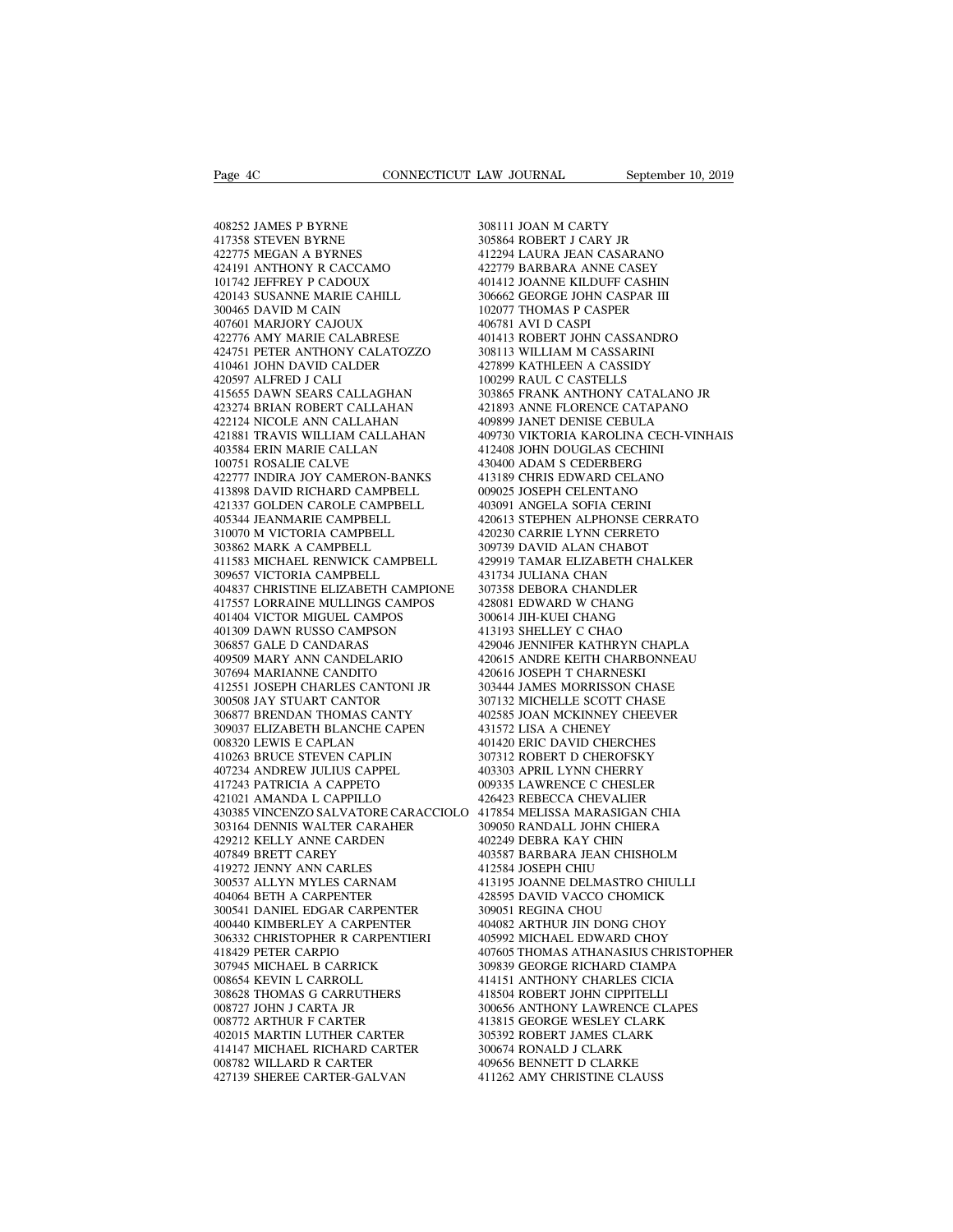September 10, 2019<br>300685 JAMES A CLAYTON JR<br>415914 NANCY BARBARA CLIFFORD<br>407607 JOHN N CLO 415914 NANCY BARBARA CLIFFORD  $\begin{tabular}{ll} \textbf{September 10, 2019} & \textbf{CONNECTICUT LAW JOURNAL} \\ \hline 300685 JAMES A CLAYTON JR & 304331 RITAMAI \\ 415914 NANCY BARBARA CLIFFORD & 428471 LORI ANN \\ 407607 JOHN N CLO & 419573 CARRE I \\ 415377 PRIYA SINHA CLOUTIER & 419599 RAYMON \\ 300703 JOHN BRYSON COCHRAN & 418776 ANTHON \end{tabular}$ 415914 NANES A CLAYTON JR<br>415914 NANCY BARBARA CLIFFORD<br>407607 JOHN N CLO<br>415377 PRIYA SINHA CLOUTIER<br>300703 JOHN BRYSON COCHRAN<br>434671 CHRISTOPHER JOHN COEN 300685 JAMES A CLAYTON JR<br>415914 NANCY BARBARA CLIFFORD<br>407607 JOHN N CLO<br>415377 PRIYA SINHA CLOUTIER<br>300703 JOHN BRYSON COCHRAN<br>434671 CHRISTOPHER JOHN COEN<br>414865 CRAIG JEFFREY COFFEY 300685 JAMES A CLAYTON JR<br>
415914 NANCY BARBARA CLIFFORD<br>
407607 JOHN N CLO<br>
415377 PRIYA SINHA CLOUTIER<br>
415377 PRIYA SINHA COCHRAN<br>
434671 CHRISTOPHER JOHN COEN<br>
414865 CRAIG JEFFREY COFFEY<br>
419328 AARON GRAY COHEN<br>
4193 300685 JAMES A CLAYTON JR<br>415914 NANCY BARBARA CLIFFORD<br>407607 JOHN N CLO<br>415377 PRIYA SINHA CLOUTIER<br>300703 JOHN BRYSON COCHRAN<br>434671 CHRISTOPHER JOHN COEN<br>414865 CRAIG JEFFREY COFFEY<br>419328 AARON GRAY COHEN<br>417364 AMY S 415914 NANCY BARBARA CLIFFORD<br>407607 JOHN N CLO<br>415377 PRIYA SINHA CLOUTIER<br>300703 JOHN BRYSON COCHRAN<br>434671 CHRISTOPHER JOHN COEN<br>414865 CRAIG JEFFREY COFFEY<br>419328 AARON GRAY COHEN<br>417364 AMY S COHEN<br>405093 DARREN BART 407607 JOHN N CLO<br>415377 PRIYA SINHA CLOUTIER<br>300703 JOHN BRYSON COCHRAN<br>434671 CHRISTOPHER JOHN COEN<br>414865 CRAIG JEFFREY COFFEY<br>419328 AARON GRAY COHEN<br>405093 DARREN BART COHEN<br>102563 DAVID E COHEN 415377 PRIYA SINHA CLOUTIER<br>300703 JOHN BRYSON COCHRAN<br>434671 CHRISTOPHER JOHN COEN<br>414865 CRAIG JEFFREY COFFEY<br>419328 AARON GRAY COHEN<br>405093 DARREN BART COHEN<br>102563 DAVID E COHEN<br>310020 ELLIOT COHEN 300703 JOHN BRYSON COCHRAN<br>434671 CHRISTOPHER JOHN COEN<br>414865 CRAIG JEFFREY COFFEY<br>419328 AARON GRAY COHEN<br>417364 AMY S COHEN<br>405093 DAREN BART COHEN<br>102563 DAVID E COHEN<br>310020 ELLIOT COHEN<br>414525 JEFFREY EVAN COHEN 434671 CHRISTOPHER JOHN COEN<br>414865 CRAIG JEFFREY COFFEY<br>419328 AARON GRAY COHEN<br>417364 AMY S COHEN<br>405093 DARREN BART COHEN<br>102563 DAVID E COHEN<br>310020 ELLIOT COHEN<br>414525 JEFFREY EVAN COHEN<br>404383 JONATHAN REIMAN COHEN 414865 CRAIG JEFFREY COFFEY<br>419328 AARON GRAY COHEN<br>417364 AMY S COHEN<br>405093 DARREN BART COHEN<br>102563 DAVID E COHEN<br>310020 ELLIOT COHEN<br>414525 JEFFREY EVAN COHEN<br>404383 JONATHAN REIMAN COHEN<br>309467 JONATHAN T COHEN 404383 JONATHAN REIMAN COHEN 417364 AMY S COHEN<br>405093 DARREN BART COHEN<br>102563 DAVID E COHEN<br>310020 ELLIOT COHEN<br>414525 JEFFREY EVAN COHEN<br>404383 JONATHAN REMAN COHEN<br>309467 JONATHAN T COHEN<br>300873 LAWRENCE A COHEN<br>300873 LAWRENCE A COHEN<br>300874 LORI 405093 DARREN BART COHEN<br>102563 DAVID E COHEN<br>310020 ELLIOT COHEN<br>414525 JEFFREY EVAN COHEN<br>404383 JONATHAN REIMAN COHEN<br>309467 JONATHAN T COHEN<br>300873 LAWRENCE A COHEN<br>300874 LORIS L COHEN<br>418102 MICHAEL ARI COHEN 102563 DAVID E COHEN<br>310020 ELLIOT COHEN<br>414525 JEFFREY EVAN COHEN<br>404383 JONATHAN REIMAN COHEN<br>309467 JONATHAN T COHEN<br>300873 LAWRENCE A COHEN<br>300873 LORIS L COHEN<br>418102 MICHAEL ARI COHEN<br>427150 MICHELE ALEXANDRA COHE 310020 ELLIOT COHEN<br>414525 JEFFREY EVAN COHEN<br>404383 JONATHAN REIMAN COHEN<br>309467 JONATHAN T COHEN<br>300873 LAWRENCE A COHEN<br>300874 LORIS L COHEN<br>418102 MICHELE ARI COHEN<br>427150 MICHELE ALEXANDRA COHEN<br>010098 MITCHELL A COHE  $\begin{tabular}{llllllllll} 414525\t\t\t\t 70957\t\t\t\t 404383\t\t\t 10NATHAN REIMAN COHEN & 425312\t\t\t\t 309467\t\t\t 10NATHAN T COHEN & 428136\t\t\t\t\t 300873 \t\t\t 10NATHAN T COHEN & 421299\t\t\t\t\t\t\t 421299\t\t\t\t\t\t\t 300874\t\t\t 10RIS L COHEN & 401051\t\t\t\t\t\t\t\t 401177\t\t\t\t\t\t\t\t\t\t\t\t\t\t\t\t\t\t\t\t\t\t\t\t\t\t\t\t\t\t\t\t$ 404383 JONATHAN REIMAN COHEN<br>309467 JONATHAN T COHEN<br>300873 LAWRENCE A COHEN<br>418102 MICHAEL ARI COHEN<br>427150 MICHELE ALEXANDRA COHEN<br>010098 MITCHELL A COHEN<br>422785 REVIA NICOLE COHEN<br>101831 RUDOLPH A COHEN 309467 JONATHAN T COHEN<br>300873 LAWRENCE A COHEN<br>300874 LORIS L COHEN<br>418102 MICHAEL ARI COHEN<br>427150 MICHELE ALEXANDRA COHEN<br>010098 MITCHELL A COHEN<br>422785 REVIA NICOLE COHEN<br>101831 RUDOLPH A COHEN<br>305550 SUSAN C COHEN-RIC 300873 LAWRENCE A COHEN<br>300874 LORIS L COHEN<br>418102 MICHAEL ARI COHEN<br>427150 MICHELE ALEXANDRA COHEN<br>010098 MITCHELL A COHEN<br>402785 REVIA NICOLE COHEN<br>101831 RUDOLPH A COHEN<br>305550 SUSAN C COHEN-RICH<br>401427 STEVEN A COLARO 300874 LORIS L COHEN<br>418102 MICHAEL ARI COHEN<br>427150 MICHELE ALEXANDRA COHEN<br>010098 MITCHELL A COHEN<br>422785 REVIA NICOLE COHEN<br>101831 RUDOLPH A COHEN<br>305550 SUSAN C COHEN-RICH<br>401427 STEVEN A COLAROSSI<br>403471 LISA COLCHETE 418102 MICHAEL ARI COHEN<br>427150 MICHELE ALEXANDRA COHE<br>010098 MITCHELL A COHEN<br>422785 REVIA NICOLE COHEN<br>101831 RUDOLPH A COHEN-RICH<br>305550 SUSAN C COHEN-RICH<br>401427 STEVEN A COLAROSSI<br>403471 LISA COLCHETE J S<br>401471 TISA 010098 MITCHELL A COHEN<br>422785 REVIA NICOLE COHEN<br>101831 RUDOLPH A COHEN<br>305550 SUSAN C COHEN-RICH<br>401473 STEVEN A COLAROSI<br>403471 LISA COLCHETE J S<br>401166 PATRICIA SOPHIA COLELLA 010098 MITCHELL A COHEN 422<br>
422785 REVIA NICOLE COHEN 013<br>
101831 RUDOLPH A COHEN<br>
302<br>
305550 SUSAN C COHEN-RICH 42<br>
401471 LISA COLCHETE J S<br>
403471 LISA COLCHETE J S<br>
401166 PATRICIA SOPHIA COLELLA 408<br>
413199 GRANETTA  $\begin{tabular}{llllllll} 422785 & \text{REVIA NICOLE COHEN} & 013032 \\ 101831 & \text{RUDOLPH A COHEN} & 302499 \\ 305550 & \text{SUSAN C COHEN-RICH} & 426489 \\ 401427 & \text{STEVEN A COLAROSSI} & 413820 \\ 403471 & \text{LISA COLCHEF B} & 438832 \\ 401166 & \text{PATRICIA SOPHIA COLELLA} & 408878 \\ 411199 & \text{GRANETTA MARUTH COLEMAN} & 438861$ 101831 RUDOLPH A COHEN<br>305550 SUSAN C COHEN-RICH<br>401427 STEVEN A COLAROSSI<br>403471 LISA COLCHETE J S<br>401166 PATRICIA SOPHIA COLELLA<br>4113199 GRANETTA MARUTH COLEMAN<br>307884 JOSEPH P COLEMAN JR<br>411440 ROBERT EMMET COLEMAN<br>4058 411440 ROBERT EMMET COLEMAN 401427 STEVEN A COLAROSSI 403471 LISA COLCHETE J S<br>403471 LISA COLCHETE J S<br>401166 PATRICIA SOPHIA COLELLA 4088'<br>413199 GRANETTA MARUTH COLEMAN 43886<br>407884 JOSEPH P COLEMAN 407977<br>405838 TIMOTHY ASHTON COLEMAN 30311<br>42715 403471 LISA COLCHETE J S<br>
401166 PATRICIA SOPHIA COLELLA 408<br>
413199 GRANETTA MARUTH COLEMAN 438<br>
307884 JOSEPH P COLEMAN JR<br>
411440 ROBERT EMMET COLEMAN 307<br>
405838 TIMOTHY ASHTON COLEMAN 303<br>
427151 SIMONE ROSEMARIE COLE 413199 GRANETTA MARUTH COLEMAN<br>307884 JOSEPH P COLEMAN JR<br>411440 ROBERT EMMET COLEMAN<br>405838 TIMOTHY ASHTON COLEMAN<br>427151 SIMONE ROSEMARIE COLETT<br>306986 LUCY ANNE COLLETT<br>407612 ANN MARIE COLLINS<br>420629 GARY H COLLINS 413199 GRANETTA MARUTH COLEMAN<br>307884 JOSEPH P COLEMAN JR<br>411440 ROBERT EMMET COLEMAN<br>405838 TIMOTHY ASHTON COLEMAN<br>427151 SIMONE ROSEMARIE COLET<br>306986 LUCY ANNE COLLINS<br>420629 GARY H COLLINS<br>420629 GARY H COLLINS<br>010460 411440 ROBERT EMMET COLEMAN 405838 TIMOTHY ASHTON COLEMAI 427151 SIMONE ROSEMARIE COLEY 306986 LUCY ANNE COLLETT 407612 ANN MARIE COLLINS 010460 MARSHALL R COLLINS 302909 MICHAEL FRANCIS COLLINS 02909 MICHAEL FRANCIS COLL 411440 ROBERT EMMET COLEMAN<br>405838 TIMOTHY ASHTON COLEMAN<br>427151 SIMONE ROSEMARIE COLEY<br>306986 LUCY ANNE COLLETT<br>407612 ANN MARIE COLLINS<br>420629 GARY H COLLINS<br>010460 MARSHALL R COLLINS<br>302909 MICHAEL FRANCIS COLLINS<br>01051 405838 TIMOTHY ASHTON COLEMAN<br>427151 SIMONE ROSEMARIE COLEY<br>306986 LUCY ANNE COLLETT<br>407612 ANN MARIE COLLINS<br>420629 GARY H COLLINS<br>010460 MARSHALL R COLLINS<br>302909 MICHAEL FRANCIS COLLINS<br>010512 THOMAS W COLLINS<br>409250 WI 427151 SIMONE ROSEMARIE COLEY<br>306986 LUCY ANNE COLLETT<br>407612 ANN MARIE COLLINS<br>420629 GARY H COLLINS<br>010460 MARSHALL R COLLINS<br>302909 MICHAEL FRANCIS COLLINS<br>010512 THOMAS W COLLINS<br>409250 WILLIAM G COLLINS<br>405559 NEAL C 306986 LUCY ANNE COLLETT<br>407612 ANN MARIE COLLINS<br>420629 GARY H COLLINS<br>010460 MARSHALL R COLLINS<br>302909 MICHAEL FRANCIS COLLINS<br>010512 THOMAS W COLLINS<br>409250 WILLIAM G COLLINS<br>405559 NEAL C COMSTOCK<br>010620 MARY GRACE CON 010512 THOMAS W COLLINS<br>409250 WILLIAM G COLLINS<br>405559 NEAL C COMSTOCK<br>010620 MARY GRACE CONCANNON<br>401180 PATRICIA ANN DAVIS CONDON 420629 GARY H COLLINS 408<br>
010460 MARSHALL R COLLINS 302<br>
302909 MICHAEL FRANCIS COLLINS 301<br>
010512 THOMAS W COLLINS 306<br>
4092550 WILLIAM G COLLINS 41<br>
405559 NEAL C COMSTOCK 410<br>
010620 MARY GRACE CONCANNON 409<br>
401180 P 010460 MARSHALL R COLLINS 302909 MICHAEL FRANCIS COLLINS 301090<br>010512 THOMAS W COLLINS 306885<br>409250 WILLIAM G COLLINS 416831<br>405559 NEAL C COMSTOCK 400382<br>0110620 MARY GRACE CONCANNON 409737<br>401180 PATRICIA ANN DAVIS CON 302909 MICHAEL FRANCIS COLLINS<br>
010512 THOMAS W COLLINS<br>
409250 WILLIAM G COLLINS<br>
405559 NEAL C COMSTOCK<br>
010620 MARY GRACE CONCANNON<br>
4010620 MARY GRACE CONCANNON<br>
3017663 ROBERT VINCENT CONKLIN 010512 THOMAS W COLLINS<br>409250 WILLIAM G COLLINS<br>405559 NEAL C COMSTOCK<br>010620 MARY GRACE CONCANNON<br>401180 PATRICIA ANN DAVIS CONDON<br>307363 ROBERT VINCENT CONKLIN<br>305552 ELIZABETH E CONLIN<br>427154 DAVID JOSEPH CONN<br>010695 M 409250 WILLIAM G COLLINS<br>405559 NEAL C COMSTOCK<br>010620 MARY GRACE CONCANNON<br>401180 PATRICIA ANN DAVIS CONDON<br>307363 ROBERT VINCENT CONKLIN<br>303552 ELIZABETH E CONLIN<br>427154 DAVID JOSEPH CONN<br>010695 MICHAEL M CONNERY<br>417829 405559 NEAL C COMSTOCK<br>010620 MARY GRACE CONCANNON<br>401180 PATRICIA ANN DAVIS CONDON<br>307363 ROBERT VINCENT CONKLIN<br>427154 DAVID JOSEPH CONLIN<br>010695 MICHAEL M CONNERY<br>417829 MARK JAMES CONNOR<br>406785 KATHERINE MITCHELL CONST 010620 MARY GRACE CONCANNON<br>401180 PATRICIA ANN DAVIS CONDON<br>307363 ROBERT VINCENT CONKLIN<br>305552 ELIZABETH E CONLIN<br>427154 DAVID JOSEPH CONN<br>010695 MICHAEL M CONNERY<br>417829 MARK JAMES CONNOR<br>406785 KATHERINE MITCHELL CONS 406785 KATHERINE MITCHELL CONSTAN 41/305552 ELIZABETH E CONLIN 41/305552 ELIZABETH E CONLIN 40<br>427154 DAVID JOSEPH CONN 43<br>610695 MICHAEL M CONNERY 30<br>417829 MARK JAMES CONNOR 47<br>4106785 KATHERINE MITCHELL CONSTAN 10<br>4165241 JOHN JOSEPH MICHAEL CONZA 43042 305552 ELIZABETH E CONLIN<br>427154 DAVID JOSEPH CONN<br>010695 MICHAEL M CONNERY<br>417829 MARK JAMES CONNOR<br>406785 KATHERINE MITCHELL CONSTAN<br>416241 JOHN JOSEPH MICHAEL CONZA<br>430421 BRIAN CHRISTOPHER COOK<br>403594 IVY ILYSSA COOK 427154 DAVID JOSEPH CONN 437<br>
010695 MICHAEL M CONNERY 305<br>
417829 MARK JAMES CONNOR<br>
406785 KATHERINE MITCHELL CONSTAN 101<br>
41621 JOHN JOSEPH MICHAEL CONZA 301<br>
414257 JOSEPH MICHAEL CONZA 301<br>
430421 BRIAN CHRISTOPHER CO 010695 MICHAEL M CONNERY<br>417829 MARK JAMES CONNOR<br>406785 KATHERINE MITCHELL CONSTA<br>415241 JOHN JOSEPH CONVERTITO<br>414257 JOSEPH MICHAEL CONZA<br>430421 BRIAN CHRISTOPHER COOK<br>403594 IVY ILYSSA COOK<br>010079 B COOMARASWAMI<br>404843 417829 MARK JAMES CONNOR<br>406785 KATHERINE MITCHELL CC<br>415241 JOHN JOSEPH CONVERTIT<br>414257 JOSEPH MICHAEL CONZA<br>430421 BRIAN CHRISTOPHER COC<br>403594 IVY LYSSA COOK<br>010079 B COOMARASWAMI<br>404843 LEONARD BARRY COOPEF<br>424207 AND 406785 KATHERINE MITCHELL CONSTAN<br>415241 JOHN JOSEPH CONVERTITO<br>414257 JOSEPH MICHAEL CONZA<br>430421 BRIAN CHRISTOPHER COOK<br>403594 IVY ILYSSA COOK<br>010079 B COOMARASWAMI<br>404843 LEONARD BARRY COOPER<br>424207 ANDREW NICHOLAS COPP 416241 JOHN JOSEPH CONVERTITO 426<br>414257 JOSEPH MICHAEL CONZA 301<br>430421 BRIAN CHRISTOPHER COOK 414<br>403594 IVY ILYSSA COOK 40<br>010079 B COOMARASWAMI 4404444431 LEONARASWAMI 440444207 ANDREW NICHOLAS COPPO 403<br>401980 NANCY H 414257 JOSEPH MICHAEL CONZA<br>430421 BRIAN CHRISTOPHER COOK<br>403594 IVY ILYSSA COOK<br>010079 B COOMARASWAMI<br>404843 LEONARD BARRY COOPER<br>424207 ANDREW NICHOLAS COPPO<br>401980 NANCY HASLEY CORBETT<br>101477 J WALTER CORCORAN<br>300984 WI 430421 BRIAN CHRISTOPHER COOK<br>403594 IVY ILYSSA COOK<br>010079 B COOMARASWAMI<br>404843 LEONARD BARRY COOPER<br>424207 ANDREW NICHOLAS COPPO<br>401980 NANCY HASLEY CORBETT<br>101477 J WALTER CORCORAN<br>300984 WILLIAM JOHN COREY JR<br>407761 D 403594 IVY ILYSSA COOK<br>010079 B COOMARASWAMI<br>404843 LEONARD BARRY COOPER<br>424207 ANDREW NICHOLAS COPPO<br>401980 NANCY HASLEY CORBETT<br>101477 J WALTER CORCORAN<br>300984 WILLIAM JOHN COREY JR<br>407761 DENISE D CORIN<br>307849 SCOTT P C 010079 B COOMARASWAMI<br>404843 LEONARD BARRY COOPER<br>424207 ANDREW NICHOLAS COPPO<br>401980 NANCY HASLEY CORBETT<br>101477 J WALTER CORCORAN<br>300984 WILLIAM JOHN COREY JR<br>407761 DENISE D CORN<br>307849 SCOTT P CORN<br>407617 BRIAN NOEL CO 404843 LEONARD BARRY COOPER<br>424207 ANDREW NICHOLAS COPPO<br>401980 NANCY HASLEY CORBETT<br>101477 J WALTER CORCORAN<br>300984 WILLIAM JOHN COREY JR<br>407561 DENISE D CORIN<br>307849 SCOTT P CORN<br>407617 BRIAN NOEL CORRIGAN<br>406992 NANCY D 424207 ANDREW NICHOLAS COPPO<br>401980 NANCY HASLEY CORBETT<br>101477 J WALTER CORCORAN<br>300984 WILLIAM JOHN COREY JR<br>407761 DENISE D CORN<br>307849 SCOTT P CORN<br>407617 BRIAN NOEL CORRIGAN<br>406992 NANCY DENARDO CORRIGAN<br>426912 VICTOR 406992 NANCY DENARDO CORRIGAN 101477 J WALTER CORCORAN 40701<br>
300984 WILLIAM JOHN COREY JR 42908<br>
407761 DENISE D CORIN 4206-<br>
307849 SCOTT P CORN 40359<br>
407617 BRIAN NOEL CORRIGAN 406992 NANCY DENARDO CORRIGAN 41941<br>
426912 VICTORIA MARIE COSENTINO 40

LAW JOURNAL Page 5C<br>304331 RITAMAE GOBER COSGROVE<br>428471 LORI ANN COSTELLO<br>419573 CARRIE B COTE LAW JOURNAL<br>
2003 - DARIA COBER COSGROVE<br>
428471 LORI ANN COSTELLO<br>
419573 CARRIE B COTE<br>
419599 RAYMOND A COTE LAW JOURNAL<br>304331 RITAMAE GOBER COSGROV<br>428471 LORI ANN COSTELLO<br>419573 CARRIE B COTE<br>419599 RAYMOND A COTE<br>418776 ANTHONY LOUIS COTRONE 304331 RITAMAE GOBER COSGROVE<br>428471 LORI ANN COSTELLO<br>419573 CARRIE B COTE<br>419599 RAYMOND A COTE<br>418776 ANTHONY LOUIS COTRONEO<br>303565 ANTHONY F COTTONE 304331 RITAMAE GOBER COSGROVE<br>428471 LORI ANN COSTELLO<br>419573 CARRIE B COTE<br>418776 ANTHONY LOUIS COTRONEO<br>303565 ANTHONY F COTTONE<br>306579 J JEFFREY COUGHLIN 304331 RITAMAE GOBER COSGROVE<br>428471 LORI ANN COSTELLO<br>419573 CARRIE B COTE<br>419599 RAYMOND A COTE<br>418776 ANTHONY LOUIS COTRONEO<br>303565 ANTHONY F COTTONE<br>306579 J JEFFREY COUGHLIN<br>420185 KERRY M COURTNEY 304331 RITAMAE GOBER COSGROVE<br>428471 LORI ANN COSTELLO<br>419573 CARRIE B COTE<br>419599 RAYMOND A COTE<br>418776 ANTHONY LOUIS COTRONEO<br>303565 ANTHONY F COTTONE<br>306579 J JEFFREY COUGHLIN<br>420185 KERRY M COURTNEY<br>309068 MARSHALL ASH 428471 LORI ANN COSTELLO<br>419573 CARRIE B COTE<br>419599 RAYMOND A COTE<br>418776 ANTHONY LOUIS COTRONEO<br>303565 ANTHONY F COTTONE<br>306579 J JEFFREY COUGHLIN<br>420185 KERRY M COURTNEY<br>309068 MARSHALL ASHBY COURTNEY<br>411944 AMY MELISSA 419573 CARRIE B COTE<br>419599 RAYMOND A COTE<br>418776 ANTHONY LOUIS COTRONEO<br>303565 ANTHONY F COTTONE<br>406579 J JEFFREY COUGHLIN<br>420185 KERRY M COURTNEY<br>309068 MARSHALL ASHBY COURTNEY<br>411944 AMY MELISSA COUTANT<br>413479 CHERYL RE 419599 RAYMOND A COTE<br>418776 ANTHONY LOUIS COTRONEO<br>303565 ANTHONY F COTTONE<br>306579 J JEFFREY COUGHLIN<br>420185 KERRY M COURTNEY<br>309068 MARSHALL ASHBY COURTNEY<br>411944 AMY MELISSA COUTANT<br>413479 CHERYL REYNOLDS COVELLO<br>421927 418776 ANTHONY LOUIS COTRONEO<br>303565 ANTHONY F COTTONE<br>306579 J JEFFREY COUGHLIN<br>420185 KERRY M COURTNEY<br>309068 MARSHALL ASHBY COURTNEY<br>411944 AMY MELISSA COUTANT<br>413479 CHERYL REYNOLDS COVELLO<br>421927 ANNEMARIE FRANCES CRA 303565 ANTHONY F COTTONE<br>306579 J JEFFREY COUGHLIN<br>420185 KERRY M COURTNEY<br>309068 MARSHALL ASHBY COURTNEY<br>411944 AMY MELISSA COUTANT<br>413479 CHERYL REYNOLDS COVELLO<br>421927 ANNEMARIE FRANCES CRAIG<br>307957 SONIA BURGOS CRANNAG 306579 J JEFFREY COUGHLIN<br>420185 KERRY M COURTNEY<br>309068 MARSHALL ASHBY COURTNEY<br>411944 AMY MELISSA COUTANT<br>413479 CHERYL REYNOLDS COVELLO<br>421927 ANNEMARIE FRANCES CRAIG<br>307957 SONIA BURGOS CRANNAGE<br>425312 CHRISTINA YOUNG 420185 KERRY M COURTNEY<br>309068 MARSHALL ASHBY COURTNEY<br>411944 AMY MELISSA COUTANT<br>413479 CHERYL REYNOLDS COVELLO<br>421927 ANNEMARIE FRANCES CRAW<br>307957 SONIA BURGOS CRAWNAGE<br>425312 CHRISTINA YOUNG CRAWFORD<br>428136 JASON GETHI 309068 MARSHALL ASHBY COURTNEY<br>411944 AMY MELISSA COUTANT<br>413479 CHERYL REYNOLDS COVELLO<br>421927 ANNEMARIE FRANCES CRAIG<br>307957 SONIA BURGOS CRAWFORD<br>425312 CHRISTINA YOUNG CRAWFORD<br>428136 JASON GETHING CRAWFORD<br>421299 JUEL 411944 AMY MELISSA COUTANT<br>413479 CHERYL REYNOLDS COVELLO<br>421927 ANNEMARIE FRANCES CRAIG<br>307957 SONIA BURGOS CRANNAGE<br>425312 CHRISTINA YOUNG CRAWFORD<br>421299 JUEL R CRAWFORD<br>301055 CATHERINE CRICHTON<br>401173 ROBERT JOHN CRIS 413479 CHERYL REYNOLDS COVELLO<br>421927 ANNEMARIE FRANCES CRAIG<br>307957 SONIA BURGOS CRANNAGE<br>425312 CHRISTINA YOUNG CRAWFORD<br>428136 JASON GETHING CRAWFORD<br>401299 JUEL R CRAWFORD<br>301055 CATHERINE CRICHTON<br>401173 ROBERT JOHN C 307957 SONIA BURGOS CRANNAGE<br>425312 CHRISTINA YOUNG CRAWFOR<br>428136 JASON GETHING CRAWFORD<br>421299 JUEL R CRAWFORD<br>301055 CATHERINE CRICHTON<br>401173 ROBERT JOHN CRISPI<br>418162 RALPH JOSEPH CRISPINO<br>420037 CATHERINE RYDER CRITT 307957 SONIA BURGOS CRANNAGE<br>425312 CHRISTINA YOUNG CRAWFORD<br>428136 JASON GETHING CRAWFORD<br>421299 JUEL R CRAWFORD<br>301055 CATHERINE CRICHTON<br>401173 ROBERT JOHN CRISPI<br>418162 RALPH JOSEPH CRISPINO<br>420037 CATHERINE RYDER CRIT 425312 CHRISTINA YOUNG CRAWFORD<br>428136 JASON GETHING CRAWFORD<br>421299 JUEL R CRAWFORD<br>301055 CATHERINE CRICHTON<br>401173 ROBERT JOHN CRISPI<br>418162 RALPH JOSEPH CRISPINO<br>420037 CATHERINE RYDER CRITTON<br>013032 RICHARD J CROMIE<br>3 428136 JASON GETHING CRAWFORD<br>421299 JUEL R CRAWFORD<br>301055 CATHERINE CRICHTON<br>401173 ROBERT JOHN CRISPI<br>418162 RALPH JOSEPH CRISPINO<br>420037 CATHERINE RYDER CRITTON<br>013032 RICHARD J CROMIE<br>302499 THOMAS L CRONAN III<br>426489 421299 JUEL R CRAWFORD<br>301055 CATHERINE CRICHTON<br>401173 ROBERT JOHN CRISPI<br>418162 RALPH JOSEPH CRISPINO<br>013032 RICHARD J CROME<br>6101332 RICHARD J CRONAN III<br>302499 THOMAS L CRONAN III<br>426489 VINCENT JOHN CRONAN<br>413820 MARK 301055 CATHERINE CRICHTON<br>401173 ROBERT JOHN CRISPI<br>418162 RALPH JOSEPH CRISPINO<br>420037 CATHERINE RYDER CRITTON<br>013032 RICHARD J CROME<br>302499 TINOENT JOHN CRONAN<br>413820 MARK ELIAS CRONAN<br>413820 MARK ELIAS CRONE<br>438832 LISA 401173 ROBERT JOHN CRISPI<br>418162 RALPH JOSEPH CRISPINO<br>420037 CATHERINE RYDER CRITTON<br>013032 RICHARD J CROMIE<br>302499 THOMAS L CRONAN III<br>426489 VINCENT JOHN CRONAN<br>413820 MARK ELIAS CRONE<br>438832 LISA M CRONIN<br>408878 HENRY 418162 RALPH JOSEPH CRISPINO<br>420037 CATHERINE RYDER CRITTON<br>013032 RICHARD J CROMIE<br>302499 THOMAS L CRONAN III<br>426489 VINCENT JOHN CRONAN<br>413820 MARK ELIAS CRONE<br>438832 LISA M CRONIN<br>408878 HENRY H CRONK<br>438861 DWIGHT R CR 420037 CATHERINE RYDER CRITTON<br>013032 RICHARD J CROMIE<br>302499 THOMAS L CRONAN III<br>426489 VINCENT JOHN CRONAN<br>413820 MARK ELIAS CRONE<br>438832 LISA M CRONIN<br>408878 HENRY H CRONK<br>438861 DWIGHT R CROOKS<br>409908 MOIRA ANN CROUCH 013032 RICHARD J CROMIE<br>302499 THOMAS L CRONAN III<br>426489 VINCENT JOHN CRONAN<br>413820 MARK ELIAS CRONE<br>438832 LISA M CRONK<br>408878 HENRY H CRONK<br>4438861 DWIGHT R CROOKS<br>409908 MOIRA ANN CROUCH<br>307775 EUGENE F CROWE 302499 THOMAS L CRONAN III<br>426489 VINCENT JOHN CRONAN<br>413820 MARK ELIAS CRONE<br>438832 LISA M CRONIN<br>408878 HENRY H CRONK<br>443861 DWIGHT R CROOKS<br>409908 MOIRA ANN CROUCH<br>307775 EUGENE F CROWE<br>303124 BARBARA E CROWLEY 426489 VINCENT JOHN CRONAN<br>413820 MARK ELIAS CRONE<br>438832 LISA M CRONIN<br>408878 HENRY H CRONK<br>438861 DWIGHT R CROOKS<br>409908 MOIRA ANN CROUCH<br>307775 EUGENE F CROWE<br>303124 BARBARA E CROWLEY<br>100781 RALPH C CROZIER 413820 MARK ELIAS CRONE<br>438832 LISA M CRONIN<br>408878 HENRY H CRONK<br>438861 DWIGHT R CROOKS<br>30908 MOIRA ANN CROUCH<br>307775 EUGENE F CROWLEY<br>303124 BARBARA E CROWLEY<br>100781 RALPH C CROZIER<br>408939 JAY D CRUTCHER 438832 LISA M CRONIN<br>408878 HENRY H CRONK<br>438861 DWIGHT R CROOKS<br>409908 MOIRA ANN CROUCH<br>307775 EUGENE F CROWE<br>303124 BARBARA E CROWLEY<br>100781 RALPH C CROZIER<br>408939 JAY D CRUTCHER<br>431745 E LEWIS CRUZ 408878 HENRY H CRONK<br>438861 DWIGHT R CROOKS<br>409908 MOIRA ANN CROUCH<br>307775 EUGENE F CROWE<br>303124 BARBARA E CROWLEY<br>100781 RALPH C CROZIER<br>408939 JAY D CRUTCHER<br>431745 E LEWIS CRUZ<br>408940 LUIS CRUZ 438861 DWIGHT R CROOKS<br>409908 MOIRA ANN CROUCH<br>307775 EUGENE F CROWE<br>303124 BARBARA E CROWLEY<br>100781 RALPH C CROZIER<br>408939 JAY D CRUTCHER<br>431745 E LEWIS CRUZ<br>408940 LUIS CRUZ<br>301084 FLOYD CORNELIUS CULH. 409908 MOIRA ANN CROUCH<br>307775 EUGENE F CROWE<br>303124 BARBARA E CROWLEY<br>100781 RALPH C CROZIER<br>408939 JAY D CRUTCHER<br>418745 E LEWIS CRUZ<br>408940 LUIS CRUZ<br>301084 FLOYD CORNELIUS CU<br>301084 FLOYD CORNELIUS CU<br>301084 FLOYD CORN 307775 EUGENE F CROWE<br>303124 BARBARA E CROWLEY<br>100781 RALPH C CROZIER<br>408939 JAY D CRUTCHER<br>431745 E LEWIS CRUZ<br>408940 LUIS CRUZ<br>301084 FLOYD CORNELIUS CULHANE JR<br>301084 FLOYD CORNELIUS CULHANE JR<br>301090 PETER F CULVER<br>306 303124 BARBARA E CROWLEY<br>100781 RALPH C CROZIER<br>408939 JAY D CRUTCHER<br>431745 E LEWIS CRUZ<br>408940 LUIS CRUZ<br>301084 FLOYD CORNELIUS CULHANE<br>301084 FLOYD CORNELIUS CULHANE<br>301090 PETER F CULVER<br>306885 WILLIAM EDWARD CURBOW<br>41 100781 RALPH C CROZIER<br>408939 JAY D CRUTCHER<br>431745 E LEWIS CRUZ<br>408940 LUIS CRUZ<br>301084 FLOYD CORNELIUS CULHANE JR<br>301090 PETER F CULVER<br>306885 WILLIAM EDWARD CURBOW<br>416831 PHILIP L CURCIO<br>410382 BRIAN F CURRAN 408939 JAY D CRUTCHER<br>431745 E LEWIS CRUZ<br>408940 LUIS CRUZ<br>301084 FLOYD CORNELIUS CULHANE<br>301090 PETER F CULVER<br>306885 WILLIAM EDWARD CURBOW<br>416831 PHILIP L CURCIO<br>410382 BRIAN F CURRAN<br>409737 M KATE CURRAN 431745 E LEWIS CRUZ<br>408940 LUIS CRUZ<br>301084 FLOYD CORNELIUS CULHANE J<br>301090 PETER F CULVER<br>406885 WILLIAM EDWARD CURBOW<br>416831 PHILIP L CURCIO<br>410382 BRIAN F CURRAN<br>409737 M KATE CURRAN<br>301100 WILLIAM E CURRY JR 408940 LUIS CRUZ<br>301084 FLOYD CORNELIUS CULHANE 1<br>301090 PETER F CULVER<br>306885 WILLIAM EDWARD CURBOW<br>416831 PHILIP L CURCIO<br>410332 BRIAN F CURRAN<br>409737 M KATE CURRAN<br>301100 WILLIAM E CURRY JR<br>419222 ANDREW JOSEPH CURTIN 301084 FLOYD CORNELIUS CULHANE JR<br>301090 PETER F CULVER<br>306885 WILLIAM EDWARD CURBOW<br>416831 PHILIP L CURCIO<br>410382 BRIAN F CURRAN<br>409737 M KATE CURRAN<br>301100 WILLIAM E CURRY JR<br>419222 ANDREW JOSEPH CURTIN<br>403119 DEIRDRE FI 301090 PETER F CULVER<br>306885 WILLIAM EDWARD CURBOW<br>416831 PHILIP L CURCIO<br>410382 BRIAN F CURRAN<br>409737 M KATE CURRAN<br>301100 WILLIAM E CURRY JR<br>443119 DEIRDRE FILAN CURTIS<br>437170 TAYLOR MARIE CURTIS 306885 WILLIAM EDWARD CURBOW<br>416831 PHILIP L CURCIO<br>410382 BRIAN F CURRAN<br>409737 M KATE CURRAN<br>301100 WILLIAM E CURRY JR<br>419222 ANDREW JOSEPH CURTIN<br>403119 DEIRDRE FILAN CURTIS<br>437770 TAYLOR MARIE CURTIS<br>305260 MICHAEL CUS 416831 PHILIP L CURCIO<br>410382 BRIAN F CURRAN<br>409737 M KATE CURRAN<br>301100 WILLIAM E CURRY JR<br>419222 ANDREW JOSEPH CURTIN<br>403119 DEIRDRE FILAN CURTIS<br>305260 MICHAEL CUSHING<br>301215 JOHN AUGUST CVARCH 410382 BRIAN F CURRAN<br>409737 M KATE CURRAN<br>301100 WILLIAM E CURRY JR<br>419222 ANDREW JOSEPH CURTIN<br>403119 DEIRDRE FILAN CURTIS<br>437770 TAYLOR MARIE CUSHING<br>305260 MICHAEL CUSHING<br>301115 JOHN AUGUST CVARCH<br>101478 FRANK H CZAJK 409737 M KATE CURRAN<br>301100 WILLIAM E CURRY JR<br>419222 ANDREW JOSEPH CURTIN<br>403119 DEIRDRE FILAN CURTIS<br>337770 TAYLOR MARIE CUSHING<br>301115 JOHN AUGUST CVARCH<br>101478 FRANK H CZAJKOWSKI<br>426477 STEPHANIE ELISSA CZAP 301100 WILLIAM E CURRY JR<br>419222 ANDREW JOSEPH CURTIN<br>403119 DEIRDRE FILAN CURTIS<br>437770 TAYLOR MARIE CURTIS<br>305260 MICHAEL CUSHING<br>301115 JOHN AUGUST CVARCH<br>101478 FRANK H CZAJKOWSKI<br>426477 STEPHANIE ELISSA CZAP<br>301944 A 419222 ANDREW JOSEPH CURTIN<br>403119 DEIRDRE FILAN CURTIS<br>437770 TAYLOR MARIE CURTIS<br>305260 MICHAEL CUSHING<br>301115 JOHN AUGUST CVARCH<br>101478 FRANK H CZAJKOWSKI<br>426477 STEPHANIE ELISSA CZAP<br>301944 AMY A D ADDETTA<br>414400 ERNES 403119 DEIRDRE FILAN CURTIS<br>437770 TAYLOR MARIE CURTIS<br>305260 MICHAEL CUSHING<br>301115 JOHN AUGUST CVARCH<br>101478 FRANK H CZAJKOWSKI<br>426477 STEPHANIE ELISSA CZAP<br>301944 AMY A D ADDETTA<br>414400 ERNEST NICHOLAS D AGOSTINO<br>404866 437770 TAYLOR MARIE CURTIS<br>305260 MICHAEL CUSHING<br>301115 JOHN AUGUST CVARCH<br>101478 FRANK H CZAJKOWSKI<br>426477 STEPHANIE ELISSA CZAP<br>301944 AMY A D ADDETTA<br>414400 ERNEST NICHOLAS D AGOSTINO<br>404866 ROCCO F D AGOSTINO<br>404866 R 305260 MICHAEL CUSHING<br>301115 JOHN AUGUST CVARCH<br>101478 FRANK H CZAJKOWSKI<br>426477 STEPHANIE ELISSA CZAP<br>301944 AMY A D ADDETTA<br>414400 ERNEST NICHOLAS D AGOSTINO<br>404866 ROCCO F D AGOSTINO<br>404545 CHRISTINE CLAIRE D ALESSANDR 301115 JOHN AUGUST CVARCH<br>101478 FRANK H CZAJKOWSKI<br>426477 STEPHANIE ELISSA CZAP<br>301944 AMY A D ADDETTA<br>414400 ERNEST NICHOLAS D AGOSTINO<br>404866 ROCCO F D AGOSTINO<br>404545 CHRISTINE CLAIRE D ALESSANDRO<br>430441 ZANDRA D AMBRO 101478 FRANK H CZAJKOWSKI<br>426477 STEPHANIE ELISSA CZAP<br>301944 AMY A D ADDETTA<br>414400 ERNEST NICHOLAS D AGOSTINO<br>404866 ROCCO F D AGOSTINO<br>404866 ROCCO F D AGOSTINO<br>430441 ZANDRA D AMBROSIO<br>403327 JOY MARGARET D AMORE<br>40120 426477 STEPHANIE ELISSA CZAP<br>301944 AMY A D ADDETTA<br>414400 ERNEST NICHOLAS D AGOSTINO<br>404566 ROCCO F D AGOSTINO<br>404545 CHRISTINE CLAIRE D ALESSANDRO<br>430441 ZANDRA D AMBROSIO<br>403327 JOY MARGARET D AMORE<br>401203 DOMENICK L D 301944 AMY A D ADDETTA<br>414400 ERNEST NICHOLAS D AGOSTINO<br>404866 ROCCO F D AGOSTINO<br>404545 CHRISTINE CLAIRE D ALESSANDRO<br>430441 ZANDRA D AMBROSIO<br>403327 JOY MARGARET D AMORE<br>401203 DOMENICK L D ANGELICA<br>407012 KIM C D SOUZA 414400 ERNEST NICHOLAS D AGOSTI<br>404866 ROCCO F D AGOSTINO<br>404545 CHRISTINE CLAIRE D ALESSA<br>430441 ZANDRA D AMBROSIO<br>403327 JOY MARGARET D AMORE<br>401203 DOMENICK L D ANGELICA<br>407012 KIM C D SOUZA<br>429083 OCTAVIO TEODORO DACOS 404866 ROCCO F D AGOSTINO<br>404545 CHRISTINE CLAIRE D ALESSANDRO<br>430441 ZANDRA D AMBROSIO<br>403327 JOY MARGARET D AMORE<br>401203 DOMENICK L D ANGELICA<br>407012 KIM C D SOUZA<br>429083 OCTAVIO TEODORO DACOSTA<br>420643 DAVID G DAGITZ<br>403 404545 CHRISTINE CLAIRE D ALESS,<br>430441 ZANDRA D AMBROSIO<br>403327 JOY MARGARET D AMORE<br>401203 DOMENICK L D ANGELICA<br>407012 KIM C D SOUZA<br>429083 OCTAVIO TEODORO DACOST<br>420643 DAVID G DAGITZ<br>403596 NORA JEAN DAHLMAN<br>309980 MA 430441 ZANDRA D AMBROSIO<br>403327 JOY MARGARET D AMORE<br>401203 DOMENICK L D ANGELICA<br>407012 KIM C D SOUZA<br>429083 OCTAVIG DEODORO DACOSTA<br>420643 DAVID G DAGITZ<br>403596 NORA JEAN DAHLMAN<br>309980 MARILYN CERNAK DAIGNAULT<br>419416 JA 403327 JOY MARGARET D AMORE<br>401203 DOMENICK L D ANGELICA<br>407012 KIM C D SOUZA<br>429083 OCTAVIO TEODORO DACOSTA<br>420643 DAVID G DAGITZ<br>403596 NORA JEAN DAHLMAN<br>309980 MARILYN CERNAK DAIGNAULT<br>419416 JAMES F DAILY III<br>402059 BE 401203 DOMENICK L D ANGELIC<br>407012 KIM C D SOUZA<br>429083 OCTAVIO TEODORO DAC<br>420643 DAVID G DAGITZ<br>403596 NORA JEAN DAHLMAN<br>309980 MARILYN CERNAK DAIG<br>419416 JAMES F DAILY III<br>402059 BERNARD CHARLES DAI 407012 KIM C D SOUZA<br>429083 OCTAVIO TEODORO DACOS<br>420643 DAVID G DAGITZ<br>403596 NORA JEAN DAHLMAN<br>309980 MARILYN CERNAK DAIGNA<br>419416 JAMES F DAILY III<br>402059 BERNARD CHARLES DALEY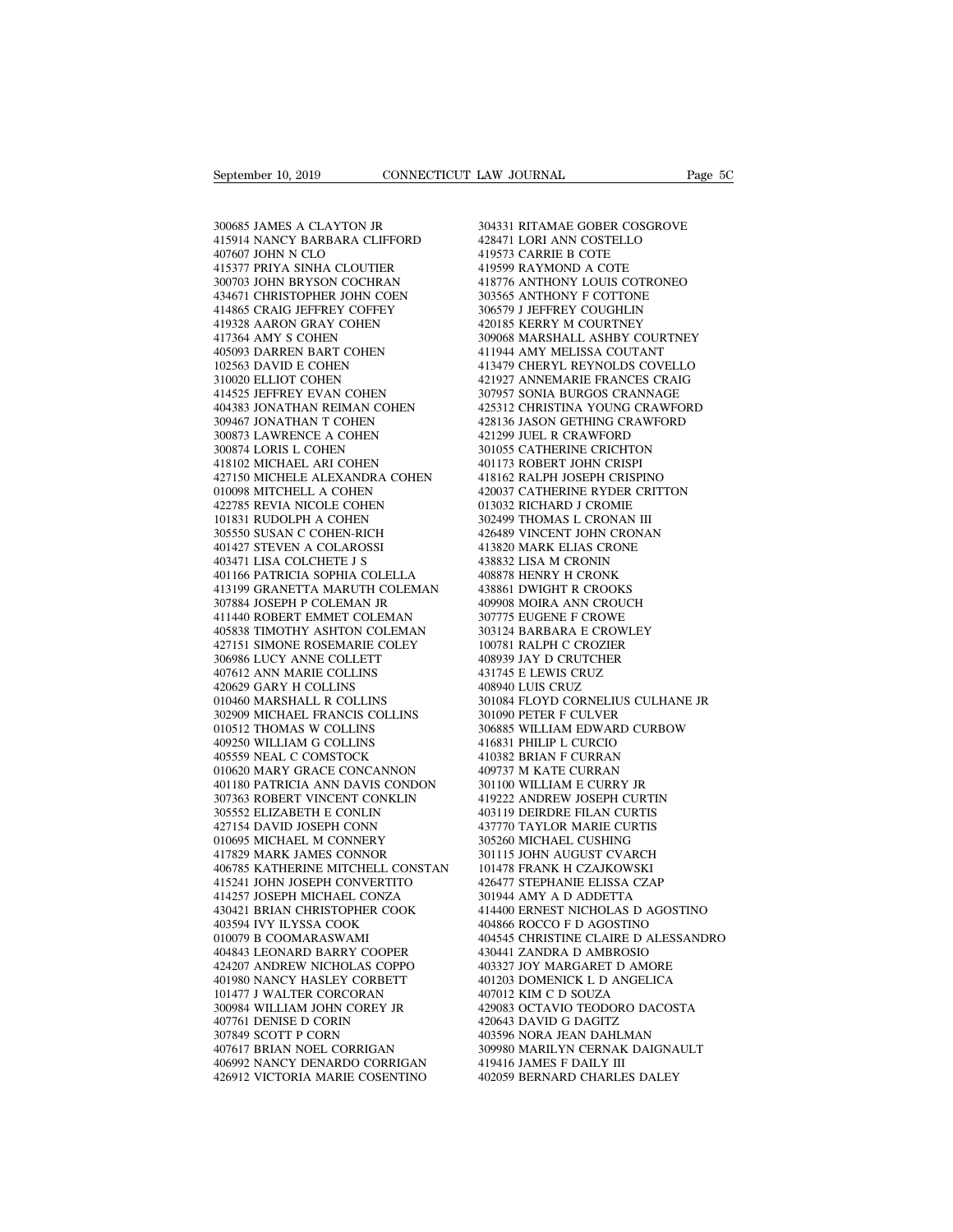Page 6C<br>408115 DENNIS JOHN DALTON<br>403949 GEORGE DALTON<br>370615 HARLON LEIGH DALTON Page 6C<br>408115 DENNIS JOHN DALTON<br>403949 GEORGE DALTON<br>370615 HARLON LEIGH DALTON<br>410041 CYNTHIA ANN DALY Page 6C<br>
408115 DENNIS JOHN DALTON<br>
403149 GEORGE DALTON<br>
370615 HARLON LEIGH DALTON<br>
410041 CYNTHIA ANN DALY<br>
404852 STEPHEN DALY 408115 DENNIS JOHN DALTON<br>403949 GEORGE DALTON<br>370615 HARLON LEIGH DALTON<br>410041 CYNTHIA ANN DALY<br>404852 STEPHEN DALY<br>307887 PATRICK J DAMANTI 408115 DENNIS JOHN DALTON<br>403949 GEORGE DALTON<br>370615 HARLON LEIGH DALTON<br>410041 CYNTHIA ANN DALY<br>404852 STEPHEN DALY<br>307887 PATRICK J DAMANTI<br>424646 MICHAEL JOSEPH DAMATO 408115 DENNIS JOHN DALTON<br>403949 GEORGE DALTON<br>370615 HARLON LEIGH DALTON<br>410041 CYNTHIA ANN DALY<br>404852 STEPHEN DALY<br>307887 PATRICK J DAMANTI<br>424646 MICHAEL JOSEPH DAMATO<br>303880 JAMES GRAHAM DAMON II 408115 DENNIS JOHN DALTON 41:<br>
403949 GEORGE DALTON 42:<br>
370615 HARLON LEIGH DALTON 41:<br>
410041 CYNTHIA ANN DALY 41:<br>
404825 STEPHEN DAMANTI 4007887 PATRICK J DAMANTI 37:<br>
307887 PATRICK J DAMANTI 40:<br>
303880 JAMES GRAHAM 403949 GEORGE DALTON<br>370615 HARLON LEIGH DALTON<br>410041 CYNTHIA ANN DALY<br>404852 STEPHEN DALY<br>307887 PATRICK J DAMANTI<br>424646 MICHAEL JOSEPH DAMATO<br>303880 JAMES GRAHAM DAMON III<br>303879 JENNIFER MARTYN DAMON<br>427692 AMY LOUISE 370615 HARLON LEIGH DALTON 412<br>
410041 CYNTHIA ANN DALY 404852<br>
404852 STEPHEN DALY 403<br>
307887 PATRICK J DAMANTI 377<br>
424646 MICHAEL JOSEPH DAMON III 405<br>
303879 JENNIFER MARTYN DAMON 42<br>
427692 AMY LOUISE DANCAUSE 425<br>
4 410041 CYNTHIA ANN DALY<br>404852 STEPHEN DALY<br>307887 PATRICK J DAMANTI<br>424646 MICHAEL JOSEPH DAMATO<br>303880 JAMES GRAHAM DAMON III<br>303879 JENNIFER MARTYN DAMON<br>427692 AMY LOUISE DANCAUSE<br>414159 VIRGINIA A DANFORTH<br>410283 JUST 404852 STEPHEN DALY<br>307887 PATRICK J DAMANTI<br>424646 MICHAEL JOSEPH DAMATO<br>303880 JAMES GRAHAM DAMON III<br>303879 JENNIFER MARTYN DAMON<br>427692 AMY LOUISE DANCAUSE<br>414159 VIRGINIA A DANFORTH<br>410283 JUSTIN JARMAN DANIELS<br>404573 307887 PATRICK J DAMANTI<br>424646 MICHAEL JOSEPH DAMATO<br>303880 JAMES GRAHAM DAMON III<br>303879 JENNIFER MARTYN DAMON<br>427692 AMY LOUISE DANCAUSE<br>414159 VIRGINIA A DANFORTH<br>410283 JUSTIN JARMAN DANIELS<br>404573 RICHARD LAWRENCE DA 424646 MICHAEL JOSEPH DAMATO 404<br>
303880 JAMES GRAHAM DAMON III 405<br>
303879 JENNIFER MARTYN DAMON 426<br>
427692 AMY LOUISE DANCAUSE 429<br>
4141579 VIRGINIA A DANFORTH 425<br>
410283 JUSTIN JARMAN DANELS 429<br>
405108 JOSEPH MARTIN 303880 JAMES GRAHAM DAMON III<br>303879 JENNIFER MARTYN DAMON<br>427692 AMY LOUISE DANCAUSE<br>414159 VIRGINIA A DANFORTH<br>410283 JUSTIN JARMAN DANIELS<br>404573 RICHARD LAWRENCE DANIELS<br>405108 JOSEPH MARTIN DARA<br>423320 HELENA DARAS<br>40 303879 JENNIFER MARTYN DAMON<br>427692 AMY LOUISE DANCAUSE<br>414159 VIRGINIA A DANFORTH<br>410283 JUSTIN JARMAN DANIELS<br>404573 RICHARD LAWRENCE DANIELS<br>405108 JOSEPH MARTIN DARA<br>425320 HELENA DARAS<br>405672 HOLLY QUACKENBUSH DARIN<br>4 427692 AMY LOUISE DANCAUSE 429937<br>414159 VIRGINIA A DANFORTH 410283 JUSTIN JARMAN DANIELS 015359<br>404573 RICHARD LAWRENCE DANIELS 429100<br>405108 JOSEPH MARTIN DARA 415192<br>423320 HELENA DARAS 405672<br>406672 HOLLY QUACKENBUSH D 414159 VIRGINIA A DANFORTH<br>410283 JUSTIN JARMAN DANIELS<br>404573 RICHARD LAWRENCE DANIELS<br>405108 JOSEPH MARTIN DARA<br>423320 HELENA DARAS<br>405672 HOLLY QUACKENBUSH DARIN<br>410693 WILLIAM A DARRIN JR<br>413978 JEAN-MARC MARCEL DAUTRE 410283 JUSTIN JARMAN DANIELS (15359)<br>404573 RICHARD LAWRENCE DANIELS (429100)<br>405108 JOSEPH MARTIN DARA (415193)<br>423320 HELENA DARAS (4056472 HOLLY QUACKENBUSH DARIN (422804)<br>410693 WILLIAM A DARRIN JR (434263)<br>4110693 WIL 404573 RICHARD LAWRENCE DANIELS<br>405108 JOSEPH MARTIN DARA<br>423320 HELENA DARAS<br>405672 HOLLY QUACKENBUSH DARIN<br>410693 WILLIAM A DARRIN JR<br>413978 JEAN-MARC MARCEL DAUTREY<br>307707 PETER F DAVEY JR<br>412898 VANESSA V DAVEY<br>405112 405108 JOSEPH MARTIN DARA<br>423320 HELENA DARAS<br>405672 HOLLY QUACKENBUSH DARIN<br>410693 WILLIAM A DARRIN JR<br>413978 IEAN-MARC MARCEL DAUTREY<br>307707 PETER F DAVEY JR<br>412898 VANESSA V DAVEY<br>405112 BRUCE JONAS DAVID<br>426591 EVA Y D 423320 HELENA DARAS<br>405672 HOLLY QUACKENBUSH DARIN<br>410693 WILLIAM A DARRIN JR<br>413978 JEAN-MARC MARCEL DAUTREY<br>307707 PETER F DAVEY JR<br>412898 VANESSA V DAVEY<br>405112 BRUCE JONAS DAVED<br>426591 EVA Y DAVID<br>409253 JILL ALLISON D 405672 HOLLY QUACKENBUSH DAI<br>410693 WILLIAM A DARRIN JR<br>413978 JEAN-MARC MARCEL DAUT<br>307707 PETER F DAVEY JR<br>412898 VANESSA V DAVEY<br>405112 BRUCE JONAS DAVID<br>426591 EVA Y DAVID<br>409253 JILL ALLISON DAVID<br>414389 MARYELLEN DAV 410693 WILLIAM A DARRIN JR<br>413978 JEAN-MARC MARCEL DAUTREY<br>307707 PETER F DAVEY JR<br>412898 VANESSA V DAVEY<br>405112 BRUCE JONAS DAVID<br>426591 EVA Y DAVID<br>409253 JILL ALLISON DAVID<br>414389 MARYELLEN DAVID<br>305413 DAVID FRANCIS DA 413978 JEAN-MARC MARCEL DAUTREY<br>307707 PETER F DAVEY JR<br>412898 VANESSA V DAVEY<br>405112 BRUCE JONAS DAVID<br>426591 EVA Y DAVID<br>409253 JILL ALLISON DAVID<br>414389 MARYELLEN DAVID<br>305413 DAVID FRANCIS DAVIDSON<br>419610 DONALD NORMAN 307707 PETER F DAVEY JR<br>
412898 VANESSA V DAVEY 01:<br>
405112 BRUCE JONAS DAVID 01:<br>
426591 EVA Y DAVID 37(<br>
409253 JILL ALLISON DAVID 102<br>
409439 MARYELLEN DAVID 10<br>
305413 DAVID FRANCIS DAVIDSON 416<br>
419610 DONALD NORMAN D 412898 VANESSA V DAVEY<br>
405112 BRUCE JONAS DAVID 015621<br>
426591 EVA Y DAVID 015621<br>
409253 JILL ALLISON DAVID 102926<br>
409253 JILL ALLISON DAVID 102926<br>
414389 MARYELLEN DAVIDSON 416117<br>
419610 DONALD NORMAN DAVIDSON JR 415 405112 BRUCE JONAS DAVID<br>426591 EVA Y DAVID<br>409253 JILL ALLISON DAVID<br>414389 MARYELLEN DAVID<br>305413 DAVID FRANCIS DAVIDSON<br>419610 DONALD NORMAN DAVIDS<br>403987 BRET JAY DAVIS<br>410284 HELEN ANNE DAVIS<br>300815 J DANIEL DAVIS JR 426591 EVA Y DAVID<br>409253 JILL ALLISON DAVID<br>414389 MARYELLEN DAVID<br>305413 DAVID FRANCIS DAVIDSON<br>419610 DONALD NORMAN DAVIDSON<br>403987 BRET JAY DAVIS<br>410284 HELEN ANNE DAVIS<br>300815 J DANIEL DAVIS JR<br>014121 KENNETH R DAVIS 409253 JILL ALLISON DAVID<br>414389 MARYELLEN DAVID<br>305413 DAVID FRANCIS DAVIDSON<br>419610 DONALD NORMAN DAVIDSON J<br>403987 BRET JAY DAVIS<br>410284 HELEN ANNE DAVIS<br>300815 J DANIEL DAVIS JR<br>014121 KENNETH R DAVIS<br>420650 SANFORD JA 414389 MARYELLEN DAVID<br>305413 DAVID FRANCIS DAVIDSON<br>419610 DONALD NORMAN DAVIDSON<br>403987 BRET JAY DAVIS<br>401984 HELEN ANNE DAVIS<br>300815 J DANIEL DAVIS JR<br>014121 KENNETH R DAVIS<br>420650 SANFORD JAY DAVIS<br>302127 STEWART LYNDE 305413 DAVID FRANCIS DAVIDSON<br>419610 DONALD NORMAN DAVIDSON J<br>403987 BRET JAY DAVIS<br>410284 HELEN ANNE DAVIS<br>300815 J DANIEL DAVIS JR<br>014121 KENNETH R DAVIS<br>420650 SANFORD JAY DAVIS<br>302127 STEWART LYNDEN DAVIS<br>409348 OLAYIN 419610 DONALD NORMAN DAVIDSON JR<br>403987 BRET JAY DAVIS<br>410284 HELEN ANNE DAVIS<br>300815 J DANIEL DAVIS JR<br>014121 KENNETH R DAVIS<br>420650 SANFORD JAY DAVIS<br>302127 STEWART LYNDEN DAVIS<br>409348 OLAYINKA O DAWODU-OGUNDIPE<br>426538 K 403987 BRET JAY DAVIS<br>
410284 HELEN ANNE DAVIS<br>
300815 J DANIEL DAVIS JR<br>
014121 KENNETH R DAVIS<br>
401193 5<br>
402063 SANFORD JAY DAVIS<br>
40888 J<br>
408348 OLAYINKA O DAWODU-OGUNDIPE<br>
409348 OLAYINKA O DAWODU-OGUNDIPE<br>
402062 J<br> 410284 HELEN ANNE DAVIS<br>300815 J DANIEL DAVIS JR<br>014121 KENNETH R DAVIS<br>420650 SANFORD JAY DAVIS<br>302127 STEWART LYNDEN DAVIS<br>409348 OLAYINKA O DAWODU-OGUNE<br>426538 KYLE C DAWSON<br>405322 AMY CARRON DAY<br>411606 MELISSA BETH DAY 300815 J DANIEL DAVIS JR<br>014121 KENNETH R DAVIS<br>420650 SANFORD JAY DAVIS<br>302127 STEWART LYNDEN DAVIS<br>409348 OLAYINKA O DAWODU-OGUNDIF<br>426538 KYLE C DAWSON<br>405322 AMY CARRON DAY<br>411606 MELISSA BETH DAY<br>301669 SHERRY C DEANE 014121 KENNETH R DAVIS<br>420650 SANFORD JAY DAVIS<br>302127 STEWART LYNDEN DAVIS<br>409348 OLAYINKA O DAWODU-OGUNDIPI<br>426538 KYLE C DAWSON<br>405322 AMY CARRON DAY<br>411606 MELISSA BETH DAY<br>301669 SHERRY C DEANE<br>402061 MARK LOUIS DEBEN 420650 SANFORD JAY DAVIS<br>302127 STEWART LYNDEN DAVIS<br>409348 OLAYINKA O DAWODU-OGUN<br>426538 KYLE C DAWSON<br>405322 AMY CARRON DAY<br>411606 MELISSA BETH DAY<br>301669 SHERRY C DEANE<br>402061 MARK LOUIS DEBENEDITTIS<br>404855 JEREMIAH A D 302127 STEWART LYNDEN DAVIS<br>409348 OLAYINKA O DAWODU-OGUNDIPE - 2<br>426538 KYLE C DAWSON<br>405322 AMY CARRON DAY - 2<br>411606 MELISSA BETH DAY<br>301669 SHERRY C DEANE - 2<br>402061 MARK LOUIS DEBENEDITTIS<br>404855 JEREMIAH A DEBERRY - 409348 OLAYINKA O DAWODU-OGUNDIPE<br>426538 KYLE C DAWSON<br>405322 AMY CARRON DAY<br>411606 MELISSA BETH DAY<br>301669 SHERRY C DEANE<br>402661 MARK LOUIS DEBENEDITTIS<br>402651 MARK LOUIS DEBENRY<br>420654 MONICA LYNN DEBIAK<br>305291 BRUNO JOS 426538 KYLE C DAWSON<br>405322 AMY CARRON DAY<br>411606 MELISSA BETH DAY<br>301669 SHERRY C DEANE<br>402061 MARK LOUIS DEBENEDITTIS<br>404855 JEREMIAH A DEBERRY<br>420654 MONICA LYNN DEBIAK<br>305291 BRUNO JOSEPH DEBIASI<br>303637 DEBRA SUE DEE 405322 AMY CARRON DAY<br>411606 MELISSA BETH DAY<br>301669 SHERRY C DEANE<br>402061 MARK LOUIS DEBENEDITTIS<br>404855 IEREMIAH A DEBERRY<br>420654 MONICA LYNN DEBIAK<br>305291 BRUNO JOSEPH DEBIASI<br>303637 DEBRA SUE DEE<br>301680 ELAINE A DEEDY-411606 MELISSA BETH DAY<br>301669 SHERRY C DEANE<br>402061 MARK LOUIS DEBENEDITTIS<br>404855 JEREMIAH A DEBERRY<br>402654 MONICA LYNN DEBIAK<br>305291 BRUNO JOSEPH DEBIASI<br>303637 DEBRA SUE DEE<br>301680 ELAINE A DEEDY-SINCALI<br>416046 ROBERT 301669 SHERRY C DEANE<br>402061 MARK LOUIS DEBENEDITTIS<br>404855 JEREMIAH A DEBERRY<br>420654 MONICA LYNN DEBIAK<br>305291 BRUNO JOSEPH DEBIASI<br>303637 DEBRA SUE DEE<br>301680 ELAINE A DEEDY-SINCALI<br>416046 ROBERT PATRICK DEGEN<br>409739 JAN 402061 MARK LOUIS DEBENEDITTIS<br>404855 JEREMIAH A DEBERRY<br>420654 MONICA LYNN DEBIAK<br>305291 BRUNO JOSEPH DEBIASI<br>303637 DEBRA SUE DEE<br>301680 ELAINE A DEEDY-SINCALI<br>416046 ROBERT PATRICK DEGEN<br>409739 JANET MIRIAM DEGNAN<br>41766 404855 JEREMIAH A DEBERRY<br>420654 MONICA LYNN DEBIAK<br>305291 BRUNO JOSEPH DEBIASI<br>303637 DEBRA SUE DEE<br>301680 ELAINE A DEEDY-SINCALI<br>416046 ROBERT PATRICK DEGEN<br>409739 JANET MIRIAM DEGNAN<br>417669 FRANK DEGRASSE<br>411949 ALBERT 420654 MONICA LYNN DEBIAK<br>305291 BRUNO JOSEPH DEBIASI<br>303637 DEBRA SUE DEE<br>301680 ELAINE A DEEDY-SINCALI<br>416046 ROBERT PATRICK DEGRAN<br>409739 JANET MIRIAM DEGNAN<br>417669 FRANK DEGRASSE<br>411949 ALBERT DEGREGORIS<br>424819 JEAN-CL 305291 BRUNO JOSEPH DEBIASI<br>303637 DEBRA SUE DEE<br>301680 ELAINE A DEEDY-SINCALI<br>416046 ROBERT PATRICK DEGEN<br>409739 JANET MIRIAM DEGNAN<br>417669 FRANK DEGRASSE<br>411949 ALBERT DEGREGORIS<br>424819 JEAN-CLAUDE F DEHMEL<br>428531 NICOLE 303637 DEBRA SUE DEE<br>301680 ELAINE A DEEDY-SINCALI<br>416046 ROBERT PATRICK DEGEN<br>409739 JANET MIRIAM DEGNAN<br>417669 FRANK DEGRASSE<br>411949 ALBERT DEGREGORIS<br>424819 JEAN-CLAUDE F DEHMEL<br>428531 NICOLETTA DEL VECCHIO<br>371539 ROBER 428531 NICOLETTA DEL VECCHIO 416046 ROBERT PATRICK DEGEN<br>409739 JANET MIRIAM DEGNAN<br>417669 FRANK DEGRASSE<br>411949 ALBERT DEGREGORIS<br>424819 IEAN-CLAUDE F DEHMEL<br>428531 NICOLETTA DEL VECCHIO<br>371539 ROBERT D DELANEY<br>305884 ROSS DELANEY<br>424821 CESARIA DEMA 409739 JANET MIRIAM DEGNAN<br>417669 FRANK DEGRASSE<br>411949 ALBERT DEGREGORIS<br>424819 JEAN-CLAUDE F DEHMEL<br>428531 NICOLETTA DEL VECCHIO<br>371539 ROBERT D DELANEY<br>305884 ROSS DELANEY<br>424821 CESARIA DEMARCO<br>432796 MICHAEL PAUL DEMA 417669 FRANK DEGRASSE<br>411949 ALBERT DEGREGORIS<br>424819 JEAN-CLAUDE F DEHMEL<br>428531 NICOLETTA DEL VECCHIO<br>371539 ROBERT D DELANEY<br>305884 ROSS DELANEY<br>424821 CESARIA DEMARCO<br>432796 MICHAEL PAUL DEMARCO<br>102901 THOMAS DEMATTEO 432796 MICHAEL PAUL DEMARCO 424819 JEAN-CLAUDE F DEHMEL<br>428531 NICOLETTA DEL VECCHIO<br>371539 ROBERT D DELANEY<br>305884 ROSS DELANEY<br>424821 CESARIA DEMARCO<br>432796 MICHAEL PAUL DEMARCO<br>102901 THOMAS DEMATTEO<br>421360 NATALIE A DENNERY<br>404857 PETER JONATHAN 428531 NICOLETTA DEL VECCHIO<br>371539 ROBERT D DELANEY<br>305884 ROSS DELANEY<br>424821 CESARIA DEMARCO<br>432796 MICHAEL PAUL DEMARCO<br>102901 THOMAS DEMATTEO<br>421360 NATALIE A DENNERY<br>404857 PETER JONATHAN DENNIN<br>302916 ANTHONY JOSEPH 404857 PETER JONATHAN DENNIN 305884 ROSS DELANEY<br>424821 CESARIA DEMARCO<br>432796 MICHAEL PAUL DEMARCO<br>102901 THOMAS DEMATTEO<br>421360 NATALIE A DENNERY<br>404857 PETER JONATHAN DENNIN<br>302916 ANTHONY JOSEPH DEPAUL<br>419617 SCOTT E DERBY<br>309093 MICHAEL DERGARABE 424821 CESARIA DEMARCO<br>432796 MICHAEL PAUL DEMARCO<br>102901 THOMAS DEMATTEO<br>421360 NATALIE A DENNERY<br>404857 PETER JONATHAN DENNIN<br>302916 ANTHONY JOSEPH DEPAUL<br>419617 SCOTT E DERBY<br>309093 MICHAEL DERGARABEDIAN<br>418611 SOHANKUM 432796 MICHAEL PAUL DEMARCO<br>102901 THOMAS DEMATTEO 305<br>421360 NATALIE A DENNERY 404657<br>404857 PETER JONATHAN DENNIN 370<br>302916 ANTHONY JOSEPH DEPAUL 426<br>419617 SCOTT E DERGY 309093 MICHAEL DERGARABEDIAN 101<br>418611 SOHANKUM 102901 THOMAS DEMATTEO 305<br>
421360 NATALIE A DENNERY 404857 PETER JONATHAN DENNIN 370<br>
302916 ANTHONY JOSEPH DEPAUL 426<br>
419617 SCOTT E DERBY 309093<br>
418611 SOHANKUMAR SURESHINGH DESAI 403<br>
408823 MARGARET HAMILTON DESAUSS 40887 PETER JONATHAN DENNIN 406099 DE<br>404857 PETER JONATHAN DENNIN 370388 MA<br>302916 ANTHONY JOSEPH DEPAUL 426697 RA<br>419617 SCOTT E DERBY 309742 DA<br>418611 SOHANKUMAR SURESHINGH DESAI 403608 F R<br>408823 MARGARET HAMILTON DESA 404857 PETER JONATHAN DENNIN<br>302916 ANTHONY JOSEPH DEPAUL<br>419617 SCOTT E DERBY<br>309093 MICHAEL DERGARABEDIAN<br>418611 SOHANKUMAR SURESHINGH DI<br>408823 MARGARET HAMILTON DESAUS<br>424830 KRISTINA DETMER

LAW JOURNAL September 10, 20<br>412824 JOHN PATRICK DEVER<br>425893 ROBERT E DEVINE III<br>413210 ERICKA DEWEY LAW JOURNAL<br>412824 JOHN PATRICK DEVER<br>425893 ROBERT E DEVINE III<br>413210 ERICKA DEWEY<br>410669 PATRICIA DEWITT LAW JOURNAL<br>412824 JOHN PATRICK DEVER<br>425893 ROBERT E DEVINE III<br>413210 ERICKA DEWEY<br>410669 PATRICIA DEWITT<br>403604 ANN CECELIA DI BUONO 412824 JOHN PATRICK DEVER<br>425893 ROBERT E DEVINE III<br>413210 ERICKA DEWEY<br>410669 PATRICIA DEWITT<br>403604 ANN CECELIA DI BUONO<br>370268 JOHN DAVID DIAMOND 412824 JOHN PATRICK DEVER<br>425893 ROBERT E DEVINE III<br>413210 ERICKA DEWEY<br>410669 PATRICIA DEWITT<br>403604 ANN CECELIA DI BUONO<br>370268 JOHN DAVID DIAMOND<br>404858 ROBERTA LYNN DIAMOND 412824 JOHN PATRICK DEVER<br>425893 ROBERT E DEVINE III<br>413210 ERICKA DEWEY<br>410669 PATRICIA DEWITT<br>403604 ANN CECELIA DI BUONO<br>370268 JOHN DAVID DIAMOND<br>404858 ROBERTA LYNN DIAMOND<br>405753 ROBERT DIAZ 412824 JOHN PATRICK DEVER<br>425893 ROBERT E DEVINE III<br>413210 ERICKA DEWEY<br>410669 PATRICIA DEWITT<br>370268 JOHN DAVID DIAMOND<br>370268 JOHN DAVID DIAMOND<br>405753 ROBERTA LYNN DIAMOND<br>405753 ROBERT DIAZ<br>426422 LAUREN ELIZABETH DIC 425893 ROBERT E DEVINE III<br>413210 ERICKA DEWEY<br>40669 PATRICIA DEWITT<br>403604 ANN CECELIA DI BUONO<br>370268 JOHN DAVID DIAMOND<br>404858 ROBERTA LYNN DIAMOND<br>405753 ROBERT DIAZ<br>426422 LAUREN ELIZABETH DICHIARA<br>429937 TRACEY B DIC 413210 ERICKA DEWEY<br>410669 PATRICIA DEWITT<br>403604 ANN CECELIA DI BUONO<br>370268 JOHN DAVID DIAMOND<br>404838 ROBERTA LYNN DIAMOND<br>405753 ROBERT DIAZ<br>426422 LAUREN ELIZABETH DICHIARA<br>429937 TRACEY B DICKAU<br>425916 JOSEPHINE MARIE 410669 PATRICIA DEWITT<br>403604 ANN CECELIA DI BUONO<br>370268 JOHN DAVID DIAMOND<br>404858 ROBERTA LYNN DIAMOND<br>405753 ROBERT DIAZ<br>426422 LAUREN ELIZABETH DICHIARA<br>429937 TRACEY B DICKAU<br>425916 JOSEPHINE MARIE DICOSMO<br>015359 LUCI 403604 ANN CECELIA DI BUONO<br>370268 JOHN DAVID DIAMOND<br>404858 ROBERTA LYNN DIAMOND<br>405753 ROBERT DIAZ<br>426422 LAUREN ELIZABETH DICHIARA<br>429937 TRACEY B DICKAU<br>42916 IOSEPHINE MARIE DICOSMO<br>015359 LUCIEN P DIFAZIO JR<br>429100 L 370268 JOHN DAVID DIAMOND<br>404858 ROBERTA LYNN DIAMOND<br>405753 ROBERT DIAZ<br>426422 LAUREN ELIZABETH DICHIARA<br>429937 TRACEY B DICKAU<br>015359 LUCIEN P DIFAZIO JR<br>429100 LAUREN VICTORIA DILEONARDO<br>415193 JONATHAN PATRICK DILLEY 404858 ROBERTA LYNN DIAMOND<br>405753 ROBERT DIAZ<br>426422 LAUREN ELIZABETH DICHIARA<br>429937 TRACEY B DICKAU<br>015359 LUCIEN P DIFAZIO JR<br>015359 LUCIEN P DIFAZIO JR<br>429100 LAUREN VICTORIA DILEONARDO<br>415193 JONATHAN PATRICK DILLEY<br> 405753 ROBERT DIAZ<br>426422 LAUREN ELIZABETH DICHIARA<br>429937 TRACEY B DICKAU<br>425916 JOSEPHINE MARIE DICOSMO<br>015359 LUCIEN P DIFAZIO JR<br>415190 LAUREN VICTORIA DILEONARDO<br>415193 JONATHAN PATRICK DILLEY<br>405348 LILLIAN DILORENZO 426422 LAUREN ELIZABETH DICHIARA<br>429937 TRACEY B DICKAU<br>425916 JOSEPHINE MARIE DICOSMO<br>015359 LUCIEN P DIFAZIO JR<br>429100 LAUREN VICTORIA DILEONARDO<br>415193 JONATHAN PATRICK DILLEY<br>405348 LILLIAN DILORENZO<br>422804 SABRINA JAN 429937 TRACEY B DICKAU<br>425916 JOSEPHINE MARIE DICOSMO<br>015359 LUCIEN P DIFAZIO JR<br>429100 LAUREN VICTORIA DILEONARDO<br>415193 JONATHAN PATRICK DILLEY<br>405348 LILLIAN DILORENZO<br>422804 SABRINA JANINE DIMAURO<br>434263 PATRICIA DIMEO 425916 JOSEPHINE MARIE DICOSMO<br>015359 LUCIEN P DIFAZIO JR<br>429100 LAUREN VICTORIA DILEONARI<br>415193 JONATHAN PATRICK DILLEY<br>405348 LILLIAN DILORENZO<br>422804 SABRINA JANINE DIMAURO<br>434263 PATRICIA DIMEO<br>309099 PATRICIA CORINNE 015359 LUCIEN P DIFAZIO JR<br>429100 LAUREN VICTORIA DILEONARDO<br>415193 JONATHAN PATRICK DILLEY<br>405348 LILLIAN DILORENZO<br>422804 SABRINA JANINE DIMAURO<br>434263 PATRICIA DIMEO<br>309099 PATRICIA CORINNE DINEEN<br>407866 MITCHELL ANDREW 429100 LAUREN VICTORIA DILEONARDO<br>415193 JONATHAN PATRICK DILLEY<br>405348 LILLIAN DILORENZO<br>422804 SABRINA JANINE DIMAURO<br>434263 PATRICIA DIMEO<br>30909 PATRICIA CORINNE DINEEN<br>407866 MITCHELL ANDREW DINKIN<br>015600 ANDREW M DIPI 415193 JONATHAN PATRICK DILLEY<br>405348 LILLIAN DILORENZO<br>422804 SABRINA JANINE DIMAURO<br>434263 PATRICIA DIMEO<br>30909 PATRICIA CORINNE DINEEN<br>407866 MITCHELL ANDREW DINKIN<br>015600 ANDREW M DIPIETRO JR<br>015621 FRANCIS J DISCALA<br>3 405348 LILLIAN DILORENZO<br>422804 SABRINA JANINE DIMAURO<br>434263 PATRICIA DIMEO<br>309099 PATRICIA CORINNE DINEEN<br>407866 MITCHELL ANDREW DINKIN<br>015600 ANDREW M DIPIETRO JR<br>015621 FRANCIS J DISCALA<br>370290 MARK ROBERT DISLER<br>10292 422804 SABRINA JANINE DIMAURO<br>434263 PATRICIA DIMEO<br>309099 PATRICIA CORINNE DINEEN<br>407866 MITCHELL ANDREW DINKIN<br>015600 ANDREW M DIPIETRO JR<br>016621 FRANCIS J DISCALA<br>370290 MARK ROBERT DISLER<br>102926 DAWN M DITTMAR<br>101204 T 434263 PATRICIA DIMEO<br>309099 PATRICIA CORINNE DINEEN<br>407866 MITCHELL ANDREW DINKIN<br>015600 ANDREW M DIPIETRO JR<br>015621 FRANCIS J DISCALA<br>370290 MARK ROBERT DISLER<br>102926 DAWN M DITTMAR<br>101204 THOMAS M DIVENERE<br>416117 PHYLLI 309099 PATRICIA CORINNE DINEEN<br>407866 MITCHELL ANDREW DINKIN<br>015600 ANDREW M DIPIETRO JR<br>015621 FRANCIS J DISCALA<br>170290 MARK ROBERT DISLER<br>102926 DAWN M DITTMAR<br>101204 THOMAS M DIVENERE<br>416117 PHYLLIS MICHELLE DIVINS<br>4151 407866 MITCHELL ANDREW DINKIN<br>015600 ANDREW M DIPIETRO JR<br>015621 FRANCIS J DISCALA<br>370290 MARK ROBERT DISLER<br>102926 DAWM M DITTMAR<br>101204 THOMAS M DIVENERE<br>416117 PHYLLIS MICHELLE DIVINS<br>415147 LON ERIC DOBBS<br>305890 DANIEL 015600 ANDREW M DIPIETRO JR<br>015621 FRANCIS J DISCALA<br>370290 MARK ROBERT DISLER<br>102926 DAWN M DITTMAR<br>101204 THOMAS M DIVENERE<br>415147 PHYLLIS MICHELLE DIVINS<br>415147 LON ERIC DOBBS<br>305890 DANIEL LEE DOHERTY<br>102814 PAUL A DOM 015621 FRANCIS J DISCALA<br>370290 MARK ROBERT DISLER<br>102926 DAWN M DITTMAR<br>101204 THOMAS M DIVENERE<br>415117 PHYLLIS MICHELLE DIVINS<br>415147 LON ERIC DOBBS<br>305890 DANIEL LEE DOHERTY<br>102814 PAUL A DOMINIANNI<br>437774 DOMINIC MICHA 370290 MARK ROBERT DISLER<br>102926 DAWN M DITTMAR<br>101204 THOMAS M DIVENERE<br>416117 PHYLLIS MICHELLE DIVINS<br>415147 LON ERIC DOBBS<br>305890 DANIEL LEE DOHERTY<br>102814 PAUL A DOMINIANNI<br>437774 DOMINIC MICHAEL DONAT\<br>401193 STEPHANI 102926 DAWN M DITTMAR<br>101204 THOMAS M DIVENERE<br>416117 PHYLLIS MICHELLE DIVINS<br>415147 LON ERIC DOBBS<br>305890 DANIEL LEE DOHERTY<br>102814 PAUL A DOMINIANNI<br>437774 DOMINIC MICHAEL DONATO<br>401193 STEPHANIE DONATO<br>408881 JAMES JOSE 101204 THOMAS M DIVENERE<br>416117 PHYLLIS MICHELLE DIVINS<br>415147 LON ERIC DOBBS<br>305890 DANIEL LEE DOHERTY<br>102814 PAUL A DOMINIANNI<br>437774 DOMINIC MICHAEL DONATO<br>401193 STEPHANIE DONATO<br>408881 JAMES JOSEPH DONNELLAN<br>430460 EL 416117 PHYLLIS MICHELLE DIVINS<br>415147 LON ERIC DOBBS<br>305890 DANIEL LEE DOHERTY<br>102814 PAUL A DOMINIANNI<br>437774 DOMINIC MICHAEL DONATO<br>401193 STEPHANIE DONATO<br>408881 JAMES JOSEPH DONNELLAN<br>430460 ELIZABETH CLAIRE DONOGHUE<br>3 415147 LON ERIC DOBBS<br>305890 DANIEL LEE DOHERTY<br>102814 PAUL A DOMINIANNI<br>437774 DOMINIC MICHAEL DONATO<br>401193 STEPHANIE DONATO<br>408881 JAMES JOSEPH DONNELLAN<br>430460 ELIZABETH CLAIRE DONOGHUE<br>370328 DAVID ALLEN DONOHOE<br>40206 305890 DANIEL LEE DOHERTY<br>102814 PAUL A DOMINIANNI<br>437774 DOMINIC MICHAEL DONATO<br>401193 STEPHANIE DONATO<br>408881 JAMES JOSEPH DONNELLAN<br>430460 ELIZABETH CLAIRE DONOGHUE<br>370328 DAVID ALLEN DONOHOE<br>402062 JAMES FRANCES DONOHU 102814 PAUL A DOMINIANNI<br>437774 DOMINIC MICHAEL DONATO<br>401193 STEPHANIE DONATO<br>408881 JAMES JOSEPH DONNELLAN<br>430460 ELIZABETH CLAIRE DONOGHUE<br>370328 DAVID ALLEN DONOHOE<br>402062 JAMES FRANCES DONOHOE<br>435966 GARY LEON DONOYAN 437774 DOMINIC MICHAEL DONATO<br>401193 STEPHANIE DONATO<br>408881 JAMES JOSEPH DONNELLAN<br>430460 ELIZABETH CLAIRE DONOGHUE<br>370328 DAVID ALLEN DONOHOE<br>402062 JAMES FRANCES DONOHOE<br>435966 GARY LEON DONOYAN<br>401196 ANN-CHRISTINE DOR 401193 STEPHANIE DONATO<br>408881 JAMES JOSEPH DONNELLAN<br>430460 ELIZABETH CLAIRE DONOGHUE<br>370328 DAVID ALLEN DONOHOE<br>402062 JAMES FRANCES DONOHUE<br>435966 GARY LEON DONOYAN<br>401196 ANN-CHRISTINE DORAN<br>420670 ELISSA KIM DOROFF<br>41 408881 JAMES JOSEPH DONNELLAN<br>430460 ELIZABETH CLAIRE DONOGHU!<br>370328 DAVID ALLEN DONOHOE<br>402062 JAMES FRANCES DONOHUE<br>435966 GARY LEON DONOYAN<br>401196 ANN-CHRISTINE DORAN<br>420670 ELISSA KIM DOROFF<br>411386 RISA ILENE DORSKY<br>4 430460 ELIZABETH CLAIRE DONOGHUE<br>370328 DAVID ALLEN DONOHOE<br>402062 JAMES FRANCES DONOHUE<br>435966 GARY LEON DONOYAN<br>401196 ANN-CHRISTINE DORAN<br>420670 ELISSA KIM DOROFF<br>411386 RISA ILENE DORSKY<br>404581 JUDITH DOS SANTOS<br>306892 370328 DAVID ALLEN DONOHOE<br>402062 JAMES FRANCES DONOHUE<br>435966 GARY LEON DONOYAN<br>401196 ANN-CHRISTINE DORAN<br>420670 ELISSA KIM DOROFF<br>411386 RISA ILENE DORSKY<br>404581 JUDITH DOS SANTOS<br>306892 MARIO F DOTTORI<br>412828 BRYAN CHR 402062 JAMES FRANCES DONOH<br>435966 GARY LEON DONOYAN<br>401196 ANN-CHRISTINE DORAN<br>420670 ELISSA KIM DOROFF<br>411386 RISA ILENE DORSKY<br>404581 JUDITH DOS SANTOS<br>306892 MARIO F DOTTORI<br>412828 BRYAN CHRISTOPHER DO<br>305202 HYACINTH V 435966 GARY LEON DONOYAN<br>401196 ANN-CHRISTINE DORAN<br>420670 ELISSA KIM DOROFF<br>411386 RISA ILENE DORSKY<br>404581 JUDITH DOS SANTOS<br>306892 MARIO F DOTTORI<br>412828 BRYAN CHRISTOPHER DOUGHERTY<br>305202 HYACINTH V DOUGLAS-BAILEY<br>4136 401196 ANN-CHRISTINE DORAN<br>420670 ELISSA KIM DOROFF<br>411386 RISA ILENE DORSKY<br>404581 JUDITH DOS SANTOS<br>306892 MARIO F DOTTORI<br>412828 BRYAN CHRISTOPHER DOUGHERTY<br>305202 HYACINTH V DOUGLAS-BAILEY<br>413658 LORI A DOUGLASS<br>417486 420670 ELISSA KIM DOROFF<br>411386 RISA ILENE DORSKY<br>404581 JUDITH DOS SANTOS<br>306892 MARIO F DOTTORI<br>412828 BRYAN CHRISTOPHER DOUGI<br>305202 HYACINTH V DOUGLAS-BAIL<br>413658 LORI A DOUGLASS<br>413658 LORI A DOUGLASS<br>417486 MIRIAM DO 411386 RISA ILENE DORSKY<br>404581 JUDITH DOS SANTOS<br>306892 MARIO F DOTTORI<br>412828 BRYAN CHRISTOPHER DOUG<br>305202 HYACINTH V DOUGLAS-BAII<br>413658 LORI A DOUGLASS<br>417486 MIRIAM DOWD<br>415297 SEAN PATRICK DOWNING<br>427171 CAROLINE SA 404581 JUDITH DOS SANTOS<br>306892 MARIO F DOTTORI<br>412828 BRYAN CHRISTOPHER DOUGHERTY<br>305202 HYACINTH V DOUGLAS-BAILEY<br>413638 LORI A DOUGLASS<br>417486 MIRIAM DOWD<br>415297 SEAN PATRICK DOWNING<br>427171 CAROLINE SARINA DOWNS<br>430464 306892 MARIO F DOTTORI<br>412828 BRYAN CHRISTOPHER DOUGHERTY<br>305202 HYACINTH V DOUGLAS-BAILEY<br>413658 LORI A DOUGLASS<br>417486 MIRIAM DOWD<br>415297 SEAN PATRICK DOWNING<br>427171 CAROLINE SARINA DOWNS<br>430464 JOHN WILLIAM DOYLE<br>307484 412828 BRYAN CHRISTOPHER DOUGHERT<br>305202 HYACINTH V DOUGLAS-BAILEY<br>413658 LORI A DOUGLASS<br>417486 MIRIAM DOWD<br>415297 SEAN PATRICK DOWNING<br>427171 CAROLINE SARINA DOWNS<br>430464 JOHN WILLIAM DOYLE<br>307484 MARY ANN DOYLE<br>414399 T 413658 LORI A DOUGLASS<br>417486 MIRIAM DOWD<br>415297 SEAN PATRICK DOWNING<br>427171 CAROLINE SARINA DOWNS<br>430464 JOHN WILLIAM DOYLE<br>307484 MARY ANN DOYLE<br>414399 THOMAS MARTIN DOYLE JR<br>426633 RACHEL STOBER DRANOFF 413658 LORI A DOUGLASS<br>417486 MIRIAM DOWD<br>415297 SEAN PATRICK DOWNING<br>427171 CAROLINE SARINA DOWNS<br>430464 JOHN WILLIAM DOYLE<br>307484 MARY ANN DOYLE<br>414399 THOMAS MARTIN DOYLE JR<br>426633 RACHEL STOBER DRANOFF<br>306273 JANET BEA 417486 MIRIAM DOWD<br>415297 SEAN PATRICK DOWNING<br>427171 CAROLINE SARINA DOWNS<br>430464 JOHN WILLIAM DOYLE<br>407484 MARY ANN DOYLE<br>414399 THOMAS MARTIN DOYLE JR<br>426633 RACHEL STOBER DRANOFF<br>306273 JANET BEA DREIFUSS<br>402131 HOWARD 415297 SEAN PATRICK DOWNING<br>427171 CAROLINE SARINA DOWNS<br>430464 JOHN WILLIAM DOYLE<br>307484 MARY ANN DOYLE<br>414399 THOMAS MARTIN DOYLE JR<br>426633 RACHEL STOBER DRANOFF<br>306273 JANET BEA DREIFUSS<br>402131 HOWARD IRA DREISES<br>402131 427171 CAROLINE SARINA DOWNS<br>430464 JOHN WILLIAM DOYLE<br>307484 MARY ANN DOYLE<br>414399 THOMAS MARTIN DOYLE JR<br>426633 RACHEL STOBER DRANOFF<br>306273 JANET BEA DREIFUSS<br>402131 HOWARD IRA DREISES<br>402131 HOWARD IRA DREISES<br>402197 J 430464 JOHN WILLIAM DOYLE<br>307484 MARY ANN DOYLE<br>414399 THOMAS MARTIN DOYLE JR<br>426633 RACHEL STOBER DRANOFF<br>306273 JANET BEA DREJSES<br>402131 HOWARD IRA DREISES<br>402197 JOSEPH W DREXLER<br>305892 BARRY MARK DRIESMAN<br>406099 DENNIS 307484 MARY ANN DOYLE<br>414399 THOMAS MARTIN DOYLE JR<br>426633 RACHEL STOBER DRANOFF<br>306273 JANET BEA DREIFUSS<br>402131 HOWARD IRA DREISES<br>402197 JOSEPH W DREXLER<br>305892 BARRY MARK DRIESMAN<br>406099 DENNIS WAYNE DRISCOLL<br>370388 MA 414399 THOMAS MARTIN DOYLE JR<br>426633 RACHEL STOBER DRANOFF<br>306273 JANET BEA DREIFUSS<br>402131 HOWARD IRA DREISES<br>402197 JOSEPH W DREXLER<br>305892 BARRY MARK DRESMAN<br>406099 DENNIS WAYNE DRISCOLL<br>370388 MARIANNE DROST<br>426697 RAF 426633 RACHEL STOBER DRANOFF<br>306273 JANET BEA DREIFUSS<br>402131 HOWARD IRA DREISES<br>402197 JOSEPH W DREXLER<br>305892 BARRY MARK DRISCOLL<br>406099 DENNIS WAYNE DRISCOLL<br>370388 MARIANNE DROST<br>426697 RAFAEL JOHN DROZ<br>309742 DAVID VI 306273 JANET BEA DREIFUSS<br>402131 HOWARD IRA DREISES<br>402197 JOSEPH W DREXLER<br>305892 BARRY MARK DRIESMAN<br>406099 DENNIS WAYNE DRISCOLL<br>370388 MARIANNE DROST<br>426697 RAFAEL JOHN DROZ<br>309742 DAVID VICTOR DRUBNER<br>101002 LEONARD M 402131 HOWARD IRA DREISES<br>402197 JOSEPH W DREXLER<br>305892 BARRY MARK DRIESMAN<br>406099 DENNIS WAYNE DRISCOLL<br>370388 MARIANNE DROST<br>426697 RAFAEL JOHN DROZ<br>309742 DAVID VICTOR DRUBNER<br>101002 LEONARD M DRUCKER<br>403608 F RUSSELL 402197 JOSEPH W DREXLER<br>305892 BARRY MARK DRIESMAN<br>406099 DENNIS WAYNE DRISCOLL<br>370388 MARIANNE DROST<br>426697 RAFAEL JOHN DROZ<br>309742 DAVID VICTOR DRUBNER<br>101002 LEONARD M DRUCKER<br>403608 F RUSSELL DU PUY III<br>409145 JANETTE 305892 BARRY MARK DRIESMAN<br>406099 DENNIS WAYNE DRISCOLL<br>370388 MARIANNE DROST<br>426697 RAFAEL JOHN DROZ<br>309742 DAVID VICTOR DRUGER<br>101002 LEONARD M DRUCKER<br>403608 F RUSSELL DU PUY III<br>409145 JANETTE E DUBIN<br>402867 PAUL R DUB 406099 DENNIS WAYNE DRISCOLL<br>370388 MARIANNE DROST<br>426697 RAFAEL JOHN DROZ<br>309742 DAVID VICTOR DRUBNER<br>101002 LEONARD M DRUCKER<br>403608 F RUSSELL DU PUY III<br>409145 JANETTE E DUBIN<br>1409145 JANETTE E DUBIN 370388 MARIANNE DROST<br>426697 RAFAEL JOHN DROZ<br>309742 DAVID VICTOR DRUBNER<br>101002 LEONARD M DRUCKER<br>403688 FRUSSELL DU PUY III<br>409145 JANETTE E DUBIN<br>402867 PAUL R DUBINSKY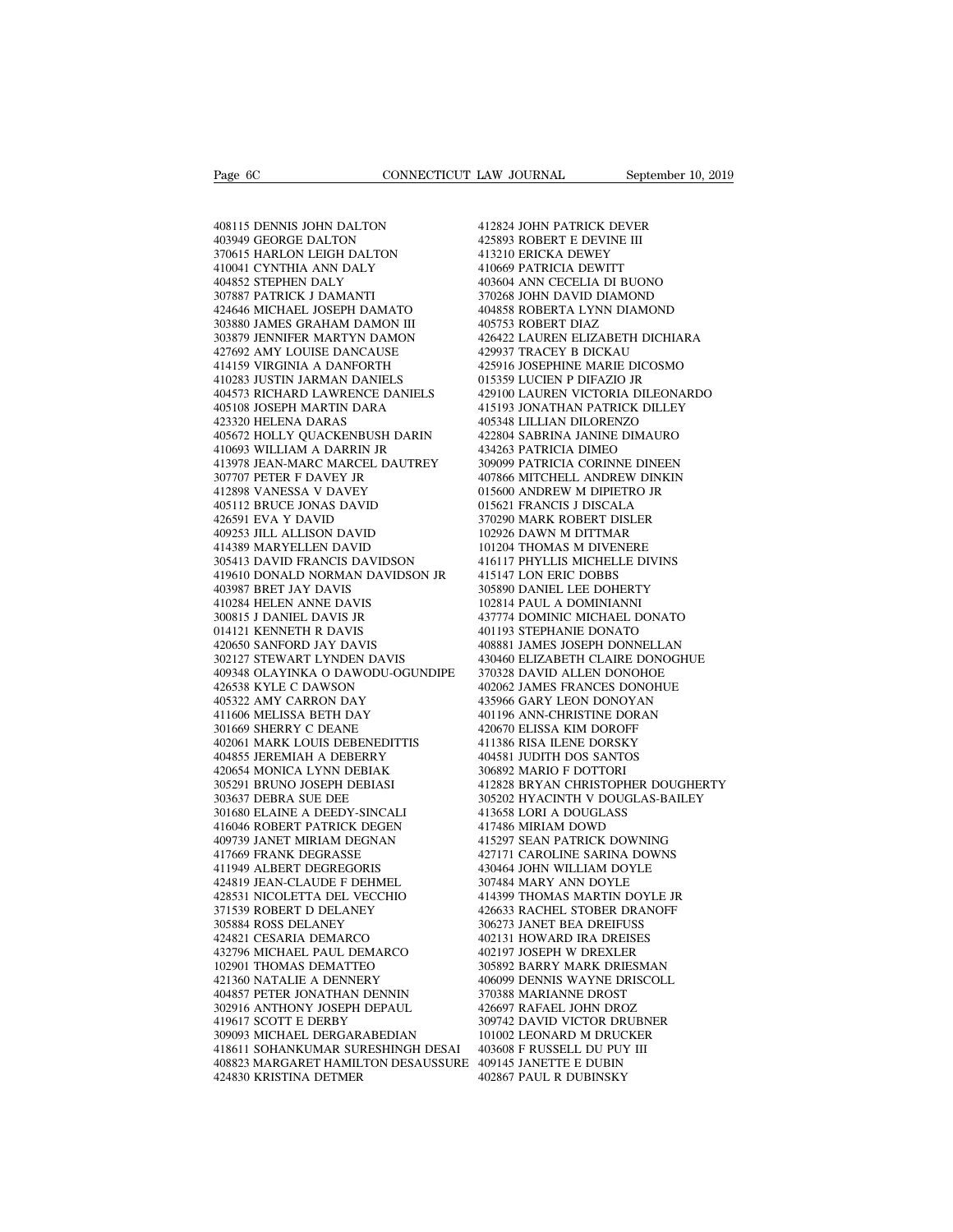Eeptember 10, 2019<br>
417489 SARAH ELIZABETH DUBITSKY<br>
40974 303078 DAVID LEWIS DUBROW<br>
40648 101972 THOMAS G DUDECK<br>
40940 303078 DAVID LEWIS DUBROW September 10, 2019<br>
17489 SARAH ELIZABETH DUBITSKY<br>
17489 SARAH ELIZABETH DUBITSKY<br>
303078 DAVID LEWIS DUBROW<br>
101972 THOMAS G DUDECK<br>
407417 RACHEL MARIAN DUFAULT<br>
414429 SHEILA LAHEY DUFFY 417489 SARAH ELIZABETH DUBITSKY<br>303078 DAVID LEWIS DUBROW 4<br>101972 THOMAS G DUDECK 407417 RACHEL MARIAN DUFAULT 31<br>414429 SHEILA LAHEY DUFFY 407419 JOHN CONOR DUGGAN 417489 SARAH ELIZABETH DUBITSKY<br>303078 DAVID LEWIS DUBROW<br>101972 THOMAS G DUDECK<br>407417 RACHEL MARIAN DUFAULT<br>414429 SHEILA LAHEY DUFFY<br>407419 JOHN CONOR DUGGAN<br>419434 FRANK DUMONT 417489 SARAH ELIZABETH DUBITSKY<br>303078 DAVID LEWIS DUBROW<br>101972 THOMAS G DUDECK<br>407417 RACHEL MARIAN DUFAULT<br>414429 SHEILA LAHEY DUFY<br>407419 JOHN CONOR DUGGAN<br>419434 FRANK DUMONT<br>401200 SHARYN MAITLAND DUNCAN 417489 SARAH ELIZABETH DUBITSKY<br>303078 DAVID LEWIS DUBROW<br>101972 THOMAS G DUDECK<br>407417 RACHEL MARIAN DUFAULT<br>414429 SHEILA LAHEY DUFFY<br>407419 JOHN CONOR DUGGAN<br>419434 FRANK DUMONT<br>401200 SHARYN MAITLAND DUNCAN<br>404141 JAME %303078 DAVID LEWIS DUBROW 40648<br>
101972 THOMAS G DUDECK 4094(<br>
407417 RACHEL MARIAN DUFAULT 30689<br>
414429 SHEILA LAHEY DUFFY 41999<br>
407419 JOHN CONOR DUGGAN 4233814<br>
419434 FRANK DUMONT 30814<br>
401200 SHARYN MAITLAND DUNCA 101972 THOMAS G DUDECK<br>407417 RACHEL MARIAN DUFAULT<br>414429 SHEILA LAHEY DUFFY<br>407419 JOHN CONOR DUGGAN<br>419434 FRANK DUMONT<br>401200 SHARYN MAITLAND DUNCAN<br>404141 JAMES J DUNHAM JR<br>307385 PATRICK SYNAN DUNLEAVY<br>415148 RAYMOND 407417 RACHEL MARIAN DUFAULT 3068<br>414429 SHEILA LAHEY DUFFY 4199<br>407419 JOHN CONOR DUGGAN 4233<br>419434 FRANK DUMONT 3081<br>401200 SHARYN MAITLAND DUNCAN 4030<br>307385 PATRICK SYNAN JRUEAVY 4119<br>415148 RAYMOND A DUNN 4004<br>102093 414429 SHEILA LAHEY DUFFY<br>407419 JOHN CONOR DUGGAN<br>419434 FRANK DUMONT<br>401200 SHARYN MAITLAND DUNCAN<br>404141 JAMES J DUNHAM JR<br>307385 PATRICK SYNAN DUNLEAVY<br>415148 RAYMOND A DUNN<br>102093 RAYMOND B DUNN<br>418440 TIMOTHY DUNPHY 407419 JOHN CONOR DUGGAN<br>419434 FRANK DUMONT<br>401200 SHARYN MAITLAND DUNCAN<br>404141 JAMES J DUNHAM JR<br>307385 PATRICK SYNAN DUNLEAVY<br>415148 RAYMOND A DUNN<br>102093 RAYMOND B DUNN<br>418440 TIMOTHY DUNPHY<br>410212 CYNTHIA T DUPONT 419434 FRANK DUMONT<br>401200 SHARYN MAITLAND DUNCAN<br>404141 JAMES J DUNHAM JR<br>307385 PATRICK SYNAN DUNLEAVY<br>115148 RAYMOND A DUNN<br>102093 RAYMOND B DUNN<br>418440 TIMOTHY DUNPHY<br>410212 CYNTHIA T DUPONT<br>406801 RICHARD PETER DUPREY 401200 SHARYN MAITLAND DUNCAN<br>404141 JAMES J DUNHAM JR<br>307385 PATRICK SYNAN DUNLEAVY<br>415148 RAYMOND A DUNN<br>102093 RAYMOND B DUNN<br>418440 TIMOTHY DUNPHY<br>410212 CYNTHIA T DUPONT<br>406801 RICHARD PETER DUPREY<br>424216 ROBERT JOHN 404141 JAMES J DUNHAM JR<br>307385 PATRICK SYNAN DUNLEAVY<br>415148 RAYMOND A DUNN<br>102093 RAYMOND B DUNN<br>418440 TIMOTHY DUNNHY<br>410212 CYNTHIA T DUPONT<br>406801 RICHARD PETER DUPREY<br>424216 ROBERT JOHN DURBIN<br>423342 KIRKANDRE DELGAD 307385 PATRICK SYNAN DUNLEAVY<br>415148 RAYMOND A DUNN<br>102093 RAYMOND B DUNN<br>418440 TIMOTHY DUNPHY<br>410212 CYNTHIA T DUPONT<br>406801 RICHARD PETER DUPREY<br>424216 ROBERT JOHN DURBIN<br>423342 KIRKANDRE DELGADO DURRANT<br>431773 KRISTYN 423342 KIRKANDRE DELGADO DURRANT 102093 RAYMOND B DUNN<br>418440 TIMOTHY DUNPHY<br>410212 CYNTHIA T DUPONT<br>406801 RICHARD PETER DUPREY<br>424216 ROBERT JOHN DURBIN<br>423342 KIRKANDRE DELGADO DURRANT<br>431773 KRISTYN MARIE DUSEL<br>413906 FONDA Y DUVANEL<br>309108 JILL ERIKA 418440 TIMOTHY DUNPHY<br>410212 CYNTHIA T DUPONT<br>406801 RICHARD PETER DUPREY<br>424216 ROBERT JOHN DURBIN<br>423342 KIRKANDRE DELGADO DURRAI<br>431773 KRISTYN MARIE DUSEL<br>413906 FONDA Y DUVANEL<br>309108 JILL ERIKA DWORKIN<br>417490 GALE DW 410212 CYNTHIA T DUPONT<br>406801 RICHARD PETER DUPREY<br>424216 ROBERT JOHN DURBIN<br>423342 KIRKANDRE DELGADO DURRANT<br>41373 KRISTYN MARIE DUSEL<br>413906 FONDA Y DUVANEL<br>309108 JILL ERIKA DWORKIN<br>417490 GALE DWYER<br>407625 DANIEL EDWI 406801 RICHARD PETER DUPREY<br>424216 ROBERT JOHN DURBIN<br>423342 KIRKANDRE DELGADO DU<br>431773 KRISTYN MARIE DUSEL<br>413906 FONDA Y DUVANEL<br>309108 JILL ERIKA DWORKIN<br>417490 GALE DWYER<br>407625 DANIEL EDWIN DYER<br>306586 BENJAMIN I DYE 424216 ROBERT JOHN DURBIN<br>423342 KIRKANDRE DELGADO DURRANT<br>431773 KRISTYN MARIE DUSEL<br>413906 FONDA Y DUVANEL<br>309108 JILL ERIKA DWORKIN<br>407625 DANIEL EDWIN DYER<br>306586 BENJAMIN I DYETT JR<br>401202 KENNETH IAN DYM 423342 KIRKANDRE DELGADO DURRANT<br>431773 KRISTYN MARIE DUSEL<br>413906 FONDA Y DUVANEL<br>309108 JILL ERIKA DWORKIN<br>417490 GALE DWYER<br>407625 DANIEL EDWN DYER<br>306586 BENJAMIN I DYETT JR<br>401202 KENNETH IAN DYM<br>017776 JOHN A DZIAMBA 431773 KRISTYN MARIE DUSEL<br>413906 FONDA Y DUVANEL<br>309108 JILL ERIKA DWORKIN<br>417490 GALE DWYER<br>407625 DANIEL EDWIN DYER<br>306586 BENJAMIN I DYETT JR<br>401202 KENNETH IAN DYM<br>017776 JOHN A DZIAMBA<br>429114 BENJAMIN THOMAS EASTMAN 413906 FONDA Y DUVANEL<br>309108 JILL ERIKA DWORKIN<br>417490 GALE DWYER<br>407625 DANIEL EDWIN DYER<br>306586 BENJAMIN I DYETT JR<br>401202 KENNETH IAN DYM<br>017776 JOHN A DZIAMBA<br>429114 BENJAMIN THOMAS EASTMAN<br>306456 GARY M EATON 309108 JILL ERIKA DWORKIN 408957<br>
417490 GALE DWYER 410294<br>
407625 DANIEL EDWIN DYER 411448<br>
306586 BENJAMIN I DYETT JR 417756<br>
401202 KENNETH IAN DYM<br>
017776 JOHN A DZIAMBA 429751<br>
429114 BENJAMIN THOMAS EASTMAN 407633<br>
3 417490 GALE DWYER<br>407625 DANIEL EDWIN DYER<br>306586 BENJAMIN I DYETT JR<br>401202 KENNETH IAN DYM<br>427114 BENJAMIN THOMAS EASTMAI<br>306456 GARY M EATON<br>309111 TIMOTHY JAMES EATON<br>403110 BARBARA JAN EBENSTEIN 407625 DANIEL EDWIN DYER<br>306586 BENJAMIN I DYETT JR<br>401202 KENNETH IAN DYM<br>017776 JOHN A DZIAMBA<br>429114 BENJAMIN THOMAS EASTMAN<br>306456 GARY M EATON<br>309111 TIMOTHY JAMES EATON<br>403110 BARBARA JAN EBENSTEIN<br>300003 MARTIN S EC 403110 BARBARA JAN EBENSTEIN 401202 KENNETH IAN DYM<br>017776 JOHN A DZIAMBA<br>429114 BENJAMIN THOMAS EASTMAN<br>306456 GARY M EATON<br>309111 TIMOTHY JAMES EATON<br>403110 BARBARA JAN EBENSTEIN<br>300003 MARTIN S ECHTER<br>423346 ILANA ALEXANDRA ECK<br>407629 HAROLD NELSON 017776 JOHN A DZIAMBA<br>429114 BENJAMIN THOMAS EASTMAN<br>306456 GARY M EATON<br>309111 TIMOTHY JAMES EATON<br>403110 BARBARA JAN EBENSTEIN<br>300003 MARTIN S ECHTER<br>423346 ILANA ALEXANDRA ECK<br>407629 HAROLD NELSON EDDY JR<br>409524 IRENE M 429114 BENJAMIN THOMAS EASTMAN<br>
306456 GARY M EATON<br>
309111 TIMOTHY JAMES EATON<br>
403110 BARBARA JAN EBENSTEIN<br>
300003 MARTIN S ECHTER<br>
423346 ILANA ALEXANDRA ECK<br>
407629 HAROLD NELSON EDDY JR<br>
409524 IRENE MARIA EDDY<br>
4145 306456 GARY M EATON<br>309111 TIMOTHY JAMES EATON<br>403110 BARBARA JAN EBENSTEIN<br>300003 MARTIN S ECHTER<br>423346 ILANA ALEXANDRA ECK<br>407629 HAROLD NELSON EDDY JR<br>409524 IRENE MARIA EDDY<br>414545 ERIC JAMES EDEN<br>435770 JESSICA RAE E 309111 TIMOTHY JAMES EATON<br>403110 BARBARA JAN EBENSTEIN<br>300003 MARTIN S ECHTER<br>423346 ILANA ALEXANDRA ECK<br>407629 HAROLD NELSON EDDY JR<br>409524 IRENE MARIA EDDY<br>414545 ERIC JAMES EDEN<br>435770 JESSICA RAE EDWARDS<br>306230 JETA-L 403110 BARBARA JAN EBENSTEIN<br>300003 MARTIN S ECHTER<br>423346 ILANA ALEXANDRA ECK<br>407629 HAROLD NELSON EDDY JR<br>409524 RENE MARIA EDDY<br>414545 ERIC JAMES EDEN<br>435770 JESSICA RAE EDWARDS<br>306230 JETA-LYNN EDWARDS<br>430472 SOPHIA EF 300003 MARTIN S ECHTER<br>423346 ILANA ALEXANDRA ECK<br>407629 HAROLD NELSON EDDY JR<br>409524 IRENE MARIA EDDY<br>414545 ERIC JAMES EDEN<br>435770 JESSICA RAE EDWARDS<br>306230 JETA-LYNN EDWARDS<br>430472 SOPHIA EFREM<br>300021 PATRICIA A EHLERS 423346 ILANA ALEXANDRA ECK<br>407629 HAROLD NELSON EDDY JR<br>409524 IRENE MARIA EDDY<br>414545 ERIC JAMES EDEN<br>435770 JESICA RAE EDWARDS<br>306230 JETA-LYNN EDWARDS<br>430472 SOPHIA EFREM<br>300021 PATRICIA A EHLERS<br>410021 PATRICIA A EHLER 407629 HAROLD NELSON EDDY JR<br>409524 IRENE MARIA EDDY<br>414545 ERIC JAMES EDEN<br>435770 JESSICA RAE EDWARDS<br>306230 JETA-LYNN EDWARDS<br>430472 SOPHIA EFREM<br>300021 PATRICIA A EHLERS<br>410241 HELEN ZAJAC EICHMANN<br>405490 RANDI S EISENS 409524 IRENE MARIA EDDY<br>
414545 ERIC JAMES EDEN 3<br>
435770 JESSICA RAE EDWARDS 3<br>
306230 JETA-LYNN EDWARDS 4<br>
430472 SOPHIA EFREM 4<br>
400021 PATRICIA A EHLERS 3<br>
405490 RANDI S EISENSTEIN 3<br>
405490 RANDI S EISENSTEIN 3<br>
4181 414545 ERIC JAMES EDEN<br>435770 JESSICA RAE EDWARDS<br>306230 JETA-LYNN EDWARDS<br>430472 SOPHIA EFREM<br>300021 PATRICIA A EHLERS<br>40021 HELEN ZAJAC EICHMANN<br>405490 RANDI S EISENSTEIN<br>418107 ADRIENNE E EKERN<br>430474 MYRIAM ELAMRAOUI 435770 JESSICA RAE EDWARDS<br>306230 JETA-LYNN EDWARDS<br>430472 SOPHIA EFREM<br>300021 PATRICIA A EHLERS<br>410241 HELEN ZAJAC EICHMANN<br>405490 RANDI S EISENSTEIN<br>418107 ADRIENNE E EKERN<br>430474 MYRIAM ELAMRAOUI<br>400460 LUCY ELDRIDGE 306230 JETA-LYNN EDWARDS<br>430472 SOPHIA EFREM<br>500021 PATRICIA A EHLERS<br>410241 HELEN ZAJAC EICHMANN<br>405490 RANDI S EISENSTEIN<br>418107 ADRIENNE E EKERN<br>430474 MYRIAM ELAMRAOUI<br>400460 LUCY ELDRIDGE<br>300031 DAVID WAYNE ELKIN 430472 SOPHIA EFREM<br>300021 PATRICIA A EHLERS<br>410241 HELEN ZAJAC EICHMANN<br>405490 RANDI S EISENSTEIN<br>418107 ADRIENNE E EKERN<br>430474 MYRIAM ELAMRAOUI<br>400460 LUCY ELDRIDGE<br>300031 DAVID WAYNE ELKIN<br>407015 ROBERT SCOTT ELKINS 300021 PATRICIA A EHLERS<br>410241 HELEN ZAJAC EICHMANN<br>405490 RANDI S EISENSTEIN<br>418107 ADRIENNE E EKERN<br>430474 MYRIAM ELAMRAOUI<br>400460 LUCY ELDRIDGE<br>300031 DAVID WAYNE ELKIN<br>407015 ROBERT SCOTT ELKINS<br>411612 JESSICA G ELLIO 410241 HELEN ZAJAC EICHMANN<br>405490 RANDI S EISENSTEIN<br>418107 ADRIENNE E EKERN<br>430474 MYRIAM ELAMRAOUI<br>400460 LUCY ELDRIDGE<br>500031 DAVID WAYNE ELKIN<br>417015 ROBERT SCOTT ELKINS<br>411612 JESSICA G ELLIOTT<br>303243 R BRIAN ELLIOTT 405490 RANDI S EISENSTEIN<br>418107 ADRIENNE E EKERN<br>430474 MYRIAM ELAMRAOUI<br>400460 LUCY ELDRIDGE<br>300031 DAVID WAYNE ELKIN<br>407015 ROBERT SCOTT ELKINS<br>411612 JESSICA G ELLIOTT<br>303243 R BRIAN ELLIOTT<br>421971 ROBERT E ELLIS 418107 ADRIENNE E EKERN<br>430474 MYRIAM ELAMRAOUI<br>400460 LUCY ELDRIDGE<br>300031 DAVID WAYNE ELKIN<br>407015 ROBERT SCOTT ELKINS<br>411612 JESSICA G ELLIOTT<br>303243 R BRIAN ELLIOTT<br>421971 ROBERT E ELLIS<br>427175 STEVEN LAZAR EMANUEL 430474 MYRIAM ELAMRAOUI<br>400460 LUCY ELDRIDGE<br>300031 DAVID WAYNE ELKIN<br>407015 ROBERT SCOTT ELKINS<br>411612 JESSICA G ELLIOTT<br>303243 R BRIAN ELLIOTT<br>421971 ROBERT E ELLIS<br>427175 STEVEN LAZAR EMANUEL<br>410488 BRADFORD CORCORAN EM 400460 LUCY ELDRIDGE<br>300031 DAVID WAYNE ELKIN<br>407015 ROBERT SCOTT ELKINS<br>411612 JESSICA G ELLIOTT<br>303243 R BRIAN ELLIOTT<br>421971 ROBERT E ELLIS<br>427175 STEVEN LAZAR EMANUEL<br>410488 BRADFORD CORCORAN EMMET<br>404776 KATHLEEN M EN %100031 DAVID WAYNE ELKIN 3067.<br>407015 ROBERT SCOTT ELKINS 42717<br>411612 JESSICA G ELLIOTT 4031<br>503243 R BRIAN ELLIOTT 42337<br>421971 ROBERT E ELLIS 41342<br>427175 STEVEN LAZAR EMANUEL 413706.<br>410488 BRADFORD CORCORAN EMMET 019 407015 ROBERT SCOTT ELKINS<br>411612 JESSICA G ELLIOTT<br>303243 R BRIAN ELLIOTT<br>421971 ROBERT E ELLIS<br>427175 STEVEN LAZAR EMANUEL<br>410488 BRADFORD CORCORAN EMMET<br>404776 KATHLEEN M ENDRELUNAS<br>412830 RITA L ENG<br>303893 MARK CHRISTO 411612 JESSICA G ELLIOTT<br>303243 R BRIAN ELLIOTT<br>421971 ROBERT E ELLIS<br>427175 STEVEN LAZAR EMANUE<br>410488 BRADFORD CORCORAN E<br>404776 KATHLEEN M ENDRELUN<br>412830 RITA L ENG<br>303893 MARK CHRISTOPHER ENC<br>409526 DOUGLAS A EPSTEIN 303243 R BRIAN ELLIOTT 42<br>
421971 ROBERT E ELLIS 42<br>
427175 STEVEN LAZAR EMANUEL 40488 BRADFORD CORCORAN EMMET 40<br>
40476 KATHLEEN M ENDRELUNAS 42<br>
412830 RITA L ENG<br>
303893 MARK CHRISTOPHER ENGEL 42<br>
409526 DOUGLAS A EPSTE 421971 ROBERT E ELLIS<br>427175 STEVEN LAZAR EMANUEL<br>410488 BRADFORD CORCORAN EMMET<br>404776 KATHLEEN M ENDRELUNAS<br>412830 RITA L ENG<br>303893 MARK CHRISTOPHER ENGEL<br>409526 DOUGLAS A EPSTEIN<br>300069 RAFAEL EPSTEIN<br>406489 ROBERT WIL 427175 STEVEN LAZAR EMANUEL<br>410488 BRADFORD CORCORAN EMME<br>404776 KATHLEEN M ENDRELUNAS<br>412830 RITA L ENG<br>303893 MARK CHRISTOPHER ENGEL<br>409526 DOUGLAS A EPSTEIN<br>300069 RAFAEL EPSTEIN<br>406489 ROBERT WILLIAM ERB<br>413735 JILLIAN 410488 BRADFORD CORCORAN EMMET<br>404776 KATHLEEN M ENDRELUNAS<br>412830 RITA L ENG<br>303893 MARK CHRISTOPHER ENGEL<br>409526 DOUGLAS A EPSTEIN<br>300069 RAFAEL EPSTEIN<br>406489 ROBERT WILLIAM ERB<br>413735 JILLIAN LEE ERDOS<br>407632 JOSEPH PA 404776 KATHLEEN M ENDRELUNAS<br>412830 RITA L ENG<br>303893 MARK CHRISTOPHER ENGEL<br>409526 DOUGLAS A EPSTEIN<br>406489 ROBERT WILLIAM ERB<br>406489 ROBERT WILLIAN LEE<br>41735 JILLIAN LEE ERDOS<br>407632 JOSEPH PAUL ERIOLE<br>307158 FRANCES ERL 412830 RITA L ENG<br>303893 MARK CHRISTOPHER ENGEL<br>409526 DOUGLAS A EPSTEIN<br>300069 RAFAEL EPSTEIN<br>406489 ROBERT WILLIAM ERB<br>413735 JILLIAN LEE ERDOS<br>407632 JOSEPH PAUL ERIOLE<br>307158 FRANCES ERLICHSON<br>420258 THEODORE JAMES ERV 303893 MARK CHRISTOPHER ENGEL<br>409526 DOUGLAS A EPSTEIN<br>300069 RAFAEL EPSTEIN<br>406489 ROBERT WILLIAM ERB<br>413735 JILLIAN LEE ERDOS<br>407632 JOSEPH PAUL ERIOLE<br>307158 FRANCES ERLICHSON<br>420258 THEODORE JAMES ERVIN<br>018365 DAVID R 409526 DOUGLAS A EPSTEIN<br>
300069 RAFAEL EPSTEIN<br>
406489 ROBERT WILLIAM ERB<br>
413735 JILLIAN LEE ERDOS<br>
407632 JOSEPH PAUL ERIOLE<br>
407158 FRANCES ERLICHSON<br>
420258 THEODORE JAMES ERVIN<br>
018365 DAVID R ERWIN<br>
309115 JOAN ESCO 300069 RAFAEL EPSTEIN<br>406489 ROBERT WILLIAM ERB<br>413735 JILLIAN LEE ERDOS<br>407632 JOSEPH PAUL ERIOLE<br>307158 FRANCES ERLICHSON<br>420258 THEODORE JAMES ERVIN<br>018365 DAVID R ERWIN<br>309115 JOAN ESCOFFERY-RATTRAY 406489 ROBERT WILLIAM ERB<br>
413735 JILLIAN LEE ERDOS 306<br>
407632 JOSEPH PAUL ERIOLE 309<br>
307158 FRANCES ERLICHSON 400<br>
420258 THEODORE JAMES ERVIN 309<br>
018365 DAVID R ERWIN 408<br>
309115 JOAN ESCOFFERY-RATTRAY 409

LAW JOURNAL<br>409748 PETER DAVID ESSER<br>406487 DONNA ESTE-GREEN<br>409402 LISA SPEAR ETHRIDGE LAW JOURNAL<br>409748 PETER DAVID ESSER<br>406487 DONNA ESTE-GREEN<br>409402 LISA SPEAR ETHRIDGE<br>306898 WILLIAM CHRISTOPHER EUSTACE EXAM JOURNAL Page<br>
199748 PETER DAVID ESSER<br>
196487 DONNA ESTE-GREEN<br>
199402 LISA SPEAR ETHRIDGE<br>
306898 WILLIAM CHRISTOPHER EUSTACE<br>
19996 ALICIA FABE 309748 PETER DAVID ESSER<br>406487 DONNA ESTE-GREEN<br>406487 DONNA ESTE-GREEN<br>306898 WILLIAM CHRISTOPHER EUSTACE<br>419996 ALICIA FABE<br>423360 SOSIMO J FABIAN 409748 PETER DAVID ESSER<br>406487 DONNA ESTE-GREEN<br>409402 LISA SPEAR ETHRIDGE<br>306898 WILLIAM CHRISTOPHER EUSTACE<br>419996 ALICIA FABE<br>423360 SOSIMO J FABIAN<br>308169 DAVID RUSSELL FAGELSON 409748 PETER DAVID ESSER<br>406487 DONNA ESTE-GREEN<br>409402 LISA SPEAR ETHRIDGE<br>306898 WILLIAM CHRISTOPHER EUSTA<br>419996 ALICIA FABE<br>423360 SOSIMO J FABIAN<br>308169 DAVID RUSSELL FAGELSON<br>102042 CHRISTOPHER C FAILLE 409748 PETER DAVID ESSER<br>406487 DONNA ESTE-GREEN<br>409402 LISA SPEAR ETHRIDGE<br>306898 WILLIAM CHRISTOPHER EUSTACE<br>41996 ALICIA FABE<br>423360 SOSIMO J FABIAN<br>308169 DAVID RUSSELL FAGELSON<br>102042 CHRISTOPHER C FAILLE<br>403065 NISHA 406487 DONNA ESTE-GREEN<br>409402 LISA SPEAR ETHRIDGE<br>306898 WILLIAM CHRISTOPHER EUSTACE<br>419996 ALICIA FABE<br>423360 SOSIMO J FABIAN<br>308169 DAVID RUSSELL FAGELSON<br>102042 CHRISTOPHER C FAILLE<br>403065 NISHA ANTONY FALCIGNO<br>411958 409402 LISA SPEAR ETHRIDGE<br>306898 WILLIAM CHRISTOPHER EUSTACE<br>419996 ALICIA FABE<br>423360 SOSIMO J FABIAN<br>308169 DAVID RUSSELL FAGELSON<br>102042 CHRISTOPHER C FAILLE<br>403065 NISHA ANTONY FALCIGNO<br>411958 GABRIEL I FALCON<br>400463 306898 WILLIAM CHRISTOPHER EUSTAC<br>419996 ALICIA FABE<br>423360 SOSIMO J FABIAN<br>308169 DAVID RUSSELL FAGELSON<br>102042 CHRISTOPHER C FAILLE<br>403065 NISHA ANTONY FALCON<br>411958 GABRIEL I FALCON<br>400463 JOHN P FALCONE<br>305579 LAWRENCE 419996 ALICIA FABE<br>423360 SOSIMO J FABIAN<br>308169 DAVID RUSSELL FAGELSON<br>102042 CHRISTOPHER C FAILLE<br>403065 NISHA ANTONY FALCIGNO<br>411958 GABRIEL I FALCONE<br>400463 JOHN P FALCONE<br>305579 LAWRENCE W FALKIN<br>305579 LAWRENCE W FAL 423360 SOSIMO J FABIAN<br>308169 DAVID RUSSELL FAGELSON<br>102042 CHRISTOPHER C FAILLE<br>403065 NISHA ANTONY FALCIGNO<br>411958 GABRIEL I FALCONE<br>400463 JOHN P FALCONE<br>305579 LAWRENCE W FALKIN<br>305294 JOSEPH R FALLON<br>370452 JOHN HENRY 308169 DAVID RUSSELL FAGELSON<br>102042 CHRISTOPHER C FAILLE<br>403065 NISHA ANTONY FALCIGNO<br>411958 GABRIEL I FALCON<br>400463 JOHN P FALCONE<br>305579 LAWRENCE W FALKIN<br>305294 JOSEPH R FALLON<br>370452 JOHN HENRY FALSEY<br>400464 ROSEMARY 102042 CHRISTOPHER C FAILLE<br>403065 NISHA ANTONY FALCIGNO<br>411958 GABRIEL I FALCON<br>400463 JOHN P FALCONE<br>305579 LAWRENCE W FALKIN<br>305294 JOSEPH R FALLON<br>370452 JOHN HENRY FALSEY<br>400464 ROSEMARY FANELLI<br>405125 FRANK J FANSHAW 403065 NISHA ANTONY FALCIGNO<br>411958 GABRIEL I FALCON<br>400463 JOHN P FALCONE<br>305579 LAWRENCE W FALKIN<br>305294 JOSEPH R FALLON<br>370452 JOHN HENRY FALSEY<br>400464 ROSEMARY FANELLI<br>405125 FRANK J FANSHAWE<br>423361 MICHAEL THOMAS FARA 411958 GABRIEL I FALCON<br>400463 JOHN P FALCONE<br>305579 LAWRENCE W FALKIN<br>305294 JOSEPH R FALLON<br>370452 JOHN HENRY FANELI<br>406125 FRANK J FANSHAWE<br>423361 MICHAEL THOMAS FARACI<br>308328 ANTHONY PAUL FARLEY 400463 JOHN P FALCONE<br>305579 LAWRENCE W FALKIN<br>305294 JOSEPH R FALLON<br>370452 JOHN HENRY FALSEY<br>400464 ROSEMARY FANELI<br>403125 FRANK J FANSHAWE<br>423361 MICHAEL THOMAS FARACI<br>308328 ANTHONY PAUL FARLEY<br>401008 EFFA GUZMAN FARNS 305579 LAWRENCE W FALKIN<br>305294 JOSEPH R FALLON<br>370452 JOHN HENRY FALSEY<br>400464 ROSEMARY FANELLI<br>403125 FRANK J FANSHAWE<br>423361 MICHAEL THOMAS FARACI<br>308328 ANTHONY PAUL FARLEY<br>401008 EFFA GUZMAN FARNSWORTH<br>408957 LYNN M F 305294 JOSEPH R FALLON<br>370452 JOHN HENRY FALSEY<br>400464 ROSEMARY FANELLI<br>405125 FRANK J FANSHAWE<br>423361 MICHAEL THOMAS FARACI<br>308328 ANTHONY PAUL FARLEY<br>401008 EFFA GUZMAN FARNSWORTH<br>408957 LYNN M FARRAND<br>410294 KEVIN MICHA 370452 JOHN HENRY FALSEY<br>400464 ROSEMARY FANELLI<br>405125 FRANK J FANSHAWE<br>423361 MICHAEL THOMAS FARACI<br>308328 ANTHONY PAUL FARLEY<br>401008 EFFA GUZMAN FARNSWORTH<br>408957 LYNN M FARRAND<br>410294 KEVIN MICHAEL FARRELL<br>411448 KEVIN 400464 ROSEMARY FANELLI<br>405125 FRANK J FANSHAWE<br>423361 MICHAEL THOMAS FARACI<br>308328 ANTHONY PAUL FARLEY<br>401008 EFFA GUZMAN FARNSWORTH<br>408957 LYNN M FARRAND<br>410294 KEVIN MICHAEL FARRELL<br>411448 KEVIN PATRICK FARRELL<br>41756 SL 405125 FRANK J FANSHAWE<br>423361 MICHAEL THOMAS FARACI<br>308328 ANTHONY PAUL FARLEY<br>401008 EFFA GUZMAN FARNSWORTH<br>408957 LYNN M FARRAND<br>410294 KEVIN MICHAEL FARRELL<br>411448 KEVIN PATRICK FARRELL<br>41756 SLOAN WILLIAM FARRELL<br>4095 423361 MICHAEL THOMAS FARACI<br>308328 ANTHONY PAUL FARLEY<br>401008 EFFA GUZMAN FARNSWORTH<br>408957 LYNN M FARRAND<br>410294 KEVIN MICHAEL FARRELL<br>41148 KEVIN PATRICK FARRELL<br>417756 SLOAN WILLIAM FARRELL<br>409527 ELIZABETH ANN FAUGHNA 308328 ANTHONY PAUL FARLEY<br>401008 EFFA GUZMAN FARNSWORTH<br>408957 LYNN M FARRAND<br>410294 KEVIN MICHAEL FARRELL<br>411448 KEVIN PATRICK FARRELL<br>417756 SLOAN WILLIAM FARRELL<br>409527 ELIZABETH ANN FAUGHNAN<br>429750 WILLIAM STANLEY FAU 401008 EFFA GUZMAN FARNSWORTH<br>408957 LYNN M FARRAND<br>410294 KEVIN MICHAEL FARRELL<br>411448 KEVIN PATRICK FARRELL<br>417756 SLOAN WILLIAM FARRELL<br>409527 ELIZABETH ANN FAUGHNAN<br>429750 WILLIAM STANLEY FAULKNER<br>407635 DIANNE SUSAN F 408957 LYNN M FARRAND<br>410294 KEVIN MICHAEL FARRELL<br>411448 KEVIN PATRICK FARRELL<br>417756 SLOAN WILLIAM FARRELL<br>409527 ELIZABETH ANN FAUGHNAN<br>429750 WILLIAM STANLEY FAULKNER<br>407635 DIANNE SUSAN FAUP<br>417420 VICKY FAUPEL<br>406113 410294 KEVIN MICHAEL FARRELL<br>411448 KEVIN PATRICK FARRELL<br>417756 SLOAN WILLIAM FARRELL<br>409527 ELIZABETH ANN FAUGHN4<br>429750 WILLIAM STANLEY FAULK<br>407635 DIANNE SUSAN FAUP<br>417420 VICKY FAUPEL<br>406113 CHARLES JOSEPH FAVATA<br>307 411448 KEVIN PATRICK FARRELL<br>417756 SLOAN WILLIAM FARRELL<br>409527 ELIZABETH ANN FAUGHNAN<br>429750 WILLIAM STANLEY FAULKNER<br>407635 DIANNE SUSAN FAUP<br>417420 VICKY FAUPEL<br>406113 CHARLES JOSEPH FAVATA<br>307392 JESSE MICHAEL FEDER<br>3 417756 SLOAN WILLIAM FARRELL<br>409527 ELIZABETH ANN FAUGHNAN<br>429750 WILLIAM STANLEY FAULKNER<br>407635 DIANNE SUSAN FAUP<br>417420 VICKY FAUPEL<br>406113 CHARLES JOSEPH FAVATA<br>307392 JESSE MICHAEL FEDER<br>370486 STEPHEN PHILIP FEIGIN<br>4 409527 ELIZABETH ANN FAUGHNAN<br>429750 WILLIAM STANLEY FAULKNER<br>407635 DIANNE SUSAN FAUP<br>417420 VICKY FAUPEL<br>306113 CHARLES JOSEPH FAVATA<br>307392 JESSE MICHAEL FEDER<br>370486 STEPHEN PHILIP FEIGIN<br>415640 AUDREY CATHERINE FELD<br>3 429750 WILLIAM STANLEY FAULKNER<br>407635 DIANNE SUSAN FAUP<br>417420 VICKY FAUPEL<br>406113 CHARLES JOSEPH FAVATA<br>307392 IESSE MICHAEL FEDER<br>370486 STEPHEN PHILIP FEIGIN<br>415640 AUDREY CATHERINE FELD<br>303035 RICKI ANN FELDMAN<br>424858 407635 DIANNE SUSAN FAUP<br>417420 VICKY FAUPEL<br>406113 CHARLES JOSEPH FAVATA<br>307392 JESSE MICHAEL FEDER<br>317486 STEPHEN PHILIP FEIGIN<br>415640 AUDREY CATHERINE FELD<br>303035 RICKI ANN FELDMAN<br>424858 ROBIN B FELDMAN<br>370501 ABIGAIL 417420 VICKY FAUPEL<br>406113 CHARLES JOSEPH FAVATA<br>307392 JESSE MICHAEL FEDER<br>370486 STEPHEN PHILIP FEIGIN<br>415640 AUDREY CATHERINE FELD<br>303035 RICKI ANN FELDMAN<br>424858 ROBIN B FELDMAN<br>370501 ABIGAIL FELICIANO-GOMEZ<br>370501 AB 406113 CHARLES JOSEPH FAVATA<br>307392 JESSE MICHAEL FEDER<br>370486 STEPHEN PHILIP FEIGIN<br>415640 AUDREY CATHERINE FELD<br>303035 RICKI ANN FELDMAN<br>424858 ROBIN B FELDMAN<br>370501 ABIGAIL FELDMAN<br>370501 ABIGAIL FELMAN FELMAN<br>406808 A 307392 JESSE MICHAEL FEDER<br>370486 STEPHEN PHILIP FEIGIN<br>415640 AUDREY CATHERINE FELD<br>303035 RICKI ANN FELDMAN<br>424838 ROBIN B FELDMAN<br>370501 ABIGAIL FELICIANO-GOMEZ<br>370502 DAVID SHERMAN FELMAN<br>406808 ARTHUR A FELTMAN<br>400467 370486 STEPHEN PHILIP FEIGIN<br>415640 AUDREY CATHERINE FELD<br>303035 RICKI ANN FELDMAN<br>424858 ROBIN B FELDMAN<br>370501 ABIGAIL FELICIANO-GOMEZ<br>370502 DAVID SHERMAN FELMAN<br>406808 ARTHUR A FELTMAN<br>400467 NICOLE LYNN FELTON<br>413830 415640 AUDREY CATHERINE FELD<br>303035 RICKI ANN FELDMAN<br>424858 ROBIN B FELDMAN<br>370501 ABIGAIL FELICIANO-GOMEZ<br>370502 DAVID SHERMAN FELMAN<br>406808 ARTHUR A FELTMAN<br>406467 NICOLE LYNN FELTON<br>413830 WILLIAM MICHAEL FELTOVIC<br>3078 303035 RICKI ANN FELDMAN<br>424858 ROBIN B FELDMAN<br>370501 ABIGAIL FELICIANO-GOMEZ<br>370502 DAVID SHERMAN FELMAN<br>406808 ARTHUR A FELTMAN<br>406803 ATHULE LYNN FELTON<br>413830 WILLIAM MICHAEL FELTOVIC<br>307892 CHRISTOPHER R FENELON<br>3064 424858 ROBIN B FELDMAN<br>370501 ABIGAIL FELICIANO-GOMEZ<br>370502 DAVID SHERMAN FELMAN<br>406808 ARTHUR A FELTMAN<br>400467 NICOLE LYNN FELTON<br>413830 WILLIAM MICHAEL FELTOVIC<br>307892 CHRISTOPHER R FENELON<br>306458 KATHLEEN S FENELON<br>411 370501 ABIGAIL FELICIANO-GOMEZ<br>370502 DAVID SHERMAN FELMAN<br>406808 ARTHUR A FELTMAN<br>400467 NICOLE LYNN FELTON<br>413830 WILLIAM MICHAEL FELTOVIC<br>306458 KATHLEEN S FENELON<br>306458 KATHLEEN S FENELON<br>411618 DONNA SIOBHAN FENTON<br>0 370502 DAVID SHERMAN FELMAN<br>406808 ARTHUR A FELTMAN<br>400467 NICOLE LYNN FELTON<br>413830 WILLIAM MICHAEL FELTOVIC<br>307892 CHRISTOPHER R FENELON<br>306458 KATHLEEN S FENELON<br>411618 DONNA SIOBHAN FENTON<br>019443 CHARLES P FERLAND<br>4022 406808 ARTHUR A FELTMAN<br>400467 NICOLE LYNN FELTON<br>413830 WILLIAM MICHAEL FELTOVIC<br>307892 CHRISTOPHER R FENELON<br>40458 KATHLEEN 8 FENELON<br>411618 DONNA SIOBHAN FENTON<br>019443 CHARLES P FERLAND<br>402261 ANGELO G FERLITO<br>306739 MI 400467 NICOLE LYNN FELTON<br>413830 WILLIAM MICHAEL FELTOVIC<br>307892 CHRISTOPHER R FENELON<br>306458 KATHLEEN S FENELON<br>411618 DONNA SIOBHAN FENTON<br>019443 CHARLES P FERLAND<br>402261 ANGELO G FERLITO<br>306739 MICHAEL FRANCIS FERNON<br>42 413830 WILLIAM MICHAEL FELTOVIC<br>307892 CHRISTOPHER R FENELON<br>306458 KATHLEEN S FENELON<br>411618 DONNA SIOBHAN FENTON<br>019443 CHARLES P FERLAND<br>402261 ANGELO G FERLITO<br>306739 MICHAEL FRANCIS FERNON<br>427178 BRIDGET ANN FERNQUIST 307892 CHRISTOPHER R FENELON<br>306458 KATHLEEN S FENELON<br>411618 DONNA SIOBHAN FENTON<br>019443 CHARLES P FERLAND<br>402261 ANGELO G FERLITO<br>306739 MICHAEL FRANCIS FERNON<br>427178 BRIDGET ANN FERNQUIST<br>403117 KAREN ELISABETH FERRARE<br> 306458 KATHLEEN S FENELON<br>411618 DONNA SIOBHAN FENTON<br>019443 CHARLES P FERLAND<br>402261 ANGELO G FERLITO<br>306739 MICHAEL FRANCIS FERNON<br>427178 BRIDGET ANN FERNQUIST<br>403117 KAREN ELISABETH FERRARE<br>423370 JENNIFER CHRISTINA FER 411618 DONNA SIOBHAN FENTON<br>019443 CHARLES P FERLAND<br>402261 ANGELO G FERLITO<br>306739 MICHAEL FRANCIS FERNON<br>427178 BRIDGET ANN FERNQUIST<br>403117 KAREN ELISABETH FERRARE<br>423370 JENNIFER CHRISTINA FERRER<br>413426 LORRAINE FERRIG 019443 CHARLES P FERLAND<br>402261 ANGELO G FERLITO<br>306739 MICHAEL FRANCIS FERNON<br>427178 BRIDGET ANN FERNQUIST<br>403117 KAREN ELISABETH FERRARE<br>423370 IENNIFER CHRISTINA FERRER<br>413426 LORRAINE FERRIGNO<br>370633 JOSEPH C FERRUSI<br>0 402261 ANGELO G FERLITO 306739 MICHAEL FRANCIS FERNON 427178 BRIDGET ANN FERNQUIST 403117 KAREN ELISABETH FERRARE 423370 JENNIFER CHRISTINA FERRER 473633 JOSEPH C FERRUSI 019530 LAWRENCE A FIANO 410053 GARY RUDOLPH FIEDLE 306739 MICHAEL FRANCIS FERNON<br>427178 BRIDGET ANN FERNQUIST<br>403117 KAREN ELISABETH FERRARE<br>423370 JENNIFER CHRISTINA FERRER<br>413426 LORRAINE FERRIGNO<br>370633 JOSEPH C FERRIGNO<br>019530 LAWRENCE A FIANO<br>410053 GARY RUDOLPH FIEDL 427178 BRIDGET ANN FERNQUIST<br>403117 KAREN ELISABETH FERRARE<br>423370 JENNIFER CHRISTINA FERRER<br>413426 LORRAINE FERRIGNO<br>570633 JOSEPH C FERRISI<br>019530 LAWRENCE A FIANO<br>410053 GARY RUDOLPH FIEDLER<br>406028 NANCY ELIZABETH FIELD 403117 KAREN ELISABETH FERRARE<br>423370 JENNIFER CHRISTINA FERRER<br>413426 LORRAINE FERRIGNO<br>670633 IOSEPH C FERRUSI<br>019530 LAWRENCE A FIANO<br>410053 GARY RUDOLPH FIEDLER<br>406028 NANCY ELIZABETH FIELDING<br>416193 IAN MATTHEW FIELDS 423370 JENNIFER CHRISTINA FERRER<br>413426 LORRAINE FERRIGNO<br>370633 JOSEPH C FERRUSI<br>019530 LAWRENCE A FIANO<br>410053 GARY RUDOLPH FIEDDLER<br>406028 NANCY ELIZABETH FIELDING<br>416193 IAN MATTHEW FIELDS<br>402874 LAWRENCE JEFFREY FINEB 413426 LORRAINE FERRIGNO<br>370633 JOSEPH C FERRUSI<br>019530 LAWRENCE A FIANO<br>410053 GARY RUDOLPH FIEDLER<br>406028 NANCY ELIZABETH FIELDING<br>416193 IAN MATTHEW FIELDS<br>402874 LAWRENCE JEFFREY FINEBERG<br>403121 ERIC STUART FINGER<br>3066 370633 JOSEPH C FERRUSI<br>019530 LAWRENCE A FIANO<br>410053 GARY RUDOLPH FIEDLER<br>406028 NANCY ELIZABETH FIELDING<br>416193 IAN MATTHEW FIELDS<br>402874 LAWRENCE JEFFREY FINEBERG<br>403121 ERIC STUART FINGER<br>306616 ANDREW FREDERICK FINK<br> 019530 LAWRENCE A FIANO<br>410053 GARY RUDOLPH FIEDLER<br>406028 NANCY ELIZABETH FIELDING<br>416193 IAN MATTHEW FIELDS<br>402874 LAWRENCE JEFFREY FINEBERG<br>403121 ERIC STUART FINGER<br>306616 ANDREW FREDERICK FINK<br>306517 SUSAN BETH FINK<br>3 410053 GARY RUDOLPH FIEDLER<br>406028 NANCY ELIZABETH FIELDING<br>416193 IAN MATTHEW FIELDS<br>402874 LAWRENCE JEFFREY FINEBERG<br>403121 ERIC STUART FINGER<br>306616 ANDREW FREDERICK FINK<br>306617 SUSAN BETH FINK<br>309477 ROBERT FINKELSTEIN 406028 NANCY ELIZABETH FIELDING<br>416193 IAN MATTHEW FIELDS<br>402874 LAWRENCE JEFFREY FINEBERG<br>403121 ERIC STUART FINGER<br>306616 ANDREW FREDERICK FINK<br>306517 SUSAN BETH FINK<br>309477 ROBERT FINKELSTEIN<br>400470 THOMAS JUSTIN FINN<br>3 416193 IAN MATTHEW FIELDS<br>402874 LAWRENCE JEFFREY FINEBERG<br>403121 ERIC STUART FINGER<br>306616 ANDREW FREDERICK FINK<br>306517 SUSAN BETH FINK<br>509477 ROBERT FINKELSTEIN<br>400470 THOMAS JUSTIN FINN<br>309997 SCOTT CRAIG FIRESTONE<br>4080 402874 LAWRENCE JEFFREY FINEBERG<br>403121 ERIC STUART FINGER<br>306616 ANDREW FREDERICK FINK<br>306517 SUSAN BETH FINK<br>400470 THOMAS JUSTIN FINN<br>400470 THOMAS JUSTIN FINN<br>309997 SCOTT CRAIG FIRESTONE<br>408007 JOANNE FIRSTENBERG<br>4090 403121 ERIC STUART FINGER<br>306616 ANDREW FREDERICK FINK<br>306517 SUSAN BETH FINK<br>309477 ROBERT FINKELSTEIN<br>400470 THOMAS JUSTIN FINN<br>309997 SCOTT CRAIG FIRESTONE<br>408007 JOANNE FIRSTENBERG<br>409918 LLOYD J FISCHBECK 306616 ANDREW FREDERICK FINK<br>306517 SUSAN BETH FINK<br>309477 ROBERT FINKELSTEIN<br>400470 THOMAS JUSTIN FINN<br>309997 SCOTT CRAIG FIRESTONE<br>408007 JOANNE FIRSTENBERG<br>409918 LLOYD J FISCHBECK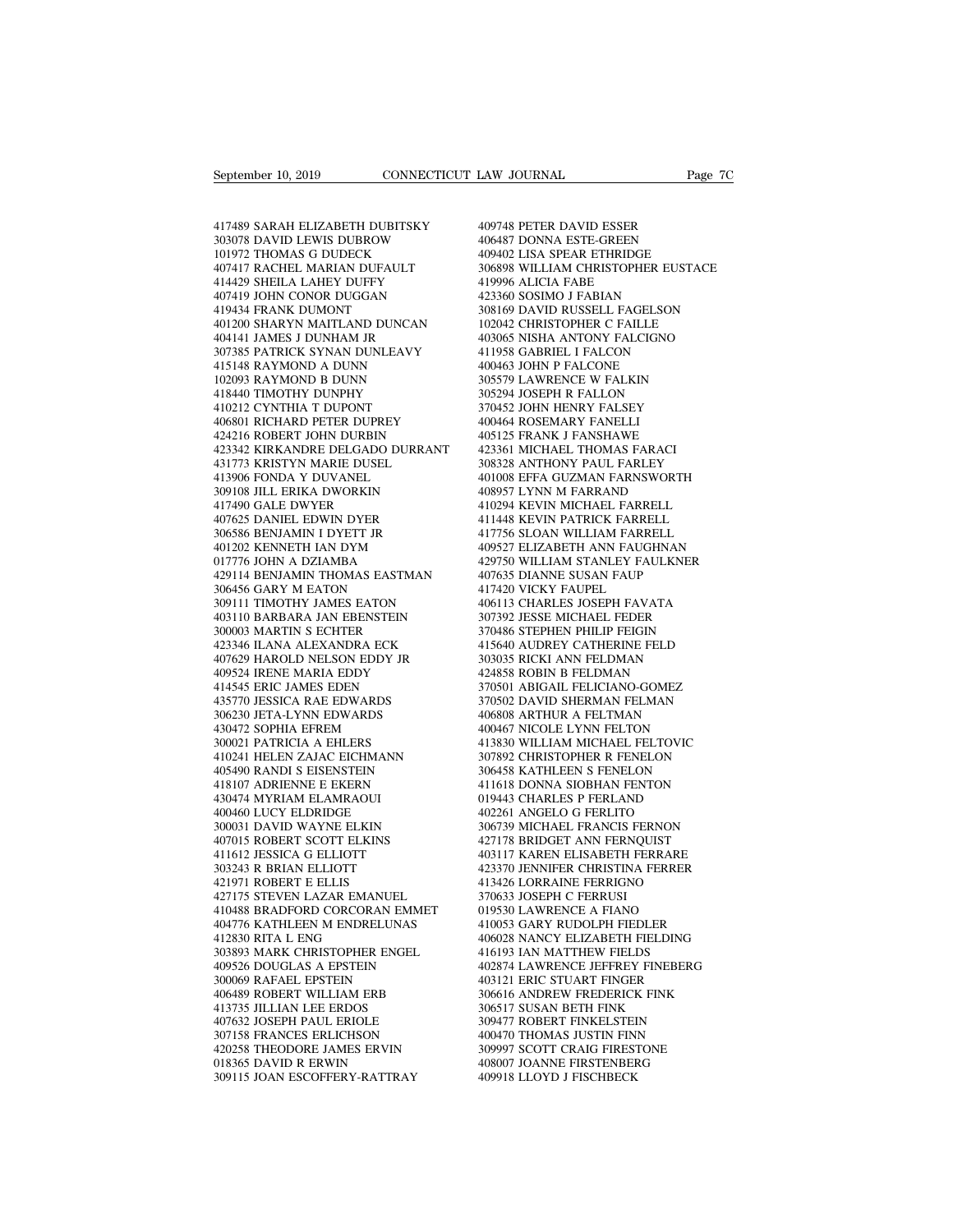$\begin{tabular}{lllllllllllllllllllll} \textbf{Page} & \textbf{COMNECTICUT} & \textbf{Law} & \textbf{JOURNAL} \\\\ 370673 & \textbf{JOHN P FISCHER} & & & & & & & & \\ 413907 & \textbf{KAHLIA} & \textbf{ELENA FISHER} & & & & & & 309639 & \textbf{GREGOR} \\\ 402185 & \textbf{IAMIE JOHNSON FITZGERALD} & & & & & & & & \\ \end{tabular}$ Page 8C<br>370673 JOHN P FISCHER<br>413907 KAHLIA ELENA FISHER<br>402185 JAMIE JOHNSON FITZGERALD<br>303181 PATRICE MARIE FITZGERALD 402185 JAMIE JOHNSON FITZGERALD 370673 JOHN P FISCHER<br>
4242:<br>
413907 KAHLIA ELENA FISHER 30966:<br>
402185 JAMIE JOHNSON FITZGERALD 4012<br>
303181 PATRICE MARIE FITZGERALD 10077<br>
406810 JAMES GERARD FITZMAURICE 42670<br>
020215 WALTER T FLAHERTY JR 43470 370673 JOHN P FISCHER 413907 KAHLIA ELENA FISHER 402185 JAMIE JOHNSON FITZGERALD 4011<br>402185 JAMIE JOHNSON FITZGERALD 4011<br>303181 PATRICE MARIE FITZGERALD 100<br>406810 JAMES GERARD FITZMAURICE 426<br>020215 WALTER T FLAHERTY JR 370673 JOHN P FISCHER<br>413907 KAHLIA ELENA FISHER<br>402185 JAMIE JOHNSON FITZGERALD<br>303181 PATRICE MARIE FITZGERALD<br>406810 JAMES GERARD FITZMAURICE<br>020215 WALTER T FLAHERTY JR<br>413694 ERIC VAUGHN FLAM<br>102007 BRETT FLAMM 370673 JOHN P FISCHER<br>413907 KAHLIA ELENA FISHER<br>402185 JAMIE JOHNSON FITZGERALD<br>303181 PATRICE MARIE FITZGERALD<br>406810 JAMES GERARD FITZMAURICE<br>020215 WALTER T FLAHERTY JR<br>413694 ERIC VAUGHN FLAM<br>102007 BRETT FLAMM<br>102007 303181 PATRICE MARIE FITZGERALD<br>406810 JAMES GERARD FITZMAURICE<br>020215 WALTER T FLAHERTY JR<br>413694 ERIC VAUGHN FLAM<br>102007 BRETT FLAMM<br>421987 JOHN DAVID FLANAGAN<br>431272 ADAM PAUL FLEISCHER 402185 JAMIE JOHNSON FITZGERALD<br>303181 PATRICE MARIE FITZGERALD<br>406810 JAMES GERARD FITZMAURICE<br>020215 WALTER T FLAHERTY JR<br>113694 ERIC VAUGHN FLAM<br>102007 BRETT FLAMM<br>421987 JOHN DAVID FLANAGAN<br>431272 ADAM PAUL FLEISCHER<br>3 303181 PATRICE MARIE FITZGERALD<br>406810 JAMES GERARD FITZMAURICE<br>020215 WALTER T FLAHERTY JR<br>413694 ERIC VAUGHN FLAM<br>102007 BRETT FLAMM<br>421977 JOHN DAVID FLANAGAN<br>431272 ADAM PAUL FLEISCHER<br>370956 GENE D FLEISCHHAUER<br>308121 406810 JAMES GERARD FITZMAURICE<br>020215 WALTER T FLAHERTY JR<br>413694 ERIC VAUGHN FLAM<br>102007 BRETT FLAMM<br>421987 JOHN DAVID FLANAGAN<br>431272 ADAM PAUL FLEISCHER<br>370956 GENE D FLEISCHHAUER<br>308121 PETER EMMET FLEMING III<br>414100 020215 WALTER T FLAHERTY JR<br>413694 ERIC VAUGHN FLAM<br>102007 BRETT FLAMM<br>421987 JOHN DAVID FLANAGAN<br>431272 ADAM PAUL FLEISCHER<br>370956 GENE D FLEISCHHAUER<br>308121 PETER EMMET FLEMING III<br>414100 KELLY A FLINT<br>412644 ANTON F FLI 413694 ERIC VAUGHN FLAM<br>102007 BRETT FLAMM<br>421987 JOHN DAVID FLANAGAN<br>431272 ADAM PAUL FLEISCHER<br>370956 GENE D FLEISCHHAUER<br>308121 PETER EMMET FLEMING III<br>414100 KELLY A FLINT<br>412644 ANTON F FLIRI<br>305407 JONATHAN PALTIEL F 102007 BRETT FLAMM<br>421987 JOHN DAVID FLANAC<br>431272 ADAM PAUL FLEISCH<br>370956 GENE D FLEISCHHAU<br>308121 PETER EMMET FLEMI<br>414100 KELLY A FLINT<br>412644 ANTON F FLIRI<br>305407 JONATHAN PALTIEL 1<br>427181 LINDSAY ANN FLORE 305407 JONATHAN PALTIEL FLOM 431272 ADAM PAUL FLEISCHER<br>370956 GENE D FLEISCHHAUER<br>308121 PETER EMMET FLEMING III<br>414100 KELLY A FLINT<br>305407 JONATHAN PALTIEL FLOM<br>305407 JONATHAN PALTIEL FLOM<br>427181 LINDSAY ANN FLOREK<br>431526 DAVID FLORIN<br>406812 ELLEN 370956 GENE D FLEISCHHAUER<br>308121 PETER EMMET FLEMING III<br>414100 KELLY A FLINT<br>412644 ANTON F FLIRI<br>305407 JONATHAN PALTIEL FLOM<br>427181 LINDSAY ANN FLOREK<br>431526 DAVID FLORIN<br>406812 ELLEN M FLYNN<br>101114 THOMAS F FLYNN III 308121 PETER EMMET FLEMING III<br>414100 KELLY A FLINT<br>412644 ANTON F FLIRI<br>305407 JONATHAN PALTIEL FLOM<br>427181 LINDSAY ANN FLOREK<br>431526 DAVID FLORIN<br>406812 ELLEN M FLYNN<br>101114 THOMAS F FLYNN III<br>416761 PATRICK MICHAEL FOGA 414100 KELLY A FLINT<br>412644 ANTON F FLIRI<br>305407 JONATHAN PALTIEL FLOM<br>427181 LINDSAY ANN FLOREK<br>431526 DAVID FLORIN<br>406812 ELLEN M FLYNN<br>101114 THOMAS F FLYNN III<br>416761 PATRICK MICHAEL FOGAR<br>307970 ROBERT W FOLCHETTI  $\begin{tabular}{llllll} 412644 &\text{ANTON F FLIRI} & & & & 43173 \\ 305407 &\text{JONATHAN PALTIEL FLOM} & & & 3019 \\ 427181 &\text{LINDSAY ANN FLOREK} & & & 4202 \\ 431526 &\text{DAVID FLORIN} & & & 4142 \\ 406812 &\text{ELEN M FLYNN} & & & 4028 \\ 10114 &\text{HOMAS F EYNN III} & & & 4036 \\ 416761 &\text{PATHCK MICHAEL FOGARTY} & & & 3096 \\ 307970 &\$ 305407 JONATHAN PALTIEL FLOM<br>427181 LINDSAY ANN FLOREK<br>431526 DAVID FLORIN<br>406812 ELLEN M FLYNN<br>101114 THOMAS F FLYNN III<br>10114 THOMAS F FLYNN III<br>307970 ROBERT W FOLCHETTI<br>418273 ROCHELLE F FOLCKEMER<br>406813 KATHLEEN DENIS 427181 LINDSAY ANN FLOREK<br>431526 DAVID FLORIN<br>406812 ELLEN M FLYNN<br>101114 THOMAS F FLYNN III<br>416761 PATRICK MICHAEL FOGARTY<br>307970 ROBERT W FOLCHETTI<br>418273 ROCHELLE F FOLCKEMER<br>406813 KATHLEEN DENISE FOLEY<br>409921 R NADINE 431526 DAVID FLORIN 44<br>
406812 ELLEN M FLYNN III 44<br>
101114 THOMAS F FLYNN III 44<br>
416761 PATRICK MICHAEL FOGARTY 30<br>
307970 ROBERT W FOLCHETTI 44<br>
418273 ROCHELLE F FOLCKEMER 42<br>
409921 R NADINE FONTAINE 42<br>
409921 R NADI 406812 ELLEN M FLYNN<br>101114 THOMAS F FLYNN III<br>416761 PATRICK MICHAEL FOGARTY<br>307970 ROBERT W FOLCHETTI<br>418273 ROCHELLE F FOLCKEMER<br>400813 KATHLEEN DENISE FOLEY<br>409921 R NADINE FONTAINE<br>370984 GARY LEVAUNT FORD<br>404878 KEVI 101114 THOMAS F FLYNN III<br>416761 PATRICK MICHAEL FOGARTY<br>307970 ROBERT W FOLCHETTI<br>418273 ROCHELLE F FOLCKEMER<br>406813 KATHLEEN DENISE FOLEY<br>409921 R NADINE FONTAINE<br>370984 GARY LEVAUNT FORD<br>404878 KEVIN THOMAS FORDE<br>308864 416761 PATRICK MICHAEL FOGARTY<br>307970 ROBERT W FOLCHETTI<br>418273 ROCHELLE F FOLCKEMER<br>406813 KATHLEEN DENISE FOLEY<br>409921 R NADINE FONTAINE<br>370984 GARY LEVAUNT FORD<br>404878 KEVIN THOMAS FORDE<br>308864 DAVID ANDREW FORDIANI<br>416 307970 ROBERT W FOLCHETTI<br>418273 ROCHELLE F FOLCKEMER<br>406813 KATHLEEN DENISE FOLEY<br>409921 R NADINE FONTAINE<br>370984 GARY LEVAUNT FORD<br>404878 KEVIN THOMAS FORDE<br>308864 DAVID ANDREW FORDIANI<br>416873 ALBERT JOHN FOREMAN<br>302419 418273 ROCHELLE F FOLCKEMER<br>406813 KATHLEEN DENISE FOLEY<br>409921 R NADINE FONTAINE<br>370984 GARY LEVAUNT FORD<br>404878 KEVIN THOMAS FORDE<br>308864 DAVID ANDREW FORDIANI<br>416873 ALBERT JOHN FOREMAN<br>302419 JAY MERRILL FORGOTSON<br>3034 302419 JAY MERRILL FORGOTSON 409921 R NADINE FONTAINE<br>370984 GARY LEVAUNT FORD<br>404878 KEVIN THOMAS FORDE<br>308864 DAVID ANDREW FORDIANI<br>416873 ALBERT JOHN FOREMAN<br>302419 JAY MERRILL FORGOTSON<br>303423 DIANE PRIOR FORNUTO<br>424226 JOMO CLAUDE FORRESTER<br>02062 424226 JOMO CLAUDE FORRESTER 404878 KEVIN THOMAS FORDE<br>308864 DAVID ANDREW FORDIANI<br>416873 ALBERT JOHN FOREMAN<br>302419 JAY MERRILL FORGOTSON<br>303423 DIANE PRIOR FORNUTO<br>424226 JOMO CLAUDE FORRESTER<br>020625 MATTHEW J FORSTADT<br>307170 CHRISTOPHER FOSTER<br>420 308864 DAVID ANDREW FORDIANI<br>416873 ALBERT JOHN FOREMAN<br>302419 JAY MERRILL FORGOTSON<br>303423 DIANE PRIOR FORNUTO<br>424226 JOMO CLAUDE FORRESTER<br>020625 MATTHEW J FORSTADT<br>307170 CHRISTOPHER FOSTER<br>420708 THOMAS JOHN FOTE<br>41155 416873 ALBERT JOHN FOREMAN<br>302419 JAY MERRILL FORGOTSON<br>303423 DIANE PRIOR FORNUTO<br>424226 JOMO CLAUDE FORRESTER<br>200625 MATTHEW J FORSTADT<br>307170 CHRISTOPHER FOSTER<br>420708 THOMAS JOHN FOTE<br>411556 BETH ANN FOURNIER<br>400479 PA 302419 JAY MERRILL FORGOTSON<br>303423 DIANE PRIOR FORNUTO<br>424226 JOMO CLAUDE FORRESTER<br>020625 MATTHEW J FORSTADT<br>307170 CHRISTOPHER FOSTER<br>410708 THOMAS JOHN FOTE<br>411556 BETH ANN FOURNIER<br>400479 PATRICIA L R FOWLER<br>408184 RO 303423 DIANE PRIOR FORNUTO<br>424226 JOMO CLAUDE FORRESTER<br>020625 MATTHEW J FORSTADT<br>307170 CHRISTOPHER FOSTER<br>420708 THOMAS JOHN FOTE<br>411556 BETH ANN FOURNIER<br>400479 PATRICIA L R FOWLER<br>408184 RONALD A FOX<br>402619 SUSAN ELLEN 424226 JOMO CLAUDE FORRESTER<br>020625 MATTHEW J FORSTADT<br>307170 CHRISTOPHER FOSTER<br>420708 THOMAS JOHN FOTE<br>411556 BETH ANN FOURNIER<br>400479 PATRICIA L R FOWLER<br>408184 RONALD A FOX<br>402619 SUSAN ELLEN FOX<br>407642 ROBERT FRANKLIN 020625 MATTHEW J FORSTADT<br>307170 CHRISTOPHER FOSTER<br>420708 THOMAS JOHN FOTE<br>411556 BETH ANN FOURNIER<br>400479 PATRICIA L R FOWLER<br>408184 RONALD A FOX<br>407642 ROBERT FRANKLIN FOXWORTH<br>407642 ROBERT FRANKLIN FOXWORTH<br>370995 JAM 107170 CHRISTOPHER FOSTER 30<br>
420708 THOMAS JOHN FOTE 40<br>
411556 BETH ANN FOURNIER 42<br>
400479 PATRICIA L R FOWLER 400479 PATRICIA L R FOWLER 40<br>
408184 RONALD A FOX 30<br>
402619 SUSAN ELLEN FOX 37<br>
407642 ROBERT FRANKLIN FOX 420708 THOMAS JOHN FOTE<br>411556 BETH ANN FOURNIER<br>400479 PATRICIA L R FOWLER<br>408184 RONALD A FOX<br>402619 SUSAN ELLEN FOX<br>407642 ROBERT FRANKLIN FOXW<br>370995 JAMES L FOY<br>436629 JILL FRADIN-RHODES<br>403622 ELIZABETH BELLO FRANCI 411556 BETH ANN FOURNIER<br>400479 PATRICIA L R FOWLER<br>408184 RONALD A FOX<br>402619 SUSAN ELLEN FOX<br>407642 ROBERT FRANKLIN FOXWORTH<br>370995 JAMES L FOY<br>436629 JILL FRADIN-RHODES<br>403622 ELIZABETH BELLO FRANCHINA<br>307172 CHRISTOPHE  $\begin{tabular}{llllllll} 400479 \text{ PATRICIA L R FOWLER} & 407256 \cr 408184 \text{ RONALD A FOX} & 309882 \cr 402619 \text{ SUSAN ELLEN FOX} & 371075 \cr 407642 \text{ ROBERT FRANKLIN FOXWORTH III} & 423397 \cr 3709983 \text{ JAMBAS L FRADIN-RHODES} & 309883 \cr 436629 \text{ JLL FRADIN-RHODES} & 403341 \cr 403622 \text{ ELIZABETH BELLO FRANCHINA} & 40312$ 408184 RONALD A FOX<br>402619 SUSAN ELLEN FOX<br>407642 ROBERT FRANKLIN FOXWORTH III<br>370995 JAMES L FOY<br>436629 IILL FRADIN-RHODES<br>403622 ELIZABETH BELLO FRANCHINA<br>307172 CHRISTOPHER P FRANCO<br>412958 JAMES J FRANCOEUR<br>101178 RICHA 402619 SUSAN ELLEN FOX<br>407642 ROBERT FRANKLIN FOXWORTH II<br>370995 JAMES L FOY<br>436629 JILL FRADIN-RHODES<br>403622 ELIZABETH BELLO FRANCHINA<br>307172 CHRISTOPHER P FRANCO<br>101178 RICHARD FRANK<br>020771 ANTHONY N FRAULO 407642 ROBERT FRANKLIN FOXWORT!<br>370995 JAMES L FOY<br>436629 JILL FRADIN-RHODES<br>403622 ELIZABETH BELLO FRANCHIN<sub>4</sub><br>307172 CHRISTOPHER P FRANCO<br>412958 JAMES J FRANK<br>101178 RICHARD FRANK<br>020771 ANTHONY N FRAULO<br>419200 TIMOTHY P 370995 JAMES L FOY<br>436629 JILL FRADIN-RHODES<br>403622 ELIZABETH BELLO FRANCHINA<br>307172 CHRISTOPHER P FRANCO<br>412958 JAMES J FRANCOEUR<br>101178 RICHARD FRANK<br>020771 ANTHONY N FRAULO<br>419200 TIMOTHY PATRICK FRAWLEY<br>413082 FRANZ PE 419200 TIMOTHY PATRICK FRAWLEY 403622 ELIZABETH BELLO FRANCHINA<br>307172 CHRISTOPHER P FRANCO<br>412958 JAMES J FRANCOEUR<br>101178 RICHARD FRANK<br>020771 ANTHONY N FRAULO<br>419200 TIMOTHY PATRICK FRAWLEY<br>413082 FRANZ PETER FRECHETTE<br>020847 ROGER J FRECHETTE<br>408688 307172 CHRISTOPHER P FRANCO<br>412958 JAMES J FRANCOEUR<br>101178 RICHARD FRANK<br>020771 ANTHONY N FRAULO<br>419200 TIMOTHY PATRICK FRAWLEY<br>413082 FRANZ PETER FRECHETTE<br>020847 ROGER J FRECHETTE<br>408688 MICHELLE A FREEMAN<br>100088 PHILIP 412958 JAMES J FRANCOEUR<br>101178 RICHARD FRANK<br>020771 ANTHONY N FRAULO<br>419200 TIMOTHY PATRICK FRAWLEY<br>413082 FRANZ PETER FRECHETTE<br>020847 ROGER J FRECHETTE<br>408688 MICHELLE A FREEMAN<br>100088 PHILIP FRENCH<br>020985 RICHARD J FRI 101178 RICHARD FRANK<br>020771 ANTHONY N FRAULO<br>419200 TIMOTHY PATRICK FRAWLEY<br>413082 FRANZ PETER FRECHETTE<br>020847 ROGER J FRECHETTE<br>408688 MICHELLE A FREEMAN<br>100088 PHILIP FRENCH<br>020985 RICHARD J FRICKE<br>421232 THOMAS P FRIED 020771 ANTHONY N FRAULO<br>419200 TIMOTHY PATRICK FRAWLEY<br>413082 FRANZ PETER FRECHETTE<br>020847 ROGER J FRECHETTE<br>408688 MICHELLE A FREMAN<br>100088 PHILIP FRENCH<br>020085 RICHARD J FRICKE<br>421232 THOMAS P FRIEDMAN<br>304266 LINDA ANNE 419200 TIMOTHY PATRICK FRAWLEY<br>413082 FRANZ PETER FRECHETTE<br>020847 ROGER J FRECHETTE<br>408688 MICHELLE A FREEMAN<br>100088 PHILIP FRENCH<br>020985 RICHARD J FRICKE<br>421232 THOMAS P FRIEDMAN<br>304266 LINDA ANNE FRITTS<br>429956 CANDICE D 413082 FRANZ PETER FRECHETTE<br>020847 ROGER J FRECHETTE<br>408688 MICHELLE A FREEMAN<br>100088 PHILIP FRENCH<br>020985 RICHARD J FRICKE<br>421232 THOMAS P FRIEDMAN<br>304266 LINDA ANNE FRITTS<br>429956 CANDICE DESIREE FROST<br>423390 JOSEPH PAUL 020847 ROGER J FRECHETTE<br>408688 MICHELLE A FREEMAN<br>100088 PHILIP FRENCH<br>020985 RICHARD J FRICKE<br>421232 THOMAS P FRIEDMAN<br>304266 LINDA ANNE FRITTS<br>429956 CANDICE DESIREE FROST<br>423390 JOSEPH PAUL FUCCILLO<br>407432 ASTRID REGIN 408688 MICHELLE A FREEMAN<br>100088 PHILIP FRENCH<br>020985 RICHARD J FRICKE<br>421232 THOMAS P FRIEDMAN<br>304266 LINDA ANNE FRITTS<br>429956 CANDICE DESIREE FROST<br>423390 JOSEPH PAUL FUCCILLO<br>407432 ASTRID REGINA FUENZALIDA<br>403626 BRADL 100088 PHILIP FRENCH<br>
020985 RICHARD J FRICKE<br>
421232 THOMAS P FRIEDMAN<br>
421232 THOMAS P FRIEDMAN<br>
40866 LINDA ANNE FRITTS<br>
429956 CANDICE DESIREE FROST<br>
408626 ASTRID REGINA FUENZALIDA<br>
403181<br>
403626 BRADLEY JOEL FUNNYE<br> 020985 RICHARD J FRICKE<br>421232 THOMAS P FRIEDMAN<br>304266 LINDA ANNE FRITTS<br>429956 CANDICE DESIREE FROST<br>423390 JOSEPH PAUL FUCCILLO<br>407432 ASTRID REGINA FUENZALIDA<br>403626 BRADLEY JOEL FUNNYE<br>404263 TINA ANN FUOCO<br>304269 DAV 421232 THOMAS P FRIEDMAN<br>304266 LINDA ANNE FRITTS<br>429956 CANDICE DESIREE FROST<br>423390 JOSEPH PAUL FUCCILLO<br>407432 ASTRID REGINA FUENZALIDA<br>403626 BRADLEY JOEL FUNNYE<br>404263 TINA ANN FUOCO<br>304269 DAVID JOHN FURIE<br>021160 JOH 304266 LINDA ANNE FRITTS<br>429956 CANDICE DESIREE FROST<br>423390 JOSEPH PAUL FUCCILLO<br>407432 ASTRID REGINA FUENZALIDA<br>403626 BRADLEY JOEL FUNNYE<br>404263 TINA ANN FUOCO<br>304269 DAVID JOHN FURIE<br>021160 JOHN B FURMAN<br>422823 PATRICK 429956 CANDICE DESIREE FROST<br>423390 JOSEPH PAUL FUCCILLO<br>407432 ASTRID REGINA FUENZALIDA<br>403626 BRADLEY JOEL FUNNYE<br>404269 TINA ANN FUOCO<br>304269 DAVID JOHN FURIE<br>021160 JOHN B FURMAN<br>422823 PATRICK JAMES GAFFNEY 423390 JOSEPH PAUL FUCCILLO<br>407432 ASTRID REGINA FUENZALIDA<br>403626 BRADLEY JOEL FUNNYE<br>404263 TINA ANN FUOCO<br>304269 DAVID JOHN FURIE<br>021160 JOHN B FURMAN<br>422823 PATRICK JAMES GAFFNEY<br>44

EXAM JOURNAL September 10, 2019<br>424234 MARK P GAGLIARDI<br>309639 GREGORY ANTHONY GALBO<br>401215 DOUGLAS JUSTER GALL 309639 GREGORY ANTHONY GALBO LAW JOURNAL September 10, 201<br>424234 MARK P GAGLIARDI<br>309639 GREGORY ANTHONY GALBO<br>401215 DOUGLAS JUSTER GALL<br>100774 ELIZABETH A GALLAGHER<br>426767 WILLIAM JOSEPH GALLAGHER 100734<br>100639 GREGORY ANTHONY GALBO<br>100639 GREGORY ANTHONY GALBO<br>100774 ELIZABETH A GALLAGHER<br>100774 ELIZABETH A GALLAGHER<br>134703 KAILEY KRISTINE GALLEGOS 424234 MARK P GAGLIARDI<br>309639 GREGORY ANTHONY GALBO<br>401215 DOUGLAS JUSTER GALL<br>100774 ELIZABETH A GALLAGHER<br>426767 WILLIAM JOSEPH GALLAGHER<br>434703 KAILEY KRISTINE GALLEGOS<br>420718 KELLY MARIE GALLIGAN 424234 MARK P GAGLIARDI<br>309639 GREGORY ANTHONY GALBO<br>401215 DOUGLAS JUSTER GALL<br>100774 ELIZABETH A GALLAGHER<br>426767 WILLIAM JOSEPH GALLAGHER<br>434703 KAILEY KRISTINE GALLEGOS<br>420718 KELLY MARIE GALLIGAN<br>310047 ANTHONY JOSEPH 424234 MARK P GAGLIARDI<br>309639 GREGORY ANTHONY GALBO<br>401215 DOUGLAS JUSTER GALL<br>100774 ELIZABETH A GALLAGHER<br>426767 WILLIAM JOSEPH GALLAGHER<br>434703 KALLY KRISTINE GALLAGGOS<br>420718 KELLY MARIE GALLIGAN<br>310047 ANTHONY JOSEPH 309639 GREGORY ANTHONY GALBO<br>401215 DOUGLAS JUSTER GALL<br>100774 ELIZABETH A GALLAGHER<br>426767 WILLIAM JOSEPH GALLAGHER<br>434703 KALEY KRISTINE GALLEGOS<br>420718 KELLY MARIE GALIGAN<br>310047 ANTHONY JOSEPH GALLINARI<br>303851 SUSAN BO 401215 DOUGLAS JUSTER GALL<br>100774 ELIZABETH A GALLAGHER<br>426767 WILLIAM JOSEPH GALLAGHER<br>434703 KAILEY KRISTINE GALLEGOS<br>420718 KELLY MARIE GALLIGAN<br>310447 ANTHONY JOSEPH GALLINARI<br>303851 SUSAN BOHACS GALLO<br>100129 DENNIS E 100774 ELIZABETH A GALLAGHER<br>426767 WILLIAM JOSEPH GALLAGHER<br>434703 KAILEY KRISTINE GALLEGOS<br>420718 KELLY MARIE GALLIGAN<br>310047 ANTHONY JOSEPH GALLINARI<br>303851 SUSAN BOHACS GALLO<br>100129 DENNIS E GAMACHE<br>021632 KENNETH M GA 426767 WILLIAM JOSEPH GALLAGHER<br>434703 KAILEY KRISTINE GALLEGOS<br>420718 KELLY MARIE GALLIGAN<br>310047 ANTHONY JOSEPH GALLINARI<br>303851 SUSAN BOHACS GALLO<br>100129 DENNIS E GAMACHE<br>021632 KENNETH M GAMMILL<br>102491 JOSEPH P GANIM<br>3 434703 KAILEY KRISTINE GALLEGOS<br>420718 KELLY MARIE GALLIGAN<br>310047 ANTHONY JOSEPH GALLINARI<br>303851 SUSAN BOHACS GALLO<br>100129 DENNIS E GAMACHE<br>021632 KENNETH M GAMMILL<br>102491 JOSEPH P GANIM<br>307893 SUSAN J GANZ<br>431789 TODD G 420718 KELLY MARIE GALLIGAN<br>310047 ANTHONY JOSEPH GALLINARI<br>303851 SUSAN BOHACS GALLO<br>100129 DENNIS E GAMACHE<br>021632 KENNETH M GAMMILL<br>102491 JOSEPH P GANIM<br>307893 SUSAN J GANZ<br>431789 TODD G GARBATINI<br>301969 ELLEN KAYE GAR 420277 YVONNE FRANCENE GARBETT 303851 SUSAN BOHACS GALLO<br>100129 DENNIS E GAMACHE<br>021632 KENNETH M GAMMILL<br>102491 JOSEPH P GANIM<br>307893 SUSAN J GANZ<br>431789 TODD G GARBATINI<br>301969 ELLEN KAYE GARBER<br>420277 YVONNE FRANCENE GARBETT<br>414270 ALANA MARIE GARBUS 100129 DENNIS E GAMACHE<br>021632 KENNETH M GAMMILL<br>102491 JOSEPH P GANIM<br>307893 SUSAN J GANZ<br>431789 TODD G GARBATINI<br>301969 ELLEN KAYE GARBER<br>420277 YVONNE FRANCENE GARBETT<br>414270 ALANA MARIE GARBUS<br>402880 DANIEL ANTHONY GAR 021632 KENNETH M GAMMILL<br>102491 JOSEPH P GANIM<br>307893 SUSAN J GANZ<br>431789 TODD G GARBATINI<br>401969 ELLEN KAYE GARBER<br>402077 YVONNE FRANCENE GARBETT<br>414270 ALANA MARIE GARBUS<br>402880 DANIEL ANTHONY GARDELLA<br>417684 CHRISTOPHER 102491 JOSEPH P GANIM<br>307893 SUSAN J GANZ<br>431789 TODD G GARBATINI<br>301969 ELLEN KAYE GARBER<br>420277 YVONNE FRANCENE GARBETT<br>414270 ALANA MARIE GARBUS<br>402880 DANIEL ANTHONY GARDELLA<br>417684 CHRISTOPHER H GARDEPHE<br>309610 KAREN 307893 SUSAN J GANZ<br>431789 TODD G GARBATINI<br>301969 ELLEN KAYE GARBER<br>420277 YVONNE FRANCENE GARBETT<br>414270 ALAMA MARIE GARBUS<br>402880 DANIEL ANTHONY GARDEPHE<br>417684 CHRISTOPHER H GARDEPHE<br>309610 KAREN RUTH GARDINER<br>401104 T 431789 TODD G GARBATINI<br>301969 ELLEN KAYE GARBER<br>420277 YVONNE FRANCENE GARBETT<br>414270 ALANA MARIE GARBUS<br>402880 DANIEL ANTHONY GARDELLA<br>417684 CHRISTOPHER H GARDEPHE<br>309610 KAREN RUTH GARDINER<br>401104 TROY ALAN GARDNER<br>433 301969 ELLEN KAYE GARBER<br>420277 YVONNE FRANCENE GARBETT<br>414270 ALANA MARIE GARBUS<br>402880 DANIEL ANTHONY GARDELLA<br>417684 CHRISTOPHER H GARDEPHE<br>309610 KAREN RUTH GARDINER<br>401104 TROY ALAN GARDINER<br>433584 CHRISTINE ELIZABETH 420277 YVONNE FRANCENE GARBETT<br>414270 ALANA MARIE GARBUS<br>402880 DANIEL ANTHONY GARDELLA<br>417684 CHRISTOPHER H GARDEPHE<br>309610 KAREN RUTH GARDINER<br>401104 TROY ALAN GARDNER<br>433584 CHRISTINE ELIZABETH GARG<br>429144 KUMAR ANKUR G 414270 ALANA MARIE GARBUS<br>402880 DANIEL ANTHONY GARDELLA<br>417684 CHRISTOPHER H GARDEPHE<br>309610 KAREN RUTH GARDINER<br>401104 TROY ALAN GARDNER<br>433584 CHRISTINE ELIZABETH GARG<br>429144 KUMAR ANKUR GARG<br>426764 KRISTEN GARLANS<br>4135 417684 CHRISTOPHER H GARDEPHE<br>309610 KAREN RUTH GARDINER<br>401104 TROY ALAN GARDNER<br>433584 CHRISTINE ELIZABETH GARG<br>429144 KUMAR ANKUR GARG<br>426764 KRISTEN GARLANS 417684 CHRISTOPHER H GARDEPHE<br>309610 KAREN RUTH GARDINER<br>401104 TROY ALAN GARDNER<br>433584 CHRISTINE ELIZABETH GARG<br>429144 KUMAR ANKUR GARG<br>426764 KRISTEN GARLANS<br>413512 DAVID CHRISTOPHER GAROFOLI<br>428285 LAWRENCE ARTHUR GARV 309610 KAREN RUTH GARDINER<br>401104 TROY ALAN GARDNER<br>433584 CHRISTINE ELIZABETH GARG<br>429144 KUMAR ANKUR GARG<br>416764 KRISTEN GARLANS<br>413512 DAVID CHRISTOPHER GAROFOLI<br>428285 LAWRENCE ARTHUR GARVEY<br>101935 DONALD G GAUDREAU<br>41 401104 TROY ALAN GARDNER<br>433584 CHRISTINE ELIZABETH GARG<br>429144 KUMAR ANKUR GARG<br>426764 KRISTEN GARLANS<br>413512 DAVID CHRISTOPHER GAROFOLI<br>428285 LAWRENCE ARTHUR GARVEY<br>101935 DONALD G GAUDREAU<br>419282 JEFFREY NATHAN GAULL<br>4 433584 CHRISTINE ELIZABETH GARG<br>429144 KUMAR ANKUR GARG<br>426764 KRISTEN GARLANS<br>413512 DAVID CHRISTOPHER GAROFOLI<br>428285 LAWRENCE ARTHUR GARVEY<br>101935 DONALD G GAUDREAU<br>419282 IEFFREY NATHAN GAULL<br>429959 CHRIS GAUTHIER<br>4259 429144 KUMAR ANKUR GARG<br>426764 KRISTEN GARLANS<br>413512 DAVID CHRISTOPHER GAROF(<br>428285 LAWRENCE ARTHUR GARVEY<br>101935 DONALD G GAUDREAU<br>419282 JEFREY NATHAN GAULL<br>429959 CHRIS GAUTHIER<br>425914 GRACE GAVIGAN<br>422007 JOSEPH L GE 426764 KRISTEN GARLANS<br>413512 DAVID CHRISTOPHER GAROFO<br>428285 LAWRENCE ARTHUR GARVEY<br>101935 DONALD G GAUDREAU<br>419282 JEFFREY NATHAN GAULL<br>429959 CHRIS GAUTHIER<br>425914 GRACE GAVIGAN<br>422007 JOSEPH L GEGENY<br>411967 PETER GREGO 428285 LAWRENCE ARTHUR GARVEY<br>101935 DONALD G GAUDREAU<br>419282 JEFFREY NATHAN GAULL<br>429959 CHRIS GAUTHIER<br>425914 GRACE GAVIGAN<br>422007 JOSEPH L GEGENY<br>411967 PETER GREGORY GEIS<br>307716 J SUZANNE GEISS 428285 LAWRENCE ARTHUR GARVEY<br>101935 DONALD G GAUDREAU<br>419282 JEFFREY NATHAN GAULL<br>429959 CHRIS GAUTHIER<br>425014 GRACE GAVIGAN<br>422007 JOSEPH L GEGENY<br>411967 PETER GREGORY GEIS<br>307716 J SUZANNE GEISS<br>403630 BRUCE HOWARD GELB 403630 BRUCE HOWARD GELBAND<br>429147 NICHOLAS S GELFUSO 419282 JEFFREY NATHAN GAULL<br>429959 CHRIS GAUTHIER<br>425914 GRACE GAVIGAN<br>422007 JOSEPH L GEGENY<br>411967 PETER GREGORY GEIS<br>307716 J SUZANNE GEIS<br>403630 BRUCE HOWARD GELBAND<br>429147 NICHOLAS S GELFUSO<br>407256 ROBERTA GELLER 429959 CHRIS GAUTHIER<br>425914 GRACE GAVIGAN<br>422007 JOSEPH L GEGENY<br>411967 PETER GREGORY GEIS<br>307716 J SUZANNE GEISS<br>403630 BRUCE HOWARD GELBAND<br>429147 NICHOLAS S GELFUSO<br>407256 ROBERTA GELLER<br>309882 JANE ANDREA GELMAN 425914 GRACE GAVIGAN<br>422007 JOSEPH L GEGENY<br>411967 PETER GREGORY GEIS<br>307716 J SUZANNE GEISS<br>403630 BRUCE HOWARD GELBAND<br>429147 NICHOLAS S GELFUSO<br>407256 ROBERTA GELLER<br>309882 JANE ANDREA GELMAN<br>371075 PHYLLIS GELMAN 422007 JOSEPH L GEGENY<br>411967 PETER GREGORY GEIS<br>307716 J SUZANNE GEISS<br>403630 BRUCE HOWARD GELBAND<br>429147 NICHOLAS S GELFUSO<br>407256 ROBERTA GELLER<br>309882 JANE ANDREA GELMAN<br>371075 PHYLLIS GELMAN<br>423397 COURTNEY ELIZABETH 411967 PETER GREGORY GEIS<br>307716 J SUZANNE GEISS<br>403630 BRUCE HOWARD GELBAND<br>429147 NICHOLAS S GELFUSO<br>407256 ROBERTA GELLER<br>309882 JANE ANDREA GELMAN<br>371075 PHYLLIS GELMAN<br>423397 COURTNEY ELIZABETH GENGLI<br>309883 CATHY BRI 307716 J SUZANNE GEISS<br>403630 BRUCE HOWARD GELBAND<br>429147 NICHOLAS S GELFUSO<br>407256 ROBERTA GELLER<br>309882 JANE ANDREA GELMAN<br>371075 PHYLLIS GELMAN<br>423397 COURTNEY ELIZABETH GENGLER<br>309883 CATHY BRIER GENNERT<br>403341 ELIZABE 403630 BRUCE HOWARD GELBAND<br>429147 NICHOLAS S GELFUSO<br>407256 ROBERTA GELLER<br>309882 JANE ANDREA GELMAN<br>371075 PHYLLIS GELMAN<br>423397 COURTNEY ELIZABETH GENGLER<br>309883 CATHY BRIER GENNERT<br>403341 ELIZABETH A GENOVA<br>403128 PAUL 429147 NICHOLAS S GELFUSO<br>407256 ROBERTA GELLER<br>309882 JANE ANDREA GELMAN<br>371075 PHYLLIS GELMAN<br>423397 COURTNEY ELIZABETH GENGLER<br>309883 CATHY BRIER GENNERT<br>403341 ELIZABETH A GENOVA<br>403128 PAULA JEANNE GENOVESI<br>422827 MAR 407256 ROBERTA GELLER<br>309882 JANE ANDREA GELMAN<br>371075 PHYLLIS GELMAN<br>423397 COURTNEY ELIZABETH GENGLEI<br>309883 CATHY BRIER GENNERT<br>403341 ELIZABETH A GENOVA<br>403128 PAULA JEANNE GENOVESI<br>422827 MARIA OLIVA GEORGE<br>421381 ROB 309882 JANE ANDREA GELMAN<br>371075 PHYLLIS GELMAN<br>423397 COURTNEY ELIZABETH GENGLER<br>309883 CATHY BRIER GENNERT<br>403341 ELIZABETH A GENOVA<br>403128 PAULA JEANNE GENOVESI<br>422827 MARIA OLIVA GEORGE<br>421381 ROBERT G GERAGE<br>409871 JO 371075 PHYLLIS GELMAN<br>423397 COURTNEY ELIZABETH GENGL<br>309883 CATHY BRIER GENNERT<br>403341 ELIZABETH A GENOVA<br>403128 PAULA JEANNE GENOVESI<br>422827 MARIA OLIVA GEORGE<br>421381 ROBERT G GERAGE<br>409871 JOHN JOSEPH GERAH JR<br>435252 RE 423397 COURTNEY ELIZABETH GENGLER<br>309883 CATHY BRIER GENNERT<br>403341 ELIZABETH A GENOVA<br>403128 PAULA JEANNE GENOVESI<br>422827 MARIA OLIVA GEORGE<br>421381 ROBERT G GERAGE<br>409871 JOHN JOSEPH GERAH JR<br>435252 REBECCA LYNN GERARD<br>43 309883 CATHY BRIER GENNERT<br>403341 ELIZABETH A GENOVA<br>403128 PAULA JEANNE GENOVESI<br>422827 MARIA OLIVA GEORGE<br>421381 ROBERT G GERAGE<br>409871 JOHN JOSEPH GERAH JR<br>435252 REBECCA LYNN GERARD<br>437209 ELIZABETH GENEVIEVE GERMANO<br>4 403341 ELIZABETH A GENOVA<br>403128 PAULA JEANNE GENOVESI<br>422827 MARIA OLIVA GEORGE<br>421381 ROBERT G GERAGE<br>409871 JOHN JOSEPH GERAH JR<br>435252 REBECCA LYNN GERARD<br>437209 ELIZABETH GENEVIEVE GERMANO<br>414415 MICHAEL J GESCHWER<br>40 403128 PAULA JEANNE GENOVESI<br>422827 MARIA OLIVA GEORGE<br>421381 ROBERT G GERAGE<br>409871 JOHN JOSEPH GERAH JR<br>435252 REBECCA LYNN GERARD<br>4137209 ELIZABETH GENEVIEVE GERMANO<br>414415 MICHAEL J GESCHWER<br>404385 ERIC A GESS<br>305915 J 422827 MARIA OLIVA GEORGE<br>421381 ROBERT G GERAGE<br>409871 JOHN JOSEPH GERAH JR<br>435252 REBECCA LYNN GERARD<br>437209 ELIZABETH GENEVIEVE GERMANO<br>414415 MICHAEL J GESCHWER<br>404385 ERIC A GESS<br>305915 JANETTE ROWE GETZ<br>302935 ROBERT 421381 ROBERT G GERAGE<br>409871 JOHN JOSEPH GERAH JR<br>435252 REBECCA LYNN GERARD<br>437209 ELIZABETH GENEVIEVE GERMAN<br>414415 MICHAEL J GESCHWER<br>404385 ERIC A GESS<br>305915 JANETTE ROWE GETZ<br>302935 ROBERT E GHENT<br>418185 ALAN MICHAE 409871 JOHN JOSEPH GERAH JR<br>435252 REBECCA LYNN GERARD<br>437209 ELIZABETH GENEVIEVE GERN<br>414415 MICHAEL J GESCHWER<br>404385 ERIC A GESS<br>305915 JANETTE ROWE GETZ<br>302935 ROBERT E GHENT<br>418185 ALAN MICHAEL GIACOMI<br>100654 GORDON G 435252 REBECCA LYNN GERARD<br>437209 ELIZABETH GENEVIEVE GERMA<br>414415 MICHAEL J GESCHWER<br>404385 ERIC A GESS<br>305915 JANETTE ROWE GETZ<br>302935 ROBERT E GHENT<br>418185 ALAN MICHAEL GIACOMI<br>100654 GORDON GIANNINOTO<br>101913 EDWARD F G 437209 ELIZABETH GENEVIEVE GERMANO<br>414415 MICHAEL J GESCHWER<br>404385 ERIC A GESS<br>305915 JANETTE ROWE GETZ<br>302935 ROBERT E GHENT<br>418185 ALAN MICHAEL GIACOMI<br>100654 GORDON GIANNINOTO<br>101913 EDWARD F GIBBONS<br>408654 SARAH HAMLI 414415 MICHAEL J GESCHWER<br>404385 ERIC A GESS<br>305915 JANETTE ROWE GETZ<br>302935 ROBERT E GHENT<br>418185 ALAN MICHAEL GIACOMI<br>100654 GORDON GIANNINOTO<br>101913 EDWARD F GIBBONS<br>408654 SARAH HAMLIN GIBSON<br>303186 RICHARD W GIFFORD 404385 ERIC A GESS<br>305915 JANETTE ROWE GETZ<br>302935 ROBERT E GHENT<br>418185 ALAN MICHAEL GIACOMI<br>100654 GORDON GIANNINOTO<br>401913 EDWARD F GIBBONS<br>408654 SARAH HAMLIN GIBSON<br>303186 RICHARD W GIFFORD<br>405575 KELLY GILCHRIST 305915 JANETTE ROWE GETZ<br>302935 ROBERT E GHENT<br>418185 ALAN MICHAEL GIACOMI<br>100654 GORDON GIANNINOTO<br>101913 EDWARD F GIBBONS<br>408654 SARAH HAMLIN GIBSON<br>303186 RICHARD W GIFFORD<br>405575 KELLY GILCHRIST<br>412948 WENDY LISA GILDI 302935 ROBERT E GHENT<br>418185 ALAN MICHAEL GIACOMI<br>100654 GORDON GIANNINOTO<br>101913 EDWARD F GIBBONS<br>408654 SARAH HAMLIN GIBSON<br>303186 RICHARD W GIFFORD<br>405575 KELLY GILCHRIST<br>412948 WENDY LISA GILDIN<br>419665 DESIREE CHRISTIN 418185 ALAN MICHAEL GIACOMI<br>100654 GORDON GIANNINOTO<br>101913 EDWARD F GIBBONS<br>408654 SARAH HAMLIN GIBSON<br>303186 RICHARD W GIFFORD<br>405575 KELLY GILCHRIST<br>412948 WENDY LISA GILDIN<br>419665 DESIREE CHRISTINA GILER MANN<br>405576 PA 100654 GORDON GIANNINOTO<br>101913 EDWARD F GIBBONS<br>408654 SARAH HAMLIN GIBSON<br>303186 RICHARD W GIFFORD<br>405575 KELLY GILCHRIST<br>419665 DESIREE CHRISTINA GILER MANN<br>405576 PAULA S GILES<br>418517 TINA GILL 101913 EDWARD F GIBBONS<br>408654 SARAH HAMLIN GIBSON<br>303186 RICHARD W GIFFORD<br>405575 KELLY GILCHRIST<br>412948 WENDY LISA GILDIN<br>419665 DESIREE CHRISTINA GILE<br>405576 PAULA S GILES<br>418317 TINA GILL<br>400497 NANCY L GILLESPIE 408654 SARAH HAMLIN GIBS03186 RICHARD W GIFFORD<br>405575 KELLY GILCHRIST<br>412948 WENDY LISA GILDIN<br>419655 DESIREE CHRISTINA C<br>405576 PAULA S GILES<br>418317 TINA GILL<br>400497 NANCY L GILLESPIE<br>400497 NANCY L GILLESPIE 303186 RICHARD W GIFFOR<br>405575 KELLY GILCHRIST<br>412948 WENDY LISA GILDIN<br>419665 DESIREE CHRISTINA<br>405576 PAULA S GILES<br>418317 TINA GILL<br>400497 NANCY L GILLESPIE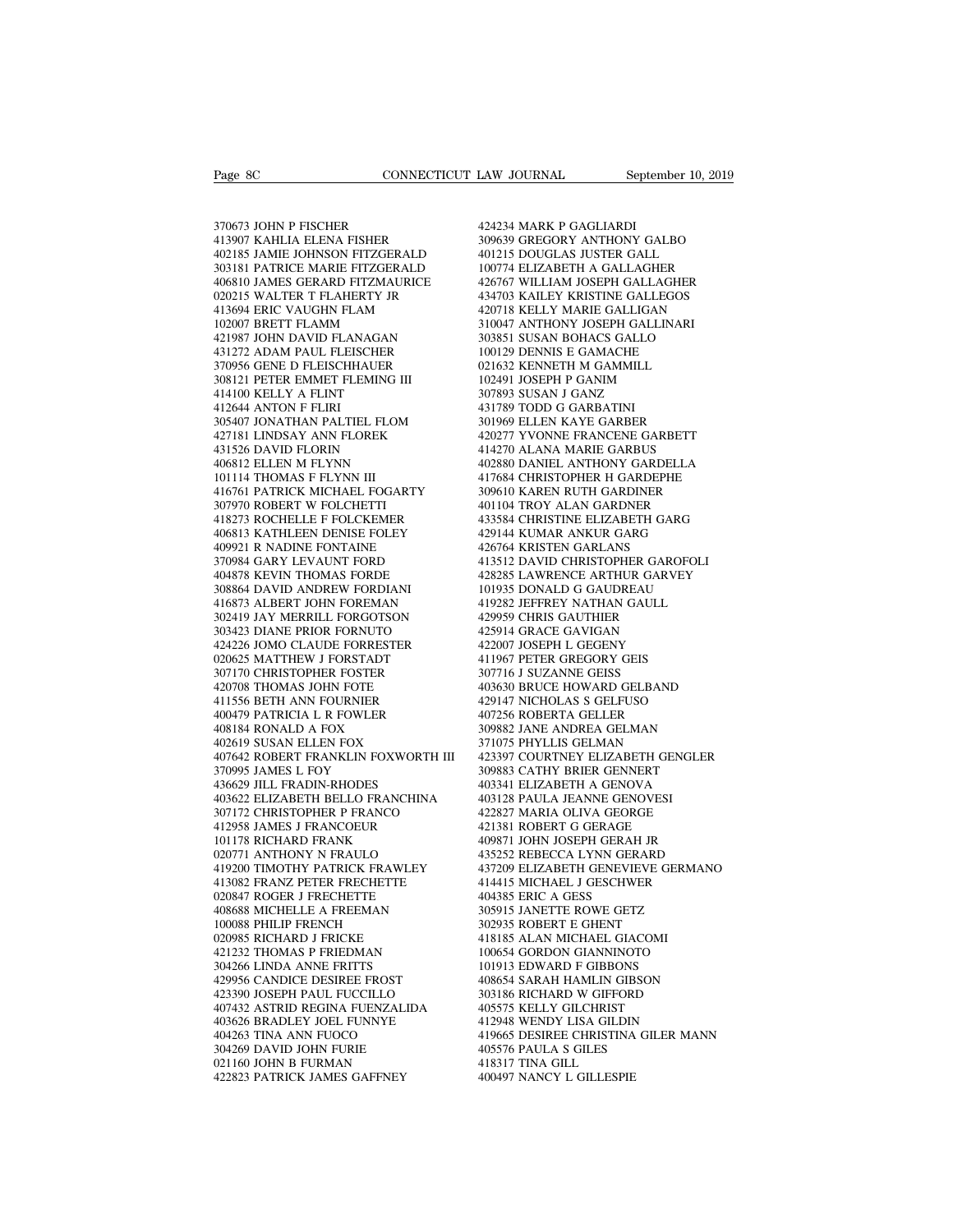September 10, 2019<br>422014 JENNIFER O GILLIS<br>411634 MATTHEW VINCENT GILLIS<br>101690 SCOTT J GILMORE September 10, 2019<br>422014 JENNIFER O GILLIS<br>411634 MATTHEW VINCENT GILLIS<br>101690 SCOTT J GILMORE<br>400499 LORI J GILMORE-MORRIS September 10, 2019<br>
101690 SCOTT JOURNAL<br>
101691 SCOTT JOURNAL SANCENT GILLIS<br>
101690 SCOTT JOURNORE<br>
100499 LORI JOULMORE-MORRIS<br>
1022674 SIDNEY GIMPLE 422014 JENNIFER O GILLIS<br>411634 MATTHEW VINCENT GILLIS<br>101690 SCOTT J GILMORE<br>400499 LORI J GILMORE-MORRIS<br>022674 SIDNEY GIMPLE<br>431278 ARTHUR GINGRANDE 422014 JENNIFER O GILLIS<br>411634 MATTHEW VINCENT GILLIS<br>101690 SCOTT J GILMORE-MORRIS<br>400499 LORI J GILMORE-MORRIS<br>022674 SIDNEY GIMPLE<br>431278 ARTHUR GINGRANDE<br>420283 DEBORAH A GINTER 422014 JENNIFER O GILLIS<br>411634 MATTHEW VINCENT GILLIS<br>101690 SCOTT J GILMORE<br>400499 LORI J GILMORE-MORRIS<br>022674 SIDNEY GIMPLE<br>431278 ARTHUR GINGRANDE<br>420283 DEBORAH A GINTER<br>301786 ANTHONY VINCENT GIORDANO 422014 JENNIFER O GILLIS<br>411634 MATTHEW VINCENT GILLIS<br>101690 SCOTT J GILMORE<br>400499 LORI J GILMORE-MORRIS<br>022674 SINNEY GIMPLE<br>431278 ARTHUR GINGRANDE<br>402283 DEBORAH A GINTER<br>301786 ANTHONY VINCENT GIORDANO<br>405142 JOHN M  $\begin{tabular}{llllllllll} 411634 MATHEW VINCENT GILLIS & 426309 \cr 101690 SCOTT J GLMORE & 415940 \cr 400499 LORI J GLIMOREMORRIS & 412597 \cr 022674 SIDNE Y GIMPLE & 401439 \cr 431278 ARTHUR GINGRANDE & 40981 \cr 420283 DEBORAH A GINTER & 404611 \cr 301786 ANTHONY INCENT GIORDANO & 431279 \cr 405142 JOHN M GIRARD & 410893 \cr 407038 GERARD$ 101690 SCOTT J GILMORE<br>400499 LORI J GILMORE-MORR<br>022674 SIDNEY GIMPLE<br>431278 ARTHUR GINGRANDE<br>420283 DEBORAH A GINTER<br>301786 ANTHONY VINCENT GI(<br>405142 JOHN M GIRARDI<br>407038 GERARD GIULIANO<br>428608 ALEXANDER JOACHIM 400499 LORI J GILMORE-MORRIS<br>022674 SIDNEY GIMPLE<br>431278 ARTHUR GINGRANDE<br>420283 DEBORAH A GINTER<br>40283 DEBORAH A GINTER<br>405142 JOHN M GIRARDI<br>447038 GERARD GIULIANO<br>428608 ALEXANDER JOACHIM GLAGE<br>409927 ELIZABETH ANNE GLA  $\begin{tabular}{llllll} 022674 \text{ SIDNEY GIMPLE} & 401 \\ 431278 \text{ ARTHUR GINGRANDE} & 409 \\ 420283 \text{ DEBORAH A GINTER} & 404 \\ 301786 \text{ ANTHONY VINCENT GIORDANO} & 431 \\ 405142 \text{ JCHNN M GIRARDI} & 410 \\ 407038 \text{ GERARD GULIANO} & 024 \\ 428608 \text{ ALEXANDER IOACHIM GLAGE} & 401 \\ 409927 \text{ ELIZABETH ANNE GLASSER} & 428 \\ 424245 \$  $\begin{tabular}{llllll} 431278 & \text{ARTHUR GINGRANDE} & & 4( \\ 420283 & \text{DEBORAH A GINTER} & & 4( \\ 301786 & \text{ANTHONY VINCENT GIORDANO} & & 43 \\ 405142 & \text{JOHN M GIRARDI} & & 41 \\ 407038 & \text{GERARD GULLAND} & & 02 \\ 62428608 & \text{ALEXAND GFLIANG CLAGE} & & 4( \\ 409927 & \text{ELIZABETH ANNE GLASSER} & & 42 \\ 424245 & \text{IEFFREV SCOTT GLASSMAN} & & 4( \\$ 420283 DEBORAH A GINTER 404<br>
301786 ANTHONY VINCENT GIORDANO 431<br>
405142 JOHN M GIRARDI 410<br>
407038 GERARD GIULIANO 624<br>
428608 ALEXANDER JOACHIM GLAGE 401<br>
409927 ELIZABETH ANNE GLASSMAN 402<br>
424245 JEFFREY SCOTT GLASSMAN 301786 ANTHONY VINCENT GIORDANO 4312<br>405142 JOHN M GIRARDI 4108<br>407038 GERARD GIULIANO 6245<br>428608 ALEXANDER JOACHIM GLAGE 4014<br>409927 ELIZABETH ANNE GLASSMAN 4105<br>308298 KENNETH BRIAN GLASSMAN 4105<br>410793 MICHAEL RONALD G 410793 MICHAEL RONALD GLICKMAN 407038 GERARD GIULIANO<br>428608 ALEXANDER JOACHIM GLAGE<br>409927 ELIZABETH ANNE GLASSER<br>424245 JEFFREY SCOTT GLASSMAN<br>308298 KENNETH BRIAN GLASSMAN<br>410793 MICHAEL RONALD GLICKMAN<br>400503 BRUCE WILLIAM GLOVER<br>408963 JAMES JOSEPH 428608 ALEXANDER JOACHIM GLAGE<br>409927 ELIZABETH ANNE GLASSER<br>424245 JEFFREY SCOTT GLASSMAN<br>308298 KENNETH BRIAN GLASSMAN<br>410793 MICHER RONALD GLICKMAN<br>400503 BRUCE WILLIAM GLOVER<br>408963 JAMES JOSEPH GODBOUT<br>415937 CHRISTOP 409927 ELIZABETH ANNE GLASSER 428<br>424245 JEFFREY SCOTT GLASSMAN 406<br>308298 KENNETH BRIAN GLASSMAN 410<br>410793 MICHAEL RONALD GLICKMAN 414<br>400503 BRUCE WILLIAM GLOVER 404<br>408963 JAMES JOSEPH GODBOUT 100<br>415937 CHRISTOPHER DA 424245 JEFFREY SCOTT GLASSMAN<br>308298 KENNETH BRIAN GLASSMAN<br>410793 MICHAEL RONALD GLICKMAN<br>400503 BRUCE WILLIAM GLOVER<br>408963 JAMES JOSEPH GODBOUT<br>415937 CHRISTOPHER DAVID GOEBEL<br>309661 CHARLES E GOLDBACH<br>423409 PETER J GO 308298 KENNETH BRIAN GLASSMAN<br>410793 MICHAEL RONALD GLICKMAN<br>400503 BRUCE WILLIAM GLOVER<br>408963 JAMES JOSEPH GODBOUT<br>415937 CHRISTOPHER DAVID GOEBEL<br>309661 CHARLES E GOLDBACH<br>423409 PETER J GOLDBACH<br>400505 EVAN M GOLDBERG<br> 410793 MICHAEL RONALD GLICKMAN<br>400503 BRUCE WILLIAM GLOVER<br>408963 JAMES JOSEPH GODBOUT<br>415937 CHRISTOPHER DAVID GOEBEL<br>309661 CHARLES E GOLDBACH<br>423409 PETER J GOLDBACH<br>400505 EVAN M GOLDBERG<br>402886 RICHARD L GOLDBERG<br>4185 400503 BRUCE WILLIAM GLOVER<br>408963 JAMES JOSEPH GODBOUT<br>415937 CHRISTOPHER DAVID GOEBEL<br>309661 CHARLES E GOLDBACH<br>423409 PETER J GOLDBACH<br>400505 EVAN M GOLDBERG<br>402886 RICHARD L GOLDBERG<br>418520 MICHELLE L GOLDBERG-CAHN<br>421  $\begin{tabular}{lllllllllllllllllllllll} & & & & & & & 100995 \\ 415937 CHRISTOPHER DAVID GOEBEL & & & & 309173 \\ 309661 CHARLES E GOLDBACH & & & 309174 \\ 423409 PETER J GOLDBACH & & & 371230 \\ 403505 EVAN MOLDBERG & & & 400486 \\ 402886 RICHARD L GOLDBERG & & & 420290 \\ 418520 MICHELLE L GOLDBERG-CAHN & & & 309531 \\ 421389 JACK BENIAMIN GOLDEN & & & 3043$ 415937 CHRISTOPHER DAVID GOEBEL<br>309661 CHARLES E GOLDBACH<br>423409 PETER J GOLDBACH<br>400505 EVAN M GOLDBERG<br>400505 EVAN M GOLDBERG<br>418820 MICHELLE L GOLDBERG-CAHN<br>421389 JACK BENJAMIN GOLDEN<br>307409 JOHN A GOLDENBERG<br>307409 JO 309661 CHARLES E GOLDBACH<br>423409 PETER J GOLDBACH<br>400505 EVAN M GOLDBERG<br>402886 RICHARD L GOLDBERG<br>412880 MICHELLE L GOLDBERG-CAHN<br>421389 JACK BENJAMIN GOLDEN<br>307409 JOHN A GOLDENBERG<br>307410 MITCHELL GOLDKLANG<br>371154 CHARL 423409 PETER J GOLDBACH<br>400505 EVAN M GOLDBERG<br>402886 RICHARD L GOLDBERG<br>418520 MICHELLE L GOLDBERG-CAHN<br>421389 JACK BENJAMIN GOLDEN<br>307410 MITCHELL GOLDRIBRERG<br>307410 MITCHELL GOLDRIANG<br>371154 CHARLES D GOLDMAN<br>405959 MIR 400505 EVAN M GOLDBERG<br>402886 RICHARD L GOLDBERG-CAHN<br>418520 MICHELLE L GOLDBERG-CAHN<br>421389 JACK BENJAMIN GOLDEN<br>307490 JOHN A GOLDENBERG<br>371154 CHARLES D GOLDMAN<br>405959 MIRI GOLDMAN<br>405959 MIRI GOLDMAN<br>406817 AIMEE DAVIS 402886 RICHARD L GOLDBERG<br>418520 MICHELLE L GOLDBERG-CAHN<br>421389 JACK BENJAMIN GOLDEN<br>307409 JOHN A GOLDENBERG<br>307409 JOHN A GOLDENBERG<br>40410 MITCHELL GOLDMAN<br>406817 AIMEE DAVIS GOLDSTEIN<br>023665 HENRY L GOLDSTEIN<br>023665 HE 418520 MICHELLE L GOLDBERG-CAHN<br>421389 JACK BENJAMIN GOLDEN<br>307409 JOHN A GOLDENBERG<br>407410 MITCHELL GOLDKLANG<br>415454 CHARLES D GOLDMAN<br>405959 MIRI GOLDMAN<br>406817 AIMEE DAVIS GOLDSTEIN<br>023665 HENRY L GOLDSTEIN<br>407044 IRA J 421389 JACK BENJAMIN GOLDEN<br>307409 JOHN A GOLDENBERG<br>307410 MITCHELL GOLDKLANG<br>371154 CHARLES D GOLDMAN<br>405859 MIRI GOLDMAN<br>406817 AIMEE DAVIS GOLDSTEIN<br>023665 HENRY L GOLDSTEIN<br>407044 IRA J GOLDSTEIN<br>426632 JONATHAN CHARL 307409 JOHN A GOLDENBERG<br>307410 MITCHELL GOLDKLANG<br>371154 CHARLES D GOLDMAN<br>405959 MIRI GOLDMAN<br>406817 AIMEE DAVIS GOLDSTEIN<br>023665 HENRY L GOLDSTEIN<br>407044 IRA J GOLDSTEIN<br>426632 JONATHAN CHARLES GOLDSTE<br>410306 JORDAN MAR 107410 MITCHELL GOLDKLANG (427200 18<br>
371154 CHARLES D GOLDMAN (401441 D<br>
405959 MIRI GOLDMAN (401441 D<br>
406817 AIMEE DAVIS GOLDSTEIN (22365 HENRY L GOLDSTEIN 415544 S<br>
427044 IRA J GOLDSTEIN (414564 M<br>
41664 G<br>
416064 G A 4019959 MIRI GOLDMAN 405959 MIRI GOLDMAN 405959 MIRI GOLDMAN 406817 AIMEE DAVIS GOLDSTEIN 02.<br>023665 HENRY L GOLDSTEIN 41.<br>417044 IRA J GOLDSTEIN 41.<br>426632 JONATHAN CHARLES GOLDSTEIN 30<br>4186623 JONATHAN CHARLES GOLDSTEIN 405959 MIRI GOLDMAN<br>406817 AIMEE DAVIS GOLDSTEIN<br>023665 HENRY L GOLDSTEIN<br>407044 IRA J GOLDSTEIN<br>426632 JONATHAN CHARLES GOLDST<br>410306 JORDAN MARC GOLDSTEIN<br>421866 ERIN L GOLEMBIEWSKI<br>418522 KEVIN GOMEZ<br>405145 PATRICK EDWA 406817 AIMEE DAVIS GOLDSTEIN<br>023665 HENRY L GOLDSTEIN<br>407044 IRA J GOLDSTEIN<br>426632 JONATHAN CHARLES GOL<br>410306 JORDAN MARC GOLDSTEI<br>421866 ERIN L GOLEMBIEWSKI<br>418522 KEVIN GOMEZ<br>405145 PATRICK EDWARD GONY.<br>304342 MARCELLA 405145 PATRICK EDWARD GONYA JR 407044 IRA J GOLDSTEIN 41450<br>426632 JONATHAN CHARLES GOLDSTEIN 30179<br>410306 JORDAN MARC GOLDSTEIN 41600<br>421866 ERIN L GOLEMBIEWSKI 3081:<br>405145 PATRICK EDWARD GONYA JR 40531<br>304342 MARCELLA GONZALES-PHILLIPS 4139:<br>403139 B 426632 JONATHAN CHARLES GOLDSTEIN<br>410306 JORDAN MARC GOLDSTEIN<br>421866 ERIN L GOLEMBIEWSKI<br>418522 KEVIN GOMEZ<br>405145 PATRICK EDWARD GONYA JR<br>304342 MARCELLA GONZALES-PHILLIPS<br>403139 BONNIE SUE GOODMAN<br>417388 LAURIE BETH GOO 410306 JORDAN MARC GOLDSTEIN<br>421866 ERIN L GOLEMBIEWSKI<br>418522 KEVIN GOMEZ<br>405145 PATRICK EDWARD GONYA JR<br>304342 MARCELLA GONZALES-PHILLIPS<br>403139 BONNE SUE GOODMAN<br>417388 LAURIE BETH GOODMAN<br>309160 LYNN IDA GOODMAN<br>371165 421866 ERIN L GOLEMBIEWSKI<br>418522 KEVIN GOMEZ<br>405145 PATRICK EDWARD GONYA JR<br>304342 MARCELLA GONZALES-PHILLIPS<br>403139 BONNE SUE GOODMAN<br>417388 LAURIE BETH GOODMAN<br>309160 LYNN IDA GOODMAN<br>371165 MARCIA BENAY GOODMAN<br>407439 371165 MARCIA BENAY GOODMAN 405145 PATRICK EDWARD GONYA JR<br>304342 MARCELLA GONZALES-PHILLIPS<br>403139 BONNIE SUE GOODMAN<br>417388 LAURIE BETH GOODMAN<br>309160 LYNN IDA GOODMAN<br>371165 MARCIA BENAY GOODMAN<br>407439 ALISON RANDI GORDON<br>405378 CHERYL ANN GORDON<br> 304342 MARCELLA GONZALES-PHILLIPS<br>403139 BONNIE SUE GOODMAN<br>417388 LAURIE BETH GOODMAN<br>309160 LYNN IDA GOODMAN<br>407439 ALISON RANDI GORDON<br>407439 ALISON RANDI GORDON<br>405378 CHERYL ANN GORDON<br>307413 DANA GORDON<br>023982 RICHAR 403139 BONNIE SUE GOODMAN<br>417388 LAURIE BETH GOODMAN<br>309160 LYNN IDA GOODMAN<br>371165 MARCIA BENAY GOODMAN<br>407439 ALISON RANDI GORDON<br>405378 CHERYL ANN GORDON<br>307413 DANA GORDON<br>023982 RICHARD M GORDON<br>401438 TODD ANDREW GOR 417388 LAURIE BETH GOODMAN<br>309160 LYNN IDA GOODMAN<br>371165 MARCIA BENAY GOODMAN<br>407439 ALISON RANDI GORDON<br>405378 CHERYL ANN GORDON<br>307413 DANA GORDON<br>023982 RICHARD M GORDON<br>401438 TODD ANDREW GORDON<br>309163 WILLIAM JAMES G 309160 LYNN IDA GOODMAN<br>371165 MARCIA BENAY GOODMAN<br>407439 ALISON RANDI GORDON<br>405378 CHERYL ANN GORDON<br>307413 DANA GORDON<br>023982 RICHARD M GORDON<br>401438 TODD ANDREW GORDON<br>309163 WILLIAM JAMES GORDON<br>403344 KEVIN GORI 371165 MARCIA BENAY GOODMAN<br>
407439 ALISON RANDI GORDON<br>
405378 CHERYL ANN GORDON<br>
307413 DANA GORDON<br>
23982 RICHARD M GORDON<br>
401438 TODD ANDREW GORDON<br>
309163 WILLIAM JAMES GORDON<br>
403344 KEVIN GORI<br>
403344 KEVIN GORI<br>
4 405378 CHERYL ANN GORDON<br>307413 DANA GORDON<br>023982 RICHARD M GORDON<br>401438 TODD ANDREW GORDON<br>309163 WILLIAM JAMES GORDON<br>403344 KEVIN GORI<br>419214 JENNIFER KELLY GORMAN<br>309486 BRENDAN THOMAS GORMLEY 405378 CHERYL ANN GORDON 4037413 DANA GORDON 41<br>023982 RICHARD M GORDON 41<br>401438 TODD ANDREW GORDON 40<br>40344 KEVIN GORDON 3096163 VILLIAM JAMES GORDON 30<br>403344 KEVIN GORI 41<br>419214 JENNIFER KELLY GORMAN 30<br>309486 BRENDAN 309486 BRENDAN THOMAS GORMLEY 023982 RICHARD M GORDON<br>401438 TODD ANDREW GORDON<br>309163 WILLIAM JAMES GORDON<br>403344 KEVIN GORI<br>419214 JENNIFER KELLY GORMAN<br>309486 BRENDAN THOMAS GORMLEY<br>400748 SHEILA MARIE GOSS<br>406074 ARLENE KASPER GOTTLIEB<br>101795 RUTH 401438 TODD ANDREW GORDON<br>
309163 WILLIAM JAMES GORDON<br>
403344 KEVIN GORI<br>
419214 JENNIFER KELLY GORMAN<br>
309486 BRENDAN THOMAS GORMLEY<br>
400748 SHEILA MARIE GOSS<br>
406074 ARLENE KASPER GOTTLIEB<br>
4106074 ARLENE KASPER GOTTLIE 309163 WILLIAM JAMES GORDON<br>403344 KEVIN GORI<br>419214 JENNIFER KELLY GORMAN<br>309486 BRENDAN THOMAS GORMLEY<br>400748 SHEILA MARIE GOSS<br>406074 ARLENE KASPER GOTTLIEB<br>101795 RUTH A GOTTLIEB<br>408125 EDWARD MANNING GOULD<br>404890 MICH 408125 EDWARD MANNING GOULD 419214 JENNIFER KELLY GORMAN<br>309486 BRENDAN THOMAS GORMLEY<br>400748 SHEILA MARIE GOSS<br>406074 ARLENE KASPER GOTTLIEB<br>101795 RUTH A GOTTLIEB<br>408125 EDWARD MANNING GOULD<br>408125 EDWARD MANNING GOULD<br>405380 OLYMPIA GOUVIS<br>417506 309486 BRENDAN THOMAS GORMLE<br>400748 SHEILA MARIE GOSS<br>406074 ARLENE KASPER GOTTLIEB<br>101795 RUTH A GOTTLIEB<br>408125 EDWARD MANNING GOULD<br>404890 MICHAEL N GOULD<br>405380 OLYMPIA GOUVIS<br>417506 WILLIAM FREDERICK GOVIE<br>302244 STAN 417506 WILLIAM FREDERICK GOVIER 406074 ARLENE KASPER GOTTLIEB<br>101795 RUTH A GOTTLIEB<br>408125 EDWARD MANNING GOULD<br>404890 MICHAEL N GOULD<br>405380 OLYMPIA GOUVIS<br>417506 WILLIAM FREDERICK GOVIER<br>302244 STANLEY GRABIA<br>305926 RICHARD MARC GRAFFAM-<br>RODRIGUEZ 101795 RUTH A GOTTLIEB<br>408125 EDWARD MANNING GOULI<br>404890 MICHAEL N GOULD<br>405380 OLYMPIA GOUVIS<br>417506 WILLIAM FREDERICK GOVI<br>302244 STANLEY GRABIA<br>302244 SICHARD MARC GRAFFAM-<br>RODRIGUEZ<br>418167 PAULA EVE GRAFSTEIN-SU RODRIGUEZ<br>418167 PAULA EVE GRAFSTEIN-SUAREZ 404890 MICHAEL N GOULD 30636<br>405380 OLYMPIA GOUVIS 302596<br>417506 WILLIAM FREDERICK GOVIER 42425<br>302244 STANLEY GRABIA 40321<br>800BIGUEZ 100RIGUEZ 41487<br>RODRIGUEZ 41487<br>418167 PAULA EVE GRAFSTEIN-SUAREZ 41403.<br>304693 CHRISTOP %405380 OLYMPIA GOUVIS<br>
417506 WILLIAM FREDERICK GOVIER 424252 I<br>
302244 STANLEY GRABIA 403215 1<br>
303926 RICHARD MARC GRAFFAM- 371274 5<br>
RODRIGUEZ 41870 5<br>
418167 PAULA EVE GRAFSTEIN-SUAREZ 414033 I<br>
304693 CHRISTOPHER GRA

LAW JOURNAL Page 9C<br>419677 SUZANNE ELIZABETH GRAVES<br>426309 JENNIFER L GRAY<br>415940 FIONA MARIE GREAVES LAW JOURNAL<br>419677 SUZANNE ELIZABETH GRAVES<br>426309 JENNIFER L GRAY<br>415940 FIONA MARIE GREAVES<br>412597 CLAUDIA J GRECO EXAW JOURNAL Page<br>
19677 SUZANNE ELIZABETH GRAVES<br>
415940 FIONA MARIE GREAVES<br>
415940 FIONA MARIE GREAVES<br>
412597 CLAUDIA J GRECO<br>
401439 GREGORY EDWARD GREEN 419677 SUZANNE ELIZABETH GRAVES<br>426309 JENNIFER L GRAY<br>415940 FINNE ARRE GREAVES<br>412597 CLAUDIA J GRECO<br>401439 GREGORY EDWARD GREEN<br>409361 KATHERINE GAIL GREEN 419677 SUZANNE ELIZABETH GRAVES<br>426309 JENNIFER L GRAY<br>415940 FIONA MARIE GREAVES<br>412597 CLAUDIA J GRECO<br>401439 GREGORY EDWARD GREEN<br>409361 KATHERINE GAIL GREEN<br>404611 RHONDA ELLEN GREENBLATT 419677 SUZANNE ELIZABETH GRAVES<br>426309 JENNIFER L GRAY<br>415940 FIONA MARIE GREAVES<br>412597 CLAUDIA J GRECO<br>401439 GREGORY EDWARD GREEN<br>404611 RHONDA ELLEN GREENBLATT<br>431279 DARIUS CORNELL GREENE 419677 SUZANNE ELIZABETH GRAVES<br>426309 JENNIFER L GRAY<br>415940 FIONA MARIE GREAVES<br>412597 CLAUDIA J GRECO<br>401439 GREGORY EDWARD GREEN<br>409361 KATHERINE GAIL GREENBLATT<br>431279 DARIUS CORNELL GREENBLATT<br>431279 DARIUS CORNELL G 426309 JENNIFER L GRAY<br>415940 FIONA MARIE GREAVES<br>412597 CLAUDIA J GRECO<br>401439 GREGORY EDWARD GREEN<br>409361 KATHERINE GAIL GREEN<br>404611 RHONDA ELLEN GREENBLATT<br>431279 DARIUS CORNELL GREENE<br>410893 DAVID R GREENE<br>024536 JAME 415940 FIONA MARIE GREAVES<br>412597 CLAUDIA J GRECO<br>401439 GREGORY EDWARD GREEN<br>409361 KATHERINE GAIL GREEN<br>404611 RHONDA ELLEN GREENBLAT<br>431279 DARIUS CORNELL GREENE<br>024536 JAMES W GREENE<br>024536 JAMES W GREENE<br>401440 RICHAR 412597 CLAUDIA J GRECO<br>401439 GREGORY EDWARD GREEN<br>409361 KATHERINE GAIL GREEN<br>404611 RHONDA ELLEN GREENBLAT<br>431279 DARIUS CORNELL GREENE<br>410893 DAVID R GREENE<br>024536 JAMES W GREENE<br>401440 RICHARD MARK GREENE<br>428156 SCOTT 401439 GREGORY EDWARD GREEN<br>409361 KATHERINE GAIL GREEN<br>404611 RHONDA ELLEN GREENBLATT<br>431279 DARIUS CORNELL GREENE<br>410893 DAVID R GREENE<br>024536 JAMES W GREENE<br>401440 RICHARD MARK GREENE<br>428156 SCOTT GERALD GREENE<br>406560 T 409361 KATHERINE GAIL GREEN<br>404611 RHONDA ELLEN GREENBLATT<br>431279 DARIUS CORNELL GREENE<br>410893 DAVID R GREENE<br>024536 JAMES W GREENE<br>401440 RICHARD MARK GREENE<br>428156 SCOTT GERALD GREENE<br>406560 THEODORE JAY GREENE<br>410577 SU 404611 RHONDA ELLEN GREENBLATT<br>431279 DARIUS CORNELL GREENE<br>410893 DAVID R GREENE<br>024536 JAMES W GREENE<br>401440 RICHARD MARK GREENE<br>428156 SCOTT GERALD GREENE<br>406560 THEODORE JAY GREENE<br>410577 SUSAN MELISSA GREENSTEIN<br>41428 431279 DARIUS CORNELL GREENE<br>410893 DAVID R GREENE<br>024536 JAMES W GREENE<br>401440 RICHARD MARK GREENE<br>428156 SCOTT GERALD GREENE<br>406560 THEODORE JAY GREENE<br>410577 SUSAN MELISSA GREENSTEIN<br>414282 KELLIANNE GREENWOOD<br>404498 RO 410893 DAVID R GREENE<br>024536 JAMES W GREENE<br>401440 RICHARD MARK GREENE<br>428156 SCOTT GERALD GREENE<br>405560 THEODORE JAY GREENE<br>410577 SUSAN MELISSA GREENSTEIN<br>414282 KELLIANNE GREENWOOD<br>404498 ROBERT KENNETH GRENNAN<br>100995 T 024536 JAMES W GREENE<br>401440 RICHARD MARK GREENE<br>428156 SCOTT GERALD GREENE<br>406560 THEODORE JAY GREENE<br>410577 SUSAN MELISSA GREENSTEIN<br>414282 KELLIANNE GREENWOOD<br>404498 ROBERT KENNETH GRENNAN<br>100995 THOMAS P GRIFFEN<br>309173 401440 RICHARD MARK GREENE<br>428156 SCOTT GERALD GREENE<br>406560 THEODORE JAY GREENE<br>410577 SUSAN MELISSA GREENSTEIN<br>414282 KELLIANNE GREENWOOD<br>104498 ROBERT KENNETH GRENNAN<br>100995 THOMAS P GRIFFEN<br>309173 ELIZABETH A GRIFFIN<br>3 428156 SCOTT GERALD GREENE<br>406560 THEODORE JAY GREENE<br>410577 SUSAN MELISSA GREENSTEIN<br>414282 KELLIANNE GREENWOOD<br>404498 ROBERT KENNETH GREENNAN<br>100995 THOMAS P GRIFFEN<br>309173 ELIZABETH A GRIFFIN<br>309174 STEVEN DODD GRIFFIN<br> 406560 THEODORE JAY GREENE<br>410577 SUSAN MELISSA GREENSTEIN<br>414282 KELLIANNE GREENWOOD<br>404498 ROBERT KENNETH GRENNAN<br>100995 THOMAS P GRIFFEN<br>309173 ELIZABETH A GRIFFIN<br>309174 STEVEN DODD GRIFFIN<br>371230 FORREST L GRIFFITH II 410577 SUSAN MELISSA GREENSTEIN<br>414282 KELLIANNE GREENWOOD<br>404498 ROBERT KENNETH GRENNAN<br>100995 THOMAS P GRIFFEN<br>309173 ELIZABETH A GRIFFIN<br>309174 STEVEN DODD GRIFFIN<br>471230 FORREST L GRIFFITH III<br>404048 EMILIO FRANCIS GR 414282 KELLIANNE GREENWOOD<br>404498 ROBERT KENNETH GRENNAN<br>100995 THOMAS P GRIFFEN<br>309173 ELIZABETH A GRIFFIN<br>309174 STEVEN DODD GRIFFIN<br>371230 FORREST L GRIFFITH III<br>404048 EMILIO FRANCIS GRILLO<br>420290 MICHAEL GERARD GRIMM<br> 404498 ROBERT KENNETH GRENNAN<br>100995 THOMAS P GRIFFEN<br>309173 ELIZABETH A GRIFFIN<br>309174 STEVEN DODD GRIFFIN<br>4704048 EMILIO FRANCIS GRILLO<br>404048 EMILIO FRANCIS GRILLO<br>420290 MICHAEL GERARD GRIMM<br>309531 SHARYN F GRINDROD<br>30 100995 THOMAS P GRIFFEN<br>309173 ELIZABETH A GRIFFIN<br>309174 STEVEN DODD GRIFFIN<br>371230 FORREST L GRIFFITH III<br>404048 EMILIO FRANCIS GRILLO<br>420290 MICHAEL GERARD GRIMM<br>309531 SHARYN F GRINDROD<br>304369 A HOWARD GRIZZARD<br>403639 309173 ELIZABETH A GRIFFIN<br>309174 STEVEN DODD GRIFFIN<br>371230 FORREST L GRIFFITH III<br>404048 EMILIO FRANCIS GRILLO<br>420290 MICHAEL GERARD GRIMM<br>309531 SHARYN F GRINDROD<br>304369 A HOWARD GRIZZARD<br>403639 LAURENCE ANDREW GROB<br>427 309174 STEVEN DODD GRIFFIN<br>371230 FORREST L GRIFFITH III<br>404048 EMILIO FRANCIS GRILLO<br>420290 MICHAEL GERARD GRIMM<br>309531 SHARYN F GRINDROD<br>304369 A HOWARD GRIZZARD<br>403639 LAURENCE ANDREW GROB<br>427200 JAYE ANN GROCHOWSKI<br>401 371230 FORREST L GRIFFITH III<br>404048 EMILIO FRANCIS GRILLO<br>420290 MICHAEL GERARD GRIMM<br>309531 SHARYN F GRINDROD<br>304369 A HOWARD GRIZZARD<br>403639 LAURENCE ANDREW GROB<br>427200 JAYE ANN GROCHOWSKI<br>401441 DENNIS WILLIAM GROGAN<br>3 404048 EMILIO FRANCIS GRILLO<br>420290 MICHAEL GERARD GRIMM<br>309531 SHARYN F GRINDROD<br>304369 A HOWARD GRIZZARD<br>403639 LAURENCE ANDREW GROB<br>427200 JAYE ANN GROCHOWSKI<br>401441 DENNIS WILLIAM GROGAN<br>371239 GLEN A GROSS<br>025374 MARK 420290 MICHAEL GERARD GRIMN<br>309531 SHARYN F GRINDROD<br>304369 A HOWARD GRIZZARD<br>403639 LAURENCE ANDREW GRC<br>427200 JAYE ANN GROCHOWSKI<br>401441 DENNIS WILLIAM GROGA<br>371239 GLEN A GROSS<br>025374 MARK GROSS<br>415524 STEVEN R GROSS 309531 SHARYN F GRINDROD<br>304369 A HOWARD GRIZZARD<br>403639 LAURENCE ANDREW GR<br>427200 JAYE ANN GROCHOWSK<br>401441 DENNIS WILLIAM GROG<br>371239 GLEN A GROSS<br>025374 MARK GROSS<br>415524 STEVEN R GROSS<br>415524 STEVEN R GROSS 403639 LAURENCE ANDREW GROB<br>427200 JAYE ANN GROCHOWSKI<br>401441 DENNIS WILLIAM GROGAN<br>371239 GLEN A GROSS<br>025374 MARK GROSS<br>415524 STEVEN R GROSS<br>414564 MICHAEL JOSEPH GROSSANO<br>301791 DONALD E GROSSFIELD 403639 LAURENCE ANDREW GROB<br>427200 JAYE ANN GROCHOWSKI<br>401441 DENNIS WILLIAM GROGAN<br>371239 GLEN A GROSS<br>415524 STEVEN R GROSS<br>415524 STEVEN R GROSS<br>414564 MICHAEL JOSEPH GROSSANO<br>301791 DONALD E GROSSFIELD<br>416064 GREGG H G 427200 JAYE ANN GROCHOWSKI<br>401441 DENNIS WILLIAM GROGAN<br>371239 GLEN A GROSS<br>025374 MARK GROSS<br>414564 MICHAEL JOSEPH GROSSANO<br>301791 DONALD E GROSSFIELD<br>416064 GREGG H GROSSMAN<br>308127 JOANN L GROSZEWSKI 401441 DENNIS WILLIAM GROGAN<br>371239 GLEN A GROSS<br>025374 MARK GROSS<br>415524 STEVEN R GROSS<br>41654 MICHAEL JOSEPH GROSSANO<br>301791 DONALD E GROSSMAN<br>416064 GREGG H GROSSMAN<br>308127 JOANN L GROSZEWSKI<br>309176 KERRY M GROVER 371239 GLEN A GROSS<br>025374 MARK GROSS<br>415524 STEVEN R GROSS<br>414564 MICHAEL JOSEPH GROSSANC<br>301791 DONALD E GROSSFIELD<br>416064 GREGG H GROSSMAN<br>308127 JOANN L GROSZEWSKI<br>309176 KERRY M GROVER<br>405385 ROBIN ELLYN GRUBER 025374 MARK GROSS<br>415524 STEVEN R GROSS<br>414564 MICHAEL JOSEPH GROSSANO<br>301791 DONALD E GROSSFIELD<br>416064 GREGG H GROSSMAN<br>308127 JOANN L GROSZEWSKI<br>309176 KERRY M GROVER<br>405385 ROBIN ELLYN GRUBER<br>413951 TERESA A GRUBER 415524 STEVEN R GROSS<br>414564 MICHAEL JOSEPH GROSSANO<br>301791 DONALD E GROSSFIELD<br>416064 GREGG H GROSSMAN<br>308127 JOANN L GROSZEWSKI<br>309176 KERRY M GROVER<br>405385 ROBIN ELLYN GRUBER<br>413951 TERESA A GRUBER<br>429175 D FRANCESCA GR 414564 MICHAEL JOSEPH GROSSANO<br>301791 DONALD E GROSSFIELD<br>416064 GREGG H GROSSMAN<br>308127 JOANN L GROSZEWSKI<br>309176 KERRY M GROVER<br>405385 ROBIN ELLYN GRUBER<br>413951 TERESA A GRUBER<br>429175 D FRANCESCA GRUER<br>404267 KATHLEEN VO 301791 DONALD E GROSSFIELD<br>416064 GREGG H GROSSMAN<br>308127 JOANN L GROSZEWSKI<br>309176 KERRY M GROVER<br>413953 ROBIN ELLYN GRUBER<br>413951 TERESA A GRUBER<br>429175 D FRANCESCA GRUER<br>404267 KATHLEEN VOUTE GUDMUNDSSOI<br>416206 MARK GUE 416064 GREGG H GROSSMAN<br>308127 JOANN L GROSZEWSKI<br>309176 KERRY M GROVER<br>405385 ROBIN ELLYN GRUBER<br>413951 TERESA A GRUBER<br>429175 D FRANCESCA GRUER<br>404267 KATHLEEN VOUTE GUDMUNDSSON<br>416206 MARK GUERRA<br>309938 J HANSON GUEST 308127 JOANN L GROSZEWSKI<br>309176 KERRY M GROVER<br>405385 ROBIN ELLYN GRUBER<br>413951 TERESA A GRUBER<br>429175 D FRANCESCA GRUER<br>404267 KATHLEEN VOUTE GUDMUN<br>416206 MARK GUERRA<br>309938 J HANSON GUEST<br>371256 RICHARD JOHN GULIANI 309176 KERRY M GROVER<br>405385 ROBIN ELLYN GRUBER<br>413951 TERESA A GRUBER<br>429175 D FRANCESCA GRUER<br>404267 KATHLEEN VOUTE GUDMUN<br>416206 MARK GUERRA<br>309938 J HANSON GUEST<br>371256 RICHARD JOHN GULIANI<br>428008 ANTHONY DOMENIC GULLU 405385 ROBIN ELLYN GRUBER<br>413951 TERESA A GRUBER<br>429175 D FRANCESCA GRUER<br>404267 KATHLEEN VOUTE GUDMUNDS<br>416206 MARK GUERRA<br>30938 J HANSON GUEST<br>371256 RICHARD JOHN GULIANI<br>428008 ANTHONY DOMENIC GULLUNI<br>412599 JAY S GUNSH 413951 TERESA A GRUBER<br>429175 D FRANCESCA GRUER<br>404267 KATHLEEN VOUTE GUDMUNDSSON<br>416206 MARK GUERRA<br>309938 J HANSON GUEST<br>371256 RICHARD JOHN GULIANI<br>428008 ANTHONY DOMENIC GULLUNI<br>412599 JAY S GUNSHER<br>414026 ALEXANDER J 429175 D FRANCESCA GRUER<br>404267 KATHLEEN VOUTE GUDMUN<br>416206 MARK GUERRA<br>309938 J HANSON GUEST<br>371256 RICHARD JOHN GULIANI<br>428008 ANTHONY DOMENIC GULLUI<br>412599 JAY S GUNSHER<br>414026 ALEXANDER J GUREVICH<br>404897 CHRISTINA GUS 404267 KATHLEEN VOUTE GUDMUNDSSON<br>416206 MARK GUERRA<br>309938 J HANSON GUEST<br>371256 RICHARD JOHN GULIANI<br>428008 ANTHONY DOMENIC GULLUNI<br>412599 JAY S GUNSHER<br>414026 ALEXANDER J GUREVICH<br>404897 CHRISTINA GUST<br>304477 JAMES B GU 416206 MARK GUERRA<br>309938 J HANSON GUEST<br>371256 RICHARD JOHN GULIANI<br>428008 ANTHONY DOMENIC GULLUI<br>412599 JAY S GUNSHER<br>414026 ALEXANDER J GUREVICH<br>404897 CHRISTINA GUST<br>304477 JAMES B GUST<br>418233 TODD WHITNEY GUSTAFSON 309938 J HANSON GUEST<br>371256 RICHARD JOHN GULIANI<br>428008 ANTHONY DOMENIC GULI<br>412599 JAY S GUNSHER<br>414026 ALEXANDER J GUREVICH<br>404897 CHRISTINA GUST<br>304477 JAMES B GUST<br>418233 TODD WHITNEY GUSTAFS<br>309177 MARK ALAN GUTERMAN 371256 RICHARD JOHN GULIANI<br>428008 ANTHONY DOMENIC GULLUNI<br>412599 JAY S GUNSHER<br>414026 ALEXANDER J GUREVICH<br>404897 CHRISTINA GUST<br>304477 JAMES B GUST<br>418233 TODD WHITNEY GUSTAFSON<br>309177 MARK ALAN GUTERMAN<br>307423 DAVID A G 428008 ANTHONY DOMENIC GULLUNI<br>412599 JAY S GUNSHER<br>414026 ALEXANDER J GUREVICH<br>404897 CHRISTINA GUST<br>304477 JAMES B GUST<br>418233 TODD WHITNEY GUSTAFSON<br>309177 MARK ALAN GUTERMAN<br>307423 DAVID A GUTOWSKI<br>302526 MARK WROTH GY 412599 JAY S GUNSHER<br>414026 ALEXANDER J GUREVICH<br>404897 CHRISTINA GUST<br>304477 JAMES B GUST<br>418233 TODD WHITNEY GUSTAFSC<br>309177 MARK ALAN GUTOWSKI<br>307423 DAVID A GUTOWSKI<br>302526 MARK WROTH GYOROG<br>420755 TRENTON C HAAS 414026 ALEXANDER J GUREVICH<br>404897 CHRISTINA GUST<br>304477 JAMES B GUST<br>418233 TODD WHITNEY GUSTAFSON<br>309177 MARK ALAN GUTERMAN<br>307423 DAVID A GUTOWSKI<br>302526 MARK WROTH GYOROG<br>420755 TRENTON C HAAS<br>408322 THOMAS CHRISTOPHER 404897 CHRISTINA GUST<br>304477 JAMES B GUST<br>418233 TODD WHITNEY GUSTAFSON<br>309177 MARK ALAN GUTERMAN<br>307423 DAVID A GUTOWSKI<br>302226 MARK WROTH GYOROG<br>420755 TRENTON C HAAS<br>408322 THOMAS CHRISTOPHER HAB<br>309178 MARK ANTHONY HAD 304477 JAMES B GUST<br>418233 TODD WHITNEY GUSTAFSON<br>309177 MARK ALAN GUTERMAN<br>307423 DAVID A GUTOWSKI<br>420755 TRENTON C HAAS<br>408322 THOMAS CHRISTOPHER HABERLACK<br>309178 MARK ANTHONY HADDAD<br>306368 SALLY ANN HAGAN 418233 TODD WHITNEY GUSTAFSON<br>309177 MARK ALAN GUTERMAN<br>307423 DAVID A GUTOWSKI<br>302526 MARK WROTH GYOROG<br>420755 TRENTON C HAAS<br>408322 THOMAS CHRISTOPHER HABERLACK<br>309178 MARK ANTHONY HADDAD<br>306368 SALLY ANN HAGAN<br>025969 TH 309177 MARK ALAN GUTERMAN<br>307423 DAVID A GUTOWSKI<br>302526 MARK WROTH GYOROG<br>420755 TRENTON C HAAS<br>408322 THOMAS CHRISTOPHER HABERLA<br>309178 MARK ANTHONY HADDAD<br>306368 SALLY ANN HAGAN<br>025969 THOMAS J HAGARTY<br>424252 MICHAEL T 307423 DAVID A GUTOWSKI<br>302526 MARK WROTH GYOROG<br>420755 TRENTON C HAAS<br>408322 THOMAS CHRISTOPHER HABERLAG<br>309178 MARK ANTHONY HADDAD<br>306368 SALLY ANN HAGARTY<br>025969 THOMAS J HAGARTY<br>424252 MICHAEL T HAGER<br>403215 MARLENE RE 302526 MARK WROTH GYOROG<br>420755 TRENTON C HAAS<br>408322 THOMAS CHRISTOPHER HABERI<br>309178 MARK ANTHONY HADDAD<br>306368 SALLY ANN HAGAN<br>025969 THOMAS J HAGARTY<br>424252 MICHAEL T HAGER<br>403215 MARLENE REISS HAHITTI<br>371274 SUSAN J H 420755 TRENTON C HAAS<br>408322 THOMAS CHRISTOPHER HABERI<br>309178 MARK ANTHONY HADDAD<br>306368 SALLY ANN HAGAN<br>025969 THOMAS J HAGARTY<br>424252 MICHAEL T HAGER<br>403215 MARLENE REISS HAHITTI<br>371274 SUSAN J HAINE<br>414870 STACY ANN HAI 309178 MARK ANTHONY HADDAD<br>306368 SALLY ANN HAGAN<br>025969 THOMAS J HAGARTY<br>424252 MICHAEL T HAGER<br>403215 MARLENE REISS HAHITTI<br>371274 SUSAN J HAINE<br>414870 STACY ANN HAINES<br>414033 PAUL J HALAS 309178 MARK ANTHONY HADDAD<br>306368 SALLY ANN HAGAN<br>025969 THOMAS J HAGARTY<br>424252 MICHAEL T HAGER<br>403215 MARLENE REISS HAHITTI<br>371274 SUSAN J HAINE<br>414870 STACY ANN HAINES<br>414870 STACY ANN HAINES<br>414033 PAUL J HALAS<br>430545 306368 SALLY ANN HAGAN<br>025969 THOMAS J HAGARTY<br>424252 MICHAEL T HAGER<br>403215 MARLENE REISS HAHITT<br>371274 SUSAN J HAINE<br>414870 STACY ANN HAINES<br>414033 PAUL J HALAS<br>430545 MICHELE ELISSA HALICK 025969 THOMAS J HAGARTY<br>424252 MICHAEL T HAGER<br>403215 MARLENE REISS HAHITTI<br>371274 SUSAN J HAINE<br>414870 STACY ANN HAINES<br>414033 PAUL J HALAS<br>430545 MICHELE ELISSA HALICKMAN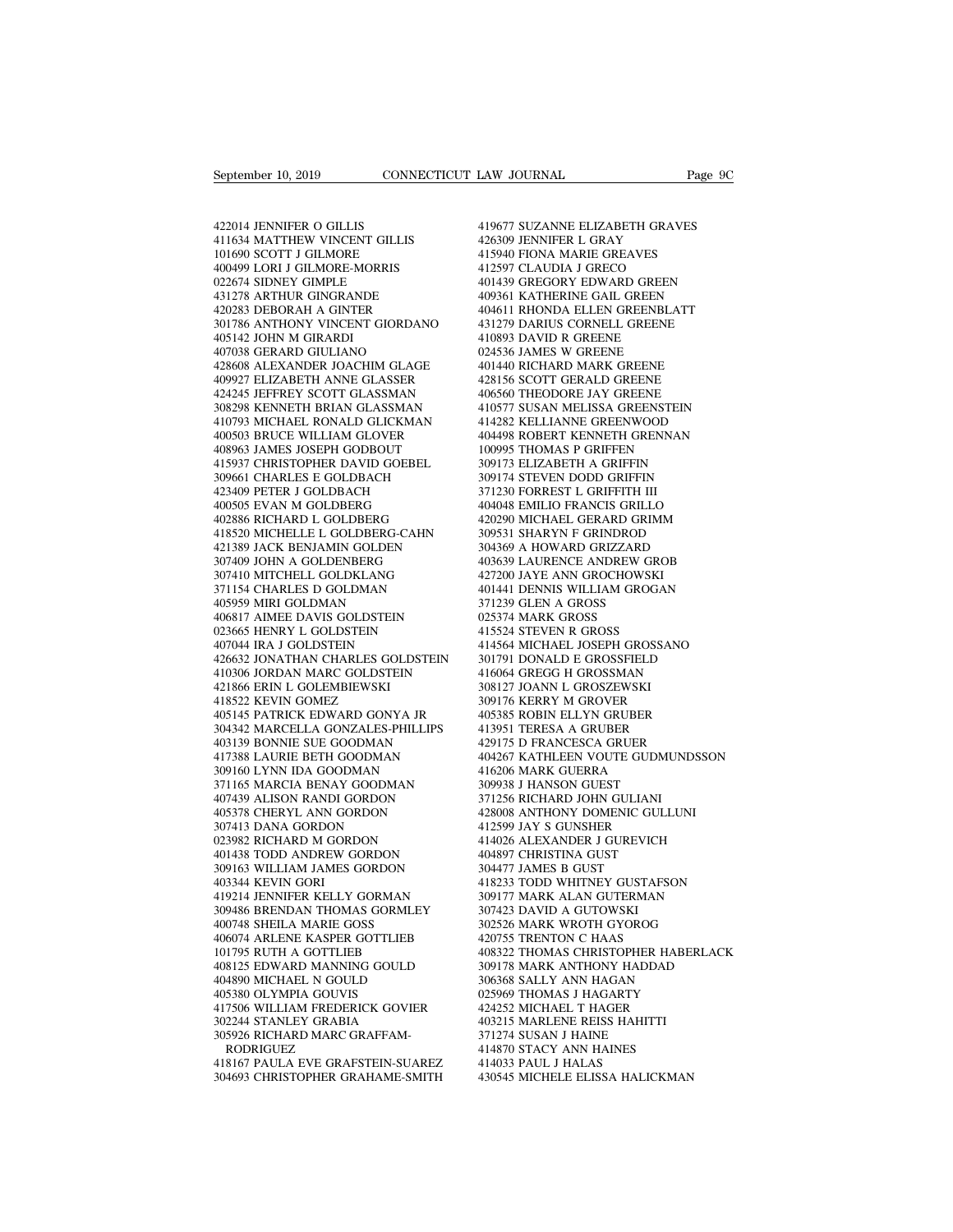Page 10C<br>309810 JOHN HENRY HALL JR<br>309810 JOHN HENRY HALL JR<br>410974 JACK ANDREW HALPRIN<br>426585 MARC J HALSEMA Page 10C<br>
109810 JOHN HENRY HALL JR<br>
410974 JACK ANDREW HALPRIN<br>
426585 MARC J HALSEMA<br>
416238 ERICA R HALSTEAD 426585 MARC J HALSEMA 309810 JOHN HENRY HALL JR<br>410974 JACK ANDREW HALPRIN<br>426585 MARC J HALSEMA<br>416238 ERICA R HALSTEAD<br>422031 JAMES A HAMILTON<br>309641 REGINALD WAYNE HAMILTON 309810 JOHN HENRY HALL JR<br>410974 JACK ANDREW HALPRIN<br>426585 MARC J HALSEMA<br>416238 ERICA R HALSTEAD<br>422031 JAMES A HAMILTON<br>309641 REGINALD WAYNE HAMILTON<br>371291 STUART ALLAN HAMMER 309810 JOHN HENRY HALL JR 309189<br>
410974 JACK ANDREW HALPRIN 309956<br>
426585 MARC J HALSEMA 409343<br>
416238 ERICA R HAMILTON 429194<br>
422031 JAMES A HAMILTON 429194<br>
309641 REGINALD WAYNE HAMILTON 401271<br>
371291 STUART ALLAN 309810 JOHN HENRY HALL JR<br>410974 JACK ANDREW HALPRIN<br>426585 MARC J HALSEMA<br>416238 ERICA R HALSTEAD<br>422031 JAMES A HAMILTON<br>309641 REGINALD WAYNE HAMILTON<br>371291 STUART ALLAN HAMMER<br>427202 BERNARD CHANG HAN<br>406657 KENNETH S 410974 JACK ANDREW HALPRIN<br>426585 MARC J HALSEMA<br>416238 ERICA R HALSTEAD<br>422031 JAMES A HAMILTON<br>309641 REGINALD WAYNE HAMILTON<br>371291 STUART ALLAN HAMMER<br>427202 BERNARD CHANG HAN<br>406657 KENNETH SAWKHOON HAN<br>406657 KENNETH 426585 MARC J HALSEMA 416238<br>
416238 ERICA R HALSTEAD 409<br>
422031 JAMES A HAMILTON 4225<br>
309641 REGINALD WAYNE HAMILTON 401<br>
371291 STUART ALLAN HAMMER 411<br>
406657 KENNETH SAWKHOON HAN 415<br>
409760 GREGG MACLEOD HANNAN 415<br> 416238 ERICA R HALSTEAD 409<br>422031 JAMES A HAMILTON 425<br>309641 REGINALD WAYNE HAMILTON 401<br>371291 STUART ALLAN HAMMER 411<br>427202 BERNARD CHANG HAN 402<br>406657 KENNETH SAWKHOON HAN 415<br>400560 GREGG MACLEOD HANNAN 027<br>423429 422031 JAMES A HAMILTON<br>309641 REGINALD WAYNE HAMILTON<br>371291 STUART ALLAN HAMMER<br>427202 BERNARD CHANG HAN<br>406657 KENNETH SAWKHOON HAN<br>409760 GREGG MACLEOD HANNIA<br>423429 STEPHEN F HANNIGAN<br>419684 DAVID ELIAS HANNOUSH<br>42029 309641 REGINALD WAYNE HAMILTON<br>371291 STUART ALLAN HAMMER<br>427202 BERNARD CHANG HAN<br>406657 KENNETH SAWKHOON HAN<br>409760 GREGG MACLEOD HANNAN<br>423429 STEPHEN F HANNIGAN<br>419684 DAVID ELIAS HANNOUSH<br>420295 MARTHA BROOKE HANSEN<br>4 427202 BERNARD CHANG HAMMER<br>427202 BERNARD CHANG HAN 40<br>406657 KENNETH SAWKHOON HAN 41<br>409760 GREGG MACLEOD HANNAN 410<br>423429 STEPHEN F HANNIGAN 400295 MARTHA BROOKE HANSEN 42<br>419684 DAVID ELIAS HANNOUSH 402025 MARTHA BROO 427202 BERNARD CHANG HAN<br>406657 KENNETH SAWKHOON HAN 409760 GREGG MACLEOD HANNAN 423429 STEPHEN F HANNIGAN 419684 DAVID ELIAS HANNOUSH<br>410684 DAVID ELIAS HANNIGAN<br>420295 MARTHA BROOKE HANSEN 420295 MARTHA BROOKE HANSEN 407  $\begin{tabular}{llllllllllll} 406657 \; \text{KENNETH SAWKHOON HAN} & & 415609 \; \text{LI} \\ 409760 \; \text{GREGG MACLEOD HANNAN} & & 027320 \; \text{JA} \\ 423429 \; \text{STEPHEN F HANNIGAN} & & 406635 \; \text{JA} \\ 419684 \; \text{DAVID ELIAS HANNOUSH} & & 304566 \; \text{RI} \\ 420295 \; \text{MARTHA BROCKE FHANSEN} & & 4204624 \; \text{JE} \\ 407056 \;$ 409760 GREGG MACLEOD HANNAN<br>423429 STEPHEN F HANNIGAN<br>419684 DAVID ELIAS HANNOUSH<br>420295 MARTHA BROOKE HANSEN<br>407056 STEPHEN SCOTT HANSEN<br>414568 WILLIAM ROCKEFELLER HANSON<br>416355 JOHN ANTHONY HARLOW III<br>303369 GREGORY E HA 423429 STEPHEN F HANNIGAN<br>419684 DAVID ELIAS HANNOUSH<br>420295 MARTHA BROOKE HANSEN<br>407056 STEPHEN SCOTT HANSEN<br>414568 WILLIAM ROCKEFELLER HANSON<br>416355 JOHN ANTHONY HARLOW III<br>303369 GREGORY E HARMER<br>401228 ANNE ELLIS HARNE 419684 DAVID ELIAS HANNOUSH<br>420295 MARTHA BROOKE HANSEN<br>407056 STEPHEN SCOTT HANSEN<br>414568 WILLIAM ROCKEFELLER HANS6<br>416355 JOHN ANTHONY HARLOW III<br>303369 GREGORY E HARMER<br>401228 ANNE ELLIS HARMES<br>410795 LAURETTE AMY HARPE 420295 MARTHA BROOKE HANSEN<br>407056 STEPHEN SCOTT HANSEN<br>414568 WILLIAM ROCKEFELLER HANSON<br>416355 JOHN ANTHONY HARLOW III<br>403139 OREGORY E HARMER<br>401228 ANNE ELLIS HARNES<br>410795 LAURETTE AMY HARPER<br>422843 OTIS T HARPER II<br>4 407056 STEPHEN SCOTT HANSEN<br>414568 WILLIAM ROCKEFELLER HANSON<br>416355 JOHN ANTHONY HARLOW III<br>303369 GREGORY E HARMER<br>401228 ANNE ELLIS HARMES<br>422843 OTIS T HARPER II<br>422843 OTIS T HARPER II<br>430553 DANIELLE M HARRIS<br>307981 414568 WILLIAM ROCKEFELLER HANSO<br>416355 JOHN ANTHONY HARLOW III<br>303369 GREGORY E HARMER<br>401228 ANNE ELLIS HARNES<br>410795 LAURETTE AMY HARPER<br>422843 OTIS T HARPER II<br>403553 DANIELLE M HARRIS<br>307981 JAMES PHILIP HARRIS<br>409271 416355 JOHN ANTHONY HARLOW III<br>303369 GREGORY E HARMER<br>401228 ANNE ELLIS HARNES<br>410795 LAURETTE AMY HARPER<br>422843 OTIS T HARPER II<br>430553 DANIELLE M HARRIS<br>307981 JAMES PHILIP HARRIS<br>409271 MICHAEL PAUL HARRIS<br>430555 PHILI 303369 GREGORY E HARMER<br>401228 ANNE ELLIS HARNES<br>410795 LAURETTE AMY HARPER<br>422843 OTIS T HARPER II<br>430553 DANIELLE M HARRIS<br>307981 JAMES PHILIP HARRIS<br>409271 MICHAEL PAUL HARRIS<br>430555 PHILIP HARRIS<br>302530 JUDITH A HART 401228 ANNE ELLIS HARNES<br>410795 LAURETTE AMY HARPER<br>422843 OTIS T HARPER II<br>430553 DANIELLE M HARRIS<br>307981 JAMES PHILIP HARRIS<br>409271 MICHAEL PAUL HARRIS<br>430555 PHILIP HARRIS<br>302530 JUDITH A HART<br>408883 MAURICE HENRY HART 410795 LAURETTE AMY HARPER<br>422843 OTIS T HARPER II<br>430553 DANIELLE M HARRIS<br>307981 JAMES PHILIP HARRIS<br>409271 MICHAEL PAUL HARRIS<br>430555 PHILIP HARRIS<br>302530 JUDITH A HART<br>408883 MAURICE HENRY HARTIGA<br>307428 MINDY ELLEN HA 422843 OTIS T HARPER II<br>430553 DANIELLE M HARRIS<br>307981 JAMES PHILIP HARRIS<br>409271 MICHAEL PAUL HARRIS<br>403555 PHILIP HARRIS<br>302530 JUDITH A HART<br>408883 MAURICE HENRY HARTIGAN III<br>307428 MINDY ELLEN HARTSTEIN<br>411460 CYNTHIA 307428 MINDY ELLEN HARTSTEIN 307981 JAMES PHILIP HARRIS<br>409271 MICHAEL PAUL HARRIS<br>430555 PHILIP HARRIS<br>302530 JUDITH A HART<br>40883 MAURICE HENRY HARTIGAN III<br>40883 MAURICE HENRY HARTSTEIN<br>411460 CYNTHIA HARTWELL<br>303017 PETER C HARVEY<br>371320 BRUCE HASB 409271 MICHAEL PAUL HARRIS<br>430555 PHILIP HARRIS<br>302530 JUDITH A HART<br>408883 MAURICE HENRY HARTIGAN II<br>307428 MINDY ELLEN HARTSTEIN<br>411460 CYNTHIA HARTWELL<br>303017 PETER C HARVEY<br>371320 BRUCE HASBROUCK<br>426393 SARA DEE HASKAM 430555 PHILIP HARRIS<br>302530 JUDITH A HART<br>408883 MAURICE HENRY HARTIGAN III<br>307428 MINDY ELLEN HARTSTEIN<br>411460 CYNTHIA HARTWELL<br>303017 PETER C HARVEY<br>371320 BRUCE HASBROUCK<br>426393 SARA DEE HASKAMP<br>415154 STEPHANIE HATZAKO 302530 JUDITH A HART<br>408883 MAURICE HENRY HARTIGAN III<br>307428 MINDY ELLEN HARTSTEIN<br>411460 CYNTHIA HARTWELL<br>303017 PETER C HARRVEY<br>371320 BRUCE HASBROUCK<br>426393 SARA DEE HASKAMP<br>415154 STEPHANIE HATZAKOS<br>303190 CATHERINE M 408883 MAURICE HENRY HARTIGAN III<br>307428 MINDY ELLEN HARTSTEIN<br>411460 CYNTHIA HARTWELL<br>303017 PETER C HARVEY<br>371320 BRUCE HASBROUCK<br>426393 SARA DEE HASKAMP<br>415154 STEPHANIE HATZAKOS<br>303190 CATHERINE M HAVENS<br>304550 KENNETH 307428 MINDY ELLEN HARTSTEIN<br>411460 CYNTHIA HARTWELL<br>303017 PETER C HARVEY<br>371320 BRUCE HASBROUCK<br>426393 SARA DEE HATZAKOS<br>415154 STEPHANIE HATZAKOS<br>303190 CATHERINE M HAVENS<br>304550 KENNETH W HAYDEN<br>302941 MICHAEL J HAYES 411460 CYNTHIA HARTWELL<br>303017 PETER C HARVEY<br>371320 BRUCE HASBROUCK<br>426393 SARA DEE HASKAMP<br>415154 STEPHANIE HATZAKOS<br>303190 CATHERINE M HAYENS<br>302941 MICHAEL J HAYES<br>421442 SONJA J HAYES 303017 PETER C HARVEY<br>371320 BRUCE HASBROUCK<br>426393 SARA DEE HASKAMP<br>415154 STEPHANIE HATZAKOS<br>303190 CATHERINE M HAVENS<br>304550 KENNETH W HAYDEN<br>302941 MICHAEL J HAYES<br>421442 SONJA J HAYES<br>421442 SONJA J HAYES<br>421405 HERMI 371320 BRUCE HASBROUCK<br>426393 SARA DEE HASKAMP<br>415154 STEPHANIE HATZAKOS<br>303190 CATHERINE M HAVENS<br>304550 KENNETH W HAYDEN<br>302941 MICHAEL J HAYES<br>421442 SONJA J HAYES<br>421405 HERMINE SERENA HAYES<br>371393 ROBERT THOMAS HAYOZ 421405 HERMINE SERENA HAYES-KLEIN 415154 STEPHANIE HATZAKOS<br>303190 CATHERINE M HAVENS<br>304550 KENNETH W HAYDEN<br>302941 MICHAEL J HAYES<br>421442 SONJA J HAYES<br>421405 HERMINE SERENA HAYES-KLEIN<br>371393 ROBERT THOMAS HAYOZ<br>415118 NANCY GULLER HAYT<br>309985 ANDREA RO 303190 CATHERINE M HAVENS<br>304550 KENNETH W HAYDEN<br>302941 MICHAEL J HAYES<br>421442 SONJA J HAYES<br>421405 HERMINE SERENA HAYES-KLEIN<br>371393 ROBERT THOMAS HAYOZ<br>415118 NANCY GULLER HAYT<br>309985 ANDREA ROSE HAZELL<br>405391 MATTHEW D 304550 KENNETH W HAYDEN<br>302941 MICHAEL J HAYES<br>421442 SONJA J HAYES<br>421405 HERMINE SERENA HAYES-KLEIN<br>371393 ROBERT THOMAS HAYOZ<br>415118 NANCY GULLER HAYT<br>309985 ANDREA ROSE HAZELL<br>405391 MATTHEW D HEALEY<br>403148 BRIAN MICHA 302941 MICHAEL J HAYES<br>421442 SONJA J HAYES<br>421405 HERMINE SERENA HAYES-KLEIN<br>371393 ROBERT THOMAS HAYOZ<br>415118 NANCY GULLER HAYT<br>309985 ANDREA ROSE HAZELL<br>405391 MATTHEW D HEALEY<br>403148 BRIAN MICHAEL HEALY<br>304555 CHRISTOP 421442 SONJA J HAYES<br>421405 HERMINE SERENA HAYES-KLEIN<br>371393 ROBERT THOMAS HAYOZ<br>415118 NANCY GULLER HAYT<br>309985 ANDREA ROSE HAZELL<br>403591 MATTHEW D HEALEY<br>403148 BRIAN MICHAEL HEALY<br>304555 CHRISTOPHER R HEALY<br>415248 MATT 421405 HERMINE SERENA HAYES-KLEIN<br>371393 ROBERT THOMAS HAYOZ<br>415118 NANCY GULLER HAYT<br>309985 ANDREA ROSE HAZELL<br>405391 MATTHEW D HEALEY<br>403148 BRIAN MICHAEL HEALY<br>304555 CHRISTOPHER R HEALY<br>415248 MATTHEW EDWIN HEALY<br>40516 371393 ROBERT THOMAS HAYOZ<br>
415118 NANCY GULLER HAYT<br>
309985 ANDREA ROSE HAZELL<br>
405391 MATTHEW D HEALEY<br>
403148 BRIAN MICHAEL HEALY<br>
4031455 CHRISTOPHER R HEALY<br>
415248 MATTHEW EDWIN HEALY<br>
415248 MATTHEW EDWIN HEALY<br>
405 415118 NANCY GULLER HAYT<br>309985 ANDREA ROSE HAZELL<br>405391 MATTHEW D HEALEY<br>403148 BRIAN MICHAEL HEALY<br>304555 CHRISTOPHER R HEALY<br>415248 MATTHEW EDWIN HEALY<br>405160 DANIEL H HECHT<br>410896 DANIEL D HEDIGER<br>416211 STACEY AMES H 309985 ANDREA ROSE HAZELL<br>405391 MATTHEW D HEALEY<br>403148 BRIAN MICHAEL HEALY<br>304555 CHRISTOPHER R HEALY<br>415248 MATTHEW EDWIN HEALY<br>405160 DANIEL D HEOHT<br>416896 DANIEL D HEOHGER<br>416211 STACEY AMES HEENEY<br>402983 ELLEN ROBERT 405391 MATTHEW D HEALEY<br>403148 BRIAN MICHAEL HEALY<br>304555 CHRISTOPHER R HEALY<br>415248 MATTHEW EDWIN HEALY<br>405160 DANIEL H HECHT<br>410896 DANIEL D HEDIGER<br>416211 STACEY AMES HEENEY<br>402983 ELLEN ROBERTS HEFTER<br>404900 MARK BRIAN 403148 BRIAN MICHAEL HEALY<br>304555 CHRISTOPHER R HEALY<br>415248 MATTHEW EDWIN HEALY<br>405160 DANIEL H HECHT<br>410896 DANIEL D HEDIGER<br>416211 STACEY AMES HEENEY<br>402983 ELLEN ROBERTS HEFTER<br>404900 MARK BRIAN HEIDINGER<br>429187 JENNIF 304555 CHRISTOPHER R HEALY<br>415248 MATTHEW EDWIN HEALY<br>405160 DANIEL H HECHT<br>410896 DANIEL D HEDIGER<br>4102983 ELLEN ROBERTS HEFTER<br>402983 ELLEN ROBERTS HEFTER<br>4204900 MARK BRIAN HEIDINGER<br>429187 JENNIFER LOIS HEIGHT<br>100084 W 415248 MATTHEW EDWIN HEALY<br>405160 DANIEL H HECHT<br>410896 DANIEL D HEDIGER<br>416211 STACEY AMES HEENEY<br>402983 ELLEN ROBERTS HEFTER<br>404900 MARK BRIAN HEIDINGER<br>429187 JENNIFER LOIS HEIGHT<br>100084 WILLIAM J HEINRICHS JR<br>403645 WA 405160 DANIEL H HECHT<br>410896 DANIEL D HEDIGER<br>416211 STACEY AMES HEENEY<br>402983 ELLEN ROBERTS HEFTER<br>429187 JENNIFER LOIS HEIOINGER<br>429187 JENNIFER LOIS HEIGHT<br>100084 WILLIAM J HEINRICHS JR<br>403645 WARREN STUART HEIT<br>426602 410896 DANIEL D HEDIGER<br>416211 STACEY AMES HEENEY<br>402983 ELLEN ROBERTS HEFTER<br>404900 MARK BRIAN HEIDINGER<br>429187 JENNIFER LOIS HEIGHT<br>100084 WILIAM J HEINRICHS JR<br>403645 WARREN STUART HEIT<br>426602 JULIE CHERI HELLBERG<br>42077 416211 STACEY AMES HEENEY<br>402983 ELLEN ROBERTS HEFTER<br>404900 MARK BRIAN HEIDINGER<br>429187 JENNIFER LOIS HEIGHT<br>100084 WILIAM J HEINRICHS JR<br>403645 WARREN STUART HEIT<br>426602 JULIE CHERI HELLBERG<br>420772 MELANIE DIAMANT HELLER 420772 MELANIE DIAMANT HELLER 404900 MARK BRIAN HEIDINGER<br>429187 JENNIFER LOIS HEIGHT<br>100084 WILLIAM J HEINRICHS JR<br>403645 WARREN STUART HEIT<br>426602 JULIE CHERI HELLBERG<br>62712 MELANIE DIAMANT HELLER<br>027143 JAMES RICHARD HELMS<br>027210 SAMUEL J HENDERSON 429187 JENNIFER LOIS HEIGHT<br>100084 WILLIAM J HEINRICHS JR<br>403645 WARREN STUART HEIT<br>426602 JULIE CHERI HELLBERG<br>20772 MELANIE DIAMANT HELLER<br>027143 PAUL A HELLER<br>302745 JAMES RICHARD HELMS<br>027210 SAMUEL J HENDERSON<br>430561 100084 WILLIAM J HEINRICHS JR<br>403645 WARREN STUART HEIT<br>426602 JULIE CHERI HELLBERG<br>420772 MELANIE DIAMANT HELLER<br>027143 PAUL A HELLER<br>302745 JAMES RICHARD HELMS<br>027210 SAMUEL J HENDERSON<br>430561 KATE HENNING<br>416213 ANDREA 430561 KATE HENNING<br>416213 ANDREA BIRNBAUM HERBST<br>413240 MARY CHRISTINE HERDMAN 426602 JULIE CHERI HELLBERG 30<br>
420772 MELANIE DIAMANT HELLER 30<br>
027143 PAUL A HELLER 30<br>
302745 JAMES RICHARD HELMS 30<br>
416213 ANDREA BIRNBAUM HERBST 30<br>
416213 ANDREA BIRNBAUM HERBST 40<br>
413240 MARY CHRISTINE HERDMAN 43 420772 MELANIE DIAMANT HELLER 027143 PAUL A HELLER 3084<br>302745 JAMES RICHARD HELMS 3045<br>3027210 SAMUEL J HENDERSON 3052<br>430561 KATE HENNING<br>416213 ANDREA BIRNBAUM HERBST 40566<br>416213 ANDREA BIRNBAUM HERBST 4036<br>306754 LENO 027143 PAUL A HELLER<br>
302745 JAMES RICHARD HELMS<br>
027210 SAMUEL J HENDERSON<br>
430561 KATE HENNING<br>
430561 KATE HENNING<br>
416213 ANDREA BIRNBAUM HERBST<br>
413240 MARY CHRISTINE HERDMAN<br>
43306754 LENORE SYDNEY HERMAN<br>
425905 ROB 302745 JAMES RICHARD HELMS<br>027210 SAMUEL J HENDERSON<br>430561 KATE HENNING<br>416213 ANDREA BIRNBAUM HERBST<br>413240 MARY CHRISTINE HERDMAN<br>306754 LENORE SYDNEY HERMAN<br>425905 ROBERT OVILA HEROUX

LAW JOURNAL September 10, 2019<br>309189 JONATHAN SCOTT HERRON<br>309950 JOSHUA GIDEON HERSCHBERG<br>409543 JENNIFER DALE HERSH 309950 JOSHUA GIDEON HERSCHBERG LAW JOURNAL September 10, 2019<br>309189 JONATHAN SCOTT HERRON<br>309950 JOSHUA GIDEON HERSCHBERG<br>409543 JENNIFER DALE HERSH<br>409366 JOSHUA ZALMAN HERSH<br>429194 LINDSAY H HERSH 409189 JONATHAN SCOTT HERRON<br>309950 JOSHUA GIDEON HERSCHBERG<br>409543 JENNIFER DALE HERSH<br>409366 JOSHUA ZALMAN HERSH<br>429194 LINDSAY H HERSH<br>401271 KAREN LYNN MIZRAHI HERTZ 309189 JONATHAN SCOTT HERRON<br>309950 JOSHUA GIDEON HERSCHBERG<br>409543 JENNIFER DALE HERSH<br>409166 JOSHUA ZALMAN HERSH<br>429194 LINDSAY H HERSH<br>401271 KAREN LYNN MIZRAHI HERTZ<br>411979 ILENE C HERZ 309189 JONATHAN SCOTT HERRON<br>309950 JOSHUA GIDEON HERSCHBERG<br>409543 JENNIFER DALE HERSH<br>409366 JOSHUA ZALMAN HERSH<br>429194 LINDSAY H HERSH<br>401271 KAREN LYNN MIZRAHI HERTZ<br>411979 ILENE C HERZ<br>402906 ALLEN JAY HERZFELD 309189 JONATHAN SCOTT HERRC<br>309950 JOSHUA GIDEON HERSCH<br>409543 JENNIFER DALE HERSH<br>409366 JOSHUA ZALMAN HERSH<br>429194 LINDSAY H HERSH<br>401271 KAREN LYNN MIZRAHI HI<br>411979 ILENE C HERZ<br>402906 ALLEN JAY HERZFELD<br>415609 LINDA K 309950 JOSHUA GIDEON HERSCHBERG<br>409543 JENNIFER DALE HERSH<br>409366 JOSHUA ZALMAN HERSH<br>429194 LINDSAY H HERSH<br>401271 KAREN LYNN MIZRAHI HERTZ<br>411979 ILENE C HERZ<br>402906 ALLEN JAY HERZFELD<br>415609 LINDA K HERZNER<br>027320 JAMES 409543 JENNIFER DALE HERSH<br>409366 JOSHUA ZALMAN HERSH<br>429194 LINDSAY H HERSH<br>401271 KAREN LYNN MIZRAHI HERTZ<br>411979 LENER C HERZ<br>402906 ALLEN JAY HERZFELD<br>415609 LINDA K HERZNER<br>027320 JAMES W HESLIN JR<br>406635 JAMES JORDAN 409366 JOSHUA ZALMAN HERSH<br>429194 LINDSAY H HERSH<br>401271 KAREN LYNN MIZRAHI HERTZ<br>411979 ILENE C HERZ<br>402906 ALLEN JAY HERZFELD<br>40509 LINDA K HERZNER<br>027320 JAMES W HESLIN JR<br>406635 JAMES JORDAN HESS<br>304566 RICHARD MATHESO 429194 LINDSAY H HERSH<br>401271 KAREN LYNN MIZRAHI HERTZ<br>411979 ILENE C HERZ<br>402906 ALLEN JAY HERZFELD<br>415609 LINDA K HERZNER<br>027320 JAMES W HESLIN JR<br>406635 JAMES JORDAN HESS<br>304566 RICHARD MATHESON HESS JR<br>422041 MARGARET 401271 KAREN LYNN MIZRAHI HERTZ<br>411979 ILENE C HERZ<br>402906 ALLEN JAY HERZFELD<br>415609 LINDA K HERZNER<br>027320 JAMES JORDAN HESS<br>406635 JAMES JORDAN HESS<br>304566 RICHARD MATHESON HESS JR<br>422041 MARGARET AMY HETHERINGTON<br>404624 411979 ILENE C HERZ<br>402906 ALLEN JAY HERZFELD<br>415609 LINDA K HERZNER<br>027320 JAMES W HESLIN JR<br>406635 JAMES JORDAN HESS<br>304566 RICHARD MATHESON HESS JR<br>422041 MARGARET AMY HETHERINGTON<br>404624 JENNIFER CHAPIN HICKOX<br>434024 J 402906 ALLEN JAY HERZFELD<br>415609 LINDA K HERZNER<br>027320 JAMES W HESLIN JR<br>406635 JAMES JORDAN HESS<br>304566 RICHARD MATHESON HESS JR<br>422041 MARGARET AMY HETHERINGTON<br>404624 JENNIFER CHAPIN HICKOX<br>434024 JENNIFER ELIZABETH DO 415609 LINDA K HERZNER<br>027320 JAMES W HESLIN JR<br>406635 JAMES JORDAN HESS<br>304566 RICHARD MATHESON HESS JR<br>422041 MARGARET AMY HETHERINGTON<br>404624 JENNIFER ELIZABETH DOERR HICKS<br>413024 JENNIFER ELIZABETH DOERR HICKS<br>411306 R 027320 JAMES W HESLIN JR<br>406635 JAMES JORDAN HESS<br>304566 RICHARD MATHESON HESS JR<br>422041 MARGARET AMY HETHERINGTON<br>404624 JENNIFER CHAPIN HICKOX<br>434024 JENNIFER ELIZABETH DOERR HICKS<br>411306 ROLAND RICHARD HICKS<br>422042 RENE 406635 JAMES JORDAN HESS<br>304566 RICHARD MATHESON HESS JR<br>422041 MARGARET AMY HETHERINGTON<br>404624 JENNIFER CHAPIN HICKOX<br>434024 BENNIFER ELIZABETH DOERR HICKS<br>411306 ROLAND RICHARD HICKS<br>422042 RENEE LYNN HILDRETH<br>401449 CE 304566 RICHARD MATHESON HESS J<br>422041 MARGARET AMY HETHERING<br>404624 JENNIFER CHAPIN HICKOX<br>434024 JENNIFER ELIZABETH DOERF<br>411306 ROLAND RICHARD HICKS<br>422042 RENEE LYNN HILDRETH<br>401449 CELAYNE G HILL<br>407674 THOMAS JOHN HIL 422041 MARGARET AMY HETHERINGTON<br>404624 JENNIFER CHAPIN HICKOX<br>434024 JENNIFER ELIZABETH DOERR HICKS<br>411306 ROLAND RICHARD HICKS<br>421042 RENEE LYNN HILDRETH<br>401449 CELAYNE G HILL<br>407674 THOMAS JOHN HILLGARDNER<br>435838 TAYLOR 404624 JENNIFER CHAPIN HICKOX<br>434024 JENNIFER ELIZABETH DOERR HICK:<br>411306 ROLAND RICHARD HICKS<br>422042 RENEE LYNN HILDRETH<br>401449 CELAYNE G HILL<br>417674 THOMAS JOHN HILLGARDNER<br>435838 TAYLOR JAMESON HILLS<br>424948 CARRIE ELIZ 434024 JENNIFER ELIZABETH DOERR HICKS<br>411306 ROLAND RICHARD HICKS<br>422042 RENEE LYNN HILDRETH<br>401449 CELAYNE G HILL<br>407674 THOMAS JOHN HILLGARDNER<br>435838 TAYLOR JAMESON HILLS<br>424948 CARRIE ELIZABETH HILPERT<br>429360 SCARLETT 411306 ROLAND RICHARD HICKS<br>422042 RENEE LYNN HILDRETH<br>401449 CELAYNE G HILL<br>407674 THOMAS JOHN HILLGARDNER<br>435838 TAYLOR JAMESON HILLS<br>424948 CARLETT OBADIA HIRSBERG<br>305426 GLEN D HIRSCH<br>403362 KHUONG HO 422042 RENEE LYNN HILDRETH<br>401449 CELAYNE G HILL<br>407674 THOMAS JOHN HILLGARDNEF<br>435838 TAYLOR JAMESON HILLS<br>424948 CARRIE ELIZABETH HILPERT<br>429360 SCARLETT OBADIA HIRSBERC<br>305426 GLEN D HIRSCH<br>403362 KHUONG HO<br>430362 KHUON 401449 CELAYNE G HILL<br>407674 THOMAS JOHN HILLGARD<br>435838 TAYLOR JAMESON HILLS<br>424948 CARRIE ELIZABETH HILPE<br>429360 SCARLETT OBADIA HIRSB<br>305426 GLEN D HIRSCH<br>403362 KHUONG HO<br>430566 BERTRAND H HOAK JR<br>430566 BERTRAND H HOA 407674 THOMAS JOHN HILLGARDNER<br>435838 TAYLOR JAMESON HILLS<br>424948 CARRIE ELIZABETH HILPERT<br>429360 SCARLETT OBADIA HIRSBERG<br>403564 GLEN D HIRSCH<br>430362 KHUONG HO<br>430566 BERTRAND H HOAK JR<br>430567 HOLLY SHINO HOBART<br>400759 MA 435838 TAYLOR JAMESON HILLS<br>424948 CARRIE ELIZABETH HILPERT<br>429360 SCARLETT OBADIA HIRSBERG<br>305426 GLEN D HIRSCH<br>403362 KHUONG HO<br>430566 BERTRAND H HOAK JR<br>430567 HOLLY SHINO HOBART<br>400759 MARC STEVEN HODES<br>408972 WILLIAM 424948 CARRIE ELIZABETH HILPERT<br>429360 SCARLETT OBADIA HIRSBERG<br>305426 GLEN D HIRSCH<br>403362 KHUONG HO<br>430566 BERTRAND H HOAK JR<br>430566 HOLLY SHINO HOAK JR<br>400759 MARC STEVEN HODES<br>408972 WILLIAM R HODKIN<br>308736 THOMAS FRAN 429360 SCARLETT OBADIA HIRSBERG<br>305426 GLEN D HIRSCH<br>403362 KHUONG HO<br>430566 BERTRAND H HOAK JR<br>430567 HOLLY SHINO HOBART<br>400759 MARC STEVEN HODES<br>400759 MARC STEVEN HODES<br>408972 WILLIAM R HODKIN<br>308736 THOMAS FRANCIS XAVI 305426 GLEN D HIRSCH<br>403362 KHUONG HO<br>430566 BERTRAND H HOAK JR<br>430567 HOLLY SHINO HOBART<br>400759 MARC STEVEN HODES<br>608972 WILLIAM R HODKIN<br>308736 THOMAS FRANCIS XAVIER HODSON<br>411274 DEIRDRE E HOEBICH<br>411274 DEIRDRE E HOEBI 403362 KHUONG HO<br>430566 BERTRAND H HOAK JR<br>430567 HOLLY SHINO HOBART<br>400759 MARC STEVEN HODES<br>408972 WILLIAM R HODKIN<br>308736 THOMAS FRANCIS XAVIER HODSO<br>411274 DEIRDRE E HOEBICH<br>411274 DEIRDRE E HOEBICH<br>411463 PATRICK WALT 430566 BERTRAND H HOAK JR<br>430567 HOLLY SHINO HOBART<br>400759 MARC STEVEN HODES<br>408972 WILLIAM R HODKIN<br>308736 THOMAS FRANCIS XAVIER HODSON<br>411274 DEIRDRE E HOEBICH<br>411463 PATRICK WALTER HOEBICH<br>414183 ROBERT JOSEPH HOEFFERLE 430567 HOLLY SHINO HOBART<br>400759 MARC STEVEN HODES<br>408972 WILLIAM R HODKIN<br>308736 THOMAS FRANCIS XAVIER HODSON<br>411274 DEIRDRE E HOEBICH<br>411463 PATRICK WALTER HOEBICH<br>414183 ROBERT JOSEPH HOEFFERLE<br>422850 JESSICA LEE HOFF<br>4 400759 MARC STEVEN HODES<br>408972 WILLIAM R HODKIN<br>308736 THOMAS FRANCIS XAVIER H<br>411274 DEIRDRE E HOEBICH<br>411463 PATRICK WALTER HOEBICH<br>414483 ROBERT JOSEPH HOEFFERLE<br>422850 JESSICA LEE HOFF<br>421411 ROBERT BRIAN SIEGEL HOFF<br> 408972 WILLIAM R HODKIN<br>308736 THOMAS FRANCIS XAVIER HODSON<br>411274 DEIRDRE E HOEBICH<br>411463 PATRICK WALTER HOEBICH<br>414183 ROBERT JOSEPH HOEFFERLE<br>4221810 IESSICA LEE HOFF<br>414421 DOLLY HOFFMAN<br>400428 JONATHAN S HOFFMAN<br>4004 308736 THOMAS FRANCIS XAVIER HOL<br>411274 DEIRDRE E HOEBICH<br>411463 PATRICK WALTER HOEBICH<br>414183 ROBERT JOSEPH HOEFFERLE<br>422850 IESSICA LEE HOFF<br>421411 ROBERT BRIAN SIEGEL HOFF<br>414421 DOLLY HOFFMAN<br>400428 JONATHAN S HOFFMAN<br> 411274 DEIRDRE E HOEBICH<br>411463 PATRICK WALTER HOEBICH<br>414183 ROBERT JOSEPH HOEFFERLE<br>422850 JESSICA LEE HOFF<br>421411 ROBERT BRIAN SIEGEL HOFF<br>414421 DOLLY HOFFMAN<br>400428 JONATHAN S HOFFMAN<br>303037 MARLA J HOFFMAN<br>414184 PAT 411463 PATRICK WALTER HOEBICH<br>414183 ROBERT JOSEPH HOEFFERLE<br>422850 JESSICA LEE HOFF<br>421411 ROBERT BRIAN SIEGEL HOFF<br>414421 DOLLY HOFFMAN<br>400428 JONATHAN S HOFFMAN<br>303037 MARLA J HOFFMAN<br>414184 PATRICIA LEE HOFFMAN<br>407679 414183 ROBERT JOSEPH HOEFFERLE<br>422850 JESSICA LEE HOFF<br>421411 ROBERT BRIAN SIEGEL HOFF<br>414421 DOLLY HOFFMAN<br>400428 JONATHAN S HOFFMAN<br>303037 MARLA J HOFFMAN<br>414184 PATRICIA LEE HOFFMAN<br>407679 MICHELE ELISABETH HOGAN<br>400763 422850 JESSICA LEE HOFF<br>421411 ROBERT BRIAN SIEGEL HOFF<br>414421 DOLLY HOFFMAN<br>400428 JONATHAN S HOFFMAN<br>403037 MARLA J HOFFMAN<br>414184 PATRICIA LEE HOFFMAN<br>407679 MICHELE ELISABETH HOGAN<br>400763 BARBARA L HOLDREDGE<br>423443 BRI 421411 ROBERT BRIAN SIEGEL HOFF<br>414421 DOLLY HOFFMAN<br>400428 JONATHAN S HOFFMAN<br>303037 MARLA J HOFFMAN<br>414184 PATRICIA LEE HOFFMAN<br>407679 MICHELE ELISABETH HOGAN<br>407673 BARBARA L HOLDREDGE<br>423443 BRIAN RICHARD HOLE<br>4123443 414421 DOLLY HOFFMAN<br>400428 JONATHAN S HOFFMAN<br>303037 MARLA J HOFFMAN<br>414184 PATRICIA LEE HOFFMAN<br>407679 MICHELE ELISABETH HOGAN<br>400763 BARBARA L HOLDREDGE<br>423443 BRIAN RICHARD HOLE<br>410508 PATRICIA ANN HOLLAND<br>407337 LESLI 400428 JONATHAN S HOFFMAN<br>303037 MARLA J HOFFMAN<br>414184 PATRICIA LEE HOFFMAN<br>407679 MICHELE ELISABETH HOGAN<br>400763 BARBARA L HOLDREDGE<br>423443 BRIAN RICHARD HOLLAND<br>407337 LESLIE STEPHEN HOLLAND<br>407337 LESLIE STEPHEN HOLLO<br> 303037 MARLA J HOFFMAN<br>414184 PATRICIA LEE HOFFMAN<br>407679 MICHELE ELISABETH HOGAN<br>400763 BARBARA L HOLDREDGE<br>423443 BRIAN RICHARD HOLLAND<br>410508 PATRICIA ANN HOLLAND<br>407337 LESLIE STEPHEN HOLLO<br>402910 ROBERT A HOLMES<br>10061 414184 PATRICIA LEE HOFFMAN<br>407679 MICHELE ELISABETH HOGAN<br>400763 BARBARA L HOLDREDGE<br>423443 BRIAN RICHARD HOLE<br>410508 PATRICIA ANN HOLLAND<br>407337 LESLIE STEPHEN HOLLO<br>402910 ROBERT A HOLMES<br>100611 RICHARD L HOLMS JR<br>4012 407679 MICHELE ELISABETH HOGAN<br>400763 BARBARA L HOLDREDGE<br>423443 BRIAN RICHARD HOLE<br>410508 PATRICIA ANN HOLLAND<br>407337 LESLIE STEPHEN HOLLO<br>402910 ROBERT A HOLMES<br>100611 RICHARD L HOLMS JR<br>401238 JOSEPH KENNEDY HOLOHAN<br>412 400763 BARBARA L HOLDREDGE<br>423443 BRIAN RICHARD HOLE<br>410508 PATRICIA ANN HOLLAND<br>407337 LESLIE STEPHEN HOLLO<br>402910 ROBERT A HOLMES<br>100611 RICHARD L HOLMS JR<br>401238 JOSEPH KENNEDY HOLOHAN<br>412845 BJORN J HOLUBAR<br>400221 DAVI 423443 BRIAN RICHARD HOLE<br>410508 PATRICIA ANN HOLLAND<br>407337 LESLIE STEPHEN HOLLO<br>402910 ROBERT A HOLMES<br>100611 RICHARD L HOLMS JR<br>401238 JOSEPH KENNEDY HOLOHAN<br>412845 BJORN J HOLUBAR<br>400221 DAVID M HOLZBACH<br>411980 CHARLES 410508 PATRICIA ANN HOLLAND<br>407337 LESLIE STEPHEN HOLLO<br>402910 ROBERT A HOLMES<br>100611 RICHARD L HOLMS JR<br>401238 JOSEPH KENNEDY HOLOHAN<br>412845 BJORN J HOLUBAR<br>400221 DAVID M HOLZBACH<br>411980 CHARLES EDWARD HOOD<br>426155 ALISA 407337 LESLIE STEPHEN HOLLO<br>402910 ROBERT A HOLMES<br>100611 RICHARD L HOLMS JR<br>401238 JOSEPH KENNEDY HOLOHAN<br>412845 BJORN J HOLUBAR<br>400221 DAVID M HOLZBACH<br>411980 CHARLES EDWARD HOOD<br>426155 ALISA FAY LEFKOWITZ HOOVER<br>407941 402910 ROBERT A HOLMES<br>100611 RICHARD L HOLMS JR<br>401238 JOSEPH KENNEDY HOLOHAN<br>412845 BJORN J HOLUBAR<br>400221 DAVID M HOLZBACH<br>411980 CHARLES EDWARD HOOD<br>426155 ALISA FAY LEFKOWITZ HOOVER<br>407941 KIRSTEN C HOPES-MCFADDEN<br>371 100611 RICHARD L HOLMS JR<br>401238 JOSEPH KENNEDY HOLOHAN<br>412845 BJORN J HOLUBAR<br>400221 DAVID M HOLZBACH<br>411980 CHARLES EDWARD HOOD<br>426155 ALISA FAY LEFKOWITZ HOOVER<br>407941 KIRSTEN C HOPES-MCFADDEN<br>371480 WILLIAM HAYES HOPKI 401238 JOSEPH KENNEDY HOLOHAN<br>412845 BJORN J HOLUBAR<br>400221 DAVID M HOLZBACH<br>411980 CHARLES EDWARD HOOD<br>426155 ALISA FAY LEFKOWITZ HOOVER<br>407941 KIRSTEN C HOPES-MCFADDEN<br>371480 WILLIAM HAYES HOPKINS<br>304590 JOHN MICHAEL HOR 412845 BJORN J HOLUBAR<br>400221 DAVID M HOLZBACH<br>411980 CHARLES EDWARD HOOD<br>426155 ALISA FAY LEFKOWITZ HOOVER<br>407941 KIRSTEN C HOPES-MCFADDEN<br>371480 WILLIAM HAYES HOPKINS<br>304590 JOHN MICHAEL HORAK<br>306232 DIANA HORAN<br>308232 D 400221 DAVID M HOLZBACH<br>411980 CHARLES EDWARD HOOD<br>426155 ALISA FAY LEFKOWITZ HOOVER<br>407941 KIRSTEN C HOPES-MCFADDEN<br>371480 WILLIAM HAYES HOPKINS<br>304590 JOHN MICHAEL HORAK<br>306232 DIANA HORAN<br>308466 MICHAEL JOHN HORNBROOK<br> 411980 CHARLES EDWARD HOOD<br>426155 ALISA FAY LEFKOWITZ HOOVER<br>407941 KIRSTEN C HOPES-MCFADDEN<br>371480 WILLIAM HAYES HOPKINS<br>304590 JOHN MICHAEL HORAK<br>306232 DIANA HORAN<br>308466 MICHAEL JOHN HORNBROOK<br>304593 BARBARA R HOROWITZ 426155 ALISA FAY LEFKOWITZ HOOVER<br>407941 KIRSTEN C HOPES-MCFADDEN<br>371480 WILLIAM HAYES HOPKINS<br>304590 JOHN MICHAEL HORAK<br>306232 DIANA HORAN<br>306456 MICHAEL JOHN HORNBROOK<br>3044593 BARBARA R HOROWITZ<br>305211 DAVID ADAM HOROWIT 407941 KIRSTEN C HOPES-MCFADDEN<br>371480 WILLIAM HAYES HOPKINS<br>304590 JOHN MICHAEL HORAK<br>306232 DIANA HORAN<br>308466 MICHAEL JOHN HORNBROOK<br>304593 BARBARA R HOROWITZ<br>307437 KENNETH PAUL HOROWITZ<br>406468 DREW FRANCIS HORRELL 371480 WILLIAM HAYES HOPKINS<br>304590 JOHN MICHAEL HORAK<br>306232 DIANA HORAN<br>308466 MICHAEL JOHN HORNBROOK<br>304593 BARBARA R HOROWITZ<br>307211 DAVID ADAM HOROWITZ<br>307437 KENNETH PAUL HOROWITZ<br>406468 DREW FRANCIS HORRELL<br>438623 R 304590 JOHN MICHAEL HORAK<br>306232 DIANA HORAN<br>308466 MICHAEL JOHN HORNBROOK<br>304593 BARBARA R HOROWITZ<br>305211 DAVID ADAM HOROWITZ<br>307437 KENNETH PAUL HOROWITZ<br>406468 DREW FRANCIS HORRELL<br>438623 ROLLIN THOMAS HORTON<br>304597 MA 306232 DIANA HORAN<br>308466 MICHAEL JOHN HORNBROOK<br>304593 BARBARA R HOROWITZ<br>305211 DAVID ADAM HOROWITZ<br>307437 KENNETH PAUL HOROWITZ<br>408648 DREW FRANCIS HORRELL<br>438623 ROLLIN THOMAS HORTON<br>304597 MARTHA MCQUEENY HOSP<br>309439 308466 MICHAEL JOHN HORNBROOK<br>304593 BARBARA R HOROWITZ<br>305211 DAVID ADAM HOROWITZ<br>307437 KENNETH PAUL HOROWITZ<br>406488 DREW FRANCIS HORRELL<br>438623 ROLLIN THOMAS HORTON<br>304597 MARTHA MCQUEENY HOSP<br>309439 JANE MARIE HOUDEK 305211 DAVID ADAM HOROWITZ<br>307437 KENNETH PAUL HOROWITZ<br>406468 DREW FRANCIS HORRELL<br>438623 ROLLIN THOMAS HORTON<br>304597 MARTHA MCQUEENY HOSP<br>309439 JANE MARIE HOUDEK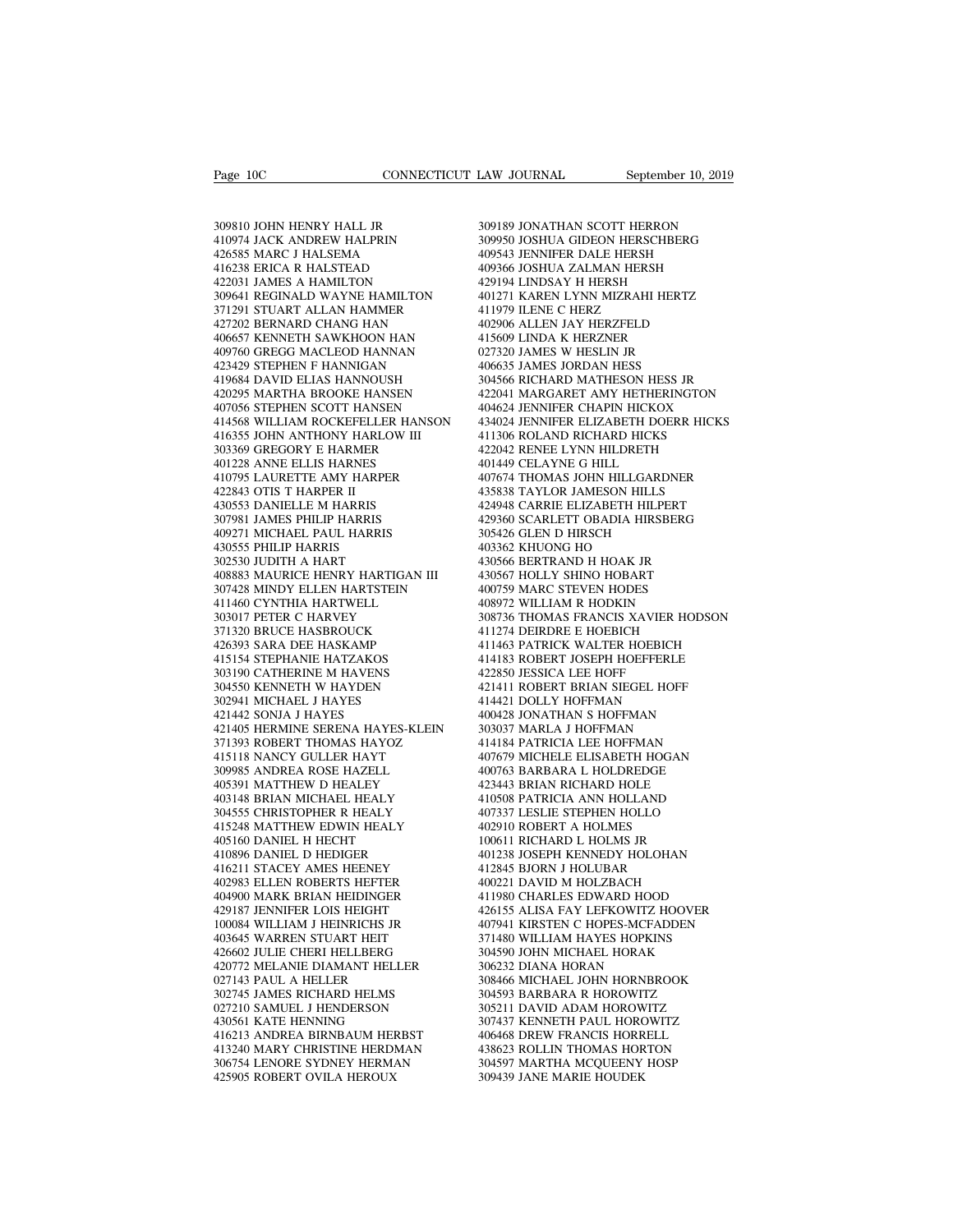028195 JOHNESE WHITE HOWARD September 10, 2019<br>
028195 JOHNESE WHITE HOWARD<br>
416877 JAMES JOHN HUBEN<br>
371507 LEE MCCARTHY HUBER<br>
304606 MEGAN A HUDDLESTON September 10, 2019<br>
028195 JOHNESE WHITE HOWARD<br>
416877 JAMES JOHN HUBEN<br>
371507 LEE MCCARTHY HUBER<br>
304606 MEGAN A HUDDLESTON<br>
405155 JANE ELIZABETH HUGHES 304606 MEGAN A HUDDLESTON 028195 JOHNESE WHITE HOWARD<br>416877 JAMES JOHN HUBEN<br>371507 LEE MCCARTHY HUBER<br>304606 MEGAN A HUDDLESTON<br>405155 JANE ELIZABETH HUGHES<br>419701 JESSICA MARGUERITE HUHN-KENZIK<br>429203 DUSTIN RICHARD HUI 028195 JOHNESE WHITE HOWARD<br>416877 JAMES JOHN HUBEN 408982 REBE<br>371507 LEE MCCARTHY HUBER 102601 RICH<br>404666 MEGAN A HUDDLESTON 417394 RON<br>405155 JANE ELIZABETH HUHR-KENZIK 426637 CAV<br>419701 IESSICA MARGUERITE HUHN-KENZIK 028195 JOHNESE WHITE HOWARD<br>416877 JAMES JOHN HUBEN<br>371507 LEE MCCARTHY HUBER<br>304606 MEGAN A HUDDLESTON<br>405155 JANE ELIZABETH HUGHES<br>419701 JESSICA MARGUERITE HUHN-KENZIK<br>429203 DUSTIN RICHARD HUL<br>102565 PATRICK T HULTON 416877 JAMES JOHN HUBEN<br>371507 LEE MCCARTHY HUBER<br>304606 MEGAN A HUDDLESTON<br>405155 JANE ELIZABETH HUGHES<br>419701 IESSICA MARGUERITE HUHN-KEN<br>429203 DUSTIN RICHARD HULL<br>4029204 JONATHAN LEE HULL<br>102565 PATRICK T HULTON<br>40516 371507 LEE MCCARTHY HUBER<br>304606 MEGAN A HUDDLESTON<br>405155 JANE ELIZABETH HUGHES<br>419701 JESSICA MARGUERITE HUHN-KEN.<br>429203 DUSTIN RICHARD HUI<br>402904 JONATHAN LEE HULL<br>102565 PATRICK T HULTON<br>405167 CYNTHIA L HUMMEL<br>408780 304606 MEGAN A HUDDLESTON<br>405155 JANE ELIZABETH HUGHES<br>419701 JESSICA MARGUERITE HUHN-KEI<br>429203 DUSTIN RICHARD HUI<br>429204 JONATHAN LEE HULL<br>102565 PATRICK T HULTON<br>405167 CYNTHIA L HUMMEL<br>408780 JEFFREY KENNETH HUNSINGER<br>  $\begin{tabular}{llllllllll} 405155\text{ JANE ELIZABETH HUGHES} & & 426637\!\!\\ 419701\text{ IESSICA MARGUERITE HUHN-KENZIK} & 370134\!\!\\ 29203\text{ DUSTIN RICHARD HUI} & & 305629\!\!\\ 429204\text{ JONATHAN LEE HULL} & & 370141\!\!\\ 102565\text{ PARTRICK T HULTON} & & 41594\!\!\\ 405167\text{ CYNTHHA L HUMMEL} & & 370144\!\!\\ 408780\$ 419701 JESSICA MARGUERITE HUHN-KEN<br>429203 DUSTIN RICHARD HUI<br>429204 JONATHAN LEE HULL<br>102565 PATRICK T HULTON<br>405167 CYNTHIA L HUMMEL<br>408780 JEFREY KENNETH HUNSINGER<br>434723 ALEX STEPHEN HUOT<br>028385 LOIS A HUOT<br>405939 STEVE 429203 DUSTIN RICHARD HUI<br>429204 JONATHAN LEE HULL<br>102565 PATRICK T HULTON<br>405167 CYNTHIA L HUMMEL<br>408780 IEFREY KENNETH HUNS<br>434723 ALEX STEPHEN HUOT<br>028385 LOIS A HUOT<br>405939 STEVEN PAUL HURLEY<br>407063 STEVEN DAVID HUTENS 429204 JONATHAN LEE HULL<br>102565 PATRICK T HULTON<br>405167 CYNTHIA L HUMMEL<br>408780 JEFFREY KENNETH HUNSINGER<br>434723 ALEX STEPHEN HUOT<br>028385 LOIS A HUOT<br>405939 STEVEN PAUL HURLEY<br>407063 STEVEN DAVID HUTENSKY<br>309889 CLIFFORD C 102565 PATRICK T HULTON 405167 CYNTHIA L HUMMEL 408780 JEFFREY KENNETH HUNSINGER 42<br>408780 JEFFREY KENNETH HUNSINGER 42<br>434723 ALEX STEPHEN HUOT 30<br>405939 STEVEN PAUL HURLEY 43<br>405939 STEVEN DAVID HUTENSKY 4037063 STEVEN D 405167 CYNTHIA L HUMMEL<br>408780 JEFFREY KENNETH HUNSINGER<br>434723 ALEX STEPHEN HUOT<br>028385 LOIS A HUOT<br>405939 STEVEN PAUL HURLEY<br>403793 STEVEN DAVID HUTENSKY<br>309889 CLIFFORD C HYATT<br>403202 KATHLEEN NICOLE IANNOTTI<br>370002 JOH 408780 JEFFREY KENNETH HUNSINGER<br>434723 ALEX STEPHEN HUOT<br>028385 LOIS A HUOT<br>405939 STEVEN PAUL HURLEY<br>407063 STEVEN DAVID HUTENSKY<br>309889 CLIFFORD C HYATT<br>403202 KATHLEEN NICOLE IANNOTTI<br>370002 JOHN NICHOLAS IANNUZZI<br>4269 434723 ALEX STEPHEN HUOT<br>028385 LOIS A HUOT<br>405939 STEVEN PAUL HURLEY<br>407063 STEVEN DAVID HUTENSKY<br>309889 CLIFFORD C HYATT<br>403202 KATHLEEN NICOLE IANNOTTI<br>370002 JOHN NICHOLAS IANNUZZI<br>426915 GINA REIF ILARDI<br>413046 MARY I 028385 LOIS A HUOT<br>405939 STEVEN PAUL HURLEY<br>407063 STEVEN DAVID HUTENS<br>309889 CLIFFORD C HYATT<br>403202 KATHLEEN NICOLE IANI<br>370002 JOHN NICHOLAS IANNUZ<br>426915 GINA REIF ILARDI<br>413046 MARY INCERTO-TOMLIN<br>409111 VICTORIA M I 405939 STEVEN PAUL HURLEY<br>407063 STEVEN DAVID HUTENSKY<br>309889 CLIFFORD C HYATT<br>403202 KATHLEEN NICOLE IANNOTTI<br>370002 JOHN NICHOLAS IANNUZZI<br>426915 GINA REIF ILARDI<br>413046 MARY INCERTO-TOMLIN<br>409111 VICTORIA M INGBER<br>40400 407063 STEVEN DAVID HUTENSKY<br>309889 CLIFFORD C HYATT<br>403202 KATHLEEN NICOLE IANNOTTI<br>370002 JOHN NICHOLAS IANNUZZI<br>426915 GINA REIF ILARDI<br>419146 MARY INCERTO-TOMLIN<br>409111 VICTORIA M INGBER<br>404001 WILLIAM ROBERT INGRAM<br>37 309889 CLIFFORD C HYATT 42857<br>
403202 KATHLEEN NICOLE IANNOTTI 40309<br>
370002 JOHN NICHOLAS IANNUZZI 30983<br>
426915 GINA REIF ILARDI 03005<br>
413046 MARY INCERTO-TOMLIN 30254<br>
409111 VICTORIA M INGBER<br>
404001 WILLIAM ROBERT IN 403202 KATHLEEN NICOLE IANNOTTI<br>370002 JOHN NICHOLAS IANNUZZI<br>426915 GINA REIF ILARDI<br>413046 MARY INCERTO-TOMLIN<br>409111 VICTORIA M INGBER<br>70013 ROBERT J INTRAVIA<br>370013 ROBERT J INTRAVIA<br>307902 ISTRATE IONESCU II<br>407009 RA 370002 JOHN NICHOLAS IANNUZZ<br>426915 GINA REIF ILARDI<br>413046 MARY INCERTO-TOMLIN<br>409111 VICTORIA M INGBER<br>404001 WILLIAM ROBERT INCRAN<br>370013 ROBERT J INTRAVIA<br>307902 ISTRATE IONESCU II<br>407009 RANDI ISAACS<br>302946 MARK SAMUE 426915 GINA REIF ILARDI<br>413046 MARY INCERTO-TOMLIN<br>409111 VICTORIA M INGBER<br>404001 WILLIAM ROBERT INGRA<br>370013 ROBERT J INTRAVIA<br>307902 ISTRATE IONESCU II<br>407009 RANDI ISAACS<br>302946 MARK SAMUEL ISENBER<br>403652 STUART MARC I 302946 MARK SAMUEL ISENBERG 409111 VICTORIA M INGBER<br>404001 WILLIAM ROBERT INGRAM<br>370013 ROBERT J INTRAVIA<br>307902 ISTRATE IONESCU II<br>407009 RANDI ISAACS<br>302946 MARK SAMUEL ISENBERG<br>403652 STUART MARC ISRAEL<br>413243 ROBERT JAMES JABLONSKI<br>424967 CHRIST 404001 WILLIAM ROBERT INGRAM<br>370013 ROBERT J INTRAVIA<br>307902 ISTRATE IONESCU II<br>407009 RANDI ISAACS<br>302946 MARK SAMUEL ISENBERG<br>403652 STUART MARC ISRAEL<br>413243 ROBERT JAMES JABLONSKI<br>424967 CHRISTOPHER FREDRICK JACK<br>41072 3070013 ROBERT J INTRAVIA (403159)<br>
407009 RANDI ISAACS (302946 MARK SAMUEL ISENBERG (302946 MARK SAMUEL ISENBERG (3030225<br>
413243 ROBERT JAMES JABLONSKI (30820225<br>
413243 ROBERT JAMES JABLONSKI (302928<br>
424967 CHRISTOPHER 307902 ISTRATE IONESCU II<br>407009 RANDI ISAACS<br>302946 MARK SAMUEL ISENBERG<br>403652 STUART MARC ISRAEL<br>413243 ROBERT JAMES JABLONSKI<br>424967 CHRISTOPHER FREDRICK JACK<br>410723 ALLISON LOUISE JACOBS<br>303476 JEFFREY L JACOBS 407009 RANDI ISAACS<br>
302946 MARK SAMUEL ISENBERG<br>
403652 STUART MARC ISRAEL<br>
413243 ROBERT JAMES JABLONSKI<br>
424967 CHRISTOPHER FREDRICK JACK<br>
410723 ALLISON LOUISE JACOBS<br>
37018 BARRY JACOBS<br>
303476 JEFFREY L JACOBS<br>
40826 302946 MARK SAMUEL ISENBERG<br>403652 STUART MARC ISRAEL<br>413243 ROBERT JAMES JABLONSKI<br>424967 CHRISTOPHER FREDRICK JAC<br>410723 ALLISON LOUISE JACOBS<br>303476 JEFFREY L JACOBS<br>408269 RICHARD PATRICK JACOBSOI<br>408269 RICHARD PATRIC 403652 STUART MARC ISRAEL 413243 ROBERT JAMES JABLONSKI 424967 CHRISTOPHER FREDRICK JACK 41102<br>419723 ALLISON LOUISE JACOBS 40227<br>370186 BARRY JACOBS 40227<br>370186 BARRY JACOBS 42207<br>403269 RICHARD PATRICK JACOBS 37194<br>4082 413243 ROBERT JAMES JABLONSKI<br>424967 CHRISTOPHER FREDRICK JACK<br>410723 ALLISON LOUISE JACOBS<br>370186 BARRY JACOBS<br>303476 JEFFREY L JACOBS<br>40826 RICHARD PATRICK JACOBSON<br>309891 NANCY TRENT JAKUBIK<br>307442 ANDREW L JALOZA<br>37008 424967 CHRISTOPHER FREDRICK JACK<br>410723 ALLISON LOUISE JACOBS<br>370186 BARRY JACOBS<br>303476 JEFFREY L JACOBS<br>408269 RICHARD PATRICK JACOBSON<br>309891 NANCY TRENT JALOZA<br>370482 ANDREW L JALOZA<br>370082 CHRISTOPHER G JAMES<br>416360 D 410723 ALLISON LOUISE JACOBS<br>370186 BARRY JACOBS<br>303476 JEFFREY L JACOBS<br>408269 RICHARD PATRICK JACOBSON<br>309891 NANCY TRENT JAKUBIK<br>307442 ANDREW L JALOZA<br>370082 CHRISTOPHER G JAMES<br>416360 DAVID WILLIAM JAMISON<br>414423 DAVI 416360 DAVID WILLIAM JAMISON 303476 JEFFREY L JACOBS<br>408269 RICHARD PATRICK JACOBSON<br>309891 NANCY TRENT JAKUBIK<br>307442 ANDREW L JALOZA<br>370082 CHRISTOPHER G JAMES<br>416360 DAVID WILLIAM JAMISON<br>414423 DAVID JAY JANOW<br>370090 DEBORAH DARMSTAETTER JANS<br>4078 408269 RICHARD PATRICK JACOBSON 41755<br>
309891 NANCY TRENT JAKUBIK 43055<br>
307442 ANDREW L JALOZA 42857<br>
370082 CHRISTOPHER G JAMES 42286<br>
416430 DAVID JAY JANOW 410602<br>
470493 370090 DEBORAH DARMSTAETTER JANS 42661<br>
4067885 309891 NANCY TRENT JAKUBIK<br>307442 ANDREW L JALOZA<br>370082 CHRISTOPHER G JAMES<br>416360 DAVID WILLIAM JAMISON<br>370090 DEBORAH DARMSTAETTER JANS<br>370090 DEBORAH DARMSTAETTER JANS<br>407885 LIZANNE M JANSSEN<br>303919 DIANE MARIE JANULI 307442 ANDREW L JALOZA<br>370082 CHRISTOPHER G JAMES<br>416360 DAVID WILLIAM JAMISON<br>414423 DAVID JAY JANOW<br>370090 DEBORAH DARMSTAETTER JANS<br>407885 LIZANNE M JANSSEN<br>303919 DIANE MARIE JANULIS<br>422855 AMAVALISE F JARAMILLO<br>403655 422855 AMAVALISE F JARAMILLO 416360 DAVID WILLIAM JAMISON<br>414423 DAVID JAY JANOW<br>370090 DEBORAH DARMSTAETTER JAN:<br>407885 LIZANNE M JANSSEN<br>303919 DIANE MARIE JANULIS<br>422855 AMAVALISE F JARAMILLO<br>403655 JANE LAMKIN JARNIS<br>406143 JAY HERBERT JASER<br>40614 414423 DAVID JAY JANOW<br>370090 DEBORAH DARMSTAETTER JANS<br>407885 LIZANNE M JANSSEN<br>303919 DIANE MARIE JANULIS<br>422855 AMAVALISE F JARAMILLO<br>403655 JANE LAMKIN JARNIS<br>403655 JANE LAMKIN JARNIS<br>406143 JAY HERBERT JASER<br>405758 F 370090 DEBORAH DARMSTAETTER JANS<br>407885 LIZANNE M JANSSEN<br>303919 DIANE MARIE JANULIS<br>422855 AMAVALISE F JARAMILLO<br>403655 JANE LAMKIN JARNIS<br>406143 JAY HERBERT JASER<br>405758 FRITZ GERALD JEAN<br>427946 MICHAELLE JEAN-PIERRE<br>305 407885 LIZANNE M JANSSEN<br>303919 DIANE MARIE JANULIS<br>422855 AMAVALISE F JARAMILLO<br>403655 JANE LAMKIN JARNIS<br>406143 JAY HERBERT JASER<br>405758 FRITZ GERALD JEAN<br>427946 MICHAELLE JEAN-PIERRE<br>305628 RUTH JEBE<br>301704 DEBRA MALONE 303919 DIANE MARIE JANULIS<br>422855 AMAVALISE F JARAMI<br>403655 JANE LAMKIN JARNIS<br>406143 JAY HERBERT JASER<br>405758 FRITZ GERALD JEAN<br>427946 MICHAELLE JEAN-PIER<br>305628 RUTH JEBE<br>301704 DEBRA MALONE JENN<br>102882 JOHN KINCAIDE JEP 422855 AMAVALISE F JARAMILLO<br>403655 JANE LAMKIN JARNIS<br>406143 JAY HERBERT JASER<br>405758 FRITZ GERALD JEAN<br>427946 MICHAELLE JEAN-PIERRE<br>301628 RUTH JEBE<br>301704 DEBRA MALONE JENNINGS<br>102882 JOHN KINCAIDE JEPSON<br>431387 JACK RY 403655 JANE LAMKIN JARNIS<br>406143 JAY HERBERT JASER<br>405758 FRITZ GERALD JEAN<br>427946 MICHAELLE JEAN-PIERRE<br>305628 RUTH JEBE<br>301704 DEBRA MALONE JENNINGS<br>102882 JOHN KINCAIDE JEPSON<br>431387 JACK RYAN JERZYK<br>300763 BEVERLY JOHN 406143 JAY HERBERT JASER<br>405758 FRITZ GERALD JEAN<br>427946 MICHAELLE JEAN-PIERRE<br>305628 RUTH JEBE<br>501704 DEBRA MALONE JENNINGS<br>102882 JOHN KINCAIDE JEPSON<br>431387 JACK RYAN JERZYK<br>300763 BEVERLY JOHNS<br>424269 ALBERT JAMARJ JOH 405758 FRITZ GERALD JEAN<br>427946 MICHAELLE JEAN-PIERRE<br>305628 RUTH JEBE<br>301704 DEBRA MALONE JENNINGS<br>102882 JOHN KINCAIDE JEPSON<br>424387 JACK RYAN JERZYK<br>300763 BEVERLY JOHNS<br>424269 ALBERT JAMARJ JOHNSON<br>100006 ALBERT R JOHN 424269 ALBERT JAMARJ JOHNSON 305628 RUTH JEBE<br>301704 DEBRA MALONE JENNINGS<br>102882 JOHN KINCAIDE JEPSON<br>431387 JACK RYAN JERZYK<br>300763 BEVERLY JOHNS<br>424269 ALBERT JAMARJ JOHNSON<br>100006 ALBERT R JOHNSON JR<br>406031 ALLEN HERBERT JOHNSON JR<br>309642 ANGELA M 406031 ALLEN HERBERT JOHNSON JR 102882 JOHN KINCAIDE JEPSON 309758<br>
431387 JACK RYAN JERZYK 302544<br>
300763 BEVERLY JOHNS<br>
424269 ALBERT JAMARJ JOHNSON 422863<br>
100006 ALBERT R JOHNSON JR 305367<br>
406031 ALLEN HERBERT JOHNSON JR 305357<br>
309642 ANGELA MAIORA 431387 JACK RYAN JERZYK<br>300763 BEVERLY JOHNS<br>424269 ALBERT JAMARJ JOHNSON<br>100006 ALBERT R JOHNSON JR<br>406031 ALLEN HERBERT JOHNSON JR<br>309642 ANGELA MAIORANO JOHNSON<br>101364 COLIN D JOHNSON III<br>101364 COLIN D JOHNSON<br>102304 K 300763 BEVERLY JOHNS<br>424269 ALBERT JAMARJ JOHNSON<br>100006 ALBERT R JOHNSON JR<br>406031 ALLEN HERBERT JOHNSON JR<br>309642 ANGELA MAIORANO JOHNSON<br>407270 BOYD MILO JOHNSON III<br>101364 COLIN D JOHNSON<br>102304 KATHY A JOHNSON<br>402430 424269 ALBERT JAMARJ JOHNSON<br>100006 ALBERT R JOHNSON JR<br>406031 ALLEN HERBERT JOHNSON JR<br>309642 ANGELA MAIORANO JOHNSON<br>407270 BOYD MILO JOHNSON III<br>101364 COLIN D JOHNSON<br>402430 KIMLA JOHNSON<br>412430 KIMLA JOHNSON<br>412848 LA 100006 ALBERT R JOHNSON JR<br>406031 ALLEN HERBERT JOHNSON JR<br>309642 ANGELA MAIORANO JOHNSON<br>407270 BOYD MILO JOHNSON III<br>101364 COLIN D JOHNSON<br>402304 KIMLA JOHNSON<br>412343 KIMLA JOHNSON<br>412848 LANCE JOSEPH JOHNSON<br>429989 LAR 406031 ALLEN HERBERT JOHNSON JR<br>309642 ANGELA MAIORANO JOHNSON<br>407270 BOYD MILO JOHNSON III<br>101364 COLIN D JOHNSON<br>10230 KATHY A JOHNSON<br>402430 KIMLA JOHNSON<br>412848 LANCE JOSEPH JOHNSON<br>429989 LARISSA BENEDICT JOHNSON<br>4219 %109642 ANGELA MAIORANO JOHNSON 40684<br>
407270 BOYD MILO JOHNSON 11<br>
101364 COLIN D JOHNSON 4132:<br>
102304 KATHY A JOHNSON 412848 LANCE JOHNSON 30483<br>
422430 KIMLA JOHNSON 30483<br>
4229989 LARISSA BENEDICT JOHNSON 42722<br>
42141

407270 BOYD MILO JOHNSON III<br>101364 COLIN D JOHNSON<br>102304 KATHY A JOHNSON<br>402430 KIMLA JOHNSON<br>412848 LANCE JOSEPH JOHNSON<br>429989 LARISSA BENEDICT JOHNSON<br>421416 LOUISE ANNA JOHNSON

EAW JOURNAL Page<br>029743 MELVIN E JOHNSON<br>408982 REBECCA L JOHNSON<br>102601 RICHARD R JOHNSON LAW JOURNAL Page 11<br>
029743 MELVIN E JOHNSON<br>
408982 REBECCA L JOHNSON<br>
102601 RICHARD R JOHNSON<br>
417394 RONALD ANTHONY JOHNSON EXAW JOURNAL Page 11<br>
1029743 MELVIN E JOHNSON<br>
102601 RICHARD R JOHNSON<br>
102601 RICHARD R JOHNSON<br>
117394 RONALD ANTHONY JOHNSON<br>
426637 CAVELLE CLAIRE JOHNSTON 029743 MELVIN E JOHNSON<br>408982 REBECCA L JOHNSON<br>102601 RICHARD R JOHNSON<br>117394 RONALD ANTHONY JOHNSON<br>426637 CAVELLE CLAIRE JOHNSTON<br>370134 KARL DONALD JOHNSTON JR 029743 MELVIN E JOHNSON<br>408982 REBECCA L JOHNSON<br>102601 RICHARD R JOHNSON<br>426637 CAVELLE CLAIRE JOHNSTON<br>370134 KARL DONALD JOHNSTON JR<br>305629 DOLORES ARLENE JONES 029743 MELVIN E JOHNSON<br>408982 REBECCA L JOHNSON<br>102601 RICHARD R JOHNSON<br>417394 RONALD ANTHONY JOHNSON<br>426637 CAVELLE CLAIRE JOHNSTON<br>370134 KARL DONALD JOHNSTON JR<br>305629 DOLORES ARLENE JONES<br>370141 DONALD T JONES 029743 MELVIN E JOHNSON<br>408982 REBECCA L JOHNSON<br>102601 RICHARD R JOHNSON<br>417394 RONALD ANTHONY JOHNSON<br>426637 CAVELLE CLARE JOHNSTON<br>370134 KARL DONALD JOHNSTON JR<br>305629 DOLORES ARLENE JONES<br>370141 DONALD T JONES<br>415945 408982 REBECCA L JOHNSON<br>102601 RICHARD R JOHNSON<br>417394 RONALD ANTHONY JOHNSO<br>426637 CAVELLE CLAIRE JOHNSTON<br>370134 KARL DONALD JOHNSTON J<br>305629 DOLORES ARLENE JONES<br>370141 DONALD T JONES<br>415945 ERIC HAROLD JONES<br>370144 102601 RICHARD R JOHNSON<br>417394 RONALD ANTHONY JOHNSON<br>426637 CAVELLE CLAIRE JOHNSTON<br>370134 KARL DONALD JOHNSTON JR<br>305629 DOLORES ARLENE JONES<br>370141 DONALD T JONES<br>415945 ERIC HAROLD JONES<br>370144 GARY D JONES<br>422606 LES 417394 RONALD ANTHONY JOHN<br>426637 CAVELLE CLAIRE JOHNST<br>370134 KARL DONALD JOHNSTOJ<br>305629 DOLORES ARLENE JONES<br>415945 ERIC HAROLD JONES<br>370144 GARY D JONES<br>422606 LESLIE E JONES<br>302405 LESLIE O JONES 426637 CAVELLE CLAIRE JOHNST<br>370134 KARL DONALD JOHNSTON<br>305629 DOLORES ARLENE JONES<br>370141 DONALD T JONES<br>415945 ERIC HAROLD JONES<br>370144 GARY D JONES<br>422606 LESLIE E JONES<br>302405 LESLIE O JONES<br>424273 DANA AMY JONSON 370134 KARL DONALD JOHNSTON<br>305629 DOLORES ARLENE JONES<br>370141 DONALD T JONES<br>415945 ERIC HAROLD JONES<br>370144 GARY D JONES<br>422606 LESLIE O JONES<br>302405 LESLIE O JONES<br>424273 DANA AMY JONSON<br>430591 APRIEL F JORDAN 305629 DOLORES ARLENE JONES<br>370141 DONALD T JONES<br>415945 ERIC HAROLD JONES<br>370144 GARY D JONES<br>422606 LESLIE E JONES<br>302405 LESLIE O JONES<br>424273 DANA AMY JONSON<br>430591 APRIEL F JORDAN<br>308139 BARBARA ELAINE JORDAN 370141 DONALD T JONES<br>415945 ERIC HAROLD JONES<br>370144 GARY D JONES<br>422606 LESLIE E JONES<br>422405 LESLIE O JONES<br>424273 DANA AMY JONSON<br>430591 APRIEL F JORDAN<br>308139 BARBARA ELAINE JORDAN<br>428571 JEROME MARTIN JORDAN 415945 ERIC HAROLD JONES<br>370144 GARY D JONES<br>422606 LESLIE E JONES<br>302405 LESLIE O JONES<br>42473 DANA AMY JONSON<br>430591 APRIEL F JORDAN<br>308139 BARBARA ELAINE JORDAN<br>428571 JEROME MARTIN JORDAN<br>403095 KATHY MARY JORDAN 370144 GARY D JONES<br>422606 LESLIE E JONES<br>302405 LESLIE O JONES<br>424273 DANA AMY JONSON<br>430591 APRIEL F JORDAN<br>308139 BARBARA ELAINE JORDAN<br>428571 JEROME MARTIN JORDAN<br>403095 KATHY MARY JORDAN<br>309833 MAUREEN ANNE JORDAN 422606 LESLIE E JONES<br>302405 LESLIE O JONES<br>424273 DANA AMY JONSON<br>430591 APRIEL F JORDAN<br>308139 BARBARA ELAINE JORDAN<br>428571 JEROME MARTIN JORDAN<br>403095 KATHY MARY JORDAN<br>309833 MAUREEN ANNE JORDAN<br>030956 RICHARD J JOSEPH 302405 LESLIE O JONES<br>424273 DANA AMY JONSON<br>430591 APRIEL F JORDAN<br>308139 BARBARA ELAINE JORDAN<br>428571 JEROME MARTIN JORDAN<br>403095 KATHY MARY JORDAN<br>309833 MAUREEN ANNE JORDAN<br>030056 RICHARD J JOSEPH<br>302543 TAFFY JOWDY JR 424273 DANA AMY JONSON<br>430591 APRIEL F JORDAN<br>308139 BARBARA ELAINE JORDAN<br>428571 JEROME MARTIN JORDAN<br>403095 KATHY MARY JORDAN<br>309833 MAUREEN ANNE JORDAN<br>302543 TAFFY JOWDY JR<br>400772 CAROLYN ANN JOY 430591 APRIEL F JORDAN<br>308139 BARBARA ELAINE JORDAN<br>428571 JEROME MARTIN JORDAN<br>403095 KATHY MARY JORDAN<br>309833 MAUREEN ANNE JORDAN<br>030056 RICHARD J JOSEPH<br>302543 TAFFY JOWDY JR<br>400772 CAROLYN ANN JOY<br>418642 EDWARD MICHAEL 308139 BARBARA ELAINE JORDAN<br>428571 JEROME MARTIN JORDAN<br>403095 KATHY MARY JORDAN<br>309833 MAUREEN ANNE JORDAN<br>03005 RICHARD J JOSEPH<br>302543 TAFFY JOWDY JR<br>400772 CAROLYN ANN JOY<br>418642 EDWARD MICHAEL JOYCE JR<br>403159 BRIAN M 428571 JEROME MARTIN JORDAN<br>403095 KATHY MARY JORDAN<br>309833 MAUREEN ANNE JORDAN<br>030056 RICHARD J JOSEPH<br>302543 TAFFY JOWDY JR<br>400772 CAROLYN ANN JOY<br>418642 EDWARD MICHAEL JOYCE JR<br>403159 BRIAN MICHAEL JUDGE<br>371929 KURT R K 403095 KATHY MARY JORDAN<br>309833 MAUREEN ANNE JORDAN<br>030056 RICHARD J JOSEPH<br>302543 TAFFY JOWDY JR<br>400772 CAROLYN ANN JOY<br>418642 EDWARD MICHAEL JOYCE JR<br>403159 BRIAN MICHAEL JUDGE<br>371929 KURT R KABOTH<br>030129 EDWARD KACZMARC 309833 MAUREEN ANNE JORDAN<br>030056 RICHARD J JOSEPH<br>302543 TAFFY JOWDY JR<br>400772 CAROLYN ANN JOY<br>418642 EDWARD MICHAEL JOYCE JR<br>403159 BRIAN MICHAEL JUDGE<br>371929 KURT R KABOTH<br>030129 EDWARD KACZMARCYK<br>030129 EDWARD KACZMARC 030056 RICHARD J JOSEPH<br>302543 TAFFY JOWDY JR<br>400772 CAROLYN ANN JOY<br>418642 EDWARD MICHAEL JOYCE JR<br>403159 BRIAN MICHAEL JUDGE<br>371929 KURT R KABOTH<br>030129 EDWARD KACZMARCYK<br>030225 MITCHEL E KALLET<br>308202 MOIRA EMIKO KAMGAR 302543 TAFFY JOWDY JR<br>400772 CAROLYN ANN JOY<br>418642 EDWARD MICHAEL JOYCE JR<br>403159 BRIAN MICHAEL JUDGE<br>371929 KURT R KABOTH<br>030129 EDWARD KACZMARCYK<br>030225 MITCHEL E KALLET<br>308202 MOIRA EMIKO KAMGAR<br>030298 JUDITH KAMPF 400772 CAROLYN ANN JOY<br>418642 EDWARD MICHAEL JOYCE JR<br>403159 BRIAN MICHAEL JUDGE<br>371929 KURT R KABOTH<br>030129 EDWARD KACZMARCYK<br>030225 MITCHEL E KALLET<br>308202 MOIRA EMIKO KAMGAR<br>030298 JUDITH KAMPF<br>411026 DANIEL JOSEPH KANE 403159 BRIAN MICHAEL JUDGE<br>371929 KURT R KABOTH<br>030129 EDWARD KACZMARCYK<br>030225 MITCHEL E KALLET<br>308202 MOIRA EMIKO KAMGAR<br>030298 JUDITH KAMPF<br>411026 DANIEL JOSEPH KANE<br>4102272 RHODA B KANET 403159 BRIAN MICHAEL JUDGE<br>371929 KURT R KABOTH<br>030129 EDWARD KACZMARCYK<br>030225 MITCHEL E KALLET<br>308202 MOIRA EMIKO KAMGAR<br>030298 JUDITH KAMPF<br>411026 DANIEL JOSEPH KANE<br>402272 RHODA B KANET<br>422076 ERIN HEATHER KANTERMAN 371929 KURT R KABOTH<br>030129 EDWARD KACZMARCYK<br>030225 MITCHEL E KALLET<br>308202 MOIRA EMIKO KAMGAR<br>030298 JUDITH KAMPF<br>41026 DANIEL JOSEPH KANE<br>402272 RHODA B KANET<br>422076 ERIN HEATHER KANTERMAN<br>371949 NEIL LESLIE KANZER 030129 EDWARD KACZMARCYK<br>030225 MITCHEL E KALLET<br>308202 MOIRA EMIKO KAMGAR<br>030298 JUDITH KAMPF<br>411026 DANIEL JOSEPH KANE<br>402272 RHODA B KANET<br>422076 ERIN HEATHER KANTERMAN<br>371949 NEIL LESLIE KANZER<br>417551 MANISHA HEMISH KA 030225 MITCHEL E KALLET<br>308202 MOIRA EMIKO KAMGAR<br>030298 JUDITH KAMPF<br>411026 DANIEL JOSEPH KANE<br>402272 RHODA B KANET<br>422076 ERIN HEATHER KANTERMAN<br>371949 NEIL LESLIE KANZER<br>417551 MANISHA HEMISH KAPADIA<br>430596 JASON L KAPL 308202 MOIRA EMIKO KAMGAR<br>030298 JUDITH KAMPF<br>411026 DANIEL JOSEPH KANE<br>402272 RHODA B KANET<br>32076 ERIN HEATHER KANTERMAN<br>371949 NEIL LESLIE KANZER<br>417551 MANISHA HEMISH KAPADIA<br>430596 JASON L KAPLAN<br>428572 SHEELA GOPA KAR 030298 JUDITH KAMPF<br>411026 DANIEL JOSEPH KANE<br>402272 RHODA B KANET<br>422076 ERIN HEATHER KANTERMAN<br>371949 NEIL LESLIE KANZER<br>417551 MANISHA HEMISH KAPADIA<br>430596 JASON L KAPLAN<br>428572 SHEELA GOPA KAR<br>422850 PANAGIOTIS KARAHA 411026 DANIEL JOSEPH KANE<br>402272 RHODA B KANET<br>422076 ERIN HEATHER KANTERMAN<br>371949 NEIL LESLIE KANZER<br>417551 MANISHA HEMISH KAPADIA<br>430596 JASON L KAPLAN<br>428572 SHEELA GOPA KAR<br>422860 PANAGIOTIS KARAHALIOS<br>412972 PETER WI 402272 RHODA B KANET<br>422076 ERIN HEATHER KANTERMAN<br>371949 NEIL LESLIE KANZER<br>417551 MANISHA HEMISH KAPADIA<br>430596 JASON L KAPLAN<br>428572 SHEELA GOPA KAR<br>422860 PANAGIOTIS KARAHALIOS<br>412972 PETER WILLIAM KARDARAS<br>406023 ORI 422076 ERIN HEATHER KANTERMAN<br>371949 NEIL LESLIE KANZER<br>417551 MANISHA HEMISH KAPADIA<br>430596 JASON L KAPLAN<br>428572 SHEELA GOPA KAR<br>422860 PANAGIOTIS KARAHALIOS<br>412972 PETER WILLIAM KARDARAS<br>406023 ORI J KAREV<br>426618 MELANI 371949 NEIL LESLIE KANZER<br>417551 MANISHA HEMISH KAPAD!<br>430596 JASON L KAPLAN<br>428572 SHEELA GOPA KAR<br>422860 PANAGIOTIS KARAHALIOS<br>416023 ORI J KAREV<br>426618 MELANIE KARKOS<br>301807 JAMES L KARL II 417551 MANISHA HEMISH KAPADIA<br>430596 JASON L KAPLAN<br>428572 SHEELA GOPA KAR<br>422860 PANAGIOTIS KARAHALIOS<br>412972 PETER WILLIAM KARDARAS<br>406023 ORI J KAREV<br>426618 MELANIE KARKOS<br>301807 JAMES L KARL II<br>435849 JOANNA IVY KARLIT 430596 JASON L KAPLAN<br>428572 SHEELA GOPA KAR<br>422860 PANAGIOTIS KARAHAL<br>412972 PETER WILLIAM KARD,<br>406023 ORI J KAREV<br>426618 MELANIE KARKOS<br>301807 JAMES L KARL II<br>435849 JOANNA IVY KARLITZ<br>030525 JOHN S KARLS 428572 SHEELA GOPA KAR<br>422860 PANAGIOTIS KARAHALIOS<br>412972 PETER WILLIAM KARDARAS<br>406023 ORI J KAREV<br>426618 MELANIE KARKOS<br>301807 JAMES L KARL II<br>435849 JOANNA IVY KARLITZ<br>030525 JOHN S KARLS<br>309701 KAREL SUE KARPE 422860 PANAGIOTIS KARAHALIC<br>412972 PETER WILLIAM KARDAF<br>406023 ORI J KAREV<br>426618 MELANIE KARKOS<br>301807 JAMES L KARL II<br>435849 JOANNA IVY KARLITZ<br>030525 JOHN S KARLS<br>309701 KAREL SUE KARPE<br>409548 ALAN J KATZ 412972 PETER WILLIAM KARDARAS<br>406023 ORI J KAREV<br>426618 MELANIE KARKOS<br>301807 JAMES L KARL II<br>435849 JOANNA IVY KARLITZ<br>030525 JOHN S KARLS<br>309701 KAREL SUE KARPE<br>409548 ALAN J KATZ<br>403791 BENNETT KATZ 406023 ORI J KAREV<br>426618 MELANIE KARKOS<br>301807 JAMES L KARL II<br>435849 JOANNA IVY KARLITZ<br>030525 JOHN S KARLS<br>309701 KAREL SUE KARPE<br>409548 ALAN J KATZ<br>403791 BENNETT KATZ<br>424282 EDDAN ELIZAFON KATZ 426618 MELANIE KARKOS<br>301807 JAMES L KARL II<br>435849 JOANNA IVY KARLITZ<br>030525 JOHN S KARLS<br>309701 KAREL SUE KARPE<br>409548 ALAN J KATZ<br>40348 ALAN J KATZ<br>424282 EDDAN ELIZAFON KATZ<br>305949 SHERYL ELLEN KATZ 301807 JAMES L KARL II<br>435849 JOANNA IVY KARLITZ<br>030525 JOHN S KARLS<br>309701 KAREL SUE KARPE<br>409548 ALAN J KATZ<br>403791 BENNETT KATZ<br>424282 EDDAN ELIZAFON KATZ<br>305949 SHERYL ELLEN KATZ<br>403661 STEVEN BRUCE KATZ 435849 JOANNA IVY KARLITZ<br>030525 JOHN S KARLS<br>309701 KAREL SUE KARPE<br>409548 ALAN J KATZ<br>403791 BENNETT KATZ<br>424282 EDDAN ELLEN KATZ<br>305949 SHERYL ELLEN KATZ<br>403661 STEVEN BRUCE KATZ<br>309758 LINDA S KAUFMAN 030525 JOHN S KARLS<br>309701 KAREL SUE KARPE<br>409548 ALAN J KATZ<br>403791 BENNETT KATZ<br>424282 EDDAN ELIZEN NATZ<br>305949 SHERYL ELLEN KATZ<br>403661 STEVEN BRUCE KATZ<br>309758 LINDA S KAUFMAN<br>302546 JODY L KAVA 309701 KAREL SUE KARPE<br>409548 ALAN J KATZ<br>403791 BENNETT KATZ<br>424282 EDDAN ELIZAFON KATZ<br>305949 SHERYL ELLEN KATZ<br>403661 STEVEN BRUCE KATZ<br>309758 LINDA S KAUFMAN<br>302546 JODY L KAVA<br>400518 TERRANCE LOUIS KAWLES 305949 SHERYL ELLEN KATZ<br>403661 STEVEN BRUCE KATZ<br>309758 LINDA S KAUFMAN<br>302546 JODY L KAVA<br>400518 TERRANCE LOUIS KAWLES<br>422863 JORDAN DANIEL KAYE 403791 BENNETT KATZ<br>424282 EDDAN ELIZAFON KATZ<br>305949 SHERYL ELLEN KATZ<br>403661 STEVEN BRUCE KATZ<br>309758 LINDA S KAUFMAN<br>302546 JODY L KAVA<br>400518 TERRANCE LOUIS KAWLES<br>422863 JORDAN DANIEL KAYE<br>303687 DEBORAH R KEARNS 424282 EDDAN ELIZAFON KATZ<br>305949 SHERYL ELLEN KATZ<br>403661 STEVEN BRUCE KATZ<br>309758 LINDA S KAUFMAN<br>402546 JODY L KAVA<br>400518 TERRANCE LOUIS KAWLES<br>422863 JORDAN DANIEL KAYE<br>303687 DEBORAH R KEARNS<br>305357 JEFFREY ROBERT KE 305949 SHERYL ELLEN KATZ<br>403661 STEVEN BRUCE KATZ<br>309758 LINDA S KAUFMAN<br>302546 JODY L KAVA<br>400518 TERRANCE LOUIS KAWLES<br>402363 JORDAN DANIEL KAYE<br>303687 DEBORAH R KEARNS<br>305357 JEFFREY ROBERT KEITELMAN<br>406840 MATTHEW KELL 403661 STEVEN BRUCE KATZ<br>309758 LINDA S KAUFMAN<br>302546 JODY L KAVA<br>400518 TERRANCE LOUIS KAWLES<br>422863 JORDAN DANIEL KAYE<br>303687 DEBORAH R KEARNS<br>305357 JEFFREY ROBERT KEITELMAN<br>406840 MATTHEW KELLER<br>404915 RICHARD ALAN KE 309758 LINDA S KAUFMAN<br>302546 JODY L KAVA<br>400518 TERRANCE LOUIS KAWLES<br>422863 JORDAN DANIEL KAYE<br>303687 DEBORAH R KEARNS<br>303637 JEFFREY ROBERT KEITELMAN<br>406840 MATTHEW KELLER<br>404915 RICHARD ALAN KELLER<br>413251 ELIZABETH AIM 302546 JODY L KAVA<br>400518 TERRANCE LOUIS KAWLES<br>422863 JORDAN DANIEL KAYE<br>303687 DEBORAH R KEARNS<br>305357 JEFFREY ROBERT KEITELMAN<br>406840 MATTHEW KELLER<br>4404915 RICHARD ALAN KELLER<br>413251 ELIZABETH AIMEE KELLY<br>100079 JAMES 400518 TERRANCE LOUIS KAWLES<br>422863 JORDAN DANIEL KAYE<br>303687 DEBORAH R KEARNS<br>305357 JEFFREY ROBERT KEITELMAN<br>406840 MATTHEW KELLER<br>414915 RICHARD ALAN KELLER<br>413251 ELIZABETH AIMEE KELLY<br>100079 JAMES KELLY<br>304830 MARGARE 422863 JORDAN DANIEL KAYE<br>303687 DEBORAH R KEARNS<br>305357 JEFFREY ROBERT KEITELM.<br>406840 MATTHEW KELLER<br>404915 RICHARD ALAN KELLER<br>413251 ELIZABETH AIMEE KELLY<br>100079 JAMES KELLY<br>304830 MARGARET ANN KELLY<br>304830 MARGARET AN 303687 DEBORAH R KEARNS<br>305357 JEFFREY ROBERT KEITELMAN<br>406840 MATTHEW KELLER<br>404915 RICHARD ALAN KELLER<br>413251 ELIZABETH AMEE KELLY<br>100079 JAMES KELLY<br>304830 MARGARET ANN KELLY<br>304831 GAIL M KEMP<br>427220 BRIAN WILLIAM KEMP 406840 MATTHEW KELLER<br>404915 RICHARD ALAN KELLER<br>413251 ELIZABETH AIMEE KELLY<br>100079 JAMES KELLY<br>304831 GAIL M KEMP<br>427220 BRIAN WILLIAM KEMPER<br>400483 HILARY JOY KEMPNER 406840 MATTHEW KELLER<br>404915 RICHARD ALAN KELLER<br>413251 ELIZABETH AIMEE KELLY<br>100079 JAMES KELLY<br>304831 GAIL M KEMP<br>304831 GAIL M KEMP<br>427220 BRIAN WILLIAM KEMPER<br>400483 HILARY JOY KEMPNER 304830 MARGARET ANN KELLY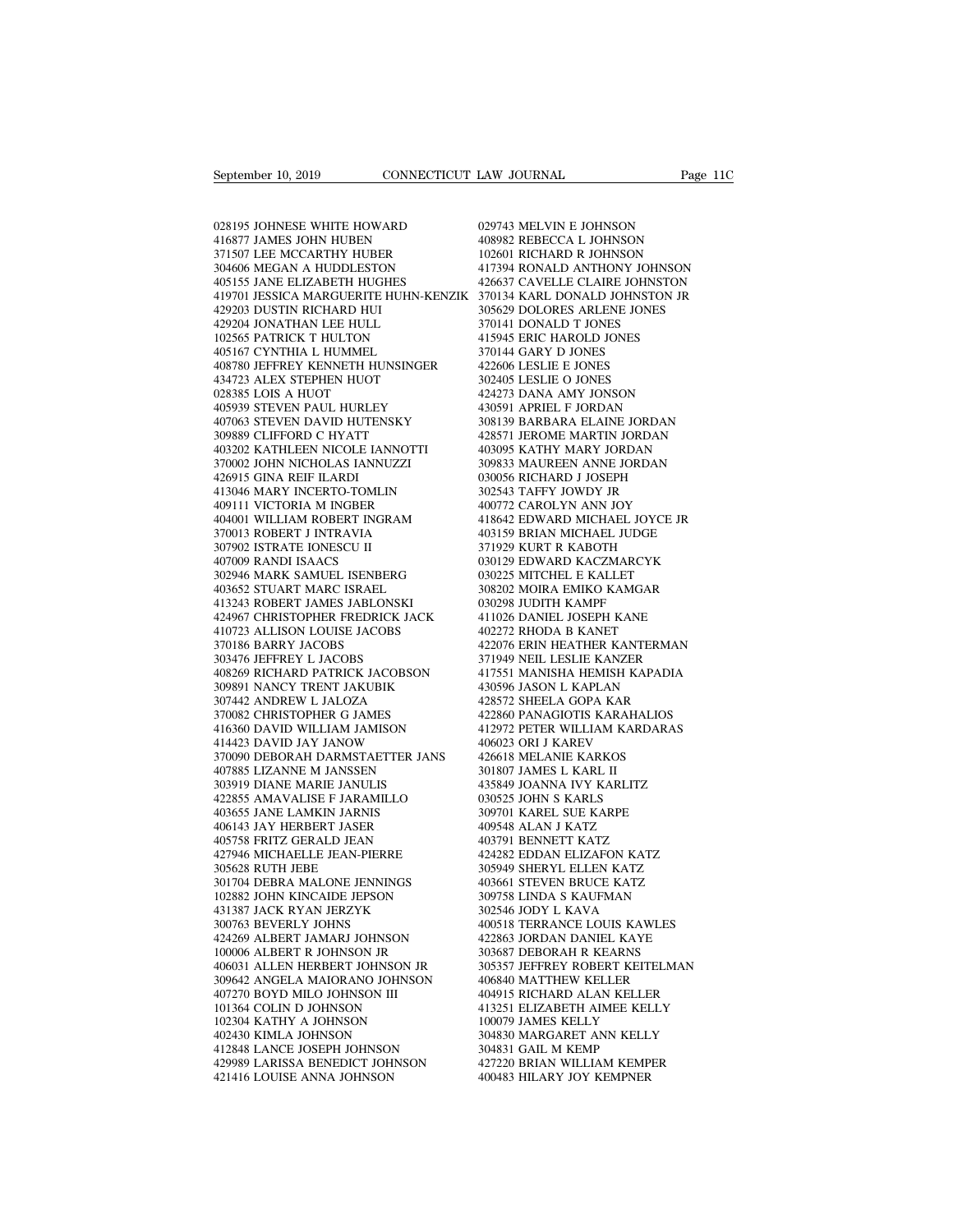Page 12C<br>304834 RALPH L KENDALL JR<br>411826 LISA DOUGHERTY KENNA<br>403161 BRENDAN KENNEDY Page 12C<br>
CONNECTICUT L<br>
304834 RALPH L KENDALL JR<br>
411826 LISA DOUGHERTY KENNA<br>
403161 BRENDAN KENNEDY<br>
422125 ELIZABETH B KENNEDY<br>
4 Page 12C<br>
104834 RALPH L KENDALL JR<br>
304834 RALPH L KENDALL JR<br>
411826 LISA DOUGHERTY KENNA<br>
403161 BRENDAN KENNEDY<br>
422125 ELIZABETH B KENNEDY<br>
403379 JESSICA KISH KENNEDY 304834 RALPH L KENDALL JR<br>411826 LISA DOUGHERTY KENNA<br>403161 BRENDAN KENNEDY<br>422125 ELIZABETH B KENNEDY<br>403379 JESSICA KISH KENNEDY<br>406002 KENNETH HOWARD KENNEDY JR 304834 RALPH L KENDALL JR<br>411826 LISA DOUGHERTY KENNA<br>403161 BRENDAN KENNEDY<br>422125 ELIZABETH B KENNEDY<br>403379 JESSICA KISH KENNEDY<br>406002 KENNETH HOWARD KENNEDY JR<br>305358 KEVIN KENNEDY 11826 LISA DOUGHERTY KENNA (11826 LISA DOUGHERTY KENNA (11821)<br>
403161 BRENDAN KENNEDY (11822)<br>
422097 1422125 ELIZABETH B KENNEDY (118379 JESSICA KISH KENNEDY (11873 1406367 11873)<br>
406002 KENNETH HOWARD KENNEDY JR (11673 304834 RALPH L KENDALL JR<br>411826 LISA DOUGHERTY KENNA<br>403161 BRENDAN KENNEDY<br>422125 ELIZABETH B KENNEDY<br>403379 JESSICA KISH KENNEDY<br>406002 KENNETH HOWARD KENNEDY<br>305358 KEVIN KENNEDY<br>410514 MARY CAMERON KENNY<br>407913 THOMAS 411826 LISA DOUGHERTY KENNA<br>403161 BRENDAN KENNEDY<br>422125 ELIZABETH B KENNEDY<br>403379 JESSICA KISH KENNEDY<br>406002 KENNETH HOWARD KENNEDY JR<br>305358 KEVIN KENNEDY KENNEDY JR<br>410514 MARY CAMERON KENNY<br>407913 THOMAS LOUIS KENT<br> 403161 BRENDAN KENNEDY<br>422125 ELIZABETH B KENNEDY<br>403379 JESSICA KISH KENNEDY<br>406002 KENNETH HOWARD KENNEDY JR<br>305338 KEVIN KENNEDY<br>410514 MARY CAMERON KENNY<br>407913 THOMAS LOUIS KENT<br>414293 KIM ELISA KERBER<br>417271 MICHAEL 422125 ELIZABETH B KENNEDY<br>403379 JESSICA KISH KENNEDY<br>406002 KENNETH HOWARD KENNEDY J<br>305358 KEVIN KENNEDY<br>410514 MARY CAMERON KENNY<br>407913 THOMAS LOUIS KENT<br>414293 KIM ELISA KERBER<br>417271 MICHAEL DAVID KERN<br>412851 BRIAN 403379 JESSICA KISH KENNEDY<br>406002 KENNETH HOWARD KENNEDY JR<br>305358 KEVIN KENNEDY<br>410514 MARY CAMERON KENNY<br>407913 THOMAS LOUIS KENT<br>414293 KIM ELISA KERBER<br>417271 MICHAEL DAVID KERN<br>412851 BRIAN C KERR<br>437799 SUSAN PENDLE 406002 KENNETH HOWARD KENNEDY JR<br>305358 KEVIN KENNEDY<br>410514 MARY CAMERON KENNY<br>407913 THOMAS LOUIS KENT<br>414293 KIM ELISA KERBER<br>412871 MICHAEL DAVID KERN<br>412851 BRIAN C KERR<br>437799 SUSAN PENDLETON KERR<br>372014 WILLIAM I KE 305358 KEVIN KENNEDY<br>410514 MARY CAMERON KENNY<br>407913 THOMAS LOUIS KENT<br>414293 KIM ELISA KERBER<br>417271 MICHAEL DAVID KERN<br>412851 BRIAN C KERR<br>372014 WILLIAM J KERRIGAN<br>372014 WILLIAM J KERRIGAN<br>414101 STEVEN ALLEN KESSLER 410514 MARY CAMERON KENNY<br>407913 THOMAS LOUIS KENT<br>414293 KIM ELISA KERBER<br>417271 MICHAEL DAVID KERN<br>412851 BRIAN C KERR<br>437799 SUSAN PENDLETON KERR<br>372014 WILLIAM J KERRIGAN<br>414101 STEVEN ALLEN KESSLER<br>414294 RUSSELL JAY 407913 THOMAS LOUIS KENT<br>414293 KIM ELISA KERBER<br>417271 MICHAEL DAVID KERN<br>412851 BRIAN C KERR<br>37709 SUSAN PENDLETON KERR<br>372014 WILLIAM J KERRIGAN<br>414101 STEVEN ALLEN KESSLER<br>414294 RUSSELL JAY KESTENBAUM<br>430609 ASIM MASO 414294 RUSSELL JAY KESTENBAUM 417271 MICHAEL DAVID KERN<br>412851 BRIAN C KERR<br>437799 SUSAN PENDLETON KERR<br>372014 WILLIAM J KERRIGAN<br>41401 STEVEN ALLEN KESSLER<br>414294 RUSSELL JAY KESTENBAUM<br>436609 ASIM MASOOD KHAN<br>418416 SARA AZARM KHORAMI<br>101355 LINDSEY 414101 STEVEN ALLEN KESSLER<br>414294 RUSSELL JAY KESTENBAUM<br>430609 ASIM MASOOD KHAN<br>418416 SARA AZARM KHORAMI<br>101355 LINDSEY C KIANG<br>302379 PENLEY TOFFOLON KIDD 437799 SUSAN PENDLETON KERR<br>372014 WILLIAM J KERRIGAN<br>414101 STEVEN ALLEN KESSLER<br>414294 RUSSELL JAY KESTENBAUM<br>430609 ASIM MASOOD KHAN<br>418416 SARA AZARM KHORAMI<br>101355 LINDSEY C KIANG<br>302379 PENLEY TOFFOLON KIDD<br>429232 RI 372014 WILLIAM J KERRIGAN<br>414101 STEVEN ALLEN KESSLER (1994)<br>430609 ASIM MASOOD KHAN (1996)<br>430609 ASIM MASOOD KHAN (1996)<br>101355 LINDSEY C KIANG (1992)<br>302379 PENLEY TOFFOLON KIDD (199232 RICHARD EDWARD KIELBANIA (199232  $\begin{tabular}{llllllll} 414101 STEVEN & ALLEN KESSLER & 304885 \\ 414294 & RUSSELL & JAY KESTENBAUM & 307998 \\ 430609 & ASIM MASOOD KHAN & 422869 \\ 418416 & SARA & AZARM KHORAMI & 420820 \\ 101355 & LINDSEY TOFFOLON KIDD & 372101 \\ 302379 & PENLEY TOFFOLON KIDD & 372101 \\ 429232 & RICHARD EDWARD KIELBANIA & 430631 \\ 421840 & KATHILEEN KIELY KIELY-BEC$  $\begin{tabular}{llllll} 414294 \; \text{RUSSELJAY} \; \text{KESTENBAUM} & 30799 \; \text{0.42286} \; \text{0.42869} & 42286 \; \text{0.42861} & 42286 \; \text{0.42861} & 42286 \; \text{0.42861} & 42286 \; \text{0.42871} & 42286 \; \text{0.42932} \; \text{RINDSEY C KIANG} & 40878 \; \text{0.429322 RICHARD EDWARD WARD KIELBANIA$ 430609 ASIM MASOOD KHAN<br>418416 SARA AZARM KHORAMI<br>101355 LINDSEY C KIANG<br>302379 PENLEY TOFFOLON KIDD<br>429232 RICHARD EDWARD KIELBANIA<br>421840 KATHLEEN KIELY KIELY-BECCH<br>425812 JASON ALEXANDER KILLHEFFEI<br>101411 THEODORE R KIL 425812 JASON ALEXANDER KILLHEFFER 101355 LINDSEY C KIANG<br>
302379 PENLEY TOFFOLON KIDD<br>
429232 RICHARD EDWARD KIELBANIA 4<br>
421840 KATHLEEN KIELY KIELY-BECCHETTI 4<br>
420803 EVANS H KILLEEN<br>
101411 THEODORE R KILLIAM<br>
 302379 PENLEY TOFFOLON KIDD<br>429232 RICHARD EDWARD KIELBAN<br>421840 KATHLEEN KIELY KIELY-BE<br>420803 EVANS H KILLEEN<br>425812 JASON ALEXANDER KILLHE<br>101411 THEODORE R KILLIAM<br>415778 SUSAN KIM<br>422098 WOONGTAE KIM<br>403416 LISA KIMME 429232 RICHARD EDWARD KIELBANIA<br>421840 KATHLEEN KIELY KIELY-BECCHE<br>420803 EVANS H KILLEEN<br>425812 JASON ALEXANDER KILLHEFFER<br>101411 THEODORE R KILLIAM<br>415778 SUSAN KIM<br>422098 WOONGTAE KIM<br>403416 LISA KIMMEL<br>407693 CHRISTOPH 421840 KATHLEEN KIELY KIELY<br>420803 EVANS H KILLEEN<br>425812 JASON ALEXANDER KILL<br>101411 THEODORE R KILLIAM<br>415778 SUSAN KIM<br>422098 WOONGTAE KIM<br>403416 LISA KIMMEL<br>407693 CHRISTOPHER GENE KIN<br>304840 JOHN SPALDING KING 407693 CHRISTOPHER GENE KING 425812 JASON ALEXANDER KILLIHEFFER<br>101411 THEODORE R KILLIAM<br>415778 SUSAN KIM<br>422098 WOONGTAE KIM<br>403416 LISA KIMMEL<br>407693 CHRISTOPHER GENE KING<br>304840 JOHN SPALDING KING<br>405178 RICHARD A KING<br>406178 RICHARD A KING<br>400780 101411 THEODORE R KILLIAM<br>415778 SUSAN KIM<br>422098 WOONGTAE KIM<br>403416 LISA KIMMEL<br>407693 CHRISTOPHER GENE KING<br>304840 JOHN SPALDING KING<br>405178 RICHARD A KING<br>406780 SHAWN MICHAEL KING<br>410780 SHAWN MICHAEL KING<br>417338 CHAR 415778 SUSAN KIM<br>422098 WOONGTAE KIM<br>403416 LISA KIMMEL<br>407693 CHRISTOPHER GENE KING<br>304840 JOHN SPALDING KING<br>405178 RICHARD A KING<br>400780 SHAWN MICHAEL KING<br>417338 CHARLES GORDON KIRKMAN JR<br>412853 EDWARD N KISS  $\begin{tabular}{llllllll} 422098 & \text{WONGTAE KIM} & 405185 \\ 403416 & \text{LISA KIMMEL} & 401026 \\ 407693 & \text{CHRISTOPHER GENE KING} & 410521 \\ 304840 & \text{JOHM SPALDING KING} & 413096 \\ 405178 & \text{RICHARD A KING} & 413783 \\ 400780 & \text{SHAWN MICHAEL KING} & 415783 \\ 417338 & \text{CHARLES GORDON KIRKMAN JR} & 403386 \\ 4128$ 403416 LISA KIMMEL<br>407693 CHRISTOPHER GENE KING<br>304840 JOHN SPALDING KING<br>405178 RICHARD A KING<br>400780 SHAWN MICHAEL KING<br>417338 CHARLES GORDON KIRKM.<br>412853 EDWARD N KISS<br>402138 RICHARD MARK KLAPOW<br>304850 LEWIS MITCHELL K 407693 CHRISTOPHER GENE KING<br>
304840 JOHN SPALDING KING<br>
405178 RICHARD A KING<br>
400780 SHAWN MICHAEL KING<br>
417338 CHARLES GORDON KIRKMAN JR<br>
412853 EDWARD N KISS<br>
402138 RICHARD MARK KLAPOW<br>
406035 ADAM HY KLEIN<br>
406035 AD 304840 JOHN SPALDING KING<br>405178 RICHARD A KING<br>400780 SHAWN MICHAEL KING<br>417338 CHARLES GORDON KIRKMAN JR<br>412853 EDWARD N KISS<br>402138 RICHARD MARK KLAPOW<br>304850 LEWIS MITCHELL KLEE<br>406035 ADAM HY KLEIN<br>419438 JESSICA KLEI 405178 RICHARD A KING<br>400780 SHAWN MICHAEL KING<br>417338 CHARLES GORDON KIRKMAN<br>412853 EDWARD N KISS<br>402138 RICHARD MARK KLAPOW<br>304850 LEWIS MITCHELL KLEE<br>406035 ADAM HY KLEIN<br>419438 JESSICA KLEIN<br>426916 JULIA HANNAH KLEIN 400780 SHAWN MICHAEL KING<br>417338 CHARLES GORDON KIRKMAI<br>412853 EDWARD N KISS<br>402138 RICHARD MARK KLAPOW<br>304850 LEWIS MITCHELL KLEE<br>406035 ADAM HY KLEIN<br>419438 IESSICA KLEIN<br>426916 JULIA HANNAH KLEIN<br>407783 JULIE ANN KLEIN 417338 CHARLES GORDON KIRKMAN JR<br>412853 EDWARD N KISS<br>402138 RICHARD MARK KLAPOW<br>304850 LEWIS MITCHELL KLEE<br>416035 ADAM HY KLEIN<br>419438 JESSICA KLEIN<br>426916 JULIA HANNAH KLEIN<br>407783 JULIE ANN KLEIN<br>417397 ILYA KLEYNERMAN 412853 EDWARD N KISS<br>402138 RICHARD MARK KLAPOW<br>304850 LEWIS MITCHELL KLEE<br>406035 ADAM HY KLEIN<br>419438 IESSICA KLEIN<br>426916 JULIA HANNAH KLEIN<br>407783 JULIE ANN KLEIN<br>417397 ILYA KLEYNERMAN<br>306828 LISA W KLINE 402138 RICHARD MARK KLAPOW<br>304850 LEWIS MITCHELL KLEE<br>406035 ADAM HY KLEIN<br>419438 JESSICA KLEIN<br>426916 JULIA HANNAH KLEIN<br>407783 JULIE ANN KLEIN<br>417397 ILYA KLEYNERMAN<br>306828 LISA W KLINE<br>411471 JORDAN LEE KLINGSBERG 304850 LEWIS MITCHELL KLEE<br>406035 ADAM HY KLEIN<br>419438 JESSICA KLEIN<br>426916 JULIA HANNAH KLEIN<br>407783 JULIE ANN KLEIN<br>417397 ILYA KLEYNERMAN<br>306828 LISA W KLINE<br>411471 JORDAN LEE KLINGSBERG<br>303090 PETER A KLOCK 406035 ADAM HY KLEIN 419438 JESSICA KLEIN 426916 JULIA HANNAH KLEIN 44<br>407783 JULIE ANN KLEIN 44<br>407783 JULIE ANN KLEIN 37<br>417397 ILYA KLEYNERMAN 417<br>411471 JORDAN LEE KLINGSBERG 41<br>411471 JORDAN LEE KLINGSBERG 30<br>303090 P 419438 JESSICA KLEIN<br>426916 JULIA HANNAH KLEIN<br>407783 JULIE ANN KLEIN<br>417397 ILYA KLEYNERMAN<br>306828 LISA W KLINE<br>411471 JORDAN LEE KLINGSBERG<br>303090 PETER A KLOCK<br>412885 SARAH SCOVA KLUG<br>307996 ANDREW J KLYDE 426916 JULIA HANNAH KLEIN<br>407783 JULIE ANN KLEIN<br>417397 ILYA KLEYNERMAN<br>306828 LISA W KLINE<br>411471 JORDAN LEE KLINGSBERG<br>303090 PETER A KLOCK<br>407996 ANDREW J KLYDE<br>420312 MARK ROBERT KNALL 407783 JULIE ANN KLEIN<br>417397 ILYA KLEYNERMAN<br>306828 LISA W KLINE<br>411471 JORDAN LEE KLINGSBERG<br>303090 PETER A KLOCK<br>412885 SARAH SCOVA KLUG<br>307996 ANDREW J KLYDE<br>420312 MARK ROBERT KNALL<br>425737 RAMON KEITH KNAUERHASE 417397 ILYA KLEYNERMAN<br>306828 LISA W KLINE<br>411471 JORDAN LEE KLINGSBERG<br>303090 PETER A KLOCK<br>412885 SARAH SCOVA KLUG<br>307996 ANDREW J KLYDE<br>420312 MARK ROBERT KNALL<br>425737 RAMON KEITH KNAUERHASE<br>411670 PATRICK SULLIVAN KNIG 417 JORDAN LEE KLINGSBERG<br>411471 JORDAN LEE KLINGSBERG 10<br>303090 PETER A KLOCK 30<br>412885 SARAH SCOVA KLUG 377<br>472966 ANDREW J KLYDE<br>420312 MARK ROBERT KNALL 40<br>425737 RAMON KEITH KNAUERHASE 30<br>411670 PATRICK SULLIVAN KNIGH 411670 PATRICK SULLIVAN KNIGHTLY 303090 PETER A KLOCK<br>412885 SARAH SCOVA KLUG<br>307996 ANDREW J KLYDE<br>420312 MARK ROBERT KNALL<br>425737 RAMON KEITH KNAUERHASE<br>411670 PATRICK SULLIVAN KNIGHTLY<br>409674 JAMES CHARLES KNOX<br>428664 BEN R KOCIUBINSKI<br>419933 MICHAEL T 412885 SARAH SCOVA KLUG<br>307996 ANDREW J KLYDE<br>420312 MARK ROBERT KNALL<br>425737 RAMON KEITH KNAUERHA<br>411670 PATRICK SULLIVAN KNGH<br>409674 JAMES CHARLES KNOX<br>428664 BEN R KOCIUBINSKI<br>419933 MICHAEL T KOGUT<br>308537 RICHARD A KOH 307996 ANDREW J KLYDE<br>420312 MARK ROBERT KNALL<br>425737 RAMON KEITH KNAUERHASE<br>411670 PATRICK SULLIVAN KNIGHTLY<br>409674 JAMES CHARLES KNOX<br>428664 BEN R KOCIUBINSKI<br>419933 MICHAEL T KOGUT<br>308537 RICHARD A KOHLBERGER<br>404928 NIC 420312 MARK ROBERT KNALL<br>425737 RAMON KEITH KNAUERHASE<br>411670 PATRICK SULLIVAN KNIGHTLY<br>409674 JAMES CHARLES KNOX<br>428664 BEN R KOCIUBINSKI<br>419933 MICHAEL T KOGUT<br>308537 RICHARD A KOHLBERGER<br>404928 NICHOLAS G KOKIS<br>416081 J 425737 RAMON KEITH KNAUERHASE<br>411670 PATRICK SULLIVAN KNIGHTL<br>409674 JAMES CHARLES KNOX<br>428664 BEN R KOCIUBINSKI<br>419933 MICHARD A KOHLBERGER<br>308337 RICHARD A KOHLBERGER<br>404928 NICHOLAS G KOKIS<br>416081 JOHN ANDREW KOKOLAKIS<br> 411670 PATRICK SULLIVAN KNIGHTLY<br>409674 JAMES CHARLES KNOX<br>428664 BEN R KOCIUBINSKI<br>419933 MICHAEL T KOGUT<br>308537 RICHARD A KOHLBERGER<br>404928 NICHOLAS G KOKIS<br>416081 JOHN ANDREW KOKOLAKIS<br>403666 ROBERT NEIL KOLTUN<br>400524 A 409674 JAMES CHARLES KNOX<br>428664 BEN R KOCIUBINSKI<br>419933 MICHAEL T KOGUT<br>308537 RICHARD A KOHLBERGER<br>404928 NICHOLAS G KOKIS<br>416081 JOHN ANDREW KOKOLAKIS<br>403666 ROBERT NEIL KOLTUN<br>400524 ALAN L KORZEN<br>303073 KAREN ELIZABE 428664 BEN R KOCIUBINSKI<br>419933 MICHAEL T KOGUT<br>308537 RICHARD A KOHLBERGER<br>404928 NICHOLAS G KOKIS<br>416081 JOHN ANDREW KOKOLAKIS<br>403666 ROBERT NEIL KOLTUN<br>400524 ALAN L KORZEN<br>303073 KAREN ELIZABETH KOSKOFF<br>307214 NANCY MC 303073 KAREN ELIZABETH KOSKOFF 308537 RICHARD A KOHLBERGER 404928 NICHOLAS G KOKIS 30<br>416081 JOHN ANDREW KOKOLAKIS 40<br>403666 ROBERT NEIL KOLTUN 37<br>400524 ALAN L KORZEN KOKOLAKIS 30<br>303073 KAREN ELIZABETH KOSKOFF 40<br>307214 NANCY MCCALLUM KOSTAL 10<br>372072 372072 WILLIAM THEODORE KOSTURKO 416081 JOHN ANDREW KOKOLAKIS<br>403666 ROBERT NEIL KOLTUN<br>400524 ALAN L KORZEN<br>303073 KAREN ELIZABETH KOSKOFF<br>303073 KAREN ELIZABETH KOSKOFF<br>372072 WILLIAM THEODORE KOSTURK<br>410753 THOMAS KOTTLER<br>425003 RAYMOND JOSEPH KOTULSKI 403666 ROBERT NEIL KOLTUN<br>400524 ALAN L KORZEN<br>303073 KAREN ELIZABETH KOSKOFF<br>307214 NANCY MCCALLUM KOSTAL<br>372072 WILLIAM THEODORE KOSTURKO<br>410753 THOMAS KOTTLER<br>425003 RAYMOND JOSEPH KOTULSKI

411990 JAN EDWARD KOWALSKI LAW JOURNAL September<br>411990 JAN EDWARD KOWALSKI<br>411473 KATHY KOWLER<br>422097 KATHLEEN HAE KYUNG KRA<br>405367 LISA MICHELLE KRAL LAW JOURNAL September 10, 2019<br>411990 JAN EDWARD KOWALSKI<br>411973 KATHY KOWLER<br>422097 KATHLEEN HAE KYUNG KRAFT<br>405367 LISA MICHELLE KRAL<br>411673 NEIL WILSON KRANER 411990 JAN EDWARD KOWALSKI<br>411473 KATHY KOWLER<br>422097 KATHLEEN HAE KYUNG KRAFT<br>405367 LISA MICHELLE KRAL<br>411673 NEIL WILSON KRANER<br>435292 ALEXANDER JOSEPH KRANTZ 411990 JAN EDWARD KOWALSKI<br>411473 KATHY KOWLER<br>422097 KATHLEEN HAE KYUNG KRAFT<br>405367 LISA MICHELLE KRAL<br>411673 NEIL WILSON KRANER<br>435292 ALEXANDER JOSEPH KRANTZ<br>434051 KATHERINE LOUISE KRASCHEL 411990 JAN EDWARD KOWALSKI<br>411473 KATHY KOWLER<br>422097 KATHLEEN HAE KYUNG KRAFT<br>405367 LISA MICHELLE KRAL<br>411673 NEL WILSON KRANER<br>435292 ALEXANDER JOSEPH KRANTZ<br>434051 KATHERINE LOUISE KRASCHEL<br>411991 THOMAS J KRATOCHVIL 411990 JAN EDWARD KOWALSKI<br>411473 KATHY KOWLER<br>422097 KATHLEEN HAE KYUNG KRAFT<br>405367 LISA MICHELLE KRAL<br>411673 NEIL WILSON KRANER<br>435292 ALEXANDER JOSEPH KRANTZ<br>434051 KATHERINE LOUISE KRASCHEL<br>411991 THOMAS J KRATOCHVIL<br> 411473 KATHY KOWLER<br>422097 KATHLEEN HAE KYUNG KRAFT<br>405367 LISA MICHELLE KRAL<br>411673 NEIL WILSON KRANER<br>435292 ALEXANDER JOSEPH KRANTZ<br>434051 KATHERINE LOUISE KRASCHEL<br>411991 THOMAS J KRATOCHVIL<br>032402 HELEN KRAUSE<br>414191 405367 LISA MICHELLE KRAL<br>411673 NEIL WILSON KRANER<br>435292 ALEXANDER JOSEPH KRANTZ<br>434051 KATHERINE LOUISE KRASCHEL<br>41191 THOMAS J KRAUSE<br>414191 MARK JAMES KREMIN<br>417273 DAVID PATRICK KREPPEIN 405367 LISA MICHELLE KRAL<br>411673 NEIL WILSON KRANER<br>435292 ALEXANDER JOSEPH KRANTZ<br>434051 KATHERINE LOUISE KRASCHEL<br>411991 THOMAS J KRATOCHVIL<br>032402 HELEN KRAUSE<br>414191 MARK JAMES KREMIN<br>417273 DAVID PATRICK KREPPEIN<br>4132 411673 NEIL WILSON KRANER<br>435292 ALEXANDER JOSEPH KRANTZ<br>434051 KATHERINE LOUISE KRASCHEL<br>411991 THOMAS J KRATOCHVIL<br>032402 HELEN KRAUSE<br>KRANER<br>417273 DAVID PATRICK KREPPEIN<br>413261 JOHN RICHARD KROGER<br>422603 AMANDA ROSE KR 435292 ALEXANDER JOSEPH KRANTZ<br>434051 KATHERINE LOUISE KRASCHEL<br>411991 THOMAS J KRATOCHVIL<br>032402 HELEN KRAUSE<br>414191 MARK JAMES KREMIN<br>417273 DAVID PATRICK KREPPEIN<br>413261 JOHN RICHARD KROGER<br>422603 AMANDA ROSE KRONIN<br>402 434051 KATHERINE LOUISE KRASCHEL<br>411991 THOMAS J KRATOCHVIL<br>032402 HELEN KRAUSE<br>414191 MARK JAMES KREMIN<br>417273 DAVID PATRICK KREPPEIN<br>412361 JOHN RICHARD KROGER<br>422603 AMANDA ROSE KRONIN<br>402324 GARY THOMAS KROPKOWSKI<br>3048 411991 THOMAS J KRATOCHVIL<br>032402 HELEN KRAUSE<br>414191 MARK JAMES KREMIN<br>417273 DAVID PATRICK KREPPEIN<br>413261 JOHN RICHARD KROGER<br>422603 AMANDA ROSE KRONIN<br>402324 GARY THOMAS KROPKOWSKI<br>304885 BEN MICHAEL KROWICKI<br>307998 DA 032402 HELEN KRAUSE<br>414191 MARK JAMES KREMIN<br>417273 DAVID PATRICK KREPPEIN<br>413261 JOHN RICHARD KROGER<br>422603 AMANDA ROSE KRONIN<br>402324 GARY THOMAS KROPKOWSKI<br>304885 BEN MICHAEL KROWICKI<br>307998 DAVID ALAN KRUEGER<br>422869 ROY 414191 MARK JAMES KREMIN<br>417273 DAVID PATRICK KREPPEIN<br>413261 JOHN RICHARD KROGER<br>422603 AMANDA ROSE KRONIN<br>402324 GARY THOMAS KROPKOWSKI<br>307998 DAVID ALAN KRUEGER<br>422869 ROY HANS KRUEGER<br>422869 ROY HANS KRUEGER<br>420820 TRI 417273 DAVID PATRICK KREPPEIN<br>413261 JOHN RICHARD KROGER<br>422603 AMANDA ROSE KRONIN<br>402324 GARY THOMAS KROPKOWSKI<br>304885 BEN MICHAEL KROWICKI<br>307998 DAVID ALAN KRUEGER<br>422869 ROY HANS KRUEGER<br>420820 TRICIA LYNN KRUPNIK<br>4087 413261 JOHN RICHARD KROGER<br>422603 AMANDA ROSE KRONIN<br>402324 GARY THOMAS KROPKOWSKI<br>304885 BEN MICHAEL KROWICKI<br>307998 DAVID ALAN KRUEGER<br>422869 ROY HANS KRUEGER<br>408784 PETER GEORGE KRUZYNSKI<br>408784 PETER GEORGE KRUZYNSKI<br>3 422603 AMANDA ROSE KRONIN<br>402324 GARY THOMAS KROPKOWSKI<br>304885 BEN MICHAEL KROWICKI<br>307998 DAVID ALAN KRUEGER<br>422869 ROY HANS KRUEGER<br>408784 PETER GEORGE KRUZYNSKI<br>372101 EDWARD ROBERT KUMP<br>430631 JUSTIN DEREK KUMPULANIAN 402324 GARY THOMAS KROPKOWSKI<br>304885 BEN MICHAEL KROWICKI<br>307998 DAVID ALAN KRUEGER<br>422869 ROY HANS KRUEGER<br>420820 TRICIA LYNN KRUPNIK<br>408784 PETER GEORGE KRUZYNSKI<br>372101 EDWARD ROBERT KUMP<br>430631 JUSTIN DEREK KUMPULANIAN 304885 BEN MICHAEL KROWICKI<br>307998 DAVID ALAN KRUEGER<br>422869 ROY HANS KRUEGER<br>420820 TRICIA LYNN KRUPNIK<br>408784 PETER GEORGE KRUZYNSKI<br>372101 EDWARD ROBERT KUMP<br>430631 JUSTIN DEREK KUMPULANIAN<br>419306 JAYA SINHA KUMRA<br>40052 307998 DAVID ALAN KRUEGER<br>422869 ROY HANS KRUEGER<br>420820 TRICIA LYNN KRUPNIK<br>408784 PETER GEORGE KRUZYNSKI<br>372101 EDWARD ROBERT KUMPULANIAN<br>430631 JUSTIN DEREK KUMPULANIAN<br>401527 LYNN HOLLENBECK KUO<br>412135 ROBIN A KURANKO 422869 ROY HANS KRUEGER<br>420820 TRICIA LYNN KRUPNIK<br>408784 PETER GEORGE KRUZYNSKI<br>372101 EDWARD ROBERT KUMP<br>430631 JUSTIN DEREK KUMPULANIAN<br>41936 JAYA SINHA KUMRA<br>400527 LYNN HOLLENBECK KUO<br>412135 ROBIN A KURANKO<br>423497 CHR 420820 TRICIA LYNN KRUPNIK<br>408784 PETER GEORGE KRUZYNSKI<br>372101 EDWARD ROBERT KUMP<br>430631 JUSTIN DEREK KUMPULANIAN<br>419306 JAYA SINHA KUMRA<br>400527 LYNN HOLLENBECK KUO<br>401257 ROBIN A KURANKO<br>423497 CHRISTOPHER TYNER KURTZ<br>40 408784 PETER GEORGE KRUZYNSKI<br>372101 EDWARD ROBERT KUMP<br>430631 JUSTIN DEREK KUMPULANIAN<br>419306 JAYA SINHA KUMRA<br>400527 LYNN HOLLENBECK KUO<br>412135 ROBIN A KURANKO<br>423497 CHRISTOPHER TYNER KURTZ<br>405666 PATRICIA CAROL KUSZLER 372101 EDWARD ROBERT KUMP<br>430631 JUSTIN DEREK KUMPULANIAN<br>419306 JAYA SINHA KUMRA<br>400527 LYNN HOLLENBECK KUO<br>412135 ROBIN A KURANKO<br>423497 CHRISTOPHER TYNER KURTZ<br>405666 PATRICIA CAROL KUSZLER<br>405185 KENNETH JOHN KUTNER<br>40 430631 JUSTIN DEREK KUMPULANIAN<br>419306 JAYA SINHA KUMRA<br>400527 LYNN HOLLENBECK KUO<br>412135 ROBIN A KURANKO<br>423497 CHRISTOPHER TYNER KURTZ<br>405666 PATRICIA CAROL KUSZLER<br>405185 KENNETH JOHN KUTNER<br>401026 EDWARD KWAKU KWAKWA<br>4 419306 JAYA SINHA KUMRA<br>400527 LYNN HOLLENBECK KUO<br>412135 ROBIN A KURANKO<br>423497 CHRISTOPHER TYNER KURTZ<br>40566 PATRICIA CAROL KUSZLER<br>405185 KENNETH JOHN KUTNER<br>401026 EDWARD KWAKU KWAKWA<br>410521 THOMAS O KWON<br>413096 CHRIST 400527 LYNN HOLLENBECK KUO<br>412135 ROBIN A KURANKO<br>423497 CHRISTOPHER TYNER KURTZ<br>405666 PATRICIA CAROL KUSZLER<br>405185 KENNETH JOHN KUTNER<br>401026 EDWARD KWAKU KWAKWA<br>413096 CHRISTOPHER JOHN LACADIE<br>421430 JAMEN MICHAEL LACH 412135 ROBIN A KURANKO<br>423497 CHRISTOPHER TYNER KURTZ<br>405666 PATRICIA CAROL KUSZLER<br>405185 KENNETH JOHN KUTNER<br>401026 EDWARD KWAKU KWAKWA<br>410521 THOMAS O KWON<br>413096 CHRISTOPHER JOHN LACADIE<br>421430 JAMEN MICHAEL LACHS<br>4157 423497 CHRISTOPHER TYNER KURTZ<br>405666 PATRICIA CAROL KUSZLER<br>405185 KENNETH JOHN KUTNER<br>401026 EDWARD KWAKU KWAKWA<br>413091 THOMAS O KWON<br>413096 CHRISTOPHER JOHN LACADIE<br>421430 JAMEN MICHAEL LACHS<br>415783 KELLY EILEEN LACLUYZ 405666 PATRICIA CAROL KUSZLER<br>405185 KENNETH JOHN KUTNER<br>401026 EDWARD KWAKU KWAKWA<br>410521 THOMAS O KWON<br>413096 CHRISTOPHER JOHN LACADIE<br>413430 JAMEN MICHAEL LACHS<br>415783 KELLY EILEEN LACLUYZE<br>403386 GREGORY B LADEWSKI<br>413 405185 KENNETH JOHN KUTNER<br>401026 EDWARD KWAKU KWAKWA<br>410521 THOMAS O KWON<br>413096 CHRISTOPHER JOHN LACADIE<br>421430 JAMEN MICHAEL LACHS<br>415783 KELLY EILEEN LACLUYZE<br>403386 GREGORY B LADEWSKI<br>413264 KEVIN LADIEU<br>425013 DAVID 401026 EDWARD KWAKU KWAKWA<br>410521 THOMAS O KWON<br>413096 CHRISTOPHER JOHN LACADI<br>421430 JAMEN MICHAEL LACHS<br>415783 KELLY EILEEN LACLUYZE<br>403386 GREGORY B LADEWSKI<br>413264 KEVIN LADIEU<br>425013 DAVID A LAFAZIA<br>101003 RICHARD W L 410521 THOMAS O KWON<br>413096 CHRISTOPHER JOHN LACADIE<br>421430 JAMEN MICHAEL LACHS<br>415783 KELLY EILEEN LACLUYZE<br>403386 GREGORY B LADEWSKI<br>413264 KEVIN LADIEU<br>425013 DAVID A LAFAZIA<br>101003 RICHARD W LAFFERTY<br>415417 MARK L LAFO 413096 CHRISTOPHER JOHN LACADIE<br>421430 JAMEN MICHAEL LACHS<br>415783 KELLY EILEEN LACLUYZE<br>403386 GREGORY B LADEWSKI<br>413264 KEVIN LADIEU<br>425013 DAVID A LAFAZIA<br>101003 RICHARD W LAFFERTY<br>415417 MARK L LAFONTAINE<br>303702 THOMAS 421430 JAMEN MICHAEL LACHS<br>415783 KELLY EILEEN LACLUYZE<br>403386 GREGORY B LADEWSKI<br>413264 KEVIN LADIEU<br>425013 DAVID A LAFAZIA<br>101003 RICHARD W LAFFERTY<br>415417 MARK L LAFONTAINE<br>303702 THOMAS K LAGAN<br>404276 ANDREW ROBERT LAI 415783 KELLY EILEEN LACLUYZE<br>403386 GREGORY B LADEWSKI<br>413264 KEVIN LADIEU<br>425013 DAVID A LAFAZIA<br>101003 RICHARD W LAFFERTY<br>415417 MARK L LAFONTAINE<br>303702 THOMAS K LAGAN<br>404276 ANDREW ROBERT LAITMAN<br>372366 KEITH D LAKEY 403386 GREGORY B LADEWSKI<br>413264 KEVIN LADIEU<br>425013 DAVID A LAFAZIA<br>101003 RICHARD W LAFFERTY<br>415417 MARK L LAFONTAINE<br>303702 THOMAS K LAGAN<br>404276 ANDREW ROBERT LAITMAN<br>372366 KEITH D LAKEY<br>417425 DANA LAMACCHIA 413264 KEVIN LADIEU<br>425013 DAVID A LAFAZIA<br>101003 RICHARD W LAFFERTY<br>415417 MARK L LAFONTAINE<br>303702 THOMAS K LAGAN<br>404276 ANDREW ROBERT LAITMAN<br>372366 KEITH D LAKEY<br>417425 DANA LAMACCHIA<br>417425 DANA LAMACCHIA<br>417316 MARA 425013 DAVID A LAFAZIA<br>101003 RICHARD W LAFFERTY<br>415417 MARK L LAFONTAINE<br>303702 THOMAS K LAGAN<br>404276 ANDREW ROBERT LAITMAN<br>372366 KEITH D LAKEY<br>417425 DANA LAMACCHIA<br>417316 MARA SULLIVAN LAMANNA<br>102541 MICHAEL T LANDINO 101003 RICHARD W LAFFERTY<br>415417 MARK L LAFONTAINE<br>303702 THOMAS K LAGAN<br>404276 ANDREW ROBERT LAITMAN<br>372366 KEITH D LAKEY<br>417316 MARA SULLIVAN LAMANNA<br>102541 MICHAEL T LANDINO<br>305005 DAVID SCOTT LANDMAN 415417 MARK L LAFONTAINE<br>303702 THOMAS K LAGAN<br>404276 ANDREW ROBERT LAITMAN<br>372366 KEITH D LAKEY<br>417425 DANA LAMACCHIA<br>417316 MARA SULLIVAN LAMANNA<br>102541 MICHAEL T LANDINO<br>305005 DAVID SCOTT LANDMAN<br>372374 KARL D LANGE 303702 THOMAS K LAGAN<br>404276 ANDREW ROBERT LAITMAN<br>372366 KEITH D LAKEY<br>417425 DANA LAMACCHIA<br>417316 MARA SULLIVAN LAMANNA<br>102541 MICHAEL T LANDINO<br>305005 DAVID SCOTT LANDMAN<br>372374 KARL D LANGE<br>412318 LOU ANN LANGFORD 404276 ANDREW ROBERT LAITMAl<br>372366 KEITH D LAKEY<br>417425 DANA LAMACCHIA<br>417316 MARA SULLIVAN LAMANN<br>102541 MICHAEL T LANDINO<br>305005 DAVID SCOTT LANDMAN<br>372374 KARL D LANGE<br>412318 LOU ANN LANGFORD<br>404059 MARILYN RUTH LAPIDU 372366 KEITH D LAKEY<br>417425 DANA LAMACCHIA<br>417316 MARA SULLIVAN LAMANNA<br>102541 MICHAEL T LANDINO<br>305005 DAVID SCOTT LANDMAN<br>372374 KARL D LANGE<br>412318 LOU ANN LANGFORD<br>404059 MARILYN RUTH LAPIDUS<br>302557 DOUGLAS M LAPIN 417425 DANA LAMACCHIA<br>417316 MARA SULLIVAN LAMANNA<br>102541 MICHAEL T LANDINO<br>305005 DAVID SCOTT LANDMAN<br>372374 KARL D LANGE<br>412318 LOU ANN LANGFORD<br>404059 MARILYN RUTH LAPIDUS<br>302557 DOUGLAS M LAPIN<br>435301 YESHAYA A LARKIN 417316 MARA SULLIVAN LAMANNA<br>102541 MICHAEL T LANDINO<br>305005 DAVID SCOTT LANDMAN<br>372374 KARL D LANGE<br>412318 LOU ANN LANGFORD<br>404059 MARILYN RUTH LAPIDUS<br>302557 DOUGLAS M LAPIN<br>435301 YESHAYA A LARKIN<br>307141 MARY KATHRYN LA 102541 MICHAEL T LANDINO<br>305005 DAVID SCOTT LANDMAN<br>372374 KARL D LANGE<br>412318 LOU ANN LANGFORD<br>404059 MARILYN RUTH LAPIDUS<br>302557 DOUGLAS M LAPIN<br>435301 YESHAYA A LARKIN<br>307141 MARY KATHRYN LAROSE<br>406848 STUART JAMES LARO 305005 DAVID SCOTT LANDMAN<br>372374 KARL D LANGE<br>412318 LOU ANN LANGFORD<br>404059 MARILYN RUTH LAPIDUS<br>302557 DOUGLAS M LARIN<br>435301 YESHAYA A LARKIN<br>307141 MARY KATHRYN LAROSE<br>406848 STUART JAMES LAROSE<br>305435 BRADLEY P LARSO 372374 KARL D LANGE<br>412318 LOU ANN LANGFORD<br>404059 MARILYN RUTH LAPIDUS<br>302557 DOUGLAS M LAPIN<br>435301 YESHAYA A LARKIN<br>307141 MARY KATHRYN LAROSE<br>406848 STUART JAMES LAROSE<br>305435 BRADLEY P LARSON<br>410524 JOHN PATTON LASALA 412318 LOU ANN LANGFORD<br>404059 MARILYN RUTH LAPIDUS<br>302557 DOUGLAS M LAPIN<br>435301 YESHAYA A LARKIN<br>40548 STUART JAMES LAROSE<br>406848 STUART JAMES LAROSE<br>305435 BRADLEY P LARSON<br>410524 JOHN PATTON LASALA<br>407499 RICHARD S LAU 404059 MARILYN RUTH LAPIDUS<br>302557 DOUGLAS M LAPIN<br>435301 YESHAYA A LARKIN<br>307141 MARY KATHRYN LAROSE<br>406848 STUART JAMES LAROSE<br>305435 BRADLEY P LARSON<br>410524 JOHN PATTON LASALA<br>307499 RICHARD S LAUDOR<br>401479 JOHN CHARLTO 302557 DOUGLAS M LAPIN<br>435301 YESHAYA A LARKIN<br>307141 MARY KATHRYN LAROSE<br>406848 STUART JAMES LAROSE<br>305435 BRADLEY P LARSON<br>411524 JOHN PATTON LASALA<br>401479 JOHN CHARLTON LAUTERBACH J<br>401479 JOHN CHARLTON LAUTERBACH J<br>372 435301 YESHAYA A LARKIN<br>307141 MARY KATHRYN LAROSE<br>406848 STUART JAMES LAROSE<br>305435 BRADLEY P LARSON<br>410524 JOHN PATTON LASALA<br>307499 RICHARD S LAUDOR<br>401479 JOHN CHARLTON LAUTERBACH JR<br>372403 GEORGE VINCENT LAWLER<br>301821 307141 MARY KATHRYN LAROSE<br>406848 STUART JAMES LAROSE<br>305435 BRADLEY P LARSON<br>410524 JOHN PATTON LASALA<br>401749 RICHARD S LAUDOR<br>377403 GEORGE VINCENT LAWLER<br>301821 MARY ANN LAWLOR<br>421435 CRAIG RICHARD LAWRENCE 406848 STUART JAMES LAROSE<br>305435 BRADLEY P LARSON<br>410524 JOHN PATTON LASALA<br>307499 RICHARD S LAUDOR<br>401479 JOHN CHARLTON LAUTERBACH J<br>372403 GEORGE VINCENT LAWLOR<br>301821 MARY ANN LAWLOR<br>421435 CRAIG RICHARD LAWRENCE<br>10236 305435 BRADLEY P LARSON<br>410524 JOHN PATTON LASALA<br>307499 RICHARD S LAUDOR<br>401479 JOHN CHARLTON LAUTERBACH JR<br>372403 GEORGE VINCENT LAWLER<br>301821 MARY ANN LAWLOR<br>421435 CRAIG RICHARD LAWRENCE<br>102367 HOWARD A LAWRENCE<br>403947 410524 JOHN PATTON LASALA<br>307499 RICHARD S LAUDOR<br>401479 JOHN CHARLTON LAUTERBACH JR<br>372403 GEORGE VINCENT LAWLER<br>401821 MARY ANN LAWLOR<br>421435 CRAIG RICHARD LAWRENCE<br>102367 HOWARD A LAWRENCE<br>403947 MARC J LAWRENCE-APELBAU 307499 RICHARD S LAUDOR<br>401479 JOHN CHARLTON LAUTERBACH JR<br>372403 GEORGE VINCENT LAWLER<br>301821 MARY ANN LAWLOR<br>421435 CRAIG RICHARD LAWRENCE<br>102367 HOWARD A LAWRENCE-APELBAUM<br>402751 SUSAN JEAN LAWSHE<br>423509 JOE H LAWSON II 401479 JOHN CHARLTON LAUTERBACH J<br>372403 GEORGE VINCENT LAWLER<br>301821 MARY ANN LAWLOR<br>421435 CRAIG RICHARD LAWRENCE<br>102367 HOWARD A LAWRENCE<br>403947 MARC J LAWRENCE-APELBAUM<br>402751 SUSAN JEAN LAWSHE<br>423509 JOE H LAWSON II 372403 GEORGE VINCENT LAWLER<br>301821 MARY ANN LAWLOR<br>421435 CRAIG RICHARD LAWRENCE<br>102367 HOWARD A LAWRENCE-<br>403947 MARC J LAWRENCE-APELBAUM<br>402751 SUSAN JEAN LAWSHE<br>423509 JOE H LAWSON II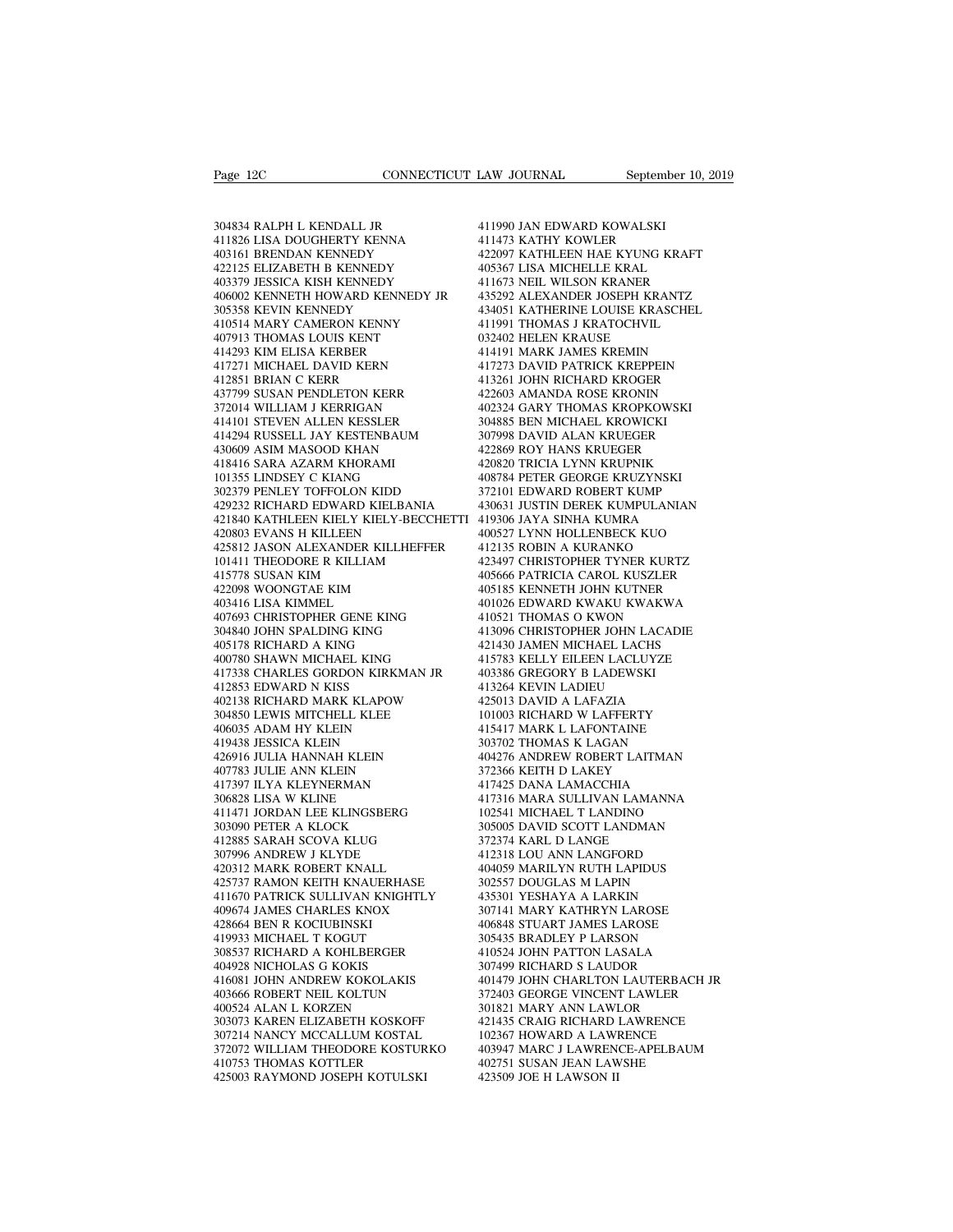September 10, 2019<br>413459 JASON MARC LAZAR<br>410106 LAURA ANN LAZARUS<br>400794 ROBERT HUGH LAZUK September 10, 2019<br>413459 JASON MARC LAZAR<br>410106 LAURA ANN LAZARUS<br>400794 ROBERT HUGH LAZUK<br>411676 MARY M LEACH September 10, 2019<br>413459 JASON MARC LAZAR<br>413459 JASON MARC LAZAR<br>400794 ROBERT HUGH LAZUK<br>411676 MARY M LEACH<br>411676 MARY M LEACH<br>411327 ADAM CHARLES LEARMAN 413459 JASON MARC LAZAR<br>410106 LAURA ANN LAZARUS<br>400794 ROBERT HUGH LAZUK<br>411676 MARY M LEACH<br>411327 ADAM CHARLES LEARMAN<br>417533 STEVEN BRUCE LEAVITT 413459 JASON MARC LAZAR<br>410106 LAURA ANN LAZARUS 414<br>400794 ROBERT HUGH LAZUK 30<br>411676 MARY M LEACH<br>411327 ADAM CHARLES LEARMAN 40<br>417533 STEVEN BRUCE LEAVITT 30:<br>405420 MICHAEL A LEBIT 41 413459 JASON MARC LAZAR<br>410106 LAURA ANN LAZARUS<br>400794 ROBERT HUGH LAZUK<br>411676 MARY M LEACH<br>411327 ADAM CHARLES LEARMAN<br>417533 STEVEN BRUCE LEAVITT<br>405420 MICHAEL A LEBIT<br>372413 ALAN LEBON 413459 JASON MARC LAZAR<br>410106 LAURA ANN LAZARUS<br>400794 ROBERT HUGH LAZUK<br>411676 MARY M LEACH<br>411327 ADAM CHARLES LEARMAN<br>417533 STEVEN BRUCE LEAVITT<br>405420 MICHAEL A LEBIT<br>372413 ALAN LEBON<br>407083 MARC ANDREW LEBOWITZ 410106 LAURA ANN LAZARUS<br>400794 ROBERT HUGH LAZUK<br>411676 MARY M LEACH<br>411327 ADAM CHARLES LEARMAN<br>417533 STEVEN BRUCE LEAVITT<br>405420 MICHAEL A LEBIT<br>372413 ALAN LEBON<br>407083 MARC ANDREW LEBOWITZ<br>401481 STEVEN MARK LECHER 400794 ROBERT HUGH LAZUK<br>411676 MARY M LEACH<br>411327 ADAM CHARLES LEARMAN<br>417533 STEVEN BRUCE LEAVITT<br>405420 MICHAEL A LEBIT<br>372413 ALAN LEBON<br>407083 MARC ANDREW LEBOWITZ<br>401481 STEVEN MARK LECHER<br>425023 CAROLYN AMY LEDER 411676 MARY M LEACH<br>411327 ADAM CHARLES LEARMAN<br>417533 STEVEN BRUCE LEAVITT<br>405420 MICHAEL A LEBIT<br>372413 ALAN LEBON<br>407083 MARC ANDREW LEBOWITZ<br>401481 STEVEN MARK LECHER<br>425023 CAROLYN AMY LEDER<br>418532 MICHAEL C LEDLEY 411327 ADAM CHARLES LEARMAN<br>417533 STEVEN BRUCE LEAVITT<br>405420 MICHAEL A LEBIT<br>372413 ALAN LEBON<br>407083 MARC ANDREW LEBOWITZ<br>401481 STEVEN MARK LECHER<br>425023 CAROLYN AMY LEDER<br>418532 MICHAEL C LEDLEY<br>420316 DAVID A LEE 417533 STEVEN BRUCE LEAVITT<br>405420 MICHAEL A LEBIT<br>372413 ALAN LEBON<br>407083 MARC ANDREW LEBOWITZ<br>401481 STEVEN MARK LECHER<br>425023 CAROLYN AMY LEDER<br>418532 MICHAEL C LEDLEY<br>420316 DAVID A LEE<br>308421 DUCAN ROGERS LEE II 405420 MICHAEL A LEBIT<br>
372413 ALAN LEBON<br>
407083 MARC ANDREW LEBOWITZ<br>
401481 STEVEN MARK LECHER<br>
425023 CAROLYN AMY LEDER<br>
418532 MICHAEL C LEDLEY<br>
426316 DAVID A LEE<br>
308421 DUCAN ROGERS LEE II<br>
372423 ELWYN CORNELIUS L 372413 ALAN LEBON<br>407083 MARC ANDREW LEBOWITZ<br>401481 STEVEN MARK LECHER<br>425023 CAROLYN AMY LEDER<br>418532 MICHAEL C LEDLEY<br>420316 DAVID A LEE<br>308421 DUCAN ROGERS LEE II<br>372423 ELWYN CORNELIUS LEE<br>425024 ISABEL K LEE 407083 MARC ANDREW LEBOWITZ<br>401481 STEVEN MARK LECHER<br>425023 CAROLYN AMY LEDER<br>418532 MICHAEL C LEDLEY<br>420316 DAVID A LEE<br>308421 DUCAN ROGERS LEE II<br>372423 ELWYN CORNELIUS LEE<br>425024 ISABEL K LEE<br>425024 ISABEL K LEE<br>425799 401481 STEVEN MARK LECHER<br>425023 CAROLYN AMY LEDER<br>418532 MICHAEL C LEDLEY<br>420316 DAVID A LEE<br>3034421 DUCAN ROGERS LEE II<br>372423 ELWYN CORNELIUS LEE<br>425024 ISABEL K LEE<br>425799 KYUMIN KEVIN LEE<br>408131 MARGARET LEE 425023 CAROLYN AMY LEDER<br>418532 MICHAEL C LEDLEY<br>420316 DAVID A LEE<br>308421 DUCAN ROGERS LEE II<br>372423 ELWYN CORNELIUS LEE<br>425799 KYUMIN KEVIN LEE<br>408131 MARGARET LEE<br>372425 PETER MARK LEE 418532 MICHAEL C LEDLEY<br>420316 DAVID A LEE<br>308421 DUCAN ROGERS LEE II<br>372423 ELWYN CORNELIUS LEE<br>425024 ISABEL K LEE<br>425799 KYUMIN KEVIN LEE<br>408131 MARGARET LEE<br>372425 PETER MARK LEE<br>413158 SUSAN SOOYEON LEE 420316 DAVID A LEE<br>308421 DUCAN ROGERS LEE II<br>372423 ELWYN CORNELIUS LEE<br>425024 ISABEL K LEE<br>425799 KYUMIN KEVIN LEE<br>408131 MARGARET LEE<br>372425 PETER MARK LEE<br>413158 SUSAN SOOYEON LEE<br>417537 VERONICA J LEE 308421 DUCAN ROGERS LEE II<br>372423 ELWYN CORNELIUS LEE<br>425024 ISABEL K LEE<br>425799 KYUMIN KEVIN LEE<br>408131 MARGARET LEE<br>372425 PETER MARK LEE<br>413158 SUSAN SOOYEON LEE<br>417537 VERONICA J LEE<br>412692 EDMOND FRANCIS LEEDHAM III 372423 ELWYN CORNELIUS LEE<br>425024 ISABEL K LEE<br>425799 KYUMIN KEVIN LEE<br>408131 MARGARET LEE<br>572425 PETER MARK LEE<br>413158 SUSAN SOOYEON LEE<br>417537 VERONICA J LEE<br>412092 EDMOND FRANCIS LEEDHAN<br>412555 SOPHIE VAN TIL LEEDHAM 425024 ISABEL K LEE<br>425799 KYUMIN KEVIN LEE<br>408131 MARGARET LEE<br>572425 PETER MARK LEE<br>413158 SUSAN SOOYEON LEE<br>417537 VERONICA J LEE<br>412092 EDMOND FRANCIS LEEDHAM III<br>412555 SOPHIE VAN TIL LEEDHAM<br>407084 MAURA BETH LEEDS 425799 KYUMIN KEVIN LEE 40125<br>
408131 MARGARET LEE 30677<br>
372425 PETER MARK LEE 42213<br>
413158 SUSAN SOOYEON LEE 41595<br>
412092 EDMOND FRANCIS LEEDHAM III 30506<br>
412052 EDMOND FRANCIS LEEDHAM 403606<br>
412555 SOPHIE VAN TIL LE 408131 MARGARET LEE<br>372425 PETER MARK LEE<br>413158 SUSAN SOOYEON LEE<br>417537 VERONICA J LEE<br>412092 EDMOND FRANCIS LEEDHAM II<br>412555 SOPHIE VAN TIL LEEDHAM<br>407084 MAURA BETH LEEDS<br>418795 JOHN JOSEPH LEEN<br>100113 SANDRA VILARDI 372425 PETER MARK LEE<br>413158 SUSAN SOOYEON LEE<br>417537 VERONICA J LEE<br>412092 EDMOND FRANCIS LEEDHAM III<br>412555 SOPHIE VAN TIL LEEDHAM<br>407084 MAURA BETH LEEDS<br>418795 JOHN JOSEPH LEEN<br>100113 SANDRA VILARDI LEHENY<br>302953 RICHA 413158 SUSAN SOOYEON LEE 412092 EDMOND FRANCIS LEEDHAM III 30<br>412092 EDMOND FRANCIS LEEDHAM III 30<br>412555 SOPHIE VAN TIL LEEDHAM 40<br>407084 MAURA BETH LEEDS 30<br>418795 JOHN JOSEPH LEEN 418795 JOHN JOSEPH LEEN 422979 NINA WLE 417537 VERONICA J LEE<br>412092 EDMOND FRANCIS LEEDHAM<br>412555 SOPHIE VAN TIL LEEDHAM<br>407084 MAURA BETH LEEDS<br>418795 JOHN JOSEPH LEEN<br>100113 SANDRA VILARDI LEHENY<br>302953 RICHARD D LEHR<br>422879 NINA M LEICHTER<br>306936 RAYMOND JOS 412092 EDMOND FRANCIS LEEDHAM I<br>412555 SOPHIE VAN TIL LEEDHAM<br>407084 MAURA BETH LEEDS<br>418795 JOHN JOSEPH LEEN<br>100113 SANDRA VILARD LEHENY<br>302953 RICHARD D LEHR<br>422879 NINA M LEICHTER<br>306936 RAYMOND JOSEPH LEMLEY<br>423514 TAR 412555 SOPHIE VAN TIL LEEDHAM<br>407084 MAURA BETH LEEDS 307<br>418795 JOHN JOSEPH LEEN 422<br>100113 SANDRA VILARDI LEHENY 404<br>4022953 RICHARD D LEHR<br>422879 NINA M LEICHTER 404<br>306936 RAYMOND JOSEPH LEMLEY 307<br>423514 TARA FRANCES 407084 MAURA BETH LEEDS<br>418795 JOHN JOSEPH LEEN<br>100113 SANDRA VILARDI LEHENY<br>302953 RICHARD D LEHR<br>422879 NINA M LEICHTER<br>306936 RAYMOND JOSEPH LEMLEY<br>422514 TARA FRANCES LENICH<br>402326 MARY ELIZABETH LEONARD<br>101732 SUZAN G 418795 JOHN JOSEPH LEEN 4221<br>
100113 SANDRA VILARDI LEHENY 4040<br>
302953 RICHARD D LEHR 3050<br>
422879 NINA M LEICHTER 4046<br>
422879 NINA M LEICHTER 4076<br>
402314 TARA FRANCES LENICH 3072<br>
402326 MARY ELIZABETH LEONARD 4144<br>
10 100113 SANDRA VILARDI LEHENY 40405<br>
302953 RICHARD D LEHR 30506<br>
422879 NINA M LEICHTER 40465<br>
306936 RAYMOND JOSEPH LEMLEY 30751<br>
423514 TARA FRANCES LENICH<br>
4012326 MARY ELIZABETH LEONARD 41443<br>
101732 SUZAN GROSSBEFG LE 302953 RICHARD D LEHR<br>422879 NINA M LEICHTER<br>306936 RAYMOND JOSEPH LEMLEY<br>423514 TARA FRANCES LENICH<br>40236 MARY ELIZABETH LEONARD<br>101732 SUZAN GROSSBEFG LEONARD<br>416768 GEORGE M LESNETT<br>403057 ELIZABETH T. LESNIEWSKI-LASS<br>4 402879 NINA M LEICHTER 4046:<br>
306936 RAYMOND JOSEPH LEMLEY 30751<br>
423514 TARA FRANCES LENICH 30924<br>
402326 MARY ELIZABETH LEONARD 4144:<br>
101732 SUZAN GROSSBEFG LEONARD 40955<br>
416768 GEORGE M LESNEWSKI-LASS 40519<br>
405057 EL 306936 RAYMOND JOSEPH LEMLEY<br>423514 TARA FRANCES LENICH<br>402326 MARY ELIZABETH LEONARD<br>101732 SUZAN GROSSBEFG LEONARD<br>416768 GEORGE M LESNETT<br>403057 ELIZABETH T. LESNIEWSKI-LASS<br>408605 PAOLA MICHELE LEVATO<br>402927 SCOTT CRAI 423514 TARA FRANCES LENICH<br>402326 MARY ELIZABETH LEONARD<br>101732 SUZAN GROSSBEFG LEONARD<br>416768 GEORGE M LESNETT<br>403057 ELIZABETH T. LESNIEWSKI-LASS<br>408605 PAOLA MICHELE LEVATO<br>402927 SCOTT CRAIG LEVENSON<br>424295 WILLIAM ALA 402326 MARY ELIZABETH LEONARD<br>101732 SUZAN GROSSBEFG LEONARD<br>416768 GEORGE M LESNETT<br>403057 ELIZABETH T. LESNIEWSKI-LASS<br>408605 PAOLA MICHELE LEVATO<br>402927 SCOTT CRAIG LEVENSON<br>424295 WILLIAM ALAN LEVESQUE<br>034011 DAVID M L 101732 SUZAN GROSSBEFG LEONARL<br>416768 GEORGE M LESNETT<br>403057 ELIZABETH T. LESNIEWSKI-L/<br>408605 PAOLA MICHELE LEVATO<br>402927 SCOTT CRAIG LEVENSON<br>424295 WILLIAM ALAN LEVESQUE<br>034011 DAVID M LEVIN<br>401482 JEFFREY M LEVINE<br>309 416768 GEORGE M LESNETT<br>403057 ELIZABETH T. LESNIEWSKI-LA:<br>408605 PAOLA MICHELE LEVATO<br>402927 SCOTT CRAIG LEVENSON<br>424295 WILLIAM ALAN LEVESQUE<br>034011 DAVID M LEVIN<br>401482 JEFFREY M LEVINE<br>309241 JONATHAN K LEVINE<br>405238 L 403057 ELIZABETH T. LESNIEWSKI-LASS<br>408605 PAOLA MICHELE LEVATO<br>402927 SCOTT CRAIG LEVENSON<br>424295 WILLIAM ALAN LEVESQUE<br>034011 DAVID M LEVIN<br>401482 JEFREY M LEVINE<br>405238 LINNEA JAYNE LEVINE<br>405238 LINNEA JAYNE LEVINE<br>407 408605 PAOLA MICHELE LEVATO<br>402927 SCOTT CRAIG LEVENSON<br>424295 WILLIAM ALAN LEVESQUE<br>034011 DAVID M LEVIN<br>401482 JEFFREY M LEVINE<br>309241 JONATHAN K LEVINE<br>405238 LINNEA JAYNE LEVINE<br>407664 LISA J LEVINE<br>407664 LISA J LEVIN 402927 SCOTT CRAIG LEVENSON<br>424295 WILLIAM ALAN LEVESQU<br>034011 DAVID M LEVIN<br>401482 JEFFREY M LEVINE<br>309241 JONATHAN K LEVINE<br>405238 LINNEA JAYNE LEVINE<br>407664 LISA J LEVINE<br>402186 STUART MORTON LEVINE<br>308206 TEDD S LEVINE 424295 WILLIAM ALAN LEVESQUE<br>034011 DAVID M LEVIN<br>401482 JEFFREY M LEVINE<br>309241 JONATHAN K LEVINE<br>405238 LINNEA JAYNE LEVINE<br>407664 LISA J LEVINE<br>402186 STUART MORTON LEVINE<br>308206 TEDD S LEVINE<br>425032 RON LEVINER 034011 DAVID M LEVIN<br>401482 JEFFREY M LEVINE<br>309241 JONATHAN K LEVINE<br>405238 LINNEA JAYNE LEVINE<br>407664 LISA J LEVINE<br>402186 STUART MORTON LEVINE<br>308206 TEDD S LEVINE<br>425032 RON LEVINER<br>426574 ANDREW CRAIG LEVINSON 401482 JEFFREY M LEVINE<br>309241 JONATHAN K LEVINE<br>405238 LINNEA JAYNE LEVINE<br>407664 LISA J LEVINE<br>402186 STUART MORTON LEVINE<br>308206 TEDD S LEVINE<br>425032 RON LEVINER<br>426574 ANDREW CRAIG LEVINSON<br>403673 PHYLLIS B LEVITAS 405238 LINNEA JAYNE LEVINE 405238 LINNEA JAYNE LEVINE 407664 LISA J LEVINE 407664 LISA J LEVINE 400<br>407664 LISA J LEVINE 402<br>402186 STUART MORTON LEVINE 40<br>308206 TEDD S LEVINE 40<br>403673 PAYLLIS B LEVITAS 4043673 PHYLLIS B 405238 LINNEA JAYNE LEVINE<br>407664 LISA J LEVINE<br>402186 STUART MORTON LEVINE<br>508206 TEDD S LEVINE<br>425032 RON LEVINER<br>425674 ANDREW CRAIG LEVINSON<br>403673 PHYLLIS B LEVITAS<br>404322 DEBORAH MARA LEVY<br>400542 SAMUEL J LEVY 407664 LISA J LEVINE<br>402186 STUART MORTON LEVINE<br>308206 TEDD S LEVINE<br>425032 RON LEVINER<br>426574 ANDREW CRAIG LEVINSON<br>403673 PHYLLIS B LEVITAS<br>404322 DEBORAH MARA LEVY<br>400542 SAMUEL J LEVY<br>305036 JACQUES C LEWIS 402186 STUART MORTON LEVINE<br>308206 TEDD S LEVINE<br>425032 RON LEVINER<br>426574 ANDREW CRAIG LEVINSON<br>403673 PHYLLIS B LEVITAS<br>404322 DEBORAH MARA LEVY<br>400542 SAMUEL J LEVY<br>305036 JACQUES C LEWIS<br>415891 JONATHAN LEWIS 308206 TEDD S LEVINE<br>425032 RON LEVINER<br>426574 ANDREW CRAIG LEVINSON<br>403673 PHYLLIS B LEVITAS<br>404322 DEBORAH MARA LEVY<br>400542 SAMUEL J LEVY<br>305036 JACQUES C LEWIS<br>415891 JONATHAN LEWIS<br>427647 JULISSA LEZCANO 425032 RON LEVINER<br>426574 ANDREW CRAIG LEVINSON<br>403673 PHYLLIS B LEVITAS<br>404322 DEBORAH MARA LEVY<br>400542 SAMUEL J LEVY<br>305036 JACQUES C LEWIS<br>415891 JONATHAN LEWIS<br>427647 JULISSA LEZCANO<br>307224 MORTON H LIBBEY JR 426574 ANDREW CRAIG LEVINSON<br>403673 PHYLLIS B LEVITAS<br>404322 DEBORAH MARA LEVY<br>400542 SAMUEL J LEVY<br>3155036 JACQUES C LEWIS<br>415891 JONATHAN LEWIS<br>427647 JULISSA LEZCANO<br>307224 MORTON H LIBBEY JR<br>423521 LEIGH A LIEBERMAN 403673 PHYLLIS B LEVITAS<br>404322 DEBORAH MARA LEVY<br>400542 SAMUEL J LEVY<br>305036 JACQUES C LEWIS<br>417647 JULISSA LEZCANO<br>407224 MORTON H LIBBEY JR<br>423521 LEIGH A LIEBERMAN<br>402327 HAL LIEBES 404322 DEBORAH MARA LEVY<br>400542 SAMUEL J LEVY<br>305036 JACQUES C LEWIS<br>415891 JONATHAN LEWIS<br>307224 MORTON H LIBBEY JR<br>307224 MORTON H LIBBEY JR<br>423521 LEIGH A LIEBERMAN<br>402327 HAL LIEBES<br>401130 EVELYN HOPE LIEBKE 400542 SAMUEL J LEVY<br>305036 JACQUES C LEWIS<br>415891 JONATHAN LEWIS<br>427647 JULISSA LEZCANO<br>307224 MORTON H LIBBEY JR<br>423521 LEIGH A LIEBERMAN<br>402327 HAL LIEBES<br>401130 EVELYN HOPE LIEBKE<br>400543 RRADI FY NATHAN LIEBMANN 305036 JACQUES C LEWIS<br>415891 JONATHAN LEWIS<br>427647 JULISSA LEZCANO<br>307224 MORTON H LIBBEY JR<br>403321 LEIGH A LIEBERMAN<br>401130 EVELYN HOPE LIEBKE<br>400543 BRADLEY NATHAN LIEBMANN<br>417280 JAMES THOMAS LIELL 400543 BRADLEY NATHAN LIEBMANN 427647 JULISSA LEZCANO<br>307224 MORTON H LIBBEY JR<br>423521 LEIGH A LIEBERMAN<br>402327 HAL LIEBES<br>40130 EVELYN HOPE LIEBKE<br>400543 BRADLEY NATHAN LIEBMANN<br>417280 JAMES THOMAS LIELL<br>303076 RICHARD ARTHUR LIESE<br>372489 JOHN RENATUS 307224 MORTON H LIBBEY JR<br>423521 LEIGH A LIEBERMAN<br>402327 HAL LIEBES<br>401130 EVELYN HOPE LIEBKE<br>400543 BRADLEY NATHAN LIEBMANN<br>417280 JAMES THOMAS LIELL<br>303076 RICHARD ARTHUR LIESE<br>372489 JOHN RENATUS LILLIENDAHL III<br>101025 423521 LEIGH A LIEBERMAN<br>402327 HAL LIEBES<br>401130 EVELYN HOPE LIEBKE<br>400543 BRADLEY NATHAN LIEBMANN<br>417280 JAMES THOMAS LIELL<br>303076 RICHARD ARTHUR LIESE<br>372489 JOHN RENATUS LILLIENDAHL III<br>101025 JOHN E LILLIS<br>404224 CATH 417280 JAMES THOMAS LIELL<br>303076 RICHARD ARTHUR LIESE<br>372489 JOHN RENATUS LILLIENDAHL III<br>101025 JOHN E LILLIS<br>404224 CATHERINE KWANG-CHIN LIN 401130 EVELYN HOPE LIEBKE 30631<br>400543 BRADLEY NATHAN LIEBMANN 40685<br>417280 JAMES THOMAS LIELL 42144<br>303076 RICHARD ARTHUR LIESE 40494<br>372489 JOHN RENATUS LILLIENDAHL III 40645<br>101025 JOHN E LILLIS 40709<br>404224 CATHERINE K

EAW JOURNAL<br>300755 WALLACE E LIN<br>416869 LISA K LINDSAY<br>306634 JOAN SUZANNE LINKER LAW JOURNAL<br>300755 WALLACE E LIN<br>416869 LISA K LINDSAY<br>306634 JOAN SUZANNE LINKER<br>306583 LISA RUTH LIPMAN EXAM JOURNAL Page 130<br>300755 WALLACE E LIN<br>416869 LISA K LINDSAY<br>306634 JOAN SUZANNE LINKER<br>306583 LISA RUTH LIPMAN<br>401486 MATTHEW ERIC LIPMAN 300755 WALLACE E LIN<br>416869 LISA K LINDSAY<br>306634 JOAN SUZANNE LINKER<br>306583 LISA RUTH LIPMAN<br>401486 MATTHEW ERIC LIPMAN<br>302776 DAVID A LIPS 300755 WALLACE E LIN<br>416869 LISA K LINDSAY<br>306634 JOAN SUZANNE LINKER<br>306583 LISA RUTH LIPMAN<br>401486 MATTHEW ERIC LIPMAN<br>302776 DAVID A LIPS<br>411336 JEFFREY H LIPTON 300755 WALLACE E LIN<br>416869 LISA K LINDSAY<br>306634 JOAN SUZANNE LINKER<br>306583 LISA RUTH LIPMAN<br>401486 MATTHEW ERIC LIPMAN<br>302776 DAVID A LIPS<br>411336 JEFFREY H LIPTON<br>303939 RITA C LISKO 300755 WALLACE E LIN<br>416869 LISA K LINDSAY<br>306634 JOAN SUZANNE LINKER<br>306583 LISA RUTH LIPMAN<br>401486 MATTHEW ERIC LIPMAN<br>302776 DAVID A LIPS<br>411336 JEFFREY H LIPTON<br>303939 RITA C LISKO<br>409282 DONALD LOWELL LISKOV 416869 LISA K LINDSAY<br>306634 JOAN SUZANNE LINKER<br>306583 LISA RUTH LIPMAN<br>401486 MATTHEW ERIC LIPMAN<br>302776 DAVID A LIPS<br>411336 JEFFREY H LIPTON<br>303939 RITA C LISKO<br>409282 DONALD LOWELL LISKOV<br>305055 LAWRENCE HYDE LISSITZY 306634 JOAN SUZANNE LINKER<br>306583 LISA RUTH LIPMAN<br>401486 MATTHEW ERIC LIPMAN<br>302776 DAVID A LIPS<br>411336 JEFFREY H LIPTON<br>303939 RITA C LISKO<br>409282 DONALD LOWELL LISKOV<br>305055 LAWRENCE HYDE LISSITZYN<br>420857 SANDRA LEE LIT 306583 LISA RUTH LIPMAN<br>401486 MATTHEW ERIC LIPMAN<br>302776 DAVID A LIPS<br>411336 JEFFREY H LIPTON<br>303939 RITA C LISKO<br>409282 DONALD LOWELL LISKOV<br>305055 LAWRENCE HYDE LISSITZYN<br>420857 SANDRA LEE LITTLETON<br>305056 RICHARD ELIOT 401486 MATTHEW ERIC LIPMAN<br>302776 DAVID A LIPS<br>411336 JEFFREY H LIPTON<br>303939 RITA C LISKO<br>409282 DONALD LOWELL LISKOV<br>305055 LAWRENCE HYDE LISSITZYN<br>420857 SANDRA LEE LITTLETON<br>305056 RICHARD ELIOT LITVIN<br>403171 FRANCES L 302776 DAVID A LIPS<br>411336 JEFFREY H LIPTON<br>303939 RITA C LISKO<br>409282 DONALD LOWELL LISKOV<br>305055 LAWRENCE HYDE LISSITZYN<br>420857 SANDRA LEE LITTLETON<br>305056 RICHARD ELIOT LITVIN<br>403171 FRANCES LIU<br>400804 JAIME G LLUCH 411336 JEFFREY H LIPTON<br>303939 RITA C LISKO<br>409282 DONALD LOWELL LISKOV<br>305055 LAWRENCE HYDE LISSITZY<br>420857 SANDRA LEE LITTLETON<br>305056 RICHARD ELIOT LITVIN<br>403171 FRANCES LIU<br>400804 JAIME G LLUCH<br>430657 TINA ANN LOCASTO 303939 RITA C LISKO<br>409282 DONALD LOWELL LISKOV<br>305055 LAWRENCE HYDE LISSITZYN<br>420857 SANDRA LEE LITTLETON<br>305056 RICHARD ELIOT LITVIN<br>400804 JAIME G LLUCH<br>430657 TINA ANN LOCASTO<br>307514 JOHN FRANCIS LOCCISANO 409282 DONALD LOWELL LISKOV<br>305055 LAWRENCE HYDE LISSITZYN<br>420857 SANDRA LEE LITTLETON<br>305056 RICHARD ELIOT LITVIN<br>40311 FRANCES LIU<br>400804 JAIME G LLUCH<br>430657 TINA ANN LOCASTO<br>307514 JOHN FRANCIS LOCCISANO<br>401258 JOSEPH 305055 LAWRENCE HYDE LISSITZYN<br>420857 SANDRA LEE LITTLETON<br>305056 RICHARD ELIOT LITVIN<br>403171 FRANCES LIU<br>400804 JAIME G LLUCH<br>430657 TINA ANN LOCASTO<br>307514 JOHN FRANCIS LOCCISANO<br>401258 JOSEPH MICHAEL LODATO<br>306775 DANIE 420857 SANDRA LEE LITTLETON<br>305056 RICHARD ELIOT LITVIN<br>403171 FRANCES LIU<br>400804 JAIME G LLUCH<br>430657 TINA ANN LOCASTO<br>307514 JOHN FRANCIS LOCCISANO<br>401258 JOSEPH MICHAEL LODATO<br>306775 DANIEL ADAM LOEWENSTERN<br>422136 JENIF 305056 RICHARD ELIOT LITVIN<br>403171 FRANCES LIU<br>400804 JAIME G LLUCH<br>430657 TINA ANN LOCASTO<br>307514 JOHN FRANCIS LOCCISANO<br>401258 JOSEPH MICHAEL LODATO<br>306775 DANIEL ADAM LOEWENSTERN<br>422136 JENIFER ANNE LOFTHOUSE<br>415956 DAV 403171 FRANCES LIU<br>400804 JAIME G LLUCH<br>430657 TINA ANN LOCASTO<br>307514 JOHN FRANCIS LOCCISANO<br>401258 JOSEPH MICHAEL LODATO<br>306775 DANIEL ADAM LOEWENSTERN<br>422136 JENIFER ANNE LOFTHOUSE<br>415956 DAVID LOGLISCI<br>404939 JOHN LOUI 400804 JAIME G LLUCH<br>430657 TINA ANN LOCASTO<br>307514 JOHN FRANCIS LOCCIS.<br>401258 JOSEPH MICHAEL LODA<br>306775 DANIEL ADAM LOEWE!<br>422136 JENIFER ANNE LOFTHC<br>414939 JOHN LOUIS LOMBARD<br>305061 THOMAS EDWARD LON 430657 TINA ANN LOCASTO<br>307514 JOHN FRANCIS LOCCISANO<br>401258 JOSEPH MICHAEL LODATO<br>306775 DANIEL ADAM LOEWENSTERN<br>422136 JENIFER ANNE LOFTHOUSE<br>404939 JOHN LOUIS LOMBARDI<br>305061 THOMAS EDWARD LOMBARD<br>403401 DONNA-MARIA LON 307514 JOHN FRANCIS LOCCISANO<br>401258 JOSEPH MICHAEL LODATO<br>306775 DANIEL ADAM LOEWENSTERN<br>422136 JENIFER ANNE LOFTHOUSE<br>415956 DAVID LOGLISCI<br>404939 JOHN LOUIS LOMBARDI<br>305061 THOMAS EDWARD LOMBARDO<br>403401 DONNA-MARIA LONE 401258 JOSEPH MICHAEL LODATO<br>306775 DANIEL ADAM LOEWENSTERN<br>422136 JENIFER ANNE LOFTHOUSE<br>415956 DAVID LOGLISCI<br>404939 JOHN LOUIS LOMBARDI<br>305061 THOMAS EDWARD LOMBARDO<br>403401 DONNA-MARIA LONERGAN<br>307226 MARGET ELAINE LONG 306775 DANIEL ADAM LOEWENSTERN<br>422136 JENIFER ANNE LOFTHOUSE<br>415956 DAVID LOGLISCI<br>404939 JOHN LOUIS LOMBARDI<br>305061 THOMAS EDWARD LOMBARDO<br>403401 DONNA-MARIA LONGGAN<br>307226 MARGET ELAINE LONG<br>422137 ELIZABETH ANNE LONG<br>42 422136 JENIFER ANNE LOFTHOUSE<br>415956 DAVID LOGLISCI<br>404939 JOHN LOUIS LOMBARDI<br>305061 THOMAS EDWARD LOMBARDO<br>403401 DONNA-MARIA LONGREGAN<br>307226 MARGET ELAINE LONG<br>422137 ELIZABETH ANNE LONGACRE<br>404051 SANDRA JEAN LOPEZ-SA 415956 DAVID LOGLISCI<br>404939 JOHN LOUIS LOMBARDI<br>305061 THOMAS EDWARD LOMBARDO<br>403401 DONNA-MARIA LONERGAN<br>4022137 ELIZABET ELAINE LONG<br>422137 ELIZABETH ANNE LONGACRE<br>404051 SANDRA JEAN LOPEZ-SALERNO<br>305066 THOMAS SUMNER L 404939 JOHN LOUIS LOMBARDI<br>305061 THOMAS EDWARD LOMBARDO<br>403401 DONNA-MARIA LONERGAN<br>307226 MARGET ELAINE LONG<br>422137 ELIZABETH ANNE LONGACRE<br>404051 SANDRA JEAN LOPEZ-SALERNO<br>305066 THOMAS SUMNER LORD<br>404657 LORI LYNN LOUC 403401 DONNA-MARIA LONERGAN<br>307226 MARGET ELAINE LONG<br>422137 ELIZABETH ANNE LONGACRE<br>404051 SANDRA JEAN LOPEZ-SALERNO<br>305066 THOMAS SUMNER LORD<br>404657 LORI LYNN LOUCKS<br>307516 MARK JOHN LOUGHRAN<br>309245 VIRGINIA LOUGHRAN 403401 DONNA-MARIA LONERGAN<br>307226 MARGET ELAINE LONG<br>422137 ELIZABETH ANNE LONGACRE<br>404051 SANDRA JEAN LOPEZ-SALERNO<br>305066 THOMAS SUMNER LORD<br>404657 LORI LYNN LOUCKS<br>307516 MARK JOHN LOUGHRAN<br>309245 VIRGINIA LOUGHRAN<br>414 307226 MARGET ELAINE LONG<br>422137 ELIZABETH ANNE LONGACRE<br>404051 SANDRA JEAN LOPEZ-SALERNO<br>305066 THOMAS SUMNER LORD<br>404657 LORI LYNN LOUGKS<br>307516 MARK JOHN LOUGHRAN<br>309245 VIRGINIA LOUGHRAN<br>414431 PAMELA BENNETT LOUIS<br>409 422137 ELIZABETH ANNE LONGACRE<br>404051 SANDRA JEAN LOPEZ-SALERNO<br>305066 THOMAS SUMNER LORD<br>404657 LORI LYNN LOUCKS<br>307516 MARK JOHN LOUGHRAN<br>309245 VIRGINIA LOUGHRAN<br>414431 PAMELA BENNETT LOUIS<br>409554 JOHN J A M LOVELESS<br>40 404051 SANDRA JEAN LOPEZ-SALERNO<br>305066 THOMAS SUMNER LORD<br>404657 LORI LYNN LOUCKS<br>307516 MARK JOHN LOUGHRAN<br>309245 VIRGINIA LOUGHRAN<br>414431 PAMELA BENNETT LOUIS<br>409554 JOHN J A M LOVELESS<br>405187 JULIE LANGER LOWITZ<br>405198 305066 THOMAS SUMNER LORD<br>404657 LORI LYNN LOUGHRAN<br>307516 MARK JOHN LOUGHRAN<br>309245 VIRGINIA LOUGHRAN<br>414431 PAMELA BENNETT LOUIS<br>405154 JOHN J A M LOVELESS<br>405187 JULIE LANGER LOWITZ<br>405198 MARC J LOWITZ<br>303831 FRANK P L 404657 LORI LYNN LOUCKS<br>307516 MARK JOHN LOUGHRAN<br>309245 VIRGINIA LOUGHRAN<br>414431 PAMELA BENNETT LOUIS<br>409554 JOHN J A M LOVELESS<br>405187 JULIE LANGER LOWITZ<br>405198 MARC J LOWITZ<br>303831 FRANK P LUBERTI JR<br>305617 BARBARA LUB 307516 MARK JOHN LOUGHRAN<br>309245 VIRGINIA LOUGHRAN<br>414431 PAMELA BENNETT LOUIS<br>409554 JOHN J A M LOVELESS<br>405187 JULIE LANGER LOWITZ<br>405198 MARC J LOWITZ<br>303831 FRANK P LUBERTI JR<br>305617 BARBARA LUBIN<br>425047 TRAVIS D LUCAS 309245 VIRGINIA LOUGHRAN<br>414431 PAMELA BENNETT LOUIS<br>409554 JOHN J A M LOVELESS<br>405187 JULIE LANGER LOWITZ<br>405198 MARC J LOWITZ<br>303831 FRANK P LUBERTI JR<br>305617 BARBARA LUBIN<br>425047 TRAVIS D LUCAS<br>303002 CHARLES E LUCENO 414431 PAMELA BENNETT LOUIS<br>409554 JOHN J A M LOVELESS<br>405187 JULIE LANGER LOWITZ<br>405198 MARC J LOWITZ<br>303831 FRANK P LUBERTI JR<br>305617 BARBARA LUBIN<br>425047 TRAVIS D LUCAS<br>303002 CHARLES E LUCENO<br>403176 GREGG DREW LUCHS 409554 JOHN J A M LOVELESS<br>405187 JULIE LANGER LOWITZ<br>405198 MARC J LOWITZ<br>303831 FRANK P LUBERTI JR<br>303617 BARBARA LUBIN<br>425047 TRAVIS D LUCAS<br>303002 CHARLES E LUCENO<br>403176 GREGG DREW LUCHS<br>305074 TERRENCE PETER LUDDY 405187 JULIE LANGER LOWITZ<br>405198 MARC J LOWITZ<br>303831 FRANK P LUBERTI JR<br>305617 BARBARA LUBIN<br>425047 TRAVIS D LUCAS<br>303002 CHARLES E LUCENO<br>403176 GREGG DREW LUCHS<br>305074 TERRENCE PETER LUDDY<br>307766 ALEXANDER M LUDLOW 405198 MARC J LOWITZ<br>303831 FRANK P LUBERTI JR<br>305617 BARBARA LUBIN<br>425047 TRAVIS D LUCAS<br>303002 CHARLES E LUCENO<br>403176 GREGG DREW LUCHS<br>305074 TERRENCE PETER LUDDY<br>307766 ALEXANDER M LUDLOW<br>409377 ROSALYN EVE LUKACS 303831 FRANK P LUBERTI JR<br>305617 BARBARA LUBIN<br>425047 TRAVIS D LUCAS<br>303002 CHARLES E LUCENO<br>403176 GREGG DREW LUCHS<br>305074 TERRENCE PETER LUDDY<br>307766 ALEXANDER M LUDLOW<br>409377 ROSALYN EVE LUKACS<br>305078 ANNE ELIZABETH LUP 305617 BARBARA LUBIN<br>425047 TRAVIS D LUCAS<br>303002 CHARLES E LUCENO<br>403176 GREGG DREW LUCHS<br>305074 TERRENCE PETER LUDDY<br>307766 ALEXANDER M LUDLOW<br>409377 ROSALYN EVE LUKACS<br>305078 ANNE ELIZABETH LUPICA<br>401489 ROBERT THOMAS L 425047 TRAVIS D LUCAS<br>303002 CHARLES E LUCENO<br>403176 GREGG DREW LUCHS<br>305074 TERRENCE PETER LUDDY<br>307766 ALEXANDER M LUDLOW<br>409377 ROSALYN EVE LUKACS<br>305078 ANNE ELIZABETH LUPICA<br>401489 ROBERT THOMAS LUPO<br>406855 EDWARD T L 303002 CHARLES E LUCENO<br>403176 GREGG DREW LUCHS<br>305074 TERRENCE PETER LUDDY<br>307766 ALEXANDER M LUDLOW<br>409377 ROSALYN EVE LUKACS<br>305078 ANNE ELIZABETH LUPICA<br>401489 ROBERT THOMAS LUPO<br>406855 EDWARD T LUSSEN<br>402932 MICHAEL N 403176 GREGG DREW LUCHS<br>305074 TERRENCE PETER LUDDY<br>307766 ALEXANDER M LUDLOW<br>409377 ROSALYN EVE LUKACS<br>409377 ROSALYN EVE LUKACS<br>401489 ROBERT THOMAS LUPO<br>406855 EDWARD T LUSSEN<br>402932 MICHAEL NICHOLAS LYGNOS<br>418247 GEORG 305074 TERRENCE PETER LUDDY<br>307766 ALEXANDER M LUDLOW<br>409377 ROSALYN EVE LUKACS<br>305078 ANNE ELIZABETH LUPICA<br>401489 ROBERT THOMAS LUPO<br>406855 EDWARD T LUSSEN<br>4402932 MICHAEL NICHOLAS LYGNOS<br>418247 GEORGE J LYMAN<br>408997 RIC 307766 ALEXANDER M LUDLOW<br>409377 ROSALYN EVE LUKACS<br>305078 ANNE ELIZABETH LUPICA<br>401489 ROBERT THOMAS LUPO<br>406855 EDWARD T LUSSEN<br>402932 MICHAEL NICHOLAS LYGNOS<br>418247 GEORGE J LYMAN<br>408997 RICHARD JEFFREY LYMAN<br>034852 DAN 409377 ROSALYN EVE LUKACS<br>305078 ANNE ELIZABETH LUPICA<br>401489 ROBERT THOMAS LUPO<br>406855 EDWARD T LUSSEN<br>402932 MICHAEL NICHOLAS LYGNOS<br>418247 GEORGE J LYMAN<br>408997 RICHARD JEFFREY LYMAN<br>034852 DANIEL E LYNCH<br>424301 NATHAN 305078 ANNE ELIZABETH LUPICA<br>401489 ROBERT THOMAS LUPO<br>406855 EDWARD T LUSSEN<br>402932 MICHAEL NICHOLAS LYGNOS<br>418247 GEORGE J LYMAN<br>408997 RICHARD JEFFREY LYMAN<br>034852 DANIEL E LYNCH<br>424301 NATHAN R LYNCH<br>424301 NATHAN R LY 401489 ROBERT THOMAS LUPO<br>406855 EDWARD T LUSSEN<br>402932 MICHAEL NICHOLAS LYGNOS<br>418247 GEORGE J LYMAN<br>408997 RICHARD JEFFREY LYMAN<br>034852 DANIEL E LYNCH<br>424301 NATHAN R LYNCH<br>424302 E BARRY LYON<br>402276 EDWARD JOSEPH LYONS 406855 EDWARD T LUSSEN<br>402932 MICHAEL NICHOLAS LYGNOS<br>418247 GEORGE J LYMAN<br>408997 RICHARD JEFFREY LYMAN<br>034852 DANIEL E LYNCH<br>424301 NATHAN R LYNCH<br>424302 E BARRY LYON<br>402276 EDWARD JOSEPH LYONS<br>305653 LOIS M LYONS-GIBSON 402932 MICHAEL NICHOLAS LYGNOS<br>418247 GEORGE J LYMAN<br>408997 RICHARD JEFFREY LYMAN<br>034852 DANIEL E LYNCH<br>424301 NATHAN R LYNCH<br>442302 E BARRY LYON<br>402276 EDWARD JOSEPH LYONS<br>305653 LOIS M LYONS-GIBSON<br>307518 LOUIS MACCHIARU 418247 GEORGE J LYMAN<br>408997 RICHARD JEFFREY LYMAN<br>034852 DANIEL E LYNCH<br>424301 NATHAN R LYNCH<br>424302 E BARRY LYON<br>402276 EDWARD JOSEPH LYONS<br>305653 LOIS M LYONS-GIBSON<br>307518 LOUIS MACCHIARULO<br>416429 MARCELA LOPEZ MACEDON 408997 RICHARD JEFFREY LYMAN<br>034852 DANIEL E LYNCH<br>424301 NATHAN R LYNCH<br>424302 E BARRY LYON<br>402276 EDWARD JOSEPH LYONS<br>305653 LOUIS MACCHIARULO<br>306518 LOUIS MACCHIARULO<br>416429 MARCELA LOPEZ MACEDONIO<br>306312 JAMES JOSEPH M 034852 DANIEL E LYNCH<br>424301 NATHAN R LYNCH<br>424302 E BARRY LYON<br>402276 EDWARD JOSEPH LYONS<br>305633 LOIS MACCHIARULO<br>305631 LOUIS MACCHIARULO<br>416429 MARCELA LOPEZ MACEDONIO<br>306312 JAMES JOSEPH MACHOWSKI<br>406858 KEVIN MACKAY 424301 NATHAN R LYNCH<br>424302 E BARRY LYON<br>402276 EDWARD JOSEPH LYONS<br>305653 LOIS M LYONS-GIBSON<br>307518 LOUIS MACCHIARULO<br>416429 MARCELA LOPEZ MACEDONIO<br>306312 JAMES JOSEPH MACHOWSKI<br>406858 KEVIN MACKAY<br>421444 ANNE MARGARET 424302 E BARRY LYON<br>402276 EDWARD JOSEPH LYONS<br>305653 LOIS M LYONS-GIBSON<br>307518 LOUIS MACCHIARULO<br>416429 MARCELA LOPEZ MACEDONIO<br>306312 JAMES JOSEPH MACHOWSKI<br>408688 KEVIN MACKAY<br>421444 ANNE MARGARET MACKLE<br>404941 DAVID C 402276 EDWARD JOSEPH LYONS<br>305653 LOIS M LYONS-GIBSON<br>307518 LOUIS MACCHIARULO<br>416429 MARCELA LOPEZ MACEDONIO<br>306312 JAMES JOSEPH MACHOWSKI<br>406858 KEVIN MACKARET MACKLE<br>404941 DAVID CAMERON MACLEAN JR<br>406458 HEATHER MARIE 305653 LOIS M LYONS-GIBSON<br>307518 LOUIS MACCHIARULO<br>416429 MARCELA LOPEZ MACEDONIO<br>306312 JAMES JOSEPH MACHOWSKI<br>406858 KEVIN MACKAY<br>41444 ANNE MARGARET MACKLE<br>404941 DAVID CAMERON MACLEAN JR<br>406458 HEATHER MARIE MACMASTER 307518 LOUIS MACCHIARULO<br>416429 MARCELA LOPEZ MACEDONIO<br>306312 JAMES JOSEPH MACHOWSKI<br>406858 KEVIN MACKAY<br>421444 ANNE MARGARET MACKLE<br>404941 DAVID CAMERON MACLEAN JR<br>406458 HEATHER MARIE MACMASTER<br>407095 ELIZABETH ANNE MAF 416429 MARCELA LOPEZ MACEDONIO<br>306312 JAMES JOSEPH MACHOWSKI<br>406858 KEVIN MACKAY<br>421444 ANNE MARGARET MACKLE<br>404941 DAVID CAMERON MACLEAN JR<br>406458 HEATHER MARIE MACMASTER<br>407095 ELIZABETH ANNE MAFALE<br>404942 WILLIAM ANTHON 406458 HEATHER MARIE MACMASTER<br>407095 ELIZABETH ANNE MAFALE<br>404942 WILLIAM ANTHONY MAGLIANO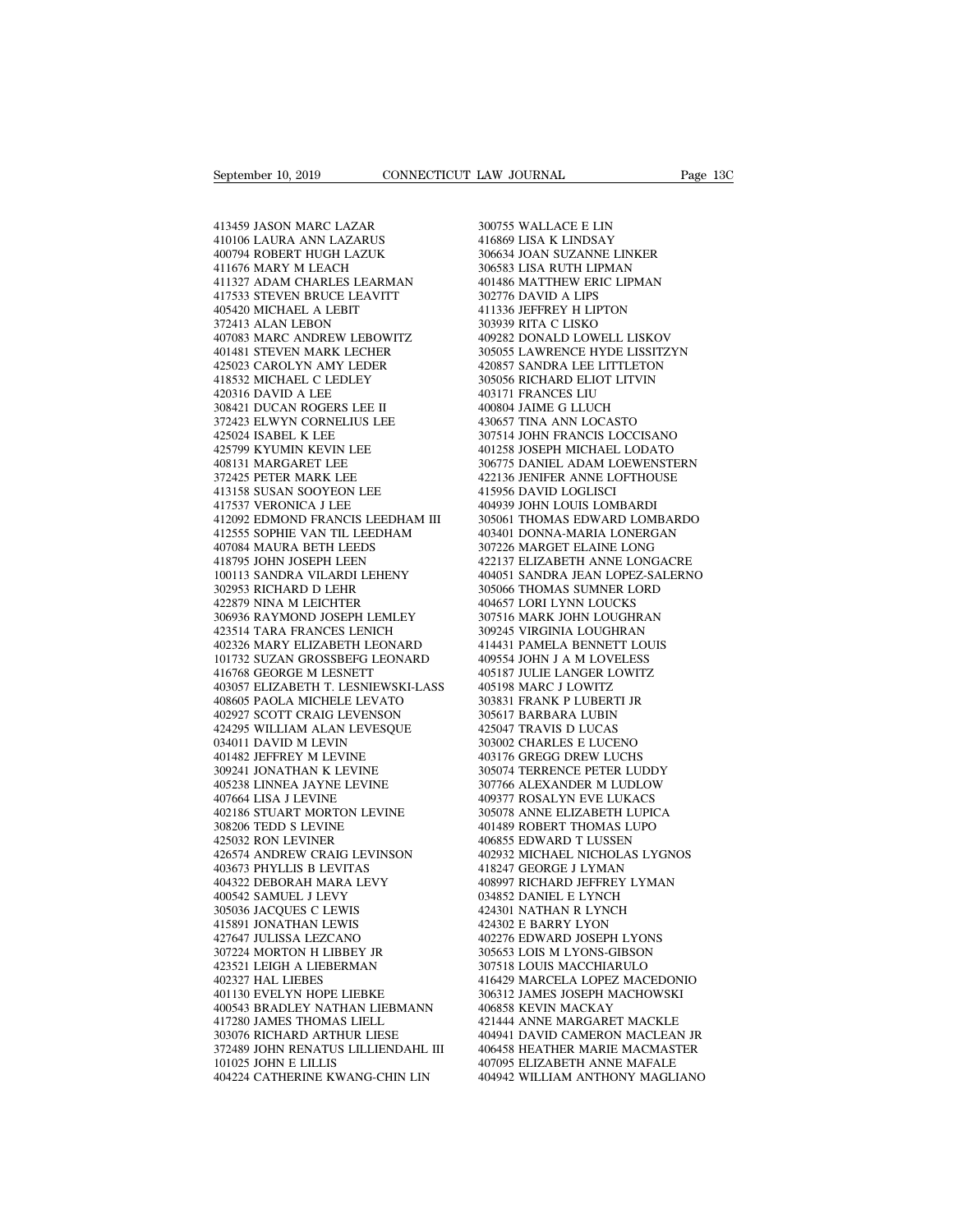Page 14C<br>307003 JEFFREY G MAGUIRE<br>414305 RAJ R MAHALE<br>400550 ROBERT ALAN MAHLER Page 14C<br>307003 JEFFREY G MAGUIRE<br>414305 RAJ R MAHALE<br>400550 ROBERT ALAN MAHLER<br>035376 JOHN J MAHON Page 14C<br>307003 JEFFREY G MAGUIRE<br>414305 RAJ R MAHALE<br>400550 ROBERT ALAN MAHLER<br>035376 JOHN J MAHON<br>306940 DEBORAH LOUISE MAHONEY  $[{\bf \texttt{Page 14C}}$ \begin{tabular}{l} \bf{Page 14C} \end{tabular} \begin{tabular}{l} \bf{CONNECTICUT LAW JOURNAL} \end{tabular} \end{tabular} \begin{tabular}{l} \bf{307003 IEFFREV G MAGUIRE} \end{tabular} \begin{tabular}{l} \bf{423779 MELISSA} \end{tabular} \end{tabular} \begin{tabular}{l} \bf{43519 ELLSBA} \end{tabular} \end{tabular} \begin{tabular}{l} \bf{4359 CLZABE} \end{tabular} \begin{tabular}{l} \bf{43519 ELLZABE} \end{$ 307003 JEFFREY G MAGUIRE<br>
41305 RAJ R MAHALE<br>
400550 ROBERT ALAN MAHLER<br>
3035376 JOHN J MAHON<br>
306940 DEBORAH LOUISE MAHONEY<br>
308973 MARY ANN MAHONEY<br>
411607 TIMOTHY JOHN MAHONEY<br>
4002 307003 JEFFREY G MAGUIRE<br>414305 RAJ R MAHALE<br>400550 ROBERT ALAN MAHLER<br>035376 JOHN J MAHON<br>306940 DEBORAH LOUISE MAHONEY<br>308973 MARY ANN MAHONEY<br>412607 TIMOTHY JOHN MAHONEY<br>408790 SUSAN SALLARD MAIGNAN 307003 JEFFREY G MAGUIRE 414305 RAJ R MAHALE 400550 ROBERT ALAN MAHLER 41<br>400550 ROBERT ALAN MAHLER 41<br>305376 JOHN J MAHON<br>306940 DEBORAH LOUISE MAHONEY 30<br>308973 MARY ANN MAHONEY 41<br>412607 TIMOTHY JOHN MAHONEY 40<br>408790 S 414305 RAJ R MAHALE 400550 ROBERT ALAN MAHLER 4113<br>035376 JOHN J MAHON 400<br>306940 DEBORAH LOUISE MAHONEY 308<br>408973 MARY ANN MAHONEY 414<br>412607 TIMOTHY JOHN MAHONEY 404<br>408790 SUSAN SALLARD MAIGNAN 407<br>408287 HIROE RUBY MA 400550 ROBERT ALAN MAHLER<br>035376 JOHN J MAHON<br>306940 DEBORAH LOUISE MAHONEY<br>308973 MARY ANN MAHONEY<br>412607 TIMOTHY JOHN MAHONEY<br>408790 SUSAN SALLARD MAHONEY<br>408287 HIROE RUBY MAKIYAMA<br>418798 ANTHONY MICHAEL MAKRIDES<br>309903 % 035376 JOHN J MAHON<br>
306940 DEBORAH LOUISE MAHONEY 308973 MARY ANN MAHONEY 411667 TIMOTHY JOHN MAHONEY 4002<br>
412607 TIMOTHY JOHN MAHONEY 4002<br>
40828790 SUSAN SALLARD MAIGNAN 4077<br>
408287 HIROE RUBY MAKIYAMA 4221<br>
418798 306940 DEBORAH LOUISE MAHONEY<br>
308973 MARY ANN MAHONEY<br>
412607 TIMOTHY JOHN MAHONEY<br>
408790 SUSAN SALLARD MAIGNAN<br>
408287 HIROE RUBY MAKIYAMA<br>
418798 ANTHONY MICHAEL MAKRIDES<br>
309903 SEDRICK G MALCOLM<br>
410799 ROBERT PETER 308973 MARY ANN MAHONEY<br>412607 TIMOTHY JOHN MAHONEY<br>408790 SUSAN SALLARD MAIGNAN<br>408287 HIROE RUBY MAKIYAMA<br>418798 ANTHONY MICHAEL MAKRIDES<br>309903 SEDRICK G MALCOLM<br>410799 ROBERT PETER MALEWSKI<br>408276 ANJU MALHOTRA<br>425060 412607 TIMOTHY JOHN MAHONEY<br>408790 SUSAN SALLARD MAIGNAN<br>408287 HIROE RUBY MAKIYAMA<br>418798 ANTHONY MICHAEL MAKRIDES<br>309903 SEDRICK G MALCOLM<br>410799 ROBERT PETER MALEWSKI<br>408276 ANJU MALHOTRA<br>425060 MELISSA BETH MALLAH<br>4074 408790 SUSAN SALLARD MAIGNAN<br>408287 HIROE RUBY MAKIYAMA<br>418798 ANTHONY MICHAEL MAKRIDES<br>309903 SEDRICK G MALCOLM<br>410799 ROBERT PETER MALEWSKI<br>408276 ANJU MALHOTRA<br>425060 MELISSA BETH MALLAH<br>407488 BRETT L MALOFSKY<br>035547 C 408287 HIROE RUBY MAKIYAMA<br>418798 ANTHONY MICHAEL MAKRIDES<br>309903 SEDRICK G MALCOLM<br>410799 ROBERT PETER MALEWSKI<br>408276 ANIU MALHOTRA<br>425060 MELISSA BETH MALLAH<br>407488 BRETT L MALOFSKY<br>035547 CRAIG D MALONE<br>420871 STEFANIE 418798 ANTHONY MICHAEL MAKRID.<br>309903 SEDRICK G MALCOLM<br>410799 ROBERT PETER MALEWSKI<br>408276 ANJU MALHOTRA<br>425060 MELISSA BETH MALLAH<br>407488 BRETT L MALONE<br>035547 CRAIG D MALONE<br>420871 STEFANIE JOSEPHINE MALON<br>302318 CHRIST %309903 SEDRICK G MALCOLM 410799 ROBERT PETER MALEWSKI 408276 ANJU MALHOTRA 3096<br>408276 ANJU MALHOTRA 3096<br>425060 MELISSA BETH MALLAH 4155<br>407488 BRETT L MALONE 4035<br>035547 CRAIG D MALONE 4058<br>420871 STEFANIE JOSEPHINE MAL 410799 ROBERT PETER MALEWSKI († 10799 ROBERT PETER MALLAH († 1030665)<br>123060 MELISSA BETH MALLAH († 115513)<br>1035547 CRAIG D MALONEY († 103877 130871 STEFANIE JOSEPHINE MALONE († 1038771 STEFANIE JOSEPHINE MALONEY († 104066  $\begin{tabular}{llllllll} 408276 &\text{ANIU MALHOTRA} & 309663 \\ 425060 &\text{MELISSA BETH MALLAH} & 415513 \\ 407488 &\text{BRETT L MALOFSKY} & 403544 \\ 035547 &\text{CRAIG D MALONE} & 408877 \\ 420871 & \text{STEFANIE JGENPHINE MALONE} & 404014 \\ 302318 & \text{CHRISTOPIER JOHN MALONEY} & 404666 \\ 407826 & \text{IENNIFER CHRISTIE MALONEY} & 303055 \\$ 425060 MELISSA BETH MALLAH<br>407488 BRETT L MALOFSKY<br>035547 CRAIG D MALONE<br>420871 STEFANIE JOSEPHINE MALONE<br>302318 CHRISTOPHER JOHN MALONEY<br>407826 JENNIFER CHRISTIE MALONEY<br>413394 RICHARD R MAMMON<br>307019 ALBERT MANFREDONIA<br>4 407488 BRETT L MALOFSKY<br>035547 CRAIG D MALONE<br>420871 STEFANIE JOSEPHINE MALONE<br>302318 CHRISTOPHER JOHN MALONEY<br>407826 JENNIFER CHRISTIE MALONEY<br>413394 RICHARD R MAMMON<br>307019 ALBERT MANFREDONIA<br>404012 FRANCIS B MANN JR<br>410 035547 CRAIG D MALONE<br>420871 STEFANIE JOSEPHINE MALONE<br>302318 CHRISTOPHER JOHN MALONEY<br>407826 JENNIFER CHRISTIE MALONEY<br>413394 RICHARD R MANMON<br>307019 ALBERT MANFREDONIA<br>4104012 FRANCIS B MANN JR<br>410675 MONROE YALE MANN<br>30 420871 STEFANIE JOSEPHINE MALONE<br>302318 CHRISTOPHER JOHN MALONEY<br>407826 JENNIFER CHRISTIE MALONEY<br>413394 RICHARD R MAMMON<br>307019 ALBERT MANFREDONIA<br>404012 FRANCIS B MANN JR<br>410675 MONROE YALE MANN<br>307021 JAMES LUCIAN MANNE 302318 CHRISTOPHER JOHN MALONEY 40-407826 JENNIFER CHRISTIE MALONEY 30:<br>413394 RICHARD R MAMMON 307<br>307019 ALBERT MANFREDONIA 41<br>404012 FRANCIS B MANN JR 102<br>401027 MONROE YALE MANNELLO 40-404663 JENNIFER ABBE MANNELLO 40-404663 JENNNIFER ABBE MANNER 413394 RICHARD R MAMMON<br>307019 ALBERT MANFREDONIA<br>404012 FRANCIS B MANN JR<br>410675 MONROE YALE MANN<br>307021 JAMES LUCIAN MANNELLO<br>404663 JENNNIFER ABBE MANNER<br>412005 ADAM TROY MARCHUCK<br>308976 MARY KATHERINE MARCON<br>425732 MAR 307019 ALBERT MANFREDONIA 404012 FRANCIS B MANN JR<br>410675 MONROE YALE MANN 4208<br>307021 JAMES LUCIAN MANNELLO 40464<br>404663 JENNNIFER ABBE MANNER 412005 ADAM TROY MARCHUCK 4005<br>308976 MARY KATHERINE MARCON 4001<br>4025732 MARK 404012 FRANCIS B MANN JR<br>410675 MONROE YALE MANN<br>307021 JAMES LUCIAN MANNELLO<br>404663 JENNNIFER ABBE MANNER<br>412005 ADAM TROY MARCHUCK<br>308976 MARY KATHERINE MARCON<br>425732 MARK WILLIAM MARCONE<br>404945 REYNA ELIZABETH MARDER<br>40 404945 REYNA ELIZABETH MARDER 307021 JAMES LUCIAN MANNELLO<br>404663 JENNNIFER ABBE MANNER<br>412005 ADAM TROY MARCHUCK<br>308976 MARY KATHERINE MARCON<br>425732 MARK WILLIAM MARCONE<br>404396 DANIEL MARECKI<br>404396 DANIEL MARGOLIN<br>420328 BERNICE ELLEN MARGOLIS<br>101776 404663 JENNNIFER ABBE MANNER<br>412005 ADAM TROY MARCHUCK<br>308976 MARY KATHERINE MARCON<br>425732 MARK WILLIAM MARCONE<br>404945 REYNA ELIZABETH MARDER<br>404396 DANIEL MARECKI<br>420328 BERNICE ELLEN MARGOLIS<br>101776 MARC J MARGOLIUS<br>4083 412005 ADAM TROY MARCHUCK<br>308976 MARY KATHERINE MARCON<br>425732 MARK WILLIAM MARCONE<br>404945 REYNA ELIZABETH MARDER<br>404366 DANIEL MARECKI<br>420328 BERNICE ELLEN MARGOLIS<br>101776 MARC J MARGOLIUS<br>408329 RICHARD A MARGULIES<br>308980 308976 MARY KATHERINE MARCON<br>425732 MARK WILLIAM MARCONE<br>404945 REYNA ELIZABETH MARDER<br>404396 DANIEL MARECKI<br>420328 BERNICE ELLEN MARGOLIS<br>101776 MARC J MARGOLIUS<br>408329 RICHARD A MARGULIES<br>308980 THERESA ANN MARI<br>309989 S 408329 RICHARD A MARGULIES<br>308980 THERESA ANN MARI<br>309989 SARAH MOODY MARIANI<br>426619 JOSH ST JOHN MARINELLI 404945 REYNA ELIZABETH MARDER<br>404396 DANIEL MARECKI<br>420328 BERNICE ELLEN MARGOLIS<br>101776 MARC J MARGOLIUS<br>408329 RICHARD A MARGULIES<br>309980 THERESA ANN MARI<br>309989 SARAH MOODY MARIANI<br>426619 JOSH ST JOHN MARINELLI<br>308981 M 404396 DANIEL MARECKI<br>420328 BERNICE ELLEN MARGOLIS<br>101776 MARC J MARGOLIUS<br>408329 RICHARD A MARGULIES<br>308980 THERESA ANN MARI<br>309989 SARAH MOODY MARIANI<br>426619 JOSH ST JOHN MARINELLI<br>308981 MICHAEL RICHARD MARINO<br>405761 M 308981 MICHAEL RICHARD MARINO 101776 MARC J MARGOLIUS<br>408329 RICHARD A MARGULIES<br>308980 THERESA ANN MARI<br>309989 SARAH MOODY MARIANI<br>426619 JOSH ST JOHN MARINELLI<br>308981 MICHAEL RICHARD MARINO<br>405761 MICHAEL KRAMER MARKS<br>308302 CECIL MARLOWE<br>309973 MARY 408329 RICHARD A MARGULIES<br>308980 THERESA ANN MARI<br>309989 SARAH MOODY MARIANI<br>426619 JOSH ST JOHN MARINELLI<br>308981 MICHAEL RICHARD MARINO<br>405761 MICHAEL KRAMER MARKS<br>308302 CECIL MARLOWE<br>309973 MARY ANN MARLOWE<br>430676 AVER 308980 THERESA ANN MARI<br>309989 SARAH MOODY MARIANI<br>426619 JOSH ST JOHN MARINELLI<br>308981 MICHAEL RICHARD MARINO<br>405761 MICHAEL KRAMER MARKS<br>308302 CECIL MARLOWE<br>309973 MARY ANN MARLOWE<br>430676 AVERY N MARON<br>408599 GAIL MARR 309989 SARAH MOODY MARIANI<br>426619 JOSH ST JOHN MARINELLI<br>308981 MICHAEL RICHARD MARINO<br>405761 MICHAEL KRAMER MARKS<br>308302 CECIL MARLOWE<br>309973 MARY ANN MARLOWE<br>430676 AVERY N MARON<br>408599 GAIL MARR<br>411246 SUZANNE BERMAN MA 426619 JOSH ST JOHN MARINEL<br>308981 MICHAEL RICHARD MAF<br>405761 MICHAEL KRAMER MAR<br>308302 CECIL MARLOWE<br>309973 MARY ANN MARLOWE<br>430676 AVERY N MARON<br>408599 GAIL MARR<br>411246 SUZANNE BERMAN MAR<br>403178 STEVEN ERIC MARSHAL 405761 MICHAEL RICHARD MARINO 30<br>405761 MICHAEL KRAMER MARKS 30<br>308302 CECIL MARLOWE 30<br>309973 MARY ANN MARLOWE 42<br>42<br>40676 AVERY N MARON 400<br>408599 GAIL MAR<br>411246 SUZANNE BERMAN MARSH 43<br>403178 STEVEN ERIC MARSHALL 42<br>10 405761 MICHAEL KRAMER MARKS<br>308302 CECIL MARLOWE<br>309973 MARY ANN MARLOWE<br>430676 AVERY N MARON<br>408599 GAIL MARR<br>411246 SUZANNE BERMAN MARSH<br>403178 STEVEN ERIC MARSHALL<br>101403 MARTHA RAFFERTY MARTI<br>306955 B DIANE MARTIN 308302 CECIL MARLOWE<br>309973 MARY ANN MARLOWE<br>430676 AVERY N MARON<br>408599 GAIL MARR<br>411246 SUZANNE BERMAN MARSH<br>403178 STEVEN ERIC MARSHALL<br>101403 MARTHA RAFFERTY MARTI<br>306955 B DIANE MARTIN<br>302220 CYNTHIA ANN MARTIN 309973 MARY ANN MARLOWE<br>430676 AVERY N MARON<br>408599 GAIL MARR<br>411246 SUZANNE BERMAN MARSH<br>403178 STEVEN ERIC MARSHALL<br>101403 MARTHA RAFFERTY MARTI<br>306955 B DIANE MARTIN<br>302220 CYNTHIA ANN MARTIN<br>406709 DIANE LYNNE MARTIN 430676 AVERY N MARON<br>408599 GAIL MARR<br>411246 SUZANNE BERMAN MARSH<br>403178 STEVEN ERIC MARSHALL<br>101403 MARTHA RAFFERTY MARTI<br>306955 B DIANE MARTIN<br>302220 CYNTHIA ANN MARTIN<br>406709 DIANE LYNNE MARTIN<br>036427 DONALD L MARTIN 408599 GAIL MARR<br>411246 SUZANNE BERMAN MARSH<br>403178 STEVEN ERIC MARSHALL<br>101403 MARTHA RAFFERTY MARTI<br>306955 B DIANE MARTIN<br>302220 CYNTHIA ANN MARTIN<br>406709 DIANE LYNNE MARTIN<br>036427 DONALD L MARTIN<br>407491 JAMES A MARTIN 411246 SUZANNE BERMAN MARSH<br>403178 STEVEN ERIC MARSHALL<br>101403 MARTHA RAFFERTY MARTI<br>306955 B DIANE MARTIN<br>302220 CYNTHIA ANN MARTIN<br>406709 DIANE LYNNE MARTIN<br>036427 DONALD L MARTIN<br>407491 JAMES A MARTIN<br>409287 JOHN JOSEPH 403178 STEVEN ERIC MARSHALL<br>101403 MARTHA RAFFERTY MARTI<br>306955 B DIANE MARTIN<br>302220 CYNTHIA ANN MARTIN<br>406709 DIANE LYNNE MARTIN<br>036427 DONALD L MARTIN<br>407491 JAMES A MARTIN<br>409287 JOHN JOSEPH MARTIN<br>103013 SARA R MARTIN 101403 MARTHA RAFFERTY MARTI<br>306955 B DIANE MARTIN<br>302220 CYNTHIA ANN MARTIN<br>406709 DIANE LYNNE MARTIN<br>036427 DONALD L MARTIN<br>409287 JOHN JOSEPH MARTIN<br>103013 SARA R MARTIN<br>103013 SARA R MARTIN<br>428143 PETER DOMINIC MARTINO 306955 B DIANE MARTIN<br>302220 CYNTHIA ANN MARTIN<br>406709 DIANE LYNNE MARTIN<br>036427 DONALD L MARTIN<br>407491 JAMES A MARTIN<br>409287 JOHN JOSEPH MARTIN<br>103013 SARA R MARTIN<br>428143 PETER DOMINIC MARTINO<br>427734 MARIO CHRISTOPHER MA 406709 DIANE LYNNE MARTIN 4406709 DIANE LYNNE MARTIN 4403427 DONALD L MARTIN 4407491 JAMES A MARTIN 4540287 JOHN JOSEPH MARTIN 4474913 ARARTIN 4427531 LUKE THEODORE MARTING 4427251 LUKE THEODORE MARTONE 4427251 LUKE THEODO 406709 DIANE LYNNE MARTIN 402219 P,<br>036427 DONALD L MARTIN 417544 FI<br>407491 JAMES A MARTIN 417544 FI<br>409287 JOHN JOSEPH MARTIN 410538 SI<br>428143 PETER DOMINIC MARTINO 404477 A<br>428143 PETER DOMINIC MARTINO 404477 A<br>427734 MA 036427 DONALD L MARTIN 00<br>407491 JAMES A MARTIN 00<br>409287 JOHN JOSEPH MARTIN 42<br>103013 SARA R MARTIN 0428143 PETER DOMINIC MARTINO 427734 MARIO CHRISTOPHER MARTINS JR 44<br>427734 MARIO CHRISTOPHER MARTINS JR 44<br>427251 LUKE T 407491 JAMES A MARTIN<br>409287 JOHN JOSEPH MARTIN<br>103013 SARA R MARTIN<br>428143 PETER DOMINIC MARTINO<br>427734 MARIO CHRISTOPHER MARTINS JR<br>427251 LUKE THEODORE MARTONE<br>100780 PAUL J MARZINOTTO<br>401132 DEBORAH M MASON<br>417404 JONA 409287 JOHN JOSEPH MARTIN<br>103013 SARA R MARTIN<br>428143 PETER DOMINIC MARTINO<br>427734 MARIO CHRISTOPHER MARTINS JR<br>427251 LUKE THEODORE MARTINO<br>100780 PAUL J MARZINOTTO<br>401132 DEBORAH M MASON<br>417404 JONATHAN G MASON-KINSEY<br>30  $\begin{tabular}{llllll} 103013 SARA R MARTIN & & & 42089 \\ 428143 PETER DOMINC MARTINO & & 40447 \\ 427734 MARIO CHRISTOPHER MARTINS JR & & 40160 \\ 427251 LUKE THEODORE MARTONE & & 41443 \\ 100780 PAUL J MARZINOTTO & & 40452 \\ 401132 DEDRAH M MASON & & 40294 \\ 417404 JONATHAN G MASON-KINSEY & & 40938 \\ 308889 KATHLEEN SIMEONE MASS & & 04137 \\ 402765 RICHARD M$ 428143 PETER DOMINIC MARTINO<br>427734 MARIO CHRISTOPHER MARTINS JR<br>427251 LUKE THEODORE MARTONE<br>100780 PAUL J MARZINOTTO<br>401132 DEBORAH M MASON<br>417404 JONATHAN G MASON-KINSEY<br>308889 KATHLEEN SIMEONE MASS<br>402765 RICHARD MATHE 427734 MARIO CHRISTOPHER MARTINS<br>427251 LUKE THEODORE MARTONE<br>100780 PAUL J MARZINOTTO<br>401132 DEBORAH M MASON<br>417404 JONATHAN G MASON-KINSEY<br>308889 KATHLEEN SIMEONE MASS<br>402765 RICHARD MATHER<br>100335 EDWARD MATTISON<br>423547 427251 LUKE THEODORE MARTONE<br>100780 PAUL J MARZINOTTO<br>401132 DEBORAH M MASON<br>417404 JONATHAN G MASON-KINSEY<br>308889 KATHLEEN SIMEONE MASS<br>402765 RICHARD MATHER<br>100335 EDWARD MATTISON<br>423547 GUY MAURICE 100780 PAUL J MARZINOTTO<br>401132 DEBORAH M MASON<br>417404 JONATHAN G MASON-KINSEY<br>308889 KATHLEEN SIMEONE MASS<br>402765 RICHARD MATHER<br>100335 EDWARD MATHISON<br>423547 GUY MAURICE

423779 MELISSA MAXIM 407726 JODI MICHELE MAXON 413519 ELIZABETH MAXWELL-GARNER 423779 MELISSA MAXIM<br>407726 JODI MICHELE MAXON<br>417519 ELIZABETH MAXWELL-GARNER<br>400945 WILLIAM JOSEPH MAYO<br>308989 MICHAEL JOSEPH MAZZEI<br>411691 SHARON MC CONVERY 423779 MELISSA MAXIM<br>407726 JODI MICHELE MAXON<br>413519 ELIZABETH MAXWELL-GARNER<br>400945 WILLIAM JOSEPH MAYO<br>308989 MICHAEL JOSEPH MAZZEI<br>411691 SHARON MC CONVERY<br>400275 PATRICIA C MCALLISTER 423779 MELISSA MAXIM<br>407726 JODI MICHELE MAXON<br>413519 ELIZABETH MAXWELL-GARNER<br>400945 WILLIAM JOSEPH MAZZEI<br>308989 MICHAEL JOSEPH MAZZEI<br>411691 SHARON MC CONVERY<br>400275 PATRICIA C MCALLISTER<br>407099 ANDREW JOSEPH MCCABE 423779 MELISSA MAXIM<br>407726 JODI MICHELE MAXON<br>413519 ELIZABETH MAXWELL-GARNER<br>400945 WILLIAM JOSEPH MAYO<br>308989 MICHAEL JOSEPH MAZZEI<br>411691 SHARON MC CONVERY<br>400275 PATRICIA C MCALLISTER<br>407099 ANDREW JOSEPH MCCABE<br>42215 407726 JODI MICHELE MAXON<br>413519 ELIZABETH MAXWELL-GARNER<br>400945 WILLIAM JOSEPH MAYO<br>308989 MICHAEL JOSEPH MAZZEI<br>411691 SHARON MC CONVERY<br>400275 PATRICIA C MCALLISTER<br>407099 ANDREW JOSEPH MCCABE<br>422154 THOMAS EUGENE MCCAB 413519 ELIZABETH MAXWELL-GARNER<br>400945 WILLIAM JOSEPH MAYO<br>308989 MICHAEL JOSEPH MAZZEI<br>411691 SHARON MC CONVERY<br>400275 PATRICIA C MCALLISTER<br>407099 ANDREW JOSEPH MCCABE<br>422154 THOMAS EUGENE MCCABE<br>407728 ROBERT KEVIN MCCA 400945 WILLIAM JOSEPH MAYO<br>308989 MICHAEL JOSEPH MAZZEI<br>411691 SHARON MC CONVERY<br>400275 PATRICIA C MCALLISTER<br>407099 ANDREW JOSEPH MCCABE<br>422154 THOMAS EUGENE MCCABE<br>407728 ROBERT KEVIN MCCAFFERTY<br>404950 MARY ELIZABETH MCC 308989 MICHAEL JOSEPH MAZZEI<br>411691 SHARON MC CONVERY<br>400275 PATRICIA C MCALLISTER<br>407099 ANDREW JOSEPH MCCABE<br>422154 THOMAS EUGENE MCCAFFERTY<br>404950 MARY ELIZABETH MCCAFFERTY<br>308213 STEPHEN W MCCAFFREY<br>309213 STEPHEN W MC 411691 SHARON MC CONVERY<br>400275 PATRICIA C MCALLISTER<br>407099 ANDREW JOSEPH MCCABE<br>422154 THOMAS EUGENE MCCABE<br>407728 ROBERT KEVIN MCCAFFREY<br>404950 MARY ELIZABETH MCCAFFREY<br>308213 STEPHEN W MCCAFFREY<br>309665 JAMES F MCCANN<br>4 400275 PATRICIA C MCALLISTER<br>407099 ANDREW JOSEPH MCCABE<br>422154 THOMAS EUGENE MCCABE<br>407728 ROBERT KEVIN MCCAFFERTY<br>404950 MARY ELIZABETH MCCAFFREY<br>308213 STEPHEN W MCCAFFREY<br>309665 JAMES F MCCANN<br>415513 ANDREW C MCCARTHY 407099 ANDREW JOSEPH MCCABE<br>422154 THOMAS EUGENE MCCABE<br>407728 ROBERT KEVIN MCCAFFERTY<br>404950 MARY ELIZABETH MCCAFFREY<br>308213 STEPHEN W MCCAFFREY<br>309665 JAMES F MCCANN<br>415513 ANDREW C MCCARTHY III<br>403544 DENNIS PATRICK MCC 422154 THOMAS EUGENE MCCABE<br>407728 ROBERT KEVIN MCCAFFERTY<br>404950 MARY ELIZABETH MCCAFFREY<br>308213 STEPHEN W MCCAFFREY<br>403665 JAMES F MCCARTHY III<br>415513 ANDREW C MCCARTHY III<br>403544 DENNIS PATRICK MCCARTHY<br>406877 GARY JAME 407728 ROBERT KEVIN MCCAFFERTY<br>404950 MARY ELIZABETH MCCAFFREY<br>308213 STEPHEN W MCCAFFREY<br>309665 JAMES F MCCANN<br>415513 ANDREW C MCCARTHY III<br>403344 DENNIS PATRICK MCCARTHY<br>403877 GARY JAMES MCCARTHY<br>404014 JUSTIN BRIAN MCC 404950 MARY ELIZABETH MCCAFFREY<br>308213 STEPHEN W MCCAFFREY<br>309665 JAMES F MCCANN<br>415513 ANDREW C MCCARTHY III<br>403544 DENNIS PATRICK MCCARTHY<br>404614 JUSTIN BRIAN MCCARTHY<br>404014 JUSTIN BRIAN MCCARTHY<br>404666 PEGGY LEWIS MCCA 308213 STEPHEN W MCCAFFREY<br>309665 JAMES F MCCANN<br>415513 ANDREW C MCCARTHY III<br>403544 DENNIS PATRICK MCCARTHY<br>405877 GARY JAMES MCCARTHY<br>404066 PEGGY LEWIS MCCARTHY<br>303053 TERESA MCCARTHY-VADIVELOO<br>307063 JOHN E MCCAULEY 309665 JAMES F MCCANN<br>415513 ANDREW C MCCARTHY III<br>403544 DENNIS PATRICK MCCARTHY<br>405877 GARY JAMES MCCARTHY<br>404066 PEGGY LEWIS MCCARTHY<br>303053 TERESA MCCARTHY-VADIVELOO<br>307063 JOHN E MCCAULEY<br>411488 MOIRA MADELINE MCCOLLA 415513 ANDREW C MCCARTHY III<br>403544 DENNIS PATRICK MCCARTHY<br>405877 GARY JAMES MCCARTHY<br>404014 JUSTIN BRIAN MCCARTHY<br>40466 PEGGY LEWIS MCCARTHY<br>303053 TERESA MCCARTHY-VADIVELOO<br>307063 JOHN E MCCAULEY<br>411488 MOIRA MADELINE M 403544 DENNIS PATRICK MCCARTHY<br>405877 GARY JAMES MCCARTHY<br>404014 JUSTIN BRIAN MCCARTHY<br>404666 PEGGY LEWIS MCCARTHY<br>303053 TERESA MCCARTHY-VADIVELOO<br>307063 JOHN E MCCAULEY<br>411488 MOIRA MADELINE MCCOLLAM<br>102383 VALERIE L MCC 405877 GARY JAMES MCCARTHY<br>404014 JUSTIN BRIAN MCCARTHY<br>404666 PEGGY LEWIS MCCARTHY<br>303053 TERESA MCCARTHY-VADIVELOO<br>307063 JOHN E MCCAULEY<br>411488 MOIRA MADELINE MCCOLLAM<br>102383 VALERIE L MCCORD<br>420886 TARA MCCORMICK<br>40466 404014 JUSTIN BRIAN MCCARTHY<br>404666 PEGGY LEWIS MCCARTHY<br>303053 TERESA MCCARTHY-VADIVELOC<br>307063 JOHN E MCCAULEY<br>411488 MOIRA MADELINE MCCOLLAM<br>102383 VALERIE L MCCORDI<br>420886 TARA MCCORMICK<br>404668 ROBERT E MCCRACKEN JR<br>37 404666 PEGGY LEWIS MCCARTHY<br>303053 TERESA MCCARTHY-VADIVELOO<br>307063 JOHN E MCCAULEY<br>411488 MOIRA MADELINE MCCOLLAM<br>102383 VALERIE L MCCORMICK<br>420886 TARA MCCORMICK<br>404668 ROBERT E MCCRACKEN JR<br>372897 HARRY R MCCUE<br>400562 D 303053 TERESA MCCARTHY-VADIVE<br>307063 JOHN E MCCAULEY<br>411488 MOIRA MADELINE MCCOLLA<br>102383 VALERIE L MCCORD<br>420886 TARA MCCORMICK<br>404668 ROBERT E MCCRACKEN JR<br>372897 HARRY R MCCUE<br>400562 DIAN KERR MCCULLOUGH<br>414602 MONIQUE 307063 JOHN E MCCAULEY<br>411488 MOIRA MADELINE MCCOLLAM<br>102383 VALERIE L MCCORD<br>420886 TARA MCCORMICK<br>404668 ROBERT E MCCRACKEN JR<br>372897 HARRY R MCCULE<br>403562 DIAN KERR MCCULLOUGH<br>414602 MONIQUE DURANT MCCURLEY<br>412462 KAREN 411488 MOIRA MADELINE MCCOLLAM<br>102383 VALERIE L MCCORD<br>420886 TARA MCCORMICK<br>404668 ROBERT E MCCRACKEN JR<br>372897 HARRY R MCCUE<br>400562 DIAN KERR MCCULLOUGH<br>414602 MONIQUE DURANT MCCURLEY<br>412462 KAREN CURESKY MCCUSKER<br>307233 102383 VALERIE L MCCORD<br>420886 TARA MCCORMICK<br>404668 ROBERT E MCCRACKEN JR<br>400562 DIAN KERR MCCUE<br>401662 DIAN KERR MCCULLOUGH<br>414602 MONIQUE DURANT MCCURLEY<br>412462 KAREN CURESKY MCCUSKER<br>307233 DOUGLAS J MCDADE<br>409602 DOUG 420886 TARA MCCORMICK<br>404668 ROBERT E MCCRACKEN JR<br>372897 HARRY R MCCUE<br>400562 DIAN KERR MCCULLOUGH<br>414602 MONIQUE DURANT MCCURLEY<br>412462 KAREN CURESKY MCCUSKER<br>307233 DOUGLAS J MCDADE<br>409602 DOUGLAS CHARLES MCDERMOTT<br>1029 404668 ROBERT E MCCRACKEN JR<br>372897 HARRY R MCCUE<br>400562 DIAN KERR MCCULLOUGH<br>414602 MONIQUE DURANT MCCURLEY<br>412462 KAREN CURESKY MCCUSKER<br>307233 DOUGLAS J MCDADE<br>409602 DOUGLAS CHARLES MCDERMOTT<br>102948 CHRISTOPHER J MCDON 372897 HARRY R MCCUE<br>400562 DIAN KERR MCCULLOUGH<br>414602 MONIQUE DURANT MCCURLEY<br>412462 KAREN CURESKY MCCUSKER<br>307233 DOUGLAS J MCDADE<br>409602 DOUGLAS CHARLES MCDERMOTT<br>102948 CHRISTOPHER J MCDONALD<br>302319 MATTHEW JAMES MCDO 400562 DIAN KERR MCCULLOUGH<br>414602 MONIQUE DURANT MCCURLEY<br>412462 KAREN CURESKY MCCUSKER<br>307233 DOUGLAS J MCDADE<br>409602 DOUGLAS CHARLES MCDERMOTT<br>102948 CHRISTOPHER J MCDONALD<br>302319 MATTHEW JAMES MCDONALD<br>310007 MICHAEL L 414602 MONIQUE DURANT MCCURLEY<br>412462 KAREN CURESKY MCCUSKER<br>307233 DOUGLAS J MCDADE<br>409602 DOUGLAS CHARLES MCDERMOTT<br>102948 CHRISTOPHER J MCDONALD<br>302319 MATTHEW JAMES MCDONALD<br>310007 MICHAEL LAWRENCE MCDONNELL<br>412463 GUY 412462 KAREN CURESKY MCCUSKER<br>307233 DOUGLAS J MCDADE<br>409602 DOUGLAS CHARLES MCDERMOTT<br>102948 CHRISTOPHER J MCDONALD<br>302319 MATTHEW JAMES MCDONALD<br>310007 MICHAEL LAWRENCE MCDONOUGH<br>412463 GUY MADDEN MCDONOUGH<br>433499 ANDREW 307233 DOUGLAS J MCDADE<br>409602 DOUGLAS CHARLES MCDERMOTT<br>102948 CHRISTOPHER J MCDONALD<br>302319 MATTHEW JAMES MCDONALD<br>310007 MICHAEL LAWRENCE MCDONALD<br>413443 GUY MADDEN MCDONOUGH<br>433499 ANDREW JOSEPH MCELROY<br>300761 GARTH W 302319 MATTHEW JAMES MCDONALD<br>310007 MICHAEL LAWRENCE MCDONNELL<br>412463 GUY MADDEN MCDONOUGH<br>433499 ANDREW JOSEPH MCELROY<br>300761 GARTH W MCELYA<br>305670 MICHAEL FRANCIS MCENENEY<br>309075 DIANE CROSSON MCENROE 102948 CHRISTOPHER J MCDONALD<br>302319 MATTHEW JAMES MCDONALD<br>310007 MICHAEL LAWRENCE MCDONNELL<br>412463 GUY MADDEN MCDONOUGH<br>433499 ANDREW JOSEPH MCELROY<br>300761 GARTH W MCELYA<br>305670 MICHAEL FRANCIS MCENENEY<br>309075 DIANE CROS 302319 MATTHEW JAMES MCDONALD<br>310007 MICHAEL LAWRENCE MCDONNELL<br>412463 GUY MADDEN MCDONOUGH<br>433499 ANDREW JOSEPH MCELROY<br>300761 GARTH W MCELYA<br>305670 MICHAEL FRANCIS MCENENEY<br>309075 DIANE CROSSON MCENROE<br>308993 MIRIAM KATH 310007 MICHAEL LAWRENCE MCDONNELL<br>412463 GUY MADDEN MCDONOUGH<br>433499 ANDREW JOSEPH MCELROY<br>300761 GARTH W MCELYA<br>305670 MICHAEL FRANCIS MCENENEY<br>309075 DIANE CROSSON MCENROE<br>308993 MIRIAM KATHLEEN MCENROE<br>421456 MOLLY DELE 412463 GUY MADDEN MCDONOUGH<br>433499 ANDREW JOSEPH MCELROY<br>300761 GARTH W MCELYA<br>305670 MICHAEL FRANCIS MCENENEY<br>309075 DIANE CROSSON MCENROE<br>308993 MIRIAM KATHLEEN MCENROE<br>421456 MOLLY DELEA MCEVOY<br>406119 JAMES PETER MCGEVN 433499 ANDREW JOSEPH MCELROY<br>300761 GARTH W MCELYA<br>305670 MICHAEL FRANCIS MCENENEY<br>309075 DIANE CROSSON MCENROE<br>308993 MIRIAM KATHLEEN MCENROE<br>421456 MOLLY DELEA MCGUVNA<br>406119 JAMES PETER MCGEVNA<br>405878 JOAN MARIE MCGILLY 300761 GARTH W MCELYA<br>305670 MICHAEL FRANCIS MCENENEY<br>309075 DIANE CROSSON MCENROE<br>308993 MIRIAM KATHLEEN MCENROE<br>421456 MOLLY DELEA MCEVOY<br>406119 JAMES PETER MCGEVNA<br>405878 JOAN MARIE MCGILLYCUDDY<br>431302 DANIEL PATRICK MC 305670 MICHAEL FRANCIS MCENENEY<br>309075 DIANE CROSSON MCENROE<br>308993 MIRIAM KATHLEEN MCENROE<br>421456 MOLLY DELEA MCEVOY<br>406119 JAMES PETER MCGILLYCUDDY<br>405878 JOAN MARIE MCGILLYCUDDY<br>431302 DANIEL PATRICK MCGINN<br>421457 BARRY 309075 DIANE CROSSON MCENROE<br>308993 MIRIAM KATHLEEN MCENROE<br>421456 MOLLY DELEA MCEVOY<br>406119 JAMES PETER MCGEVNA<br>405878 JOAN MARIE MCGILYCUDDY<br>431302 DANIEL PATRICK MCGINN<br>421457 BARRY B MCGOEY<br>437290 JESSICA GILMORE MCGOU 308993 MIRIAM KATHLEEN MCENROE<br>421456 MOLLY DELEA MCEVOY<br>406119 JAMES PETER MCGEVNA<br>405878 JOAN MARIE MCGILLYCUDDY<br>431302 DANIEL PATRICK MCGINN<br>421457 BARRY B MCGOEY<br>437290 JESSICA GILMORE MCGOUGH<br>405829 FRANK A MCGOWAN JR 421456 MOLLY DELEA MCEVOY<br>406119 JAMES PETER MCGEVNA<br>405878 JOAN MARIE MCGILLYCUDDY<br>431302 DANIEL PATRICK MCGINN<br>421457 BARRY B MCGOEY<br>405829 JESSICA GILMORE MCGOUGH<br>405829 FRANK A MCGOWAN JR<br>415963 PATRICK JOHN MCGRATH<br>40 406119 JAMES PETER MCGEVNA<br>405878 JOAN MARIE MCGILLYCUDDY<br>431302 DANIEL PATRICK MCGINN<br>421457 BARRY B MCGOEY<br>437290 JESSICA GILMORE MCGOUGH<br>405829 FRANK A MCGOWAN JR<br>415963 PATRICK JOHN MCGRATH<br>402219 PAUL ANTHONY MCGRATH<br> 405878 JOAN MARIE MCGILLYCUDDY<br>431302 DANIEL PATRICK MCGINN<br>421457 BARRY B MCGOEY<br>437290 JESSICA GILMORE MCGOUGH<br>405829 FRANK A MCGOWAN JR<br>415963 PATRICK JOHN MCGRATH<br>402219 PAUL ANTHONY MCGRATH<br>417544 FRANCIS STEPHEN MCGU 431302 DANIEL PATRICK MCGINN<br>421457 BARRY B MCGOEY<br>437290 JESSICA GILMORE MCGOUGH<br>405829 FRANK A MCGOWAN JR<br>415963 PATRICK JOHN MCGRATH<br>402219 PAUL ANTHONY MCGRATH<br>417544 FRANCIS STEPHEN MCGURRIN<br>041130 KENNETH S MCHARGH<br>4 421457 BARRY B MCGOEY<br>437290 JESSICA GILMORE MCGOUGH<br>405829 FRANK A MCGOWAN JR<br>415963 PATRICK JOHN MCGRATH<br>412219 PAUL ANTHONY MCGRATH<br>417544 FRANCIS STEPHEN MCGURRIN<br>041130 KENNETH S MCHARGH<br>410538 SUSAN LYNN MCINTOSH<br>420 437290 JESSICA GILMORE MCGOUGH<br>405829 FRANK A MCGOWAN JR<br>415963 PATRICK JOHN MCGRATH<br>402219 PAUL ANTHONY MCGRATH<br>417544 FRANCIS STEPHEN MCGURRIN<br>041130 KENNETH S MCHARGH<br>410538 SUSAN LYNN MCINTOSH<br>420891 JOHN ARNOLD MCINTY 405829 FRANK A MCGOWAN JR<br>415963 PATRICK JOHN MCGRATH<br>402219 PAUL ANTHONY MCGRATH<br>417544 FRANCIS STEPHEN MCGURRIN<br>041130 KENNETH S MCHARGH<br>410538 SUSAN LYNN MCINTOSH<br>420891 JOHN ARNOLD MCINTYRE<br>404477 ANN MIZNER MCKAY<br>4016 415963 PATRICK JOHN MCGRATH<br>402219 PAUL ANTHONY MCGRATH<br>417544 FRANCIS STEPHEN MCGURRIN<br>041130 KENNETH S MCHARGH<br>410538 SUSAN LYNN MCINTOSH<br>420891 JOHN ARNOLD MCINTYRE<br>404477 ANN MIZNER MCKAY<br>401606 JOSEPH F MCKEON JR<br>4144 402219 PAUL ANTHONY MCGRATH<br>417544 FRANCIS STEPHEN MCGURRIN<br>041130 KENNETH S MCHARGH<br>410538 SUSAN LYNN MCINTOSH<br>420891 JOHN ARNOLD MCINTYRE<br>404477 ANN MIZNER MCKAY<br>401606 JOSEPH F MCKEON JR<br>414437 MICHAEL JOHN MCKEON<br>40453 417544 FRANCIS STEPHEN MCGURRIN<br>041130 KENNETH S MCHARGH<br>410538 SUSAN LYNN MCINTOSH<br>420891 JOHN ARNOLD MCINTYRE<br>404477 ANN MIZNER MCKAY<br>411666 JOSEPH F MCKEON JR<br>414437 MICHAEL JOHN MCKEON<br>404537 MARY BORDEN MCKERNAN<br>40294 041130 KENNETH S MCHARGH<br>410538 SUSAN LYNN MCINTOSH<br>420891 JOHN ARNOLD MCINTYRE<br>404477 ANN MIZNER MCKAY<br>401606 JOSEPH F MCKEON JR<br>414437 MICHAEL JOHN MCKEON<br>404537 MARY BORDEN MCKERNAN<br>402945 CHRISTINE MCLAUGHLIN<br>409383 RO 410538 SUSAN LYNN MCINTOSH<br>420891 JOHN ARNOLD MCINTYRE<br>404477 ANN MIZNER MCKAY<br>401606 JOSEPH F MCKEON JR<br>414437 MICHAEL JOHN MCKEON<br>404537 MARY BORDEN MCKERNAN<br>402945 CHRISTINE MCLAUGHLIN<br>409383 ROGER LEE MCLAUGHLIN<br>041378 420891 JOHN ARNOLD MCINTYRE<br>404477 ANN MIZNER MCKAY<br>401606 JOSEPH F MCKEON JR<br>414437 MICHAEL JOHN MCKEON<br>404537 MARY BORDEN MCKERNAN<br>402945 CHRISTINE MCLAUGHLIN<br>409383 ROGER LEE MCLAUGHLIN<br>041378 MICHAEL S MCLAURIN<br>415256 404477 ANN MIZNER MCKAY<br>401606 JOSEPH F MCKEON JR<br>414437 MICHAEL JOHN MCKEON<br>404537 MARY BORDEN MCKERNAN<br>402945 CHRISTINE MCLAUGHLIN<br>409383 ROGER LEE MCLAUGHLIN<br>041378 MICHAEL S MCLAURIN<br>415256 JOHN E MCLEAN<br>102047 KATHLEE 401606 JOSEPH F MCKEON JR<br>414437 MICHAEL JOHN MCKEON<br>404537 MARY BORDEN MCKERNAN<br>402945 CHRISTINE MCLAUGHLIN<br>409383 ROGER LEE MCLAUGHLIN<br>041378 MICHAEL S MCLAURIN<br>415256 JOHN E MCLEAN<br>102047 KATHLEEN A MCLEOD<br>408674 BRIAN 414437 MICHAEL JOHN MCKEON<br>404537 MARY BORDEN MCKERNAN<br>402945 CHRISTINE MCLAUGHLIN<br>409383 ROGER LEE MCLAUGHLIN<br>041378 MICHAEL S MCLAURIN<br>11525 JOHN E MCLEON<br>102047 KATHLEEN A MCLEOD<br>408674 BRIAN PATRICK MCMANUS 404537 MARY BORDEN MCKERNAN<br>402945 CHRISTINE MCLAUGHLIN<br>409383 ROGER LEE MCLAUGHLIN<br>041378 MICHAEL S MCLAURIN<br>415256 JOHN E MCLEAN<br>102047 KATHLEEN A MCLEOD<br>408674 BRIAN PATRICK MCMANUS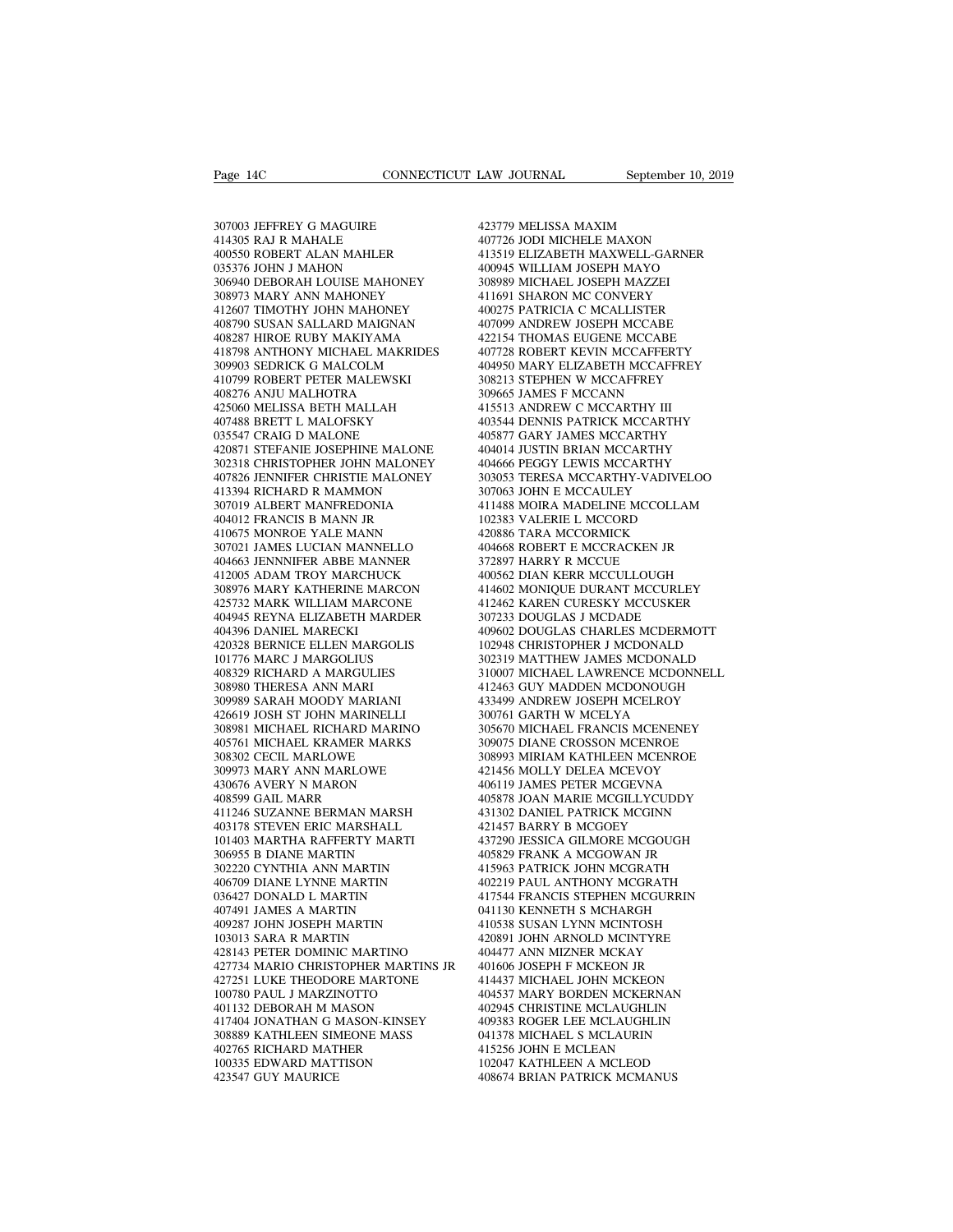September 10, 2019<br>309519 WILLIAM E MCMANUS<br>407937 RUTH ANNE MCQUADE<br>305361 THERESA M MCSWEENEY September 10, 2019<br>
309519 WILLIAM E MCMANUS<br>
407937 RUTH ANNE MCQUADE<br>
305361 THERESA M MCSWEENEY<br>
414438 LAWRENCE JOSEPH MCSWIGGAN September 10, 2019<br>
309519 WILLIAM E MCMANUS<br>
309519 WILLIAM E MCMANUS<br>
407937 RUTH ANNE MCQUADE<br>
305361 THERESA M MCSWEENEY<br>
414438 LAWRENCE JOSEPH MCSWIGGAN<br>
411007 CHRISTOPHER KENNETH MEAD 433507 B<br>
407937 RUTH ANNE MCQUADE<br>
407937 RUTH ANNE MCQUADE<br>
407937 HERESA M MCSWEENEY<br>
414438 LAWRENCE JOSEPH MCSWIGGAN<br>
411007 CHRISTOPHER KENNETH MEAD<br>
409008 WACKENZIE MEADOW<br>
418955 TODD MACKENZIE MEADOW<br>
473016 P 409519 WILLIAM E MCMANUS<br>407937 RUTH ANNE MCQUADE 307547<br>305361 THERESA M MCSWEENEY 301836<br>414438 LAWRENCE JOSEPH MCSWIGGAN 409824<br>411007 CHRISTOPHER KENNETH MEAD 409008<br>418955 TODD MACKENZIE MEADOW 373016<br>419298 JUSTIN PA 309519 WILLIAM E MCMANUS<br>
407937 RUTH ANNE MCQUADE 307547 C<br>
305361 THERESA M MCSWEENEY 301836 L<br>
4144385 TODD MACKENZIE MEADOW 409824 A<br>
411007 CHRISTOPHER KENNETH MEAD 409008 V<br>
418955 TODD MACKENZIE MEADOW 373016 P<br>
419 309519 WILLIAM E MCMANUS<br>
407937 RUTH ANNE MCQUADE<br>
305361 THERESA M MCSWEENEY<br>
414438 LAWRENCE JOSEPH MCSWIGGAN<br>
411007 CHRISTOPHER KENNETH MEAD<br>
418955 TODD MACKENZIE MEADOW<br>
419298 JUSTIN PATRICK MEAGHER<br>
406100 KATHLEE 407937 RUTH ANNE MCQUADE<br>305361 THERESA M MCSWEENEY<br>414438 LAWRENCE JOSEPH MCSWIGGAN<br>411007 CHRISTOPHER KENNETH MEAD<br>418955 TODD MACKENZIE MEAGHER<br>419298 JUSTIN PATRICK MEAGHER<br>406100 KATHLEEN ANN MEAGLE<br>414610 ALEXANDRA D 305361 THERESA M MCSWEENEY<br>414438 LAWRENCE JOSEPH MCSWIGGAN<br>411007 CHRISTOPHER KENNETH MEAD<br>418955 TODD MACKENZIE MEADOW<br>419298 JUSTIN PATRICK MEAGHER<br>406100 KATHLEEN ANN MEAGLE<br>414610 ALEXANDRA DANIELLE MEASE-<br>WHITE<br>42931 **WHITE** 411007 CHRISTOPHER KENNETH MEAD<br>418955 TODD MACKENZIE MEADOW<br>419298 JUSTIN PATRICK MEAGHER<br>406100 KATHLEEN ANN MEAGLE<br>414610 ALEXANDRA DANIELLE MEASE-<br>WHITE<br>429318 KIMBERLY SUE MEDWAR<br>405440 OMID EDWARD MEHRFAR<br>419787 JOHN 418955 TODD MACKENZIE MEADOW<br>419298 JUSTIN PATRICK MEAGHER<br>406100 KATHLEEN ANN MEAGLE<br>414610 ALEXANDRA DANIELLE MEASE-<br>WHITE<br>429318 KIMBERLY SUE MEDWAR<br>405440 OMID EDWARD MEHRFAR<br>419787 JOHN PAUL MELE<br>307239 MARK P MELLY 419298 JUSTIN PATRICK MEAGHER<br>406100 KATHLEEN ANN MEAGLE<br>414610 ALEXANDRA DANIELLE MEA<br>wHITE<br>429318 KIMBERLY SUE MEDWAR<br>405440 OMID EDWARD MEHRFAR<br>419787 JOHN PAUL MELE<br>307239 MARK P MELLY<br>305218 MICHAEL J MELLY 406100 KATHLEEN ANN MEAGLE<br>414610 ALEXANDRA DANIELLE MEA:<br>429318 KIMBERLY SUE MEDWAR<br>429318 KIMBERLY SUE MEDWAR<br>419787 JOHN PAUL MELE<br>419787 JOHN PAUL MELE<br>307239 MARK P MELLY<br>307239 MARK P MELLY<br>307093 MATTHEW ELIOTT MELM 414610 ALEXANDRA DANIELLE MEASE-<br>WHITE<br>429318 KIMBERLY SUE MEDWAR<br>405440 OMID EDWARD MEHRFAR<br>419787 JOHN PAUL MELE<br>307239 MARK P MELLY<br>307231 MICHAEL J MELLY<br>307093 MATTHEW ELIOTT MELMED<br>430703 STEPHANIE MICHELLE MELOWS WHITE 038<br>
429318 KIMBERLY SUE MEDWAR 308<br>
405440 OMID EDWARD MEHRFAR 423<br>
419787 JOHN PAUL MELE 300<br>
307239 MARK P MELLY 509<br>
307093 MATTHEW ELIOTT MELMED 401<br>
430703 STEPHANIE MICHELLE MELOWSKY 413<br>
415007 CRAIG FRED MEL 430703 STEPHANIE MICHELLE MELOWSKY 405440 OMID EDWARD MEHRFAR<br>419787 JOHN PAUL MELE<br>307239 MARK P MELLY<br>305218 MICHAEL J MELLY<br>4307093 MATTHEW ELIOTT MELMED<br>430703 STEPHANIE MICHELLE MELOWSKY<br>415007 CRAIG FRED MELTZER<br>303395 MARK MELZER<br>411351 DIANE C MEMIN 419787 JOHN PAUL MELE<br>307239 MARK P MELLY<br>305218 MICHAEL J MELLY<br>307093 MATTHEW ELIOTT MELMED<br>430703 STEPHANIE MICHELLE MELOWSKY<br>415007 CRAIG FRED MELTZER<br>303395 MARK MELZER<br>411351 DIANE C MEMINGER<br>309974 ELIO RAFAEL MENA 307239 MARK P MELLY<br>305218 MICHAEL J MELLY<br>307093 MATTHEW ELIOTT MELMED<br>430703 STEPHANIE MICHELLE MELOWSK<br>415007 CRAIG FRED MELTZER<br>303395 MARK MELZER<br>411351 DIANE C MEMINGER<br>309974 ELIO RAFAEL MENA<br>037330 ALAN MENDELSON 305218 MICHAEL J MELLY<br>307093 MATTHEW ELIOTT MELMED<br>430703 STEPHANIE MICHELLE MELOWSK<br>415007 CRAIG FRED MELTZER<br>303395 MARK MELZER<br>4111351 DIANE C MEMINGER<br>309974 ELIO RAFAEL MENA<br>037330 ALAN MENDELSON<br>100089 RICHARD A MEN 307093 MATTHEW ELIOTT MELMED<br>430703 STEPHANIE MICHELLE MELOWSF<br>415007 CRAIG FRED MELTZER<br>303395 MARK MELZER<br>411351 DIANE C MEMINGER<br>609974 ELIO RAFAEL MENA<br>037330 ALAN MENDELSON<br>100089 RICHARD A MENO<br>430713 AURELIA M MENSH 430703 STEPHANIE MICHELLE MELOWS<br>415007 CRAIG FRED MELTZER<br>303395 MARK MELZER<br>411351 DIANE C MEMINGER<br>309974 ELIO RAFAEL MENA<br>0037330 ALAN MENDELSON<br>100089 RICHARD A MENO<br>430713 AURELIA M MENSH<br>372965 GORDON GALE MENZIES 415007 CRAIG FRED MELTZER<br>303395 MARK MELZER<br>411351 DIANE C MEMINGER<br>309974 ELIO RAFAEL MENA<br>037330 ALAN MENDELSON<br>100089 RICHARD A MENO<br>430713 AURELIA M MENSH<br>372965 GORDON GALE MENZIES<br>405684 GEORGE JOHN MERCER 303395 MARK MELZER<br>411351 DIANE C MEMINGER<br>309974 ELIO RAFAEL MENA<br>037330 ALAN MENDELSON<br>100089 RICHARD A MENO<br>430713 AURELIA M MENSH<br>372965 GORDON GALE MENZIES<br>405684 GEORGE JOHN MERCER<br>037395 JOHN F MERCHANT 411351 DIANE C MEMINGER<br>309974 ELIO RAFAEL MENA<br>037330 ALAN MENDELSON<br>100089 RICHARD A MENO<br>430713 AURELIA M MENSH<br>372965 GORDON GALE MENZIES<br>405684 GEORGE JOHN MERCER<br>037395 JOHN F MERCHANT<br>418121 SUSAN BETH MERCHANT 309974 ELIO RAFAEL MENA<br>037330 ALAN MENDELSON<br>100089 RICHARD A MENO<br>430713 AURELIA M MENSH<br>372965 GORDON GALE MENZIES<br>405684 GEORGE JOHN MERCER<br>037395 JOHN F MERCHANT<br>418121 SUSAN BETH MERCHANT<br>426343 KRISTY M MERINGOLO 037330 ALAN MENDELSON<br>100089 RICHARD A MENO<br>430713 AURELIA M MENSH<br>372965 GORDON GALE MENZIES<br>05584 GEORGE JOHN MERCER<br>037395 JOHN F MERCHANT<br>418121 SUSAN BETH MERCHANT<br>426343 KRISTY M MERINGOLO<br>424311 DHAMMA TARA MERION 100089 RICHARD A MENO<br>430713 AURELIA M MENSH<br>372965 GORDON GALE MENZIES<br>405684 GEORGE JOHN MERCER<br>037395 JOHN F MERCHANT<br>418121 SUSAN BETH MERCHANT<br>426343 KRISTY M MERINGOLO<br>424311 DHAMMA TARA MERION<br>403183 GABRIEL ANTHONY 430713 AURELIA M MENSH<br>372965 GORDON GALE MENZIES<br>405684 GEORGE JOHN MERCER<br>037395 JOHN F MERCHANT<br>418121 SUSAN BETH MERCHANT<br>426343 KRISTY M MERINGOLO<br>424311 DHAMMA TARA MERION<br>403183 GABRIEL ANTHONY MERO<br>423563 SARAH CUR 403183 GABRIEL ANTHONY MERO 405684 GEORGE JOHN MERCER<br>037395 JOHN F MERCHANT<br>418121 SUSAN BETH MERCHANT<br>426343 KRISTY M MERINGOLO<br>403183 GABRIEL ANTHONY MERO<br>403183 GABRIEL ANTHONY MERO<br>423563 SARAH CURRIER MERRILL<br>405442 JOHN LAWRENCE MEUNKLE<br>438641 037395 JOHN F MERCHANT 418121 SUSAN BETH MERCHANT 426343 KRISTY M MERINGOLO 44<br>426343 KRISTY M MERINGOLO 44<br>424311 DHAMMA TARA MERION 44<br>403183 GARAHE ANTHONY MERO 4433563 SARAH CURRIER MERRILL 4465442 JOHN LAWRENCE MEUNKL 438641 CHRISTOPHER ANDREW MEYER 426343 KRISTY M MERINGOLO<br>424311 DHAMMA TARA MERION<br>403183 GABRIEL ANTHONY MERO<br>423563 SARAH CURRIER MERRILL<br>405442 JOHN LAWRENCE MEUNKLE<br>438641 CHRISTOPHER ANDREW MEYI<br>427264 LANCE H MEYER<br>037689 JOHN MEYERHOLZ<br>309613 MAR 424311 DHAMMA TARA MERION<br>403183 GABRIEL ANTHONY MERO<br>423563 SARAH CURRIER MERRILL<br>405442 JOHN LAWRENCE MEUNKLE<br>438641 CHRISTOPHER ANDREW MEYE<br>427264 LANCE H MEYER<br>037689 JOHN MEYERHOLZ<br>309613 MARGARET A MEYERING<br>102979 RO 403183 GABRIEL ANTHONY MERO<br>423563 SARAH CURRIER MERRILL<br>405442 JOHN LAWRENCE MEUNKLE<br>438641 CHRISTOPHER ANDREW MEYER<br>427268 LANCE H MEYER<br>037689 JOHN MEYERHOLZ<br>309613 MARGARET A MEYERING<br>102979 ROBERT M MEYERS<br>400571 MICH 423563 SARAH CURRIER MERRILL<br>405442 JOHN LAWRENCE MEUNKLE<br>438641 CHRISTOPHER ANDREW MEYE<br>427264 LANCE H MEYER<br>37089 JOHN MEYERHOLZ<br>309613 MARGARET A MEYERING<br>102979 ROBERT M MEYERS<br>400571 MICHAEL C MEYERSON<br>411494 JENNIFER 405442 JOHN LAWRENCE MEUNKLE<br>438641 CHRISTOPHER ANDREW MEYER<br>427264 LANCE H MEYER<br>037689 JOHN MEYERHOLZ<br>309613 MARGARET A MEYERING<br>102979 ROBERT M MEYERS<br>400571 MICHAEL C MEYERSON<br>411494 JENNIFER MARIA MIANI<br>037761 GARY R 438641 CHRISTOPHER ANDREW MEYE<br>427264 LANCE H MEYER<br>037689 JOHN MEYERHOLZ<br>309613 MARGARET A MEYERING<br>102979 ROBERT M MEYERS<br>400571 MICHAEL C MEYERSON<br>411494 JENNIFER MARIA MIANI<br>037761 GARY R MICHAEL<br>417792 BENJAMIN WOODWA 427264 LANCE H MEYER<br>037689 JOHN MEYERHOLZ<br>309613 MARGARET A MEYERING<br>102979 ROBERT M MEYERS<br>400571 MICHAEL C MEYERSON<br>411494 JENNIFER MARIA MIANI<br>037761 GARY R MICHAEL<br>417792 BENJAMIN WOODWARD MICH<br>407294 SUSAN PODGWAITE 417792 BENJAMIN WOODWARD MICHELSON 309613 MARGARET A MEYERING<br>102979 ROBERT M MEYERS<br>400571 MICHAEL C MEYERSON<br>411494 JENNIFER MARIA MIANI<br>037761 GARY R MICHAEL<br>417792 BENJAMIN WOODWARD MICHELSON<br>407294 SUSAN PODGWAITE MIKOS<br>409006 MICHAEL MARTIN MILAK<br>3039 102979 ROBERT M MEYERS<br>400571 MICHAEL C MEYERSON<br>411494 JENNIFER MARIA MIANI<br>037761 GARY R MICHAEL<br>417792 BENJAMIN WOODWARD MICHELSON<br>409006 MICHAEL MARTIN MILAK<br>409006 MICHAEL MARTIN MILAK<br>303959 ROBERT A MILANA<br>037927 LO 400571 MICHAEL C MEYERSON<br>411494 JENNIFER MARIA MIANI<br>037761 GARY R MICHAEL<br>417792 BENJAMIN WOODWARD MICHEL:<br>407294 SUSAN PODGWAITE MIKOS<br>409006 MICHAEL MARTIN MILAK<br>303959 ROBERT A MILANA<br>037927 LOUIS A MILANO JR<br>037927 L 411494 JENNIFER MARIA MIANI<br>037761 GARY R MICHAEL<br>417792 BENJAMIN WOODWARD MICHEL<br>407294 SUSAN PODGWAITE MIKOS<br>409006 MICHAEL MARTIN MILAK<br>303959 ROBERT A MILANA<br>037927 LOUIS A MILANO JR<br>037948 MICHAEL S MILES<br>410333 ERIC 037761 GARY R MICHAEL<br>417792 BENJAMIN WOODWARD MIC<br>407294 SUSAN PODGWAITE MIKOS<br>409006 MICHAEL MARTIN MILAK<br>303959 ROBERT A MILANO JR<br>037927 LOUIS A MILANO JR<br>037948 MICHAEL S MILANO JR<br>403424 LINDA TERESA MILLARES<br>403424 417792 BENJAMIN WOODWARD MICHELSON<br>407294 SUSAN PODGWAITE MIKOS<br>409006 MICHAEL MARTIN MILAK<br>303959 ROBERT A MILANA<br>037927 LOUIS A MILANO JR<br>037948 MICHAEL S MILES<br>410333 ERIC PETER MILGRIM<br>403424 LINDA TERESA MILLARES<br>4203 407294 SUSAN PODGWAITE MIKOS<br>409006 MICHAEL MARTIN MILAK<br>303959 ROBERT A MILANA<br>037927 LOUIS A MILANO JR<br>037948 MICHAEL S MILES<br>410333 ERIC PETER MILGRIM<br>403424 LINDA TERESA MILLARES<br>420346 CHRISTOPHER J MILLER<br>400826 ELIS 409006 MICHAEL MARTIN MILAK<br>303959 ROBERT A MILANA<br>037927 LOUIS A MILANO JR<br>037948 MICHAEL S MILES<br>410333 ERIC PETER MILGRIM<br>403424 LINDA TERESA MILLARES<br>420346 CHRISTOPHER J MILLER<br>400826 ELISABETH ANNE MILLER<br>426792 GLEN 303959 ROBERT A MILANA<br>037927 LOUIS A MILANO JR<br>037948 MICHAEL S MILES<br>410333 ERIC PETER MILGRIM<br>403424 LINDA TERESA MILLARES<br>420346 CHRISTOPHER J MILLER<br>400826 ELISABETH ANNE MILLER<br>426792 GLENN MILLER<br>403185 HOWARD MARC 037927 LOUIS A MILANO JR<br>037948 MICHAEL S MILES<br>410333 ERIC PETER MILGRIM<br>403424 LINDA TERESA MILLARES<br>420346 CHRISTOPHER J MILLER<br>400826 ELISABETH ANNE MILLER<br>426792 GLENN MILLER<br>403185 HOWARD MARC MILLER<br>420347 JESSICA L 037948 MICHAEL S MILES<br>410333 ERIC PETER MILGRIM<br>403424 LINDA TERESA MILLARES<br>420346 CHRISTOPHER J MILLER<br>400826 ELISABETH ANNE MILLER<br>426792 GLENN MILLER<br>403185 HOWARD MARC MILLER<br>420347 JESSICA L MILLER<br>423570 MEGAN ELIZ 410333 ERIC PETER MILGRIM<br>403424 LINDA TERESA MILLARES<br>420346 CHRISTOPHER J MILLER<br>400826 ELISABETH ANNE MILLER<br>426792 GLENN MILLER<br>403185 HOWARD MARC MILLER<br>420347 IESSICA L MILLER<br>423570 MEGAN ELIZABETH MILLER<br>435114 S S 403424 LINDA TERESA MILLARES<br>
420346 CHRISTOPHER J MILLER 400826 ELISABETH ANNE MILLER 41<br>
426792 GLENN MILLER 41<br>
423185 HOWARD MARC MILLER 423347 IESSICA L MILLER 42<br>
423570 MEGAN ELIZABETH MILLER 41<br>
423570 MEGAN ELIZAB 420346 CHRISTOPHER J MILLER<br>400826 ELISABETH ANNE MILLER<br>426792 GLENN MILLER<br>403185 HOWARD MARC MILLER<br>423370 MEGAN LEIZABETH MILLER<br>435114 S SCOTT MILLER<br>100308 DANIEL MILLSTONE<br>412094 PATRICIA JANE MINARD 400826 ELISABETH ANNE MILLER<br>426792 GLENN MILLER<br>403185 HOWARD MARC MILLER<br>420347 JESSICA L MILLER<br>423570 MEGAN ELIZABETH MILLER<br>435114 S SCOTT MILLER<br>100308 DANIEL MILLERONE<br>412094 PATRICIA JANE MINARD<br>308021 FRANCIS ANTH 426792 GLENN MILLER<br>403185 HOWARD MARC MILLER<br>420347 JESSICA L MILLER<br>423570 MEGAN ELIZABETH MILLER<br>435114 S SCOTT MILLER<br>100308 DANIEL MILLSTONE<br>412094 PATRICIA JANE MINARD<br>308021 FRANCIS ANTHONY MINITER<br>415967 THOMAS JOH 403185 HOWARD MARC MILLER 420347 JESSICA L MILLER 101<br>423570 MEGAN ELIZABETH MILLER 418<br>435114 S SCOTT MILLER 418<br>435114 S SCOTT MILLER 308<br>40209 DANIEL MILLSTONE 402<br>308021 PRANCIS ANTHONY MINITER 415967 THOMAS JOHN MINOT 420347 JESSICA L MILLER<br>423570 MEGAN ELIZABETH MILLER<br>435114 S SCOTT MILLER<br>100308 DANIEL MILLSTONE<br>412094 PATRICIA JANE MINARD<br>308021 FRANCIS ANTHONY MINITER<br>415967 THOMAS JOHN MINOTTI<br>308022 RACHEL J MINTER<br>413468 BETTIN 423570 MEGAN ELIZABETH MILLER<br>435114 S SCOTT MILLER<br>100308 DANIEL MILLSTONE<br>412094 PATRICIA JANE MINARD<br>308021 FRANCIS ANTHONY MINITER<br>415967 THOMAS JOHN MINOTTI<br>308022 RACHEL J MINTER<br>413468 BETTINA MIRAGLIA 435114 S SCOTT MILLER<br>100308 DANIEL MILLSTONE<br>412094 PATRICIA JANE MINARD<br>308021 FRANCIS ANTHONY MINITER<br>415967 THOMAS JOHN MINOTTI<br>308022 RACHEL J MINTER<br>413468 BETTINA MIRAGLIA

EAW JOURNAL<br>
1433507 BRIANNE NELSON MITCHELL<br>
1433507 BRIANNE NELSON MITCHELL<br>
1901836 LESLIE K MITCHELL<br>
191836 LESLIE K MITCHELL LAW JOURNAL Page 15C<br>433507 BRIANNE NELSON MITCHELL<br>307547 GLENN MATTHEW MITCHELL<br>301836 LESLIE K MITCHELL<br>409824 MARCUS LOVELL MITCHELL EXAW JOURNAL Page<br>
193507 BRIANNE NELSON MITCHELL<br>
307547 GLENN MATTHEW MITCHELL<br>
301836 LESLIE K MITCHELL<br>
409824 MARCUS LOVELL MITCHELL<br>
409008 WILLIAM PAUL MITCHELL 433507 BRIANNE NELSON MITCHELL<br>307547 GLENN MATTHEW MITCHELL<br>301836 LESLIE K MITCHELL<br>409824 MARCUS LOVELL MITCHELL<br>409008 WILLIAM PAUL MITCHELL<br>373016 PETER M MITERKO 433507 BRIANNE NELSON MITCHELL<br>307547 GLENN MATTHEW MITCHELL<br>301836 LESLIE K MITCHELL<br>409824 MARCUS LOVELL MITCHELL<br>409008 WILLIAM PAUL MITCHELL<br>373016 PETER M MITERKO<br>300765 NEAL C MIZNER 433507 BRIANNE NELSON MITCHELL<br>307547 GLENN MATTHEW MITCHELL<br>301836 LESLIE K MITCHELL<br>409824 MARCUS LOVELL MITCHELL<br>409008 WILLIAM PAUL MITCHELL<br>373016 PETER M MITERKO<br>300765 NEAL C MIZNER<br>428496 ROBERT N MIZRAHI 433507 BRIANNE NELSON MITCHELL<br>307547 GLENN MATTHEW MITCHELL<br>301836 LESLIE K MITCHELL<br>409824 MARCUS LOVELL MITCHELL<br>409008 WILLIAM PAUL MITCHELL<br>373016 PETER M MITERKO<br>300765 NEAL C MIZNER<br>428496 ROBERT N MIZRAHI<br>408065 MA 307547 GLENN MATTHEW MITCHI<br>301836 LESLIE K MITCHELL<br>409824 MARCUS LOVELL MITCHEL<br>409008 WILLIAM PAUL MITCHELL<br>373016 PETER M MITERKO<br>300765 NEAL C MIZNER<br>428496 ROBERT N MIZRAHI<br>408065 MARJORIE MODESTIL<br>038415 ROBERT E MO 301836 LESLIE K MITCHELL<br>409824 MARCUS LOVELL MITCHELL<br>409008 WILLIAM PAUL MITCHELL<br>373016 PETER M MITERKO<br>300765 NEAL C MIZNER<br>428496 ROBERT N MIZRAHI<br>408065 MARJORIE MODESTIL<br>038415 ROBERT E MODI II<br>308027 MYRA DELAPP MO 409824 MARCUS LOVELL MITCH<br>409008 WILLIAM PAUL MITCHEI<br>373016 PETER M MITERKO<br>300765 NEAL C MIZNER<br>428496 ROBERT N MIZRAHI<br>408065 MARJORIE MODESTIL<br>038415 ROBERT E MODI II<br>308027 MYRA DELAPP MOFFETT<br>423574 SHELLY-ANN NISHA 409008 WILLIAM PAUL MITCHELL<br>373016 PETER M MITERKO<br>300765 NEAL C MIZNER<br>428496 ROBERT N MIZRAHI<br>408065 MARJORIE MODESTIL<br>038415 ROBERT E MODI II<br>308027 MYRA DELAPP MOFFETT<br>423574 SHELLY-ANN NISHA MOHAMMED<br>300839 ROBERT L 373016 PETER M MITERKO<br>300765 NEAL C MIZNER<br>428496 ROBERT N MIZRAHI<br>408065 MARJORIE MODESTIL<br>038415 ROBERT E MODI II<br>308027 MYRA DELAPP MOFFETT<br>423574 SHELLY-ANN NISHA MOHAMMED<br>300839 ROBERT L MOKS<br>308029 CHARLES JOHN MOLL 300765 NEAL C MIZNER<br>428496 ROBERT N MIZRAHI<br>408065 MARJORIE MODESTIL<br>038415 ROBERT E MODI II<br>308027 MYRA DELAPP MOFFETT<br>423574 SHELLY-ANN NISHA MOHA<br>300839 ROBERT L MOKS<br>308029 CHARLES JOHN MOLL III<br>309821 KENNETH J MOLLO 428496 ROBERT N MIZRAHI<br>408065 MARJORIE MODESTIL<br>038415 ROBERT E MODI II<br>308027 MYRA DELAPP MOFFETT<br>423574 SHELLY-ANN NISHA MOHAMM<br>300839 ROBERT L MOKS<br>308029 CHARLES JOHN MOLL III<br>309821 KENNETH J MOLLOY<br>401713 JOSEPH D M 408065 MARJORIE MODESTIL<br>038415 ROBERT E MODI II<br>308027 MYRA DELAPP MOFFETT<br>423574 SHELLY-ANN NISHA MOHAMMED<br>300839 ROBERT L MOKS<br>30829 CHARLES JOHN MOLL III<br>309821 KENNETH J MOLLOY<br>401713 JOSEPH D MONACO<br>413111 PAUL EDWAR 038415 ROBERT E MODI II<br>308027 MYRA DELAPP MOFFETT<br>423574 SHELLY-ANN NISHA MOHAMMEI<br>300839 ROBERT L MOKS<br>30829 CHARLES JOHN MOLL III<br>30921 KENNETH J MOLLOY<br>401713 JOSEPH D MONACO<br>413111 PAUL EDWARD MONAGHAN JR<br>308030 THOMA 308027 MYRA DELAPP MOFFETT<br>423574 SHELLY-ANN NISHA MOHAMMED<br>300839 ROBERT L MOKS<br>308029 CHARLES JOHN MOLL III<br>409821 KENNETH J MOLLOY<br>401713 JOSEPH D MONACO<br>413111 PAUL EDWARD MONAGHAN JR<br>308030 THOMAS J MONAHAN<br>038538 TIM 423574 SHELLY-ANN NISHA MOHAMMED<br>300839 ROBERT L MOKS<br>308029 CHARLES JOHN MOLL III<br>309821 KENNETH J MOLLOY<br>413111 PAUL EDWARD MONAGHAN JR<br>308030 THOMAS J MONAHAN<br>038538 TIMOTHY F MONAHAN<br>406459 CHRISTOPHER MICHAEL MONE 308839 ROBERT L MOKS<br>308029 CHARLES JOHN MOLL III<br>309821 KENNETH J MOLLOY<br>401713 JOSEPH D MONACO<br>413111 PAUL EDWARD MONAGHAN JR<br>308030 THOMAS J MONAHAN<br>038538 TIMOTHY F MONAHAN<br>406459 CHRISTOPHER MICHAEL MONE<br>038575 JOSEPH 308029 CHARLES JOHN MOLL III<br>309821 KENNETH J MOLLOY<br>401713 JOSEPH D MONACO<br>413111 PAUL EDWARD MONAGHAN JR<br>308030 THOMAS J MONAHAN<br>038538 TIMOTHY F MONAHAN<br>406459 CHRISTOPHER MICHAEL MONE<br>038575 JOSEPH MONIZ<br>437302 COLLEEN 309821 KENNETH J MOLLOY<br>401713 JOSEPH D MONACO<br>413111 PAUL EDWARD MONAGHAN JR<br>308030 THOMAS J MONAHAN<br>038538 TIMOTHY F MONAHAN<br>406459 CHRISTOPHER MICHAEL MONE<br>03875 JOSEPH MONIZ<br>437302 COLLEEN A MONROE<br>416232 ALEJANDRO MON 401713 JOSEPH D MONACO<br>413111 PAUL EDWARD MONAGHAN JR<br>308030 THOMAS J MONAHAN<br>038538 TIMOTHY F MONAHAN<br>406459 CHRISTOPHER MICHAEL MONE<br>038575 JOSEPH MONIZ<br>437302 COLLEEN A MONROE<br>416232 ALEJANDRO MONROY<br>423577 LUIS J MONTA 413111 PAUL EDWARD MONAGHAN JR<br>308030 THOMAS J MONAHAN<br>038538 TIMOTHY F MONAHAN<br>406459 CHRISTOPHER MICHAEL MONE<br>038575 JOSEPH MONIZ<br>437302 COLLEEN A MONROE<br>416232 ALEJANDRO MONROY<br>423577 LUIS J MONTALVO<br>419937 RICHARD MONT 308030 THOMAS J MONAHAN<br>038538 TIMOTHY F MONAHAN<br>406459 CHRISTOPHER MICHAEL MONE<br>038575 JOSEPH MONIZ<br>437302 COLLEEN A MONROE<br>410232 ALEJANDRO MONROY<br>423577 LUIS J MONTALVO<br>419937 RICHARD MONTANEZ<br>430724 LESLIE HAUSNER MONT 038538 TIMOTHY F MONAHAN<br>406459 CHRISTOPHER MICHAEL MONE<br>038575 JOSEPH MONIZ<br>437302 COLLEEN A MONROE<br>416232 ALESIANDRO MONROY<br>423577 LUIS J MONTALVO<br>419937 RICHARD MONTANEZ<br>430724 LESLIE HAUSNER MONTANILE<br>420908 PETER MATT 406459 CHRISTOPHER MICHAEL MONE<br>038575 JOSEPH MONIZ<br>437302 COLLEEN A MONROE<br>416232 ALEJANDRO MONROY<br>423577 LUIS J MONTALVO<br>419937 RICHARD MONTANEZ<br>430724 LESLIE HAUSNER MONTANILE<br>420908 PETER MATTHEW MONTANO<br>413465 JANINE 038575 JOSEPH MONIZ<br>437302 COLLEEN A MONROE<br>416232 ALEJANDRO MONROY<br>423577 LUIS J MONTALVO<br>419937 RICHARD MONTANEZ<br>430724 LESLIE HAUSNER MONTANILE<br>420908 PETER MATTHEW MONTANO<br>413465 JANINE MARALLO MONTONI<br>429334 BONGSEOB 437302 COLLEEN A MONROE<br>416232 ALEJANDRO MONROY<br>423577 LUIS J MONTALVO<br>419937 RICHARD MONTANEZ<br>430724 LESLIE HAUSNER MONTANILE<br>420908 PETER MATTHEW MONTANO<br>413465 JANINE MARALLO MONTONI<br>429334 BONGSEOB MOON<br>433981 EILEEN M 416232 ALEJANDRO MONROY<br>423577 LUIS J MONTALVO<br>419937 RICHARD MONTANEZ<br>430724 LESLIE HAUSNER MONTANILE<br>420908 PETER MATTHEW MONTANO<br>413465 JANINE MARALLO MONTONI<br>429334 BONGSEOB MOON<br>433981 EILEEN M MOORE<br>401573 MICHELE MO 423577 LUIS J MONTALVO<br>419937 RICHARD MONTANEZ<br>430724 LESLIE HAUSNER MONTANIL<br>420908 PETER MATTHEW MONTANO<br>413465 JANINE MARALLO MONTONI<br>423934 BONGSEOB MOON<br>433981 EILEEN M MOORE<br>401573 MICHELE MORDKOFF<br>309769 JAMES HENRY 419937 RICHARD MONTANEZ<br>430724 LESLIE HAUSNER MONTANILE<br>420908 PETER MATTHEW MONTANO<br>413465 JANINE MARALLO MONTONI<br>429334 BONGSEOB MOONE<br>4413981 EILEEN MOORE<br>401573 MICHELE MORDKOFF<br>309769 JAMES HENRY MORENO<br>401502 JOELLE 430724 LESLIE HAUSNER MONTANILE<br>420908 PETER MATTHEW MONTANO<br>413465 JANINE MARALLO MONTONI<br>429334 BONGSEOB MOON<br>433981 EILEEN M MOORE<br>601573 MICHELE MORDORE<br>309769 JAMES HENRY MORENO<br>401502 JOELLE ANNE MORENO<br>403078 EILEEN 420908 PETER MATTHEW MONTANO<br>413465 JANINE MARALLO MONTONI<br>429334 BONGSEOB MOON<br>433981 EILEEN M MOORE<br>401573 MICHELE MORDKOFF<br>309769 JAMES HENRY MORENO<br>403078 EILEEN A MORGAN<br>403078 EILEEN A MORGAN<br>308554 JOHN T MORGAN 413465 JANINE MARALLO MONTONI<br>429334 BONGSEOB MOON<br>433981 EILEEN M MOORE<br>401573 MICHELE MORDKOFF<br>401502 JOELLE ANNE MORENO<br>403078 EILEEN A MORGAN<br>308554 JOHN T MORGAN<br>308554 JOHN T MORGAN<br>308554 JOHN T MORGAN<br>308402 PATRIC 429334 BONGSEOB MOON<br>433981 EILEEN M MOORE<br>401573 MICHELE MORDKOFF<br>309769 JAMES HENRY MORENO<br>401502 JOELLE ANNE MORENO<br>403078 EILEEN A MORGAN<br>308554 JOHN T MORGAN<br>308402 PATRICK J MORGAN<br>308402 PATRICK J MORGAN<br>308044 FRAN 433981 EILEEN M MOORE<br>401573 MICHELE MORDKOFF<br>309769 JAMES HENRY MORENO<br>401502 JOELLE ANNE MORENO<br>403078 EILEEN A MORGAN<br>308554 JOHN T MORGAN<br>308402 PATRICK J MORGAN<br>308044 FRANCINE J MORRIS<br>415211 JOHN E MORRIS JR 401573 MICHELE MORDKOFF<br>309769 JAMES HENRY MORENO<br>401502 JOELLE ANNE MORENO<br>403078 EILEEN A MORGAN<br>308543 JOHN T MORGAN<br>308402 PATRICK J MORGAN<br>308044 FRANCINE J MORRIS<br>415211 JOHN E MORRIS JR<br>403192 MAUREEN K MORRIS 309769 JAMES HENRY MORENO<br>401502 JOELLE ANNE MORENO<br>403078 EILEEN A MORGAN<br>308554 JOHN T MORGAN<br>308402 PATRICK J MORGAN<br>308044 FRANCINE J MORGAN<br>415211 JOHN E MORRIS JR<br>403192 MAUREEN K MORRIS<br>402590 MICHELLE MORRIS 401502 JOELLE ANNE MORENO<br>403078 EILEEN A MORGAN<br>308554 JOHN T MORGAN<br>308402 PATRICK J MORGAN<br>308044 FRANCINE J MORRIS<br>415211 JOHN E MORRIS<br>403192 MAUREEN K MORRIS<br>402590 MICHELLE MORRIS<br>412590 MICHELLE MORRIS<br>412012 PETER 403078 EILEEN A MORGAN<br>308554 JOHN T MORGAN<br>308402 PATRICK J MORGAN<br>308044 FRANCINE J MORRIS<br>415211 JOHN E MORRIS JR<br>403192 MAUREEN K MORRIS<br>412590 MICHELLE MORRIS<br>412012 PETER JOHN MORRIS<br>425111 JACOB CONRAD MORROW 308554 JOHN T MORGAN<br>308402 PATRICK J MORGAN<br>308044 FRANCINE J MORRIS<br>415211 JOHN E MORRIS JR<br>403192 MAUREEN K MORRIS<br>402590 MICHELLE MORRIS<br>412012 PETER JOHN MORRIS<br>425111 JACOB CONRAD MORROW<br>426682 SHARON ANN MOSCA 308402 PATRICK J MORGAN<br>308044 FRANCINE J MORRIS<br>415211 JOHN E MORRIS JR<br>402590 MICHELLE MORRIS<br>42250 MICHELLE MORRIS<br>412012 PETER JOHN MORRIS<br>425111 JACOB CONRAD MORROW<br>426682 SHARON ANN MOSCA<br>402144 KEITH OVID MOSES 308044 FRANCINE J MORRIS<br>415211 JOHN E MORRIS JR<br>403192 MAUREEN K MORRIS<br>402590 MICHELLE MORRIS<br>425111 JACOB CONRAD MORROW<br>426682 SHARON ANN MOSCA<br>402144 KEITH OVID MOSES<br>305688 KEVIN L MOSLEY 415211 JOHN E MORRIS JR<br>403192 MAUREEN K MORRIS<br>402590 MICHELLE MORRIS<br>412012 PETER JOHN MORRIS<br>425111 JACOB CONRAD MORROW<br>426682 SHARON ANN MOSCA<br>402144 KEITH OVID MOSES<br>305688 KEVIN L MOSLEY<br>406886 MICHAEL JAY MOSS 403192 MAUREEN K MORRIS<br>402590 MICHELLE MORRIS<br>412012 PETER JOHN MORRIS<br>425111 JACOB CONRAD MORROW<br>426622 SHARON ANN MOSCA<br>402144 KEITH OVID MOSES<br>305688 KEVIN L MOSLEY<br>406886 MICHAEL JAY MOSS<br>418328 RONALD JOSEPH MOSS 402590 MICHELLE MORRIS<br>412012 PETER JOHN MORRIS<br>425111 JACOB CONRAD MORROW<br>426682 SHARON ANN MOSCA<br>402144 KEITH OVID MOSES<br>305688 KEVIN L MOSLEY<br>406886 MICHAEL JAY MOSS<br>418328 RONALD JOSEPH MOSS<br>373070 JOHN A MOTTALINI 412012 PETER JOHN MORRIS<br>425111 JACOB CONRAD MORROW<br>426682 SHARON ANN MOSCA<br>402144 KEITH OVID MOSES<br>305688 KEVIN L MOSLEY<br>406886 MICHAEL JAY MOSS<br>418328 RONALD JOSEPH MOSS<br>373070 JOHN A MOTTALINI<br>411496 WILLIAM FRANCIS MOU 425111 JACOB CONRAD MORROW<br>426682 SHARON ANN MOSCA<br>402144 KEITH OVID MOSES<br>305688 KEVIN L MOSLEY<br>406886 MICHAEL JAY MOSS<br>418328 RONALD JOSEPH MOSS<br>373070 JOHN A MOTTALINI<br>411496 WILLIAM FRANCIS MOUG<br>413656 CATHERINE MUMMER 426682 SHARON ANN MOSCA<br>402144 KEITH OVID MOSES<br>305688 KEVIN L MOSLEY<br>406886 MICHAEL JAY MOSS<br>418328 RONALD JOSEPH MOSS<br>373070 JOHN A MOTTALINI<br>411496 WILLIAM FRANCIS MOUGHAN JR<br>413656 CATHERINE MUMMERT MOUNT<br>417292 SHERIF 402144 KEITH OVID MOSES<br>305688 KEVIN L MOSLEY<br>406886 MICHAEL JAY MOSS<br>418328 RONALD JOSEPH MOSS<br>373070 JOHN A MOTTALINI<br>411496 WILLIAM FRANCIS MOUGHAN JR<br>413656 CATHERINE MUMMERT MOUNT<br>417292 SHERIF K MOUSSA<br>406555 DANIEL 305688 KEVIN L MOSLEY<br>406886 MICHAEL JAY MOSS<br>418328 RONALD JOSEPH MOSS<br>373070 JOHN A MOTTALINI<br>411496 WILLIAM FRANCIS MOUGHAN JI<br>413656 CATHERINE MUMMERT MOUNT<br>417292 SHERIF K MOUSSA<br>406555 DANIEL GEORGE MOUZON<br>430034 ATO 406886 MICHAEL JAY MOSS<br>418328 RONALD JOSEPH MOSS<br>373070 JOHN A MOTTALINI<br>411496 WILLIAM FRANCIS MOUGHAN JR<br>413656 CATHERINE MUMMERT MOUNT<br>417292 SHERIF K MOUSSA<br>406555 DANIEL GEORGE MOUZON<br>430034 ATOSSA MOVAHEDI<br>101500 MA 418328 RONALD JOSEPH MOSS<br>373070 JOHN A MOTTALINI<br>411496 WILLIAM FRANCIS MOUGHAN JR<br>413656 CATHERINE MUMMERT MOUNT<br>417292 SHERIF K MOUSSA<br>406555 DANIEL GEORGE MOUZON<br>430034 ATOSSA MOVAHEDI<br>101500 MARY-ANNE MULHOLLAND<br>41880 373070 JOHN A MOTTALINI<br>411496 WILLIAM FRANCIS MOUGHAN JR<br>413656 CATHERINE MUMMERT MOUNT<br>417292 SHERIF K MOUSSA<br>406555 DANIEL GEORGE MOUZON<br>430034 ATOSSA MOVAHEDI<br>101500 MARY-ANNE MULHOLLAND<br>418805 THOMAS J MULLANEY<br>308226 411496 WILLIAM FRANCIS MOUGHAN JR<br>413656 CATHERINE MUMMERT MOUNT<br>417292 SHERIF K MOUSSA<br>406555 DANIEL GEORGE MOUZON<br>430034 ATOSSA MOVAHEDI<br>101500 MARY-ANNE MULHOLLAND<br>418805 THOMAS J MULLANEY<br>308226 CHARLES PAUL MULLEN<br>402 413656 CATHERINE MUMMERT MOUNT<br>417292 SHERIF K MOUSSA<br>406555 DANIEL GEORGE MOUZON<br>430034 ATOSSA MOVAHEDI<br>101500 MARY-ANNE MULHOLLAND<br>418805 THOMAS J MULLANEY<br>308226 CHARLES PAUL MULLEN<br>402591 DAVID JOHN MULLEN<br>418544 KIMBE 417292 SHERIF K MOUSSA<br>406555 DANIEL GEORGE MOUZON<br>430034 ATOSSA MOVAHEDI<br>101500 MARY-ANNE MULHOLLAND<br>418805 THOMAS J MULLANEY<br>308226 CHARLES PAUL MULLEN<br>402591 DAVID JOHN MULLEN<br>418544 KIMBERLY ANN MULLEN<br>407109 DANIEL TE 406555 DANIEL GEORGE MOUZON<br>430034 ATOSSA MOVAHEDI<br>101500 MARY-ANNE MULHOLLAND<br>418805 THOMAS J MULLANEY<br>308226 CHARLES PAUL MULLEN<br>402591 DAVID JOHN MULLEN<br>418544 KIMBERLY ANN MULLER<br>407109 DANIEL TERENCE MULLIN<br>423587 KAT 430034 ATOSSA MOVAHEDI<br>101500 MARY-ANNE MULHOLLAND<br>418805 THOMAS J MULLANEY<br>308226 CHARLES PAUL MULLEN<br>402591 DAVID JOHN MULLEN<br>418544 KIMBERLY ANN MULLER<br>407109 DANIEL TERENCE MULLIN<br>423587 KATHLEEN M MULLINS<br>427272 JOHN 101500 MARY-ANNE MULHOLLAND<br>418805 THOMAS J MULLANEY<br>308226 CHARLES PAUL MULLEN<br>402591 DAVID JOHN MULLEN<br>418544 KIMBERLY ANN MULLER<br>407109 DANIEL TERENCE MULLIN<br>423587 KATHLEEN M MULLINS<br>427272 JOHN MORLEY MUNRO<br>373952 ALF 418805 THOMAS J MULLANEY<br>308226 CHARLES PAUL MULLEN<br>402591 DAVID JOHN MULLEN<br>418544 KIMBERLY ANN MULLER<br>407109 DANIEL TERENCE MULLIN<br>42357 KATHLEEN M MULLINS<br>427272 JOHN MORLEY MUNRO<br>373952 ALFRED E MUNROW 308226 CHARLES PAUL MULLEN<br>402591 DAVID JOHN MULLEN<br>418544 KIMBERLY ANN MULLER<br>407109 DANIEL TERENCE MULLIN<br>423387 KATHLEEN M MULLINS<br>427272 JOHN MORLEY MUNRO<br>373952 ALFRED E MUNROW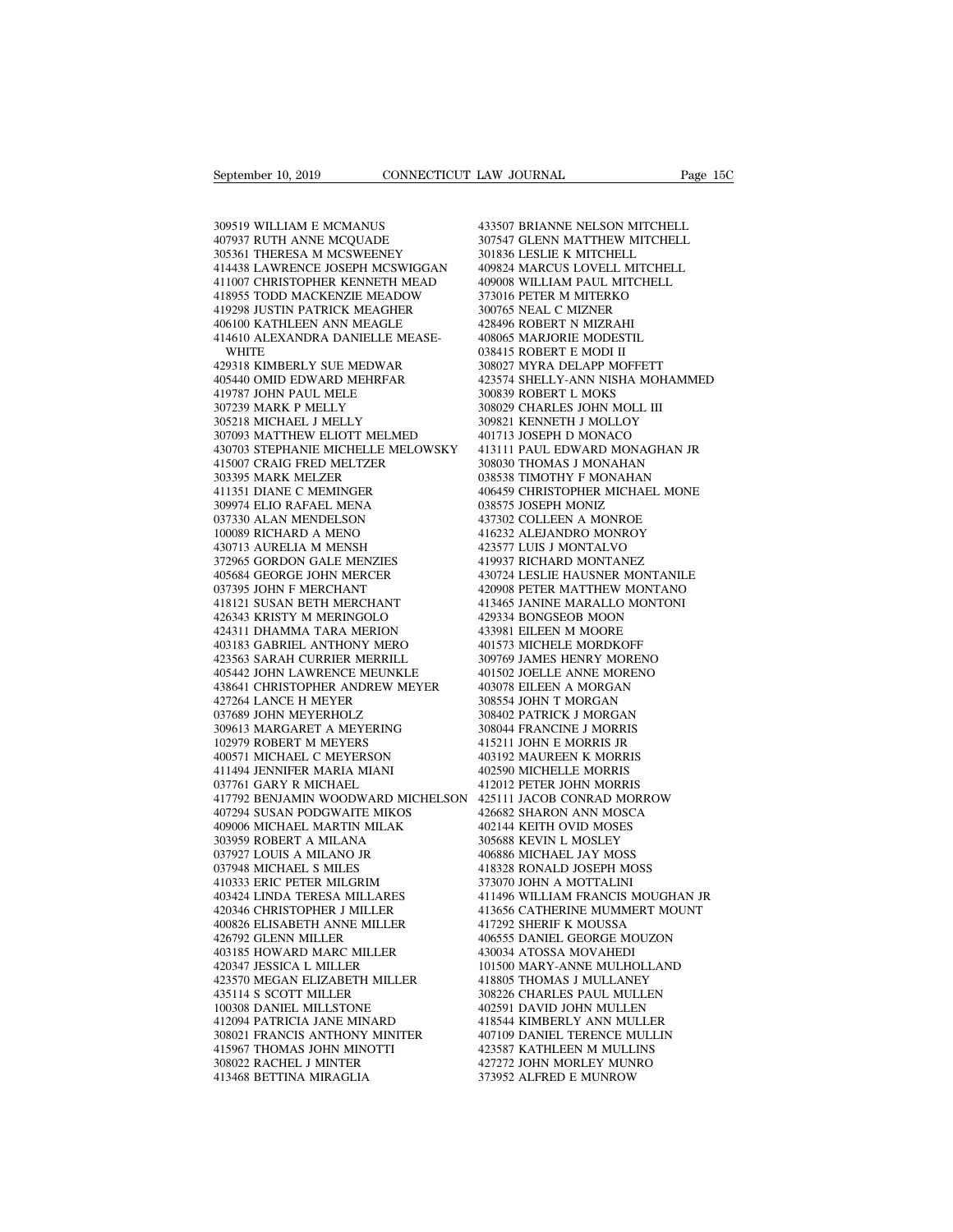Page 16C<br>412014 SETH MURASKIN<br>307831 ELIZABETH GEAN MURPHY<br>423592 EMILY BROOKE MURPHY Page 16C<br>
2000 CONNECTICUT LA<br>
307831 ELIZABETH GEAN MURPHY<br>
307831 ELIZABETH GEAN MURPHY<br>
403592 EMILY BROOKE MURPHY<br>
308141 JOSEPH FRANCIS MURPHY<br>
308141 JOSEPH FRANCIS MURPHY 423592 EMILY BROOKE MURPHY 412014 SETH MURASKIN<br>307831 ELIZABETH GEAN MURPHY<br>423592 EMILY BROOKE MURPHY<br>308141 JOSEPH FRANCIS MURPHY<br>305993 MICHAEL W MURRAY 4:<br>305994 SUSAN AMELIA MURRAY 4: 412014 SETH MURASKIN<br>307831 ELIZABETH GEAN MURPHY<br>423592 EMILY BROOKE MURPHY<br>308141 JOSEPH FRANCIS MURPHY<br>305993 MICHAEL W MURRAY<br>305994 SUSAN AMELIA MURRAY<br>308895 CAROLINE CHINETTI MUSMANNO 412014 SETH MURASKIN<br>307831 ELIZABETH GEAN MURPHY<br>423592 EMILY BROOKE MURPHY<br>308141 JOSEPH FRANCIS MURPHY<br>305993 MICHAEL W MURRAY<br>305994 SUSAN AMELIA MURRAY<br>308895 CAROLINE CHINETTI MUSMANNO<br>406681 SCOTT ALAN MUSSELMAN 308895 CAROLINE CHINETTI MUSMANNO 307831 ELIZABETH GEAN MURPHY<br>
423592 EMILY BROOKE MURPHY<br>
308141 JOSEPH FRANCIS MURPHY<br>
305993 MICHAEL W MURRAY<br>
305993 MICHAEL W MURRAY<br>
4306881 SCAROLINE CHINETTI MUSMANNO<br>
4308895 CAROLINE CHINETTI MUSMANNO<br>
4308061 MAR 423592 EMILY BROOKE MURPHY<br>
308141 JOSEPH FRANCIS MURPHY 0439<br>
305993 MICHAEL W MURRAY 4300<br>
305994 SUSAN AMELIA MURRAY 417!<br>
406681 SCOTI ALAN MUSSELMAN 4233<br>
406681 SCOTI ALAN MUSSELMAN 4233<br>
308061 MARK ANTHONY MUZZILLO 308141 JOSEPH FRANCIS MURPHY<br>305993 MICHAEL W MURRAY<br>305994 SUSAN AMELIA MURRAY<br>308895 CAROLINE CHINETTI MUSMANNO<br>406681 SCOTT ALAN MUSSELMAN<br>308061 MARK ANTHONY MUZZILLO<br>411032 SETH MICHAEL MYERS<br>408678 SCOTT BRIAN NABEL<br> 305993 MICHAEL W MURRAY<br>305994 SUSAN AMELIA MURRAY<br>308895 CAROLINE CHINETTI MUSMANN<br>406681 SCOTT ALAN MUSSELMAN<br>406681 SCOTT ALAN MUSSELMAN<br>41032 SETH MICHAEL MYERS<br>408678 SCOTT BRIAN NABEL<br>409787 RICHARD NACCA<br>309453 MICH 305994 SUSAN AMELIA MURRAY<br>308895 CAROLINE CHINETTI MUSMAN<br>406681 SCOTT ALAN MUSSELMAN<br>308061 MARK ANTHONY MUZZILLO<br>411032 SETH MICHAEL MYERS<br>409678 SCOTT BRIAN NABEL<br>409787 RICHARD NACCA<br>309453 MICHAEL E NAFTOLIN<br>302175 P 308895 CAROLINE CHINETTI MUSMANNO<br>406681 SCOTT ALAN MUSSELMAN<br>308061 MARK ANTHONY MUZZILLO<br>411032 SETH MICHAEL MYERS<br>408678 SCOTT BRIAN NABEL<br>409787 RICHAEL E NAFTOLIN<br>302175 PETER A NALEWAIK<br>401405 CAMILLE CANIGLIA NANNI 406681 SCOTT ALAN MUSSELMAN<br>308061 MARK ANTHONY MUZZILLO<br>411032 SETH MICHAEL MYERS<br>408678 SCOTT BRIAN NABEL<br>409787 RICHARD NACCA<br>309453 MICHAEL E NAFTOLIN<br>302175 PETER A NALEWAIK<br>401405 CAMILLE CANIGLIA NANNI<br>417411 EDWARD 308061 MARK ANTHONY MUZZILLO<br>411032 SETH MICHAEL MYERS<br>408678 SCOTT BRIAN NABEL<br>409787 RICHARD NACCA<br>309453 MICHAEL E NAFTOLIN<br>302175 PETER A NALEWAIK<br>401405 CAMILLE CANIGLIA NANNI<br>417411 EDWARD F NARROW<br>423596 JOSHUA MORD 411032 SETH MICHAEL MYERS<br>408678 SCOTT BRIAN NABEL<br>409787 RICHARD NACCA<br>309453 MICHAEL E NAFTOLIN<br>302175 PETER A NALEWAIK<br>401405 CAMILLE CANIGLIA NANNI<br>417411 EDWARD F NARROW<br>423596 JOSHUA MORDECHAI NASSI<br>414623 ANA-CRISTI 408678 SCOTT BRIAN NABEL<br>409787 RICHARD NACCA<br>309453 MICHAEL E NAFTOLIN<br>302175 PETER A NALEWAIK<br>411405 CAMILLE CANIGLIA NANNI<br>417411 EDWARD F NARROW<br>423596 JOSHUA MORDECHAI NASSI<br>414623 ANA-CRISTINA NAVARRO<br>434764 JULIO NA 409787 RICHARD NACCA<br>
309453 MICHAEL E NAFTOLIN<br>
302175 PETER A NALEWAIK<br>
401405 CAMILLE CANIGLIA NANNI<br>
417411 EDWARD F NARROW<br>
423596 JOSHUA MORDECHAI NASSI<br>
414623 ANA-CRISTINA NAVARRO<br>
434764 JULIO NAVARRO<br>
302795 VICK 309453 MICHAEL E NAFTOLIN<br>302175 PETER A NALEWAIK<br>401405 CAMILLE CANIGLIA NANNI<br>417411 EDWARD F NARROW<br>423596 JOSHUA MORDECHAI NASSI<br>414623 ANA-CRISTINA NAVARRO<br>302795 VICKRAM FRANCIS NAZARETI<br>427275 JOHN PATRICK NEALON 302175 PETER A NALEWAIK 306404<br>
401405 CAMILLE CANIGLIA NANNI 303515<br>
417411 EDWARD F NARROW 423596 JOSHUA MORDECHAI NASSI 414672<br>
423596 JOSHUA MORDECHAI NASSI 414672<br>
434764 JULO NAVARRO 405221<br>
434764 JULO NAVARRO 40528 401405 CAMILLE CANIGLIA NANNI<br>417411 EDWARD F NARROW<br>423596 JOSHUA MORDECHAI NASSI<br>414623 ANA-CRISTINA NAVARRO<br>307295 VICKRAM FRANCIS NAZARETH<br>302795 VICKRAM FRANCIS NAZARETH<br>427275 JOHN PATRICK NEALON<br>412468 LESLIE NEIDIT 417411 EDWARD F NARROW<br>423596 JOSHUA MORDECHAI NASS<br>414623 ANA-CRISTINA NAVARRO<br>434764 JULIO NAVARRO<br>302795 VICKRAM FRANCIS NAZAR<br>427275 JOHN PATRICK NEALON<br>414268 LESLIE NEIDITZ<br>404293 EVE LORRAINE NELSON<br>042475 GRANT NEL 423596 JOSHUA MORDECHAI NASSI<br>414623 ANA-CRISTINA NAVARRO<br>434764 JULIO NAVARRO<br>302795 VICKRAM FRANCIS NAZARETH<br>427275 JOHN PATRICK NEALON<br>412468 LESLIE NEIDITZ<br>404293 EVE LORRAINE NELSON<br>042475 GRANT NELSON<br>413890 MARRIANN 414623 ANA-CRISTINA NAVARRO<br>434764 JULIO NAVARRO<br>302795 VICKRAM FRANCIS NAZARET<br>427275 JOHN PATRICK NEALON<br>412468 LESLIE NEIDITZ<br>604293 EVE LORRAINE NELSON<br>042475 GRANT NELSON<br>413890 MARRIANNE NELSON<br>412019 THOMAS S NEMEC 434764 JULIO NAVARRO<br>302795 VICKRAM FRANCIS NAZARETH<br>427275 JOHN PATRICK NEALON<br>412468 LESLIE NEIDITZ<br>404293 EVE LORRAINE NELSON<br>042475 GRANT NELSON<br>413890 MARRIANNE NELSON<br>412019 THOMAS S NEMEC<br>426690 JASON G NEROULIAS 302795 VICKRAM FRANCIS NAZARETH<br>427275 JOHN PATRICK NEALON<br>412468 LESLIE NEIDITZ<br>404293 EVE LORRAINE NELSON<br>042475 GRANT NELSON<br>41380 MARRIANNE NELSON<br>41300 MARRIANNE NELSON<br>42009 THOMAS S NEMEC<br>426690 JASON G NEROULIAS<br>42 427275 JOHN PATRICK NEALON<br>412468 LESLIE NEIDITZ<br>404293 EVE LORRAINE NELSON<br>042475 GRANT NELSON<br>413890 MARRIANNE NELSON<br>412019 THOMAS S NEMEC<br>426690 JASON G NEROULIAS<br>427278 MELISSA ANN NESHEIM<br>434766 JENNIFER NICOLE NETRO 412468 LESLIE NEIDITZ 404293 EVE LORRAINE NELSON 42<br>042475 GRANT NELSON 42<br>42475 GRANT NELSON 41<br>413890 MARRIANNE NELSON 40<br>426690 JASON G NEROULIAS 42<br>426690 JASON G NEROULIAS 42<br>427278 MELISSA ANN NESHEIM 43<br>434766 JENNI  $\begin{tabular}{llllllll} 404293 \; \text{EVE LORRAINE NELSON} & 4203 \\ 042475 \; \text{GRANT NELSON} & 4134 \\ 413890 \; \text{MARRIANNE NELSON} & 4049 \\ 412019 \; \text{THOMAS S NEMEC} & 3096 \\ 426690 \; \text{JASON G NERUSIA} & 43497 \\ 427278 \; \text{MELISSA ANN NESHEM} & 4334 \\ 434766 \; \text{ENNIFER NICOLE NETROSIO} & 3057 \\ 408348 \; \text{S$ 042475 GRANT NELSON<br>413890 MARRIANNE NELSON<br>412019 THOMAS S NEMEC<br>426690 JASON G NEROULIAS<br>427278 MELISSA ANN NESHEIM<br>434766 JENNIFER NICOLE NETROSIO<br>408348 SUSAN E D NEUBERG<br>306479 JEFFREY DAVID NEUBURGER<br>420923 KENNETH A  $\begin{tabular}{llllll} 413890&MARRIANNE NELSON & 404 \\ 412019&THOMAS & S NEMEC & 309 \\ 426690&JASON & G NEROULIAS & 419 \\ 427278&MELISSA & ANN NESHEIM & 433 \\ 434766&JENNIFER NICOLERREG & 305 \\ 408348& SUSAN & E D NEUBERGG & 436 \\ 306479& JEFFREY DAVID NEUBURGER & 425 \\ 420923& KENNETH & A NEWBY & 414 \\ 307249&DANIEL MARK NEWMAN & 307 \\ \end{tabular}$ 412019 THOMAS S NEMEC<br>426690 JASON G NEROULIAS<br>427278 MELISSA ANN NESHEIM<br>434766 JENNIFER NICOLE NETROSIO<br>408348 SUSAN E D NEUBERG<br>306479 JEFFREY DAVID NEUBURGER<br>420923 KENNETH A NEWBY<br>307249 DANIEL MARK NEWMAN<br>307250 BRUC 426690 JASON G NEROULIAS<br>427278 MELISSA ANN NESHEIM<br>434766 JENNIFER NICOLE NETROSIO<br>408348 SUSAN E D NEUBERG<br>306479 JEFFREY DAVID NEUBURGER<br>420923 KENNETH A NEWBY<br>307249 DANIEL MARK NEWMAN<br>307250 BRUCE GILBERT NICHOLLS<br>423 427278 MELISSA ANN NESHEIM<br>434766 JENNIFER NICOLE NETROSIO<br>408348 SUSAN E D NEUBERG<br>306479 JEFFREY DAVID NEUBURGER<br>420923 KENNETH A NEWBY<br>307249 DANIEL MARK NEWMAN<br>307250 BRUCE GILBERT NICHOLLS<br>423603 ELLEN MARGARET NICHOL 434766 JENNIFER NICOLE NETROSIO<br>408348 SUSAN E D NEUBERG<br>306479 JEFFREY DAVID NEUBURGER<br>420923 KENNETH A NEWBY<br>307249 DANIEL MARK NEWMAN<br>302250 BRUCE GILBERT NICHOLS<br>423603 ELLEN MARGARET NICHOLS<br>302259 GEORGIA L NICHOLS<br>4 408348 SUSAN E D NEUBERG<br>306479 JEFFREY DAVID NEUBURGER<br>420923 KENNETH A NEWBY<br>307249 DANIEL MARK NEWMAN<br>307250 BRUCE GILBERT NICHOLS<br>423603 ELLEN MARGARET NICHOLS<br>302259 GEORGIA L NICHOLS<br>430039 MICHAEL JOSEPH NICHOLS<br>413 306479 JEFFREY DAVID NEUBURGER<br>420923 KENNETH A NEWBY<br>307249 DANIEL MARK NEWMAN<br>307250 BRUCE GILBERT NICHOLLS<br>423603 ELLEN MARGARET NICHOLS<br>302259 GEORGIA L NICHOLS<br>430039 MICHAEL JOSEPH NICHOLS<br>413298 E DAVID NICHOLSON<br>40 420923 KENNETH A NEWBY<br>307249 DANIEL MARK NEWMAN<br>307250 BRUCE GILBERT NICHOLLS<br>423603 ELLEN MARGARET NICHOLS<br>302259 GEORGIA L NICHOLS<br>43039 MICHAEL JOSEPH NICHOLS<br>413298 E DAVID NICHOLSON<br>403815 CATHERINE ANNE NICOLAY<br>4042 %10229 DANIEL MARK NEWMAN 307250 BRUCE GILBERT NICHOLLS 431<br>423603 ELLEN MARGARET NICHOLS 428<br>302259 GEORGIA L NICHOLS 428<br>430039 MICHAEL JOSEPH NICHOLS 3772<br>413298 E DAVID NICHOLSON 306<br>403815 CATHERINE ANNE NICOLAY 410<br>4 307250 BRUCE GILBERT NICHOLLS<br>423603 ELLEN MARGARET NICHOLS<br>302259 GEORGIA L NICHOLS<br>430039 MICHAEL JOSEPH NICHOLS<br>413298 E DAVID NICHOLSON<br>403815 CATHERINE ANNE NICOLAY<br>404229 PAUL EDWARD NIESOBECKI<br>409789 THOMAS HENRY NI 423603 ELLEN MARGARET NICHOLS<br>302259 GEORGIA L NICHOLS<br>430039 MICHAEL JOSEPH NICHOLS<br>413298 E DAVID NICHOLSON<br>403815 CATHERINE ANNE NICOLAY<br>404229 PAUL EDWARD NIESOBECKI<br>409789 THOMAS HENRY NIKKEL<br>417560 JAY MARTIN NIMAROF 302259 GEORGIA L NICHOLS<br>430039 MICHAEL JOSEPH NICHOLS<br>413298 E DAVID NICHOLSON<br>403815 CATHERINE ANNE NICOLAY<br>404229 PAUL EDWARD NIESOBECKI<br>407789 THOMAS HENRY NIKKEL<br>417560 JAY MARTIN NIMAROFF<br>412330 STEPHEN NISIMBLAT<br>310 430039 MICHAEL JOSEPH NICHOLS<br>413298 E DAVID NICHOLSON<br>403815 CATHERINE ANNE NICOLAY<br>404229 PAUL EDWARD NIESOBECKI<br>409789 THOMAS HENRY NIKKEL<br>417560 JAY MARTIN NIMAROFF<br>412330 STEPHEN NISIMBLAT<br>310028 WARREN CHARLES NITTI<br> 413298 E DAVID NICHOLSON<br>403815 CATHERINE ANNE NICOLAY<br>404229 PAUL EDWARD NIESOBECKI<br>409789 THOMAS HENRY NIKKEL<br>417560 JAY MARTIN NIMAROFF<br>412330 STEPHEN NISIMBLAT<br>310028 WARREN CHARLES NITTI<br>420929 KARL MATTHEW NOBERT<br>043 403815 CATHERINE ANNE NICOLAY<br>404229 PAUL EDWARD NIESOBECKI<br>409789 THOMAS HENRY NIKKEL<br>417560 JAY MARTIN NIMAROFF<br>412330 STEPHEN NISIMBLAT<br>310028 WARREN CHARLES NITTI<br>420929 KARL MATTHEW NOBERT<br>043080 CHRISTOPHER NOBLE<br>427 404229 PAUL EDWARD NIESOBECKI<br>409789 THOMAS HENRY NIKKEL<br>417560 JAY MARTIN NIMAROFF<br>412330 STEPHEN NISIMBLAT<br>310028 WARREN CHARLES NITTI<br>420929 KARL MATTHEW NOBERT<br>043080 CHRISTOPHER NOBLE III<br>427280 EDWARD SNOW NOBLE III<br> 409789 THOMAS HENRY NIKKEL<br>417560 JAY MARTIN NIMAROFF<br>412330 STEPHEN NISIMBLAT<br>310028 WARREN CHARLES NITTI<br>420929 KARL MATTHEW NOBERT<br>043080 CHRISTOPHER NOBLE III<br>427280 EDWARD SNOW NOBLE III<br>300173 PHILIP FREDERICK NOHRR<br> 417560 JAY MARTIN NIMAROFF<br>412330 STEPHEN NISIMBLAT<br>310028 WARREN CHARLES NITTI<br>420929 KARL MATTHEW NOBERT<br>043080 CHRISTOPHER NOBLE III<br>427280 EDWARD SNOW NOBLE III<br>300173 PHILIP FREDERICK NOHRR<br>043123 THOMAS F NOONAN<br>3082 412330 STEPHEN NISIMBLAT<br>310028 WARREN CHARLES NITTI<br>420929 KARL MATTHEW NOBERT<br>043080 CHRISTOPHER NOBLE<br>37280 EDWARD SNOW NOBLE III<br>300173 PHILIP FREDERICK NOHRR<br>043123 THOMAS F NOONAN<br>308230 PAMELA J NORLEY<br>401279 MICHAE 310028 WARREN CHARLES NITTI<br>420929 KARL MATTHEW NOBERT<br>043080 CHRISTOPHER NOBLE III<br>427280 EDWARD SNOW NOBLE III<br>300173 PHILIP FREDERICK NOHRR<br>043123 THOMAS F NOONAN<br>308230 PAMELA J NORLEY<br>401279 MICHAEL ANTHONY NORMOYLE<br>3 401279 MICHAEL ANTHONY NORMOYLE 043080 CHRISTOPHER NOBLE<br>427280 EDWARD SNOW NOBLE III<br>300173 PHILIP FREDERICK NOHRR<br>043123 THOMAS F NOONAN<br>401279 MICHAEL ANTHONY NORMOYLE<br>401279 MICHAEL ANTHONY NORMOYLE<br>309250 JUDITH A NORRISH<br>305701 OKSANA NOSAL<br>431403 427280 EDWARD SNOW NOBLE III<br>300173 PHILIP FREDERICK NOHRR<br>043123 THOMAS F NOONAN<br>308230 PAMELA J NORLEY<br>401279 MICHAEL ANTHONY NORM<br>309250 JUDITH A NORRISH<br>309250 JUDITH A NORRISH<br>431403 ADAM MICHAEL NOSKA<br>42190 OLGA VASI 300173 PHILIP FREDERICK NOHRR<br>043123 THOMAS F NOONAN<br>308230 PAMELA J NORLEY<br>401279 MICHAEL ANTHONY NORMOYLE<br>309250 JUDITH A NORRISH<br>303570 IOKSANA NOSAL<br>431403 ADAM MICHAEL NOSKA<br>422190 OLGA VASILIOU NOUSIAS<br>043321 WARREN 043123 THOMAS F NOONAN<br>308230 PAMELA J NORLEY<br>401279 MICHAEL ANTHONY NORMOYLE<br>309250 JUDITH A NORRISH<br>431403 ADAM MICHAEL NOSKA<br>421403 ADAM MICHAEL NOSKA<br>043321 WARREN K NOVICK<br>427281 NATALIE GRACE NOYES 308230 PAMELA J NORLEY<br>401279 MICHAEL ANTHONY NORMOYLE<br>309250 JUDITH A NORRISH<br>305701 OKSANA NOSAL<br>421403 ADAM MICHAEL NOSKA<br>422190 OLGA VASILIOU NOUSIAS<br>043321 WARREN K NOVICK<br>427281 NATALIE GRACE NOYES<br>437308 TRAVIS WILL 401279 MICHAEL ANTHONY NORMOYLE<br>309250 JUDITH A NORRISH<br>305701 OKSANA NOSAL<br>431403 ADAM MICHAEL NOSKA<br>422190 OLGA VASILIOU NOUSIAS<br>043321 WARREN K NOVICK<br>427281 NATALIE GRACE NOYES<br>437308 TRAVIS WILLIAM NUNZIATO<br>400593 MAU 309250 JUDITH A NORRISH 0447<br>
305701 OKSANA NOSAL 3057<br>
431403 ADAM MICHAEL NOSKA 3053<br>
422190 OLGA VASILIOU NOUSIAS 4251<br>
43321 WARREN K NOVICK 414427281 NATALIE GRACE NOYES 4225<br>
437308 TRAVIS WILLIAM NUNZIATO 4257<br>
4005 305701 OKSANA NOSAL<br>431403 ADAM MICHAEL NOSKA<br>422190 OLGA VASILIOU NOUSIAS<br>043321 WARREN K NOVICK<br>427281 NATALIE GRACE NOYES<br>437308 TRAVIS WILLIAM NUNZIATO<br>400593 MAURICE NYBERG<br>406890 CHRISTOPHER COLL O BRIEN<br>419360 JENNI  $\begin{tabular}{llllllll} 431403&{\text{ADAM}}&{\text{MICHAEL NOSKA}} & 3053 \text{\small{\texttt{.}}} & 3053 \text{\small{\texttt{.}}} & 3053 \text{\small{\texttt{.}}} & 3053 \text{\small{\texttt{.}}} & 3053 \text{\small{\texttt{.}}} & 3053 \text{\small{\texttt{.}}} & 3053 \text{\small{\texttt{.}}} & 3053 \text{\small{\texttt{.}}} & 3053 \text{\small{\texttt{.}}} & 3053 \text{\small{\texttt{.}}} & 3053 \text{\small{\texttt{.}}} & 3053 \$ 422190 OLGA VASILIOU NOUSIAS<br>043321 WARREN K NOVICK<br>427281 NATALIE GRACE NOYES<br>437308 TRAVIS WILLIAM NUNZIATO<br>400593 MAURICE NYBERG<br>406890 CHRISTOPHER COLL O BRIEN<br>419360 JENNIFER A O BRIEN<br>416851 KAREN O BRIEN 043321 WARREN K NOVICK<br>427281 NATALIE GRACE NOYES<br>437308 TRAVIS WILLIAM NUNZIATO<br>400593 MAURICE NYBERG<br>406890 CHRISTOPHER COLL O BRIEN<br>419360 JENNIFER A O BRIEN<br>416851 KAREN O BRIEN

LAW JOURNAL September 10, 2019<br>409966 KELLI MARIE O BRIEN<br>405461 JOHN DANIEL O BYRNE<br>407511 RICHARD ALLAN O CONNELL LAW JOURNAL September 10, 20<br>409966 KELLI MARIE O BRIEN<br>405461 JOHN DANIEL O BYRNE<br>407511 RICHARD ALLAN O CONNELL<br>043937 WILLIAM P O CONNELL JR LAW JOURNAL September 10, 2019<br>409966 KELLI MARIE O BRIEN<br>405461 JOHN DANIEL O BYRNE<br>407511 RICHARD ALLAN O CONNELL<br>043937 WILLIAM P O CONNELL JR<br>430042 JOHN STEWART O CONNOR 409966 KELLI MARIE O BRIEN<br>405461 JOHN DANIEL O BYRNE<br>407511 RICHARD ALLAN O CONNELL<br>043937 WILLIAM P O CONNELL JR<br>430042 JOHN STEWART O CONNOR<br>417929 KATHLEEN P O CONNOR 409966 KELLI MARIE O BRIEN<br>405461 JOHN DANIEL O BYRNE<br>407511 RICHARD ALLAN O CONNELL<br>043937 WILLIAM P O CONNELL JR<br>430042 JOHN STEWART O CONNOR<br>417929 KATHLEEN P O CONNOR<br>435506 LAUREN J O CONNOR 409966 KELLI MARIE O BRIEN<br>405461 JOHN DANIEL O BYRNE<br>407511 RICHARD ALLAN O CONNELL<br>043937 WILLIAM P O CONNELL JR<br>430042 JOHN STEWART O CONNOR<br>417929 KATHLEEN P O CONNOR<br>435506 LAUREN J O CONNOR<br>423610 MARY ELLEN O CONNOR 409966 KELLI MARIE O BRIEN<br>405461 JOHN DANIEL O BYRNE<br>407511 RICHARD ALLAN O CONNELL<br>043937 WILLIAM P O CONNELL JR<br>430042 JOHN STEWART O CONNOR<br>417929 KATHLEEN P O CONNOR<br>423506 LAUREN J O CONNOR<br>423610 MARY ELLEN O CONNOR 405461 JOHN DANIEL O BYRNE<br>407511 RICHARD ALLAN O CONNELL<br>043937 WILLIAM P O CONNELL JR<br>430042 JOHN STEWART O CONNOR<br>417929 KATHLEEN P O CONNOR<br>423506 LAUREN J O CONNOR<br>423610 MARY ELLEN O CONNOR<br>410554 WILLIAM EMERSON O F 407511 RICHARD ALLAN O CONNELL<br>043937 WILLIAM P O CONNELL JR<br>430042 JOHN STEWART O CONNOR<br>417929 KATHLEEN P O CONNOR<br>435506 LAUREN J O CONNOR<br>423610 MARY ELLEN O CONNOR<br>410554 WILLIAM EMERSON O FARRELL<br>408066 LINDA PATRICI 043937 WILLIAM P O CONNELL JR<br>430042 JOHN STEWART O CONNOR<br>417929 KATHLEEN P O CONNOR<br>435506 LAUREN J O CONNOR<br>423610 MARY ELLEN O CONNOR<br>410554 WILLIAM EMERSON O FARRELL<br>408066 LINDA PATRICIA O GORMAN<br>401283 PATRICIA O HA 430042 JOHN STEWART O CONNOR<br>417929 KATHLEEN P O CONNOR<br>435506 LAUREN J O CONNOR<br>423610 MARY ELLEN O CONNOR<br>410554 WILLIAM EMERSON O FARRELL<br>408066 LINDA PATRICIA O HAGAN-SCHOEN<br>410283 PATRICIA O HAGAN-SCHOEN<br>413001 JANE R 417929 KATHLEEN P O CONNOR<br>435506 LAUREN J O CONNOR<br>423610 MARY ELLEN O CONNOR<br>410554 WILLIAM EMERSON O FARRELL<br>408066 LINDA PATRICIA O GORMAN<br>401283 PATRICIA O HAGAN-SCHOEN<br>413001 JANE R O HARA<br>432945 STEPHEN O LOUGHLIN<br>3 435506 LAUREN J O CONNOR<br>423610 MARY ELLEN O CONNOR<br>410554 WILLIAM EMERSON O FARRELL<br>408066 LINDA PATRICIA O GORMAN<br>401283 PATRICIA O HAGAN-SCHOEN<br>413001 JANE R O HARA<br>432945 STEPHEN O LOUGHLIN<br>306404 SYLVIA N O MARD<br>30351 423610 MARY ELLEN O CONNOR<br>410554 WILLIAM EMERSON O FARRELL<br>408066 LINDA PATRICIA O GORMAN<br>401283 PATRICIA O HAGAN-SCHOEN<br>413001 JANE R O HARA<br>43245 STEPHEN O LOUGHLIN<br>306404 SYLVIA N O MARD<br>303515 JOHN W O MEARA<br>423614 JO 303515 JOHN W O MEARA<br>423614 JOANNA D O NEILL<br>414072 BRIAN CHARLES O SHAUGHNESSY 408066 LINDA PATRICIA O GORMAN<br>401283 PATRICIA O HAGAN-SCHOEN<br>413001 JANE R O HARA<br>432945 STEPHEN O LOUGHLIN<br>306404 SYLVIA N O MARD<br>303315 JOHN W O MEARA<br>423614 JOANNA D O NEILL<br>414072 BRIAN CHARLES O SHAUGHNE<br>405221 SUSAN 401283 PATRICIA O HAGAN-SCHOEN<br>413001 JANE R O HARA<br>432945 STEPHEN O LOUGHLIN<br>306404 SYLVIA N O MARD<br>403515 JOHN W O MEARA<br>423614 JOANNA D O NEILL<br>414072 BRIAN CHARLES O SHAUGHNESSY<br>405221 SUSAN ELIZABETH O SHAUGHNESSY<br>302 413001 JANE R O HARA<br>432945 STEPHEN O LOUGHLIN<br>306404 SYLVIA N O MARD<br>303515 JOHN W O MEARA<br>423614 JOANNA D O NEILL<br>414072 BRIAN CHARLES O SHAUGHNESSY<br>405221 SUSAN ELIZABETH O SHAUGHNESSY<br>302802 MICHAEL JOSEPH O SULLIVAN<br>4 432945 STEPHEN O LOUGHLIN<br>306404 SYLVIA N O MARD<br>303515 JOHN W O MEARA<br>423614 JOANNA D O NEILL<br>414072 BRIAN CHARLES O SHAUGHNESSY<br>405221 SUSAN ELIZABETH O SHAUGHNESSY<br>302802 MICHAEL JOSEPH O SULLIVAN<br>409297 ANDREW CHARLES 306404 SYLVIA N O MARD<br>303515 JOHN W O MEARA<br>423614 JOANNA D O NEILL<br>414072 BRIAN CHARLES O SHAUGHNESSY<br>405221 SUSAN ELIZABETH O SHAUGHNESSY<br>302802 MICHAEL JOSEPH O SULLIVAN<br>409297 ANDREW CHARLES OATWAY<br>102484 DAVID E OBAR 303515 JOHN W O MEARA<br>423614 JOANNA D O NEILL<br>414072 BRIAN CHARLES O SHAUGH<br>405221 SUSAN ELIZABETH O SHAUG<br>302802 MICHAEL JOSEPH O SULLIV.<br>409297 ANDREW CHARLES OATWA'<br>102484 DAVID E OBAROWSKI<br>306855 MARK WILLIAM OBERLATZ<br> 423614 JOANNA D O NEILL<br>414072 BRIAN CHARLES O SHAUGHNESSY<br>405221 SUSAN ELIZABETH O SHAUGHNESSY<br>302802 MICHAEL JOSEPH O SULLIVAN<br>409297 ANDREW CHARLES OATWAY<br>102484 DAVID E OBAROWSKI<br>306855 MARK WILLIAM OBERLATZ<br>420364 INN 414072 BRIAN CHARLES O SHAUGHNESSY<br>405221 SUSAN ELIZABETH O SHAUGHNES:<br>302802 MICHAEL JOSEPH O SULLIVAN<br>409297 ANDREW CHARLES OATWAY<br>102484 DAVID E OBAROWSKI<br>306855 MARK WILLIAM OBERLATZ<br>420364 INNOCENT IKECHUKWU OBI<br>41345 405221 SUSAN ELIZABETH O SHAUGHNESSY<br>302802 MICHAEL JOSEPH O SULLIVAN<br>409297 ANDREW CHARLES OATWAY<br>102484 DAVID E OBAROWSKI<br>306855 MARK WILLIAM OBERLATZ<br>420364 INNOCENT IKECHUKWU OBI<br>413457 JOANNE MARY OBRIEN<br>404978 LIZA E 302802 MICHAEL JOSEPH O SULLIVAN<br>409297 ANDREW CHARLES OATWAY<br>102484 DAVID E OBAROWSKI<br>306855 MARK WILLIAM OBERLATZ<br>420364 INNOCENT IKECHUKWU OBI<br>413457 JOANNE MARY OBRIEN<br>404978 LIZA ELLEN OCONNOR<br>309646 WESLEY MICHAEL OD 409297 ANDREW CHARLES OATWAY<br>102484 DAVID E OBAROWSKI<br>306855 MARK WILLIAM OBERLATZ<br>420364 INNOCENT IKECHUKWU OBI<br>413457 JOANNE MARY OBRIEN<br>404978 LIZA ELLEN OCONNOR<br>309646 WESLEY MICHAEL ODELL<br>419361 STANLEY ODUKWU<br>433474 102484 DAVID E OBAROWSKI<br>306855 MARK WILLIAM OBERLATZ<br>420364 INNOCENT IKECHUKWU OBI<br>413457 JOANNE MARY OBRIEN<br>404978 LIZA ELLEN OCONNOR<br>309646 WESLEY MICHAEL ODELL<br>419361 STANLEY ODUKWU<br>433474 KIMBERELY KIMMONE ODUMS<br>30570 306855 MARK WILLIAM OBERLATZ<br>420364 INNOCENT IKECHUKWU OBI<br>413457 JOANNE MARY OBRIEN<br>404978 LIZA ELLEN OCONNOR<br>309646 WESLEY MICHAEL ODELL<br>419361 STANLEY ODUKWU<br>433474 KIMBERELY KIMMONE ODUMS<br>305707 KEVIN OGRADY<br>436643 GRE 420364 INNOCENT IKECHUKWU OBI<br>413457 JOANNE MARY OBRIEN<br>404978 LIZA ELLEN OCONNOR<br>309646 WESLEY MICHAEL ODELL<br>419361 STANLEY ODUKWU<br>433474 KIMBERELY KIMMONE ODUM<br>305707 KEVIN OGRADY<br>436643 GREGORY O OGUNSANYA<br>425133 NAOTO 413457 JOANNE MARY OBRIEN<br>404978 LIZA ELLEN OCONNOR<br>309646 WESLEY MICHAEL ODELL<br>419361 STANLEY ODUKWU<br>433474 KIMBERELY KIMMONE ODUMS<br>305707 KEVIN OGRADY<br>436643 GREGORY O OGUNSANYA<br>425133 NAOTO OKURA<br>414446 IRINA A OLEVSKY 404978 LIZA ELLEN OCONNOR<br>309646 WESLEY MICHAEL ODELL<br>419361 STANLEY ODUKWU<br>433474 KIMBERELY KIMMONE ODUN<br>305707 KEVIN OGRADY<br>436643 GREGORY O OGUNSANYA<br>425133 NAOTO OKURA<br>414446 IRINA A OLEVSKY<br>307557 RICHARD JOSEPH OLIVI 309646 WESLEY MICHAEL ODELL<br>419361 STANLEY ODUKWU<br>433474 KIMBERELY KIMMONE ODUMS<br>305707 KEVIN OGRADY<br>436643 GREGORY O OGUNSANYA<br>425133 NAOTO OKURA<br>414446 IRINA A OLEVSKY<br>307557 RICHARD JOSEPH OLIVIERI<br>431406 RUTH J OLIVO 419361 STANLEY ODUKWU<br>433474 KIMBERELY KIMMONE ODUMS<br>305707 KEVIN OGRADY<br>436643 GREGORY O OGUNSANYA<br>425133 NAOTO OKURA<br>414446 IRINA A OLEVSKY<br>307557 RICHARD JOSEPH OLIVIERI<br>431406 RUTH J OLIVO<br>428064 RACHEL MARIE OLSON 433474 KIMBERELY KIMMONE ODU<br>305707 KEVIN OGRADY<br>436643 GREGORY O OGUNSANYA<br>425133 NAOTO OKURA<br>41446 RINA A OLEVSKY<br>307557 RICHARD JOSEPH OLIVIERI<br>431406 RUTH J OLIVO<br>428064 RACHEL MARIE OLSON<br>101698 CATHERINE S ONEGLIA 305707 KEVIN OGRADY<br>436643 GREGORY O OGUNSANYA<br>425133 NAOTO OKURA<br>414446 IRINA A OLEVSKY<br>431406 RUTH J OLIVO<br>431406 RUTH J OLIVO<br>428064 RACHEL MARIE OLSON<br>101698 CATHERINE S ONEGLIA<br>372744 GREGORY STERLING ONEGLIA 436643 GREGORY O OGUNSANYA<br>425133 NAOTO OKURA<br>414446 IRINA A OLEVSKY<br>307557 RICHARD JOSEPH OLIVIERI<br>431406 RUTH J OLIVO<br>42804 RACHEL MARIE OLSON<br>101698 CATHERINE S ONEGLIA<br>372744 GREGORY STERLING ONEGLIA<br>306079 ERIC ONORE 425133 NAOTO OKURA<br>414446 IRINA A OLEVSKY<br>307557 RICHARD JOSEPH OLIVIERI<br>431406 RUTH J OLIVO<br>428064 RACHEL MARIE OLSON<br>101698 CATHERINE S ONEGLIA<br>372744 GREGORY STERLING ONEGLIA<br>306079 ERIC ONORE<br>410841 CHRISTOPHER NEAL OR 414446 IRINA A OLEVSKY<br>307557 RICHARD JOSEPH OLIVI<br>431406 RUTH J OLIVO<br>428064 RACHEL MARIE OLSON<br>101698 CATHERINE S ONEGLIA<br>372744 GREGORY STERLING ON<br>306079 ERIC ONORE<br>410841 CHRISTOPHER NEAL OR<br>417250 ELIZABETH CORWIN OR 307557 RICHARD JOSEPH OLIVIERI<br>431406 RUTH J OLIVO<br>428064 RACHEL MARIE OLSON<br>101698 CATHERINE S ONEGLIA<br>372744 GREGORY STERLING ONEGLIA<br>306079 ERIC ONORE<br>410841 CHRISTOPHER NEAL ORACHEFF<br>417250 ELIZABETH CORWIN ORAM<br>306080 431406 RUTH J OLIVO<br>428064 RACHEL MARIE OLSON<br>101698 CATHERINE S ONEGLIA<br>372744 GREGORY STERLING ONEGLIA<br>406079 ERIC ONORE<br>410841 CHRISTOPHER NEAL ORACHEFF<br>417250 ELIZABETH CORWIN ORAM<br>306080 MARCIA GUY ORENSTEIN<br>416282 DA 428064 RACHEL MARIE OLSON<br>101698 CATHERINE S ONEGLIA<br>372744 GREGORY STERLING ONEGLIA<br>306079 ERIC ONORE<br>410841 CHRISTOPHER NEAL ORACHEFF<br>417250 ELIZABETH CORWIN ORAM<br>306080 MARCIA GUY ORENSTEIN<br>416282 DANIEL LEE ORIGLIA<br>427 101698 CATHERINE S ONEGLIA<br>372744 GREGORY STERLING ONEGLIA<br>306079 ERIC ONORE<br>410841 CHRISTOPHER NEAL ORACHEFF<br>417250 ELIZABETH CORWIN ORAM<br>306080 MARCIA GUY ORENSTEIN<br>416282 DANIEL LEE ORIGLIA<br>427527 ALIA ORNSTEIN<br>309647 D 372744 GREGORY STERLING ONEGLIA<br>
306079 ERIC ONORE<br>
410841 CHRISTOPHER NEAL ORACHEFF<br>
417250 ELIZABETH CORWIN ORAM<br>
306080 MARCIA GUY ORENSTEIN<br>
416282 DANIEL LEE ORIGLIA<br>
427527 ALIA ORNSTEIN<br>
309647 DEBRA ORNSTEIN 306079 ERIC ONORE<br>410841 CHRISTOPHER NEAL ORACHEFF<br>417250 ELIZABETH CORWIN ORAM<br>306080 MARCIA GUY ORENSTEIN<br>416282 DANIEL LEE ORIGLIA<br>427527 ALIA ORNSTEIN<br>309647 DEBRA ORNSTEIN<br>405781 JEFFREY LYNDON ORRIDGE<br>410139 GUY E OR 410841 CHRISTOPHER NEAL ORACHEFF<br>417250 ELIZABETH CORWIN ORAM<br>306080 MARCIA GUY ORENSTEIN<br>416282 DANIEL LEE ORIGLIA<br>427527 ALIA ORNSTEIN<br>309647 DEBRA ORNSTEIN<br>405781 IEFFREY LYNDON ORRIDGE<br>410139 GUY E ORTOLEVA<br>418808 NILS 417250 ELIZABETH CORWIN ORAM<br>306080 MARCIA GUY ORENSTEIN<br>416282 DANIEL LEE ORIGLIA<br>427527 ALIA ORNSTEIN<br>309647 DEBRA ORNSTEIN<br>405781 JEFFREY LYNDON ORRIDGE<br>410139 GUY E ORTOLEVA<br>418808 NILS GUSTAVE OSTERBERG<br>412331 SALLY O 306080 MARCIA GUY ORENSTEIN<br>416282 DANIEL LEE ORIGLIA<br>427527 ALIA ORNSTEIN<br>309647 DEBRA ORNSTEIN<br>405781 JEFFREY LYNDON ORRIDGE<br>410139 GUY E ORTOLEVA<br>418808 NILS GUSTAVE OSTERBERG<br>412331 SALLY OTOS<br>414318 MEGAN JULE OUCHTER 405781 JEFFREY LYNDON ORRIDGE<br>410139 GUY E ORTOLEVA<br>418808 NILS GUSTAVE OSTERBERG<br>412331 SALLY OTOS<br>414318 MEGAN JULE OUCHTERLONI<br>423621 CHARISE RENE OVALLE 427527 ALIA ORNSTEIN<br>309647 DEBRA ORNSTEIN<br>405781 JEFFREY LYNDON ORRIDGE<br>410139 GUY E ORTOLEVA<br>418808 NILS GUSTAVE OSTERBERG<br>412331 SALLY OTOS<br>414318 MEGAN JULE OUCHTERLONEY<br>423621 CHARISE RENE OVALLE<br>043470 JOANNA G OVERB 309647 DEBRA ORNSTEIN<br>405781 JEFFREY LYNDON ORRIDGE<br>410139 GUY E ORTOLEVA<br>418808 NILS GUSTAVE OSTERBERG<br>412331 SALLY OTOS<br>414318 MEGAN JULE OUCHTERLONEY<br>423621 CHARISE RENE OVALLE<br>043470 JOANNA G OVERBAUGH<br>044742 WILLARD J 405781 JEFFREY LYNDON ORRIDGE<br>410139 GUY E ORTOLEVA<br>418808 NILS GUSTAVE OSTERBERG<br>412331 SALLY OTOS<br>414318 MEGAN JULE OUCHTERLONEY<br>423621 CHARISE RENE OVALLE<br>043470 JOANNA G OVERBAUGH<br>044742 WILLARD J OVERLOCK<br>305708 MARCO 410139 GUY E ORTOLEVA<br>418808 NILS GUSTAVE OSTERBERG<br>412331 SALLY OTOS<br>414318 MEGAN JULE OUCHTERLONEY<br>423621 CHARISE RENE OVALLE<br>043470 JOANNA G OVERBAUGH<br>044742 WILLARD J OVERLOCK<br>305708 MARCOS A PAGAN III<br>305327 MARK A PA 414318 MEGAN JULE OUCHTERLONEY<br>423621 CHARISE RENE OVALLE<br>043470 JOANNA G OVERBAUGH<br>044742 WILLARD J OVERLOCK<br>305308 MARCOS A PAGAN III<br>305327 MARK A PAGANI<br>425143 KARIN ROSE PAGE 412331 SALLY OTOS<br>414318 MEGAN JULE OUCHTER<br>423621 CHARISE RENE OVALLI<br>043470 JOANNA G OVERBAUGI<br>044742 WILLARD J OVERLOCK<br>305708 MARCOS A PAGANI<br>425143 KARIN ROSE PAGE<br>414448 ADAM LAWRENCE PAG 414318 MEGAN JULE OUCHTERLONEY<br>423621 CHARISE RENE OVALLE<br>043470 JOANNA G OVERBAUGH<br>044742 WILLARD J OVERLOCK<br>305708 MARK A PAGAN III<br>305327 MARK A PAGAN<br>425143 KARIN ROSE PAGE<br>414448 ADAM LAWRENCE PAGET<br>422917 SON YOB PAK 423621 CHARISE RENE OVALLE<br>043470 JOANNA G OVERBAUGH<br>044742 WILLARD J OVERLOCK<br>305708 MARCOS A PAGAN III<br>405143 KARIN ROSE PAGE<br>414448 ADAM LAWRENCE PAGET<br>422917 SON YOB PAK<br>425791 SHARI PALEY 043470 JOANNA G OVERBAUGH<br>044742 WILLARD J OVERLOCK<br>305708 MARCOS A PAGAN III<br>305327 MARK A PAGANI<br>425143 KARIN ROSE PAGE<br>414448 ADAM LAWRENCE PAGET<br>422917 SON YOB PAK<br>425791 SHARI PALEY<br>406473 WAYNE GEOVAUGN PALMA 044742 WILLARD J OVERLOCK<br>305708 MARCOS A PAGAN III<br>305327 MARK A PAGANI<br>425143 KARIN ROSE PAGE<br>414448 ADAM LAWRENCE PAGET<br>422917 SHARI PALEY<br>406473 WAYNE GEOVAUGN PALM.<br>409481 WILLIAM SYLVESTER PALM 305708 MARCOS A PAGAN III<br>305327 MARK A PAGANI<br>425143 KARIN ROSE PAGE<br>414448 ADAM LAWRENCE PAGET<br>422917 SINARI PALEY<br>406473 WAYNE GEOVAUGN PALMA<br>409481 WILLIAM SYLVESTER PALMIERI<br>4109481 WILLIAM SYLVESTER PALMIERI<br>410341 C 422917 SON YOB PAK<br>425791 SHARI PALEY<br>406473 WAYNE GEOVAUGN PALMA<br>409481 WILLIAM SYLVESTER PALMIERI<br>410341 CHRISTOPHER CHARLES PANARELLA<br>425147 JENNIFER D PANCIERA 425143 KARIN ROSE PAGE<br>414448 ADAM LAWRENCE PAGET<br>422917 SON YOB PAK<br>425791 SHARI PALEY<br>406473 WAYNE GEOVAUGN PALMA<br>409481 WILLIAM SYLVESTER PALMIERI<br>410341 CHRISTOPHER CHARLES PANARELLA<br>425147 JENNIFER D PANCIERA 406473 WAYNE GEOVAUGN PALMA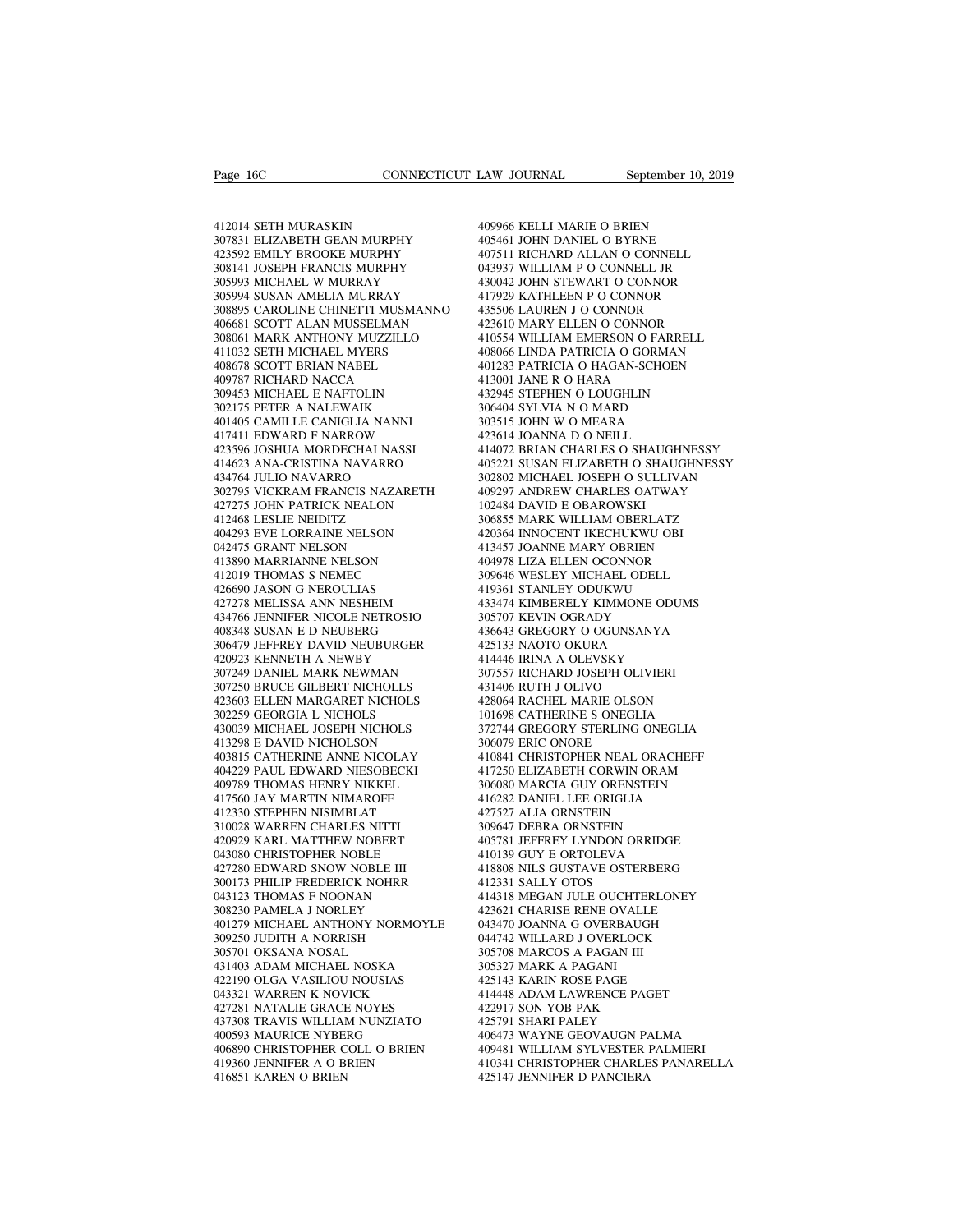September 10, 2019<br>372572 ROBERT M PANISCH<br>309623 FREDERICK CHRISTOPHER PAPPAL<br>426717 ELIZABETH ANN PARCELLA 309623 FREDERICK CHRISTOPHER PAPPALAR September 10, 2019<br>
CONNECTICUT LAN<br>
372572 ROBERT M PANISCH<br>
309623 FREDERICK CHRISTOPHER PAPPALAR<br>
426717 ELIZABETH ANN PARCELLA<br>
411366 LAURENCE DENNIS PAREDES<br>
419364 MICHAEL ERNEST PARHAM II 4<br>192572 ROBERT M PANISCH<br>190623 FREDERICK CHRISTOPHER PAPPALAR<br>1426717 ELIZABETH ANN PARCELLA<br>1411366 LAURENCE DENNIS PAREDES<br>149364 MICHAEL ERNEST PARHAM II<br>19593 ANDREW I PARK 372572 ROBERT M PANISCH<br>309623 FREDERICK CHRISTOPHER PAPPALA<br>426717 ELIZABETH ANN PARCELLA<br>411366 LAURENCE DENNIS PAREDES<br>419364 MICHAEL ERNEST PARHAM II<br>409593 ANDREW I PARK<br>411506 JENNY PARK 372572 ROBERT M PANISCH<br>309623 FREDERICK CHRISTOPHER PAP<br>426717 ELIZABETH ANN PARCELLA<br>411366 LAURENCE DENNIS PAREDES<br>409593 ANDREW I PARK<br>409593 ANDREW I PARK<br>411506 JENNY PARK<br>416383 JIN WOO PARK 372572 ROBERT M PANISCH<br>309623 FREDERICK CHRISTOPHER<br>426717 ELIZABETH ANN PARCELL<br>411366 LAURENCE DENNIS PAREL<br>419364 MICHAEL ERNEST PARHA1<br>409593 ANDREW I PARK<br>416383 JIN WOO PARK<br>416383 JIN WOO PARK<br>416383 JIN WOO PARK 426717 ELIZABETH ANN PARCELLA<br>411366 LAURENCE DENNIS PAREDES<br>419364 MICHAEL ERNEST PARHAM II<br>409593 ANDREW I PARK<br>411506 JENNY PARK<br>416383 JIN WOO PARK<br>414320 FRANKLIN MICHAEL PARLAMIS<br>429380 BEVERLY JEANETTE PARSONS 426717 ELIZABETH ANN PARCELLA 411366<br>
419364 MICHAEL ERNEST PARHAM II 3039<br>
409593 ANDREW I PARK 422<br>
409593 ANDREW I PARK 4125<br>
411506 ENNY PARK 414320<br>
414320 IR WOO PARK 414320 FRANKLIN MICHAEL PARLAMIS 3022<br>
429380 BEV 429380 BEVERLY JEANETTE PARSONS 419364 MICHAEL ERNEST PARHAM II 409593 ANDREW I PARK 4128<br>41506 JENNY PARK 4128<br>416383 JIN WOO PARK 4128<br>414320 FRANKLIN MICHAEL PARLAMIS 3022<br>429380 BEVERLY JEANETTE PARSONS 4268<br>425664 DAVID FREDERICK PARTRIDGE 4037<br>4059 409593 ANDREW I PARK<br>411506 JENNY PARK<br>416383 JIN WOO PARK<br>414320 FRANKLIN MICHAEL PARLAMIS<br>429380 BEVERLY JEANETTE PARSONS<br>426664 DAVID FREDERICK PARTRIDGE<br>405994 SCOTT DAVID PARVEN<br>408217 DIANE MARIE PASQUARETTA<br>422212 E  $\begin{tabular}{llllllll} 411506 \text{ JENNY} \text{ PARK} & & & 4128^\circ \\\hline 416383 \text{ JIN} \text{ WOO} \text{ PARK} & & 3049 \text{;} \\ 41320 \text{ FRANKLIN} \text{ MICHAEL} \text{ PARLAMIS} & & 3022 \text{;} \\ 429380 \text{ BEVERLY} \text{ JEANETTE} \text{ PARSONS} & & 4268 \text{;} \\ 406594 \text{ SCOTT} \text{ DAVID} \text{ PARKTIDGE} & & 4037 \text{;} \\ 40594 \text{ SCOTT} \text{$ 416383 JIN WOO PARK<br>414320 FRANKLIN MICHAEL PARLAMIS<br>429380 BEVERLY JEANETTE PARSONS<br>426664 DAVID FREDERICK PARTRIDGE<br>405994 SCOTT DAVID PARVEN<br>4008217 DIANE MARIE PASQUARETTA<br>422212 ELIZABETH PASQUINE<br>400557 JUDITH MARRON 400557 JUDITH MARRONE PASSANNANTE 429380 BEVERLY JEANETTE PARSONS<br>426664 DAVID FREDERICK PARTRIDG!<br>405994 SCOTT DAVID PARVEN<br>408217 DIANE MARIE PASQUARETTA<br>422212 ELIZABETH PASQUINE<br>400557 JUDITH MARRONE PASSANNA!<br>401286 JOHN T PATAFIO<br>426512 YOGENDRA B PA 426664 DAVID FREDERICK PARTRIDGE<br>405994 SCOTT DAVID PARVEN<br>408217 DIANE MARIE PASQUARETTA<br>422212 ELIZABETH PASQUINE<br>400557 JUDITH MARRONE PASSANNANT<br>401286 JOHN T PATAFIO<br>426512 YOGENDRA B PATEL<br>406926 JOANNE S PATRICK<br>419 405994 SCOTT DAVID PARVEN<br>408217 DIANE MARIE PASQUARETTA<br>422212 ELIZABETH PASQUINE<br>400557 JUDITH MARRONE PASSANNANTI<br>401286 JOHN T PATAFIO<br>426512 YOGENDRA B PATEL<br>406926 JOANNE S PATRICK<br>419220 JENNIFER COSSIFOS PATRISSI<br>3 408217 DIANE MARIE PASQUARETTA<br>422212 ELIZABETH PASQUINE<br>400557 JUDITH MARRONE PASSANNANTE<br>401286 JOHN T PATAFIO<br>426512 YOGENDRA B PATEL<br>406926 JOANNE S PATRICK<br>419220 JENNIFER COSSIFOS PATRISSI<br>306007 TERESA MARY PATTEN<br>4 422212 ELIZABETH PASQUINE<br>400557 JUDITH MARRONE PASSANNANTE<br>401286 JOHN T PATAFIO<br>426512 YOGENDRA B PATEL<br>406926 JOANNE S PATRICK<br>419220 JENNIFER COSSIFOS PATRISSI<br>306007 TERESA MARY PATTEN<br>406893 JOHN J PATTERSON<br>400601 P 400557 JUDITH MARRONE PASSANNANT!<br>401286 JOHN T PATAFIO<br>426512 YOGENDRA B PATEL<br>406926 JOANNE S PATRICK<br>419220 JENNIFER COSSIFOS PATRISSI<br>306007 TERESA MARY PATTEN<br>406893 JOHN J PATTERSON<br>400601 PAUL DAVID PATTON<br>306010 LO 401286 JOHN T PATAFIO<br>426512 YOGENDRA B PATEL<br>406926 JOANNE S PATRICK<br>419220 JENNIFER COSSIFOS PATRISSI<br>306007 TERESA MARY PATTEN<br>406893 JOHN J PATTERSON<br>400601 PAUL DAVID PATTON<br>306010 LORRAINE R PAULHUS<br>411034 GEORGE FRA 426512 YOGENDRA B PATEL<br>406926 JOANNE S PATRICK<br>419220 JENNIFER COSSIFOS PATRISSI<br>306007 TERESA MARY PATTEN<br>406893 JOHN J PATTERSON<br>400601 PAUL DAVID PATTON<br>306010 LORRAINE R PAULHUS<br>411034 GEORGE FRANCIS PAVARINI III<br>4010 406926 JOANNE S PATRICK<br>419220 JENNIFER COSSIFOS PATRISSI<br>306007 TERESA MARY PATTEN<br>406893 JOHN J PATTERSON<br>400601 PAUL DAVID PATTON<br>306010 LORRAINE R PAULHUS<br>411034 GEORGE FRANCIS PAVARINI III<br>401055 JOHN PAUL PAVIA III<br>3 419220 JENNIFER COSSIFOS PATRIS<br>306007 TERESA MARY PATTEN<br>406893 JOHN J PATTERSON<br>400601 PAUL DAVID PATTON<br>306010 LORRAINE R PAULHUS<br>411034 GEORGE FRANCIS PAVARIN<br>401055 JOHN PAUL PAVIA III<br>305301 DOROTHY M PAVLICA<br>401505 306007 TERESA MARY PATTEN<br>406893 JOHN J PATTERSON<br>400601 PAUL DAVID PATTON<br>306010 LORRAINE R PAULHUS<br>411034 GEORGE FRANCIS PAVARINI III<br>401055 JOHN PAUL PAVIA III<br>305301 DOROTHY M PAVLICA<br>401505 SHERRI N PAVLOFF<br>424328 JUS 406893 JOHN J PATTERSON<br>400601 PAUL DAVID PATTON<br>306010 LORRAINE R PAULHUS<br>411034 GEORGE FRANCIS PAVARINI I<br>401055 JOHN PAUL PAVIA III<br>305301 DOROTHY M PAVLICA<br>401505 SHERRI N PAVLOFF<br>424328 JUSTIN MICHAEL PAWLUK<br>415822 CH 400601 PAUL DAVID PATTON 41<br>
306010 LORRAINE R PAULHUS 411034 GEORGE FRANCIS PAVARINI III 41<br>
401055 JOHN PAUL PAVIA III 41<br>
4035301 DOROTHY M PAVLICA 42<br>
424328 JUSTIN MICHAEL PAWLUK 42<br>
424328 JUSTIN MICHAEL PAWLUK 42<br>
4 41034 GEORGE FRANCIS PAVARINI III 30<br>401055 JOHN PAUL PAVIA III 41-41055 JOHN PAUL PAVIA III 41-42<br>402155 JOHN PAUL PAVIA III 41-42<br>40156 SHERRI N PAVLOFF 40<br>40256 SHERRI N PAVLOFF 42<br>424328 JUSTIN MICHAEL PAWLUK 42<br>415822 411034 GEORGE FRANCIS PAVARINI III<br>401055 JOHN PAUL PAVIA III<br>305301 DOROTHY M PAVLICA<br>401505 SHERRI N PAVLOFF<br>41328 JUSTIN MICHAEL PAWLUK<br>415822 CHRISTINE CAROLE PEASLEE<br>307567 TODD ANDREW PECHTER<br>308901 CHRISTINE B PECK<br> 401055 JOHN PAUL PAVIA III<br>305301 DOROTHY M PAVLICA<br>401505 SHERRI N PAVLOFF<br>424328 JUSTIN MICHAEL PAWLUK<br>415822 CHRISTINE CAROLE PEASLEE<br>307567 TODD ANDREW PECHTER<br>308901 CHRISTINE B PECK<br>402282 JOYCE D PEDERSEN<br>101332 FRA 305301 DOROTHY M PAVLICA<br>401505 SHERRI N PAVLOFF<br>424328 JUSTIN MICHAEL PAWLUK<br>415822 CHRISTINE CAROLE PEASLEE<br>307567 TODD ANDREW PECHTER<br>308901 CHRISTINE B PECK<br>402282 JOYCE D PEDERSEN<br>101332 FRANCISCO PEDRAZA<br>422922 CASSA 401505 SHERRI N PAVLOFF<br>424328 JUSTIN MICHAEL PAWLUK<br>415822 CHRISTINE CAROLE PEASLEE<br>307567 TODD ANDREW PECHTER<br>408901 CHRISTINE B PECK<br>402282 JOYCE D PEDERSEN<br>101332 FRANCISCO PEDRAZA<br>422922 CASSANDRA MARIA PELAS<br>405467 L 424328 JUSTIN MICHAEL PAWLUK<br>415822 CHRISTINE CAROLE PEASLEE<br>307567 TODD ANDREW PECHTER<br>308901 CHRISTINE B PECK<br>402282 JOYCE D PEDERSEN<br>101332 FRANCISCO PEDRAZA<br>422922 CASSANDRA MARIA PELAS<br>405467 LAWRENCE BENEDICT PELLEGR 415822 CHRISTINE CAROLE PEASLEE 306797 MAI<br>307567 TODD ANDREW PECHTER 310050 KIM<br>402282 JOYCE D PEDERSEN 403210 DIA!<br>402282 JOYCE D PEDERSEN 403210 DIA!<br>402922 CASSANDRA MARIA PELAS 429405 PAT<br>405467 LAWRENCE BENEDICT PELL 307567 TODD ANDREW PECHTER<br>
308901 CHRISTINE B PECK 43<br>
402282 JOYCE D PEDERSEN 40232 CASSANDRA MARIA PELAS<br>
422922 CASSANDRA MARIA PELAS<br>
405467 LAWRENCE BENEDICT PELLEGRINO 44<br>
405467 LAWRENCE BENEDICT PELLICCIO 41<br>
3094 308901 CHRISTINE B PECK<br>402282 JOYCE D PEDERSEN<br>101332 FRANCISCO PEDRAZA<br>422922 CASSANDRA MARIA PELAS<br>405467 LAWRENCE BENEDICT PELLEC<br>411367 RICHARD JOHN PELLICCIO<br>309497 JOHN ANTHONY PELOSI<br>421485 ELISA J PENSAVALLE<br>40689 402282 JOYCE D PEDERSEN<br>101332 FRANCISCO PEDRAZA<br>422922 CASSANDRA MARIA PELAS<br>405467 LAWRENCE BENEDICT PELLEGRI<br>411367 RICHARD JOHN NELLICCIO<br>309497 JOHN ANTHONY PELOSI<br>421485 ELISA J PENSAVALLE<br>406895 ELLEN P PEPPARD<br>3726 101332 FRANCISCO PEDRAZA<br>422922 CASSANDRA MARIA PELAS<br>405467 LAWRENCE BENEDICT PELLEGF<br>411367 RICHARD JOHN PELLICCIO<br>309497 JOHN ANTHONY PELOSI<br>421485 ELISA J PENSAVALLE<br>406895 ELLEN P PEPPARD<br>372615 EDWARD W PEPYNE JR<br>372 422922 CASSANDRA MARIA PELAS<br>405467 LAWRENCE BENEDICT PELLEGRINO<br>411367 RICHARD JOHN PELLICCIO<br>309497 JOHN ANTHONY PELOSI<br>421485 ELISA J PENSAVALLE<br>406895 ELLEN P PEPPARD<br>372615 EDWARD W PEPYNE JR<br>372616 MARCIA ALLARA PERA 405467 LAWRENCE BENEDICT PELLEGRINO 4<br>411367 RICHARD JOHN PELLICCIO 4<br>309497 JOHN ANTHONY PELOSI 3<br>421485 ELISA J PENSAVALLE 4<br>406895 ELLEN P PEPPARD D<br>372615 EDWARD W PEPYNE JR<br>372615 EDWARD W PEPYNE JR<br>402221 WILLIAM GAB 411367 RICHARD JOHN PELLICCIO<br>309497 JOHN ANTHONY PELOSI<br>421485 ELISA J PENSAVALLE<br>406895 ELLEN P PEPPARD<br>372615 EDWARD W PEPYNE JR<br>372616 MARCIA ALLARA PERAZA<br>432616 MARCIA ALLARA PERAZA<br>432221 WILLIAM GABRIEL PEREZ<br>37261 309497 JOHN ANTHONY PELOSI<br>421485 ELISA J PENSAVALLE<br>406895 ELLEN P PEPPARD<br>372615 EDWARD W PEPYNE JR<br>372616 MARCIA ALLARA PERAZA<br>434630 KATHERINE L PERDUTA<br>402221 WILLIAM GABRIEL PEREZ<br>372619 PATRICIA B PERKINS<br>428096 E J 421485 ELISA J PENSAVALLE<br>406895 ELLEN P PEPPARD<br>372615 EDWARD W PEPYNE JR<br>372616 MARCIA ALLARA PERAZA<br>434630 KATHERINE L PERDUTA<br>40221 WILLIAM GABRIEL PEREZ<br>372619 PATRICIA B PERKINS<br>428096 E JAMES PERULLO<br>426689 PAULA PE 406895 ELLEN P PEPPARD<br>372615 EDWARD W PEPYNE JR<br>372616 MARCIA ALLARA PERAZA<br>434630 KATHERINE L PERDUTA<br>402221 WILLIAM GABRIEL PEREZ<br>372619 PATRICIA B PERKINS<br>426689 PAULA PESCARU<br>426689 PAULA PESCARU<br>416689 PAULA PESCARU<br> 372615 EDWARD W PEPYNE JR<br>372616 MARCIA ALLARA PERAZA<br>434630 KATHERINE L PERDUTA<br>402221 WILLIAM GABRIEL PEREZ<br>372619 PATRICIA B PERKINS<br>428096 E JAMES PERULLO<br>4426689 PAULA PESCARU<br>415979 CONSTANCE C PETERS<br>400072 ELLEN PE 372616 MARCIA ALLARA PERAZA<br>434630 KATHERINE L PERDUTA<br>402221 WILLIAM GABRIEL PEREZ<br>372619 PATRICIA B PERKINS<br>428096 E JAMES PERULLO<br>416689 PAULA PESCARU<br>415979 CONSTANCE C PETERS<br>400072 ELLEN PETERS<br>408606 MARK STERLING P 434630 KATHERINE L PERDUTA<br>402221 WILLIAM GABRIEL PEREZ<br>372619 PATRICIA B PERKINS<br>428096 E JAMES PERULLO<br>426689 PAULA PESCARU<br>415979 CONSTANCE C PETERS<br>400072 ELLEN PETERS<br>408606 MARK STERLING PETERS<br>303091 EMIL FREDERICK 402221 WILLIAM GABRIEL PEREZ<br>372619 PATRICIA B PERKINS<br>428096 E JAMES PERULLO<br>426689 PAULA PESCARU<br>415979 CONSTANCE C PETERS<br>408006 MARK STERLING PETERS<br>303091 EMIL FREDERICK PETERS<br>303091 EMIL FREDERICK PETERSEN III<br>40373 372619 PATRICIA B PERKINS<br>428096 E JAMES PERULLO<br>426689 PAULA PESCARU<br>415979 CONSTANCE C PETERS<br>400072 ELLEN PETERS<br>40086 MARK STERLING PETERS<br>303091 EMIL FREDERICK PETERSEN III<br>403738 DIANNE M PETERSON<br>434131 EMILY ANN PE 428096 E JAMES PERULLO<br>426689 PAULA PESCARU<br>415979 CONSTANCE C PETERS<br>400072 ELLEN PETERS<br>403666 MARK STERLING PETERS<br>303091 EMIL FREDERICK PETERSEN III<br>403738 DIANNE M PETERSON<br>434131 EMILY ANN PETERSON<br>420481 JOANNA PETE 426689 PAULA PESCARU<br>415979 CONSTANCE C PETERS<br>400072 ELLEN PETERS<br>408606 MARK STERLING PETERS<br>303091 EMIL FREDERICK PETERSEN III<br>403738 DIANNE M PETERSON<br>4434131 EMILY ANN PETERSON<br>420481 JOANNA PETERSON<br>420481 JOANNA PET 415979 CONSTANCE C PETERS<br>400072 ELLEN PETERS<br>408606 MARK STERLING PETERS<br>303091 EMIL FREDERICK PETERSEN III<br>403738 DIANNE M PETERSON<br>424431 JOANNA PETERSON<br>420481 JOANNA PETERSON<br>428054 SARAH ELAINE PETERSON<br>400605 MICHAE 428054 SARAH ELAINE PETERSON 408606 MARK STERLING PETERS<br>303091 EMIL FREDERICK PETERSEN III<br>403738 DIANNE M PETERSON<br>434131 EMILY ANN PETERSON<br>420481 JOANNA PETERSON<br>420854 SARAH ELAINE PETERSON<br>40605 MICHAEL F PETTA<br>306795 MARIE ROSE PEYRON<br>404299 DA 303091 EMIL FREDERICK PETERSEN III<br>403738 DIANNE M PETERSON<br>434131 EMILY ANN PETERSON<br>420481 JOANNA PETERSON<br>428054 SARAH ELAINE PETERSON<br>400605 MICHAEL F PETTA<br>306795 MARIE ROSE PEYRON<br>404299 DAVID MARTIN PFEIFFER<br>407938 403738 DIANNE M PETERSON<br>434131 EMILY ANN PETERSON<br>420481 JOANNA PETERSON<br>428054 SARAH ELAINE PETERSON<br>400605 MICHAEL F PETTA<br>306795 MARIE ROSE PEYRON<br>404299 DAVID MARTIN PFEIFFER<br>407938 JOHN JOSEPH PHELAN<br>303980 NEAL LAWR 434131 EMILY ANN PETERSON<br>420481 JOANNA PETERSON<br>428054 SARAH ELAINE PETERSON<br>400605 MICHAEL F PETTA<br>40793 DAVID MARTIN PFEIFFER<br>404299 DAVID MARTIN PFEIFFER<br>303980 NEAL LAWRENCE PHENES<br>303980 NEAL LAWRENCE PHENES<br>404300 E 420481 JOANNA PETERSON<br>428054 SARAH ELAINE PETERSON<br>400605 MICHAEL F PETTA<br>306795 MARIE ROSE PEYRON<br>404299 DAVID MARTIN PFEIFFER<br>407938 JOHN JOSEPH PHELAN<br>303980 NEAL LAWRENCE PHENES<br>404300 ELAINE CONSTANTINA PHILIS<br>402095 404300 ELAINE CONSTANTINA PHILIS 400605 MICHAEL F PETTA<br>306795 MARIE ROSE PEYRON<br>404299 DAVID MARTIN PFEIFFER<br>407938 JOHN JOSEPH PHELAN<br>303980 NEAL LAWRENCE PHENES<br>404300 ELAINE CONSTANTINA PHILIS<br>402095 MARIA PICCIUCA<br>306039 RICHARD PILE-STROTHER 306795 MARIE ROSE PEYRON<br>404299 DAVID MARTIN PFEIFFER<br>407938 JOHN JOSEPH PHELAN<br>303980 NEAL LAWRENCE PHENES<br>404300 ELAINE CONSTANTINA PHILIS<br>402095 MARIA PICCIUCA<br>306039 RICHARD PILE-STROTHER

405723 CALEB MCIVOR PILGRIM LAW JOURNAL<br>405723 CALEB MCIVOR PILGRIM<br>372649 ROBERT HARRY PILPEL<br>414324 COSTANZA PINILLA<br>302976 RONALD J PIOMBINO EXAM JOURNAL Page<br>
195723 CALEB MCIVOR PILGRIM<br>
372649 ROBERT HARRY PILPEL<br>
414324 COSTANZA PINILLA<br>
302976 RONALD J PIOMBINO<br>
303981 DEBORA A PITMAN 405723 CALEB MCIVOR PILGRIM<br>372649 ROBERT HARRY PILPEL<br>414324 COSTANZA PINILLA<br>302976 RONALD J PIOMBINO<br>303981 DEBORA A PITMAN<br>102774 WILLIAM K PITMAN 405723 CALEB MCIVOR PILGRIM<br>372649 ROBERT HARRY PILPEL<br>414324 COSTANZA PINILLA<br>302976 RONALD J PIOMBINO<br>303981 DEBORA A PITMAN<br>102774 WILLIAM K PITMAN<br>412878 JANET DIANA PITTER 405723 CALEB MCIVOR PILGRIM<br>372649 ROBERT HARRY PILPEL<br>414324 COSTANZA PINILLA<br>302976 RONALD J PIOMBINO<br>303981 DEBORA A PITMAN<br>102774 WILLIAM K PITMAN<br>412878 JANET DIANA PITTER<br>304980 LUKE M PITTONI 405723 CALEB MCIVOR PILGRIM<br>372649 ROBERT HARRY PILPEL<br>414324 COSTANZA PINILLA<br>302976 RONALD J PIOMBINO<br>303981 DEBORA A PITMAN<br>102774 WILLIAM K PITMAN<br>412878 JANET DIANA PITTER<br>304980 LUKE M PITTONI<br>302261 ROBERT J PLANTE 414324 COSTANZA PINILLA<br>302976 RONALD J PIOMBINO<br>303981 DEBORA A PITMAN<br>102774 WILLIAM K PITMAN<br>412878 JANET DIANA PITTER<br>304980 LUKE M PITTONI<br>302261 ROBERT J PLANTE 414324 COSTANZA PINILLA<br>302976 RONALD J PIOMBINO<br>303981 DEBORA A PITMAN<br>102774 WILLIAM K PITMAN<br>412878 JANET DIANA PITTER<br>302261 ROBERT J PLANTE<br>426809 SAMANTHA LAUREN PLITNIC!<br>403709 LAWRENCE R PLOTKIN 302976 RONALD J PIOMBINO<br>303981 DEBORA A PITMAN<br>102774 WILLIAM K PITMAN<br>412878 JANET DIANA PITTER<br>304980 LUKE M PITTONI<br>302261 ROBERT J PLANTE<br>426809 SAMANTHA LAUREN PLITNICK<br>403709 LAWRENCE R PLOTKIN<br>436887 JAY D PLUMLEY 303981 DEBORA A PITMAN<br>102774 WILLIAM K PITMAN<br>412878 JANET DIANA PITTER<br>304980 LUKE M PITTONI<br>302261 ROBERT J PLANTE<br>426809 SAMANTHA LAUREN PLITNICK<br>403709 LAWRENCE R PLOTKIN<br>436887 JAY D PLUMLEY<br>426649 TIMOTHY JAMES PLUN 102774 WILLIAM K PITMAN<br>412878 JANET DIANA PITTER<br>304980 LUKE M PITTONI<br>302261 ROBERT J PLANTE<br>426809 SAMANTHA LAUREN PLITNICI<br>403709 LAWRENCE R PLOTKIN<br>436887 JAY D PLUMLEY<br>426649 TIMOTHY JAMES PLUNKETT<br>400607 JEFFREY L P 412878 JANET DIANA PITTER<br>304980 LUKE M PITTONI<br>302261 ROBERT J PLANTE<br>426809 SAMANTHA LAUREN PLITNICK<br>403709 LAWRENCE R PLOTKIN<br>436887 JAY D PLUMLEY<br>426649 TIMOTHY JAMES PLUNKETT<br>400607 JEFFREY L POERSCH<br>401292 GEORGE JOH 304980 LUKE M PITTONI<br>302261 ROBERT J PLANTE<br>426809 SAMANTHA LAUREN PLITNICK<br>403709 LAWRENCE R PLOTKIN<br>43687 JAY D PLUMLEY<br>426649 TIMOTHY JAMES PLUNKETT<br>400607 JEFFREY L POERSCH<br>401292 GEORGE JOHN POLES<br>400608 JOANNE FRANC 302261 ROBERT J PLANTE<br>426809 SAMANTHA LAUREN PLITNICK<br>403709 LAWRENCE R PLOTKIN<br>436887 JAY D PLUMLEY<br>426649 TIMOTHY JAMES PLUNKETT<br>400607 JEFFREY L POERSCH<br>401292 GEORGE JOHN POLES<br>400608 JOANNE FRANCES POLES<br>303422 ANTHO 426809 SAMANTHA LAUREN PLITNICK<br>403709 LAWRENCE R PLOTKIN<br>436887 JAY D PLUMLEY<br>426649 TIMOTHY JAMES PLUNKETT<br>400607 JEFREY L POERSCH<br>400607 JEFREY L POERSCH<br>400608 JOANNE FRANCES POLES<br>303422 ANTHONY CHARLES POLVINO<br>372669 403709 LAWRENCE R PLOTKIN<br>436887 JAY D PLUMLEY<br>426649 TIMOTHY JAMES PLUNKETT<br>400607 JEFFREY L POERSCH<br>401292 GEORGE JOHN POLES<br>4010608 JOANNE FRANCES POLES<br>303422 ANTHONY CHARLES POLVINO<br>372669 JOHN JAMES POMEROY<br>408894 DE 436887 JAY D PLUMLEY<br>426649 TIMOTHY JAMES PLUNKETT<br>400607 JEFFREY L POERSCH<br>401292 GEORGE JOHN POLES<br>400608 JOANNE FRANCES POLES<br>303422 ANTHONY CHARLES POLVINO<br>372669 JOHN JAMES POMEROY<br>408894 DEAN E POPKIN<br>309992 LAUREN K 426649 TIMOTHY JAMES PLUNKETT<br>400607 JEFFREY L POERSCH<br>401292 GEORGE JOHN POLES<br>400608 JOANNE FRANCES POLES<br>303422 ANTHONY CHARLES POLVINC<br>372669 JOHN JAMES POMEROY<br>408894 DEAN E POPKIN<br>309992 LAUREN KAYE POPPER<br>420029 BRI 400607 JEFFREY L POERSCH<br>401292 GEORGE JOHN POLES<br>400608 JOANNE FRANCES POLES<br>303422 ANTHONY CHARLES POLVINO<br>372669 JOHN JAMES POMEROY<br>408894 DEAN E POPKIN<br>309992 LAUREN KAYE POPPER<br>420029 BRIAN D JR PORCH<br>412615 PAUL L PO 401292 GEORGE JOHN POLES<br>400608 JOANNE FRANCES POLES<br>303422 ANTHONY CHARLES POLVINO<br>372669 JOHN JAMES POMEROY<br>408894 DEAN E POPKIN<br>309992 LAUREN KAYE POPPER<br>420029 BRIAN D JR PORCH<br>412615 PAUL L PORRETTA<br>306592 CHRISTOPHER 400608 JOANNE FRANCES POLES<br>303422 ANTHONY CHARLES POLVINO<br>372669 JOHN JAMES POMEROY<br>408894 DEAN E POPKIN<br>40029 BRIAN D JR PORPER<br>420029 BRIAN D JR PORCH<br>412615 PAUL L PORRETTA<br>306592 CHRISTOPHER JOHN PORTELLI<br>305463 SALVA 303422 ANTHONY CHARLES POLVINO<br>372669 JOHN JAMES POMEROY<br>408894 DEAN E POPKIN<br>309992 LAUREN KAYE POPPER<br>420029 BRIAN D JR PORCH<br>412615 PAUL L PORRETTA<br>306592 CHRISTOPHER JOHN PORTELLI<br>305463 SALVATORE D PORZIO<br>414210 IVAN 372669 JOHN JAMES POMEROY<br>408894 DEAN E POPKIN<br>309992 LAUREN KAYE POPPER<br>420029 BRIAN D JR PORCH<br>412615 PAUL L PORRETTA<br>305592 CHRISTOPHER JOHN PORTELLI<br>305463 SALVATORE D PORZIO<br>414210 IVAN MILES POSEY<br>421720 JOY MARIE PO 408894 DEAN E POPKIN<br>309992 LAUREN KAYE POPPER<br>420029 BRIAN D JR PORCH<br>412615 PAUL L PORRETTA<br>306592 CHRISTOPHER JOHN PORTELLI<br>305463 SALVATORE D PORZIO<br>414210 IVAN MILES POSEY<br>421720 JOY MARIE POSNER<br>407121 BARBARA C POTT 309992 LAUREN KAYE POPPER<br>420029 BRIAN D JR PORCH<br>412615 PAUL L PORRETTA<br>306592 CHRISTOPHER JOHN PORTELLI<br>305463 SALVATORE D PORZIO<br>414210 IVAN MILES POSEY<br>421720 JOY MARIE POSNER<br>407121 BARBARA C POTTER<br>422926 JEFFREY ERI 420029 BRIAN D JR PORCH<br>412615 PAUL L PORRETTA<br>306592 CHRISTOPHER JOHN PORTELLI<br>305463 SALVATORE D PORZIO<br>414210 IVAN MILES POSEY<br>421720 JOY MARIE POSNER<br>407121 BARBARA C POTTER<br>422926 JEFFREY ERIC POTTER<br>306797 MARIA MADE 412615 PAUL L PORRETTA<br>306592 CHRISTOPHER JOHN PORTELLI<br>305463 SALVATORE D PORZIO<br>414210 IVAN MILES POSEY<br>421720 JOY MARIE POSNER<br>407121 BARBARA C POTTER<br>422926 JEFFREY ERIC POTTER<br>306797 MARIA MADELEINE POTTER<br>3106707 MAR 306592 CHRISTOPHER JOHN PORTELLI<br>305463 SALVATORE D PORZIO<br>414210 IVAN MILES POSEY<br>421720 JOY MARIE POSNER<br>407121 BARBARA C POTTER<br>422926 JEFFREY ERIC POTTER<br>306797 MARIA MADELEINE POTTER<br>310050 KIM DENISE POWE<br>430053 FABI 305463 SALVATORE D PORZIO<br>414210 IVAN MILES POSEY<br>421720 JOY MARIE POSNER<br>407121 BARBARA C POTTER<br>422926 IEFREY ERIC POTTER<br>306797 MARIA MADELEINE POTTER<br>310050 KIM DENISE POWE<br>430053 FABIAN E POWELL<br>403210 DIANA KAYE POWE 414210 IVAN MILES POSEY<br>421720 JOY MARIE POSNER<br>407121 BARBARA C POTTER<br>422926 JEFFREY ERIC POTTER<br>306797 MARIA MADELEINE POTTER<br>310053 KABIAN E POWELL<br>403210 DIANA KAYE POWELL-KEERY<br>047615 JOHN J POWERS 421720 JOY MARIE POSNER<br>407121 BARBARA C POTTER<br>422926 JEFFREY ERIC POTTER<br>306797 MARIA MADELEINE POTTER<br>31005 KIM DENISE POWEL<br>430053 FABIAN E POWELL<br>403210 DIANA KAYE POWELL-KEERY<br>047615 JOHN J POWERS<br>429405 PATRICIA A P 407121 BARBARA C POTTER<br>422926 JEFFREY ERIC POTTER<br>306797 MARIA MADELEINE POTTER<br>310050 KIM DENISE POWEL<br>430053 FABIAN E POWELL<br>403210 DIANA KAYE POWELL-KEER<br>047615 JOHN J POWERS<br>429405 PATRICIA A POWIS<br>409028 HENRY KWASI 422926 JEFFREY ERIC POTTER<br>306797 MARIA MADELEINE POTTER<br>310050 KIM DENISE POWEL<br>430053 FABIAN E POWELL<br>403210 DIANA KAYE POWELL-KEERY<br>047615 JOHN J POWERS<br>429405 PATRICIA A POWIS<br>409028 HENRY KWASI PREMPEH<br>410344 JOEL C P 306797 MARIA MADELEINE POTTER<br>310050 KIM DENISE POWELL<br>403053 FABIAN E POWELL<br>403210 DIANA KAYE POWELL-KEERY<br>047615 JOHN J POWERS<br>429405 PATRICIA A POWIS<br>409028 HENRY KWASI PREMPEH<br>410344 JOEL C PRESS<br>309789 MARTHA WATTS P 310050 KIM DENISE POWE<br>430053 FABIAN E POWELL<br>403210 DIANA KAYE POWELL-K<br>047615 JOHN J POWERS<br>429405 PATRICIA A POWIS<br>409028 HENRY KWASI PREMPEI<br>410344 JOEL C PRESS<br>309789 MARTHA WATTS PRESTI<br>422928 JAMES PHILIP PRICE 430053 FABIAN E POWELL<br>403210 DIANA KAYE POWELL-KEERY<br>047615 JOHN J POWERS<br>429405 PATRICIA A POWIS<br>409028 HENRY KWASI PREMPEH<br>410344 JOEL C PRESS<br>309789 MARTHA WATTS PRESTLEY<br>422928 JAMES PHILIP PRICE<br>403675 VALERIE A PRIC 403210 DIANA KAYE POWELL-KEERY<br>047615 JOHN J POWERS<br>429405 PATRICIA A POWIS<br>409028 HENRY KWASI PREMPEH<br>410344 JOEL C PRESS<br>309789 MARTHA WATTS PRESTLEY<br>422928 JAMES PHILIP PRICE<br>403675 VALERIE A PRICE<br>413675 VALERIE A PRIC 047615 JOHN J POWERS<br>429405 PATRICIA A POWIS<br>409028 HENRY KWASI PREMPEH<br>410344 JOEL C PRESS<br>309789 MARTHA WATTS PRESTLEY<br>422928 JAMES PHILIP PRICE<br>403675 VALERIE A PRICE<br>413759 ANDRES GUSTAVO PRIETO<br>428107 GUY PRIMOR 429405 PATRICIA A POWIS<br>409028 HENRY KWASI PREMPEH<br>410344 JOEL C PRESS<br>309789 MARTHA WATTS PRESTLEY<br>422928 JAMES PHILIP PRICE<br>403675 VALERIE A PRICE<br>413759 ANDRES GUSTAVO PRIETO<br>428107 GUY PRIMOR<br>416394 RICHARD ABRAHAM PRI 409028 HENRY KWASI PREMPEH<br>410344 JOEL C PRESS<br>309789 MARTHA WATTS PRESTLI<br>422928 JAMES PHILIP PRICE<br>403675 VALERIE A PRICE<br>413759 ANDRES GUSTAVO PRIET<br>428107 GUY PRIMOR<br>416394 RICHARD ABRAHAM PRIN<br>401296 PATRICIA E PRINCE 410344 JOEL C PRESS<br>309789 MARTHA WATTS PRESTLEY<br>422928 JAMES PHILIP PRICE<br>403675 VALERIE A PRICE<br>413759 ANDRES GUSTAVO PRIETO<br>428107 GUY PRIMOR<br>401296 PATRICIA E PRINCE<br>401296 PATRICIA E PRINCE<br>429406 DAVID R PROCTOR 309789 MARTHA WATTS PRESTLEY<br>422928 JAMES PHILIP PRICE<br>403675 VALERIE A PRICE<br>413759 ANDRES GUSTAVO PRIETO<br>428107 GUY PRIMOR<br>416394 RICHARD ABRAHAM PRIMUS<br>401296 PATRICIA E PRINCE<br>429406 DAVID R PROCTOR<br>417764 RACHEL MARIE 422928 JAMES PHILIP PRICE<br>403675 VALERIE A PRICE<br>413759 ANDRES GUSTAVO PRIETO<br>428107 GUY PRIMOR<br>416394 RICHARD ABRAHAM PRIMUS<br>401296 PATRICIA E PRINCE<br>429406 DAVID R PROCTOR<br>417764 RACHEL MARIE PROULX<br>372690 JOHN PROVAN 403675 VALERIE A PRICE<br>413759 ANDRES GUSTAVO PRIETO<br>428107 GUY PRIMOR<br>416394 RICHARD ABRAHAM PRIMUS<br>401296 PATRICIA E PRINCE<br>429406 DAVID R PROCTOR<br>417764 RACHEL MARIE PROULX<br>372690 JOHN PROVAN<br>305247 JOHN SCOTT PRUDENTI 413759 ANDRES GUSTAVO PRIETO<br>428107 GUY PRIMOR<br>416394 RICHARD ABRAHAM PRIMU<br>401296 PATRICIA E PRINCE<br>429406 DAVID R PROCTOR<br>417764 RACHEL MARIE PROULX<br>372690 JOHN PROVAN<br>305247 JOHN SCOTT PRUDENTI<br>436505 KEVIN A PRUE 428107 GUY PRIMOR<br>416394 RICHARD ABRAHAM PRIMUS<br>401296 PATRICIA E PRINCE<br>429406 DAVID R PROCTOR<br>417764 RACHEL MARIE PROULX<br>372690 JOHN PROVAN<br>305247 JOHN SCOTT PRUDENTI<br>436505 KEVIN A PRUE<br>047824 MATHEW A PUGLIESE 401296 PATRICIA E PRINCE<br>429406 DAVID R PROCTOR<br>417764 RACHEL MARIE PROULX<br>372690 JOHN PROVAN<br>436505 KEVIN A PRUE PRUDENTI<br>047824 MATHEW A PUGLIESE<br>304058 THEODORE CONSTANTINE PULOS 401296 PATRICIA E PRINCE<br>429406 DAVID R PROCTOR<br>417764 RACHEL MARIE PROULX<br>372690 JOHN PROVAN<br>436505 KEVIN A PRUE<br>4436505 KEVIN A PRUE<br>047824 MATHEW A PUGLIESE<br>304058 THEODORE CONSTANTINE PULOS<br>413475 VINCENT THOMAS PUMA 429406 DAVID R PROCTOR<br>417764 RACHEL MARIE PROULX<br>372690 JOHN PROVAN<br>436505 KEVIN A PRUE<br>436505 KEVIN A PRUE<br>047824 MATHEW A PUGLIESE<br>304058 THEODORE CONSTANTINE PULOS<br>413475 VINCENT THOMAS PUMA<br>417765 SUSAN MARY PUNCH 417764 RACHEL MARIE PROULX<br>372690 JOHN PROVAN<br>305247 JOHN SCOTT PRUDENTI<br>436505 KEVIN A PRUE<br>047824 MATHEW A PUGLIESE<br>304058 THEODORE CONSTANTINE PULOS<br>413475 VINCENT THOMAS PUMA<br>417765 SUSAN MARY PUNCH<br>400613 JOSEPH FRANC 372690 JOHN PROVAN<br>305247 JOHN SCOTT PRUDENTI<br>436505 KEVIN A PRUE<br>047824 MATHEW A PUGLIESE<br>304058 THEODORE CONSTANTINE PULOS<br>413475 VINCENT THOMAS PUMA<br>417765 SUSAN MARY PUNCH<br>400613 JOSEPH FRANCIS PUSATERI<br>425174 JOHN MIC 305247 JOHN SCOTT PRUDENTI<br>436505 KEVIN A PRUE<br>047824 MATHEW A PUGLIESE<br>304058 THEODORE CONSTANTINE PULOS<br>413475 VINCENT THOMAS PUNCH<br>417765 SUSAN MARY PUNCH<br>400613 JOSEPH FRANCIS PUSATERI<br>425174 JOHN MICHAEL PUZZIO<br>413012 436505 KEVIN A PRUE<br>047824 MATHEW A PUGLIESE<br>304058 THEODORE CONSTANTINE PULOS<br>413475 VINCENT THOMAS PUMA<br>417765 SUSAN MARY PUNCH<br>400613 JOSEPH FRANCIS PUSATERI<br>425174 JOHN MICHAEL PUZZIO<br>413012 ERICA OMES QUARTARONE<br>10247 047824 MATHEW A PUGLIESE<br>304058 THEODORE CONSTANTINE PULOS<br>413475 VINCENT THOMAS PUMA<br>417765 SUSAN MARY PUNCH<br>400613 JOSEPH FRANCIS PUSATERI<br>425174 JOHN MICHAEL PUZZIO<br>413012 ERICA OMES QUARTARONE<br>102478 DAVID L QUATRELLA<br> 304058 THEODORE CONSTANTINE PULOS<br>413475 VINCENT THOMAS PUMA<br>417765 SUSAN MARY PUNCH<br>400613 JOSEPH FRANCIS PUSATERI<br>425174 JOHN MICHAEL PUZZIO<br>413012 ERICA OMES QUARTARONE<br>102478 DAVID L QUATRELLA<br>403211 STEVEN J QUESTORE<br> 413475 VINCENT THOMAS PUMA<br>417765 SUSAN MARY PUNCH<br>400613 JOSEPH FRANCIS PUSATERI<br>425174 JOHN MICHAEL PUZZIO<br>413012 ERICA OMES QUARTARONE<br>102478 DAVID L QUATRELLA<br>403211 STEVEN J QUESTORE<br>422228 JOSE FABIAN QUILES III<br>4032 417765 SUSAN MARY PUNCH<br>400613 JOSEPH FRANCIS PUSATERI<br>425174 JOHN MICHAEL PUZZIO<br>413012 ERICA OMES QUARTARONE<br>102478 DAVID L QUATRELLA<br>403211 STEVEN J QUIESTORE<br>402228 JOSE FABIAN QUILES III<br>403212 STEPHEN JOHN QUINE<br>4081 400613 JOSEPH FRANCIS PUSATERI<br>425174 JOHN MICHAEL PUZZIO<br>413012 ERICA OMES QUARTARONE<br>102478 DAVID L QUATRELLA<br>403211 STEVEN J QUESTORE<br>422228 JOSE FABIAN QUINE<br>403212 STEPHEN JOHN QUINE<br>408101 WILLIAM JAMES QUINLAN<br>40228 425174 JOHN MICHAEL PUZZIO<br>413012 ERICA OMES QUARTARONE<br>102478 DAVID L QUATRELLA<br>403211 STEVEN J QUESTORE<br>422228 JOSE FABIAN QUILES III<br>403121 STEPHEN JOHN QUINE<br>408101 WILLIAM JAMES QUINLAN<br>402285 MICHAEL QUIRINDONGO<br>3039 413012 ERICA OMES QUARTARONE<br>102478 DAVID L QUATRELLA<br>403211 STEVEN J QUESTORE<br>422228 JOSE FABIAN QUILES III<br>403212 STEPHEN JOHN QUINE<br>408101 WILLIAM JAMES QUINLAN<br>402285 MICHAEL QUIRINDONGO<br>303987 FRANK ANTHONY RACANO 102478 DAVID L QUATRELLA<br>403211 STEVEN J QUESTORE<br>422228 JOSE FABIAN QUILES III<br>403212 STEPHEN JOHN QUINE<br>408101 WILLIAM JAMES QUINDONGO<br>303987 FRANK ANTHONY RACANO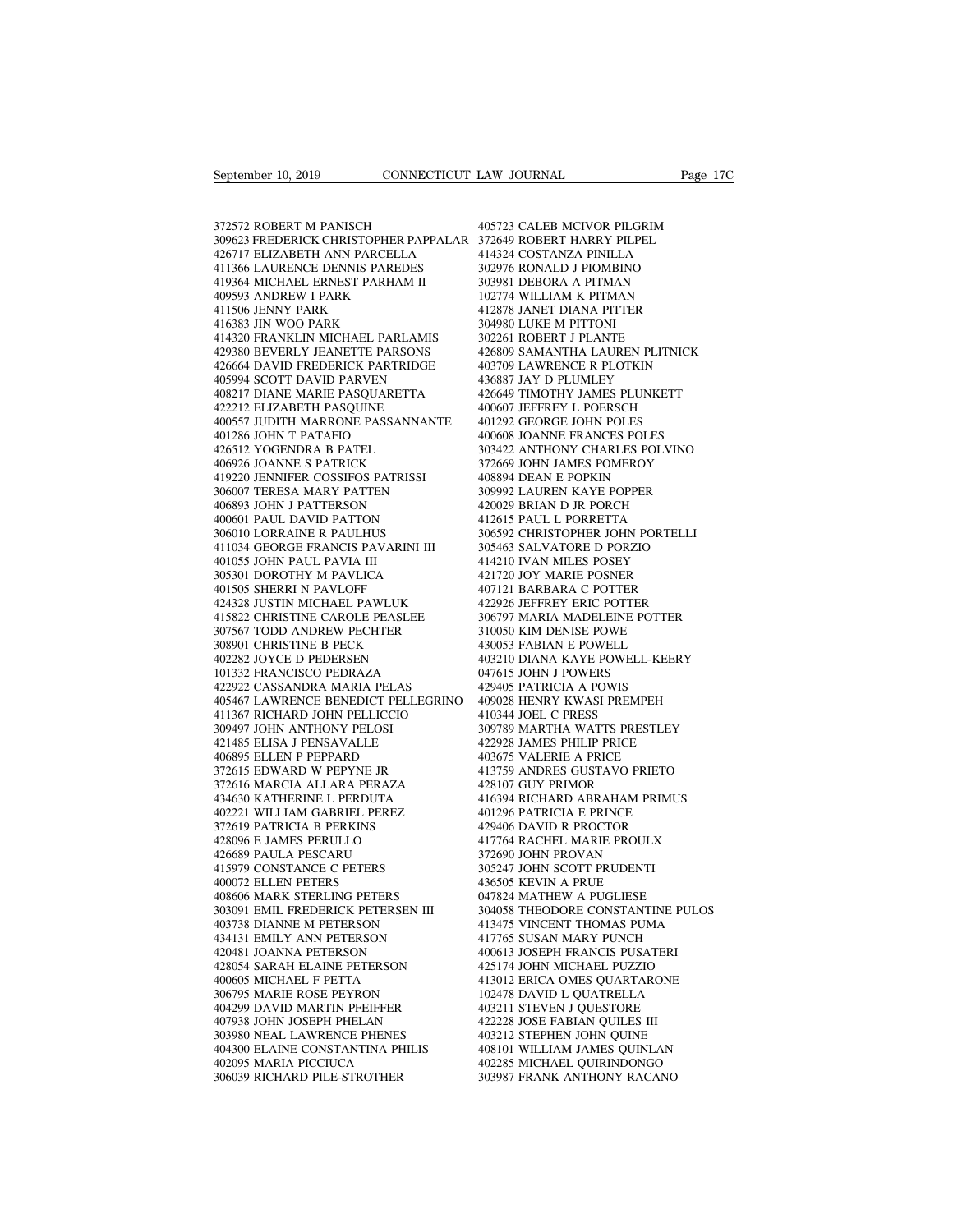Page 18C<br>405477 ADAM JAMES RADER<br>048565 FRANK RAFFA JR<br>432714 ELIZABETH M RAGAVANIS Page 18C<br>405477 ADAM JAMES RADER<br>048565 FRANK RAFFA JR<br>432714 ELIZABETH M RAGAVANIS<br>309781 CHRISTINA M RAGLE Page 18C<br>405477 ADAM JAMES RADER<br>405477 ADAM JAMES RADER<br>048565 FRANK RAFFA JR<br>432714 ELIZABETH M RAGAVANIS<br>309781 CHRISTINA M RAGLE<br>429412 JILL HARRI RAKOFF 30977<br>405477 ADAM JAMES RADER<br>048565 FRANK RAFFA JR<br>432714 ELIZABETH M RAGAVANIS<br>309781 CHRISTINA M RAGLE<br>429412 JILL HARRI RAKOFF<br>431312 MATTHEW HENRY RALLO 405477 ADAM JAMES RADER<br>048565 FRANK RAFFA JR<br>432714 ELIZABETH M RAGAVANIS<br>309781 CHRISTINA M RAGLE<br>429412 JILL HARRI RAKOFF<br>431312 MATTHEW HENRY RALLO<br>308414 DONN A RANDALL 405477 ADAM JAMES RADER<br>
048565 FRANK RAFFA JR<br>
432714 ELIZABETH M RAGAVANIS<br>
429781 CHRISTINA M RAGER<br>
429412 JILL HARRI RAKOFF<br>
431312 MATTHEW HENRY RALLO<br>
308414 DONN A RANDALL<br>
4309291 PAMELA JEAN RANDBY<br>
4 405477 ADAM JAMES RADER<br>048565 FRANK RAFFA JR<br>432714 ELIZABETH M RAGAVANIS<br>309781 CHRISTINA M RAGLE<br>429412 JILL HARRI RAKOFF<br>431312 MATTHEW HENRY RALLO<br>308414 DONN A RANDALL<br>309291 PAMELA JEAN RANDBY<br>422930 JENNIFER L RAND 048565 FRANK RAFFA JR<br>432714 ELIZABETH M RAGAVANIS<br>309781 CHRISTINA M RAGLE<br>429412 JILL HARRI RAKOFF<br>431312 MATTHEW HENRY RALLO<br>309291 PAMELA JEAN RANDBY<br>422930 JENNIFER L RANDO<br>410928 ELIZABETH RANKIN 432714 ELIZABETH M RAGAVANIS<br>309781 CHRISTINA M RAGLE<br>429412 JILL HARRI RAKOFF<br>431312 MATTHEW HENRY RALLO<br>308414 DONN A RANDALL<br>309291 PAMELA JEAN RANDBY<br>422930 JENNIFER L RANDO<br>410928 ELIZABETH RANKIN<br>305720 SUZANNE MARIA 309781 CHRISTINA M RAGLE<br>429412 JILL HARRI RAKOFF<br>431312 MATTHEW HENRY RALLO<br>308414 DONN A RANDALL<br>402930 JENNIFER L RANKO<br>422930 JENNIFER L RANKIN<br>410928 ELIZABETH RANKIN<br>305720 SUZANNE MARIA RAPISARDA<br>416118 JODY LYNN RA 429412 JILL HARRI RAKOFF 41080<br>
431312 MATTHEW HENRY RALLO 40130<br>
308414 DONN A RANDALL 40609<br>
309291 PAMELA JEAN RANDBY 42293<br>
422930 JENNIFER L RANNO 4264:<br>
42642<br>
42098 ELIZABETH RANKIN 30399<br>
30392 SLIZANNE MARIA RAPIS 431312 MATTHEW HENRY RALLO<br>308414 DONN A RANDALL<br>309291 PAMELA JEAN RANDBY<br>422930 JENNIFER L RANDO<br>410928 ELIZABETH RANKIN<br>305720 SUZANNE MARIA RAPISARDA<br>416118 JODY LYNN RAPOPORT<br>416303 HUGH DUN RAPPAPORT<br>048909 MALCOLM L 308414 DONN A RANDALL<br>309291 PAMELA JEAN RANDBY<br>422930 JENNIFER L RANDO<br>410928 ELIZABETH RANKIN<br>305720 SUZANNE MARIA RAPISARDA<br>416303 HUGH DUN RAPPAPORT<br>048909 MALCOLM L RASHBA<br>048909 MALCOLM L RASHBA<br>408689 STEVEN ALAN RA 309291 PAMELA JEAN RANDBY<br>422930 JENNIFER L RANDO<br>410928 ELIZABETH RANKIN<br>305720 SUZANNE MARIA RAPISARDA<br>41618 JODY LYNN RAPOPORT<br>416303 HUGH DUN RAPPAPORT<br>048909 MALCOLM L RASHBA<br>408689 STEVEN ALAN RAUCHER<br>437338 JENNIFER 422930 JENNIFER L RANDO<br>410928 ELIZABETH RANKIN<br>305720 SUZANNE MARIA RAPISARDA<br>416118 JODY LYNN RAPOPORT<br>416303 HUGH DUN RAPPAPORT<br>048909 MALCOLM L RASHBA<br>408689 STEVEN ALAN RAUCHER<br>437338 JENNIFER R RAWLINGS<br>418176 GWENDO 410928 ELIZABETH RANKIN<br>305720 SUZANNE MARIA RAPISARDA<br>416118 JODY LYNN RAPOPORT<br>416303 HUGH DUN RAPPAPORT<br>04889 MALCOLM L RASHBA<br>408689 STEVEN ALAN RAUCHER<br>437338 JENNIFER R RAWLINGS<br>418176 GWENDOLYN RAWLS<br>419366 MATTHEW 305720 SUZANNE MARIA RAPISARDA<br>416118 JODY LYNN RAPOPORT<br>416303 HUGH DUN RAPPAPORT<br>048909 MALCOLM L RASHBA<br>408689 STEVEN ALAN RAUCHER<br>417338 JENNIFER R RAWLINGS<br>418176 GWENDOLYN RAWLIS<br>419366 MATTHEW ALLEN RAY<br>309714 JAIME 416118 JODY LYNN RAPOPORT<br>416303 HUGH DUN RAPPAPORT<br>048909 MALCOLM L RASHBA<br>408689 STEVEN ALAN RAUCHER<br>437338 ENNIFER RAWLINGS<br>418176 GWENDOLYN RAWLS<br>4039714 JAIME M RECABO<br>009714 JAIME M RECABO<br>402828 ROBERT J RECIO 416303 HUGH DUN RAPPAPORT<br>048909 MALCOLM L RASHBA<br>408689 STEVEN ALAN RAUCHER<br>437338 JENNIFER R RAWLINGS<br>418176 GWENDOLYN RAWLS<br>419366 MATTHEW ALLEN RAY<br>309714 JAIME M RECABO<br>402828 ROBERT J RECIO<br>429416 ADAM PHILLIP REDDER 048909 MALCOLM L RASHBA<br>408689 STEVEN ALAN RAUCHER<br>437338 JENNIFER R RAWLINGS<br>418176 GWENDOLYN RAWLS<br>419366 MATTHEW ALLEN RAY<br>309714 JAIME M RECABO<br>402828 ROBERT J RECIO<br>429416 ADAM PHILLIP REDDER<br>437341 APURVA ADLA REDDY 408689 STEVEN ALAN RAUCHER<br>437338 JENNIFER R RAWLINGS<br>418176 GWENDOLYN RAWLS<br>419366 MATTHEW ALLEN RAY<br>4092828 ROBERT J RECIO<br>429416 ADAM PHILLIP REDDER<br>437341 APURVA ADLA REDDY<br>429416 ADAM PHILLIP REDDER<br>429419 BETH HOLABI 437338 JENNIFER R RAWLINGS<br>418176 GWENDOLYN RAWLS<br>419366 MATTHEW ALLEN RAY<br>309714 JAIME M RECABO<br>402828 ROBERT J RECIO<br>429416 ADAM PHILLIP REDDR<br>429419 BETH HOLABIRD REGAS<br>415982 ROSE MAY REGISTRE<br>415982 ROSE MAY REGISTRE 418176 GWENDOLYN RAWLS<br>419366 MATTHEW ALLEN RAY<br>309714 JAIME M RECABO<br>402828 ROBERT J RECIO<br>429416 ADAM PHILLIP REDDER<br>437341 APURVA ADLA REDDY<br>429419 BETH HOLABIRD REGAS<br>415982 ROSE MAY REGISTRE<br>423658 CHRISTINE REHAK 419366 MATTHEW ALLEN RAY<br>309714 JAIME M RECABO<br>402828 ROBERT J RECIO<br>429416 ADAM PHILLIP REDDER<br>437341 APURVA ADLA REDDY<br>429419 BETH HOLABIRD REGAS<br>415982 ROSE MAY REGISTRE<br>423658 CHRISTINE REHAK<br>308251 ROY E REICHBACH 309714 JAIME M RECABO<br>402828 ROBERT J RECIO<br>429416 ADAM PHILLIP REDDER<br>437341 APURVA ADLA REDDY<br>429419 BETH HOLABIRD REGAS<br>413582 ROSE MAY REGISTRE<br>423658 CHRISTINE REHAK<br>308251 ROY E REICHBACH<br>407760 DAVID M REILLY 402828 ROBERT J RECIO<br>429416 ADAM PHILLIP REDDER<br>437341 APURVA ADLA REDDY<br>429419 BETH HOLABIRD REGAS<br>415982 ROSE MAY REGISTRE<br>413658 CHRISTINE REHAK<br>308251 ROY E REICHBACH<br>407760 DAVID M REILLY<br>417417 JUSTIN M REILLY 429416 ADAM PHILLIP REDDER<br>437341 APURVA ADLA REDDY<br>429419 BETH HOLABIRD REGAS<br>415982 ROSE MAY REGISTRE<br>423638 CHRISTINE REHAK<br>308251 ROY E REICHBACH<br>407760 DAVID M REILLY<br>417417 JUSTIN M REILLY<br>430787 MEGHAN ELIZABETH REI 437341 APURVA ADLA REDDY<br>429419 BETH HOLABIRD REGAS<br>415982 ROSE MAY REGISTRE<br>423658 CHRISTINE REHAK<br>308251 ROY E REICHBACH<br>407760 DAVID M REILLY<br>417417 JUSTIN M REILLY<br>430787 MEGHAN ELIZABETH REILLY<br>402356 NAOMI DEVORAH RE  $\begin{tabular}{llllllllll} 429419 \text{ BETH HOLABIRD REGAS} & & 4209 \\ 415982 \text{ ROSE MAY REGISTRE} & & 4308 \\ 423658 \text{ CHRISTINE REHAK} & & 4159 \\ 308251 \text{ ROY E REICHBACH} & & 4037 \\ 407760 \text{ DAVID M REILLY} & & 4243 \\ 417417 \text{ JUSTIN M REILLY} & & 4043 \\ 430787 \text{ MEGHAN ELLZABETH REILLY} & & 4104 \\ 402356 \text{ NAOMI DEVORAH REIN} & &$ 415982 ROSE MAY REGISTRE<br>423658 CHRISTINE REHAK<br>308251 ROY E REICHBACH<br>407760 DAVID M REILLY<br>417417 JUSTIN M REILLY<br>430787 MEGHAN ELIZABETH REILLY<br>402356 NAOMI DEVORAH REIN<br>306313 ELEANORE BEULAH GERST REINER<br>303211 DANIEL 306313 ELEANORE BEULAH GERST REINER 308251 ROY E REICHBACH<br>407760 DAVID M REILLY<br>417417 JUSTIN M REILLY<br>430787 MEGHAN ELIZABETH REILLY<br>402356 NAOMI DEVORAH REIN<br>303613 ELEANORE BEULAH GERST REINER<br>303211 DANIEL REITENBACH<br>304988 MICHAEL P REITER<br>416239 JOHN 407760 DAVID M REILLY<br>417417 JUSTIN M REILLY<br>430787 MEGHAN ELIZABETH REILLY<br>402356 NAOMI DEVORAH REIN<br>306313 ELEANORE BEULAH GERST REII<br>303211 DANIEL REITENBACH<br>304988 MICHAEL P REITEN A416239 JOHN MICHAEL REITWIESNER<br>4062  $\begin{tabular}{llllll} 417417 \text{ JUSTIN M RELLY} & 4043 \\ 430787 \text{ MEGHAN ELIZABETH RELLY} & 4104 \\ 402356 \text{ NAOMI DEVORAH REN} & 4203 \\ 306313 \text{ ELEANORE BEULAH GERST REINER} & 4023 \\ 303211 \text{ DANIEL REITENBACH} & 4313 \\ 304988 \text{ MICHAEL P REITENESNER} & 4314 \\ 416239 \text{ JOHN MICHELE RETWIESNER} & 4163 \\ 406619 \text{ DIANNE RELLA} &$ 430787 MEGHAN ELIZABETH REILLY<br>402356 NAOMI DEVORAH REIN<br>306313 ELEANORE BEULAH GERST F<br>303211 DANIEL REITENBACH<br>404988 MICHAEL P REITER<br>410639 DIANNE RELLA<br>400619 DIANNE RELLA<br>424344 DANIEL VICTOR REMER<br>372351 PAUL CHARLE 402356 NAOMI DEVORAH REIN<br>306313 ELEANORE BEULAH GERST REINER<br>303211 DANIEL REITENBACH<br>304988 MICHAEL P REITER<br>416239 JOHN MICHAEL REITWIESNER<br>400619 DIANNE RELLA<br>424344 DANIEL VICTOR REMER<br>372351 PAUL CHARLES REMUS<br>421498 306313 ELEANORE BEULAH GERST REINE<br>303211 DANIEL REITENBACH<br>304988 MICHAEL P REITER<br>416239 JOHN MICHAEL REITWIESNER<br>400619 DIANNE RELLA<br>424344 DANIEL VICTOR REMER<br>372351 PAUL CHARLES REMUS<br>421498 DOMINICK RENDINA<br>409569 DW 303211 DANIEL REITENBACH<br>304988 MICHAEL P REITER<br>416239 JOHN MICHAEL REITWIESNER<br>400619 DIANNE RELLA<br>372351 PAUL CHARLES REMER<br>372351 PAUL CHARLES REMUS<br>401569 DWIGHT H RENFREW JR<br>409569 DWIGHT H RENFREW JR<br>306654 STEPHEN 304988 MICHAEL P REITER<br>416239 JOHN MICHAEL REITWIESNER<br>400619 DIANNE RELLA<br>424344 DANIEL VICTOR REMER<br>372351 PAUL CHARLES REMUS<br>421498 DOMINICK RENDINA<br>409569 DWIGHT H RENFREW JR<br>306654 STEPHEN MICHAEL RENNA<br>413966 KAREN 306654 STEPHEN MICHAEL RENNA 400619 DIANNE RELLA at a 41693<br>424344 DANIEL VICTOR REMER 30823<br>572351 PAUL CHARLES REMUS 40776<br>421498 DOMINICK RENDINA 43733<br>40556 BUNIGHT H RENNE-RENNIA 40723<br>306654 STEPHEN MICHAEL RENNA 42677<br>413966 KAREN ANNE RENNIE-Q 424344 DANIEL VICTOR REMER<br>372351 PAUL CHARLES REMUS<br>421498 DOMINICK RENDINA<br>409569 DWIGHT H RENFREW JR<br>306654 STEPHEN MICHAEL RENNA<br>413966 KAREN ANNE RENNIE-QUARRIE<br>403217 DAVID SCOTT RETTIG<br>402339 ARCADIO JORGE REYES 372351 PAUL CHARLES REMUS<br>421498 DOMINICK RENDINA<br>409569 DWIGHT H RENFREW JR<br>306654 STEPHEN MICHAEL RENNA<br>413966 KAREN ANNE RENNIE-QUARRIE<br>410348 BARBARA J RESNICK<br>403217 DAVID SCOTT RETTIG<br>402339 ARCADIO JORGE REYES<br>43079 421498 DOMINICK RENDINA<br>409569 DWIGHT H RENFREW JR<br>306654 STEPHEN MICHAEL RENNA<br>413966 KAREN ANNE RENNIE-QUARRIE<br>410348 BARBARA J RESNICK<br>403217 DAVID SCOTT RETTIG<br>402339 ARCADIO JORGE REYES<br>430790 ALEX SYLVAN REYNOLDS<br>304 409569 DWIGHT H RENFREW JR<br>306654 STEPHEN MICHAEL RENNA<br>413966 KAREN ANNE RENNIE-QUARRIE<br>410348 BARBARA J RESNICK<br>403217 DAVID SCOTT RETTIG<br>402339 ARCADIO JORGE REYES<br>430790 ALEX SYLVAN REYNOLDS<br>304967 ROBERT NOLAN REYNOLD 306654 STEPHEN MICHAEL RENNA 42672<br>413966 KAREN ANNE RENNIE-QUARRIE 30492<br>410348 BARBARA J RESNICK 40234<br>403217 DAVID SCOTT RETTIG 37219<br>402339 ARCADIO JORGE REYES 30218<br>430790 ALEX SYLVAN REYNOLDS JR 40152<br>304967 ROBERT N 413966 KAREN ANNE RENNIE-QUARRIE<br>
403217 DAVID SCOTT RETTIG (402339 ARCADIO JORGE REYES (402339 ARCADIO JORGE REYES (402339 ARCADIO JORGE REYES (4021)<br>
402339 ARCADIO JORGE REYES (4021)<br>
4041497 ARTHUR DAVID RHEINGOLD (404 410348 BARBARA J RESNICK<br>403217 DAVID SCOTT RETTIG<br>402339 ARCADIO JORGE REYES<br>430790 ALEX SYLVAN REYNOLDS<br>304967 ROBERT NOLAN REYNOLDS JR<br>421499 ARTHUR DAVID RHEINGOLD<br>306225 PAMELA BONNIE RIBAK<br>418815 STEPHEN JOSEPH RICCA 403217 DAVID SCOTT RETTIG<br>402339 ARCADIO JORGE REYES<br>430790 ALEX SYLVAN REYNOLDS<br>304967 ROBERT NOLAN REYNOLDS JR<br>421499 ARTHUR DAVID RHEINGOLD<br>306225 PAMELA BONNIE RIBAK<br>418815 STEPHEN JOSEPH RICCARDULLI<br>306800 CARLOTTA EL 306800 CARLOTTA ELIZABETH WICK RICE 430790 ALEX SYLVAN REYNOLDS<br>304967 ROBERT NOLAN REYNOLDS JR<br>421499 ARTHUR DAVID RHEINGOLD<br>306225 PAMELA BONNIE RIBAK<br>418815 STEPHEN JOSEPH RICCARDULLI<br>306800 CARLOTTA ELIZABETH WICK RICE<br>305726 DAVID LAWRENCE RICH<br>401138 A 304967 ROBERT NOLAN REYNOLDS JR<br>421499 ARTHUR DAVID RHEINGOLD<br>306225 PAMELA BONNIE RIBAK<br>418815 STEPHEN JOSEPH RICCARDULLI<br>306800 CARLOTTA ELIZABETH WICK RICE<br>305726 DAVID LAWRENCE RICH<br>401138 ALPHIE JOSEPH RICHARD<br>416123 421499 ARTHUR DAVID RHEINGOLD<br>306225 PAMELA BONNIE RIBAK<br>418815 STEPHEN JOSEPH RICCARDULLI<br>306800 CARLOTTA ELIZABETH WICK RICE<br>305726 DAVID LAWRENCE RICH<br>416123 DAVID LAUREN RICHARDS<br>309297 SUSAN LAURA RICHARDS<br>309297 SUSA 309297 SUSAN LAURA RICHARDSON 418815 STEPHEN JOSEPH RICCARDULLI<br>
306800 CARLOTTA ELIZABETH WICK RICE<br>
305726 DAVID LAWRENCE RICH<br>
401138 ALPHIE JOSEPH RICHARD<br>
416123 DAVID LAUREN RICHARDS<br>
309297 SUSAN LAURA RICHARDSON<br>
416125 ROY T RICHTER<br>
414480 ST 306800 CARLOTTA ELIZABETH WICK RICE<br>
305726 DAVID LAWRENCE RICH<br>
401138 ALPHIE JOSEPH RICHARD<br>
416123 DAVID LAUREN RICHARDS<br>
416123 DAVID LAURA RICHARDSON<br>
416125 ROY T RICHTER<br>
41413480 STEPHEN JOHN RIEBLING<br>
416777 CHRIS %10776 DAVID LAWRENCE RICH at 402.<br>401138 ALPHIE JOSEPH RICHARD 3044<br>416123 DAVID LAUREN RICHARDS 427-<br>309297 SUSAN LAURA RICHARDSON 429-<br>41677 CHRISTOPHER MARSHALL RIES 410:<br>414650 STEPHEN JOHN RIEBLING 416777 CHRISTOPHER 401138 ALPHIE JOSEPH RICHARD<br>416123 DAVID LAUREN RICHARDS<br>309297 SUSAN LAURA RICHARDSON<br>416125 ROY T RICHTER<br>413480 STEPHEN JOHN RIEBLING<br>41677 CHRISTOPHER MARSHALL RIES<br>414650 CONSTANCE LYNN RIESS<br>417372 DOROTHY RIGGIO<br>30 416123 DAVID LAUREN RICHARDS<br>309297 SUSAN LAURA RICHARDSON<br>416125 ROY T RICHTER<br>413480 STEPHEN JOHN RIEBLING<br>416777 CHRISTOPHER MARSHALL RIES<br>414550 CONSTANCE LYNN RIESS<br>305470 CHARLES C RIM<br>050335 JAMES P RING 309297 SUSAN LAURA RICHARDSON<br>416125 ROY T RICHTER<br>413480 STEPHEN JOHN RIEBLING<br>416777 CHRISTOPHER MARSHALL RIES<br>414650 CONSTANCE LYNN RIESS<br>417372 DOROTHY RIGGIO<br>305470 CHARLES C RIM<br>050335 JAMES P RING<br>408896 KEVIN THOMA 414650 CONSTANCE LYNN RIESS<br>417372 DOROTHY RIGGIO<br>305470 CHARLES C RIM<br>050335 JAMES P RING<br>408896 KEVIN THOMAS RIORDAN 413480 STEPHEN JOHN RIEBLING<br>416777 CHRISTOPHER MARSHALL RIES<br>414650 CONSTANCE LYNN RIESS<br>417372 DOROTHY RIGGIO<br>40896470 CHARLES CRIM<br>050335 JAMES PRING<br>408896 KEVIN THOMAS RIORDAN<br>4

427669 NICOLE C RIORDAN LAW JOURNAL September 10, 2019<br>427669 NICOLE C RIORDAN<br>405243 ELLEN POBER RITTBERG<br>404997 RICHARD RIVERA<br>413761 SHELLEY ANN RIVERA LAW JOURNAL<br>427669 NICOLE C RIORDAN<br>405243 ELLEN POBER RITTBERG<br>404997 RICHARD RIVERA<br>413761 SHELLEY ANN RIVERA<br>413761 SHELLEY ANN RIVERA<br>410808 JOANNA IRENE RIZOULIS 427669 NICOLE C RIORDAN<br>405243 ELLEN POBER RITTBERG<br>404997 RICHARD RIVERA<br>413761 SHELLEY ANN RIVERA<br>410808 JOANNA IRENE RIZOULIS<br>401301 JOHN MICHAEL RIZZO 427669 NICOLE C RIORDAN<br>405243 ELLEN POBER RITTBERG<br>404997 RICHARD RIVERA<br>413761 SHELLEY ANN RIVERA<br>401301 JOHN MICHAEL RIZZO<br>406098 DONALD NICHOLAS RIZZUTO 427669 NICOLE C RIORDAN<br>405243 ELLEN POBER RITTBERG<br>404997 RICHARD RIVERA<br>413761 SHELLEY ANN RIVERA<br>410808 JOANNA IRENE RIZZO<br>401301 JOHN MICHAEL RIZZO<br>406098 DONALD NICHOLAS RIZZUTO<br>402981 ROBIN I ROACH 427669 NICOLE C RIORDAN<br>405243 ELLEN POBER RITTBERG<br>404997 RICHARD RIVERA<br>413761 SHELLEY ANN RIVERA<br>410808 DONALD NICHAEL RIZZO<br>406098 DONALD NICHOLAS RIZZUTO<br>402981 ROBIN I ROACH<br>402981 ROBIN I ROACH<br>426430 SUZETTE MCTIGU 405243 ELLEN POBER RITTBERG<br>404997 RICHARD RIVERA<br>413761 SHELLEY ANN RIVERA<br>410808 JOANNA IRENE RIZOULIS<br>401301 JOHN MICHAEL RIZZO<br>406098 DONALD NICHOLAS RIZZUTO<br>402981 ROBIN I ROACH<br>426430 SUZETTE MCTIGUE ROAN 404997 RICHARD RIVERA<br>413761 SHELLEY ANN RIVERA<br>401808 JOANNA IRENE RIZZOULIS<br>401301 JOHN MICHAEL RIZZO<br>406098 DONALD NICHOLAS RIZZUTO<br>402981 ROBIN I ROACH<br>426430 SUZETTE MCTIGUE ROAN<br>303992 JAMES MICHAEL ROBBINS<br>305728 SU 413761 SHELLEY ANN RIVERA<br>410808 JOANNA IRENE RIZOULIS<br>401301 JOHN MICHAEL RIZZO<br>406098 DONALD NICHOLAS RIZZUTO<br>402981 ROBIN I ROACH<br>426430 SUZETTE MCTIGUE ROAN<br>303992 JAMES MICHAEL ROBBINS<br>305728 SUSAN ILENE ROBBINS<br>42098 410808 JOANNA IRENE RIZOULIS<br>401301 JOHN MICHAEL RIZZO<br>406098 DONALD NICHOLAS RIZZUTO<br>402981 ROBIN I ROACH<br>426430 SUZETTE MCTIGUE ROAN<br>30392 JAMES MICHAEL ROBBINS<br>305728 SUSAN ILENE ROBBINS<br>420981 REGINA F ROBERT<br>050480 WI 401301 JOHN MICHAEL RIZZO<br>406098 DONALD NICHOLAS RIZZUTO<br>402981 ROBIN I ROACH<br>426430 SUZETTE MCTIGUE ROAN<br>303992 JAMES MICHAEL ROBBINS<br>305728 SUSAN ILENE ROBBINS<br>420981 REGINA F ROBERT<br>050480 WILLIAM A ROBERTO<br>307582 ALAN 406098 DONALD NICHOLAS RIZZUTO<br>402981 ROBIN I ROACH<br>426430 SUZETTE MCTIGUE ROAN<br>303992 JAMES MICHAEL ROBBINS<br>303728 SUSAN ILENE ROBBINS<br>420981 REGINA F ROBERTO<br>050480 WILLIAM A ROBERTO<br>307582 ALAN ROBERTS<br>418681 JEFFREY HO 303992 JAMES MICHAEL ROBBINS<br>305728 SUSAN ILENE ROBBINS<br>420981 REGINA F ROBERT<br>307582 ALAN ROBERTO<br>307582 ALAN ROBERTS<br>418681 JEFFREY HOWELL ROBERTS<br>408851 NORMAN A ROBERTS 426430 SUZETTE MCTIGUE ROAN<br>303992 JAMES MICHAEL ROBBINS<br>305728 SUSAN ILENE ROBBINS<br>420981 REGINA F ROBERT<br>050480 WILLIAM A ROBERTO<br>307582 ALAN ROBERTS<br>418681 IEFFREY HOWELL ROBERTS<br>408851 NORMAN A ROBERTS<br>102732 ANN C ROB 303992 JAMES MICHAEL ROBBINS<br>305728 SUSAN ILENE ROBEINS<br>420981 REGINA F ROBERT<br>050480 WILLIAM A ROBERTO<br>307582 ALAN ROBERTS<br>418881 IEFFREY HOWELL ROBERTS<br>408851 NORMAN A ROBERTS<br>102732 ANN C ROBINSON<br>306139 KEVIN R ROBINSO 305728 SUSAN ILENE ROBBINS<br>420981 REGINA F ROBERT<br>050480 WILLIAM A ROBERTO<br>307582 ALAN ROBERTS<br>418681 IEFFREY HOWELL ROBERTS<br>408851 NORMAN A ROBERTS<br>102732 ANN C ROBINSON<br>306139 KEVIN R ROBINSON<br>405584 MARY A ROBINSON 420981 REGINA F ROBERT<br>050480 WILLIAM A ROBERTO<br>307582 ALAN ROBERTS<br>418681 JEFFREY HOWELL ROBERTS<br>408851 NORMAN A ROBERTS<br>102732 ANN C ROBINSON<br>306139 KEVIN R ROBINSON<br>405584 MARY A ROBINSON<br>426702 TAMMY J ROBINSON 050480 WILLIAM A ROBERTO<br>307582 ALAN ROBERTS<br>418681 JEFFREY HOWELL ROBERTS<br>408851 NORMAN A ROBERTS<br>102732 ANN C ROBINSON<br>306139 KEVIN R ROBINSON<br>405584 MARY A ROBINSON<br>426702 TAMMY J ROBINSON<br>401302 TODD NATHAN ROBINSON 307582 ALAN ROBERTS<br>418681 JEFFREY HOWELL ROBERTS<br>408851 NORMAN A ROBERTS<br>102732 ANN C ROBINSON<br>306139 KEVIN R ROBINSON<br>405584 MARY A ROBINSON<br>426702 TAMMY J ROBINSON<br>401302 TODD NATHAN ROBINSON<br>431315 KYLE A ROCHA 418681 JEFFREY HOWELL ROBERTS<br>408851 NORMAN A ROBERTS<br>102732 ANN C ROBINSON<br>306139 KEVIN R ROBINSON<br>405584 MARY A ROBINSON<br>426702 TAMMY J ROBINSON<br>401302 TODD NATHAN ROBINSON<br>431315 KYLE A ROCHA<br>420983 TIMOTHY MICHAEL ROCH 408851 NORMAN A ROBERTS<br>102732 ANN C ROBINSON<br>306139 KEVIN R ROBINSON<br>405584 MARY A ROBINSON<br>426702 TAMMY J ROBINSON<br>401302 TODD NATHAN ROBINSON<br>431315 KYLE A ROCHA<br>420983 TIMOTHY MICHAEL ROCHE<br>430802 PATRICIA MARIE ROCOUR 102732 ANN C ROBINSON<br>306139 KEVIN R ROBINSON<br>405584 MARY A ROBINSON<br>426702 TAMMY J ROBINSON<br>401302 TODD NATHAN ROBINSON<br>431315 KYLE A ROCHA<br>420983 TIMOTHY MICHAEL ROCHE<br>430802 PATRICIA MARIE ROCOURT<br>415985 JOHN M RODIA 306139 KEVIN R ROBINSON<br>405584 MARY A ROBINSON<br>426702 TAMMY J ROBINSON<br>401302 TODD NATHAN ROBINSON<br>431315 KYLE A ROCHA<br>420983 TIMOTHY MICHAEL ROCHE<br>430802 PATRICIA MARIE ROCOURT<br>415985 JOHN M RODIA<br>403799 R P ROECKER 405584 MARY A ROBINSON<br>426702 TAMMY J ROBINSON<br>401302 TODD NATHAN ROBINSON<br>431315 KYLE A ROCHA<br>420983 TIMOTHY MICHAEL ROCHE<br>430802 PATRICIA MARIE ROCOURT<br>413595 JOHN M RODIA<br>403799 R P ROECKER<br>424354 PATRICIA LANG ROER 426702 TAMMY J ROBINSON<br>401302 TODD NATHAN ROBINSON<br>431315 KYLE A ROCHA<br>420983 TIMOTHY MICHAEL ROCHE<br>430802 PATRICIA MARIE ROCOURT<br>403799 R P ROECKER<br>424354 PATRICIA LANG ROER<br>403799 R P ROECKER<br>404306 DEBBIE LYNN ROFFMAN 401302 TODD NATHAN ROBINSON<br>431315 KYLE A ROCHA<br>420983 TIMOTHY MICHAEL ROCHE<br>430802 PATRICIA MARIE ROCOURT<br>415985 JOHN M RODIA<br>403799 R P ROECKER<br>424354 PATRICIA LANG ROER<br>404306 DEBBIE LYNN ROFFMAN<br>410448 CATHERINE ANDREW 431315 KYLE A ROCHA<br>420983 TIMOTHY MICHAEL ROCHE<br>430802 PATRICIA MARIE ROCOURT<br>415985 JOHN M RODIA<br>403799 R P ROECKER<br>424354 PATRICIA LANG ROER<br>404306 DEBBIE LYNN ROFFMAN<br>410448 CATHERINE ANDREW ROGERS<br>420384 HEIDI BETH RO 420983 TIMOTHY MICHAEL ROCHE<br>430802 PATRICIA MARIE ROCOURT<br>415985 JOHN M RODIA<br>403799 R P ROECKER<br>424354 PATRICIA LANG ROER<br>404306 DEBBIE LYNN ROFFMAN<br>410448 CATHERINE ANDREW ROGERS<br>420384 HEIDI BETH ROGERS<br>402340 THOMAS E 430802 PATRICIA MARIE ROCOURT<br>415985 JOHN M RODIA<br>403799 R P ROECKER<br>424354 PATRICIA LANG ROER<br>404306 DEBBIE LYNN ROFFMAN<br>410448 CATHERINE ANDREW ROGERS<br>402340 THOMAS EDWARD ROHAN JR<br>431317 HEATHER MAIREAD ROHDE 415985 JOHN M RODIA<br>403799 R P ROECKER<br>424354 PATRICIA LANG ROER<br>404306 DEBBIE LYNN ROFFMAN<br>410448 CATHERINE ANDREW ROGERS<br>420384 HEIDI BETH ROGERS<br>402340 THOMAS EDWARD ROHAN JR<br>431317 HEATHER MAIREAD ROHDE<br>431317 HEATHER 403799 R P ROECKER<br>424354 PATRICIA LANG ROER<br>404306 DEBBIE LYNN ROFFMAN<br>410448 CATHERINE ANDREW ROGERS<br>420384 HEIDI BETH ROGERS<br>402340 THOMAS EDWARD ROHAN JR<br>431317 HEATHER MAIREAD ROHDE<br>431418 JASMIN MARIE ROJAS<br>4131418 J 424354 PATRICIA LANG ROER<br>404306 DEBBIE LYNN ROFFMAN<br>410448 CATHERINE ANDREW ROGERS<br>420384 HEIDI BETH ROGERS<br>402340 THOMAS EDWARD ROHAN JR<br>431317 HEATHER MAIREAD ROHDE<br>413324 FRANK JOSEPH ROMEO III<br>416932 ORTENZIA ROMEO 404306 DEBBIE LYNN ROFFMAN<br>410448 CATHERINE ANDREW ROGERS<br>420384 HEIDI BETH ROGERS<br>402340 THOMAS EDWARD ROHAN JR<br>431317 HEATHER MAIREAD ROHDE<br>414148 JASMIN MARIE ROJAS<br>413324 FRANK JOSEPH ROMEO III<br>416932 ORTENZIA ROMEO<br>30 410448 CATHERINE ANDREW ROGERS<br>420384 HEIDI BETH ROGERS<br>402340 THOMAS EDWARD ROHAN JR<br>431317 HEATHER MAIREAD ROHDE<br>431418 JASMIN MARIE ROJAS<br>414324 FRANK JOSEPH ROMEO III<br>416932 GRTENZIA ROMEO<br>308256 JILL A ROMER<br>407764 PA 420384 HEIDI BETH ROGERS<br>402340 THOMAS EDWARD ROHAN JR<br>431317 HEATHER MAIREAD ROHDE<br>431418 JASMIN MARIE ROJAS<br>413324 FRANK JOSEPH ROMEO III<br>416932 ORTENZIA ROMEO<br>30256 JILL A ROMER<br>407764 PATRICK NICHOLAS RONA<br>437354 ASHKO 402340 THOMAS EDWARD ROHAN JR<br>431317 HEATHER MAIREAD ROHDE<br>431418 JASMIN MARIE ROJAS<br>413324 FRANK JOSEPH ROMEO III<br>416932 ORTENZIA ROMEO<br>308256 JILL A ROMER<br>407764 PATRICK NICHOLAS RONA<br>437354 ASHKON ROOZBEHANI<br>407298 DEIR 431317 HEATHER MAIREAD ROHDE<br>431418 JASMIN MARIE ROJAS<br>413324 FRANK JOSEPH ROMEO III<br>416932 ORTENZIA ROMEO<br>308256 JILL A ROMER<br>407764 PATRICK NICHOLAS RONA<br>437354 ASHKON ROOZBEHANI<br>407298 DEIRDRE CAHILL RORICK<br>426723 AMYE 431418 JASMIN MARIE ROJAS<br>413324 FRANK JOSEPH ROMEO III<br>416932 ORTENZIA ROMEO<br>308256 JILL A ROMER<br>407764 PATRICK NICHOLAS RONA<br>437354 ASHKON ROOZBEHANI<br>407298 DEIRDRE CAHILL RORICK<br>426723 AMYE M ROSA<br>304929 PETER J ROSA 413324 FRANK JOSEPH ROMEO III<br>416932 ORTENZIA ROMEO<br>308256 JILL A ROMER<br>407764 PATRICK NICHOLAS RONA<br>437354 ASHKON ROOZBEHANI<br>407298 DEIRDRE CAHILL RORICK<br>426723 AMYE M ROSA<br>304929 PETER J ROSA<br>402342 KEITH ANTONIO ROSEBOR 416932 ORTENZIA ROMEO<br>308256 JILL A ROMER<br>407764 PATRICK NICHOLAS RONA<br>437354 ASHKON ROOZBEHANI<br>407298 DEIRDRE CAHILL RORICK<br>426723 AMYE M ROSA<br>304929 PETER J ROSA<br>402342 KEITH ANTONIO ROSEBORC<br>372194 HARRIET B ROSEN 308256 JILL A ROMER<br>407764 PATRICK NICHOLAS RONA<br>437354 ASHKON ROOZBEHANI<br>407298 DEIRDRE CAHILL RORICK<br>206723 AMYE M ROSA<br>304929 PETER J ROSA<br>402342 KEITH ANTONIO ROSEBORO<br>372194 HARRIET B ROSEN<br>302185 KENNETH ELIOT ROSEN 407764 PATRICK NICHOLAS RONA<br>437354 ASHKON ROOZBEHANI<br>407298 DEIRDRE CAHILL RORICK<br>426723 AMYE M ROSA<br>304929 PETER J ROSA<br>402342 KEITH ANTONIO ROSEBORO<br>372194 HARRIET B ROSEN<br>302185 KENNETH ELIOT ROSEN<br>401527 FREDERIC ROSE 437354 ASHKON ROOZBEHANI<br>407298 DEIRDRE CAHILL RORICK<br>304929 PETER J ROSA<br>304929 PETER J ROSA<br>402342 KEITH ANTONIO ROSEBORO<br>372194 HARRIET B ROSEN<br>302185 KENNETH ELIOT ROSEN<br>401527 FREDERIC ROSENBERG<br>404144 GLEN LOUIS ROSE 407298 DEIRDRE CAHILL RORICK<br>426723 AMYE M ROSA<br>304929 PETER J ROSA<br>402342 KEITH ANTONIO ROSEBORO<br>372194 HARRIET B ROSEN<br>302185 KENNETH ELIOT ROSEN<br>401527 FREDERIC ROSENBERG<br>404144 GLEN LOUIS ROSENBERG<br>405413 LISA KOFF ROS 426723 AMYE M ROSA<br>304929 PETER J ROSA<br>402342 KEITH ANTONIO ROSEBORO<br>372194 HARRIET B ROSEN<br>302185 KENDETH ELIOT ROSEN<br>401427 FREDERIC ROSENBERG<br>404144 GLEN LOUIS ROSENBERG<br>405413 LISA KOFF ROSENBERG<br>436356 RACHAEL ROSENBE 304929 PETER J ROSA<br>402342 KEITH ANTONIO ROSEBORO<br>372194 HARRIET B ROSEN<br>302185 KENNETH ELIOT ROSEN<br>401527 FREDERIC ROSENBERG<br>404144 GLEN LOUIS ROSENBERG<br>405413 LISA KOFF ROSENBERG<br>436356 RACHAEL ROSENBERG<br>401526 STEVEN LA 402342 KEITH ANTONIO ROSEBORO<br>372194 HARRIET B ROSEN<br>302185 KENNETH ELIOT ROSEN<br>401527 FREDERIC ROSENBERG<br>404144 GLEN LOUIS ROSENBERG<br>405413 LISA KOFF ROSENBERG<br>436356 RACHAEL ROSENBERG<br>401526 STEVEN LAWRENCE ROSENBERG<br>302 372194 HARRIET B ROSEN<br>302185 KENNETH ELIOT ROSEN<br>401527 FREDERIC ROSENBERG<br>404144 GLEN LOUIS ROSENBERG<br>436356 RACHAEL ROSENBERG<br>416356 RACHAEL ROSENBERG<br>401526 STEVEN LAWRENCE ROSENBERG<br>302831 LEON M ROSENBLATT<br>402343 ALA 302185 KENNETH ELIOT ROSEN<br>401527 FREDERIC ROSENBERG<br>404144 GLEN LOUIS ROSENBERG<br>405413 LISA KOFF ROSENBERG<br>436356 RACHAEL ROSENBERG<br>401526 STEVEN LAWRENCE ROSENBERG<br>302831 LEON M ROSENBLATT<br>402343 ALAN ASA ROSENFELD<br>30493 401527 FREDERIC ROSENBERG<br>404144 GLEN LOUIS ROSENBERG<br>405413 LISA KOFF ROSENBERG<br>436356 RACHAEL ROSENBERG<br>401526 STEVEN LAWRENCE ROSENBERG<br>302831 LEON M ROSENBLATT<br>402343 ALAN ASA ROSENFELD<br>304939 DAVID ERIC ROSENGREN<br>4274 404144 GLEN LOUIS ROSENBERG<br>405413 LISA KOFF ROSENBERG<br>436356 RACHAEL ROSENBERG<br>401526 STEVEN LAWRENCE ROSENBERG<br>302831 LEON M ROSENBLATT<br>402343 ALAN ASA ROSENFELD<br>304939 DAVID ERIC ROSENFELD<br>427456 JOHN BUTTLER III ROSENQ 405413 LISA KOFF ROSENBERG<br>436356 RACHAEL ROSENBERG<br>401526 STEVEN LAWRENCE ROSENBERG<br>302831 LEON M ROSENBLATT<br>402343 ALAN ASA ROSENFELD<br>304939 DAVID ERIC ROSENGEN<br>427456 JOHN BUTTLER III ROSENQUEST<br>429438 JESSICA ROSENRAIC 436356 RACHAEL ROSENBERG<br>401526 STEVEN LAWRENCE ROSENBERG<br>302831 LEON M ROSENBLATT<br>402343 ALAN ASA ROSENFELD<br>304939 DAVID ERIC ROSENGREN<br>427456 JOHN BUTTLER III ROSENQUEST<br>429438 JESSICA ROSENRAICH<br>411516 WILLIAM S ROSENST 401526 STEVEN LAWRENCE ROSENBERG<br>302831 LEON M ROSENBLATT<br>402343 ALAN ASA ROSENFELD<br>304939 DAVID ERIC ROSENGREN<br>427456 JOHN BUTTLER III ROSENQUEST<br>429438 JESSICA ROSENRAICH<br>411516 WILLIAM S ROSENSTADT<br>307467 DANIEL P ROSEN 302831 LEON M ROSENBLATT<br>402343 ALAN ASA ROSENFELD<br>304939 DAVID ERIC ROSENGREN<br>427456 JOHN BUTTLER III ROSENQUEST<br>429438 JESSICA ROSENRAICH<br>411516 WILLIAM S ROSENSTADT<br>307467 DANIEL P ROSENTHAL<br>430808 MAXWELL DAVID ROSENTH 402343 ALAN ASA ROSENFELD<br>304939 DAVID ERIC ROSENGREN<br>427456 JOHN BUTTLER III ROSENQUEST<br>429438 JESSICA ROSENRAICH<br>411516 WILLIAM S ROSENSTADT<br>307467 DANIEL P ROSENTHAL<br>43808 MAXWELL DAVID ROSENTHAL<br>405493 ANTHONY J ROSS<br>4 411516 WILLIAM S ROSENSTADT<br>307467 DANIEL P ROSENTHAL<br>430808 MAXWELL DAVID ROSEN<br>405493 ANTHONY J ROSS<br>420387 LENWOOD M ROSS JR<br>407526 ROBERT PHILIP ROSS 427456 JOHN BUTTLER III ROSENQUEST<br>429438 JESSICA ROSENRAICH<br>411516 WILLIAM S ROSENSTADT<br>307467 DANIEL P ROSENTHAL<br>430808 MAXWELL DAVID ROSENTHAL<br>405493 ANTHONY J ROSS<br>420387 LENWOOD M ROSS JR<br>407526 ROBERT PHILIP ROSS<br>402 429438 JESSICA ROSENRAICH<br>411516 WILLIAM S ROSENSTADT<br>307467 DANIEL P ROSENTHAL<br>430808 MAXWELL DAVID ROSENTHAL<br>405493 ANTHONY J ROSS<br>4021387 LENWOOD M ROSS JR<br>407526 ROBERT PHILIP ROSS<br>402148 ANGELA MARIE ROSSITTO<br>410568 I 411516 WILLIAM S ROSENSTADT<br>307467 DANIEL P ROSENTHAL<br>430808 MAXWELL DAVID ROSENTHAL<br>405493 ANTHONY J ROSS<br>420387 LENWOOD M ROSS JR<br>407526 ROBERT PHILIP ROSS<br>402148 ANGELA MARIE ROSSITTO<br>410568 IAN ROBERT ROTH 307467 DANIEL P ROSENTI<br>430808 MAXWELL DAVID |<br>405493 ANTHONY J ROSS<br>420387 LENWOOD M ROSS<br>407526 ROBERT PHILIP RO<br>402148 ANGELA MARIE RC<br>410568 IAN ROBERT ROTH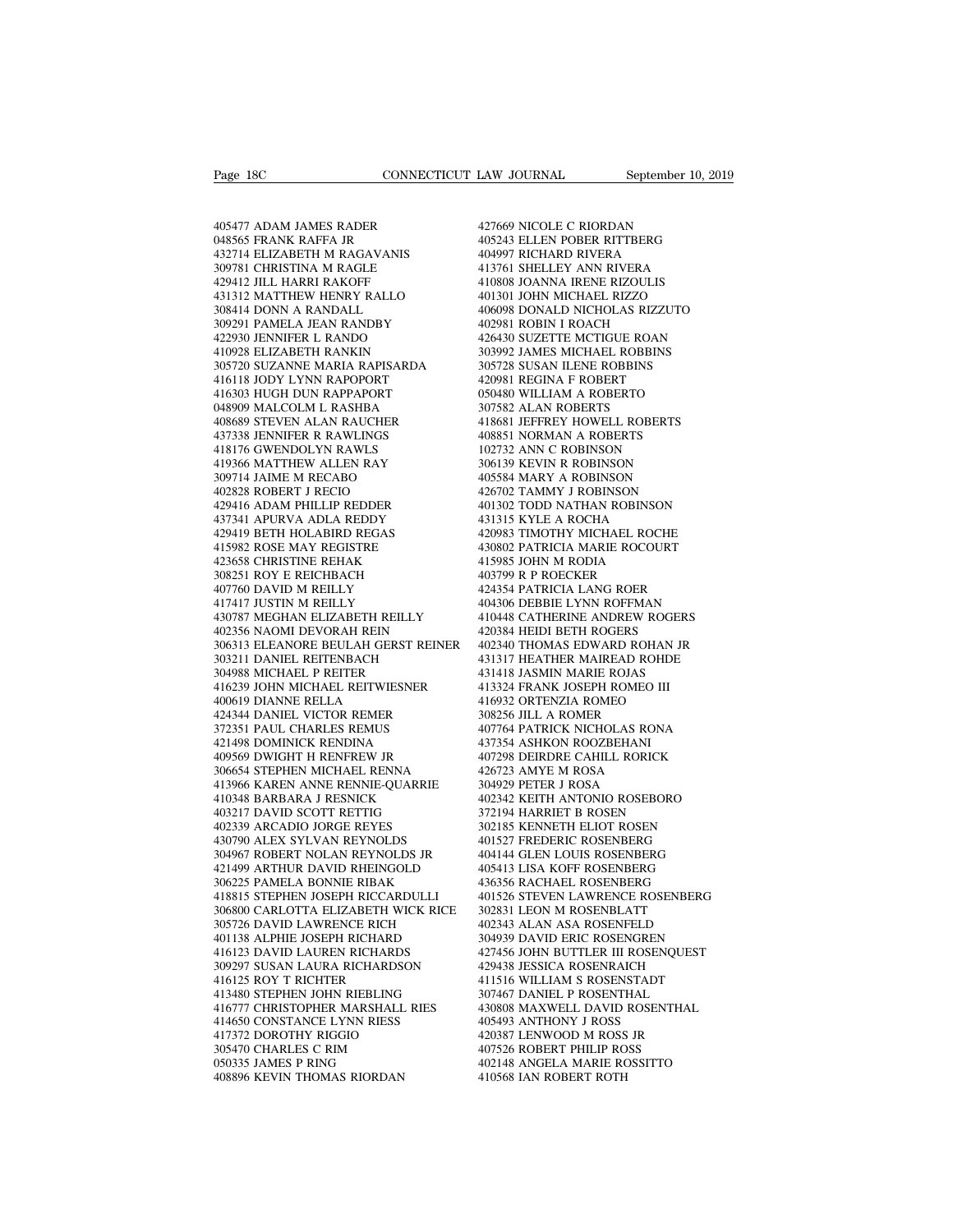September 10, 2019<br>051910 KATALIN ROTH<br>413481 MARC ROUSSEAU<br>417654 MATTHEW SCOTT ROUSSEAU September 10, 2019<br>051910 KATALIN ROTH<br>413481 MARC ROUSSEAU<br>417654 MATTHEW SCOTT ROUSSEAU<br>426646 MONCIE ROWTHER Exptember 10, 2019<br>
051910 KATALIN ROTH<br>
413481 MARC ROUSSEAU<br>
417654 MATTHEW SCOTT ROUSSEAU<br>
426646 MONCIE ROWTHER<br>
413699 CONSTANCE LAUREL ROYSTER<br>
413699 CONSTANCE LAUREL ROYSTER<br>
4080 426646 MONCIE ROWTHER 051910 KATALIN ROTH<br>
413481 MARC ROUSSEAU 40434<br>
417654 MATTHEW SCOTT ROUSSEAU 40713<br>
426646 MONCIE ROWTHER 30857:<br>
413699 CONSTANCE LAUREL ROYSTER 30808<br>
052095 JEFFREY A ROZEN 42436<br>
414812 STEVE RUBINSHTEYN 40525 051910 KATALIN ROTH<br>413481 MARC ROUSSEAU<br>417654 MATTHEW SCOTT ROUSSEAU<br>426646 MONCIE ROWTHER<br>413699 CONSTANCE LAUREL ROYSTER<br>052095 JEFFREY A ROZEN<br>414812 STEVE RUBINSHTEYN<br>307764 JEFFREY KEITH RUCKER 051910 KATALIN ROTH<br>413481 MARC ROUSSEAU<br>417654 MATTHEW SCOTT ROUSSEAU<br>426646 MONCIE ROWTHER<br>413699 CONSTANCE LAUREL ROYSTER<br>052095 JEFFREY A ROZEN<br>414812 STEVE RUBINSHTEYN<br>307764 JEFFREY KEITH RUCKER<br>307272 KEITH BRIAN RU 413481 MARC ROUSSEAU<br>417654 MATTHEW SCOTT ROUSSEAU<br>426646 MONCIE ROWTHER<br>413699 CONSTANCE LAUREL ROYSTER<br>652095 JEFFREY A ROZEN<br>414812 STEVE RUBINSHTEYN<br>307764 JEFFREY KEITH RUCKER<br>307272 KEITH BRIAN RUDICH<br>305737 WILLIAM 417654 MATTHEW SCOTT ROUSSEAU<br>426646 MONCIE ROWTHER<br>413699 CONSTANCE LAUREL ROYSTER<br>052095 JEFFREY A ROZEN<br>414812 STEVE RUBINSHTEYN<br>307764 JEFFREY KEITH RUCKER<br>307272 KEITH BRIAN RUDICH<br>305737 WILLIAM PETER RUFFA<br>372147 SA 426646 MONCIE ROWTHER<br>413699 CONSTANCE LAUREL ROYSTER<br>052095 JEFFREY A ROZEN<br>414812 STEVE RUBINSHTEYN<br>307764 JEFFREY KEITH RUCKER<br>307272 KEITH BRIAN RUDICH<br>372717 WILLIAM PETER RUFFA<br>372147 SANFORD L RUGEN<br>404446 SARAH RUM 413699 CONSTANCE LAUREL ROYSTER<br>052095 JEFFREY A ROZEN<br>414812 STEVE RUBINSHTEYN<br>307764 JEFFREY KEITH RUCKER<br>307272 KEITH BRIAN RUDICH<br>305737 WILLIAM PETER RUFFA<br>372147 SANFORD L RUGEN<br>404446 SARAH RUMAGE<br>309317 JOSEPH L RU 052095 JEFFREY A ROZEN<br>414812 STEVE RUBINSHTEYN<br>307764 JEFFREY KEITH RUCKER<br>307272 KEITH BRIAN RUDICH<br>305737 WILLIAM PETER RUFFA<br>3037147 SARAH RUMAGE<br>309317 JOSEPH L RUSCITO<br>402414 ALLAN DAVID RUSSELL 414812 STEVE RUBINSHTEYN<br>307764 JEFFREY KEITH RUCKER<br>307272 KEITH BRIAN RUDICH<br>305737 WILLIAM PETER RUFFA<br>372147 SANFORD L RUGEN<br>404446 SARAH RUMAGE<br>309317 JOSEPH L RUSCITO<br>402414 ALLAN DAVID RUSSELL<br>427306 JESSE DAVID RUS 307764 JEFFREY KEITH RUCKER<br>307272 KEITH BRIAN RUDICH<br>305737 WILLIAM PETER RUFFA<br>372147 SANFORD L RUGEN<br>404446 SARAH RUMAGE<br>309317 JOSEPH L RUSCITO<br>402414 ALLAN DAVID RUSSELL<br>427306 JESSE DAVID RUSSELL<br>425798 MYCHEL KEMA R 307272 KEITH BRIAN RUDICH<br>305737 WILLIAM PETER RUFFA<br>372147 SANFORD L RUGEN<br>404446 SARAH RUMAGE<br>309317 JOSEPH L RUSCITO<br>402414 ALLAN DAVID RUSSELL<br>427306 JESSE DAVID RUSSELL<br>425798 MYCHEL KEMA RUSSELL-WARD<br>372159 RICHARD W 305737 WILLIAM PETER RUFFA<br>
372147 SANFORD L RUGEN<br>
404446 SARAH RUMAGE<br>
403729 (404446 SARAH RUMAGE<br>
403729 (427306 JESSELL 427306 JESSE DAVID RUSSELL 427306 JESSE DAVID RUSSELL 427306<br>
427306 JESSE DAVID RUSSELL 427309<br> 372159 RICHARD WOODSON RUTHERFORD 404446 SARAH RUMAGE<br>309317 JOSEPH L RUSCITO<br>402414 ALLAN DAVID RUSSELL<br>427306 JESSE DAVID RUSSELL<br>427308 MYCHEL KEMA RUSSELL-WAR<br>372159 RICHARD WOODSON RUTHERF<br>421493 HOLLY L RUTKO<br>052551 DANIEL B RYAN<br>432477 DANIEL RICHAR 309317 JOSEPH L RUSCITO<br>402414 ALLAN DAVID RUSSELL<br>427306 JESSE DAVID RUSSELL<br>425798 MYCHEL KEMA RUSSELL-WAI<br>372159 RICHARD WOODSON RUTHER<br>421493 HOLLY L RUTKO<br>052551 DANIEL B RYAN<br>432477 DANIEL RICHARD RYAN JR<br>430818 LEIG 402414 ALLAN DAVID RUSSELL<br>427306 JESSE DAVID RUSSELL<br>425798 MYCHEL KEMA RUSSELL-WARD<br>572159 RICHARD WOODSON RUTHERFORD<br>421493 HOLLY L RICHARD<br>62551 DANIEL RICHARD RYAN<br>432477 DANIEL RICHARD RYAN JR<br>430818 LEIGH H RYAN<br>410 427306 JESSE DAVID RUSSELL<br>425798 MYCHEL KEMA RUSSELL-W/<br>372159 RICHARD WOODSON RUTHE!<br>421493 HOLLY L RUTKO<br>052551 DANIEL B RYAN<br>432477 DANIEL RICHARD RYAN JR<br>430818 LEIGH H RYAN<br>411278 TARA C F RYAN<br>305740 THOMAS J RYAN 425798 MYCHEL KEMA RUSSELL-WAI<br>372159 RICHARD WOODSON RUTHER<br>421493 HOLLY L RUTKO<br>052551 DANIEL B RYAN<br>432477 DANIEL RICHARD RYAN JR<br>430818 LEIGH H RYAN<br>411278 TARA C F RYAN<br>305740 THOMAS J RYAN<br>101206 THOMAS J RYAN III 372159 RICHARD WOODSON RUTHERF<br>421493 HOLLY L RUTKO<br>052551 DANIEL B RYAN<br>432477 DANIEL RICHARD RYAN JR<br>430818 LEIGH H RYAN<br>411278 TARA C F RYAN<br>305740 THOMAS J RYAN<br>101206 THOMAS J RYAN III<br>303032 KATHLEEN A SABO 421493 HOLLY L RUTKO<br>052551 DANIEL B RYAN<br>432477 DANIEL RICHARD RYAN J<br>430818 LEIGH H RYAN<br>411278 TARA C F RYAN<br>101206 THOMAS J RYAN III<br>303032 KATHLEEN A SABO<br>417726 MARK JOHN SACCO 052551 DANIEL B RYAN<br>432477 DANIEL RICHARD RYAN JR<br>430818 LEIGH H RYAN<br>411278 TARA C F RYAN<br>505740 THOMAS J RYAN<br>101206 THOMAS J RYAN III<br>303032 KATHLEEN A SABO<br>417726 MARK JOHN SACCO<br>052779 STEPHEN P SACHNER 432477 DANIEL RICHARD RYAN JR<br>430818 LEIGH H RYAN<br>411278 TARA C F RYAN<br>305740 THOMAS J RYAN<br>101206 THOMAS J RYAN III<br>303032 KATHLEEN A SABO<br>417726 MARK JOHN SACCO<br>052779 STEPHEN P SACHNER<br>418403 JENNIFER L SACHS 430818 LEIGH H RYAN<br>411278 TARA C F RYAN<br>305740 THOMAS J RYAN<br>101206 THOMAS J RYAN III<br>417726 MARK JOHN SACCO<br>052779 STEPHEN P SACHNER<br>418403 JENNIFER L SACHS<br>052935 KALMAN A SACHS 411278 TARA C F RYAN<br>305740 THOMAS J RYAN<br>101206 THOMAS J RYAN III<br>303032 KATHLEEN A SABO<br>417726 MARK JOHN SACCO<br>052779 STEPHEN P SACHNER<br>418403 JENNIFER L SACHS<br>052935 KALMAN A SACHS<br>409803 PETER WILLIAM SACHS 305740 THOMAS J RYAN<br>101206 THOMAS J RYAN III<br>303032 KATHLEEN A SABO<br>417726 MARK JOHN SACCO<br>052779 STEPHEN P SACHNER<br>418403 JENNIFER L SACHS<br>052935 KALMAN A SACHS<br>409803 PETER WILLIAM SACHS<br>422259 JENNIFER ALISE SADAKA 101206 THOMAS J RYAN III<br>303032 KATHLEEN A SABO<br>417726 MARK JOHN SACCO<br>052779 STEPHEN P SACHNER<br>418403 BENNIFER L SACHS<br>052935 KALMAN A SACHS<br>4029803 PETER WILLIAM SACHS<br>422259 JENNIFER ALISE SADAKA<br>053119 J DANIEL SAGARIN 303032 KATHLEEN A SABO<br>
417726 MARK JOHN SACCO<br>
652779 STEPHEN P SACHNER<br>
418403 JENNIFER L SACHS<br>
652935 KALMAN A SACHS<br>
409803 PETER WILLIAM SACHS<br>
422259 JENNIFER ALISE SADAKA<br>
633119 J DANIEL SAGARIN<br>
428615 KEVIN RYAN 417726 MARK JOHN SACCO<br>052779 STEPHEN P SACHNER<br>418403 JENNIFER L SACHS<br>052935 KALMAN A SACHS<br>409803 PETER WILLIAM SACHS<br>422259 JENNIFER ALISE SADAKA<br>053119 J DANIEL SAGARIN<br>428615 KEVIN RYAN SAHAIRAM<br>305475 ELYN R SAKS 052779 STEPHEN P SACHNER (18403 JENNIFER L SACHS (1852)<br>052935 KALMAN A SACHS (1862)<br>409803 PETER WILLIAM SACHS (1864)<br>422259 JENNIFER ALISE SADAKA (1842)<br>053119 J DANIEL SAGARIN (1840)<br>428615 KEVIN R SAKS (1973)<br>308475 EL 418403 JENNIFER L SACHS<br>052935 KALMAN A SACHS<br>409803 PETER WILLIAM SACHS<br>422259 JENNIFER ALISE SADAKA<br>053119 J DANIEL SAGARIN<br>428615 KEVIN RYAN SAHAIRAM<br>415892 MATTHEW SALIBA<br>426603 ELIZABETH SALSEDO 052935 KALMAN A SACHS<br>409803 PETER WILLIAM SACHS<br>422259 JENNIFER ALISE SADAKA<br>053119 J DANIEL SAGARIN<br>428615 KEVIN RYAN SAHAIRAM<br>305475 ELYN R SAKS<br>415892 MATTHEW SALIBA<br>426603 ELIZABETH SALSEDO<br>406912 LEE JAY SALTZMAN 409803 PETER WILLIAM SACHS<br>422259 JENNIFER ALISE SADAKA<br>053119 J DANIEL SAGARIN<br>428615 KEVIN RYAN SAHAIRAM<br>415892 MATTHEW SALIBA<br>415603 ELIZABETH SALSEDO<br>406912 LEE JAY SALTZMAN<br>053355 FRANK SALZ 422259 JENNIFER ALISE SADAKA<br>053119 J DANIEL SAGARIN<br>428615 KEVIN RYAN SAHAIRAM<br>305475 ELYN R SAKS<br>415892 MATTHEW SALIBA<br>426603 ELIZABETH SALSEDO<br>406912 LEE JAY SALTZMAN<br>053355 FRANK SALZ<br>430825 JANE SAMPEUR 053119 J DANIEL SAGARIN<br>428615 KEVIN RYAN SAHAIRAM<br>305475 ELYN R SAKS<br>415892 MATTHEW SALIBA<br>426603 ELIZABETH SALSEDO<br>406912 LEE JAY SALTZMAN<br>053355 FRANK SALZ<br>430825 JANE SAMPEUR<br>415010 JOANNA DUNN SAMSON 428615 KEVIN RYAN SAHAIRAM<br>305475 ELYN R SAKS<br>415892 MATTHEW SALIBA<br>426603 ELIZABETH SALSEDO<br>069312 LEE JAY SALTZMAN<br>053355 FRANK SALZ<br>430825 JANE SAMPEUR<br>415010 JOANNA DUNN SAMSON<br>303424 JONATHAN SANCHEZ-JAIME 305475 ELYN R SAKS<br>415892 MATTHEW SALIBA<br>426603 ELIZABETH SALSEDO<br>406912 LEE JAY SALTZMAN<br>633355 FRANK SALZ<br>4130825 JANE SAMPEUR<br>415010 JOANNA DUNN SAMSON<br>303424 JONATHAN SANCHEZ-JAIMES<br>302054 JON LESLIE SANDBERG 415892 MATTHEW SALIBA 426603 ELIZABETH SALSEDO 0<br>406912 LEE JAY SALTZMAN 4<br>633355 FRANK SALZ 4<br>430825 JANE SAMPEUR 4430825 JANE SAMPEUR 4415010 JOANNA DUNN SAMSON 4<br>303424 JONATHAN SANCHEZ-JAIMES 4<br>302054 JON LESLIE SANDBE 426603 ELIZABETH SALSEDO<br>406912 LEE JAY SALTZMAN<br>053355 FRANK SALZ<br>430825 JANE SAMPEUR<br>415010 JOANNA DUNN SAMSON<br>303424 JON LESLIE SANDBERG<br>302054 JON LESLIE SANDBERG<br>100687 ALFRED SANTANIELLO JR<br>309329 JOSEPH SANTO 406912 LEE JAY SALTZMAN<br>053355 FRANK SALZ<br>430825 JANE SAMPEUR<br>415010 JOANNA DUNN SAMSON<br>303424 JON LESLIE SANCHEZ-JAIMES<br>302054 JON LESLIE SANTANIELLO JR<br>309329 JOSEPH SANTO<br>400880 CARLOS MANUEL SANTOS 053355 FRANK SALZ<br>430825 JANE SAMPEUR<br>415010 JOANNA DUNN SAMSON<br>303424 JONATHAN SANCHEZ-JAIME:<br>302054 JON LESLIE SANDBERG<br>100687 ALFRED SANTANIELLO JR<br>309329 JOSEPH SANTO<br>400880 CARLOS MANUEL SANTOS<br>403468 ROBERT A SANVILL 430825 JANE SAMPEUR<br>415010 JOANNA DUNN SAMSON<br>303424 JONATHAN SANCHEZ-JAIMES<br>302054 JON LESLIE SANDBERG<br>100687 ALFRED SANTANIELLO JR<br>309329 JOSEPH SANTO<br>403880 CARLOS MANUEL SANTOS<br>403468 ROBERT A SANVILLE<br>305477 JUDITH A 415010 JOANNA DUNN SAMSON<br>303424 JONATHAN SANCHEZ-JAIMES<br>302054 JON LESLIE SANDBERG<br>100687 ALFRED SANTANIELLO JR<br>309329 JOSEPH SANTO<br>400880 CARLOS MANUEL SANTOS<br>403468 ROBERT A SANVILLE<br>305477 JUDITH A SARATHY<br>426504 PAUL 303424 JONATHAN SANCHEZ-JAIMES<br>302054 JON LESLIE SANDBERG<br>100687 ALFRED SANTANIELLO JR<br>309329 JOSEPH SANTO<br>400880 CARLOS MANUEL SANTOS<br>403468 ROBERT A SARVILLE<br>305477 JUDITH A SARATHY<br>426504 PAUL A SARKIS<br>408229 GLENN ROBE 302054 JON LESLIE SANDBERG<br>100687 ALFRED SANTANIELLO JR<br>309329 JOSEPH SANTO<br>400880 CARLOS MANUEL SANTOS<br>403468 ROBERT A SANVILLE<br>305477 JUDITH A SARATHY<br>426504 PAUL A SARKIS<br>408229 GLENN ROBERT SARNO<br>407138 CHRISTOPHER JOH 100687 ALFRED SANTANIELLO JR<br>309329 JOSEPH SANTO<br>400880 CARLOS MANUEL SANTOS<br>403468 ROBERT A SANVILLE<br>305477 JUDITH A SARATHY<br>426504 PAUL A SARKIS<br>408229 GLENN ROBERT SARNO<br>407138 CHRISTOPHER JOHN SASSO<br>101727 DAVID SAUER 417 400880 CARLOS MANUEL SANTOS<br>
40388 CARLOS MANUEL SANTOS<br>
403468 ROBERT A SANVILLE do 06<br>
305477 JUDITH A SARATHY 42<br>
426504 PAUL A SARKIS<br>
408229 GLENN ROBERT SARNO 37<br>
407138 CHRISTOPHER JOHN SASSO 41-<br>
101727 DAVID S 400880 CARLOS MANUEL SANTOS<br>403468 ROBERT A SANVILLE<br>305477 JUDITH A SARATHY<br>426504 PAUL A SARKIS<br>408229 GLENN ROBERT SARNO<br>407138 CHRISTOPHER JOHN SASSC<br>101727 DAVID SAUER<br>409312 STEVEN R SAUNDERS<br>421514 MICHAEL JOHN SAUV 403468 ROBERT A SANVILLE<br>305477 JUDITH A SARATHY<br>426504 PAUL A SARKIS<br>408229 GLENN ROBERT SARNO<br>407138 CHRISTOPHER JOHN SASSO<br>101727 DAVID SAUE<br>409312 STEVEN R SAUNDERS<br>421514 MICHAEL JOHN SAUVé<br>373940 LAURENCE ARTHUR SAVA 426504 PAUL A SARATHY<br>
4226504 PAUL A SARKIS 30<br>
408229 GLENN ROBERT SARNO 37<br>
407138 CHRISTOPHER JOHN SASSO 41-<br>
410312 STEVEN R SAUNDERS 400<br>
421514 MICHAEL JOHN SAUVé 40<br>
373940 LAURENCE ARTHUR SAVAGE 40<br>
423683 ROBERT 408229 GLENN ROBERT SARNO<br>407138 CHRISTOPHER JOHN SASSO<br>101727 DAVID SAUER<br>409312 STEVEN R SAUNDERS<br>373940 LAURENCE ARTHUR SAVAGE<br>373940 LAURENCE ARTHUR SAVAGE<br>422683 ROBERT A SCALERA III<br>411521 THOMAS SCAPOLI<br>402993 EDWAR 407138 CHRISTOPHER JOHN SAS<br>101727 DAVID SAUER<br>409312 STEVEN R SAUNDERS<br>421514 MICHAEL JOHN SAUVé<br>373940 LAURENCE ARTHUR SAY<br>423683 ROBERT A SCALERA III<br>412503 THOMAS SCAPOLI<br>402993 EDWARD B SCHARFENB<br>303033 ELIZABETH J SC  $\begin{tabular}{llllllllll} 40372 & \text{PAVID SAUER} & 40373 \\ 409312 & \text{STEVEN R SAUNDERS} & 30991 \\ 421514 & \text{MICHAEL JOHN SAUVé} & 40714 \\ 373940 & \text{LAURENCE ARTHUR SAVAGE} & 40228 \\ 423683 & \text{ROBERT A SCALEA III} & 4284785 \\ 40293 & \text{EDWARD B SCHEIRENBERGER} & 40611 \\ 303033 & \text{ELIZABETH J SCHEFFEE} & 41084 \\ 306537 & \text{$ 409312 STEVEN R SAUNDERS<br>421514 MICHAEL JOHN SAUVé<br>373940 LAURENCE ARTHUR SAVAGE<br>423683 ROBERT A SCALERA III<br>411521 THOMAS SCAPOLI<br>602993 EDIZABETH J SCHERFEER<br>303033 ELIZABETH J SCHEFFEE<br>306537 ALEXANDER SCHEIRER<br>305342 S 421514 MICHAEL JOHN SAUVé<br>373940 LAURENCE ARTHUR SAVAGE<br>423683 ROBERT A SCALERA III<br>411521 THOMAS SCAPOLI<br>402993 EDWARD B SCHARFENBERGER<br>303033 ELIZABREH J SCHEIFFEE<br>306537 ALEXANDER SCHEIRER<br>306537 ALEXANDER SCHEIRER<br>4103 423683 ROBERT A SCALERA III<br>411521 THOMAS SCAPOLI<br>402993 EDWARD B SCHARFENBERGER<br>303033 ELIZABETH J SCHEFFEE<br>306537 ALEXANDER SCHEIRER<br>305342 SCOTT NEAL SCHELL<br>410354 TRISHA RENEE SCHELL-GUY<br>409133 DONALD JOSEPH SCHELLHARD 423683 ROBERT A SCALERA III 4284<br>411521 THOMAS SCAPOLI 4377<br>402993 EDWARD B SCHARFENBERGER 406<br>503033 ELIZABETH J SCHEFFEE 4108<br>306537 ALEXANDER SCHEIRER 402<br>4053424 SCOTT NEAL SCHELL GUY 4079<br>409133 DONALD JOSEPH SCHELLHA 411521 THOMAS SCAPOLI 43785<br>
402993 EDWARD B SCHARFENBERGER 40611<br>
303033 ELIZABETH J SCHEFFEE 41084<br>
306537 ALEXANDER SCHEIRER 40215<br>
305342 SCOTT NEAL SCHELL<br>
40543<br>
409133 DONALD JOSEPH SCHELLHARDT 41786

EAW JOURNAL<br>408072 JOHN K SCHERER<br>404349 MARSHALL M SCHERER<br>407139 HARRY BENJAMIN SCHESSEL LAW JOURNAL Page 190<br>408072 JOHN K SCHERER<br>404349 MARSHALL M SCHERER<br>407139 HARRY BENJAMIN SCHESSEL<br>308572 THOMAS SCHEUER EAW JOURNAL Page 19C<br>
408072 JOHN K SCHERER<br>
404349 MARSHALL M SCHERER<br>
407139 HARRY BENJAMIN SCHESSEL<br>
308572 THOMAS SCHEUER<br>
308085 PAULA L SCHIFFER MASO72 JOHN K SCHERER<br>104349 MARSHALL M SCHERER<br>104349 MARSHALL M SCHERER<br>107139 HARRY BENJAMIN SCHESSEL<br>308572 THOMAS SCHEUER<br>308085 PAULA L SCHIFFER<br>124362 RUTH M D SCHLEIFER 408072 JOHN K SCHERER<br>404349 MARSHALL M SCHERER<br>407139 HARRY BENJAMIN SCHESSEL<br>308572 THOMAS SCHEUER<br>308085 PAULA L SCHIFFER<br>424362 RUTH M D SCHLEIFER<br>405254 ALAN THOMAS SCHMIDLIN 408072 JOHN K SCHERER<br>404349 MARSHALL M SCHERER<br>407139 HARRY BENJAMIN SCHESSEL<br>308572 THOMAS SCHEUER<br>308085 PAULA L SCHIFFER<br>424362 RUTH M D SCHLEIFER<br>405254 ALAN THOMAS SCHMIDLIN<br>419853 BRIAN T SCHMIDT 408072 JOHN K SCHERER<br>404349 MARSHALL M SCHERER<br>407139 HARRY BENJAMIN SCHESSEL<br>308572 THOMAS SCHEUER<br>408085 PAULA L SCHIFFER<br>424362 RUTH M D SCHLEIFER<br>405254 ALAN THOMAS SCHMIDLIN<br>419853 BRIAN T SCHMIDT<br>102107 EDMUND F SCH 404349 MARSHALL M SCHERER<br>407139 HARRY BENJAMIN SCHESSEL<br>308572 THOMAS SCHEUER<br>308085 PAULA L SCHIFFER<br>424362 RUTH M D SCHLEIFER<br>405254 ALAN THOMAS SCHMIDLIN<br>419853 BRIAN T SCHMIDT<br>102107 EDMUND F SCHMIDT<br>054532 NANCY L SC 407139 HARRY BENJAMIN SCHESSEL<br>308572 THOMAS SCHEUER<br>308085 PAULA L SCHIFFER<br>424362 RUTH M D SCHLEIFER<br>405254 ALAN THOMAS SCHMIDLIN<br>419853 BRIAN T SCHMIDT<br>102107 EDMUND F SCHMIDT<br>054532 NANCY L SCHMIDT<br>410355 MELANIE CAREN 308572 THOMAS SCHEUER<br>308085 PAULA L SCHIFFER<br>424362 RUTH M D SCHLEIFER<br>405254 ALAN THOMAS SCHMIDLIN<br>419853 BRIAN T SCHMIDT<br>102107 EDMUND F SCHMIDT<br>054532 NANCY L SCHMIDT<br>410355 MELANIE CAREN SCHNOLL-BE<br>403729 GREGG BARNET 308085 PAULA L SCHIFFER<br>424362 RUTH M D SCHLEIFER<br>405254 ALAN THOMAS SCHMIDLIN<br>419853 BRIAN T SCHMIDT<br>102107 EDMUND F SCHMIDT<br>054532 NANCY L SCHMIDT<br>410355 MELANIE CAREN SCHNOLL-BEGUN<br>403729 GREGG BARNET SCHOR<br>054675 ROBER 424362 RUTH M D SCHLEIFER<br>405254 ALAN THOMAS SCHMIDLIN<br>419853 BRIAN T SCHMIDT<br>102107 EDMUND F SCHMIDT<br>054532 NANCY L SCHMIDT<br>410355 MELANIE CAREN SCHNOLL-BEGUN<br>403729 GREGG BARNET SCHOR<br>054675 ROBERT A SCHPERO<br>427309 ZACHA 405254 ALAN THOMAS SCHMIDLIN<br>419853 BRIAN T SCHMIDT<br>102107 EDMUND F SCHMIDT<br>054532 NANCY L SCHMIDT<br>410355 MELANIE CAREN SCHNOLL-BEGUI<br>403729 GREGG BARNET SCHOR<br>054675 ROBERT A SCHPERO<br>427309 ZACHARY GERMANO SCHUCK<br>302407 T 419853 BRIAN T SCHMIDT<br>102107 EDMUND F SCHMIDT<br>054532 NANCY L SCHMIDT<br>410355 MELANIE CAREN SCHNOLL-BEGUN<br>05379 GREGG BARNET SCHOR<br>054675 ROBERT A SCHPERO<br>427309 ZACHARY GERMANO SCHUCK<br>302407 THOMAS P SCHULER<br>101661 DAVID L 102107 EDMUND F SCHMIDT<br>054532 NANCY L SCHMIDT<br>410355 MELANIE CAREN SCHNOLL-BEGU<br>403729 GREGG BARNET SCHOR<br>054675 ROBERT A SCHPERO<br>427309 ZACHARY GERMANO SCHUCK<br>302407 THOMAS P SCHULER<br>101661 DAVID L SCHULMAN<br>427928 JESSIC 054532 NANCY L SCHMIDT<br>410355 MELANIE CAREN SCHNOLL-BEGUN<br>403729 GREGG BARNET SCHOR<br>054675 ROBERT A SCHPERO<br>427309 ZACHARY GERMANO SCHUCK<br>302407 THOMAS P SCHULER<br>101661 DAVID L SCHULMAN<br>427928 JESSICA MICHELE SCHUR<br>401536 410355 MELANIE CAREN SCHNOLL-BEGUN<br>403729 GREGG BARNET SCHOR<br>054675 ROBERT A SCHPERO<br>427309 ZACHARY GERMANO SCHUCK<br>302407 THOMAS P SCHULER<br>101661 DAVID L SCHULMAN<br>427928 IESSICA MICHELE SCHUR<br>401536 ALAN GREGORY SCHWARTZ<br>3 403729 GREGG BARNET SCHOR<br>054675 ROBERT A SCHPERO<br>427309 ZACHARY GERMANO SCHUCK<br>302407 THOMAS P SCHULER<br>101661 DAVID L SCHULMAN<br>427928 IESSICA MICHELE SCHUR<br>401536 ALAN GREGORY SCHWARTZ<br>309345 DAVID ARLEN SCHWARTZ<br>403731 D 054675 ROBERT A SCHPERO<br>427309 ZACHARY GERMANO SCHUCK<br>302407 THOMAS P SCHULER<br>101661 DAVID L SCHULMAN<br>427928 IESSICA MICHELE SCHUR<br>401536 ALAN GREGORY SCHWARTZ<br>309345 DAVID ARLEN SCHWARTZ<br>403731 DAVID M SCHWARTZ<br>304003 RAI 427309 ZACHARY GERMANO SCHUCK<br>302407 THOMAS P SCHULER<br>101661 DAVID L SCHULMAN<br>427928 JESSICA MICHELE SCHUR<br>401536 ALAN GREGORY SCHWARTZ<br>309345 DAVID ARLEN SCHWARTZ<br>403731 DAVID M SCHWARTZ<br>304003 RAIMONDE L SCHWARZ<br>055042 D 302407 THOMAS P SCHULER<br>101661 DAVID L SCHULMAN<br>427928 JESSICA MICHELE SCHUR<br>401536 ALAN GREGORY SCHWARTZ<br>309345 DAVID ARLEN SCHWARTZ<br>403731 DAVID M SCHWARTZ<br>304003 RAIMONDE L SCHWARZ<br>055042 DWIGHT OWEN SCHWEITZER<br>407212 C 101661 DAVID L SCHULMAN<br>427928 JESSICA MICHELE SCHUR<br>401536 ALAN GREGORY SCHWARTZ<br>309345 DAVID ARLEN SCHWARTZ<br>403731 DAVID M SCHWARTZ<br>304003 RAIMONDE L SCHWARZ<br>055042 DWIGHT OWEN SCHWEITZER<br>407212 CAROL A SCOTT<br>419259 HEAT 427928 JESSICA MICHELE SCHUR<br>401536 ALAN GREGORY SCHWARTZ<br>309345 DAVID ARLEN SCHWARTZ<br>403731 DAVID M SCHWARTZ<br>403731 DAVID M SCHWARTZ<br>055042 DWIGHT OWEN SCHWEITZE<br>407212 CAROL A SCOTT<br>419259 HEATHER M SCOTT<br>309573 JACK RAL 401536 ALAN GREGORY SCHWARTZ<br>309345 DAVID ARLEN SCHWARTZ<br>403731 DAVID M SCHWARTZ<br>304003 RAIMONDE L SCHWARZ<br>055042 DWIGHT OWEN SCHWEITZER<br>407212 CAROL A SCOTT<br>419259 HEATHER M SCOTT<br>309573 JACK RALPH SCOTT<br>309573 JACK RALPH 309345 DAVID ARLEN SCHWARTZ<br>403731 DAVID M SCHWARTZ<br>304003 RAIMONDE L SCHWARZ<br>055042 DWIGHT OWEN SCHWEITZER<br>407212 CAROL A SCOTT<br>319259 HEATHER M SCOTT<br>309573 JACK RALPH SCOTT<br>308919 MARK SCOTT<br>415841 ROBERT CONRAD SCOTT 403731 DAVID M SCHWARTZ<br>304003 RAIMONDE L SCHWARZ<br>055042 DWIGHT OWEN SCHWEIT<br>407212 CAROL A SCOTT<br>419259 HEATHER M SCOTT<br>309573 JACK RALPH SCOTT<br>308919 MARK SCOTT<br>415841 ROBERT CONRAD SCOTT<br>055419 HOMER G SCOVILLE 304003 RAIMONDE L SCHWARZ<br>055042 DWIGHT OWEN SCHWEITZER<br>407212 CAROL A SCOTT<br>419259 HEATHER M SCOTT<br>309573 JACK RALPH SCOTT<br>308919 MARK SCOTT<br>415841 ROBERT CONRAD SCOTT<br>055419 HOMER G SCOVILLE<br>402223 ROBERT PHILIP SCOVILLE 055042 DWIGHT OWEN SCHWEITZER<br>407212 CAROL A SCOTT<br>419259 HEATHER M SCOTT<br>309573 JACK RALPH SCOTT<br>309519 MARK SCOTT<br>415841 ROBERT CONRAD SCOTT<br>055419 HOMER G SCOVILLE<br>402223 ROBERT PHILIP SCOVILLE<br>406917 CRYSTAL LIZETTE SC 407212 CAROL A SCOTT<br>419259 HEATHER M SCOTT<br>309573 JACK RALPH SCOTT<br>308919 MARK SCOTT<br>415841 ROBERT CONRAD SCOTT<br>055419 HOMER G SCOVILLE<br>406917 CRYSTAL LIZETTE SCREEN<br>4166917 CRYSTAL LIZETTE SCREEN<br>414662 SABRINA ELAINE SE 419259 HEATHER M SCOTT<br>309573 JACK RALPH SCOTT<br>308919 MARK SCOTT<br>415841 ROBERT CONRAD SCOTT<br>055419 HOMER G SCOVILLE<br>406917 CRYSTAL LIZETTE SCREEN<br>414662 SABRINA ELAINE SEAL<br>409146 DOUGLAS MITCHEL SECULAR 309573 JACK RALPH SCOTT<br>308919 MARK SCOTT<br>415841 ROBERT CONRAD SCOTT<br>055419 HOMER G SCOVILLE<br>402223 ROBERT PHILIP SCOVILLE<br>406917 CRYSTAL LIZETTE SCREEN<br>414662 SABRINA ELAINE SEAL<br>409146 DOUGLAS MITCHEL SECULAR<br>308785 JOHN 308919 MARK SCOTT<br>415841 ROBERT CONRAD SCOTT<br>055419 HOMER G SCOVILLE<br>402223 ROBERT PHILIP SCOVILLE<br>406917 CRYSTAL LIZETTE SCREEN<br>414662 SABRINA ELAINE SEAL<br>409146 DOUGLAS MITCHEL SECULAR<br>308785 JOHN MICHAEL SEDENSKY<br>407777 415841 ROBERT CONRAD SCOTT<br>055419 HOMER G SCOVILLE<br>402223 ROBERT PHILIP SCOVILLE<br>406917 CRYSTAL LIZETTE SCREEN<br>414662 SABRINA ELAINE SEAL<br>5109146 DOUGLAS MITCHEL SECULAR<br>308785 JOHN MICHAEL SEDENSKY<br>407777 KARIN FROMSON SE 055419 HOMER G SCOVILLE<br>402223 ROBERT PHILIP SCOVILLE<br>406917 CRYSTAL LIZETTE SCREEN<br>414662 SABRINA ELAINE SEAL<br>409146 DOUGLAS MITCHEL SECULAR<br>308785 JOHN MICHAEL SEDENSKY<br>407777 KARIN FROMSON SEGALL<br>427855 ALLISON SEIDMAN<br> 402223 ROBERT PHILIP SCOVILLE<br>406917 CRYSTAL LIZETTE SCREEN<br>414662 SABRINA ELAINE SEAL<br>409146 DOUGLAS MITCHEL SECULAR<br>308785 JOHN MICHAEL SEDENSKY<br>407777 KARIN FROMSON SEGALL<br>427855 ALLISON SEIDMAN<br>055757 RICHARD H SEIDMAN 406917 CRYSTAL LIZETTE SCREEN<br>414662 SABRINA ELAINE SEAL<br>409146 DOUGLAS MITCHEL SECULAR<br>308785 JOHN MICHAEL SEDENSKY<br>407777 KARIN FROMSON SEGALL<br>427855 ALLISON SEIDMAN<br>055757 RICHARD H SEIDMAN<br>414336 GREGORY JOSEPH SEITZ<br>4 414662 SABRINA ELAINE SEAL<br>409146 DOUGLAS MITCHEL SECULAR<br>308785 JOHN MICHAEL SEDENSKY<br>407777 KARIN FROMSON SEGALL<br>427855 ALLISON SEIDMAN<br>055757 RICHARD H SEIDMAN<br>414336 GREGORY JOSEPH SEITZ<br>412886 SENGAL MICAEL SELASSIE<br>4 409146 DOUGLAS MITCHEL SECULAR<br>308785 JOHN MICHAEL SEDENSKY<br>407777 KARIN FROMSON SEGALL<br>427855 ALLISON SEIDMAN<br>055757 RICHARD H SEIDMAN<br>414336 GREGORY JOSEPH SEITZ<br>412886 SENGAL MICAEL SELASSIE<br>421011 STEVEN JOSEPH SELBY<br>4 308785 JOHN MICHAEL SEDENSKY<br>407777 KARIN FROMSON SEGALL<br>427855 ALLISON SEIDMAN<br>055757 RICHARD H SEIDMAN<br>414336 GREGORY JOSEPH SELASSIE<br>421011 STEVEN JOSEPH SELBY<br>421519 PATRICIA ANN-MARGARET SERAFINN<br>410357 GEORGE E SERMI 407777 KARIN FROMSON SEGALL<br>427855 ALLISON SEIDMAN<br>055757 RICHARD H SEIDMAN<br>414336 GREGORY JOSEPH SEITZ<br>421806 SENGAL MICAEL SELASSIE<br>421011 STEVEN JOSEPH SELBY<br>421519 PATRICIA ANN-MARGARET SERAFINN<br>410357 GEORGE E SERMIER 427855 ALLISON SEIDMAN<br>055757 RICHARD H SEIDMAN<br>414336 GREGORY JOSEPH SEITZ<br>412886 SENGAL MICAEL SELASSIE<br>421011 STEVEN JOSEPH SELBY<br>421519 PATRICIA ANN-MARGARET SERAI<br>410357 GEORGE E SERMIER<br>412888 STUART DAVID SEROTA<br>402 055757 RICHARD H SEIDMAN<br>414336 GREGORY JOSEPH SEITZ<br>412886 SENGAL MICAEL SELASSIE<br>421011 STEVEN JOSEPH SELBY<br>421519 PATRICIA ANN-MARGARET SERAFINN<br>410357 GEORGE E SERMIER<br>412888 STUART DAVID SEROTA<br>402463 GLENN M SERRANO<br> 414336 GREGORY JOSEPH SEITZ<br>412886 SENGAL MICAEL SELASSIE<br>421011 STEVEN JOSEPH SELBY<br>421519 PATRICIA ANN-MARGARET SERAF<br>410357 GEORGE E SERMIER<br>412888 STUART DAVID SEROTA<br>402463 GLENN M SERRANO<br>417798 KATIELOU GIFFORD SEVI 412886 SENGAL MICAEL SELASSIE<br>421011 STEVEN JOSEPH SELBY<br>421519 PATRICIA ANN-MARGARET SERAFINN<br>410357 GEORGE E SERMIER<br>412888 STUART DAVID SEROTA<br>402463 GLENN M SERRANO<br>417798 KATIELOU GIFFORD SEVIGNY<br>404730 WADE A SEWARD<br> 421011 STEVEN JOSEPH SELBY<br>421519 PATRICIA ANN-MARGARET SER4<br>410357 GEORGE E SERMIER<br>412888 STUART DAVID SEROTA<br>402463 GLENN M SERRANO<br>417798 KATIELOU GIFFORD SEVIGNY<br>404730 WADE A SEWARD<br>060759 THERESA M SGUEGLIA<br>427948 V 421519 PATRICIA ANN-MARGARET SERAFINN<br>410357 GEORGE E SERMIER<br>412888 STUART DAVID SEROTA<br>402463 GLENN M SERRANO<br>407463 GLENN M SERRANO<br>404730 WADE A SEWARD<br>060759 THERESA M SGUEGLIA<br>427948 VALENTINA SHAKNES<br>309677 LANCE PA 410357 GEORGE E SERMIER<br>412888 STUART DAVID SEROTA<br>402463 GLENN M SERRANO<br>417798 KATIELOU GIFFORD SEVIGNY<br>404730 WADE A SEWARD<br>060759 THERESA M SGUEGLIA<br>427948 VALENTINA SHAKNES<br>309677 LANCE PAYNE SHANNON<br>371799 TERENCE P 412888 STUART DAVID SEROTA<br>402463 GLENN M SERRANO<br>417798 KATIELOU GIFFORD SEVIGNY<br>404730 WADE A SEWARD<br>060759 THERESA M SGUEGLIA<br>427948 VALENTINA SHAKNES<br>309677 LANCE PAYNE SHANNON<br>371799 TERENCE P SHANNON<br>414337 ANDREW IR 402463 GLENN M SERRANO<br>417798 KATIELOU GIFFORD SEVIGNY<br>404730 WADE A SEWARD<br>060759 THERESA M SGUEGLIA<br>427948 VALENTINA SHAKNES<br>309677 LANCE PAYNE SHANNON<br>371799 TERENCE P SHANNON<br>414337 ANDREW IRWIN SHAPACK<br>403733 DAVID JO 417798 KATIELOU GIFFORD SEVIGNY<br>404730 WADE A SEWARD<br>060759 THERESA M SGUEGLIA<br>427948 VALENTINA SHAKNES<br>309677 LANCE PAYNE SHANNON<br>371799 TERENCE P SHANNON<br>414337 ANDREW IRWIN SHAPACK<br>403733 DAVID JOSEPH SHAPIRO<br>309915 DAV 404730 WADE A SEWARD<br>060759 THERESA M SGUEGLIA<br>427948 VALENTINA SHAKNES<br>309677 LANCE PAYNE SHANNON<br>311799 TERENCE P SHANNON<br>414337 ANDREW IRWIN SHAPIRO<br>403733 DAVID JOSEPH SHAPIRO<br>309915 DAVID MARK SHAPIRO<br>407147 DAWN CARE 060759 THERESA M SGUEGLIA<br>427948 VALENTINA SHAKNES<br>309677 LANCE PAYNE SHANNON<br>371799 TERENCE P SHANNON<br>414337 ANDREW IRWIN SHAPACK<br>403733 DAVID JOSEPH SHAPIRO<br>309915 DAVID MARK SHAPIRO<br>407147 DAWN CAREN SHAPIRO<br>402188 WARR 427948 VALENTINA SHAKNES<br>309677 LANCE PAYNE SHANNON<br>371799 TERENCE P SHANNON<br>414337 ANDREW IRWIN SHAPACK<br>403733 DAVID JOSEPH SHAPIRO<br>309915 DAVID MARK SHAPIRO<br>407147 DAWN CAREN SHAPIRO<br>402288 WARREN JAY SHARE<br>428494 VARSHA 309677 LANCE PAYNE SHANNON<br>371799 TERENCE P SHANNON<br>414337 ANDREW IRWIN SHAPACK<br>403733 DAVID JOSEPH SHAPIRO<br>309915 DAVID MARK SHAPIRO<br>407147 DAWN CAREN SHAPIRO<br>402288 WARREN JAY SHARE<br>428494 VARSHA MATHUR SHARMA<br>437850 COL 371799 TERENCE P SHANNON<br>414337 ANDREW IRWIN SHAPACK<br>403733 DAVID JOSEPH SHAPIRO<br>309915 DAVID MARK SHAPIRO<br>407147 DAWN CAREN JAY SHARIRO<br>402288 WARREN JAY SHARE<br>428494 VARSHA MATHUR SHARMA<br>437850 COLLEEN B SHAUGHNESSY<br>4061 414337 ANDREW IRWIN SHAPACK<br>403733 DAVID JOSEPH SHAPIRO<br>309915 DAVID MARK SHAPIRO<br>407147 DAWN CAREN SHAPIRO<br>402288 WARREN JAY SHARE<br>428494 VARSHA MATHUR SHARMA<br>437850 COLLEEN B SHAUGHNESSY<br>406115 LAURENCE SHAW<br>410844 CARRI 403733 DAVID JOSEPH SHAPIRO<br>309915 DAVID MARK SHAPIRO<br>407147 DAWN CAREN SHAPIRO<br>402288 WARREN JAY SHARE<br>428494 VARSHA MATHUR SHARMA<br>417850 COLLEEN B SHAUGHNESSY<br>406115 LAURENCE SHAW<br>410844 CARRIE ANNE SHAY<br>402151 ELIZABETH 309915 DAVID MARK SHAPIRO<br>407147 DAWN CAREN SHAPIRO<br>402288 WARREN JAY SHARE<br>428494 VARSHA MATHUR SHARMA<br>437850 COLLEEN B SHAUGHNESSY<br>406115 LAURENCE SHAW<br>410844 CARRIE ANNE SHAY<br>402151 ELIZABETH PLANTZ SHAY<br>056735 WILLIAM 407147 DAWN CAREN SHAPIRO<br>402288 WARREN JAY SHARE<br>428494 VARSHA MATHUR SHARMA<br>437850 COLLEEN B SHAUGHNESSY<br>406115 LAURENCE SHAW<br>410844 CARRIE ANNE SHAY<br>402151 ELIZABETH PLANTZ SHAY<br>056735 WILLIAM T SHEA<br>407939 CHARLES R SH 402288 WARREN JAY SHARE<br>428494 VARSHA MATHUR SHARMA<br>437850 COLLEEN B SHAUGHNESSY<br>406115 LAURENCE SHAW<br>410844 CARRIE ANNE SHAY<br>402151 ELIZABETH PLANTZ SHAY<br>056735 WILLIAM T SHEA<br>407939 CHARLES R SHEARD<br>417868 DOUGLAS D SHEE 428494 VARSHA MATHUR SHARMA<br>437850 COLLEEN B SHAUGHNESSY<br>406115 LAURENCE SHAW<br>410844 CARRIE ANNE SHAY<br>402151 ELIZABETH PLANTZ SHAY<br>056735 WILLIAM T SHEARD<br>407939 CHARLES R SHEARD<br>417868 DOUGLAS D SHEEHAN 437850 COLLEEN B SHAUGHNESSY<br>406115 LAURENCE SHAW<br>410844 CARRIE ANNE SHAY<br>402151 ELIZABETH PLANTZ SHAY<br>056735 WILLIAM T SHEAR<br>407939 CHARLES R SHEARD<br>417868 DOUGLAS D SHEEHAN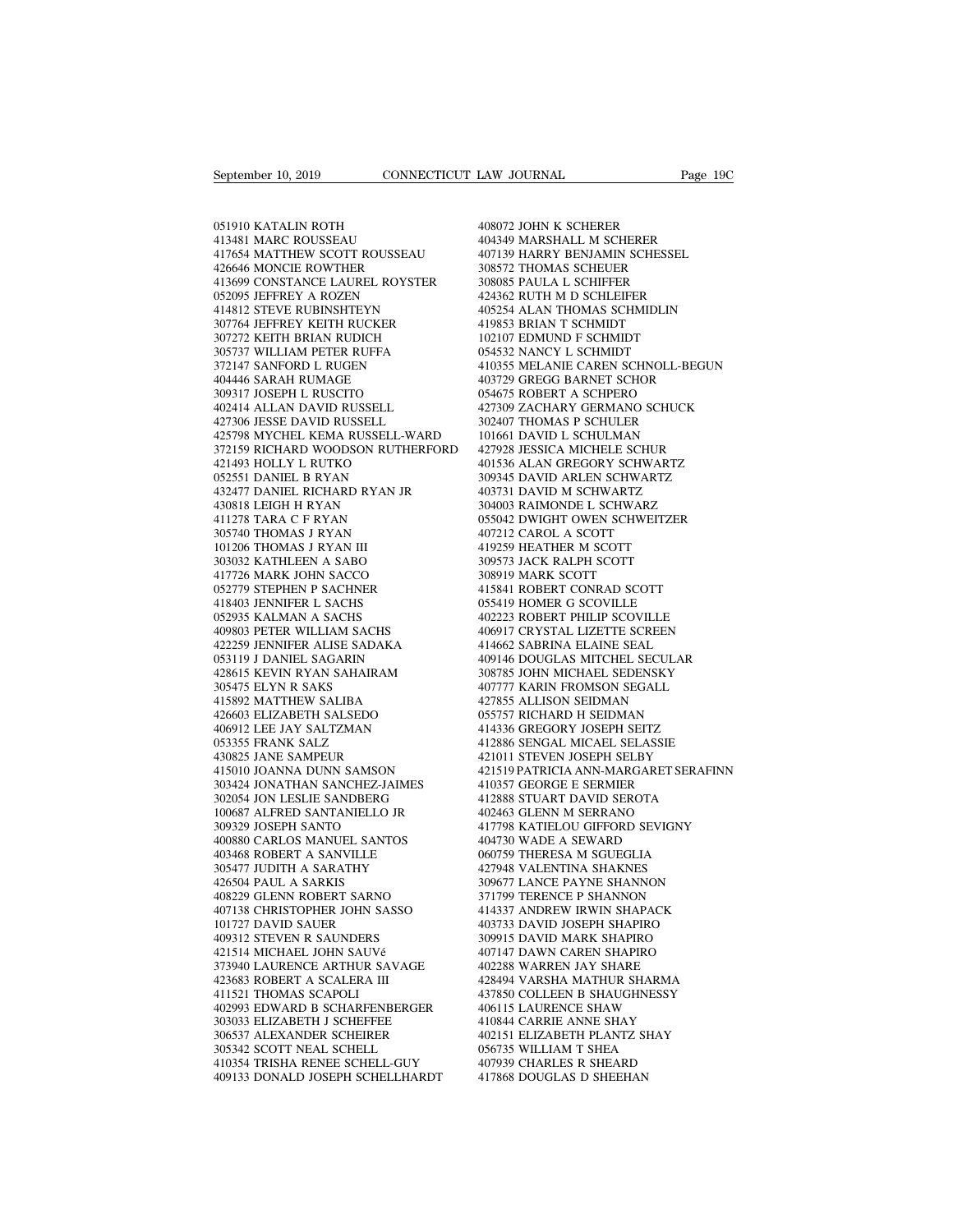411393 KEVIN PATRICK SHEEHAN 414224 THOMAS MARK SHEEHAN 400887 CHRISTOPHER BRET SHEEHEY 411393 KEVIN PATRICK SHEEHAN<br>414224 THOMAS MARK SHEEHAN 34<br>40887 CHRISTOPHER BRET SHEEHEY 10<br>406846 STEVEN CARL SHEINBERG 37<br>435396 MONA SHELAT V 41<br>304741 PHILIP ARTHUR SHELTON 41 411393 KEVIN PATRICK SHEEHAN 414224 THOMAS MARK SHEEHAN 400887 CHRISTOPHER BRET SHEEHEY 416246 STEVEN CARL SHENBERG 435396 MONA SHELAT V<br>304741 PHILIP ARTHUR SHELON 304741 PHILIP ARTHUR SHELTON 430851 HEMA V SHENOI 411393 KEVIN PATRICK SHEEHAN<br>414224 THOMAS MARK SHEEHAN<br>400887 CHRISTOPHER BRET SHEEHEY<br>416246 STEVEN CARL SHEINBERG<br>435396 MONA SHELAT V<br>304741 PHILIP ARTHUR SHELTON<br>430851 HEMA V SHENOI 4<br>373780 HENRY LONGDON SHEPHERD II 414224 THOMAS MARK SHEEHAN<br>400887 CHRISTOPHER BRET SHEEHEY<br>416246 STEVEN CARL SHEINBERG<br>435396 MONA SHELAT V<br>430851 HEMA V SHENOIR SHELTON<br>430851 HEMA V SHENOI<br>37780 HENRY LONGDON SHEPHERD III<br>407305 FELICE DIANE SHERAMY 414224 THOMAS MARK SHEEHAN<br>400887 CHRISTOPHER BRET SHEEHEY<br>416246 STEVEN CARL SHEINBERG<br>435396 MONA SHELAT V<br>304741 PHILIP ARTHUR SHELTON<br>430851 HEMA V SHENOI<br>373780 HENRY LONGDON SHEPHERD III<br>407305 FELICE DIANE SHERAMY<br>4 400887 CHRISTOPHER BRET SHEEHEY<br>416246 STEVEN CARL SHEINBERG<br>435396 MONA SHELAT V<br>504741 PHILIP ARTHUR SHELTON<br>430851 HEMA V SHENOI<br>373780 HENRY LONGDON SHEPHERD III<br>407305 FELICE DIANE SHERAMY<br>405263 PAUL ANTHONY SHERRING  $\begin{tabular}{llllllllll} \textbf{416246 STEVEN CARL SHEINBERG} & \textbf{371735} \\ \textbf{435396 MONA SHELAT V} & \textbf{416858} \\ \textbf{304741 PHILIP ARTHUR SHELTON} & \textbf{411529} \\ \textbf{430851 HEMA V SHENOI} & \textbf{400631} \\ \textbf{473035 FELLCE DIANE SHERAMY} & \textbf{303399} \\ \textbf{407305 FELLC NATHONY SHEERANTGTON} & \textbf{418823} \\ \textbf{405263 PAUL ANTHONY SHE$ 435396 MONA SHELAT V<br>304741 PHILIP ARTHUR SHELTON<br>430851 HEMA V SHENOI<br>373780 HENRY LONGDON SHEPHERD III<br>407305 FELICE DIANE SHERAMY<br>405263 PAUL ANTHONY SHERRINGTON<br>306457 JULIAN ALICIA SHETTLER<br>410935 WEI SHI<br>304750 DAY R 304741 PHILIP ARTHU<br>430851 HEMA V SHEN<br>373780 HENRY LONGI<br>407305 FELICE DIANE<br>405263 PAUL ANTHON<br>306457 JULIAN ALICI*I*<br>410935 WEI SHI<br>304750 DAY R SHIELL<br>433249 JOHN K SHIN 430851 HEMA V SHENOI<br>373780 HENRY LONGDON SHEPHE<br>407305 FELICE DIANE SHERAMY<br>405263 PAUL ANTHONY SHERRIN<br>306457 JULIAN ALICIA SHETTLER<br>410935 WEI SHI<br>304750 DAY R SHIELDS<br>433249 JOHN K SHIN<br>407149 SUSAN CHUNG-WON SHIN 373780 HENRY LONGDON SHEPHE<br>407305 FELICE DIANE SHERAMY<br>405263 PAUL ANTHONY SHERRING<br>306457 JULIAN ALICIA SHETTLER<br>410935 WEI SHI<br>304750 DAY R SHIELDS<br>433249 JOHN K SHIN<br>407149 SUSAN CHUNG-WON SHIN<br>424370 VICTORIA S SHIN 407305 FELICE DIANE SHERAMY<br>
405263 PAUL ANTHONY SHERRINGTON 4<br>
306457 JULIAN ALICIA SHETTLER 4<br>
410935 WEI SHI<br>
410935 WEI SHI<br>
433249 JOHN K SHIN 407149 SUSAN CHUNG-WON SHIN 3<br>
424370 VICTORIA S SHIN 3<br>
424370 VICTORIA S 405263 PAUL ANTHONY SHERRINGTOM<br>306457 JULIAN ALICIA SHETTLER<br>410935 WEI SHI<br>304750 DAY R SHIELDS<br>433249 JOHN K SHIN<br>407149 SUSAN CHUNG-WON SHIN<br>424370 VICTORIA S SHIN<br>426414 ROBYN L SHINDLER-RASHID<br>421965 NYDIA SHIPMAN 306457 JULIAN ALICIA SHETTLER 410935 WEI SHI 4308<br>410935 WEI SHI 4308<br>433249 JOHN K SHIN 433249 JOHN K SHIN 433249 JOHN K SHIN 433344<br>424370 VICTORIA S SHIN 3044<br>424370 VICTORIA S SHIN<br>426414 ROBYN L SHINDLER-RASHID 4244<br>4 410935 WEI SHI<br>304750 DAY R SHIELDS<br>433249 JOHN K SHIN<br>407149 SUSAN CHUNG-WON SHIN<br>424370 VICTORIA S SHIN<br>426414 ROBYN L SHINDLER-RASHID<br>421965 NYDIA SHIPMAN<br>439201 DYLAN THOMAS SHIRLEY<br>412810 JANE K SHORTELL 433249 JOHN K SHIELDS<br>
433249 JOHN K SHIN<br>
407149 SUSAN CHUNG-WON SHIN<br>
424370 VICTORIA S SHIN<br>
426414 ROBYN L SHINDLER-RASHID<br>
421965 NYDIA SHIPMAN<br>
439201 DYLAN THOMAS SHIRLEY<br>
412810 JANE K SHORTELL<br>
415845 STEFANIE LEE 433249 JOHN K SHIN<br>407149 SUSAN CHUNG-WON SHIN<br>424370 VICTORIA S SHIN<br>426414 ROBYN L SHINDLER-RASHID<br>421965 NYDIA SHIPMAN<br>439201 DYLAN THOMAS SHIRLEY<br>412810 JANE K SHORTELL<br>415845 STEFANIE LEE SHUB<br>427844 JULIA MARGARET SH 407149 SUSAN CHUNG-WON SHIN<br>424370 VICTORIA S SHIN<br>426414 ROBYN L SHINDLER-RASHID<br>421965 NYDIA SHIPMAN<br>439201 DYLAN THOMAS SHIRLEY<br>412810 JANE K SHORTELL<br>417844 JULIA MARGARET SHULLMAN<br>427844 JULIA MARGARET SHULLMAN<br>307605 427844 JULIA MARGARET SHULLMAN 426414 ROBYN L SHINDLER-RASHID<br>421965 NYDIA SHIPMAN<br>439201 DYLAN THOMAS SHIRLEY<br>412810 JANE K SHORTELL<br>415844 JULIA MARGARET SHULMAN<br>427844 JULIA MARGARET SHULLMAN<br>307605 TERI L SHULMAN<br>413049 ALEXANDRA M SHULTZ<br>306626 JEF 421965 NYDIA SHIPMAN<br>439201 DYLAN THOMAS SHIRLEY<br>412810 JANE K SHORTELL<br>415845 STEFANIE LEE SHUB<br>427844 JULIA MARGARET SHULLMAN<br>307605 TERI L SHULLMAN<br>413049 ALEXANDRA M SHULTZ<br>306626 JEFFREY S SHUMEJDA<br>408073 CHRISTOPHER 439201 DYLAN THOMAS SHIRLEY<br>412810 JANE K SHORTELL<br>415845 STEFANIE LEE SHUB<br>427844 JULIA MARGARET SHULLMAN<br>307605 TERI L SHULMAN<br>413049 ALEXANDRA M SHULTZ<br>306626 IEFFREY S SHUMEJDA<br>408073 CHRISTOPHER MARC SHUST<br>418558 DANI 412810 JANE K SHORTELL 415845 STEFANIE LEE SHUB 427844 JULIA MARGARET SHULLMAN 4307605 TERI L SHULMAN 44<br>307605 TERI L SHULMAN 44<br>413049 ALEXANDRA M SHULTZ 44<br>408626 JEFFREY S SHUMEJDA 44<br>408073 CHRISTOPHER MARC SHUST 44<br>4 415845 STEFANIE LEE SHUB<br>427844 JULIA MARGARET SHULLMA<br>307605 TERI L SHULMAN<br>413049 ALEXANDRA M SHULTZ<br>306626 IEFREY S SHUMEJDA<br>408073 CHRISTOPHER MARC SHUST<br>418558 DANIELLE LEE SICARI<br>402152 SYLVESTER JOSEPH SICHENZ<br>30472 427844 JULIA MARGARET SHULLMAN 4103<br>
307605 TERI L SHULMAN 371'<br>
413049 ALEXANDRA M SHULTZ 4366<br>
306626 JEFFREY S SHUMEJDA 4134<br>
408073 CHRISTOPHER MARC SHUST 4353<br>
418558 DANIELLE LEE SICARI 4144<br>
402152 SYLVESTER JOSEPH 307605 TERI L SHULMAN and the compared of the compare of the compare of the compare of the compare of the compare of the compare of the compare of the compare of the compare of the compare of the compare of the compare of 413049 ALEXANDRA M SHULTZ<br>306626 JEFFREY S SHUMEJDA<br>408073 CHRISTOPHER MARC SHU<br>418558 DANIELLE LEE SICARI<br>402152 SYLVESTER JOSEPH SICHI<br>304724 GREGOIRE ROBERT SIDEL<br>411526 ROBERT SIDELECKI<br>415222 ANDREW BARRY SIEGEL<br>40322 306626 JEFFREY S SHUMEJDA<br>408073 CHRISTOPHER MARC SHUST<br>418558 DANIELLE LEE SICARI<br>402152 SYLVESTER JOSEPH SICHENZE<br>304724 GREGOIRE ROBERT SIDELEAU<br>4111526 ROBERT SIDELECKI<br>415222 ANDREW BARRY SIEGEL<br>403227 HOWARD FREDRICK 408073 CHRISTOPHER MARC SHUST<br>418558 DANIELLE LEE SICARI<br>402152 SYLVESTER JOSEPH SICHENZE<br>504724 GREGOIRE ROBERT SIDELEAU<br>411522 ANDREW BARRY SIEGEL<br>415222 ANDREW BARRY SIEGEL<br>403227 HOWARD FREDRICK SIEGEL<br>415120 JOHN J SI 418558 DANIELLE LEE SICARI<br>402152 SYLVESTER JOSEPH SICHE<br>304724 GREGOIRE ROBERT SIDEL<br>411526 ROBERT SIDELECKI<br>415222 ANDREW BARRY SIEGEL<br>403227 HOWARD FREDRICK SIEGI<br>415120 JOHN J SIEGEL<br>307607 JOSHUA D SIEGEL<br>407782 LEE S 402152 SYLVESTER JOSEPH SICHENZ<br>304724 GREGOIRE ROBERT SIDELEAL<br>411526 ROBERT SIDELECKI<br>415222 ANDREW BARRY SIEGEL<br>403227 HOWARD FREDRICK SIEGEL<br>415120 JOHN J SIEGEL<br>307607 JOSHUA D SIEGEL<br>407782 LEE SCOTT SIEGEL<br>430082 RA 411526 ROBERT SIDELECKI<br>415222 ANDREW BARRY SIEGEL<br>403227 HOWARD FREDRICK SIEGEL<br>415120 JOHN J SIEGEL<br>307607 JOSHUA D SIEGEL<br>407782 LEE SCOTT SIEGEL<br>430082 RANDI ALISON SIEGEL<br>427901 ALEXIS C SIEKMAN 411526 ROBERT SIDELECKI<br>415222 ANDREW BARRY SIEGEL<br>403227 HOWARD FREDRICK SIEGEL<br>415120 JOHN J SIEGEL<br>407782 LEE SCOTT SIEGEL<br>407782 LEE SCOTT SIEGEL<br>430082 RANDI ALISON SIEGEL<br>427901 ALEXIS C SIEKMAN<br>417037 JULIETTE SIGNO 415222 ANDREW BARRY SIEGEL<br>403227 HOWARD FREDRICK SIEGEL<br>415120 JOHN J SIEGEL<br>307607 JOSHUA D SIEGEL<br>407782 LEE SCOTT SIEGEL<br>430082 RANDI ALISON SIEGEL<br>427901 ALEXIS C SIEKMAN<br>417037 JULIETTE SIGNORE<br>426583 KAREN ESTHER SI 403227 HOWARD FREDRICK SIEGEL<br>415120 JOHN J SIEGEL<br>307607 JOSHUA D SIEGEL<br>407782 LEE SCOTT SIEGEL<br>430082 RANDI ALISON SIEGEL<br>427901 ALEXIS C SIEKMAN<br>417037 JULIETTE SIGNORE<br>426583 KAREN ESTHER SILVER<br>426583 KAREN ESTHER SI 415120 JOHN J SIEGEL<br>307607 JOSHUA D SIEGEL<br>407782 LEE SCOTT SIEGEL<br>430082 RANDI ALISON SIEGEL<br>42090 ALEXIS C SIEKMAN<br>417037 JULIETTE SIGNORE<br>426583 KAREN ESTHER SILVER<br>426336 FELIX H SILVERIO<br>408861 RANDI J SILVERMAN 307607 JOSHUA D SIEGEL<br>407782 LEE SCOTT SIEGEL<br>430082 RANDI ALISON SIEGEL<br>427901 ALEXIS C SIEKMAN<br>417037 JULIETTE SIGNORE<br>426583 KAREN ESTHER SILVER<br>426336 FELIX H SILVERIO<br>408861 RANDI J SILVERMAN<br>300785 STANLEY P SILVERS 407782 LEE SCOTT SIEGEL<br>430082 RANDI ALISON SIEGEL<br>427901 ALEXIS C SIEKMAN<br>417037 JULIETTE SIGNORE<br>426536 KAREN ESTIHER SILVER<br>406861 RANDI J SILVERMAN<br>300785 STANLEY P SILVERSTEIN<br>430857 JENNIFER E SIMMONS 430082 RANDI ALISON SIEGEL<br>427901 ALEXIS C SIEKMAN<br>417037 JULIETTE SIGNORE<br>426583 KAREN ESTHER SILVER<br>426336 FELIX H SILVERMAN<br>408861 RAND J SILVERMAN<br>300785 STANLEY P SILVERSTEIN<br>430857 JENNIFER E SIMMONS<br>430834 LAUREN CO 427901 ALEXIS C SIEKMAN<br>417037 JULIETTE SIGNORE<br>426583 KAREN ESTHER SILVER<br>426336 FELIX H SILVERIO<br>408861 RANDI J SILVERMAN<br>300785 STANLEY P SILVERSTEIN<br>430857 JENNIFER E SIMMONS<br>430834 LAUREN CORI SIMON<br>418276 SUSAN ASSUN 417037 JULIETTE SIGNORE<br>426583 KAREN ESTHER SILVER<br>426336 FELIX H SILVERIO<br>408861 RANDI J SILVERMAN<br>300785 STANLEY P SILVERSTEIN<br>430857 JENNIFER E SIMMONS<br>418276 SUSAN ASSUNTA SIMON<br>418276 SUSAN ASSUNTA SIMONE<br>409318 DONNA 426583 KAREN ESTHER SILVER<br>426336 FELIX H SILVERIO<br>408861 RANDI J SILVERMAN<br>300785 STANLEY P SILVERSTEIN<br>430857 JENNIFER E SIMMONS<br>43084 LAUREN CORI SIMON<br>418276 SUSAN ASSUNTA SIMONE<br>409318 DONNA LEA SIMS<br>306227 RUSSELL W 426336 FELIX H SILVERIO<br>408861 RANDI J SILVERMAN<br>300785 STANLEY P SILVERSTEIN<br>430857 JENNIFER E SIMMONS<br>430084 LAUREN CORI SIMON<br>410276 SUSAN ASSUNTA SIMONE<br>409318 DONNA LEA SIMS<br>306227 RUSSELL W SIMS<br>406924 DAVID E SINGER 408861 RANDI J SILVERMAN<br>300785 STANLEY P SILVERSTEIN<br>430857 JENNIFER E SIMMONS<br>430084 LAUREN CORI SIMON<br>418276 SUSAN ASSUNTA SIMONE<br>409318 DONNA LEA SIMS<br>306227 RUSSELL W SIMS<br>400924 DAVID E SINGER<br>401978 HOWARD MARC SING 300785 STANLEY P SILVERSTEIN<br>430857 JENNIFER E SIMMONS<br>430084 LAUREN CORI SIMON<br>418276 SUSAN ASSUNTA SIMONE<br>409318 DONNA LEA SIMS<br>306227 RUSSELL W SIMS<br>406924 DAVID E SINGER<br>401978 HOWARD MARC SINGER<br>401978 HOWARD MARC SIN 430857 JENNIFER E SIMMONS<br>430084 LAUREN CORI SIMON<br>418276 SUSAN ASSUNTA SIMONE<br>409318 DONNA LEA SIMS<br>306227 RUSSELL W SIMS<br>401978 HOWARD MARC SINGER<br>401978 HOWARD MARC SINGER<br>404234 LAURIE ANN SINGER<br>410360 JOHN JOSEPH SIN 430084 LAUREN CORI SIMON<br>418276 SUSAN ASSUNTA SIMONE<br>409318 DONNA LEA SIMS<br>306227 RUSSELL W SIMS<br>406924 DAVID E SINGER<br>400978 HOWARD MARC SINGER<br>4404234 LAURIE ANN SINGER<br>410360 JOHN JOSEPH SINISKO<br>424372 ROBIN STEPHANIE S 418276 SUSAN ASSUNTA SIMONE<br>409318 DONNA LEA SIMS<br>306227 RUSSELL W SIMS<br>406924 DAVID E SINGER<br>401978 HOWARD MARC SINGER<br>404234 LAURIE ANN SINGER<br>414330 JOHN JOSEPH SINISKO<br>424372 ROBIN STEPHANIE SINTON<br>302194 STEVEN PAUL S 409318 DONNA LEA SIMS<br>
306227 RUSSELL W SIMS<br>
406924 DAVID E SINGER<br>
401978 HOWARD MARC SINGER<br>
4104234 LAURE ANN SINGER<br>
414334 LAURE ANN SINGER<br>
4110360 JOHN JOSEPH SINISKO<br>
424372 ROBIN STEPHANIE SINTON<br>
302194 STEVEN P 306227 RUSSELL W SIMS<br>406924 DAVID E SINGER<br>401978 HOWARD MARC SINGER<br>404234 LAURIE ANN SINGER<br>410360 JOHN JOSEPH SINISKO<br>424372 ROBIN STEPHANIE SINTON<br>302194 STEVEN PAUL SION<br>405769 LESLEY CAROLE SISKIND<br>421026 JOHN BYRON 406924 DAVID E SINGER<br>
401978 HOWARD MARC SINGER<br>
404234 LAURIE ANN SINGER<br>
410360 JOHN JOSEPH SINISKO<br>
424372 ROBIN STEPHANIE SINTON<br>
424772 ROBIN STEVEN PAUL SION<br>
405769 LESLEY CAROLE SISKIND<br>
421026 JOHN BYRON SITARAS<br> 401978 HOWARD MARC SINGER<br>404234 LAURIE ANN SINGER<br>410360 JOHN JOSEPH SINISKO<br>424372 ROBIN STEPHANIE SINTON<br>302194 STEVEN PAUL SION<br>405769 LESLEY CAROLE SISKIND<br>421026 JOHN BYRON SITARAS<br>300857 WILLIAM E SKARREN<br>424373 ROB 404234 LAURIE ANN SINGER<br>410360 JOHN JOSEPH SINISKO<br>424372 ROBIN STEPHANIE SINTON<br>302194 STEVEN PAUL SION<br>403769 LESLEY CAROLE SISKIND<br>421026 JOHN BYRON SITARAS<br>300857 WILLIAM E SKARREN<br>424373 ROBERT L SKELLEY<br>371758 JOHN 410360 JOHN JOSEPH SINISKO<br>424372 ROBIN STEPHANIE SINTON<br>302194 STEVEN PAUL SION<br>405769 LESLEY CAROLE SISKIND<br>421026 JOHN BYRON SITARAS<br>300857 WILLIAM E SKARREN<br>424373 ROBERT L SKELLEY<br>371758 JOHN THOMAS SKINNER<br>420398 BRE 424372 ROBIN STEPHANIE SINTON<br>302194 STEVEN PAUL SION<br>405769 LESLEY CAROLE SISKIND<br>421026 JOHN BYRON SITARAS<br>300837 WILLIAM E SKARREN<br>424373 ROBERT L SKELLEY<br>371758 JOHN THOMAS SKINNER<br>420398 BRENT ZEFF SKOLNICK<br>406164 MIC 302194 STEVEN PAUL SION<br>405769 LESLEY CAROLE SISKIND<br>421026 JOHN BYRON SITARAS<br>300857 WILLIAM E SKARREN<br>424373 ROBERT L SKELLEY<br>371758 JOHN THOMAS SKINNER<br>420398 BRENT ZEFF SKOLNICK<br>406164 MICHAEL ALBERT SKREBUTENAS<br>429479 406164 MICHAEL ALBERT SKREBUTENAS 421026 JOHN BYRON SITARAS<br>300857 WILLIAM E SKARREN<br>424373 ROBERT L SKELLEY<br>371758 JOHN THOMAS SKINNER<br>420398 BRENT ZEFF SKOLNICK<br>406164 MICHAEL ALBERT SKREBUTENAS<br>429479 SCOTT EDMUND SKRYNECKI<br>422952 BRIAN C SLATER 300857 WILLIAM E SKARREN<br>424373 ROBERT L SKELLEY<br>371758 JOHN THOMAS SKINNER<br>420398 BRENT ZEFF SKOLNICK<br>406164 MICHAEL ALBERT SKREBUTE<br>429479 SCOTT EDMUND SKRYNECKI<br>422952 BRIAN C SLATER

309650 JOEL SLAWOTSKY LAW JOURNAL September 10, 2019<br>309650 JOEL SLAWOTSKY<br>308792 RICHARD CHARLES SLISZ<br>101212 SHAUN M SLOCUM<br>371735 ANTHONY W SLUSARZ JR LAW JOURNAL September 10, 201<br>
309650 JOEL SLAWOTSKY<br>
308792 RICHARD CHARLES SLISZ<br>
101212 SHAUN M SLOCUM<br>
371735 ANTHONY W SLUSARZ JR<br>
416858 ADAM EVAN SMALL 309650 JOEL SLAWOTSKY<br>308792 RICHARD CHARLES SLISZ<br>101212 SHAUN M SLOCUM<br>371735 ANTHONY W SLUSARZ JR<br>416858 ADAM EVAN SMALL<br>411529 MICHAEL ROBERT SMALL 309650 JOEL SLAWOTSKY<br>308792 RICHARD CHARLES SLISZ<br>101212 SHAUN M SLOCUM<br>371735 ANTHONY W SLUSARZ JR<br>416858 ADAM EVAN SMALL<br>411529 MICHAEL ROBERT SMALL<br>400631 JOHN PETER SMARTO 309650 JOEL SLAWOTSKY<br>308792 RICHARD CHARLES SLISZ<br>101212 SHAUN M SLOCUM<br>371735 ANTHONY W SLUSARZ JR<br>416858 ADAM EVAN SMALL<br>411529 MICHAEL ROBERT SMALL<br>400631 JOHN PETER SMARTO<br>306157 JACEK I SMIGELSKI 309650 JOEL SLAWOTSKY<br>308792 RICHARD CHARLES SLISZ<br>101212 SHAUN M SLOCUM<br>371735 ANTHONY W SLUSARZ JR<br>416838 ADAM EVAN SMALL<br>411529 MICHAEL ROBERT SMALL<br>400631 JOHN PETER SMARTO<br>306157 JACEK I SMIGELSKI<br>303399 ALFRED J SMIT 308792 RICHARD CHARLES SLISZ<br>101212 SHAUN M SLOCUM<br>371735 ANTHONY W SLUSARZ JR<br>416858 ADAM EVAN SMALL<br>411529 MICHAEL ROBERT SMALL<br>400631 JOHN PETER SMARTO<br>306157 JACEK I SMIGELSKI<br>303399 ALFRED J SMITH JR<br>418823 BARBARA CE 101212 SHAUN M SLOCUM<br>371735 ANTHONY W SLUSARZ JR<br>416858 ADAM EVAN SMALL<br>411529 MICHAEL ROBERT SMALL<br>400631 JOHN PETER SMARTO<br>303199 ALFRED J SMITH JR<br>418823 BARBARA CECELIA SMITH<br>418823 BARBARA CECELIA SMITH<br>417733 CHERYL 371735 ANTHONY W SLUSARZ JR<br>416858 ADAM EVAN SMALL<br>411529 MICHAEL ROBERT SMALL<br>400631 JOHN PETER SMARTO<br>306157 JACEK I SMIGELSKI<br>303399 ALFRED J SMITH JR<br>418823 BARBARA CECELIA SMITH<br>417733 CHERYL A SMITH<br>430862 COURTNEY P 416858 ADAM EVAN SMALL<br>411529 MICHAEL ROBERT SMALL<br>400631 JOHN PETER SMARTO<br>306157 JACEK I SMIGELSKI<br>303399 ALFRED J SMITH JR<br>418823 BARBARA CECELIA SMITH<br>417733 CHERYL A SMITH<br>430862 COURTNEY PEIRCE SMITH<br>416999 DAVID JOS 411529 MICHAEL ROBERT SMALL<br>400631 JOHN PETER SMARTO<br>306157 JACEK I SMIGELSKI<br>303399 ALFRED J SMITH JR<br>418823 BARBARA CECELIA SMITH<br>417733 CHERYL A SMITH<br>430862 COURTNEY PEIRCE SMITH<br>416999 DAVID JOSEPH SMITH<br>433661 JANICE 400631 JOHN PETER SMARTO<br>306157 JACEK 1 SMIGELSKI<br>303399 ALFRED J SMITH JR<br>418823 BARBARA CECELIA SMITH<br>417733 CHERYL A SMITH<br>430862 COURTNEY PEIRECE SMITH<br>416999 DAVID JOSEPH SMITH<br>433661 JANICE KEAYS SMITH<br>301737 JEFFREY 306157 JACEK I SMIGELSKI<br>303399 ALFRED J SMITH JR<br>418823 BARBARA CECELIA SMITH<br>417733 CHERYL A SMITH<br>430862 COURTNEY PEIRCE SMITH<br>416999 DAVID JOSEPH SMITH<br>433661 JANICE KEAYS SMITH<br>301737 JEFFREY A SMITH<br>304012 JENNIFER C 303399 ALFRED J SMITH JR<br>418823 BARBARA CECELIA SMITH<br>417733 CHERYL A SMITH<br>430862 COURTNEY PEIRCE SMITH<br>430862 COURTNEY PEIRCE SMITH<br>433661 JANICE KEAYS SMITH<br>301737 JEFFREY A SMITH<br>304012 JENNIFER CLAIRE SMITH<br>424374 MIC 418823 BARBARA CECELIA SMITH<br>417733 CHERYL A SMITH<br>430862 COURTNEY PEIRCE SMITH<br>416999 DAVID JOSEPH SMITH<br>433661 JANICE KEAYS SMITH<br>304012 JENNIFER CLAIRE SMITH<br>424374 MICHAEL J SMITH<br>424374 MICHAEL J SMITH<br>408809 NANCY JO 417733 CHERYL A SMITH<br>430862 COURTNEY PEIRCE SMITH<br>416999 DAVID JOSEPH SMITH<br>433661 JANICE KEAYS SMITH<br>301737 JEFFREY A SMITH<br>304012 JENNIFER CLAIRE SMITH<br>424374 MICHAEL J SMITH<br>408809 NANCY JOY SMITH<br>410846 RODGER FIELD S 430862 COURTNEY PEIRCE SMITH<br>416999 DAVID JOSEPH SMITH<br>433661 JANICE KEAYS SMITH<br>301737 JEFFREY A SMITH<br>304012 JENNIFER CLAIRE SMITH<br>443374 MICHAEL J SMITH<br>408809 NANCY JOY SMITH<br>410846 RODGER FIELD SMITH JR<br>303148 SANDRA 416999 DAVID JOSEPH SMITH<br>433661 JANICE KEAYS SMITH<br>301737 JEFFREY A SMITH<br>304012 JENNIFER CLAIRE SMITH<br>424374 MICHAEL J SMITH<br>408809 NANCY JOY SMITH<br>410846 RODGER FIELD SMITH JR<br>303148 SANDRA KAY SMITH<br>409400 THOMAS A SMI 433661 JANICE KEAYS SMITH<br>301737 JEFFREY A SMITH<br>304012 JENNIFER CLAIRE SMITH<br>424374 MICHAEL J SMITH<br>408809 NANCY JOY SMITH<br>410846 RODGER FIELD SMITH<br>303148 SANDRA KAY SMITH<br>409400 THOMAS A SMITH<br>410813 THOMAS ANDREW SMITH 301737 JEFFREY A SMITH<br>304012 JENNIFER CLAIRE SMITH<br>424374 MICHAEL J SMITH<br>408809 NANCY JOY SMITH<br>410846 RODGER FIELD SMITH JR<br>303148 SANDRA KAY SMITH<br>409400 THOMAS A SMITH<br>410813 THOMAS ANDREW SMITH<br>371714 THOMAS LEWIS SM 304012 JENNIFER CLAIRE SMITH<br>424374 MICHAEL J SMITH<br>408809 NANCY JOY SMITH<br>410846 RODGER FIELD SMITH JR<br>409400 THOMAS A SMITH<br>40910 THOMAS ANDREW SMITH<br>371714 THOMAS LEWIS SMITH III<br>436426 JESSE DAVID SMOLIN 424374 MICHAEL J SMITH<br>408809 NANCY JOY SMITH<br>410846 RODGER FIELD SMITH JR<br>303148 SANDRA KAY SMITH<br>409400 THOMAS A SMITH<br>410813 THOMAS LEWIS SMITH III<br>371714 THOMAS LEWIS SMITH III<br>436426 JESSE DAVID SMOLIN<br>413647 STEVEN R 408809 NANCY JOY SMITH<br>410846 RODGER FIELD SMITH JR<br>303148 SANDRA KAY SMITH<br>409400 THOMAS A SMITH<br>410813 THOMAS ANDREW SMITH<br>371714 THOMAS LEWIS SMITH III<br>436426 JESSE DAVID SMOLIN<br>413647 STEVEN R SMTIH<br>435417 STEVEN R SMT 410846 RODGER FIELD SMITH JR<br>303148 SANDRA KAY SMITH<br>409400 THOMAS A SMITH<br>410813 THOMAS ANDREW SMITH<br>371714 THOMAS LEWIS SMITH III<br>436426 JESSE DAVID SMOLIN<br>413647 STEVEN R SMTIH<br>435112 BRIGID MADEL DAVIS SNOW<br>414461 DAVI 303148 SANDRA KAY SMITH<br>409400 THOMAS A SMITH<br>410813 THOMAS ANDREW SMITH<br>371714 THOMAS LEWIS SMITH III<br>436426 IESSE DAVID SMOLIN<br>413647 STEVEN R SMITH<br>435112 BRIGID MADEL DAVIS SNOW<br>414461 DAVID MARK SOBEL<br>402592 MOJGAN SO 409400 THOMAS A SMITH<br>410813 THOMAS ANDREW SMITH<br>371714 THOMAS LEWIS SMITH III<br>436426 JESSE DAVID SMOLIN<br>413647 STEVEN R SMITH<br>435112 BRIGID MADEL DAVIS SNOW<br>414461 DAVID MARK SOBEL<br>402592 MOJGAN SOBHANI<br>417311 JENNIFER FR 410813 THOMAS ANDREW SMITH<br>371714 THOMAS LEWIS SMITH II<br>436426 JESSE DAVID SMOLIN<br>413647 STEVEN R SMTIH<br>435112 BRIGID MADEL DAVIS SN<br>4042592 MOJGAN SOBHANI<br>417311 JENNIFER FREDI SOBOL<br>409051 MARK MICHAEL SOCHA 371714 THOMAS LEWIS SMITH III<br>436426 JESSE DAVID SMOLIN<br>413647 STEVEN R SMTIH<br>435112 BRIGID MADEL DAVIS SNOW<br>414461 DAVID MARK SOBEL<br>402592 MOJGAN SOBHANI<br>417311 JENNIFER FREDI SOBOL<br>409051 MARK MICHAEL SOCHA<br>059988 MARK S 436426 JESSE DAVID SMOLIN<br>413647 STEVEN R SMTIH<br>435112 BRIGID MADEL DAVIS SNOW<br>414461 DAVID MARK SOBEL<br>402592 MOIGAN SOBHANI<br>417311 JENNIFER FREDI SOBOL<br>409051 MARK MICHAEL SOCHA<br>059988 MARK S SOLAK<br>409583 THOMAS R SOLI JR 413647 STEVEN R SMTIH<br>435112 BRIGID MADEL DAVIS SNOW<br>414461 DAVID MARK SOBEL<br>402592 MOJGAN SOBHANI<br>417311 JENNIFER FREDI SOBOL<br>409051 MARK MCHAEL SOCHA<br>059988 MARK S SOLAK<br>409583 THOMAS R SOLI JR<br>415167 LINO A SOLIS 435112 BRIGID MADEL DAVIS SNOW<br>414461 DAVID MARK SOBEL<br>402592 MOJGAN SOBHANI<br>417311 JENNIFER FREDI SOBOL<br>409051 MARK MCHAEL SOCHA<br>059988 MARK S SOLAK<br>409583 THOMAS R SOLI JR<br>415167 LINO A SOLIS<br>413139 ADAM CRAIG SOLOMON 413139 ADAM CRAIG SOLOMON<br>411045 RANDALL ALAN SORSCHER 402592 MOJGAN SOBHANI<br>417311 JENNIFER FREDI SOBOL<br>409051 MARK MICHAEL SOCHA<br>059988 MARK S SOLAK<br>409583 THOMAS R SOLI JR<br>415167 LINO A SOLIS<br>411133 ADAM CRAIG SOLOMON<br>411045 RANDALL ALAN SORSCHER<br>416783 WILSON SOTO 417311 JENNIFER FREDI SOBOL<br>409051 MARK MICHAEL SOCHA<br>059988 MARK S SOLAK<br>409583 THOMAS R SOLI JR<br>415167 LINO A SOLIS<br>411545 RANDALL ALAN SORSCHER<br>416783 WILSON SOTO<br>306161 GREGORY JON SOUTHWORTH 409051 MARK MICHAEL SOCHA<br>059988 MARK S SOLAK<br>409583 THOMAS R SOLI JR<br>415167 LINO A SOLIS<br>413139 ADAM CRAIG SOLOMON<br>411045 RANDALL ALAN SORSCHER<br>416783 WILSON SOTO<br>306161 GREGORY JON SOUTHWORT<br>306161 GREGORY JON SOUTHWORT<br> 059988 MARK S SOLAK<br>409583 THOMAS R SOLI JR<br>415167 LINO A SOLIS<br>413139 ADAM CRAIG SOLOMON<br>411045 RANDALL ALAN SORSCHER<br>416783 WILSON SOTO<br>306161 GREGORY JON SOUTHWORTH<br>306162 DOREEN SPADORCIA<br>407788 PETER VINCENT SPAGNUOLO 409583 THOMAS R SOLI JR<br>415167 LINO A SOLIS<br>413139 ADAM CRAIG SOLOMON<br>411045 RANDALL ALAN SORSCHER<br>416783 WILSON SOTO<br>306161 GREGORY JON SOUTHWORTH<br>306162 DOREEN SPADORCIA<br>407788 PETER VINCENT SPAGNUOLO<br>060218 ELIZABETH K 415167 LINO A SOLIS<br>413139 ADAM CRAIG SOLOMON<br>411045 RANDALL ALAN SORSCHER<br>416783 WILSON SOTO<br>30616 GREGORY JON SOUTHWORTH<br>306162 DOREEN SPADORCIA<br>407788 PETER VINCENT SPAGNUOLO<br>060218 ELIZABETH K SPAHN<br>303098 ALAN D SPARG 413139 ADAM CRAIG SOLOMON<br>411045 RANDALL ALAN SORSCHER<br>416783 WILSON SOTO<br>306161 GREGORY JON SOUTHWORTH<br>406728 PETER VINCENT SPAGNUOLO<br>407788 PETER VINCENT SPAGNUOLO<br>060218 ELIZABETH K SPAHN<br>303098 ALAN D SPARGO<br>429487 ANT 411045 RANDALL ALAN SORSCHER<br>416783 WILSON SOTO<br>306161 GREGORY JON SOUTHWORTH<br>306162 DOREEN SPADORCIA<br>407788 PETER VINCENT SPAGNUOLO<br>060218 ELIZABETH K SPAHN<br>303098 ALAN D SPARGO<br>429487 ANTHONY JOHN SPATH<br>427945 SERGIO ANT 416783 WILSON SOTO<br>306161 GREGORY JON SOUTHWORTH<br>306162 DOREEN SPADORCIA<br>407788 PETER VINCENT SPAGNUOLO<br>060218 ELIZABETH K SPAHN<br>303098 ALAN D SPARGO<br>429487 ANTHONY JOHN SPATH<br>427945 SERGIO ANTHONY SPAZIANO<br>060333 JOHN A S 306161 GREGORY JON SOUTHWORTH<br>306162 DOREEN SPADORCIA<br>407788 PETER VINCENT SPAGNUOLO<br>060218 ELIZABETH K SPAHN<br>429487 ANTHONY JOHN SPATH<br>427945 SERGIO ANTHONY SPAZIANO<br>060333 JOHN A SPECTOR<br>300788 FRANK P SPINELLA JR 306162 DOREEN SPADORCIA<br>407788 PETER VINCENT SPAGNUOLO<br>060218 ELIZABETH K SPAHN<br>303098 ALAN D SPARGO<br>429487 ANTHONY JOHN SPATH<br>427945 SERGIO ANTHONY SPAZIANO<br>060333 JOHN A SPECTOR<br>300788 FRANK P SPINELLA JR<br>408103 PETER CH 407788 PETER VINCENT SPAGNUOLO<br>060218 ELIZABETH K SPAHN<br>303098 ALAN D SPARGO<br>429487 ANTHONY JOHN SPATH<br>4279453 SERGIO ANTHONY SPAZIANO<br>060333 JOHN A SPECTOR<br>300788 FRANK P SPINELLA JR<br>408103 PETER CHARLES SPODICK<br>400894 LO 060218 ELIZABETH K SPAHN<br>303098 ALAN D SPARGO<br>429487 ANTHONY JOHN SPATH<br>427945 SERGIO ANTHONY SPAZIANO<br>060333 JOHN A SPECTOR<br>300788 FRANK P SPINELLA JR<br>408103 PETER CHARLES SPODICK<br>400894 LORING NOEL SPOLTER<br>407963 JOSEPH 303098 ALAN D SPARGO<br>429487 ANTHONY JOHN SPATH<br>427945 SERGIO ANTHONY SPAZIANO<br>060333 JOHN A SPECTOR<br>300788 FRANK P SPINELLA JR<br>408103 PETER CHARLES SPODICK<br>40804 LORING NOEL SPOLTER<br>407963 JOSEPH W SPROULS<br>408763 DAVID MIG 429487 ANTHONY JOHN SPATH<br>427945 SERGIO ANTHONY SPAZIANO<br>060333 JOHN A SPECTOR<br>300788 FRANK P SPINELLA JR<br>40894 LORNG NOEL SPODICK<br>400894 LORNG NOEL SPOLTER<br>407963 JOSEPH W SPROULS<br>408763 DAVID MIGUEL SPRUANCE<br>404027 DAPHN 427945 SERGIO ANTHONY SPAZIANO<br>060333 JOHN A SPECTOR<br>300788 FRANK P SPINELLA JR<br>408103 PETER CHARLES SPODICK<br>400894 LORING NOEL SPOLTER<br>407963 JOSEPH W SPROULS<br>408763 DAVID MIGUEL SPRUANCE<br>404027 DAPHNE DARYA SRINIVASAN<br>42 060333 JOHN A SPECTOR<br>300788 FRANK P SPINELLA JR<br>408103 PETER CHARLES SPODICK<br>400894 LORING NOEL SPOLTER<br>407963 JOSEPH W SPROULS<br>408763 DAVID MIGUEL SPRUANCE<br>404027 DAPHNE DARYA SRINIVASAN<br>425237 CATHERINE STAYER ST JOHN<br>4 300788 FRANK P SPINELLA JR<br>408103 PETER CHARLES SPODICK<br>400894 LORING NOEL SPOLTER<br>407963 JOSEPH W SPROULS<br>408763 DAVID MIGUEL SPRUANCE<br>404027 DAPHNE DARYA SRINIVASAN<br>425237 CATHERINE STAYER ST JOHN<br>410364 JACQUELINE A ST 408103 PETER CHARLES SPODICK<br>400894 LORING NOEL SPOLTER<br>407963 JOSEPH W SPROULS<br>408763 DAVID MIGUEL SPRUANCE<br>404027 DAPHNE DARYA SRINIVASAN<br>425237 CATHERINE STAYER ST JOHN<br>410364 JACQUELINE A ST JOHN<br>308479 WILLIAM B STAMM 400894 LORING NOEL SPOLTER<br>407963 JOSEPH W SPROULS<br>408763 DAVID MIGUEL SPRUANCE<br>404027 DAPHNE DARYA SRINIVASAN<br>425237 CATHERINE STAYER ST JOHN<br>410364 JACQUELINE A ST JOHN<br>308479 WILLIAM B STAMMER<br>422958 TARA LYN STANCHFIEL 407963 JOSEPH W SPROULS<br>408763 DAVID MIGUEL SPRUANCE<br>404027 DAPHNE DARYA SRINIVASAN<br>425237 CATHERINE STAYER ST JOHN<br>410364 JACQUELINE A ST JOHN<br>308479 WILLIAM B STAMMER<br>422958 TARA LYN STANCHFIELD<br>060805 PAUL STANDISH<br>4082 408763 DAVID MIGUEL SPRUANCE<br>404027 DAPHNE DARYA SRINIVASAN<br>425237 CATHERINE STAYER ST JOHN<br>410364 JACQUELINE A ST JOHN<br>308479 WILLIAM B STAMMER<br>422958 TARA LYN STANCHFIELD<br>060805 PAUL STANDISH<br>408235 MITCHELL ANTHONY STAN 404027 DAPHNE DARYA SRINIVASAN<br>425237 CATHERINE STAYER ST JOHN<br>410364 JACQUELINE A ST JOHN<br>308479 WILLIAM B STAMMER<br>422958 TARA LYN STANCHFIELD<br>06805 PAUL STANDISH<br>408235 MITCHELL ANTHONY STANLEY<br>402349 ROBYN B STANTON<br>309 425237 CATHERINE STAYER ST JOHN<br>410364 JACQUELINE A ST JOHN<br>308479 WILLIAM B STAMMER<br>422958 TARA LYN STANCHFIELD<br>060805 PAUL STANDISH<br>402335 MITCHELL ANTHONY STANLEY<br>402349 ROBYN B STANTON<br>309932 PAUL HOWARD STARICK<br>404441 410364 JACQUELINE A ST JOHN<br>308479 WILLIAM B STAMMER<br>422958 TARA LYN STANCHFIELD<br>060805 PAUL STANDISH<br>408235 MITCHELL ANTHONY STANLEY<br>402349 ROBYN B STANTON<br>309932 PAUL HOWARD STARICK<br>404441 BARBARA KAHN STARK<br>060917 NOAH 308479 WILLIAM B STAMMER<br>422958 TARA LYN STANCHFIELD<br>060805 PAUL STANDISH<br>408235 MITCHELL ANTHONY STANLEY<br>402349 ROBYN B STANTON<br>309932 PAUL HOWARD STARK<br>404441 BARBARA KAHN STARK<br>060917 NOAH STARKEY<br>304646 BARBARA DEE STA 422958 TARA LYN STANCHFIELD<br>060805 PAUL STANDISH<br>408235 MITCHELL ANTHONY STANLE<br>402349 ROBYN B STANTON<br>309932 PAUL HOWARD STARICK<br>404441 BARBARA KAHN STARK<br>060917 NOAH STARKEY<br>304646 BARBARA DEE STARR<br>414346 KENDRA L STEAR 060805 PAUL STANDISH<br>408235 MITCHELL ANTHONY STANLEY<br>402349 ROBYN B STANTON<br>309932 PAUL HOWARD STARICK<br>404441 BARBARA KAHN STARK<br>060917 NOAH STARKEY<br>304646 BARBARA DEE STARR<br>414346 KENDRA L STEARNS 402349 ROBYN B STANTON<br>309932 PAUL HOWARD STARICK<br>404441 BARBARA KAHN STARK<br>060917 NOAH STARKEY<br>304646 BARBARA DEE STARR<br>414346 KENDRA L STEARNS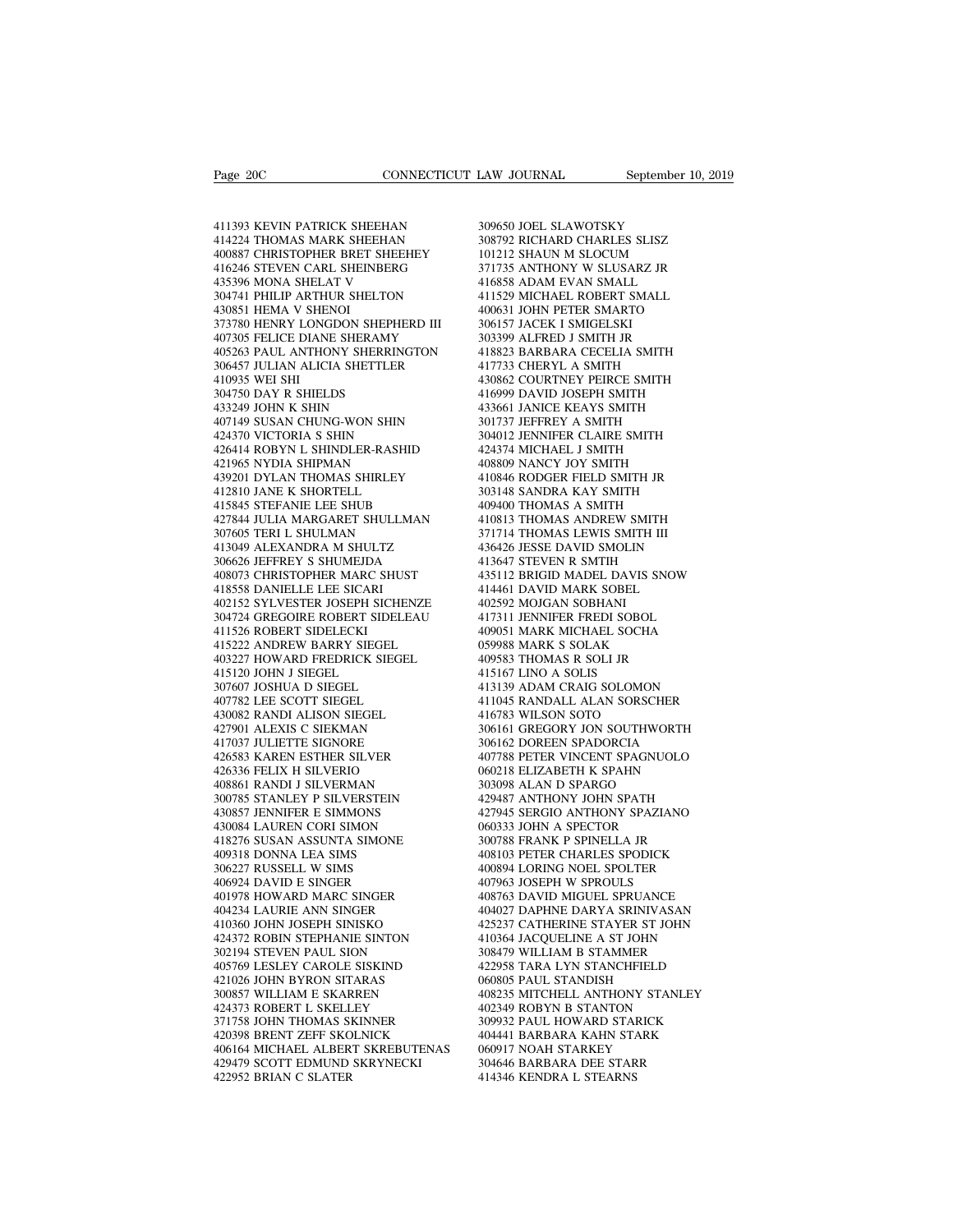September 10, 2019<br>405836 DAVID STEIN<br>304648 HOWARD E STEIN<br>400897 JOSHUA OWEN STEIN September 10, 2019<br>
405836 DAVID STEIN<br>
304648 HOWARD E STEIN<br>
400897 JOSHUA OWEN STEIN<br>
401322 DARRYL ROSS STEINBERG September 10, 2019<br>
405836 DAVID STEIN<br>
405836 DAVID STEIN<br>
304648 HOWARD E STEIN<br>
400897 JOSHUA OWEN STEIN<br>
401322 DARRYL ROSS STEINBERG<br>
422309 JASON SCOTT STEINBERG 405836 DAVID STEIN<br>
304648 HOWARD E STEIN<br>
400897 JOSHUA OWEN STEIN<br>
401322 DARRYL ROSS STEINBERG<br>
422309 JASON SCOTT STEINBERG<br>
433023 LEANNE HEATHER STEINBERG<br>
433023 LEANNE HEATHER STEINBERG 405836 DAVID STEIN<br>
304648 HOWARD E STEIN<br>
400897 JOSHUA OWEN STEIN<br>
401322 DARRYL ROSS STEINBERG<br>
422309 JASON SCOTT STEINBERG<br>
433023 LEANNE HEATHER STEINBERG<br>
415851 DAVID PARTICK STEINBERGER<br>
3 405836 DAVID STEIN 306432<br>
304648 HOWARD E STEIN 410593<br>
400897 JOSHUA OWEN STEIN 415586<br>
401322 DARRYL ROSS STEINBERG 463306<br>
423309 JASON SCOTT STEINBERG 303398<br>
433023 LEANNE HEATHER STEINBERG 435925<br>
415851 DAVID PARTI 405836 DAVID STEIN 30643<br>
304648 HOWARD E STEIN 41059<br>
400897 JOSHUA OWEN STEIN 41558<br>
401322 DARRYL ROSS STEINBERG 30339<br>
42309 JASON SCOTT STEINBERG 30339<br>
415851 DAVID PARTICK STEINBERG 43592<br>
415851 DAVID PARTICK STEIN 304648 HOWARD E STEIN<br>400897 JOSHUA OWEN STEIN<br>401322 DARRYL ROSS STEINBERG<br>422309 JASON SCOTT STEINBERG<br>433023 LEANNE HEATHER STEINBERG<br>415851 DAVID PARTICK STEINBERGER<br>309863 DAVID MILLER STEINER<br>413664 BRUCE LEE STEINOW 400897 JOSHUA OWEN STEIN<br>401322 DARRYL ROSS STEINBERG<br>422309 JASON SCOTT STEINBERG<br>433023 LEANNE HEATHER STEINBERG<br>415851 DAVID MILLER STEINBERGER<br>309863 DAVID MILLER STEINER<br>413664 BRUCE LEE STEINOWITZ<br>432489 SUSAN ELIZAB  $\begin{tabular}{llllllllll} 401322\text{ DARRYL ROSS STEINBERG} & 06306\text{ } \\ 422309\text{ JASON SCOTT STEINBERG} & 30339\text{ } \\ 433023\text{ LEANNE HEATHER STEINBERG} & 43592\text{ } \\ 415851\text{ DAVID MILLER STEINBERGER} & 30453\text{ } \\ 309863\text{ DAVID MILLER STEINBERGER} & 42041\text{ } \\ 413664\text{ BRUCE LEE STEINWITZ} & 40779\text{ } \\ 432489\text{ SUSAN EL$ 422309 JASON SCOTT STEINBERG<br>433023 LEANNE HEATHER STEINBERG<br>415851 DAVID PARTICK STEINBERGER<br>309863 DAVID MILLER STEINER<br>430464 BRUCE LEE STEINOWITZ<br>432489 SUSAN ELIZABETH STELLATO<br>400660 TAMARA STEPTON<br>434201 MEGAN RUTH 433023 LEANNE HEATHER STEINBERG<br>415851 DAVID PARTICK STEINBERGER<br>309863 DAVID MILLER STEINER<br>413664 BRUCE LEE STEINOWITZ<br>432489 SUSAN ELIZABETH STELLATO<br>400660 TAMARA STEPTON<br>434201 MEGAN RUTH STERBACK<br>429500 ANDREW P STER 415851 DAVID PARTICK STEINBERGER<br>309863 DAVID MILLER STEINER<br>413664 BRUCE LEE STEINOWITZ<br>432489 SUSAN ELIZABETH STELLATO<br>400660 TAMARA STEPTON<br>434201 MEGAN RUTH STERBACK<br>429500 ANDREW P STERLING<br>307624 ARTHUR RICHARD STERN 309863 DAVID MILLER STEINER<br>413664 BRUCE LEE STEINOWITZ 432489 SUSAN ELIZABETH STELLATO 3<br>400660 TAMARA STEPTON 6<br>4034201 MEGAN RUTH STERBACK 3<br>429500 ANDREW P STERLING 3<br>307624 ARTHUR RICHARD STERN 4<br>061224 KENNETH D STER 413664 BRUCE LEE STEINOWITZ<br>432489 SUSAN ELIZABETH STELLATO<br>400660 TAMARA STEPTON<br>434201 MEGAN RUTH STERBACK<br>429500 ANDREW P STERLING<br>307624 ARTHUR RICHARD STERN<br>061224 KENNETH D STERN<br>309382 MIRIAM STERN<br>309382 MIRIAM STE 432489 SUSAN ELIZABETH STELLAT<br>400660 TAMARA STEPTON<br>434201 MEGAN RUTH STERBACK<br>429500 ANDREW P STERLING<br>307624 ARTHUR RICHARD STERN<br>061224 KENNETH D STERN<br>309382 MIRIAM STERN<br>309383 ROBERT ALLAN STERN<br>418278 MATTHEW WILLI 400660 TAMARA STEPTON<br>434201 MEGAN RUTH STERBACK<br>429500 ANDREW P STERLING<br>307624 ARTHUR RICHARD STERN<br>061224 KENNETH D STERN<br>309382 MIRIAM STERN<br>309383 ROBERT ALLAN STERN<br>418278 MATTHEW WILLIAM STEVENS<br>416250 TARA CONSTANC 434201 MEGAN RUTH STERBACK and the state of the state of the state of the state of the state of the state of the state of the state of the state of the state of the state of the state of the state of the state of the state 429500 ANDREW P STERLING 307624 ARTHUR RICHARD STERN 44<br>061224 KENNETH D STERN 44<br>309382 MIRIAM STERN 45<br>309383 ROBERT ALLAN STERN 44<br>418278 MATTHEW WILLIAM STEVENS 44<br>416250 TARA CONSTANCE STEVER 401325 ANNETTE Y STEWART 307624 ARTHUR RICHARD STERN<br>061224 KENNETH D STERN<br>309382 MIRIAM STERN<br>309383 ROBERT ALLAN STERN<br>416278 MATTHEW WILLIAM STEVENS<br>416250 TARA CONSTANCE STEVER<br>401325 ANNETTE Y STEWART<br>305488 CAROLYN SMITH STEWART<br>407412 DENE 061224 KENNETH D STERN<br>
309382 MIRIAM STERN<br>
309383 ROBERT ALLAN STERN<br>
418278 MATTHEW WILLIAM STEVENS<br>
416250 TARA CONSTANCE STEWART<br>
401325 ANNETTE Y STEWART<br>
305488 CAROLYN SMITH STEWART<br>
407412 DENEEN DONNLEY STEWART<br> 309382 MIRIAM STERN 419<br>
309383 ROBERT ALLAN STERN 418278 MATTHEW WILLIAM STEVENS 40-<br>
416250 TARA CONSTANCE STEVER 10<br>
401325 ANNETTE Y STEWART 370<br>
407412 DENEEN DONNLEY STEWART 42<br>
407412 DENEEN DONNLEY STEWART 42<br>
4018 309383 ROBERT ALLAN STERN<br>418278 MATTHEW WILLIAM STEVENS<br>416250 TARA CONSTANCE STEVER<br>401325 ANNETTE Y STEWART<br>305488 CAROLYN SMITH STEWART<br>407412 DENERN DONNLEY STEWART<br>301889 JEANNE FENNELL STEWART<br>421877 LAURIE KATHERIN 418278 MATTHEW WILLIAM STEVENS<br>4041325 ANNETTE Y STEWART<br>401325 ANNETTE Y STEWART<br>305488 CAROLYN SMITH STEWART<br>407412 DENEEN DONNLEY STEWART<br>4021889 JEANNE FENNELL STEWART<br>4121877 LAURIE KATHERINE STEWART<br>412044 NADIRA SHA 416250 TARA CONSTANCE STEVER<br>401325 ANNETTE Y STEWART<br>305488 CAROLYN SMITH STEWART<br>407412 DENEEN DONNLEY STEWART<br>301889 JEANNE FENNELL STEWART<br>421877 LAURIE KATHERINE STEWART<br>421044 NADIRA SHANI STEWART<br>412940 MOLLY CUSSON 401325 ANNETTE Y STEWART<br>305488 CAROLYN SMITH STEWART<br>407412 DENEEN DONNLEY STEWART<br>301889 JEANNE FENNELL STEWART<br>421877 LAURIE KATHERINE STEWART<br>412044 NADIRA SHANI STEWART<br>412940 MOLLY CUSSON STILES<br>403013 HARRY MCKINNEY 305488 CAROLYN SMITH STEWART<br>407412 DENEEN DONNLEY STEWART<br>301889 JEANNE FENNELL STEWART<br>421877 LAURIE KATHERINE STEWART<br>421044 NADIRA SHANI STEWART<br>403013 HARRY MCKINNEY STOKES<br>435412 DANIEL ROBERT SALSBERY STOLLER<br>417315 435412 DANIEL ROBERT SALSBERY STOLLER 301889 JEANNE FENNELL STEWART<br>421877 LAURIE KATHERINE STEWART<br>421044 NADIRA SHANI STEWART<br>412940 MOLLY CUSSON STILES<br>403013 HARRY MCKINNEY STOKES<br>435412 DANIEL ROBERT SALSBERY STOLLER<br>417315 JEFFREY EVAN STORCH<br>061581 MATT 421877 LAURIE KATHERINE STEWART<br>421044 NADIRA SHANI STEWART<br>412940 MOLLY CUSSON STILES<br>403013 HARRY MCKINNEY STOKES<br>433412 DANIEL ROBERT SALSBERY STOLLE<br>417315 JEFFREY EVAN STORCH<br>061581 MATTHEW STORM<br>422313 JOHN STORR<br>416 421044 NADIRA SHANI STEWART<br>412940 MOLLY CUSSON STILES<br>403013 HARRY MCKINNEY STOKES<br>435412 DANIEL ROBERT SALSBERY<br>417315 JEFFREY EVAN STORCH<br>61581 MATTHEW STORM<br>422313 JOHN STORR<br>416251 HENRY CLAYTON STRADA<br>435923 RYAN P S 412940 MOLLY CUSSON STILES<br>
403013 HARRY MCKINNEY STOKES<br>
435412 DANIEL ROBERT SALSBERY STOLLER<br>
42313 JEFFREY EVAN STORCH<br>
422313 JOHN STOR 422313 JOHN STORR<br>
422313 JOHN STORR<br>
416251 HENRY CLAYTON STRADA<br>
435923 RYAN P 403013 HARRY MCKINNEY STOKES<br>435412 DANIEL ROBERT SALSBERY STO<br>417315 JEFFREY EVAN STORCH<br>061581 MATTHEW STORM<br>422313 JOHN STORR<br>416251 HENRY CLAYTON STRADA<br>435923 RYAN P STRANKO<br>305782 GLORIA A STRAZZA<br>101896 JEFFREY H ST 435412 DANIEL ROBERT SALSBERY STOLI<br>417315 JEFFREY EVAN STORCH<br>061581 MATTHEW STORM<br>422313 JOHN STORR<br>435923 RYAN P STRANKO<br>635782 GLORIA A STRAZZA<br>101896 JEFFREY H STRICHARTZ<br>422315 DAVID R STROBEL 417315 JEFFREY EVAN STORCH<br>061581 MATTHEW STORM<br>422313 JOHN STORR<br>416251 HENRY CLAYTON STRADA<br>435923 RYAN P STRANKO<br>305782 GLORIA A STRAZZA<br>101896 JEFFREY H STRICHARTZ<br>422315 DAVID R STROBEL<br>409681 THOMAS JAMES STRONG 061581 MATTHEW STORM<br>422313 JOHN STORR<br>416251 HENRY CLAYTON STRADA<br>435923 RYAN P STRANKO<br>305782 GLORIA A STRAZZA<br>101896 JEFREY H STROBEL<br>422315 DAVID R STROBEL<br>409681 THOMAS JAMES STRONG<br>371642 STANLEY IRA STROUCH 422313 JOHN STORR<br>416251 HENRY CLAYTON STRADA<br>435923 RYAN P STRANKO<br>305782 GLORIA A STRAZZA<br>101896 JEFREY H STRICHARTZ<br>402315 DAVID R STROBEL<br>409681 THOMAS JAMES STRONG<br>371642 STANLEY IRA STROUCH<br>411755 STEPHEN IAN STROUD 416251 HENRY CLAYTON STRADA<br>435923 RYAN P STRANKO<br>305782 GLORIA A STRAZZA<br>101896 JEFFREY H STROBEL<br>422315 DAVID R STROBEL<br>409681 THOMAS JAMES STRONG<br>371642 STANLEY IRA STROUCH<br>411755 STEPHEN IAN STROUD<br>403236 RICHARD UNWIN 435923 RYAN P STRANKO<br>305782 GLORIA A STRAZZA<br>101896 JEFFREY H STRICHARTZ<br>422315 DAVID R STROBEL<br>409681 THOMAS JAMES STRONG<br>371642 STANLEY IRA STROUCH<br>411755 STEPHEN IAN STROUD<br>403236 RICHARD UNWIN STUBBS JR<br>430884 JACOB Z %10236 8 305782 GLORIA A STRAZZA 101896 JEFFREY H STRICHARTZ 30422315 DAVID R STROBEL 10632315 DAVID R STROBEL 1063236 RICHARD UNWIN STROUCH 11755 STEPHEN IAN STROUCH 11755 STEPHEN IAN STROUCH 403236 RICHARD UNWIN STUBBS J 101896 JEFFREY H STRICHARTZ 422315 DAVID R STROBEL 409681 THOMAS JAMES STRONG 40<br>409681 THOMAS JAMES STRONG 40<br>371642 STANLEY IRA STROUCH 411755 STEPHEN IAN STROUD 41<br>413236 RICHARD UNWIN STUBBS JR 430884 JACOB ZELL STUDEN 422315 DAVID R STROBEL<br>409681 THOMAS JAMES STRONG<br>371642 STANLEY IRA STROUCH<br>411755 STEPHEN IAN STROUD<br>403236 RICHARD UNWIN STUBES JF<br>430884 JACOB ZELL STUDENROTH<br>421050 P TOBIAS STULL<br>309387 MARGARET RUTH STYSLINC<br>062142 409681 THOMAS JAMES STRONG 40949<br>
371642 STANLEY IRA STROUCH 30380<br>
411755 STEPHEN IAN STROUD 41926<br>
403236 RICHARD UNWIN STUBBS JR 30682<br>
428084 JACOB ZELL STUDENROTH 30768<br>
421050 P TOBIAS STULL<br>
309387 MARGARET RUTH STY 371642 STANLEY IRA STROUCH<br>411755 STEPHEN IAN STROUD<br>403236 RICHARD UNWIN STUBBS JR<br>430884 JACOB ZELL STUDENROTH<br>421050 P TOBIAS STULL<br>309387 MARGARET RUTH STYSLING<br>062142 JOEL SUISMAN<br>304673 EILEEN PATRICIA SULLIVAN<br>41431  $\begin{tabular}{lllllllllllllllllll} \end{tabular} \begin{tabular}{lllllllllll} \multicolumn{4}{c}{4191} \multicolumn{4}{c}{4192} \multicolumn{4}{c}{4192} \multicolumn{4}{c}{4192} \multicolumn{4}{c}{4192} \multicolumn{4}{c}{4303884 \text{ JACOB ZELL STUDENROTH}} & \begin{tabular}{c}{3066} \multicolumn{4}{c}{3076} \multicolumn{4}{c}{421050 \text{ P TOBIAS STUDENROTH}} & \begin{tabular}{c}{3076} \multicolumn{4}{c}{3076} \mult$ 403236 RICHARD UNWIN STUBBS JR<br>430884 JACOB ZELL STUDENROTH<br>421050 P TOBIAS STULL<br>309387 MARGARET RUTH STYSLINGER<br>062142 JOEL SUISMAN<br>414319 ERIN M SULLIVAN<br>404056 JAMES LAWRENCE SULLIVAN<br>062192 JOHN B SULLIVAN 409056 JAMES LAWRENCE SULLIVAN 421050 P TOBIAS STULL<br>309387 MARGARET RUTH STYSLINGER<br>062142 JOEL SUISMAN<br>304673 EILEEN PATRICIA SULLIVAN<br>414319 ERIN M SULLIVAN<br>40905 JAMES LAWRENCE SULLIVAN<br>062192 JOHN B SULLIVAN<br>419432 JOHN WILLIAM SULLIVAN<br>409404 KEVI 419432 JOHN WILLIAM SULLIVAN 062142 JOEL SUISMAN<br>304673 EILEEN PATRICIA SULLIVAN<br>414319 ERIN M SULLIVAN<br>409056 JAMES LAWRENCE SULLIVAN<br>6062192 JOHN B SULLIVAN<br>419432 JOHN WILLIAM SULLIVAN<br>409404 KEVIN JOSEPH SULLIVAN<br>307630 TERENCE M SULLIVAN<br>301630 T 304673 EILEEN PATRICIA SULLIVAN<br>414319 ERIN M SULLIVAN<br>409056 JAMES LAWRENCE SULLIVAN<br>062192 JOHN B SULLIVAN<br>419432 JOHN WLLIAM SULLIVAN<br>409404 KEVIN JOSEPH SULLIVAN<br>307630 TERENCE M SULLIVAN<br>301630 TERENCE M SULLIVAN<br>3018 409056 JAMES LAWRENCE SULLIVAN 409056 JAMES LAWRENCE SULLIVAN 42<br>062192 JOHN B SULLIVAN 419432 JOHN WILLIAM SULLIVAN 40<br>409404 KEVIN JOSEPH SULLIVAN 410<br>307630 TERENCE M SULLIVAN 41<br>301892 CAROL ELIZABETH SUMMERS 42<br>303539 409056 JAMES LAWRENCE SULLIVAN<br>062192 JOHN B SULLIVAN<br>419432 JOHN WILLIAM SULLIVAN<br>409404 KEVIN JOSEPH SULLIVAN<br>307630 TERENCE M SULLIVAN<br>301892 CAROL ELIZABETH SUMMERS<br>303539 JOHN R SURPRENANT<br>403493 NANCY RUBIN SUSSMAN<br>4 062192 JOHN B SULLIVAN<br>419432 JOHN WILLIAM SULLIVAN<br>409404 KEVIN JOSEPH SULLIVAN<br>307630 TERENCE M SULLIVAN<br>301892 CAROL ELIZABETH SUMMERS<br>303339 JOHN R SURPRENANT<br>403493 NANCY RUBIN SUSSMAN<br>414673 ROBERT D SWARTOUT<br>419881 419432 JOHN WILLIAM SULLIVAN<br>409404 KEVIN JOSEPH SULLIVAN<br>307630 TERENCE M SULLIVAN<br>301892 CAROL ELIZABETH SUMMERS<br>303539 JOHN R SURPRENANT<br>403493 NANCY RUBIN SUSSMAN<br>414673 ROBERT D SWARTOUT<br>419881 PATRICK JOSEPH SWEENEY<br> 409404 KEVIN JOSEPH SULLIVAN 409<br>
307630 TERENCE M SULLIVAN 409<br>
301892 CAROL ELIZABETH SUMMERS 42?<br>
303539 JOHN R SURPRENANT 4114<br>
403493 NANCY RUBIN SUSSMAN 422<br>
414673 ROBERT D SWARTOUT 418<br>
414673 ROBERT D SWARTOUT 414 307630 TERENCE M SULLIVAN<br>301892 CAROL ELIZABETH SUMMERS<br>303539 JOHN R SURPRENANT<br>403493 NANCY RUBIN SUSSMAN<br>414673 ROBERT D SWARTOUT<br>419831 PATRICK JOSEPH SWEENEY<br>404313 JOHN DEVEREUX SYZ<br>418279 ANNA SZIKLA<br>412545 WILLIAM 301892 CAROL ELIZABETH SUMMERS<br>
303539 JOHN R SURPRENANT<br>
403493 NANCY RUBIN SUSSMAN<br>
414673 ROBERT D SWARTOUT<br>
419881 PATRICK JOSEPH SWEENEY<br>
404313 JOHN DEVEREUX SYZ<br>
412579 ANNA SZIKLA<br>
412545 WILLIAM ENGLE TABER III<br>
4 303539 JOHN R SURPRENANT<br>403493 NANCY RUBIN SUSSMAN<br>414673 ROBERT D SWARTOUT<br>419881 PATRICK JOSEPH SWEENEY<br>404313 JOHN DEVEREUX SYZ<br>418279 ANNA SZIKLA<br>412545 WILLIAM ENGLE TABER III<br>413772 MARK JOSEPH TAGLIA<br>302633 KAREN A 403493 NANCY RUBIN SUSSMAN<br>414673 ROBERT D SWARTOUT<br>419881 PATRICK JOSEPH SWEENEY<br>404313 JOHN DEVEREUX SYZ<br>418279 ANNA SZIKLA<br>412545 WILLIAM ENGLE TABER III<br>413772 MARK JOSEPH TAGLIA<br>302633 KAREN ANN TAKACH<br>413030 AMIT TAN 414673 ROBERT D SWARTOUT<br>419881 PATRICK JOSEPH SWEENEY<br>404313 JOHN DEVEREUX SYZ<br>418279 ANNA SZIKLA<br>412545 WILLIAM ENGLE TABER III<br>413772 MARK JOSEPH TAGLIA<br>302633 KAREN ANN TAKACH<br>413030 AMIT TANDON 412545 WILLIAM ENGLE TABER III<br>413772 MARK JOSEPH TAGLIA<br>302633 KAREN ANN TAKACH<br>413030 AMIT TANDON

LAW JOURNAL<br>306432 FERNANDO TAPIA<br>410593 THOMAS JOSEPH TARALA<br>415586 JEANEAN M TARANTO LAW JOURNAL Page 21C<br>306432 FERNANDO TAPIA<br>410593 THOMAS JOSEPH TARALA<br>415586 JEANEAN M TARANTO<br>063060 HARGREAVES V TATTERSALL III EXAM JOURNAL Page 210<br>
196432 FERNANDO TAPIA<br>
410593 THOMAS JOSEPH TARALA<br>
415586 JEANEAN M TARANTO<br>
063060 HARGREAVES V TATTERSALL III<br>
303398 BRIAN B TAYLOR 06432<br>106432 FERNANDO TAPIA<br>10593 THOMAS JOSEPH TARALA<br>115586 JEANEAN M TARANTO<br>063060 HARGREAVES V TATTERSALL III<br>303398 BRIAN B TAYLOR<br>435925 CHARIS ELISABETH TAYLOR 306432 FERNANDO TAPIA<br>410593 THOMAS JOSEPH TARALA<br>415586 JEANEAN M TARANTO<br>063060 HARGREAVES V TATTERSALL<br>303398 BRIAN B TAYLOR<br>435925 CHARIS ELISABETH TAYLOR<br>304532 JANE CRUMP TAYLOR 306432 FERNANDO TAPIA<br>410593 THOMAS JOSEPH TARALA<br>415586 JEANEAN M TARANTO<br>063060 HARGREAVES V TATTERSALL III<br>303398 BRIAN B TAYLOR<br>435925 CHARIS ELISABETH TAYLOR<br>304532 JANE CRUMP TAYLOR<br>420411 OCTAVIA TAYLOR 306432 FERNANDO TAPIA<br>410593 THOMAS JOSEPH TARALA<br>415586 JEANEAN M TARANTO<br>063060 HARGREAVES V TATTERSALL III<br>303398 BRIAN B TAYLOR<br>435925 CHARIS ELISABETH TAYLOR<br>304532 JANE CRUMP TAYLOR<br>420411 OCTAVIA TAYLOR<br>407794 SUZAN 410593 THOMAS JOSEPH TARALA<br>415586 JEANEAN M TARANTO<br>063060 HARGREAVES V TATTERSALL I<br>303398 BRIAN B TAYLOR<br>435925 CHARIS ELISABETH TAYLOR<br>304532 JANE CRUMP TAYLOR<br>420411 OCTAVIA TAYLOR<br>407794 SUZANNE KATHERINE TAYLOR<br>3100 415586 JEANEAN M TARANTO<br>063060 HARGREAVES V TATTERSALL III<br>303398 BRIAN B TAYLOR<br>435925 CHARIS ELISABETH TAYLOR<br>304532 JANE CRUMP TAYLOR<br>420411 OCTAVIA TAYLOR<br>407794 SUZANNE KATHERINE TAYLOR<br>310012 JAN ANITA TEMPLEMAN<br>063 063060 HARGREAVES V TATTERSALL III<br>303398 BRIAN B TAYLOR<br>435925 CHARIS ELISABETH TAYLOR<br>304532 JANE CRUMP TAYLOR<br>420411 OCTAVIA TAYLOR<br>407794 SUZANNE KATHERINE TAYLOR<br>310012 JAN ANITA TEMPLEMAN<br>063280 JOHN E TENER<br>308281 C 303398 BRIAN B TAYLOR<br>435925 CHARIS ELISABETH TAYLO<br>304532 JANE CRUMP TAYLOR<br>420411 OCTAVIA TAYLOR<br>407794 SUZANNE KATHERINE TAY<br>310012 JAN ANITA TEMPLEMAN<br>063280 JOHN E TENER<br>308281 CLAUDIA TENNEY<br>309395 ROSA ANNA TESTANI 435925 CHARIS ELISABETH TAYLOR<br>304532 JANE CRUMP TAYLOR<br>420411 OCTAVIA TAYLOR<br>407794 SUZANNE KATHERINE TAYLOR<br>310012 JAN ANITA TEMPLEMAN<br>063281 OLAUDIA TENREY<br>309295 ROSA ANNA TESTANI<br>404115 CHRISTINE M TETREAULT 304532 JANE CRUMP TAYLOR<br>420411 OCTAVIA TAYLOR<br>407794 SUZANNE KATHERINE TAYI<br>310012 JAN ANITA TEMPLEMAN<br>063280 JOHN E TENER<br>308281 CLAUDIA TENNEY<br>309395 ROSA ANNA TESTANI<br>404115 CHRISTINE M TETREAULT<br>420109 JAMES LATHROP T 420411 OCTAVIA TAYLOR<br>407794 SUZANNE KATHERINE TAYLOR<br>310012 JAN ANITA TEMPLEMAN<br>063280 JOHN E TENER<br>308281 CLAUDIA TENNEY<br>309395 ROSA ANNA TESTANI<br>404115 CHRISTINE M TETREAULT<br>420109 JAMES LATHROP THAXTON<br>419382 MATTHEW T 407794 SUZANNE KATHERINE TAYLOR<br>310012 JAN ANITA TEMPLEMAN<br>063280 JOHN E TENER<br>308281 CLAUDIA TENNEY<br>409395 ROSA ANNA TESTANI<br>404115 CHRISTINE M TETREAULT<br>420109 JAMES LATHROP THAXTON<br>419382 MATTHEW THOMAS THERIAULT<br>373948 310012 JAN ANITA TEMPLEMAN<br>063280 JOHN E TENER<br>308281 CLAUDIA TENNEY<br>404115 CHRISTNE M TESTANI<br>404115 CHRISTNE M TETREAULT<br>420109 JAMES LATHROP THAXTON<br>419382 MATTHEW THOMAS THERIAULT<br>373948 WILLIAM JOHN THOM<br>404188 AUDREY 063280 JOHN E TENER<br>308281 CLAUDIA TENNEY<br>309395 ROSA ANNA TESTANI<br>404115 CHRISTINE M TETREAULT<br>420109 JAMES LATHROP THAXTON<br>419382 MATTHEW THOMAS THERIAULT<br>373948 WILLIAM JOHN THOM<br>404188 AUDREY D THOMAS<br>101851 DAVID R TH 308281 CLAUDIA TENNEY<br>309395 ROSA ANNA TESTANI<br>404115 CHRISTINE M TETREAULT<br>420109 JAMES LATHROP THAXTON<br>419382 MATTHEW THOMAS THERIAUL<br>373948 WILLIAM JOHN THOM<br>404188 AUDREY D THOMAS<br>101851 DAVID R THOMAS<br>371343 JOHN EDWA 309395 ROSA ANNA TESTANI<br>404115 CHRISTINE M TETREAULT<br>420109 JAMES LATHROP THAXTON<br>419382 MATTHEW THOMAS THERIA!<br>373948 WILLIAM JOHN THOMA<br>404188 AUDREY D THOMAS<br>101851 DAVID R THOMAS<br>371343 JOHN EDWARD THOMAS<br>305494 KENNE 404115 CHRISTINE M TETREAULT<br>420109 JAMES LATHROP THAXTON<br>419382 MATTHEW THOMAS THERIAULT<br>373948 WILLIAM JOHN THOM<br>404188 AUDREY D THOMAS<br>101851 DAVID R THOMAS<br>371343 JOHN EDWARD THOMAS<br>305494 KENNETH L THOMAS<br>422153 NATAS 420109 JAMES LATHROP THAXTON<br>419382 MATTHEW THOMAS THERIAUL!<br>373948 WILLIAM JOHN THOM<br>404188 AUDREY D THOMAS<br>101851 DAVID R THOMAS<br>371343 JOHN EDWARD THOMAS<br>305494 KENNETH L THOMAS<br>422153 NATASHA MAYNARD THOMAS<br>412494 RUTH 419382 MATTHEW THOMAS THERIAULT<br>373948 WILLIAM JOHN THOM<br>404188 AUDREY D THOMAS<br>101851 DAVID R THOMAS<br>371343 JOHN EDWARD THOMAS<br>305494 KENNETH L THOMAS<br>422153 NATASHA MAYNARD THOMAS<br>412494 RUTH MARTHA THOMAS<br>414235 PETER J 373948 WILLIAM JOHN THOM<br>404188 AUDREY D THOMAS<br>101851 DAVID R THOMAS<br>371343 JOHN EDWARD THOMAS<br>305494 KENNETH L THOMAS<br>422153 NATASHA MAYNARD THOMAS<br>412494 RUTH MARTHA THOMPSON<br>414235 PETER JOSEPH THOMPSON<br>410213 RICHARD 404188 AUDREY D THOMAS<br>101851 DAVID R THOMAS<br>371343 JOHN EDWARD THOMAS<br>305494 KENNETH L THOMAS<br>422153 NATASHA MAYNARD THOMAS<br>412494 RUTH MARTHA THOMAS<br>414235 PETER JOSEPH THOMASON<br>410213 RICHARD LLOYD THOMPSON II<br>302078 MA 101851 DAVID R THOMAS<br>371343 JOHN EDWARD THOMAS<br>305494 KENNETH L THOMAS<br>422153 NATASHA MAYNARD THOMAS<br>412494 RUTH MARTHA THOMAS<br>414235 PETER JOSEPH THOMPSON<br>410213 RICHARD LLOYD THOMPSON II<br>302078 MATTHEW H THOMSEN<br>423737 371343 JOHN EDWARD THOMAS<br>305494 KENNETH L THOMAS<br>422153 NATASHA MAYNARD THOMAS<br>412494 RUTH MARTHA THOMAS<br>414235 PETER JOSEPH THOMPSON<br>410213 RICHARD LLOYD THOMPSON II<br>302078 MATTHEW H THOMSEN<br>423737 BROOKE MEAGAN THOMSON<br> 305494 KENNETH L THOMAS<br>422153 NATASHA MAYNARD THOMAS<br>412494 RUTH MARTHA THOMAS<br>414235 PETER JOSEPH THOMPSON<br>40213 RICHARD LLOYD THOMPSON II<br>302078 MATTHEW H THOMSEN<br>423737 BROOKE MEAGAN THOMSON<br>428091 PATRICK DAVID THORNT 422153 NATASHA MAYNARD THOMAS<br>412494 RUTH MARTHA THOMAS<br>414235 PETER JOSEPH THOMPSON<br>410213 RICHARD LLOYD THOMPSON II<br>302078 MATTHEW H THOMSEN<br>423737 BROOKE MEAGAN THOMSON<br>428091 PATRICK DAVID THORNTON<br>426189 STEPHANIE ANN 412494 RUTH MARTHA THOMAS<br>414235 PETER JOSEPH THOMPSON<br>410213 RICHARD LLOYD THOMPSON II<br>302078 MATTHEW H THOMSEN<br>423737 BROOKE MEAGAN THOMSON<br>426189 STEPHANIE ANN TIBBITS<br>422326 WILLIAM MICHAEL TIERNEY<br>100832 CHARLES M TIG 414235 PETER JOSEPH THOMPSON<br>410213 RICHARD LLOYD THOMPSON II<br>302078 MATTHEW H THOMSEN<br>423737 BROOKE MEAGAN THOMSON<br>426189 TEPHANIE ANN TIBBITS<br>426189 STEPHANIE ANN TIBBITS<br>422326 WILLIAM MICHAEL TIERNEY<br>100832 CHARLES M T 410213 RICHARD LLOYD THOMPSON 1<br>302078 MATTHEW H THOMSEN<br>423737 BROOKE MEAGAN THOMSON<br>428091 PATRICK DAVID THORNTON<br>426189 STEPHANIE ANN TIBBITS<br>426326 WILLIAM MICHAEL TIERNEY<br>100832 CHARLES M TIGHE<br>422967 KATHERINE ANNE T 302078 MATTHEW H THOMSEN<br>423737 BROOKE MEAGAN THOMSON<br>428091 PATRICK DAVID THORNTON<br>426189 STEPHANIE ANN TIBBITS<br>422366 WILLIAM MICHAEL TIERNEY<br>100832 CHARLES M TIGHE<br>422967 KATHERINE ANNE TIGHE<br>433035 LOWELL TILLETT<br>40552 423737 BROOKE MEAGAN THOMSON<br>428091 PATRICK DAVID THORNTON<br>426189 STEPHANIE ANN TIBBITS<br>422326 WILLIAM MICHAEL TIERNEY<br>100832 CHARLES M TIGHE<br>423035 LOWELL TILLETT<br>405521 VICTOR TIMOSHENKO<br>304027 CHRIS TIMPANELLI 428091 PATRICK DAVID THORNTON<br>426189 STEPHANIE ANN TIBBITS<br>422326 WILLIAM MICHAEL TIERNEY<br>100832 CHARLES M TIGHE<br>423967 KATHERINE ANNE TIGHE<br>433035 LOWELL TILLETT<br>405521 VICTOR TIMOSHENKO<br>304027 CHRIS TIMPANELLI<br>063715 BEA 426189 STEPHANIE ANN TIBBITS<br>422326 WILLIAM MICHAEL TIERN<br>100832 CHARLES M TIGHE<br>422967 KATHERINE ANNE TIGHE<br>433035 LOWELL TILLETT<br>409521 VICTOR TIMPANELLI<br>304027 CHRIS TIMPANELLI<br>063715 BEATRICE A TINTY<br>409493 WILLIAM PER 422326 WILLIAM MICHAEL TIERNEY<br>100832 CHARLES M TIGHE<br>422967 KATHERINE ANNE TIGHE<br>433035 LOWELL TILLETT<br>405521 VICTOR TIMOSHENKO<br>304027 CHRIS TIMPANELLI<br>063715 BEATRICE A TINTY<br>409493 WILLIAM PERRY TOCCHI<br>303800 DAVID Y TO 100832 CHARLES M TIGHE<br>422967 KATHERINE ANNE TIGHE<br>433035 LOWELL TILLETT<br>405521 VICTOR TIMOSHENKO<br>504027 CHRIS TIMPANELLI<br>063715 BEATRICE A TINTY<br>409493 WILLIAM PERRY TOCCHI<br>303800 DAVID Y TODD<br>419261 KEVIN L TODD 422967 KATHERINE ANNE TIGHE<br>433035 LOWELL TILLETT<br>405521 VICTOR TIMOSHENKO<br>304027 CHRIS TIMPANELLI<br>063715 BEATRICE A TINTY<br>409493 WILLIAM PERRY TOCCHI<br>303800 DAVID Y TODD<br>419261 KEVIN L TODD<br>306821 MARGARET BLAKE TODD 433035 LOWELL TILLETT<br>405521 VICTOR TIMOSHENKO<br>304027 CHRIS TIMPANELLI<br>063715 BEATRICE A TINTY<br>409493 WILLIAM PERRY TOCCHI<br>303800 DAVID Y TODD<br>419261 KEVIN L TODD<br>306821 MARGARET BLAKE TODD<br>307688 KIMBERLY RONDA TODT 405521 VICTOR TIMOSHENKO<br>304027 CHRIS TIMPANELLI<br>063715 BEATRICE A TINTY<br>409493 WILLIAM PERRY TOCCHI<br>419261 KEVIN L TODD<br>306821 MARGARET BLAKE TODD<br>307688 KIMBERLY RONDA TODT<br>307688 KIMBERLY RONDA TODT<br>401346 BETTY NORA TO 304027 CHRIS TIMPANELLI<br>063715 BEATRICE A TINTY<br>409493 WILLIAM PERRY TOCCHI<br>303800 DAVID Y TODD<br>419261 KEVIN L TODD<br>306821 MARGARET BLAKE TODD<br>307688 KIMBERLY RONDA TODT<br>401346 BETTY NORA TOEPFER<br>302866 NORMAN PAUL TOFFOLO 063715 BEATRICE A TINTY<br>409493 WILLIAM PERRY TOCCHI<br>303800 DAVID Y TODD<br>419261 KEVIN L TODD<br>306821 MARGARET BLAKE TODD<br>307688 KIMBERLY RONDA TODT<br>401346 BETTY NORA TOEPFER<br>302866 NORMAN PAUL TOFFOLON<br>417007 THOMAS JOSEPH T 409493 WILLIAM PERRY TOCCHI<br>303800 DAVID Y TODD<br>419261 KEVIN L TODD<br>306821 MARGARET BLAKE TODD<br>307688 KIMBERLY RONDA TODT<br>401346 BETTY NOR AUL TOFFOLON<br>302866 NORMAN PAUL TOFFOLON<br>417007 THOMAS JOSEPH TOLAN<br>423741 SARAH BE 303800 DAVID Y TODD<br>419261 KEVIN L TODD<br>306821 MARGARET BLAKE TODD<br>307688 KIMBERLY RONDA TODT<br>401346 BETTY NORA TOEPFER<br>302866 NORMAN PAUL TOFFOLON<br>417007 THOMAS JOSEPH TOLAN<br>423741 SARAH BETH SHERMAN TOLCHIN<br>400904 LAUREN 419261 KEVIN L TODD<br>306821 MARGARET BLAKE TODD<br>307688 KIMBERLY RONDA TODT<br>401346 BETTY NORA TOEPFER<br>403866 NORMAN PAUL TOFFOLON<br>417007 THOMAS JOSEPH TOLAN<br>423741 SARAH BETH SHERMAN TOLCHIN<br>400904 LAUREN M TOMAYKO<br>404977 PA 306821 MARGARET BLAKE TODD<br>307688 KIMBERLY RONDA TODT<br>401346 BETTY NORA TOEPFER<br>302866 NORMAN PAUL TOFFOLON<br>417007 THOMAS JOSEPH TOLAN<br>423741 SARAH BETH SHERMAN TOLCHIN<br>400904 LAUREN M TOMAYKO<br>404977 PATRICIA E TORRENTE<br>42 307688 KIMBERLY RONDA TODT<br>401346 BETTY NORA TOEPFER<br>302866 NORMAN PAUL TOFFOLON<br>417007 THOMAS JOSEPH TOLAN<br>423741 SARAH BETH SHERMAN TOLCHIN<br>400904 LAUREN M TOMAYKO<br>404977 PATRICIA E TORRENTE<br>427331 MICHELLE SUSAN TORRES<br> 401346 BETTY NORA TOEPFER<br>302866 NORMAN PAUL TOFFOLON<br>417007 THOMAS JOSEPH TOLAN<br>423741 SARAH BETH SHERMAN TOLCHIN<br>409904 LAUREN M TOMAYKO<br>404977 PATRICIA E TORRENTE<br>427331 MICHELLE SUSAN TORRES<br>405030 FRANK R TORTORA<br>4160 302866 NORMAN PAUL TOFFOLON<br>417007 THOMAS JOSEPH TOLAN<br>423741 SARAH BETH SHERMAN TOLCHIN<br>400904 LAUREN M TOMAYKO<br>404977 PATRICIA E TORRENTE<br>427331 MICHELLE SUSAN TORRES<br>405030 FRANK R TORTORA<br>416000 LESTINA CONSTANCE TRAIN 417007 THOMAS JOSEPH TOLAN<br>423741 SARAH BETH SHERMAN TOLCHIN<br>400904 LAUREN M TOMAYKO<br>404977 PATRICIA E TORRENTE<br>427331 MICHELLE SUSAN TORRES<br>405030 FRANK R TORTORA<br>416000 LESTINA CONSTANCE TRAINOR<br>409407 LAWRENCE RICHARD T 423741 SARAH BETH SHERMAN TOLCHIN<br>400904 LAUREN M TOMAYKO<br>404977 PATRICIA E TORRENTE<br>427331 MICHELLE SUSAN TORRES<br>405030 FRANK R TORTORA<br>416000 LESTINA CONSTANCE TRAINOR<br>409407 LAWRENCE RICHARD TRANK<br>427698 JERROLD F TREHE 400904 LAUREN M TOMAYKO<br>404977 PATRICIA E TORRENTE<br>427331 MICHELLE SUSAN TORRES<br>405030 FRANK R TORTORA<br>416000 LESTINA CONSTANCE TRAINOR<br>409407 LAWRENCE RICHARD TRANK<br>427698 JERROLD F TREHEY<br>418851 CAROLYN M TREISS<br>422941 S 404977 PATRICIA E TORRENTE<br>427331 MICHELLE SUSAN TORRES<br>405030 FRANK R TORTORA<br>416000 LESTINA CONSTANCE TRAINOR<br>409407 LAWRENCE RICHARD TRANK<br>427698 JERROLD F TREHEY<br>418851 CAROLYN M TREISS<br>422941 SARAH ROQUE TRESSLER<br>4185 427331 MICHELLE SUSAN TORRES<br>405030 FRANK R TORTORA<br>416000 LESTINA CONSTANCE TRAINOR<br>409407 LAWRENCE RICHARD TRANK<br>427698 JERROLD F TREHEY<br>418851 CAROLYN M TREISS<br>422941 SARAH ROQUE TRESSLER<br>418563 STEPHEN MICHAEL TRETOLA<br> 405030 FRANK R TORTORA<br>416000 LESTINA CONSTANCE TRAINOR<br>409407 LAWRENCE RICHARD TRANK<br>427698 JERROLD F TREHEY<br>418851 CAROLYN M TREISS<br>422941 SARAH ROQUE TRESSLER<br>418563 STEPHEN MICHAEL TRETOLA<br>428689 PATRICK JAMES TROY<br>417 416000 LESTINA CONSTANCE TRAINOR<br>409407 LAWRENCE RICHARD TRANK<br>427698 JERROLD F TREHEY<br>418851 CAROLYN M TREISS<br>428941 SARAH ROQUE TRESSLER<br>418563 STEPHEN MICHAEL TRETOLA<br>428689 PATRICK JAMES TROY<br>417740 WAYNE A TRUMBULL<br>40 409407 LAWRENCE RICHARD TRANK<br>427698 JERROLD F TREHEY<br>418851 CAROLYN M TREISS<br>422941 SARAH ROQUE TRESSLER<br>418563 STEPHEN MICHAEL TRETOLA<br>428689 PATRICK JAMES TROY<br>417740 WAYNE A TRUMBULL<br>401544 LEE-ANN RENEE TRUPIA<br>407175 427698 JERROLD F TREHEY<br>418851 CAROLYN M TREISS<br>422941 SARAH ROQUE TRESSLER<br>418563 STEPHEN MICHAEL TRETOLA<br>428689 PATRICK JAMES TROY<br>417740 WAYNE A TRUMBULL<br>401544 LEE-ANN RENEE TRUPIA<br>407175 GEORGE JOHN TSIMIS<br>425269 GREG 418851 CAROLYN M TREISS<br>422941 SARAH ROQUE TRESSLER<br>418563 STEPHEN MICHAEL TRETOLA<br>428689 PATRICK JAMES TROY<br>417740 WAYNE A TRUMBULL<br>401544 LEE-ANN RENEE TRUPIA<br>401715 GEORGE JOHN TSIMIS<br>425269 GREGORY A TSONIS<br>305497 JUDI 422941 SARAH ROQUE TRESSLER<br>418563 STEPHEN MICHAEL TRETOLA<br>428689 PATRICK JAMES TROY<br>417740 WAYNE A TRUMBULL<br>401544 LEE-ANN RENEE TRUPIA<br>401715 GEORGE JOHN TSIMIS<br>425269 GREGORY A TSONIS<br>305497 JUDITH BALL TUCKER<br>402294 MI 418563 STEPHEN MICHAEL TRETOLA<br>428689 PATRICK JAMES TROY<br>417740 WAYNE A TRUMBULL<br>401544 LEE-ANN RENEE TRUPIA<br>407175 GEORGE JOHN TSIMIS<br>425269 GREGORY A TSONIS<br>305497 JUDITH BALL TUCKER<br>402294 MICHAEL J TULCHINER 428689 PATRICK JAMES TROY<br>417740 WAYNE A TRUMBULL<br>401544 LEE-ANN RENEE TRUPIA<br>407175 GEORGE JOHN TSIMIS<br>425269 GREGORY A TSONIS<br>305497 JUDITH BALL TUCKER<br>402294 MICHAEL J TULCHINER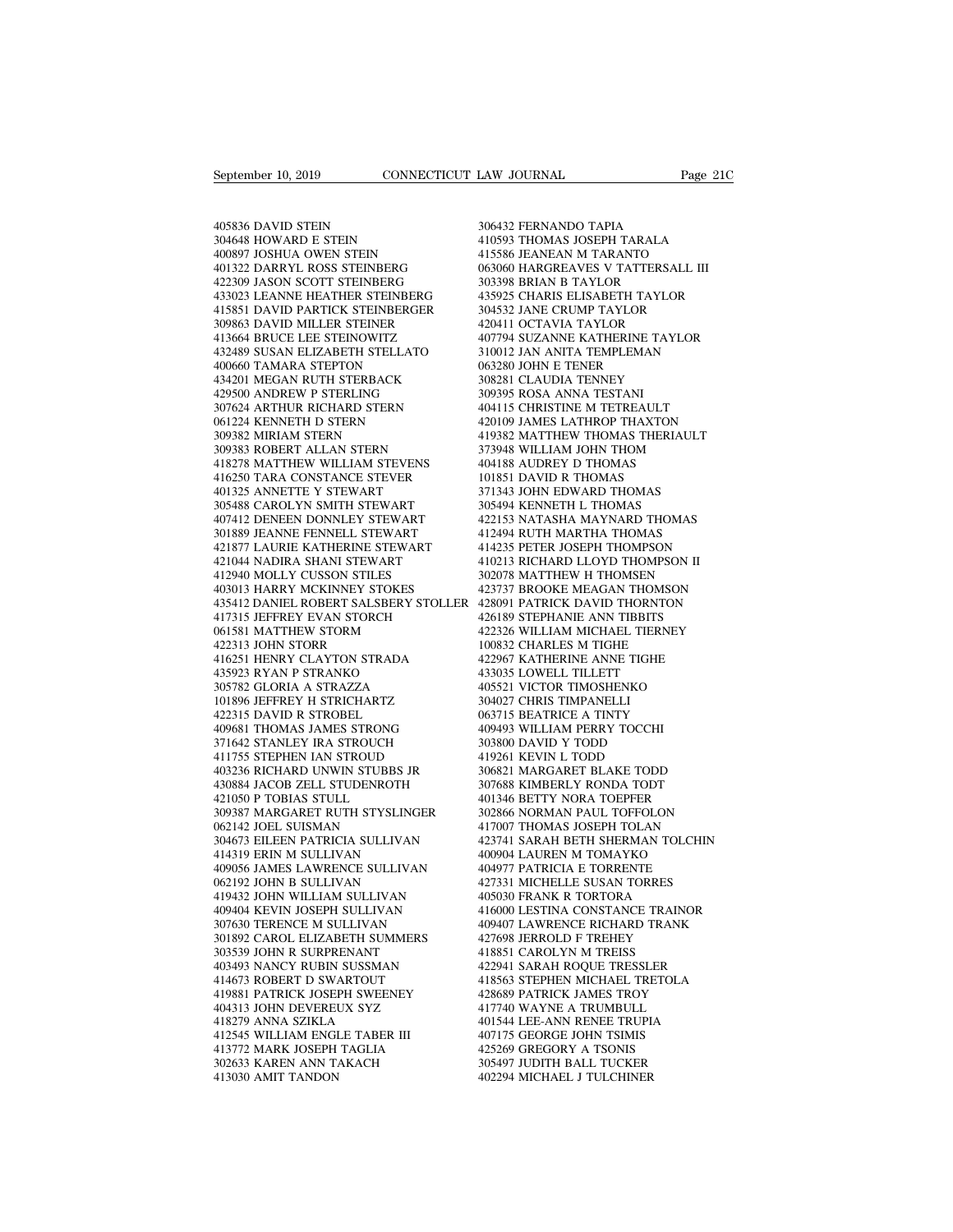Page 22C<br>307291 HARRY TUN<br>431425 JOSEPH D TURANO<br>412059 THOMAS WILLIAM TVARI Page 22C<br>
1307291 HARRY TUN<br>
431425 JOSEPH D TURANO<br>
412059 THOMAS WILLIAM TVARDZIK<br>
403503 JAMES SCOTT TWADDELL  $\begin{tabular}{lllllllllllll} \textbf{Page 22C} & & & & & & & & \textbf{COMRECTICUT LAW} \\ \hline 307291 HARRY TUN & & & & & 42669 \\ 431425 JOSEPH D TURANO & & & 41446 \\ 412059 THOMAS WILLIAM TVARDZIK & & 41828 \\ 403503 JAMES SCOTT TWADDELL & & & 42734 \\ 411050 TIMOTHY ALLING TWINING & & & 42235 \\ \end{tabular}$ 307291 HARRY TUN<br>431425 JOSEPH D TURANO<br>412059 THOMAS WILLIAM TVARDZIK<br>403503 JAMES SCOTT TWADDELL<br>411050 TIMOTHY ALLING TWINING<br>409323 CHRISTOPHER UHL 4201291 HARRY TUN 431425 JOSEPH D TURANO 4142059 THOMAS WILLIAM TVARDZIK 414<br>412059 THOMAS WILLIAM TVARDZIK 414<br>403503 JAMES SCOTT TWADDELL 427<br>411050 TIMOTHY ALLING TWINING 422<br>409323 CHRISTOPHER UHL 300<br>407805 CHRISTOPHE 307291 HARRY TUN<br>431425 JOSEPH D TURANO<br>412059 THOMAS WILLIAM TVARDZIK<br>403503 JAMES SCOTT TWADDELL<br>411050 TIMOTHY ALLING TWINING<br>409323 CHRISTOPHER UHL<br>407805 CHRISTOPHER FRANCIS ULTO<br>065029 STEVEN F UNGER  $\begin{tabular}{llllllllll} 307291 HARRY TUN & 42669 \\ 431425 JOSEPH D TURANO & 41446 \\ 412059 THOMAS WILLIAM TVARDZIK & 41828 \\ 403503 JAMES SCOTT TWADDELL & 42734 \\ 411050 TIMOTHY ALLING TWINING & 42235 \\ 409323 CHRISTOPHER UHL & 30075 \\ 407805 CHRISTOPHER FRANCIS ULTO & 41600 \\ 065029 STEVEN F UNDER FERNCIS ULTO & 41600 \\ 065029 STEVEN F UNDERHOLT & 41923 \\$ 431425 JOSEPH D TURANO<br>412059 THOMAS WILLIAM TVARDZIK<br>403503 JAMES SCOTT TWADDELL<br>411050 TIMOTHY ALLING TWINING<br>409323 CHRISTOPHER UHL<br>407805 CHRISTOPHER FRANCIS ULTO<br>065029 STEVEN F UNGER<br>414826 CINDY J UNKENHOLT<br>409061 J 412059 THOMAS WILLIAM TVARDZIK<br>403503 JAMES SCOTT TWADDELL<br>411050 TIMOTHY ALLING TWINING<br>409323 CHRISTOPHER UHL<br>407805 CHRISTOPHER FRANCIS ULTO<br>065029 STEVEN F UNGER<br>414826 CINDY J UNKENHOLT<br>409061 JOSEPH DANIEL URADNIK<br>41 403503 JAMES SCOTT TWADDELL<br>411050 TIMOTHY ALLING TWINING 409323 CHRISTOPHER UHL 3<br>407805 CHRISTOPHER FRANCIS ULTO 4<br>407805 CHRISTOPHER FRANCIS ULTO 4<br>414826 CINDY J UNKENHOLT 44148061 JOSEPH DANIEL URADNIK 40<br>409061 JOSEP 411050 TIMOTHY ALLING TWINING<br>409323 CHRISTOPHER UHL<br>407805 CHRISTOPHER FRANCIS ULTO<br>065029 STEVEN F UNGER<br>414826 CINDY J UNKENHOLT<br>409061 JOSEPH DANIEL URADNIK<br>413508 FRANCIS CHRISTOPHER URZI<br>421083 PAULA-MARIE USCILLA<br>30 409323 CHRISTOPHER UHL<br>407805 CHRISTOPHER FRANCIS ULTO<br>065029 STEVEN F UNGER<br>414826 CINDY J UNKENHOLT<br>409061 JOSEPH DANIEL URADNIK<br>413508 FRANCIS CHRISTOPHER URZI<br>421083 PAULA-MARIE USCILLA<br>305791 HENRY JOHN USCINSKI JR<br>30 407805 CHRISTOPHER FRANCIS ULTO<br>065029 STEVEN F UNGER<br>414826 CINDY J UNKENHOLT<br>409061 JOSEPH DANIEL URADNIK<br>413508 FRANCIS CHRISTOPHER URZI<br>421083 PAULA-MARIE USCILLA<br>305791 HENRY JOHN USCINSKI JR<br>307926 DOMINICK UVA<br>41084 065029 STEVEN F UNGER<br>414826 CINDY J UNKENHOLT<br>409061 JOSEPH DANIEL URADNIK<br>413508 FRANCIS CHRISTOPHER URZI<br>421083 PAULA-MARIE USCILLA<br>305791 HENRY JOHN USCINSKI JR<br>407926 DOMINICK UVA<br>410848 LOUIS F VALENTI<br>101578 JOHN W 421083 PAULA-MARIE USCILLA<br>305791 HENRY JOHN USCINSKI<br>307926 DOMINICK UVA<br>410848 LOUIS F VALENTI<br>101578 JOHN W VALENTINE<br>404756 LOUISE VAN DYCK<br>438320 MARIA VAN HEES 409061 JOSEPH DANIEL URADNIK<br>413508 FRANCIS CHRISTOPHER URZI<br>421083 PAULA-MARIE USCILLA<br>305791 HENRY JOHN USCINSKI JR<br>307926 DOMINICK UVA<br>410848 LOUIS F VALENTINE<br>101578 JOHN W VALENTINE<br>404756 LOUISE VAN DYCK<br>438320 MARIA 413508 FRANCIS CHRISTOPHER URZI<br>421083 PAULA-MARIE USCILLA<br>305791 HENRY JOHN USCINSKI JR<br>307926 DOMINICK UVA<br>410848 LOUIS F VALENTI<br>101578 JOHN W VALENTINE<br>404756 LOUISE VAN DYCK<br>438320 MARIA VAN HEES<br>411411 CAROLINE ANN V 421083 PAULA-MARIE USCILLA<br>305791 HENRY JOHN USCINSKI JR<br>307926 DOMINICK UVA<br>410848 LOUIS F VALENTI<br>101578 JOHN W VALENTINE<br>404756 LOUISE VAN DYCK<br>438320 MARIA VAN HEES<br>411411 CAROLINE ANN VAN RYN<br>413362 ADAM FOSTER VAN ZA 305791 HENRY JOHN USCINSKI JR<br>
307926 DOMINICK UVA<br>
410848 LOUIS F VALENTINE<br>
4047578 JOHN W VALENTINE<br>
44756 LOUISE VAN DYCK<br>
438320 MARIA VAN HEES<br>
413362 ADAM FOSTER VAN ZANDT<br>
413362 ADAM FOSTER VAN ZANDT<br>
409125 CORNE 307926 DOMINICK UVA<br>
410848 LOUIS F VALENTI<br>
101578 JOHN W VALENTINE<br>
404756 LOUISE VAN DYCK<br>
438320 MARIA VAN VAN RYN<br>
411411 CAROLINE ANN VAN RYN<br>
413362 ADAM FOSTER VAN ZANDT<br>
409125 CORNELIUS SHREVE VAN-REES<br>
307638 ST 404<br>
404 HOUSE VALENTINE 410<br>
404756 LOUISE VAN DYCK 429<br>
438320 MARIA VAN HEES 370<br>
41411 CAROLINE ANN VAN RYN 41342<br>
4143362 ADAM FOSTER VAN ZANDT 405<br>
409125 CORNELIUS SHREVE VAN-REES 416<br>
307638 STEVEN TODD VANDERVELDE  $\begin{tabular}{llllllllll} 101578 {\small\texttt{JOHN}} & \texttt{W VALENTINE} & & 410227 \\ 404756 {\small\texttt{LOUSE}} & \texttt{VAN DYCK} & & 429290 \\ 438320 {\small\texttt{MARIA}} & \texttt{VAN HEES} & & 370845 \\ 411411 {\small\texttt{CAROLINE} } {\small\texttt{ANDK} } {\small\texttt{ANDX} } & & 428614 \\ 40512 {\small\texttt{CORNELUS} } & {\small\texttt{HOS25}} & & 416259 \\ 307638 {\$ 411411 CAROLINE ANN VAN RYN<br>413362 ADAM FOSTER VAN ZANDT<br>409125 CORNELIUS SHREVE VAN-REES<br>307638 STEVEN TODD VANDERVELDEN<br>428535 NEIL VANDERWOUDE<br>419556 JESSICA BANNON VANTO<br>303805 STEVEN WILLIAM VARNEY 418320 MARIA VAN HEES<br>411411 CAROLINE ANN VAN RYN<br>413362 ADAM FOSTER VAN ZANDT<br>409125 CORNELIUS SHREVE VAN-REES<br>307638 STEVEN TODD VANDERVELDEN<br>42835 NEIL VANDERWOUDE<br>419556 JESSICA BANNON VANTO<br>303805 STEVEN WILLIAM VARNE 303805 STEVEN WILLIAM VARNEY 413362 ADAM FOSTER VAN ZANDT<br>409125 CORNELIUS SHREVE VAN-R<br>307638 STEVEN TODD VANDERVEL<br>428535 NEIL VANDERWOUDE<br>419556 IESSICA BANNON VARNEY<br>303805 STEVEN WILLIAM VARNEY<br>404757 DAVID JOHN VAROLI<br>422343 MEREDITH L VARTULI<br>4 409125 CORNELIUS SHREVE VAN-RE<br>307638 STEVEN TODD VANDERVELL<br>428535 NEIL VANDERWOUDE<br>419556 JESSICA BANNON VANTO<br>303805 STEVEN WILLIAM VARNEY<br>404757 DAVID JOHN VAROLI<br>422343 MEREDITH L VARTULI<br>428037 COLIN SPELLMAN VAUTOUR %107638 STEVEN TODD VANDERVELDEN 424<br>428535 NEIL VANDERWOUDE 405<br>419556 JESSICA BANNON VANTO 403<br>303805 STEVEN WILLIAM VARNEY 303<br>404757 DAVID JOHN VAROLI 402<br>422343 MEREDITH L VARTULI 305<br>428037 COLIN SPELLMAN VAUTOUR 403 428535 NEIL VANDERWOUDE<br>419556 JESSICA BANNON VANTO<br>303805 STEVEN WILLIAM VARNE<br>404757 DAVID JOHN VAROLI<br>422343 MEREDITH L VARTULI<br>428037 COLIN SPELLMAN VAUTOI<br>308285 J A VAUTOUR<br>404238 NANCY VAVRA<br>416397 KRISTIN MARIE RAF 419556 JESSICA BANNON VANTO<br>303805 STEVEN WILLIAM VARNEY<br>404757 DAVID JOHN VAROLI<br>422343 MEREDITH L VARTULI<br>428037 COLIN SPELLMAN VAUTOUR<br>308285 J A VAUTOUR<br>404238 NANCY VAVRA<br>416397 KRISTIN MARIE RAFFONE VA<br>413773 STEPHEN 416397 KRISTIN MARIE RAFFONE VAZQUEZ  $\begin{tabular}{llllll} 404757\text{ DAVID JOHN VAROLI} & 402296\cr 422343\text{ MEREDITH L VARTULI} & 309773\cr 428037\text{ COLIN SPELLMAN VAUTOUR} & 403515\cr 308285\text{ J A VAUTOUR} & 411771\cr 404238\text{ NANCV VAVRA} & 411771\cr 416397\text{ KRISTIN MARER AFFONE VAZQUEZ} & 413146\cr 413773\text{ STEPHEN THOMAS VEHSLAGE JR} & 304129\cr 41$ 422343 MEREDITH L VARTULI<br>428037 COLIN SPELLMAN VAUTOUR<br>308285 J A VAUTOUR<br>404238 NANCY VAVRA<br>41537 KRISTIN MARIE RAFFONE VAZQUI<br>413773 STEPHEN THOMAS VEHSLAGE JR<br>415861 WENDY L VEILLEUX<br>418852 JASON M VENDITTI<br>414242 ROBE 428037 COLIN SPELLMAN VAUTC<br>308285 J A VAUTOUR<br>404238 NANCY VAVRA<br>416397 KRISTIN MARIE RAFFONE<br>413773 STEPHEN THOMAS VEHSL<br>418861 WENDY L VEILLEUX<br>414822 IASON M VENDITTI<br>414242 ROBERT ANTHONY VERD<br>405692 TED WRIGHT VERRIL 308285 J A VAUTOUR<br>404238 NANCY VAVRA<br>416397 KRISTIN MARIE RAFFONE VAZQ<br>413773 STEPHEN THOMAS VEHSLAGE JF<br>415861 WENDY L VEILLEUX<br>418852 JASON M VENDITI<br>414242 ROBERT ANTHONY VERDI<br>405692 TED WRIGHT VERRILL<br>413194 TINA CHE 404238 NANCY VAVRA<br>416397 KRISTIN MARIE RAFFONE VAZQUI<br>413773 STEPHEN THOMAS VEHSLAGE JR<br>415861 WENDY L VEILLEUX<br>418852 JASON M VENDITTI<br>418422 ROBERT ANTHONY VERDI<br>405692 TED WRIGHT VERRILL<br>413194 TINA CHERICONI VERSACI<br>4 413773 STEPHEN THOMAS VEHSLAGE JR<br>415861 WENDY L VEILLEUX<br>418852 JASON M VENDITTI<br>414242 ROBERT ANTHONY VERDI<br>405692 TED WRIGHT VERRILL<br>413194 TINA CHERICONI VERSACI<br>412899 VINCENT W VERSACI<br>412719 EMILY H VERSTEEG 413773 STEPHEN THOMAS VEHSLA4<br>415861 WENDY L VEILLEUX<br>418852 JASON M VENDITTI<br>414242 ROBERT ANTHONY VERDI<br>405692 TED WRIGHT VERRILL<br>413194 TINA CHERICONI VERSACI<br>413194 TINA CHERICONI VERSACI<br>432719 EMILY H VERSTEEG<br>426552 415861 WENDY L VEILLEUX<br>418852 JASON M VENDITTI<br>414242 ROBERT ANTHONY VERDI<br>405692 TED WRIGHT VERRILL<br>413194 TINA CHERICONI VERSACI<br>412899 VINCENT W VERSACI<br>432719 EMILY H VERSTEEG<br>426552 JARED DANIEL VERTERAMO<br>413364 DENI 418852 JASON M VENDITTI 405:<br>414242 ROBERT ANTHONY VERDI 3033<br>405692 TED WRIGHT VERRILL 1000<br>413194 TINA CHERICONI VERSACI 101'<br>412899 VINCENT W VERSTEG 412<br>426552 JARED DANIEL VERTERAMO 4309<br>413364 DENISE INEZ VIERA 430:<br> 414242 ROBERT ANTHONY VERDI<br>405692 TED WRIGHT VERRILL<br>413194 TINA CHERICONI VERSACI<br>412899 VINCENT W VERSACI<br>432719 EMILY H VERSTEEG<br>426552 JARED DANIEL VERTERAMO<br>413364 DENISE INEZ VIERA<br>309995 ANTHONY PETER VIGNA<br>065450 405692 TED WRIGHT VERRILL<br>413194 TINA CHERICONI VERSACI<br>412899 VINCENT W VERSACI<br>432719 EMILY H VERSTEEG<br>426552 JARED DANIEL VERTERAMO<br>413364 DENISE INEZ VIERA<br>309995 ANTHONY PETER VIGNA<br>065450 THOMAS L VIGUE<br>432032 ERIC G 426552 JARED DANIEL VERTERAMO<br>413364 DENISE INEZ VIERA<br>309995 ANTHONY PETER VIGNA<br>065450 THOMAS L VIGUE<br>432032 ERIC GILL VILLANOVA 412899 VINCENT W VERSACI<br>432719 EMILY H VERSTEEG<br>426552 JARED DANIEL VERTERAMO<br>413364 DENISE INEZ VIERA<br>309995 ANTHONY PETER VIGNA<br>065450 THOMAS L VICUE<br>432032 ERIC GILL VILLANOVA<br>423754 MARK ERIC VILLENEUVE<br>414685 PAUL B 432719 EMILY H VERSTEEG<br>426552 JARED DANIEL VERTERAMO<br>413364 DENISE INEZ VIERA<br>309995 ANTHONY PETER VIGNA<br>665450 THOMAS L VIGUE<br>422032 ERIC GILL VILLENEUVE<br>4223754 MARK ERIC VILLENEUVE<br>414685 PAUL B VIOLETTE<br>407806 NICOLE 426552 JARED DANIEL VERTERAMO<br>413364 DENISE INEZ VIERA<br>309995 ANTHONY PETER VIGNA<br>065450 THOMAS L VIGUE<br>432032 ERIC GILL VILLANOVA<br>423754 MARK ERIC VILLENEUVE<br>414685 PAUL B VIOLETTE<br>407806 NICOLE A VISAGGI<br>408301 GARY JOSE 423754 MARK ERIC VILLENEUVE<br>414685 PAUL B VIOLETTE<br>407806 NICOLE A VISAGGI<br>408301 GARY JOSEPH VISCIO<br>309406 MARY LOUISE VITELLI 309995 ANTHONY PETER VIGNA<br>065450 THOMAS L VIGUE<br>432032 ERIC GILL VILLANOVA<br>423754 MARK ERIC VILLENEUVE<br>414685 PAUL B VIOLETTE<br>407806 NICOLE A VISAGGI<br>408301 GARY JOSEPH VISCIO<br>309406 MARY LOUISE VITELLI<br>370895 PETER ERNES 065450 THOMAS L VIGUE<br>432032 ERIC GILL VILLANOVA<br>423754 MARK ERIC VILLENEUVE<br>414685 PAUL B VIOLETTE<br>407860 NICOLE A VISAGGI<br>408301 GARY JOSEPH VISCIO<br>309406 MARY LOUISE VITELLI<br>370895 PETER ERNEST VON ELTEN<br>400913 E CHARLE 432032 ERIC GILL VILLANOVA<br>
423754 MARK ERIC VILLENEUVE<br>
414685 PAUL B VIOLETTE 30<br>
407806 NICOLE A VISAGGI 40<br>
407806 NICOLE A VISAGGI 40<br>
408331 GARY LOUISE VITELLI<br>
370895 PETER ERNEST VON ELTEN<br>
410913 E CHARLES VOUSDE 423754 MARK ERIC VILLENEUVE<br>414685 PAUL B VIOLETTE<br>407806 NICOLE A VISAGGI<br>408301 GARY JOSEPH VISCIO<br>309406 MARY JOSEPH VISCIO<br>370895 PETER ERNEST VON ELTEN<br>400913 E CHARLES VOUSDEN<br>418565 GEMMA GABRIELLE WAANANEN<br>065802 K 418565 GEMMA GABRIELLE WAANANEN 407806 NICOLE A VISAGGI<br>408301 GARY JOSEPH VISCIO<br>309406 MARY LOUISE VITELLI<br>370895 PETER ERNEST VON ELTEN<br>400913 E CHARLES VOUSDEN<br>418565 GEMMA GABRIELLE WAANANEN<br>065802 KATHRYN M WACHSMAN<br>401554 RENA WACHTEL<br>403511 ANDRE 408301 GARY JOSEPH VISCIO<br>309406 MARY LOUISE VITELLI<br>370895 PETER ERNEST VON ELTEN<br>400913 E CHARLES VOUSDEN<br>418565 GEMMA GABRIELLE WAAN<br>065802 KATHRYN M WACHSMAN<br>401554 RENA WACHTEL<br>403511 ANDREW JOHN WAGHORN<br>431343 BRIAN 309406 MARY LOUISE VITELLI<br>
370895 PETER ERNEST VON ELTEN 42<br>
400913 E CHARLES VOUSDEN 418565 GEMMA GABRIELLE WAANANEN 30<br>
065802 KATHRYN M WACHSMAN 30<br>
401554 RENA WACHTEL 403511 ANDREW JOHN WAGHORN 42<br>
403511 ANDREW JOHN 370895 PETER ERNEST VON ELTEN<br>400913 E CHARLES VOUSDEN<br>418565 GEMMA GABRIELLE WAANANE<br>065802 KATHRYN M WACHSMAN<br>401534 RENA WACHTEL<br>43311 ANDREW JOHN WAGHORN<br>431343 BRIAN M WAGNER<br>421100 NATHAN JAMES WAGNER<br>405035 LOIS H W 400913 E CHARLES VOUSDEN<br>418565 GEMMA GABRIELLE WAANANEN<br>065802 KATHRYN M WACHSMAN<br>401554 RENA WACHTEL<br>403511 ANDREW JOHN WAGHORN<br>431343 BRIAN M WAGNER<br>421100 NATHAN JAMES WAGNER<br>405035 LOIS H WAGREICH<br>417435 KAISER WAHAB 418565 GEMMA GABRIELLE WAANANEN<br>065802 KATHRYN M WACHSMAN<br>401554 RENA WACHTEL<br>403511 ANDREW JOHN WAGHORN<br>431343 BRIAN M WAGNER<br>421100 NATHAN JAMES WAGNER<br>405035 LOIS H WAGREICH<br>417435 KAISER WAHAB<br>302875 MARY ELLEN WALKAMA 065802 KATHRYN M WACHSMAN<br>401554 RENA WACHTEL<br>403511 ANDREW JOHN WAGHORN<br>431343 BRIAN M WAGNER<br>421100 NATHAN JAMES WAGNER<br>405035 LOIS H WAGREICH<br>417435 KAISER WAHAB<br>302875 MARY ELLEN WALKAMA<br>406005 KEVIN MICHAEL WALKOWSI 401554 RENA WACHTEL<br>403511 ANDREW JOHN WAGHORN<br>431343 BRIAN M WAGNER<br>421100 NATHAN JAMES WAGNER<br>405035 LOIS H WAGRECH<br>417435 KAISER WAHAB<br>302875 MARY ELLEN WALKAMA<br>406005 KEVIN MICHAEL WALKOWSKI<br>411543 LISA NICOLE WALL 403511 ANDREW JOHN WAGHORN<br>431343 BRIAN M WAGNER<br>421100 NATHAN JAMES WAGNER<br>405035 LOIS H WAGREICH<br>417435 KAISER WAHAB<br>302875 MARY ELLEN WALKAMA<br>406005 KEVIN MICHAEL WALKOWSKI<br>411543 LISA NICOLE WALL 431343 BRIAN M WAGNER<br>421100 NATHAN JAMES WAGNER<br>405035 LOIS H WAGREICH<br>417435 KAISER WAHAB<br>302875 MARY ELLEN WALKAMA<br>406005 KEVIN MICHAEL WALKOWSKI<br>411543 LISA NICOLE WALL

426691 BLAIR HARRISON WALLACE LAW JOURNAL September 10, 2019<br>426691 BLAIR HARRISON WALLACE<br>414469 MICHAEL JOHN WALLACE<br>418283 MICHAEL RAYMOND WALLACE<br>427343 BRENDAN FRANCIS WALSH LAW JOURNAL September 10, 2019<br>426691 BLAIR HARRISON WALLACE<br>414469 MICHAEL JOHN WALLACE<br>418283 MICHAEL RAYMOND WALLACE<br>427343 BRENDAN FRANCIS WALSH<br>422355 DAVID ALLEN WALSH 426691 BLAIR HARRISON WALLACE<br>414469 MICHAEL JOHN WALLACE<br>418283 MICHAEL RAYMOND WALLACE<br>427343 BRENDAN FRANCIS WALSH<br>422355 DAVID ALLEN WALSH<br>300795 HENRY A WALSH JR 426691 BLAIR HARRISON WALLACE<br>414469 MICHAEL JOHN WALLACE<br>418283 MICHAEL RAYMOND WALLACE<br>427343 BRENDAN FRANCIS WALSH<br>422355 DAVID ALLEN WALSH<br>300795 HENRY A WALSH JR<br>416004 JOHN PATRICK WALSH 426691 BLAIR HARRISON WALLACE<br>414469 MICHAEL JOHN WALLACE<br>418283 MICHAEL RAYMOND WALLACE<br>427343 BRENDAN FRANCIS WALSH<br>422355 DAVID ALLEN WALSH<br>300795 HENRY A WALSH JR<br>416004 JOHN PATRICK WALSH<br>423760 KAREN MICHELE WALSH 426691 BLAIR HARRISON WALLACE<br>414469 MICHAEL JOHN WALLACE<br>418283 MICHAEL RAYMOND WALLACE<br>427343 BRENDAN FRANCIS WALSH<br>422355 DAVID ALLEN WALSH<br>300795 HENRY A WALSH JR<br>416004 JOHN PATRICK WALSH<br>423760 KAREN MICHELE WALSH<br>41 414469 MICHAEL JOHN WALLACE<br>418283 MICHAEL RAYMOND WALLACE<br>427343 BRENDAN FRANCIS WALSH<br>422355 DAVID ALLEN WALSH<br>300795 HENRY A WALSH JR<br>416004 JOHN PATRICK WALSH<br>423760 KAREN MICHELE WALSH<br>419230 MICHELLE PARKER WALSH<br>066 418283 MICHAEL RAYMOND WALLACE<br>427343 BRENDAN FRANCIS WALSH<br>422355 DAVID ALLEN WALSH<br>300795 HENRY A WALSH JR<br>416004 JOHN PATRICK WALSH<br>423760 KAREN MICHELE WALSH<br>419230 MICHELLE PARKER WALSH<br>066150 ROBERT K WALSH<br>421102 AL 427343 BRENDAN FRANCIS WALSH<br>422355 DAVID ALLEN WALSH<br>300795 HENRY A WALSH JR<br>416004 JOHN PATRICK WALSH<br>423760 KAREN MICHELE WALSH<br>419230 MICHELLE PARKER WALSH<br>066150 ROBERT K WALTERS-HINDS<br>413102 ALECIA WALTERS-HINDS<br>4135 422355 DAVID ALLEN WALSH<br>300795 HENRY A WALSH JR<br>416004 JOHN PATRICK WALSH<br>423760 KAREN MICHELE WALSH<br>419230 MICHELLE PARKER WALSH<br>066150 ROBERT K WALSH<br>421102 ALECIA WALTERS-HINDS<br>413526 DONNA L WALTON<br>429536 JAMILIA TASH 300795 HENRY A WALSH JR<br>416004 JOHN PATRICK WALSH<br>423760 KAREN MICHELE WALSH<br>419230 MICHELLE PARKER WALSH<br>066150 ROBERT K WALSH<br>421102 ALECIA WALTERS-HINDS<br>413526 DONNA L WALTON<br>429536 JAMILIA TASHIMA WANG<br>404760 BEVERLY I 416004 JOHN PATRICK WALSH<br>423760 KAREN MICHELE WALSH<br>419230 MICHELLE PARKER WALSH<br>066150 ROBERT K WALSH<br>421102 ALECIA WALTERS-HINDS<br>413326 DONNA L WALTON<br>429536 JAMILIA TASHIMA WANG<br>404760 BEVERLY I WARD<br>404760 BEVERLY I W 423760 KAREN MICHELE WALSH<br>419230 MICHELLE PARKER WALSH<br>066150 ROBERT K WALSH<br>421102 ALECIA WALTERS-HINDS<br>413526 DONNA L WALTON<br>404760 BEVERLY I WARD<br>404761 MARK BRIAN WARD<br>404761 MARK BRIAN WARD<br>410227 DENISE MARIE WARNER 419230 MICHELLE PARKER WALSH<br>066150 ROBERT K WALSH<br>421102 ALECIA WALTERS-HINDS<br>413526 DONNA L WALTON<br>429536 JAMILIA TASHIMA WANG<br>404760 BEVERLY I WARD<br>404761 MARK BRIAN WARD<br>410227 DENISE MARIE WARNER<br>429290 ELIZABETH STIL 066150 ROBERT K WALSH<br>421102 ALECIA WALTERS-HINDS<br>413526 DONNA L WALTON<br>429536 JAMILIA TASHIMA WANG<br>404761 MARK BRIAN WARD<br>410727 DENISE MARIE WARNER<br>429290 ELIZABETH STILLWELL WARNER<br>370845 JON P WARNICK 421102 ALECIA WALTERS-HINDS<br>413526 DONNA L WALTON<br>429536 JAMILIA TASHIMA WANG<br>404760 BEVERLY I WARD<br>410761 MARK BRIAN WARD<br>410227 DENISE MARIE WARNER<br>429290 ELIZABETH STILLWELL WARNER<br>370845 JON P WARNICK<br>428614 ELIZABETH 413526 DONNA L WALTON<br>429536 JAMILIA TASHIMA WANG<br>404760 BEVERLY I WARD<br>404761 MARK BRIAN WARD<br>410227 DENISE MARIE WARNER<br>429290 ELIZABETH STILLWELL WAR?<br>370845 JON P WARNICK<br>428614 ELIZABETH ANNE WARREN<br>405525 JENNIFER CY 429536 JAMILIA TASHIMA WANG<br>404760 BEVERLY I WARD<br>404761 MARK BRIAN WARD<br>410227 DENISE MARIE WARNER<br>42920 ELIZABETH STILLWELL WARNER<br>370845 JON P WARNICK<br>428614 ELIZABETH ANNE WARREN<br>405525 JENNIFER CYNTHIA WARREN<br>416259 J 404761 MARK BRIAN WARD<br>404761 MARK BRIAN WARD<br>410227 DENISE MARIE WARNER<br>429290 ELIZABETH STILLWELL WARNER<br>370845 JON P WARNICK<br>428614 ELIZABETH ANNE WARREN<br>405525 JENNIFER CYNTHIA WARREN<br>416259 JIMMY WARREN JR<br>424402 LION 404761 MARK BRIAN WARD<br>410227 DENISE MARIE WARNER<br>429290 ELIZABETH STILLWELL WARNER<br>370845 JON P WARNICK<br>428614 ELIZABETH ANNE WARREN<br>405525 JENNIFER CYNTHIA WARREN<br>416259 JIMMY WARREN JR<br>424402 LIONEL DAVID WARSHAUER<br>4050 410227 DENISE MARIE WARNER<br>429290 ELIZABETH STILLWELL WARNER<br>370845 JON P WARNICK<br>428614 ELIZABETH ANNE WARREN<br>405525 JENNIFER CYNTHIA WARREN<br>416259 JIMMY WARREN JR<br>424402 LIONEL DAVID WARSHAUER<br>405037 MONA R WASHINGTON<br>40 429290 ELIZABETH STILLWELL WARNER<br>370845 JON P WARNICK<br>428614 ELIZABETH ANNE WARREN<br>405525 JENNIFER CYNTHIA WARREN<br>416259 JIMMY WARREN JR<br>424402 LIONEL DAVID WARSHAUER<br>405037 MONA R WASHINGTON<br>403023 RONALD WASHINGTON<br>3038 370845 JON P WARNICK<br>428614 ELIZABETH ANNE WARREN<br>405525 JENNIFER CYNTHIA WARREN<br>416259 JIMMY WARREN JR<br>424402 LIONEL DA WASHINGTON<br>403027 MONA R WASHINGTON<br>403023 RONALD WASHINGTON<br>303814 WILLIAM K WASSERMAN<br>402296 DANIEL 428614 ELIZABETH ANNE WARREN<br>405525 JENNIFER CYNTHIA WARREN<br>416259 JIMMY WARREN JR<br>424402 LIONEL DAVID WARSHAUER<br>403037 MONA R WASHINGTON<br>403023 RONALD WASHINGTON<br>303814 WILLIAM K WASSERMAN<br>402296 DANIEL SCOTT WASSMER<br>3097 405525 JENNIFER CYNTHIA WARREN<br>416259 JIMMY WARREN JR<br>424402 LIONEL DAVID WARSHAUER<br>405037 MONA R WASHINGTON<br>403023 RONALD WASHINGTON<br>303814 WILLIAM K WASSERMAN<br>402296 DANIEL SCOTT WASSMER<br>309773 RAYMOND OLIVER WATERS JR<br>4 416259 JIMMY WARREN JR<br>424402 LIONEL DAVID WARSHAUER<br>405037 MONA R WASHINGTON<br>403023 RONALD WASHINGTON<br>303814 WILLIAM K WASSERMAN<br>402296 DANIEL SCOTT WASSMER<br>309773 RAYMOND OLIVER WATERS JR<br>403515 JOHN MICHAEL WATKINS<br>4117 424402 LIONEL DAVID WARSHAUER<br>405037 MONA R WASHINGTON<br>403023 RONALD WASHINGTON<br>303814 WILLIAM K WASSERMAN<br>402296 DANIEL SCOTT WASSMER<br>309773 RAYMOND OLIVER WATERS JR<br>403515 JOHN MICHAEL WATKINS<br>411771 NGOZI BOMANI WATTS<br>4 405037 MONA R WASHINGTON<br>403023 RONALD WASHINGTON<br>303814 WILLIAM K WASSERMAN<br>402296 DANIEL SCOTT WASSMER<br>309773 RAYMOND OLIVER WATERS JR<br>403515 JOHN MICHAEL WATTIS<br>411771 NGOZI BOMANI WATTS<br>404762 JAMES EDWARD WAVLE III<br>41 403023 RONALD WASHINGTON<br>303814 WILLIAM K WASSERMAN<br>402296 DANIEL SCOTT WASSMER<br>309773 RAYMOND OLIVER WATERS JR<br>403515 JOHN MICHAEL WATKINS<br>411771 NGOZI BOMANI WATTS<br>404762 JAMES EDWARD WAVLE III<br>413146 MICHAEL DAVID WEBB<br> 303814 WILLIAM K WASSERMAN<br>402296 DANIEL SCOTT WASSMER<br>309773 RAYMOND OLIVER WATERS JR<br>403515 JOHN MICHAEL WATKINS<br>411771 NGOZI BOMANI WATTS<br>413146 MICHAEL DAVID WEBB<br>304129 SHARON D WEBB<br>418065 RICHARD HOWARD WEBBER<br>41806 402296 DANIEL SCOTT WASSMER<br>309773 RAYMOND OLIVER WATERS J<br>403515 JOHN MICHAEL WATKINS<br>411771 NGOZI BOMANI WATTS<br>414762 JAMES EDWARD WAVLE III<br>413146 MICHAEL DAVID WEBB<br>304129 SHARON D WEBB<br>418065 RICHARD HOWARD WEBBER<br>405 309773 RAYMOND OLIVER WATERS JR<br>403515 JOHN MICHAEL WATKINS<br>411771 NGOZI BOMANI WATTS<br>404762 JAMES EDWARD WAVLE III<br>413146 MICHAEL DAVID WEBB<br>304129 SHARON D WEBB<br>418065 RICHARD HOWARD WEBBER<br>405528 RICHARD WEBER<br>303815 RI 403515 JOHN MICHAEL WATKINS<br>411771 NGOZI BOMANI WATTS<br>404762 JAMES EDWARD WAVLE III<br>413146 MICHAEL DAVID WEBB<br>504129 SHARON D WEBB<br>418065 RICHARD HOWARD WEBBER<br>405528 RICHARD WEBER<br>503815 RICHARD G WEBER<br>503815 RICHARD G W 411771 NGOZI BOMANI WATTS<br>404762 JAMES EDWARD WAVLE III<br>413146 MICHAEL DAVID WEBB<br>304129 SHARON D WEBB<br>41806 RICHARD HOWARD WEBBER<br>405528 RICHARD G WEBER<br>303815 RICHARD G WEBER<br>100011 STUART A WEBSTER<br>101715 WILLIAM A WECH 404762 JAMES EDWARD WAVLE III<br>413146 MICHAEL DAVID WEBB<br>304129 SHARON D WEBB<br>418065 RICHARD HOWARD WEBBER<br>405528 RICHARD WEBER<br>303815 RICHARD G WEBER<br>100011 STUART A WEBSTER<br>101715 WILLIAM A WECHSLER<br>412385 GEORGE HENRY WE 413146 MICHAEL DAVID WEBB<br>304129 SHARON D WEBB<br>418065 RICHARD HOWARD WEBBER<br>405528 RICHARD WEBER<br>303815 RICHARD WEBER<br>100011 STUART A WEBSTER<br>101715 WILLIAM A WECHSLER<br>412385 GEORGE HENRY WEEKS<br>435438 WILLIAM HOWARD WEEKS 304129 SHARON D WEBB<br>418065 RICHARD HOWARD WEBBER<br>405528 RICHARD WEBER<br>503815 RICHARD G WEBER<br>100011 STUART A WEBSTER<br>101715 WILLIAM A WECHSLER<br>412385 GEORGE HENRY WEEKS<br>435438 WILLIAM HOWARD WEEKS JR<br>430923 LOWELL PALMER 418065 RICHARD HOWARD WEBBER<br>405528 RICHARD WEBER<br>303815 RICHARD G WEBER<br>100011 STUART A WEBSTER<br>101715 WILLIAM A WECHSLER<br>412385 GEORGE HENRY WEEKS<br>435438 WILLIAM HOWARD WEEKS JR<br>430923 LOWELL PALMER WEICKER III<br>430213 JO 405528 RICHARD WEBER<br>303815 RICHARD G WEBER<br>100011 STUART A WEBSTER<br>101715 WILLIAM A WECHSLER<br>412385 GEORGE HENRY WEEKS<br>435438 WILLIAM HOWARD WEEKS JR<br>430923 LOWELL PALMER WEICKER III<br>430213 JOSHUA NATAN WEINER<br>411773 DAVI 303815 RICHARD G WEBER<br>100011 STUART A WEBSTER<br>101715 WILLIAM A WECHSLER<br>412385 GEORGE HENRY WEEKS<br>435438 WILLIAM HOWARD WEEKS JR<br>430213 LOWELL PALMER WEICKER III<br>4430213 JOSHUA NATAN WEINER<br>411773 DAVID C WEINSTEIN<br>412386 100011 STUART A WEBSTER<br>101715 WILLIAM A WECHSLER<br>412385 GEORGE HENRY WEEKS<br>435438 WILLIAM HOWARD WEEKS JR<br>43023 LOWELL PALMER WEICKER<br>410213 JOSHUA NATAN WEINER<br>411773 DAVID C WEINSTEIN<br>412386 ROBYNE STACI WEINSTEIN<br>30381 101715 WILLIAM A WECHSLER<br>412385 GEORGE HENRY WEEKS<br>435438 WILLIAM HOWARD WEEKS JR<br>43023 LOWELL PALMER WEICKER III<br>410213 JOSHUA NATAN WEINER<br>411773 DAVID C WEINSTEIN<br>412386 ROBYNE STACI WEINSTEIN<br>303816 YERACHMIEL EPHRAIM 412385 GEORGE HENRY WEEKS<br>435438 WILLIAM HOWARD WEEKS JR<br>430923 LOWELL PALMER WEICKER III<br>430213 JOSHUA NATAN WEINER<br>411733 DAVID C WEINSTEIN<br>412386 ROBYNE STACI WEINSTEIN<br>303816 YERACHMIEL EPHRAIM WEINSTEIN<br>102301 ANDREW 435438 WILLIAM HOWARD WEEKS<br>430923 LOWELL PALMER WEICKE<br>430213 JOSHUA NATAN WEINER<br>411773 DAVID C WEINSTEIN<br>412386 ROBYNE STACI WEINSTEIN<br>303816 YERACHMIEL EPHRAIM W.<br>102301 ANDREW WEISS<br>308633 CLAUDIA S WEISS<br>407186 MICHA 430923 LOWELL PALMER WEICKER<br>430213 JOSHUA NATAN WEINER<br>411773 DAVID C WEINSTEIN<br>412386 ROBYNE STACI WEINSTEIN<br>303816 YERACHMIEL EPHRAIM WEII<br>102301 ANDREW WEISS<br>308633 CLAUDIA S WEISS<br>407186 MICHAEL IAN WEISS<br>423009 AHRON 430213 JOSHUA NATAN WEINER<br>411773 DAVID C WEINSTEIN<br>412386 ROBYNE STACI WEINSTEIN<br>303816 YERACHMIEL EPHRAIM WEINS<br>102301 ANDREW WEISS<br>408633 CLAUDIA S WEISS<br>407186 MICHAEL IAN WEISS<br>423009 AHRON WEISSMAN<br>418333 REPHOEL A W 411773 DAVID C WEINSTEIN<br>412386 ROBYNE STACI WEINSTEIN<br>303816 YERACHMIEL EPHRAIM WEINSTI<br>102301 ANDREW WEISS<br>408633 CLAUDIA S WEISS<br>407186 MICHAEL IAN WEISS<br>423009 AHRON WEISSMAN<br>418333 REPHOEL A WEITZNER<br>428483 GEORGE J W 412386 ROBYNE STACI WEINSTEIN<br>303816 YERACHMIEL EPHRAIM WEINSTEIN<br>102301 ANDREW WEISS<br>308633 CLAUDIA S WEISS<br>407186 MICHAEL IAN WEISS<br>423009 AHRON WEISSMAN<br>418333 REPHOEL A WEITZNER<br>428483 GEORGE J WELCH III<br>418567 TIMOTHY 303816 YERACHMIEL EPHRAIM WI<br>102301 ANDREW WEISS<br>308633 CLAUDIA S WEISS<br>407186 MICHAEL IAN WEISS<br>423009 AHRON WEISSMAN<br>418333 REPHOEL A WEITZNER<br>4183433 GEORGE J WELCH III<br>418567 TIMOTHY PAUL WELCH<br>308808 ARTHUR STANTON WE 102301 ANDREW WEISS<br>308633 CLAUDIA S WEISS<br>407186 MICHAEL IAN WEISS<br>423009 AHRON WEISSMAN<br>418333 REPHOEL A WEITZNER<br>418467 TIMOTHY PAUL WELCH<br>308808 ARTHUR STANTON WELLS<br>300796 HOLLY RODGERS WESCOTT 308633 CLAUDIA S WEISS<br>407186 MICHAEL IAN WEISS<br>423009 AHRON WEISSMAN<br>418333 REPHOEL A WEITZNER<br>428483 GEORGE J WELCH III<br>418567 TIMOTHY PAUL WELCH<br>308808 ARTHUR STANTON WELLS<br>300796 HOLLY RODGERS WESCOTT<br>402823 ARNOLD BER 407186 MICHAEL IAN WEISS<br>423009 AHRON WEISSMAN<br>418333 REPHOEL A WEITZNER<br>428483 GEORGE J WELCH III<br>418567 TIMOTHY PAUL WELCH<br>308808 ARTHUR STANTON WELLS<br>300796 HOLLY RODGERS WESCOTT<br>402823 ARNOLD BERNARD WEST<br>438275 OLIVIA 423009 AHRON WEISSMAN<br>418333 REPHOEL A WEITZNER<br>428483 GEORGE J WELCH III<br>418567 TIMOTHY PAUL WELCH<br>308808 ARTHUR STANTON WELLS<br>300796 HOLLY ROGERS WESCOTT<br>402823 ARNOLD BERNARD WEST<br>438275 OLIVIA ASHLEY WEST<br>305503 GAYL S 418333 REPHOEL A WEITZNER<br>428483 GEORGE J WELCH III<br>418567 TIMOTHY PAUL WELCH<br>308808 ARTHUR STANTON WELLS<br>300796 HOLLY RODGERS WESCOTT<br>402823 ARNOLD BERNARD WEST<br>438275 OLIVIA ASHLEY WEST<br>305503 GAYL SHAW WESTERMAN<br>400412 428483 GEORGE J WELCH III<br>418567 TIMOTHY PAUL WELCH<br>308808 ARTHUR STANTON WELLS<br>300796 HOLLY RODGERS WESCOTT<br>402823 ARNOLD BERNARD WEST<br>438275 OLIVIA ASHLEY WEST<br>305503 GAYL SHAW WESTERMAN<br>400412 LAURA L WESTLUND<br>417617 GL 418567 TIMOTHY PAUL WELCH<br>308808 ARTHUR STANTON WELLS<br>300796 HOLLY RODGERS WESCOTT<br>402823 ARNOLD BERNARD WEST<br>438275 OLIVIA ASHLEY WEST<br>305503 GAYL SHAW WESTERMAN<br>400412 LAURA L WESTLUND<br>417617 GLENN EDWARD WESTRICK<br>414243 308808 ARTHUR STANTON WELLS<br>300796 HOLLY RODGERS WESCOTT<br>402823 ARNOLD BERNARD WEST<br>438275 OLIVIA ASHLEY WEST<br>305503 GAYL SHAW WESTERMAN<br>400412 LAURA L WESTLUND<br>417617 GLENN EDWARD WESTRICK<br>414243 JAMES WILLIAM WHALEN IV<br>4 300796 HOLLY RODGERS WESCOTT<br>402823 ARNOLD BERNARD WEST<br>438275 OLIVIA ASHLEY WEST<br>305503 GAYL SHAW WESTERMAN<br>400412 LAURA L WESTLUND<br>417617 GLENN EDWARD WESTRICK<br>414243 JAMES WILLIAM WHALEN IV<br>400919 DIANE CAROL WHEELER<br>10 402823 ARNOLD BERNARD WEST<br>438275 OLIVIA ASHLEY WEST<br>305503 GAYL SHAW WESTERMAN<br>400412 LAURA L WESTLUND<br>417617 GLENN EDWARD WESTRICK<br>414243 JAMES WILLIAM WHALEN IV<br>400919 DIANE CAROL WHEELER<br>101969 JARVIS WHITE<br>304154 ROCH 438275 OLIVIA ASHLEY WEST<br>305503 GAYL SHAW WESTERMAN<br>400412 LAURA L WESTLUND<br>417617 GLENN EDWARD WESTRICK<br>414243 JAMES WILLIAM WHALEN IV<br>400919 DIANE CAROL WHEELER<br>101969 JARVIS WHITE 304154 ROCHELLE LITOWSKY WHITE